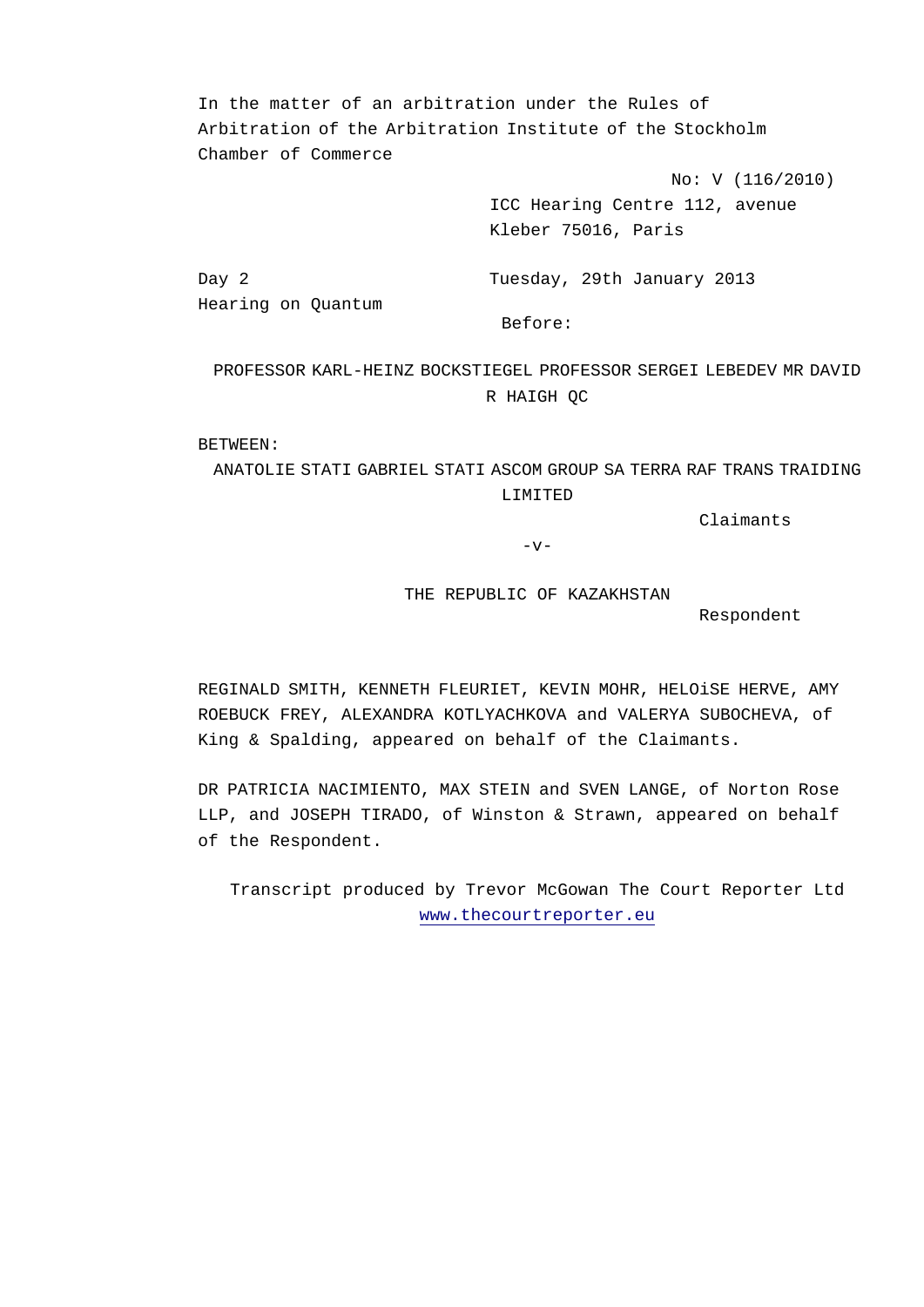#### ALSO APPEARING

### FOR CLAIMANTS

ZHENNIA SILVERMAN, King & Spalding VICKI MASON, King & Spalding MIHAIL POPOVICI, Ascom Group SA

#### FOR RESPONDENT

ZHANIBEK SAURBEK, Norton Rose LLP ANASTASIA MALTSEVA, Norton Rose LLP NATALIA NIKIFOROVA, Norton Rose LLP MARAT BEKETAYEV, Secretary of the Ministry of Justice and Deputy Minister of Justice YERLAN TUYAKBAYEV, Director of the Department of Legal Support and International Cooperation of the Financial Police AMAN SAGATOV, Senior Prosecutor of the Division on the Supervision over Compliance with Environmental Legislation of the Department of Supervision over Compliance with Legislation in the socio-economic sphere of the General Prosecutor's Office GANI BITENOV, Chief Expert of the Department of Protection of State Property Rights of the Ministry of Justice DONE TULEGEN, Deputy Director of the Legal Services Department, the Ministry of Oil and Gas

#### FOR THE TRIBUNAL

KATHERINE SIMPSON, Secretary to the Tribunal

#### INTERPRETERS

ALEXANDRE TCHEKHOV, Russian-English Interpreter NATALY HOLM, Russian-English Interpreter

INDEX

#### PAGE

| Direct examination by MR FLEURIET 2  |
|--------------------------------------|
| Cross-examination by DR NACIMIENTO 7 |
| Questions from THE TRIBUNAL 2 8      |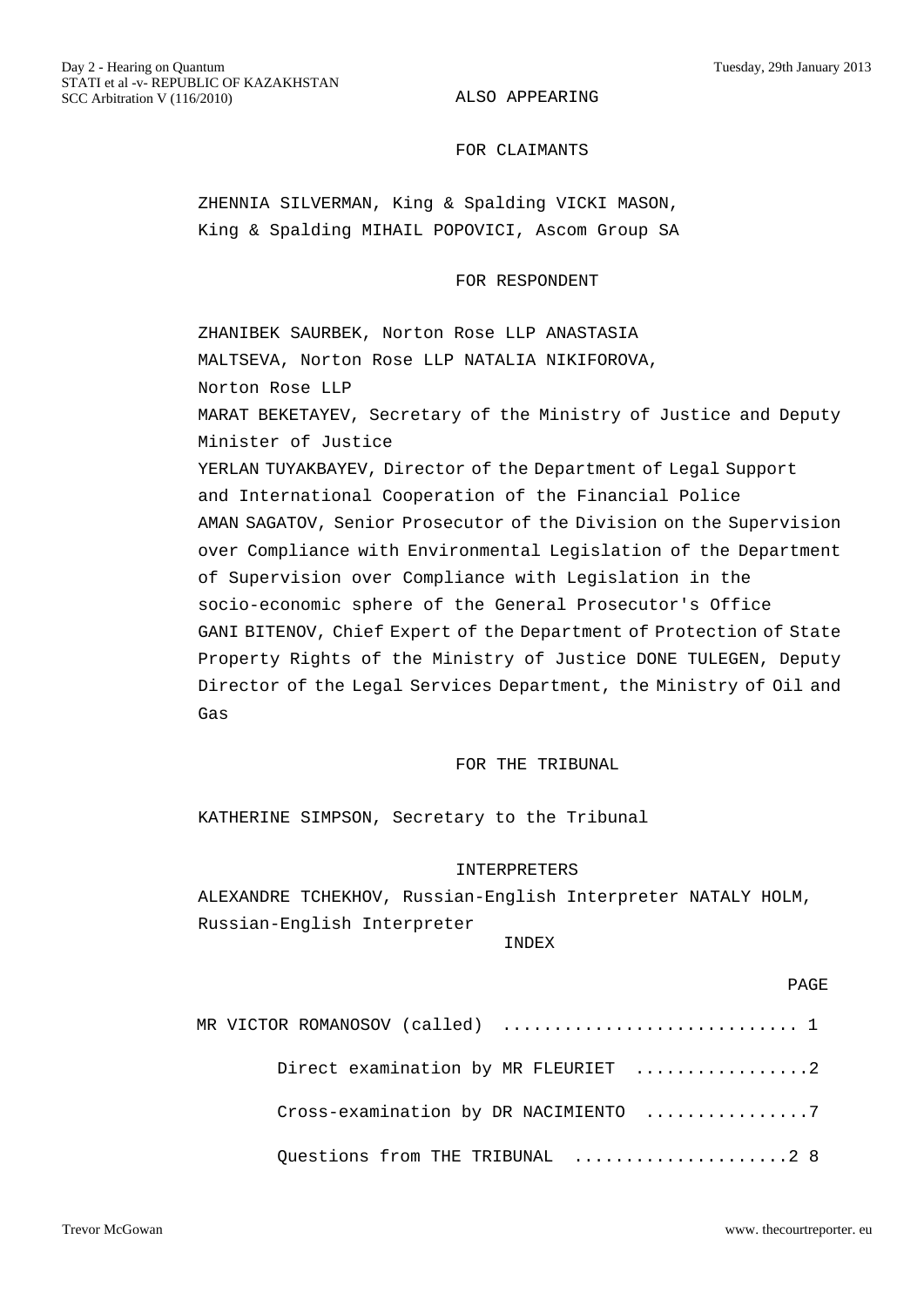Day 2 - Hearing on Quantum Tuesday, 29th January 2013 STATI et al -v- REPUBLIC OF KAZAKHSTAN SCC Arbitration V (116/2010)

|  | Re-examination by MR FLEURIET 28               |
|--|------------------------------------------------|
|  | MR CATALIN BROSCARU (called)  29               |
|  | Direct examination by MS ROEBUCK FREY 3 0      |
|  | Cross-examination by DR NACIMIENTO 34          |
|  | Re-direct examination by MS ROEBUCK FREY 55    |
|  | Further cross-examination by DR NACIMIENTO 60  |
|  | MR ALEXANDRU COJIN (called)  61                |
|  | Direct examination by MS ROEBUCK FREY 62       |
|  | Cross-examination by DR NACIMIENTO 66          |
|  | Re-direct examination by MS ROEBUCK FREY 77    |
|  | Questions from THE TRIBUNAL 77                 |
|  | MR ANATOLIE STATI (called)  81                 |
|  | Direct examination by MR FLEURIET 81           |
|  | Cross-examination by DR NACIMIENTO 93          |
|  | Re-direct examination by MR FLEURIET 117       |
|  | Questions from THE TRIBUNAL 120                |
|  | Further cross-examination by DR NACIMIENTO 122 |
|  | Questions from THE TRIBUNAL 124                |
|  | MR NURLAN RAHIMGALIEV (called)  125            |
|  | Direct examination by MR TIRADO 125            |
|  | Cross-examination by MS ROEBUCK FREY 128       |
|  | MR TARAS KHALELOV (called)  141                |
|  | Direct examination by MR TIRADO 142            |
|  | Cross-examination by MR FLEURIET 146           |
|  | Questions from THE TRIBUNAL 152                |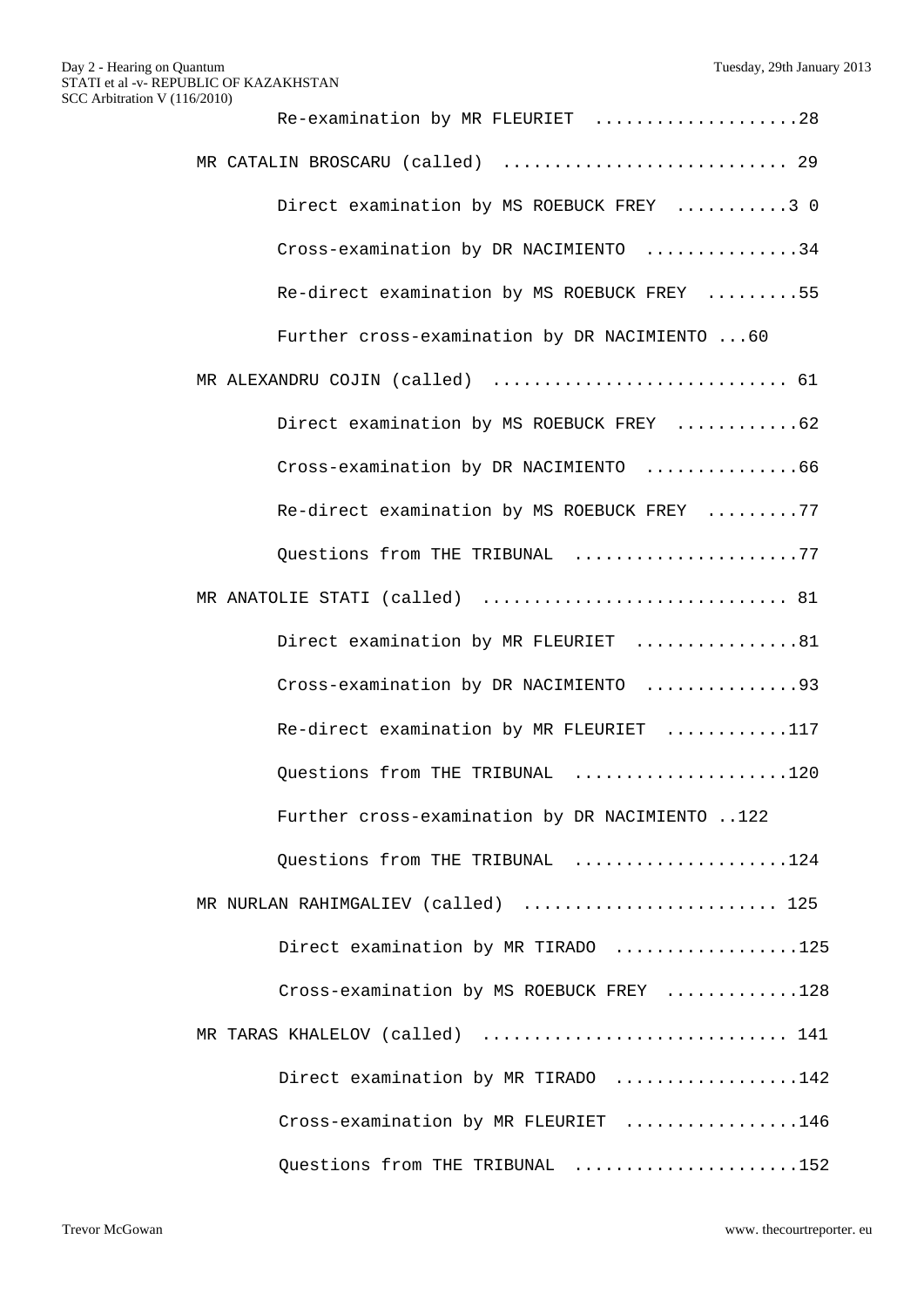09:30 1 Tuesday, 29th January 2013 2 (9. 30 am) 3 MR VICTOR ROMANOSOV (called) 4 (Evidence interpreted) 5 THE CHAIRMAN: Good morning, everybody. We will continue 6 with the examination of witnesses. 7 May I just hear from the interpreters: do they have 8 the declaration for possible translation? Thank you 9 very much. 10 Alright. Mr Romanosov, welcome. As you, I think, 11 have experienced yesterday, we ask every witness to read 12 out a declaration to us. You have it in front of you in 13 English, but the interpreters are in a position to 14 translate it to you, so that you can do it in any 15 language you like, as long as it is English or Russian. 16 Alright, would you be kind enough to -- either the 17 interpreters to read it to you, or to read it out to us 18 yourself. 19 THE WITNESS: Yes, I do confirm. 20 THE CHAIRMAN: I don't hear a translation. I may be on the 21 wrong channel. 22 THE INTERPRETER: Can you hear the interpreter now? (Pause) 23 Mr Chairman, can you hear me? (Pause) 24 So the witness confirms that, that he is aware. 25 THE CHAIRMAN: Thank you very much. Alright, we come to the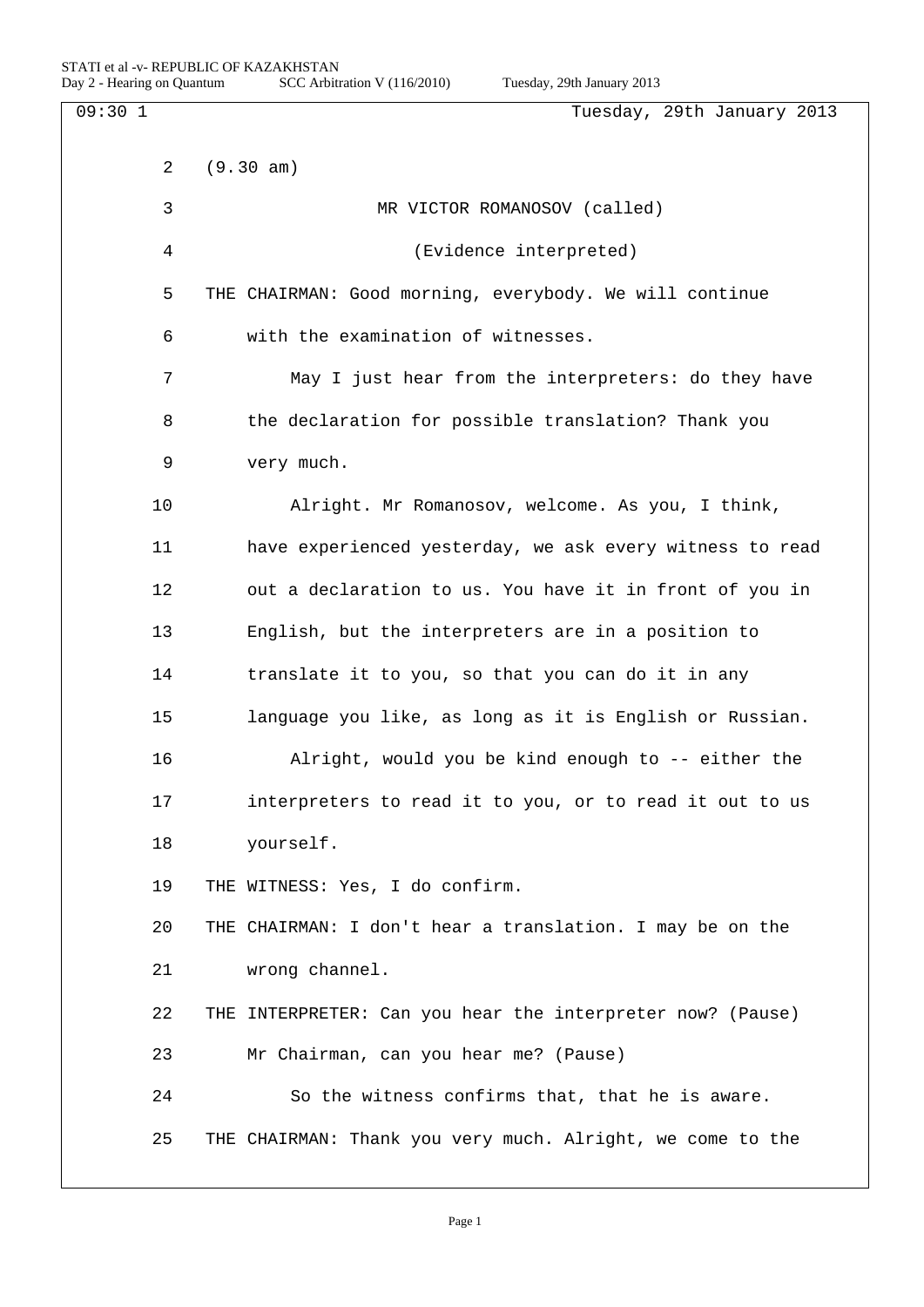|    | introduction from the claimant's side, please.             |
|----|------------------------------------------------------------|
|    | MR FLEURIET: Thank you, Mr Chairman.                       |
|    | (9.34 am)                                                  |
|    | Direct examination by MR FLEURIET                          |
| Q. | Mr Romanosov, good morning.                                |
| Α. | Good morning.                                              |
| Q. | Mr Romanosov, there has been significant discussion in     |
|    | Kazakhstan's rejoinder of what has been called the         |
|    | Interoil or Carboniferous Reef, and claimants'             |
|    | intentions regarding exploration of that structure.        |
|    | What is your personal recollection of TNG's                |
|    | intentions regarding exploration of what has been called   |
|    | the Interoil or Carboniferous Reef structure?              |
| Α. | Yes, it is in Russian called the exploration block         |
|    | Munaibay. Yes, we were very much interested in it from     |
|    | the very start of our activities, for the reason that we   |
|    | always were thinking about further development of the      |
|    | company, of increasing the resources, and this             |
|    | exploration block was highly promising.                    |
|    | With your permission, I would like to discuss it           |
|    | somewhat broader because I would like to present my        |
|    | opinion concerning the assessments that we heard           |
|    | yesterday --                                               |
|    | THE CHAIRMAN: I'm sorry, basically the witness is supposed |
|    | to respond to questions, and not elaborate on things       |
|    |                                                            |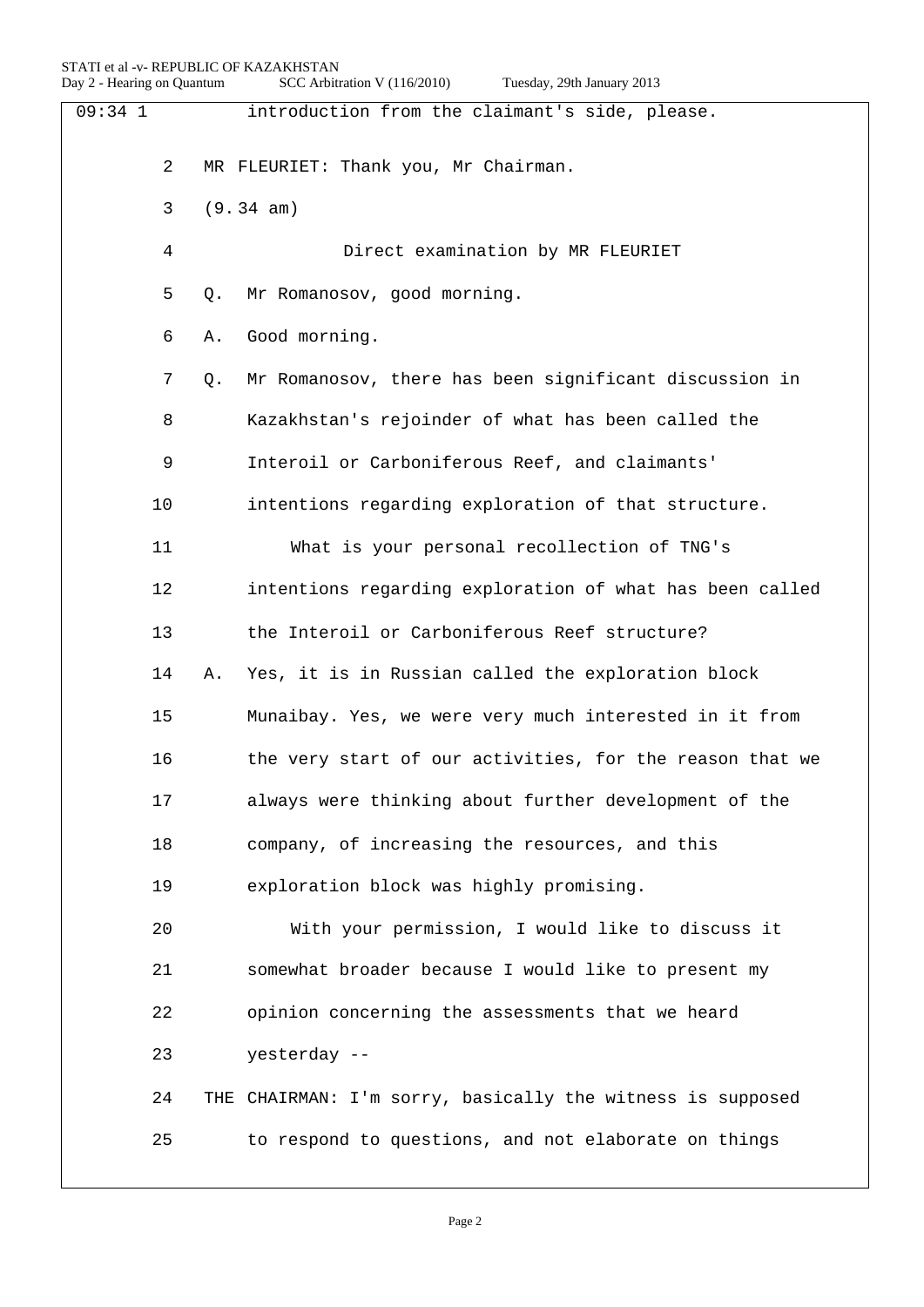| Tuesday, 29th January 2013 |  |  |
|----------------------------|--|--|
|----------------------------|--|--|

| $09:35$ 1      | that happened yesterday.                                     |
|----------------|--------------------------------------------------------------|
| $\overline{2}$ | MR FLEURIET: I understand. I'll ask the next question.       |
| 3              | Mr Romanosov, what steps was TNG taking toward               |
| 4              | exploration of the Carboniferous Reef?                       |
| 5              | Yes, the first that drew our attention to this was the<br>Α. |
| 6              | findings at the well that was actually drilled, tenth        |
| 7              | Munaibay well, which showed in its cut an oil-carrying       |
| 8              | object. This was the first element that drew our             |
| 9              | attention and caused us to look deeper into it, to work      |
| 10             | more with it.                                                |
| 11             | But still I would like to say a few words about the          |
| 12             | prospects of this block, and say a few words concerning      |
| 13             | those 5% or 4% that were mentioned by experts; with your     |
| 14             | permission, of course. May I do this? May I present my       |
| 15             | opinion on this subject?                                     |
| 16             | THE CHAIRMAN: You are using the claimant's time, but         |
| 17             | please.                                                      |
| 18             | I'll be very brief.<br>Α.                                    |
| 19             | MR FLEURIET: Yes, if you could be very brief, please give    |
| 20             | us your opinion on that 5% or 4% chance of success.          |
| 21             | It is known that the Caspian Depression is highly<br>Α.      |
| 22             | promising with respect to the presence of oil and gas,       |
| 23             | and it is one of the main oil-producing and                  |
| 24             | gas-producing regions. So for quite some time there is       |
| 25             | intensive exploration activity.                              |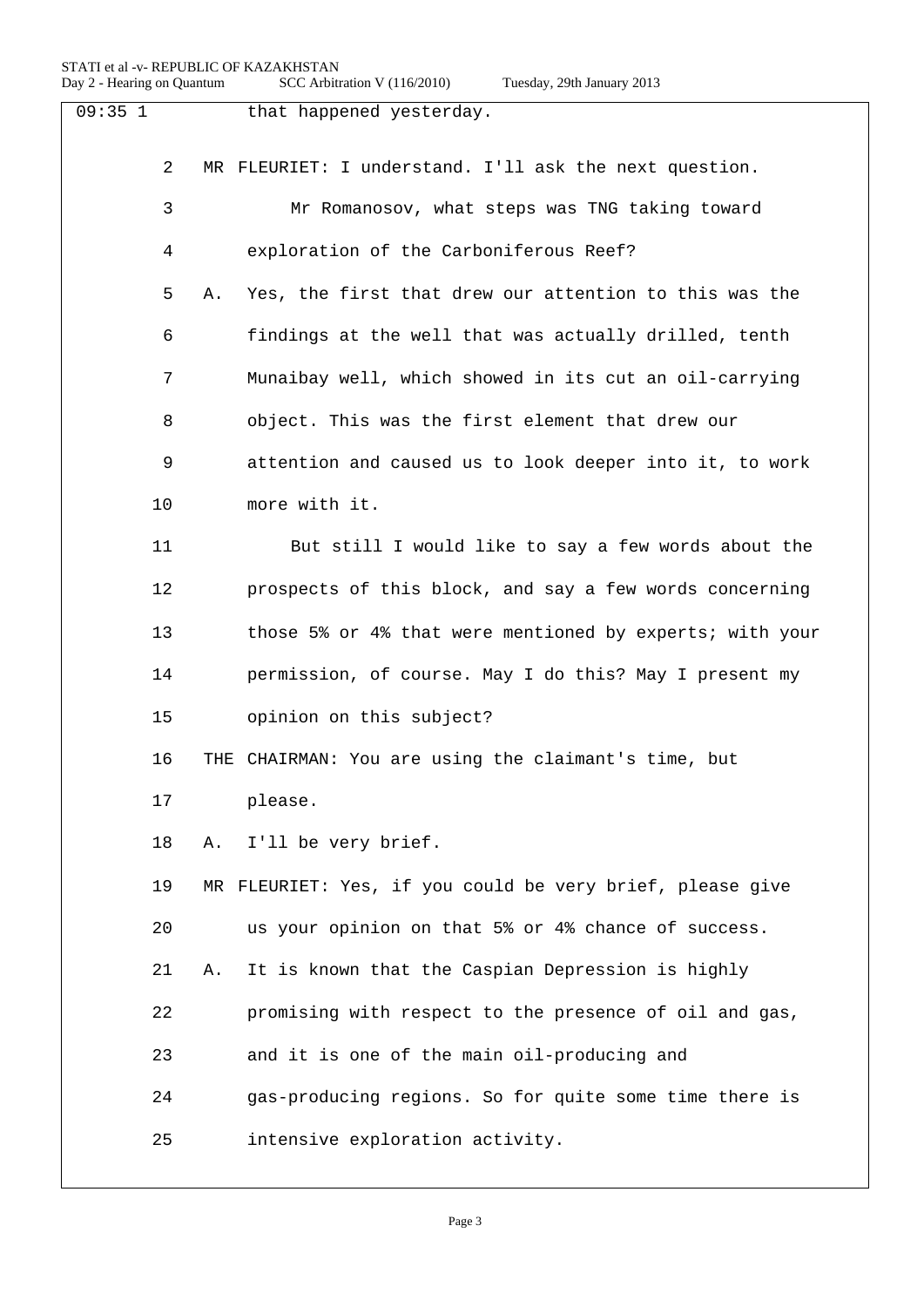| $09:38$ 1 | So for this purpose, the well that I mentioned, the      |
|-----------|----------------------------------------------------------|
|           |                                                          |
| 2         | tenth Munaibay well was also drilled, because it was     |
| 3         | considered advisable to look in this place. And the      |
| 4         | general methodology of exploration activity is starting  |
| 5         | with general prospects and closing in on specific areas. |
| 6         | So in this area there is a large deposit, like a huge    |
| 7         | Tengiz, which is situated very close to this place. So   |
| 8         | we are drilling actually in proximity to this place,     |
| 9         | tenth Munaibay, and we find signs of the presence,       |
| 10        | indicating presence of oil and gas.                      |
| 11        | We order seismic investigation, two-dimension. We        |
| 12        | identify structures as we see the structures. Then we    |
| 13        | proceed to 3D seismic exploration, which again confirms  |
| 14        | the presence of the interesting structures. To give      |
| 15        | a definitive answer whether there is oil and gas or not, |
| 16        | one can obtain such an answer only by drilling.          |
| 17        | What is actually the probability that oil or gas is      |
| 18        | there? It's quite high, I would say, because in all the  |
| 19        | adjoining blocks there is oil and gas, again in direct   |
| 20        | proximity to this structure.                             |
| 21        | Therefore we drilled the first Eastern Munaibay and      |
| 22        | we find oil and gas there. We drilled Bakhyt very close  |
| 23        | to this place and we also find oil and gas. So it is     |
| 24        | obvious that probability is very high, and if this       |
| 25        | probability of searching in this area were only for a 5% |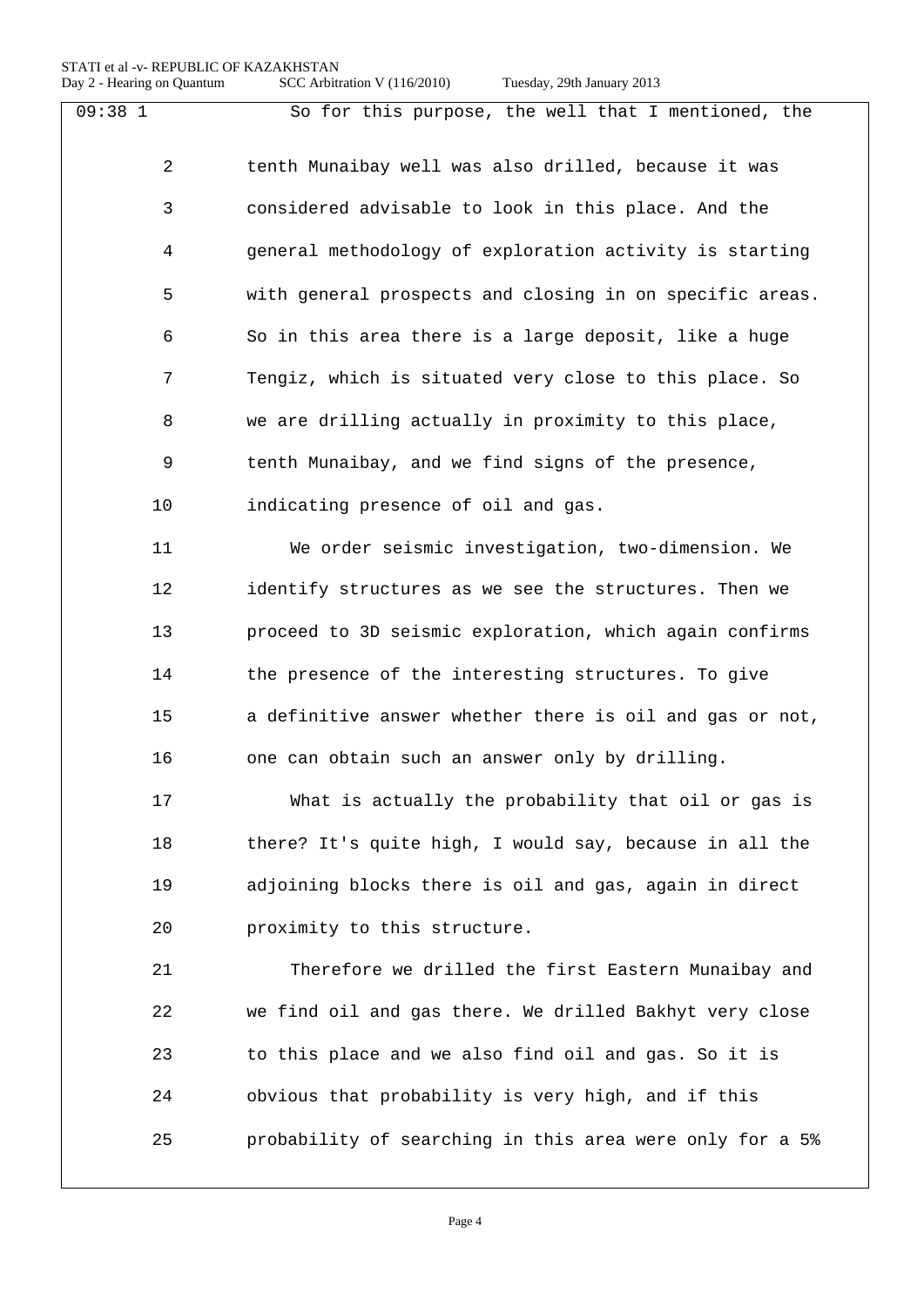| Tuesday, 29th January 2013 |  |  |  |
|----------------------------|--|--|--|
|----------------------------|--|--|--|

| 09:401         |    | or 4%, nobody would be looking for oil there. It's      |
|----------------|----|---------------------------------------------------------|
|                |    |                                                         |
| $\overline{2}$ |    | obvious that the probability is very high, and not just |
| 3              |    | 4% or 5%. So I don't know whether I need to expand on   |
| 4              |    | it.                                                     |
| 5              | Q. | You mentioned earlier in that answer the shooting of 3D |
| 6              |    | seismic. Did the company in fact have 3D seismic shot   |
| 7              |    | on the reef structure?                                  |
| 8              | Α. | Yes, and this was preceded by 2D mapping shots. Then    |
| 9              |    | a project was prepared for looking for oil and gas in   |
| 10             |    | the structure, and we followed this project: starting   |
| 11             |    | with 2D, then proceeding to 3D shot, and then to        |
| 12             |    | drilling, of course.                                    |
| 13             | Q. | Had the company made any arrangements with respect to   |
| 14             |    | acquisition of a deep-drilling rig for the actual       |
| 15             |    | drilling?                                               |
| 16             | Α. | Yes, of course. In order to drill a well to this depth, |
| 17             |    | we need a good drilling rig of large capacity. We had   |
| 18             |    | equipment of this kind, but this was operating at the   |
| 19             |    | limits of its capacity. Therefore, in order to drill    |
| 20             |    | with high speed, we actually bought a rig with the      |
| 21             |    | capacity of 400 tonnes.                                 |
| 22             | Q. | To what depth do you believe the exploratory well for   |
| 23             |    | the Interoil Reef -- which I think you called           |
| 24             |    | Munaibay 3 -- to what depth do you believe that would   |
| 25             |    | have needed to have been drilled?                       |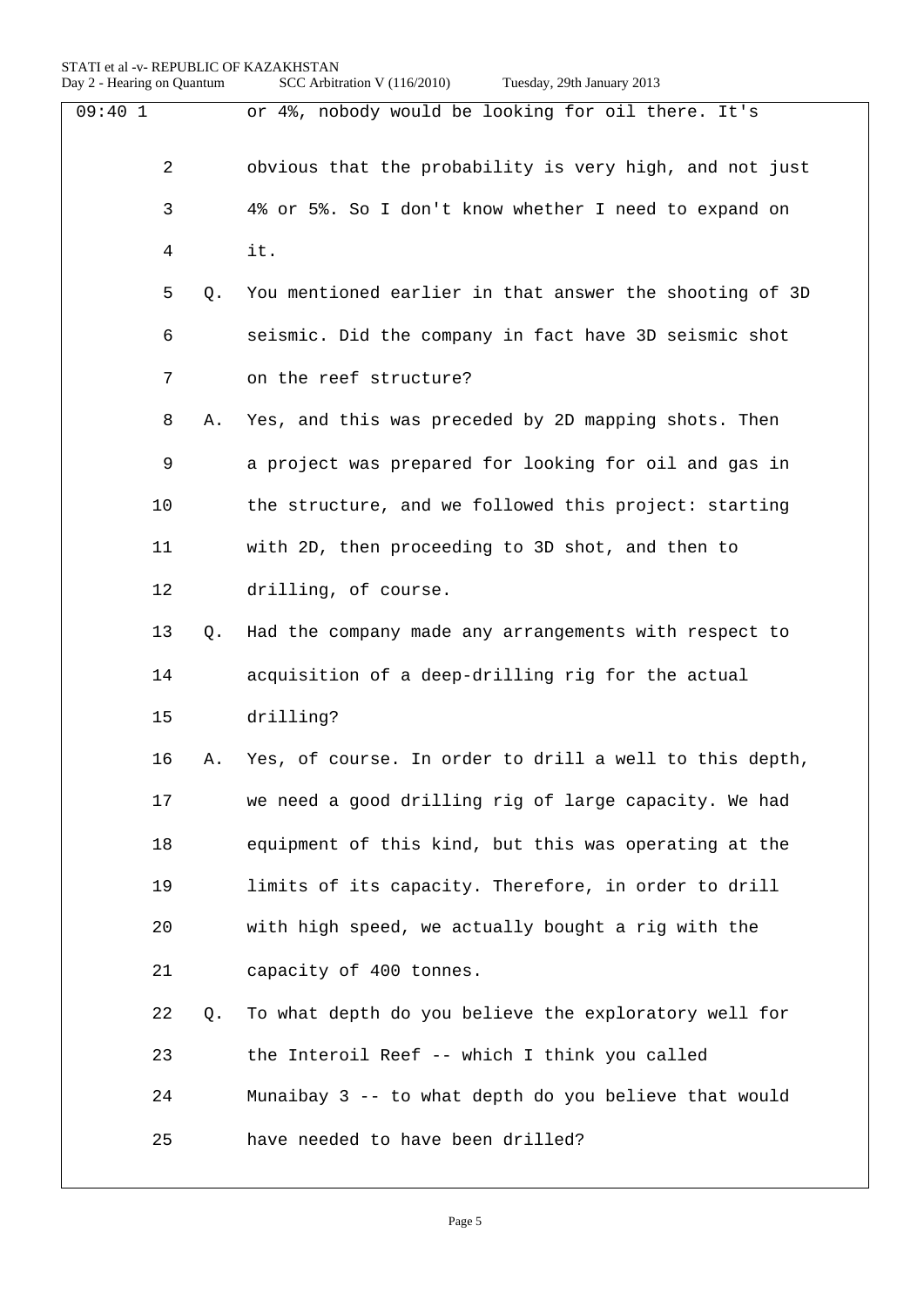| 09:421         | Α. | Judging by the results from our processing of seismic    |
|----------------|----|----------------------------------------------------------|
|                |    |                                                          |
| $\overline{a}$ |    | profiles, we established that the roof of this           |
| 3              |    | prospective structure was at the depth around            |
| $\overline{4}$ |    | 5,000 metres. This means we had to drill down to         |
| 5              |    | 5,000 metres and penetrate through the roof.             |
| 6              |    | The thickness of the structure itself was around         |
| 7              |    | 1,000 metres, and in order to penetrate the entire depth |
| 8              |    | of this structure, one had to drill through this         |
| 9              |    | structure another 1,000 metres; that is, penetrating     |
| 10             |    | through it. But at the depth of 5,000 metres we          |
| 11             |    | expected to penetrate the structure.                     |
| 12             | Q. | In your opinion, how long would it have taken to drill   |
| 13             |    | that exploratory well for the reef structure?            |
| 14             | Α. | When I determined the length of drilling, I proceeded    |
| 15             |    | from the large experience that we gained in drilling     |
| 16             |    | wells in this area, and I would say the speed, we had    |
| 17             |    | increasing speeds all the time. At start of our          |
| 18             |    | operations it took four to five months, but then as we   |
| 19             |    | gained more and more experience, the latest wells, to    |
| 20             |    | the depth of 4,000 metres, we drilled in two or three    |
| 21             |    | months.                                                  |
| 22             |    | Since we had greater depth here -- I wouldn't say        |
| 23             |    | that the geological conditions were more complicated;    |
| 24             |    | they were probably more or less the same, in the same    |
| 25             |    | area. But thinking about the -- keeping in mind the      |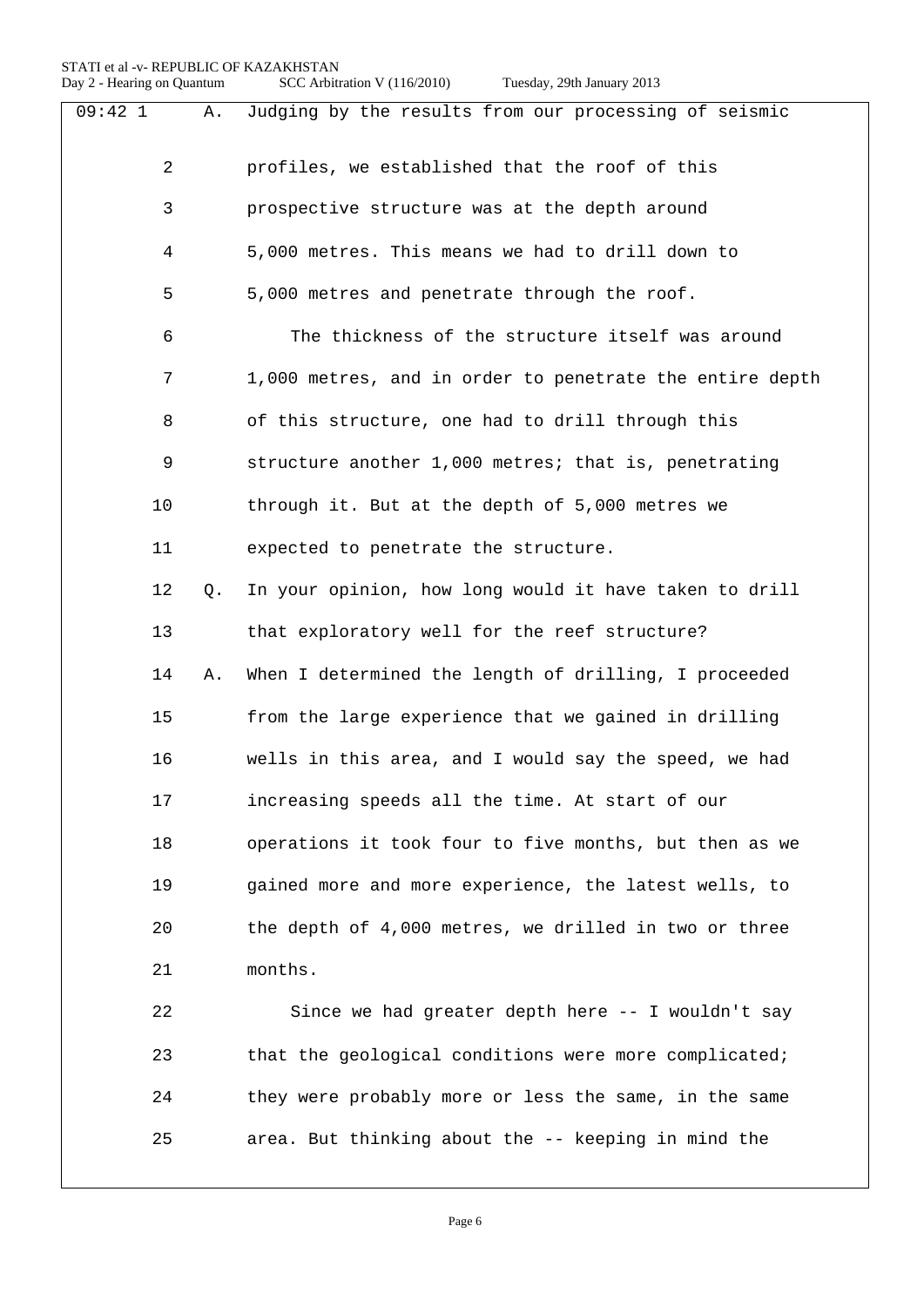# STATI et al -v- REPUBLIC OF KAZAKHSTAN<br>Day 2 - Hearing on Quantum SCC Arbitr

| $09:44$ 1      | depth, I think it would take twice more time, around six      |
|----------------|---------------------------------------------------------------|
| $\overline{a}$ | months, but not more.                                         |
| 3              | You mentioned earlier the drilling of the Munaibay 10<br>Q.   |
| 4              | well: was that a well that the companies here drilled,        |
| 5              | or had that been previously drilled prior to the              |
| 6              | companies acquiring the rights in this area?                  |
| 7              | Yes, this well had been drilled back in Soviet time by<br>Α.  |
| 8              | Volga Gas entity, and it was it was long before our           |
| 9              | time. The drilling technology in that time was much           |
| 10             | worse than now, and still this allowed them to drill          |
| 11             | almost down to 6,000 metres.                                  |
| $12 \,$        | MR FLEURIET: Thank you. I have no further questions.          |
| 13             | TH<br>CHAIRMAN: Thank you. We come to cross-examination.<br>Е |
| 14             | DR NACIMIENTO: Thank you.                                     |
| 15             | (9 45 am)                                                     |
| 16             | Cross-examination by DR NACIMIENTO                            |
| 17             | Good morning, Mr Romanosov.<br>Q.                             |
| 18             | (In English) Good morning.<br>Α.                              |
| 19             | Mr Romanosov, what is your background, your educational<br>Q. |
| 20             | background?                                                   |
| 21             | (Interpreted) I graduated from an oil college, and the<br>Α.  |
| 22             | Oil and Gas University after that. I obtained the             |
| 23             | degree of mining engineer, and my experience of work is       |
| 24             | over 4 0 years.                                               |
| 25             | Throughout my career I worked in the Caspian area,            |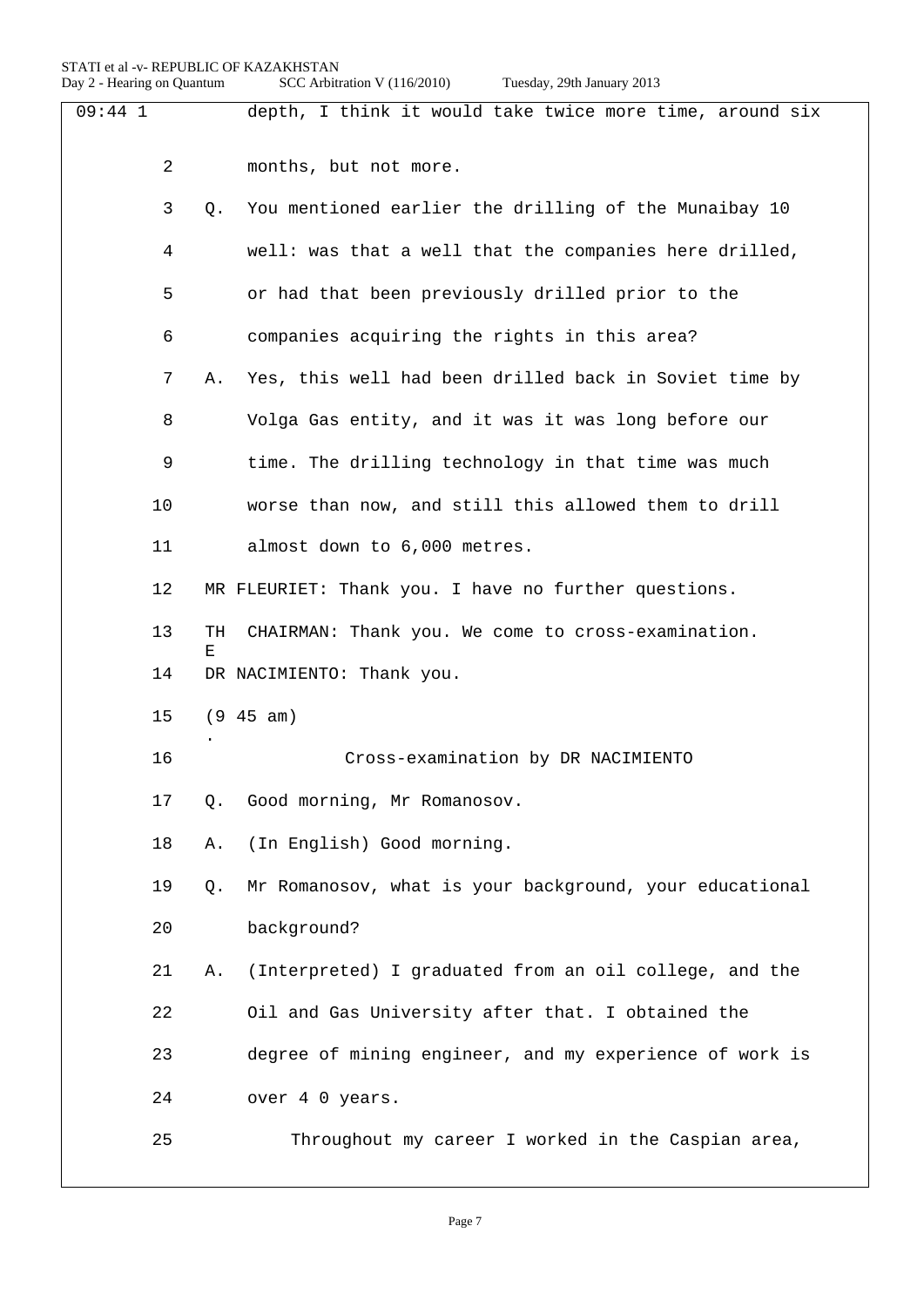# STATI et al -v- REPUBLIC OF KAZAKHSTAN<br>Day 2 - Hearing on Quantum SCC Arbitr SCC Arbitration V (116/2010)

| Tuesday, 29th January 2013 |  |  |  |
|----------------------------|--|--|--|
|----------------------------|--|--|--|

| $09:46$ 1 |                |    | in Turkmenistan, in Kazakhstan, in Russia, and so I have |
|-----------|----------------|----|----------------------------------------------------------|
|           | $\overline{2}$ |    | a large experience of working in this area. [27] years   |
|           | 3              |    | out of that time I worked with drilling of different     |
|           | 4              |    | wells, exploration, production wells. And the last       |
|           | 5              |    | 13 years I've been working with oil production; that is, |
|           | 6              |    | in addition to supervising drilling operations, I also   |
|           | 7              |    | worked with equipping and operating wells producing oil  |
|           | 8              |    | and gas, treatment and processing of produced oil and    |
|           | 9              |    | gas.                                                     |
|           | 10             |    | At Borankol and Tolkyn specifically, everything was      |
|           | 11             |    | done from the very start with my direct participation.   |
|           | 12             |    | When we arrived there, there was nothing there, and we   |
|           | 13             |    | started operating two successful oil-producing fields.   |
|           | 14             | Q. | And your responsibility was that of a technical          |
|           | 15             |    | director?                                                |
|           | 16             | Α. | Yes, I was the technical director, and as well as        |
|           | 17             |    | production director. So I was responsible for the        |
|           | 18             |    | production part of the operations of the company.        |
|           | 19             | Q. | Did you work also with FTI in order for them to prepare  |
|           | 20             |    | their report for this arbitration?                       |
|           | 21             | Α. | No, unfortunately not. I've left the company a long      |
|           | 22             |    | time ago, so I have a very vague idea who FTI are. Yes,  |
|           | 23             |    | I've heard the name yesterday, but otherwise I can't say |
|           | 24             |    | much.                                                    |
|           | 25             | Q. | Your counsel just asked you some questions regarding the |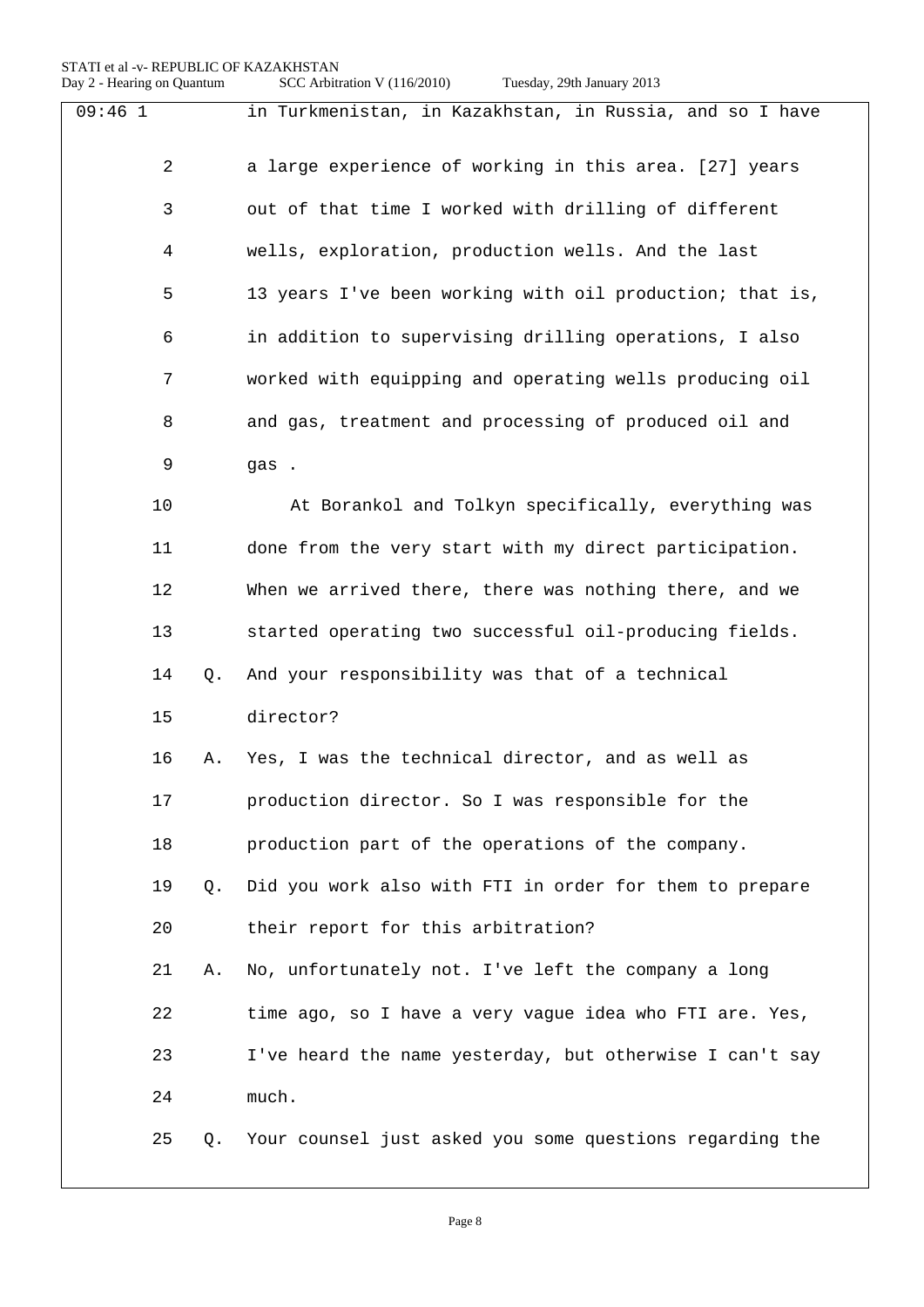# STATI et al -v- REPUBLIC OF KAZAKHSTAN<br>Day 2 - Hearing on Quantum SCC Arbitr SCC Arbitration V (116/2010)

| Tuesday, 29th January 2013 |  |  |  |
|----------------------------|--|--|--|
|----------------------------|--|--|--|

| $09:48$ 1 |                |    | Interoil Reef. Could you tell us to what depths your    |
|-----------|----------------|----|---------------------------------------------------------|
|           | $\overline{2}$ |    | company estimated it needed to drill to reach this      |
|           | 3              |    | Interoil Reef?                                          |
|           | 4              | Α. | The roof of the reef is clearly seen in the 3D data,    |
|           | 5              |    | processed 3D data, and it is discovered at the depth of |
|           | 6              |    | 5,000 metres.                                           |
|           |                |    |                                                         |
|           | 7              | Q. | Was this estimate also confirmed later, by a later      |
|           | 8              |    | 3D seismic?                                             |
|           | 9              | Α. | Yes, there were two stages of such examination: the     |
|           | 10             |    | first stage was 2D seismic, and the second stage was    |
|           | 11             |    | 3D seismic.                                             |
|           | 12             | Q. | What is the date of the 3D seismic?                     |
|           | 13             | Α. | It was the end of 2008. I can't remember the exact      |
|           | 14             |    | dates because I was not supervising the work at that    |
|           | 15             |    | time; that was the geologist who dealt with it. But     |
|           | 16             |    | I know from my contacts with them that at that time     |
|           | 17             |    | 3D examination was carried out.                         |
|           | 18             | Q. | So the shot was done at the end of 2008. When did you   |
|           | 19             |    | receive the analysis?                                   |
|           | 20             | Α. | The interpretation was carried out early in 2009,       |
|           | 21             |    | I think. But once again, I can't really be sure about   |
|           | 22             |    | the exact dates because I worked with something         |
|           | 23             |    | different. It was the responsibility of the geologists. |
|           | 24             |    | I had the task -- my task was to drill, and this I know |
|           | 25             |    | for certain.                                            |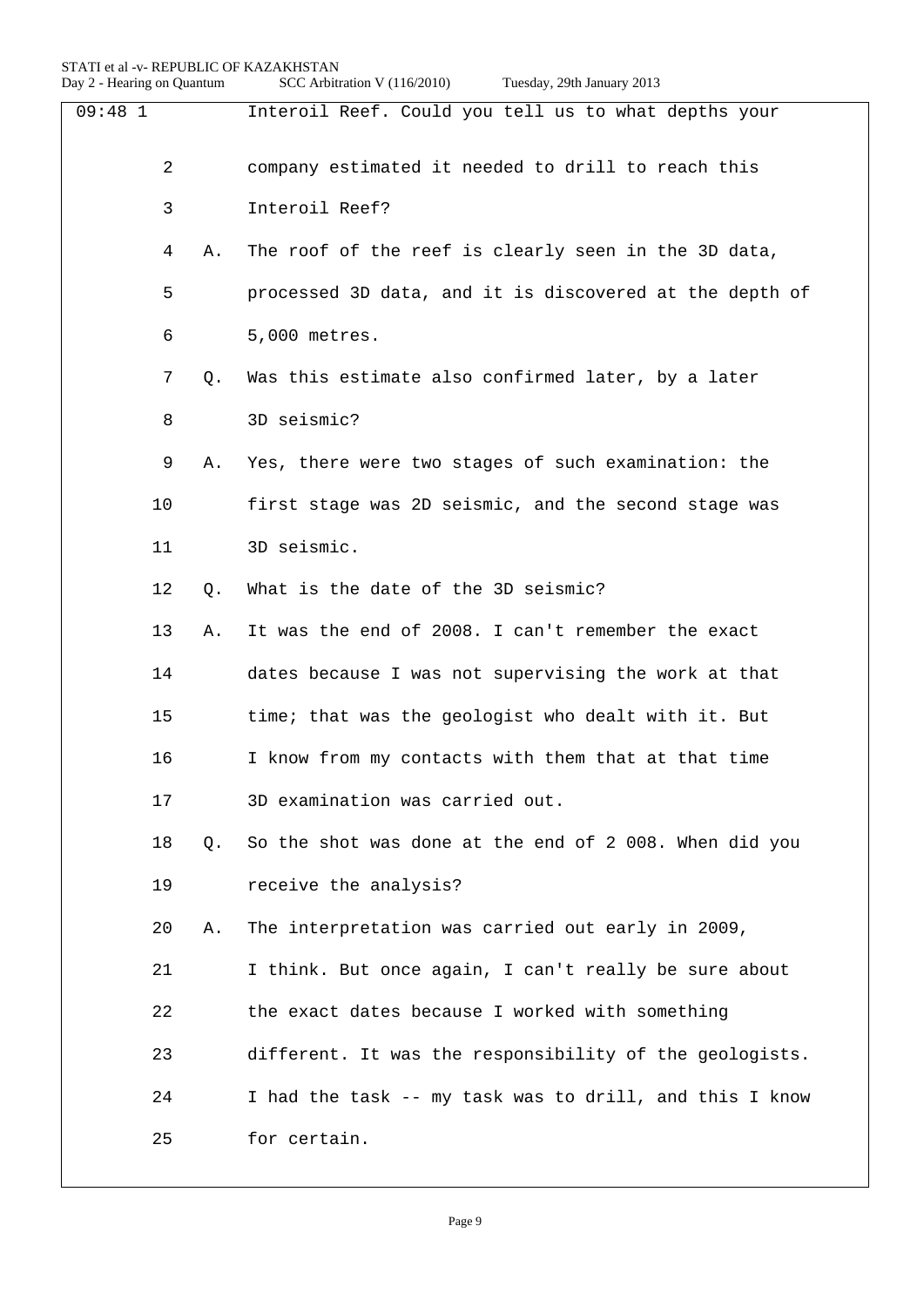| $09:51$ 1 |    | Q. | You mentioned the geologists; who were those geologists  |
|-----------|----|----|----------------------------------------------------------|
|           | 2  |    | responsible for this?                                    |
|           | 3  | Α. | We had a deputy general manager for geology,             |
|           | 4  |    | Mr Roman Isonovich Rolbin, deputy general manager for    |
|           | 5  |    | geology.                                                 |
|           | 6  | Q. | Do you know, Mr Romanosov, how deep the deepest ever     |
|           | 7  |    | drilled onshore oil and gas well goes?                   |
|           | 8  | Α. | Deepest well, of course, is known to everyone. It is in  |
|           | 9  |    | the Kola Peninsula, the super-deep well. The depth is    |
|           | 10 |    | 12,0 0 0-something metres; I don't remember the exact    |
|           | 11 |    | depth. I even had the core [sample] from this well;      |
|           | 12 |    | I had direct contacts with the drilling foremen who      |
|           | 13 |    | worked at this well.                                     |
|           | 14 | Q. | In order to drill at such depths, do you need specific   |
|           | 15 |    | equipment?                                               |
|           | 16 | Α. | Do you mean 12,000 metres?                               |
|           | 17 | Q. | Yes .                                                    |
|           | 18 | Α. | In general, if you speak about the set of drilling       |
|           | 19 |    | equipment, it is more or less standard for any kind of   |
|           | 20 |    | wells: it is the rig itself, the winches, the pumps,     |
|           | 21 |    | nothing in particular. But of course the capacity is     |
|           | 22 |    | different: the deeper the well, the greater capacity the |
|           | 23 |    | drilling equipment must have.                            |
|           | 24 | Q. | This would also have an impact on the cost?              |
|           | 25 | Α. | Naturally. The price or the cost of the well consists    |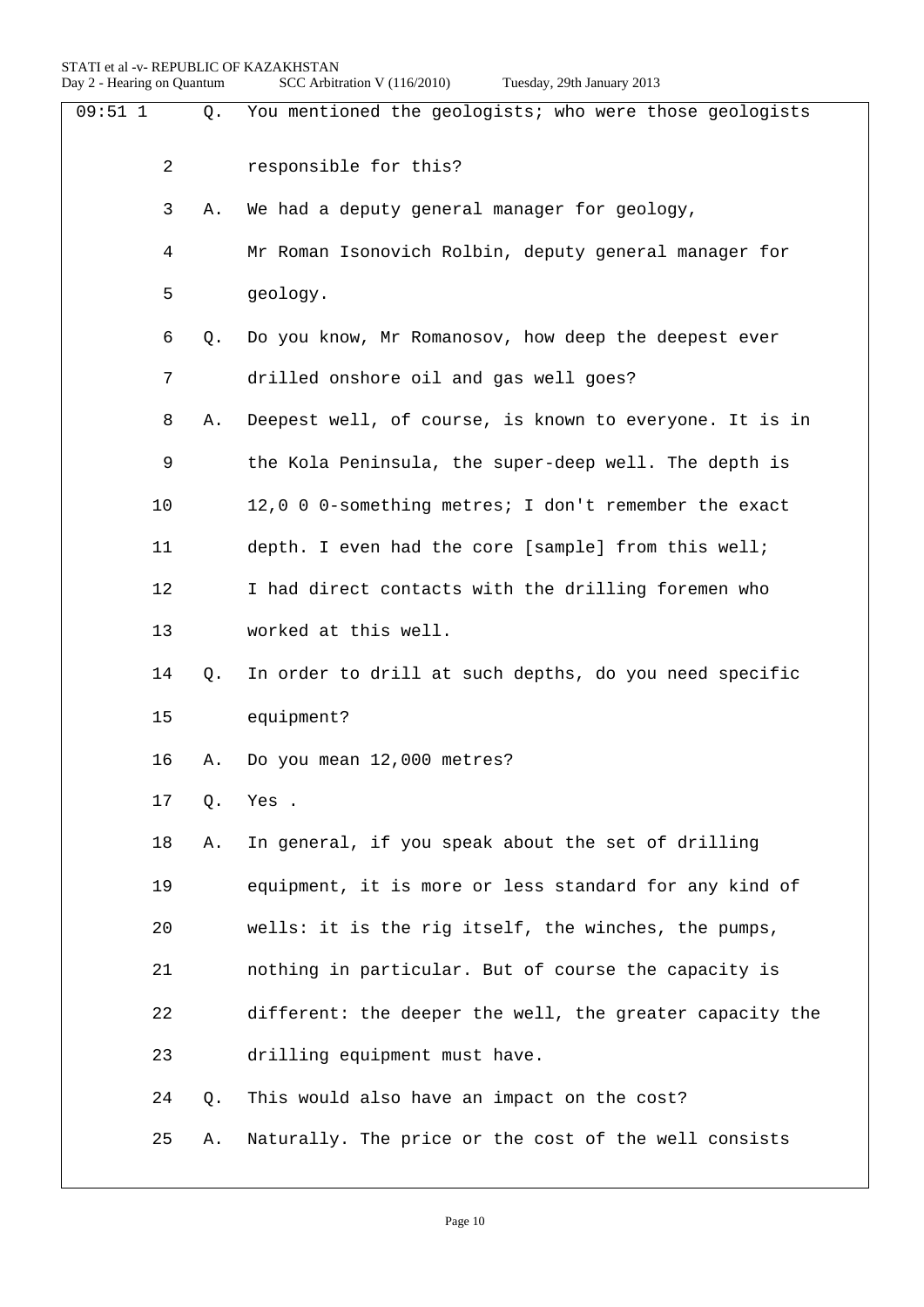| $09:53$ 1 |    |    | of two categories of expenses: first of all the time,      |
|-----------|----|----|------------------------------------------------------------|
|           | 2  |    | that is the longer, the more expensive; and the            |
|           | 3  |    | materials, what kind of materials -- what kind of          |
|           | 4  |    | materials we need.                                         |
|           | 5  |    | THE INTERPRETER: The interpreter didn't understand exactly |
|           | 6  |    | what kind of materials are needed in the process.          |
|           | 7  |    | THE CHAIRMAN: You mentioned the deeper you go, it needs    |
|           | 8  |    | more capacity, the equipment needs more capacity. What     |
|           | 9  |    | does "capacity" mean in this context?                      |
|           | 10 | Α. | In this case we mean the lifting capacity of the rig,      |
|           | 11 |    | the rig which is constructed over the well. So the         |
|           | 12 |    | lifting capacity must be sufficient in order to lower      |
|           | 13 |    | down and raise the drilling equipment and the columns.     |
|           | 14 |    | It must be able to carry the heaviest column which will    |
|           | 15 |    | be used in the construction.                               |
|           | 16 |    | So essentially it's a winch which raises the               |
|           | 17 |    | equipment, and the capacity may be, in horsepowers and     |
|           | 18 |    | kilowatts, it must be sufficient in order to raise and     |
|           | 19 |    | lower all the equipment; and of course the engine          |
|           | 20 |    | attached to this winch must have sufficient capacity in    |
|           | 21 |    | order to pull the winch.                                   |
|           | 22 |    | Plus the pumps, of course, which are necessary, they       |
|           | 23 |    | must have the hydraulic power that would be sufficient     |
|           | 24 |    | to pump the washing liquid through the well; and           |
|           | 25 |    | of course the capacity of the circulation system which     |
|           |    |    |                                                            |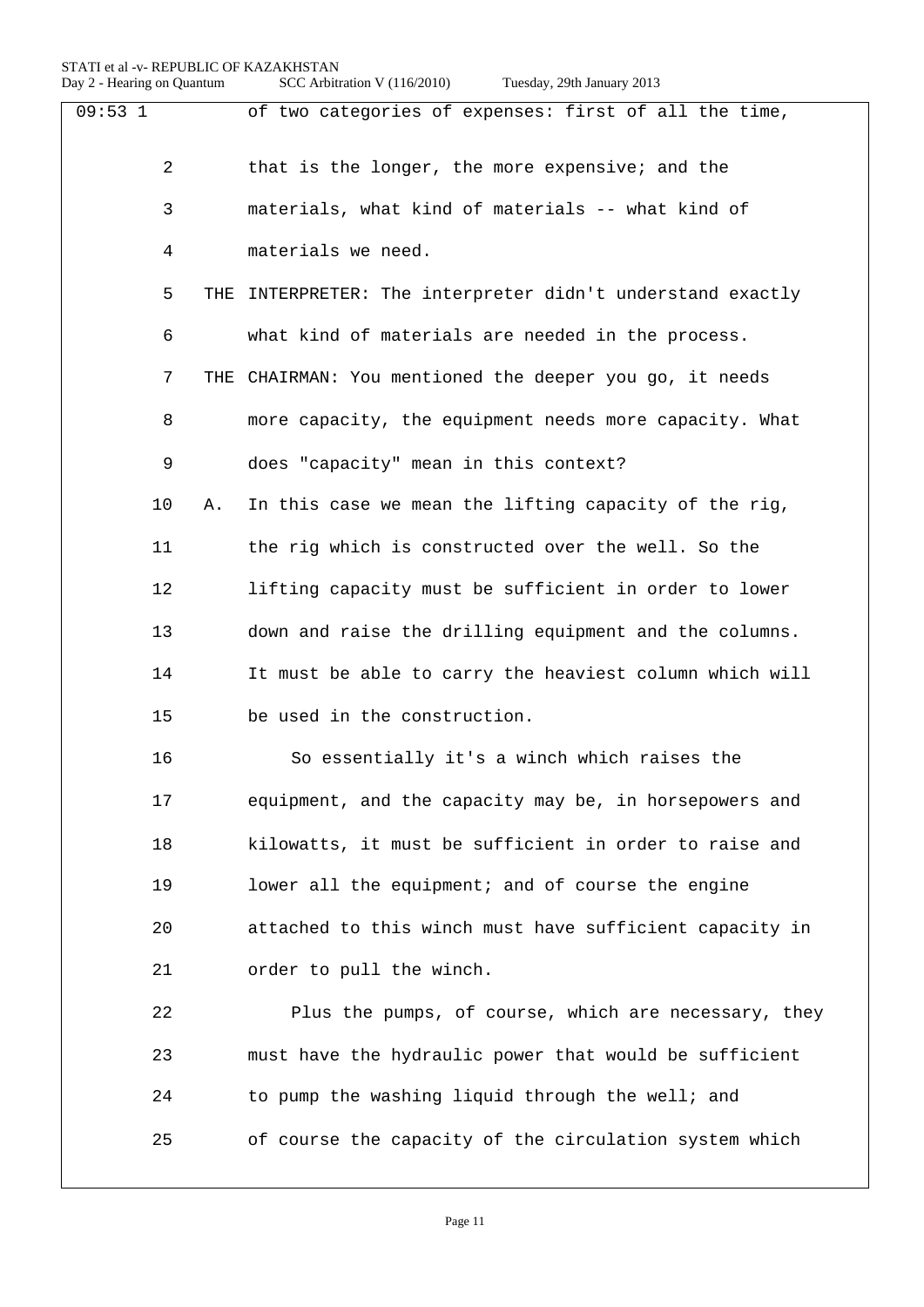| Day 2 - Hearing on Quantum | Tuesday, 29th January 2013<br>SCC Arbitration V (116/2010)   |
|----------------------------|--------------------------------------------------------------|
| 09:551                     | collects the washing liquid must be sufficient in order      |
| 2                          | to fill the entire volume of the well, and have              |
| 3                          | a reserve volume on the surface which must be roughly        |
| 4                          | 1.5-2 volumes; that is, 300-400 cubic metres.                |
| 5                          | Of course this is the key equipment, and there must          |
| 6                          | be some auxiliary equipment as well.                         |
| 7                          | THE CHAIRMAN: I understand. Thank you very much. Sorry to    |
| 8                          | interrupt.                                                   |
| 9                          | DR NACIMIENTO: We could continue that line of questioning.   |
| 10                         | You just mentioned that you bought a rig?                    |
| 11                         | Yes.<br>Α.                                                   |
| 12                         | When exactly did you buy it?<br>Q.                           |
| 13                         | Again, I'm afraid I can't give the exact date, because<br>Α. |
| 14                         | it was not myself who was buying. We had the purchasing      |
| 15                         | department then. But it was already there, it was            |
| 16                         | bought in 2008, because we were discussing                   |

17 transportation at that time.

18 Q. Who took the decision to buy the rig?

19 A. I think it must have been the president, because when he 20 was informed that we would need to drill a well and that we need 21 a rig, apparently, that's my guess: that he instructed 22 the acquisition department to find this kind of rig, and 23 they found it.

24 Q. Who was the president?

25 A. Mr Stati.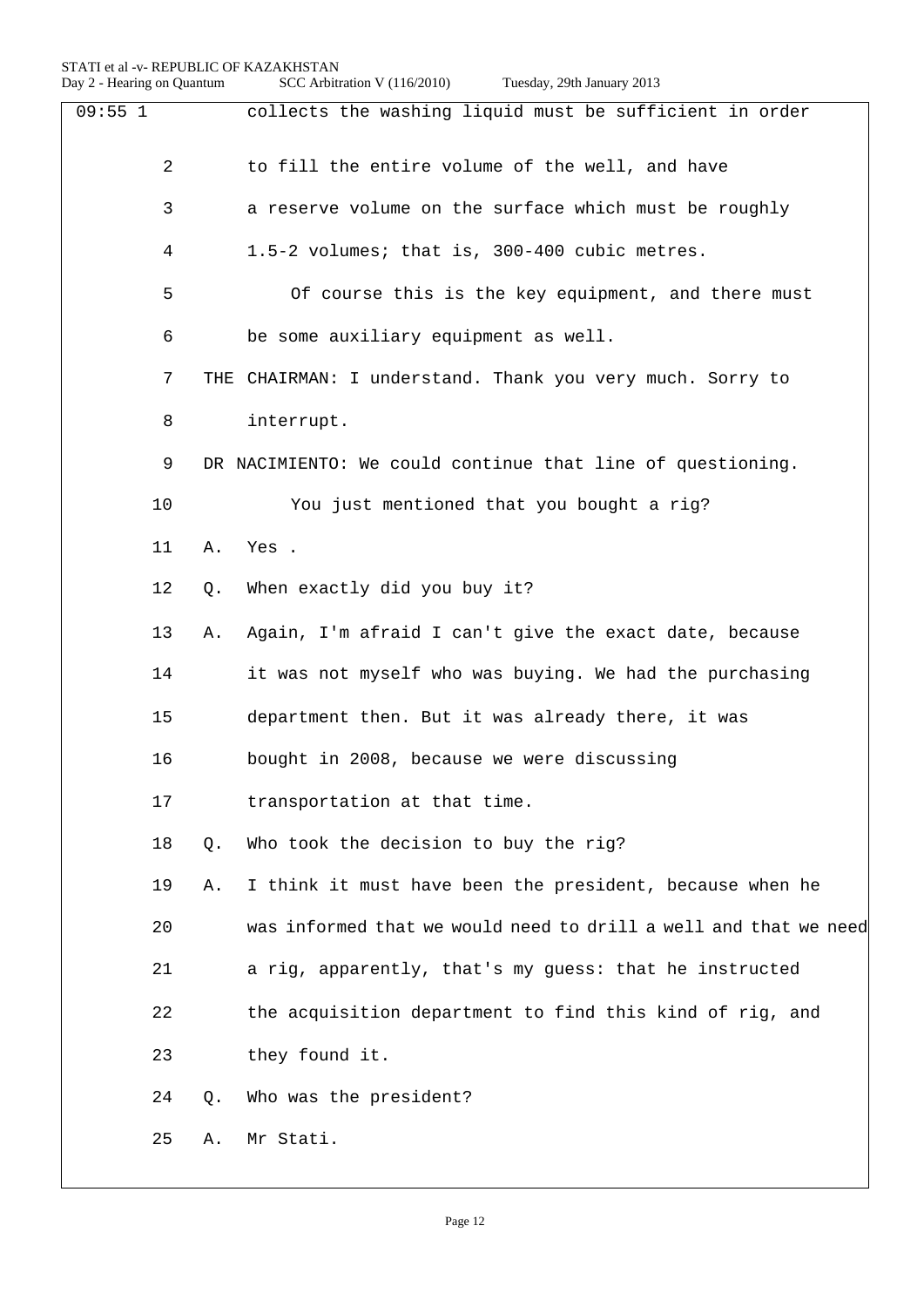# STATI et al -v- REPUBLIC OF KAZAKHSTAN<br>Day 2 - Hearing on Quantum SCC Arbitr SCC Arbitration V (116/2010)

| Tuesday, 29th January 2013 |  |  |
|----------------------------|--|--|
|----------------------------|--|--|

| $09:57$ 1 | Q. | Were you involved in that decision?                      |
|-----------|----|----------------------------------------------------------|
| 2         | Α. | I think I only said that we needed to buy a rig, in      |
| 3         |    | order to drill this well, that we needed to buy          |
| 4         |    | a powerful rig, it was desirable to buy such a rig.      |
| 5         |    | This was my opinion and I spoke about this. But of       |
| 6         |    | course the decision was taken by him.                    |
| 7         | Q. | If you say a "powerful" rig, what does it mean?          |
| 8         | Α. | It means what I've said already: the power of all the    |
| 9         |    | components of the elements of the drilling, of the       |
| 10        |    | drilling mechanism which will be sufficient for drilling |
| 11        |    | such well. It is like transportation of a load: if you   |
| 12        |    | transport a small load, you need probably a small truck; |
| 13        |    | and if you transport something bigger, you need a bigger |
| 14        |    | truck.                                                   |
| 15        | Q. | What is it that you would have needed for this rig, for  |
| 16        |    | a rig capable to drill the Interoil Reef?                |
| 17        | Α. | The set of drilling equipment is the same, it is the     |
| 18        |    | same for different kinds of wells, more or less. The     |
| 19        |    | specifications of the drilling rig are more or less the  |
| 20        |    | same. But the specific power, the capacity may be        |
| 21        |    | different, and the types of equipment may be different.  |
| 22        | Q. | That's my question. You were speaking about horsepowers  |
| 23        |    | before. So the rig that you bought, how many             |
| 24        |    | horsepowers did it have?                                 |
| 25        | Α. | One can't speak about the summary power; one can speak   |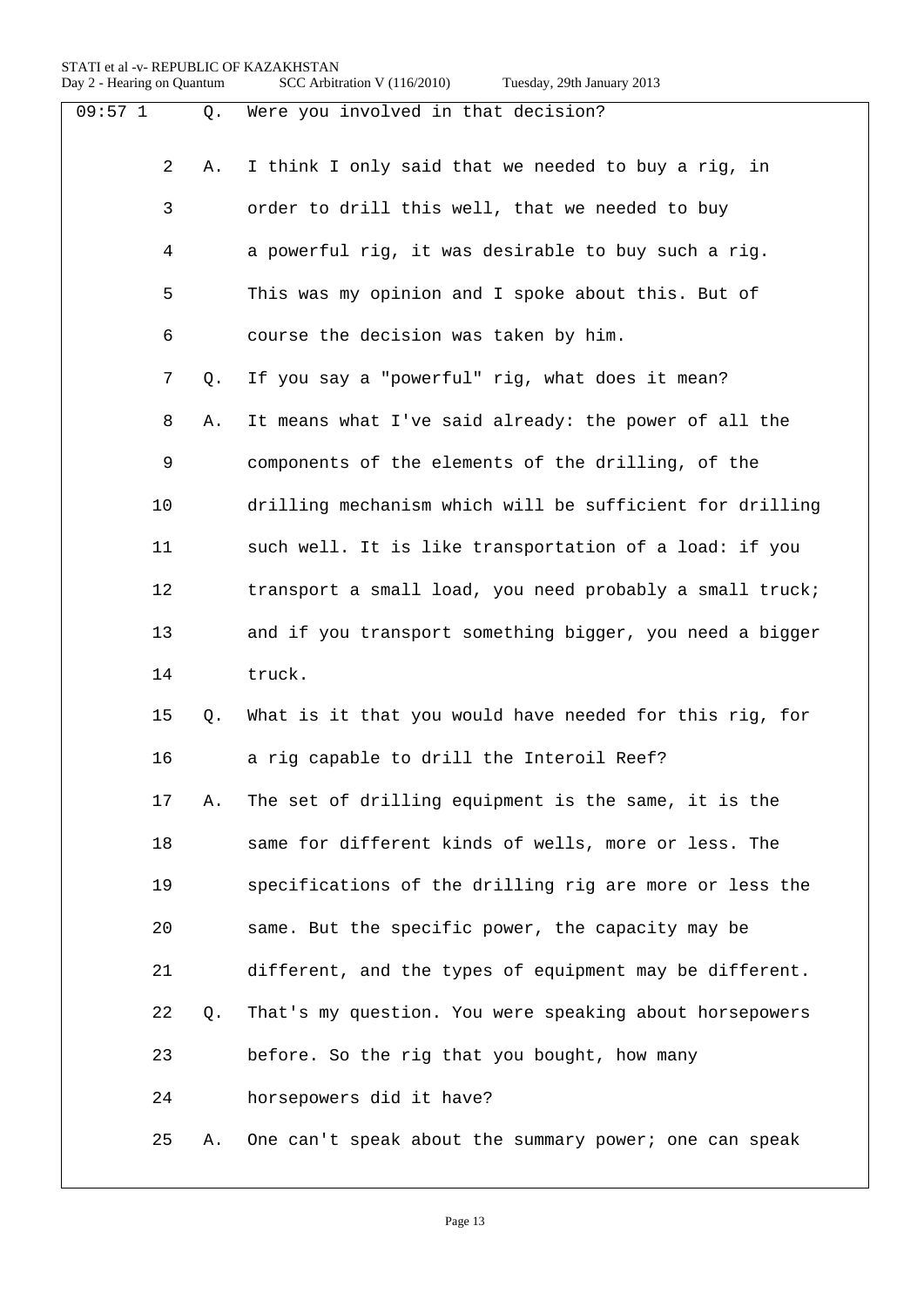| 10:001 |    | about individual components. So the name of the rig                           |
|--------|----|-------------------------------------------------------------------------------|
| 2      |    | says that it has the lifting power capacity of                                |
| 3      |    | 400 tonnes. So it was capable to lift and lower the                           |
| 4      |    | drilling column and the containing column with a weight                       |
| 5      |    | of up to 400 tonnes. In order to lift this load, one                          |
| 6      |    | needs a [reeving] system, a system of blocks.                                 |
| 7      |    | The more springs in the systems, the lower power of                           |
| 8      |    | the engine is required. So for this specific rig, we                          |
| 9      |    | needed an engine of up to something like                                      |
| 10     |    | 4,000 horsepowers. This is at the output -- or the                            |
| 11     |    | input to the winch. The engines may be produced by different<br>manufacturers |
| 12     |    | , of course, and one can put there an engine, so                              |
| 13     |    | you will have several engines, three engines for                              |
| 14     |    | example, so that the summary output would be about                            |
| 15     |    | 4,000 horsepowers. And the same for drilling pumps.                           |
| 16     | Q. | And how much did you pay for it?                                              |
| 17     | Α. | I'm sorry, I don't know.                                                      |
| 18     | Q. | Approximately?                                                                |
| 19     | Α. | Such a rig is, of course, quite a costly thing. I think                       |
| 20     |    | this kind of rig would cost somewhere around                                  |
| 21     |    | \$10-15 million, not less than that. Of course,                               |
| 22     |    | different manufacturers will have different prices,                           |
| 23     |    | but -- since it was already a used one, probably there                        |
| 24     |    | will be corrections in price as well. But I'm really                          |
| 25     |    | not competent to speak about the price; I was not very                        |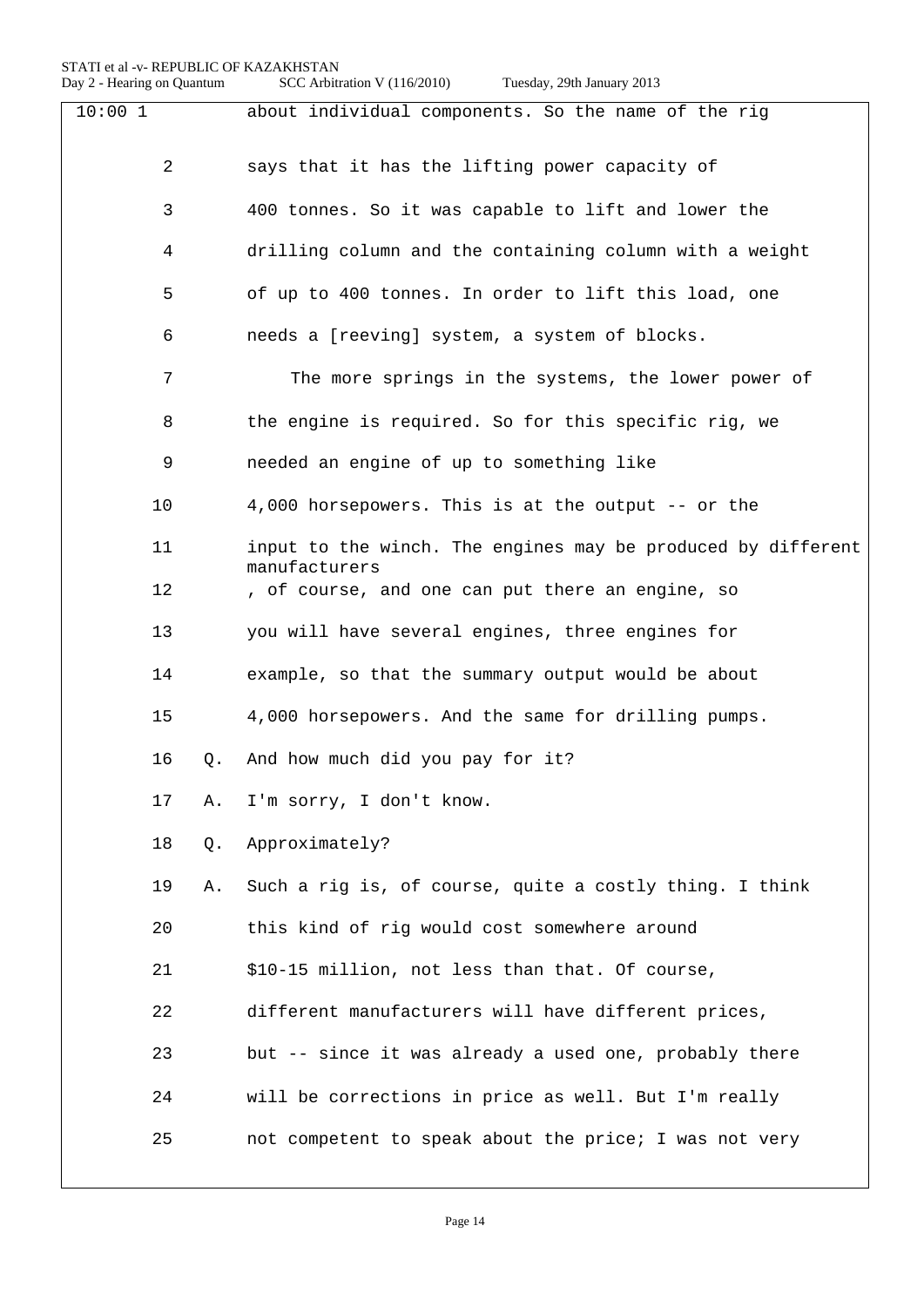| $10:02$ 1 |           | much interested in the financial side of the business at                   |
|-----------|-----------|----------------------------------------------------------------------------|
|           |           |                                                                            |
| 2         |           | that time.                                                                 |
| 3         | Q.        | Where did you buy it?                                                      |
| 4         | Α.        | In Georgia. The point is that in this region, back in                      |
| 5         |           | Soviet time, was not very active in drilling; just small                   |
| 6         |           | volumes of drilling then. But after -- and after the                       |
| 7         |           | collapse of the Soviet Union there were no drilling                        |
| 8         |           | activities at all. So I think that drilling rigs were                      |
| 9         |           | not really in high demand there; one could find one.                       |
| 10        | Q.        | You bought it in Georgia from whom?                                        |
| 11        | Α.        | Unfortunately I don't know. I think it was probably                        |
| 12        |           | Gruzneft, there was such a production association at one                   |
| 13        |           | point, and then after privatisation I don't know how it was<br>transformed |
| 14        |           | ; I think it was privatised by someone.                                    |
| 15        | $\circ$ . | You told us it was bought in 2 008. And what happened                      |
| 16        |           | then; where was it transported?                                            |
| 17        | Α.        | It was not transported; it just remained where it was,                     |
| 18        |           | and I think it is probably still there, but maybe I am                     |
| 19        |           | wrong. But it was not transported from that place in                       |
| 20        |           | Kazakhstan; I'm sure I would know about -- otherwise                       |
| 21        |           | I would have known.                                                        |
| 22        | Q.        | Did you take the decision not to transport it?                             |
| 23        | Α.        | No, it wasn't me.                                                          |
| 24        | Q.        | Was it Mr Stati?                                                           |
| 25        | Α.        | Probably. Because what would be the point to transport                     |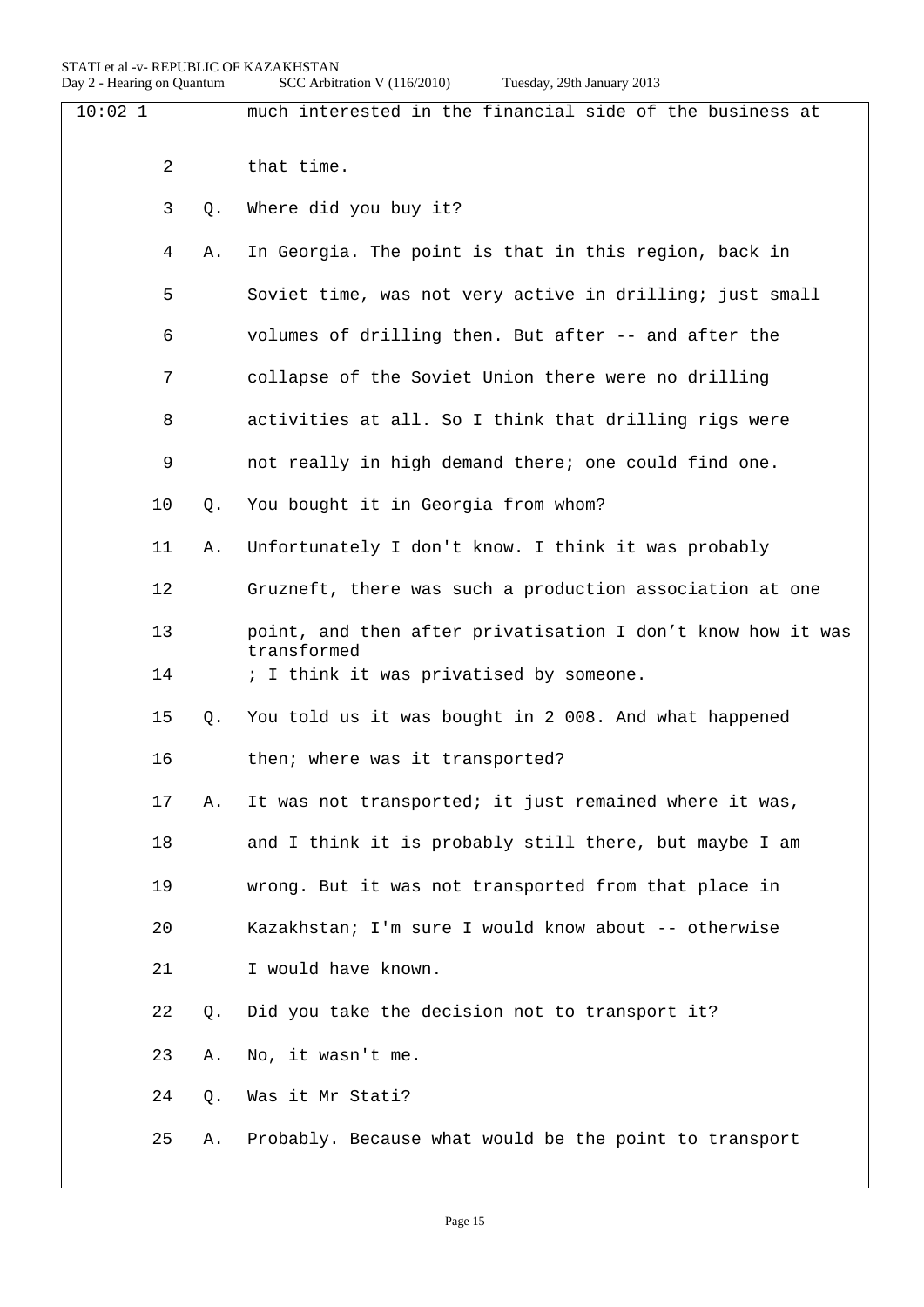| $10:04$ 1 |                |    | it? It was too late to transport it.                                                                                                          |
|-----------|----------------|----|-----------------------------------------------------------------------------------------------------------------------------------------------|
|           |                |    |                                                                                                                                               |
|           | $\overline{2}$ | Q. | And we are speaking about the period of mid-2008; is                                                                                          |
|           | 3              |    | that correct?                                                                                                                                 |
|           | 4              | Α. | No. We are speaking about 2009, after 3D has been                                                                                             |
|           | 5              |    | completed. But already, based on the 2D results, it was                                                                                       |
|           | 6              |    | possible to decide to drill a rig; but 3D confirmed                                                                                           |
|           | 7              |    | these conclusions and these intentions.                                                                                                       |
|           | 8              | Q. | You stated before the Interoil Reef started at                                                                                                |
|           | 9              |    | 5,000 metres. Was that already apparent from the                                                                                              |
|           | 10             |    | 2D seismic?                                                                                                                                   |
|           | 11             | Α. | Yes. The structure was visible already in the                                                                                                 |
|           | 12             |    | 2D results.                                                                                                                                   |
|           | 13             | Q. | Speaking about this rig, did you intend to adapt this                                                                                         |
|           | 14             |    | rig for drilling it to prospect with a high level of                                                                                          |
|           | 15             |    | H2S?                                                                                                                                          |
|           | 16             | Α. | A drilling rig in principle does not need to be adapted.                                                                                      |
|           | 17             |    | What you adapt is the technology of drilling and some                                                                                         |
|           | 18             |    | equipment, yes, and some materials that will be used for                                                                                      |
|           | 19             |    | drilling. You will have to use some particular                                                                                                |
|           | 20             |    | materials, some particular columns, and specific                                                                                              |
|           | 21             |    | blowout preventing equipment. As far as I know, this rig did not<br>include specific blowout preventing equipment, but we had this<br>kind of |
|           | 22             |    | Equipment, we had the drilling equipment and we could have<br>purchased some additional                                                       |
|           | 23             |    | equipment if we so would have needed. And you would                                                                                           |
|           | 24             |    | also need specific chemicals for that, and they would                                                                                         |
|           | 25             |    | have been purchased as well.                                                                                                                  |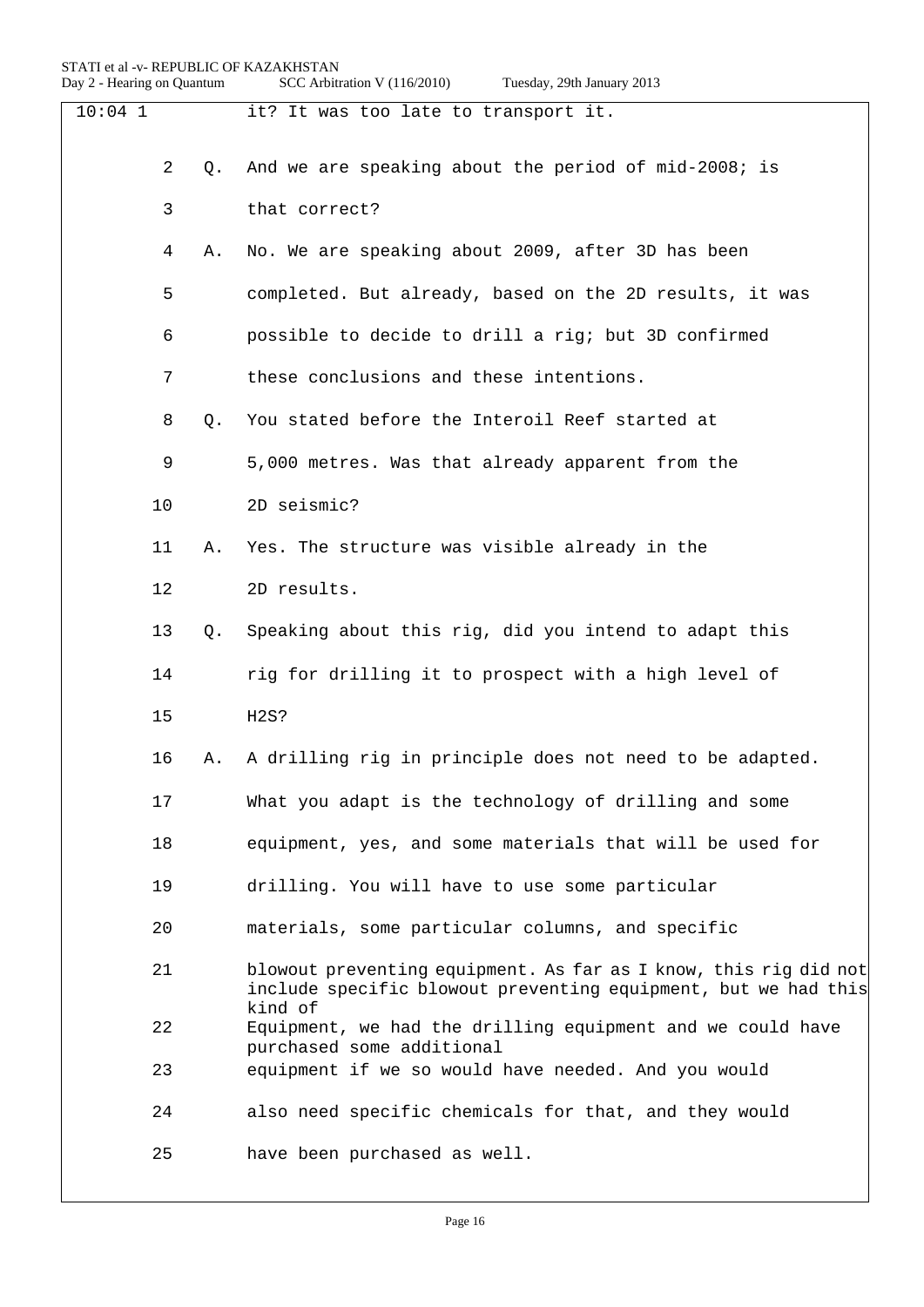| $10:07$ 1      | So this wouldn't be a problem, to drill this well.             |
|----------------|----------------------------------------------------------------|
|                |                                                                |
| $\overline{2}$ | In the environment with high levels of H2S, this kind of       |
| 3              | rig -- these kinds of wells are being drilled nowadays;        |
| 4              | it is something which is solvable.                             |
| 5              | You mentioned before that the Interoil Reef is analogous<br>Q. |
| 6              | $to$ $--$                                                      |
| 7              | THE CHAIRMAN: Sorry, could you somehow get closer to the       |
| 8              | microphone?                                                    |
| 9              | DR NACIMIENTO: Yes, sorry.                                     |
| 10             | You mentioned before that the Interoil Reef is                 |
| 11             | analogous to Tengiz. Are you aware that Tengiz gas             |
| 12             | contains high quantities of H2S?                               |
| 13             | Yes, I am aware, and I believe everyone working in the<br>Α.   |
| 14             | oil business is aware of that.                                 |
| 15             | So would you agree that also a rig for drilling on the<br>Q.   |
| 16             | Interoil Reef would have to be adapted in order to take        |
| 17             | into account the high level of H2S in the reservoir?           |
| 18             | Yes. To say unilaterally whether -- to be certain<br>Α.        |
| 19             | whether this structure contains H2S is difficult.              |
| 20             | However, based on the experience with previous wells on        |
| 21             | the same structure, on the same block, there was no H2S,       |
| 22             | neither in the tenth well nor in ours. Or, to put it           |
| 23             | more correctly, there were certain amounts of H2S, but         |
| 24             | they were so insignificant that they did not affect the        |
| 25             | drilling equipment used for these wells, so regular            |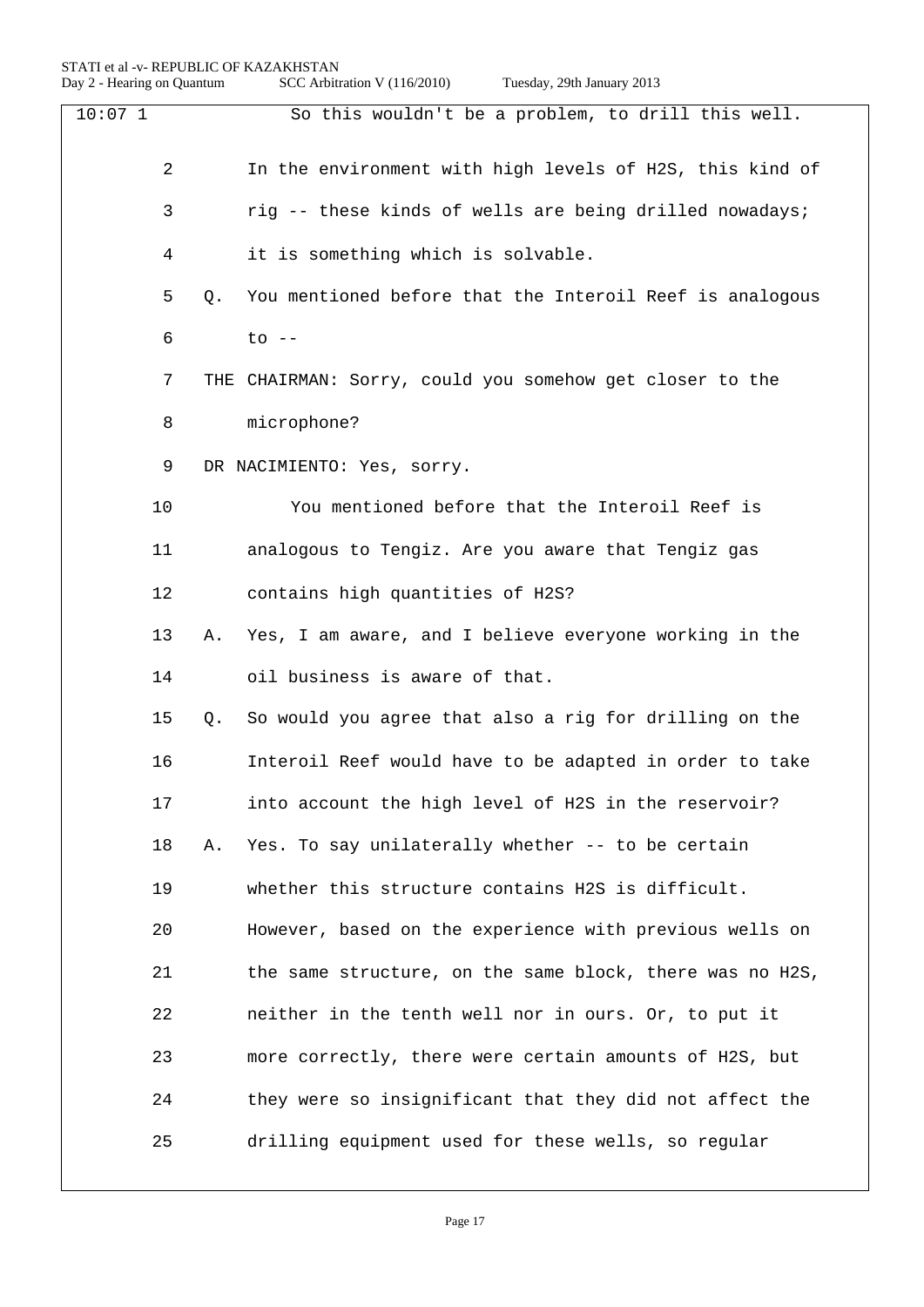| $10:09$ 1 |                |    | drilling equipment could be used there.                  |
|-----------|----------------|----|----------------------------------------------------------|
|           | $\overline{a}$ |    | However, if we would have found out, when we did         |
|           | 3              |    | penetrate this structure, had we found out that there    |
|           | 4              |    | was high levels of H2S, we of course needed to be        |
|           | 5              |    | prepared for such a development, because you never know  |
|           | 6              |    | what happens when you start drilling. So in this case    |
|           | 7              |    | we would have prepared necessary drilling equipment to   |
|           | 8              |    | work in such environment, and you don't need anything    |
|           | 9              |    | else.                                                    |
|           | 10             |    | Later, when you would put down the production            |
|           | 11             |    | column, you would have to take a production column made  |
|           | 12             |    | out of specific material: alloyed steel.                 |
|           | 13             | Q. | Did TNG have prepared a well design study for drilling   |
|           | 14             |    | to the Interoil Reef prior to October 2008?              |
|           | 15             | Α. | Well, let me see when it was ordered. Yes, I believe it  |
|           | 16             |    | was sometime during this period. Yes, sometime during    |
|           | 17             |    | this period this design was done, the design for         |
|           | 18             |    | drilling the well. However, I can't be completely sure;  |
|           | 19             |    | I don't have exact recollection of the date.             |
|           | 20             | Q. | Would you agree that after the seismic, it would take    |
|           | 21             |    | several months or more to go through all of the steps of |
|           | 22             |    | a well design?                                           |
|           | 23             | Α. | Yes, I would.                                            |
|           | 24             | Q. | There is also a cost associated to such well design;     |
|           | 25             |    | right?                                                   |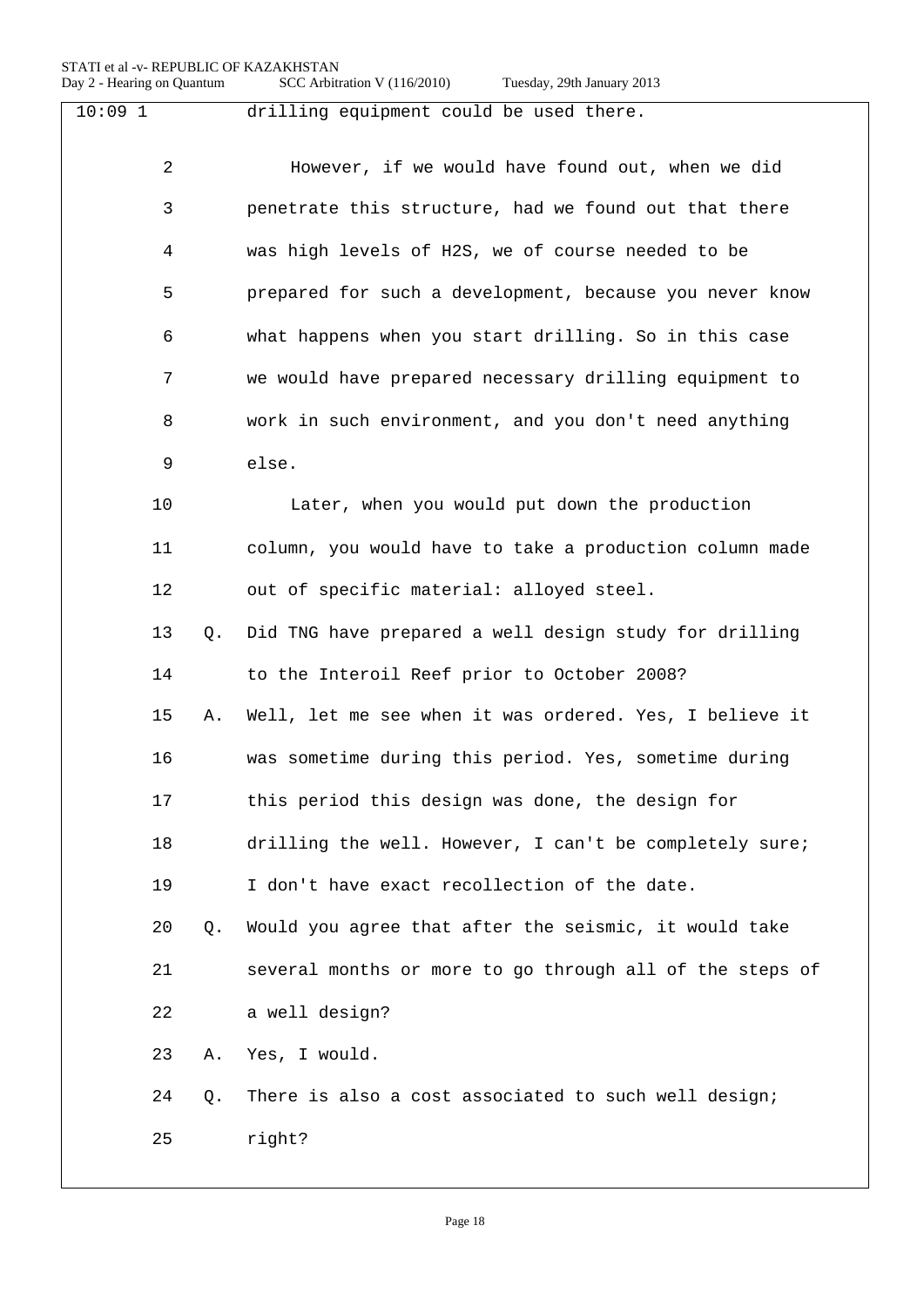| Tuesday, 29th January 2013 |  |  |  |
|----------------------------|--|--|--|
|----------------------------|--|--|--|

| $10:12$ 1 | Α. | Are you speaking about the costs connected with reading                         |
|-----------|----|---------------------------------------------------------------------------------|
| 2         |    | the results of the research? Yes, to analyse the                                |
| 3         |    | results, I know it costs something, but I don't know                            |
| 4         |    | exactly how much. But it does cost you some money.                              |
| 5         | Q. | I have some questions regarding the permits.                                    |
| 6         |    | It is correct, is it not, that any new well which                               |
| 7         |    | a subsoil user wants to drill needs a permission?                               |
| 8         | Α. | No, it's not for each separate well.                                            |
| 9         |    | A design for a well shall be approved by                                        |
| 10        |    | the ministry only for a separate, unique well, only for the well<br>which       |
| 11        |    | has a large design depth.                                                       |
| 12        |    | For example, if you want to drill well No.1 in                                  |
| 13        |    | Eastern Munaibay, this design had to be approved by the                         |
| 14        |    | ministry. But when it comes to regular production                               |
| 15        |    | wells, you don't need such approvals, and exploration wells                     |
| 16        |    | up to 5,000 metres' depth do not require such approvals.                        |
| 17        |    | However, when you have exploration wells of this                                |
| 18        |    | kind, which are very important, which give you important                        |
| 19        |    | information about the region and which have quite                               |
| 20        |    | a significant depth, they have to be approved by the                            |
| 21        |    | ministry and by the state.                                                      |
| 22        | Q. | Would you agree that one of the reasons why approval is                         |
| 23        |    | necessary is because of environmental issues?                                   |
| 24        | Α. | Well, any design for any drilling of wells, even exploration<br>wells, contains |
| 25        |    | a specific parameter or specific chapter concerning                             |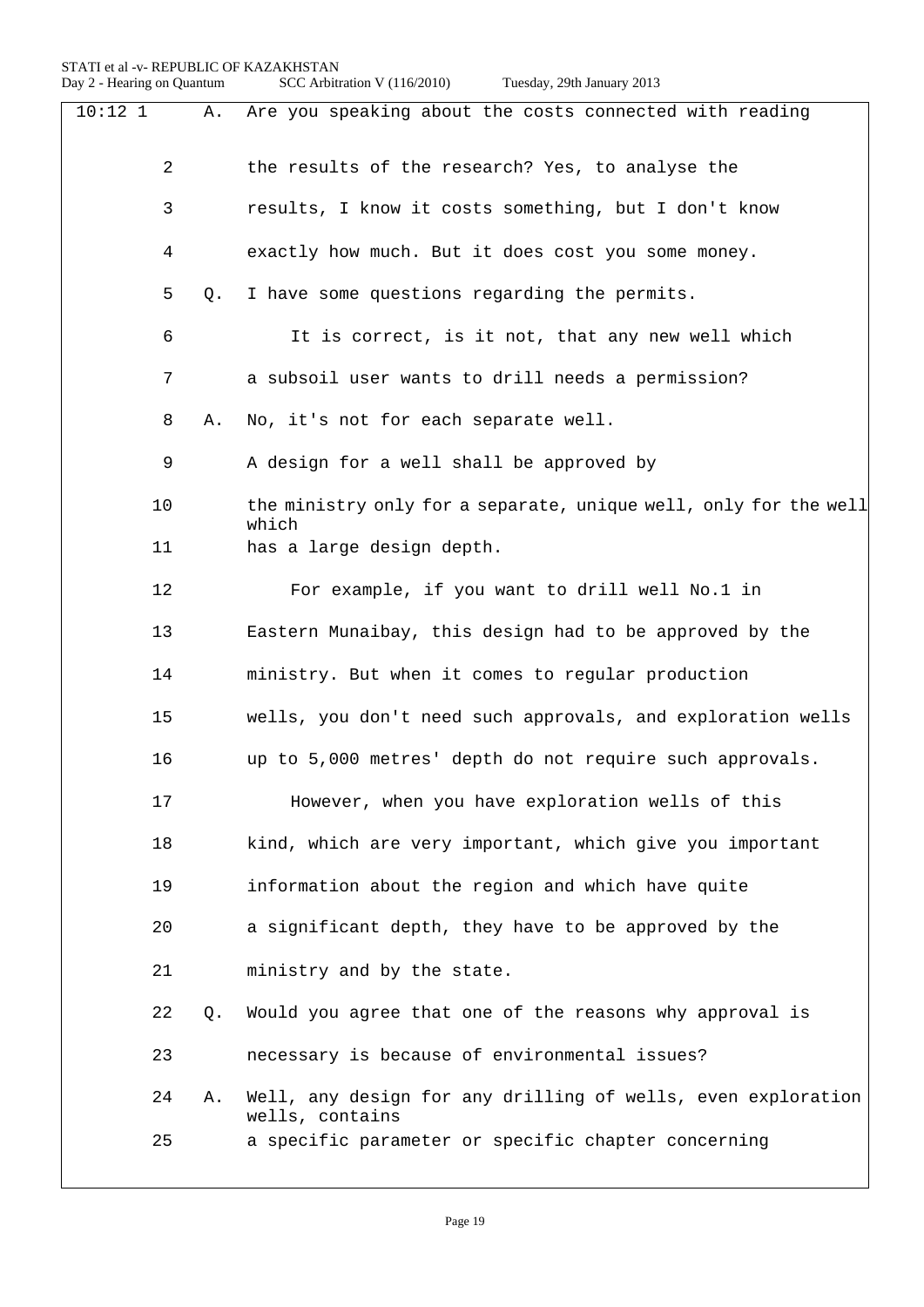| $10:14$ 1 |                |    | environmental issues, and you have a list of events and  |
|-----------|----------------|----|----------------------------------------------------------|
|           | $\overline{2}$ |    | a list of activities that have to be -- a list of        |
|           |                |    |                                                          |
|           | 3              |    | requirements that have to be met when you drill wells.   |
|           | 4              | Q. | And environmental issues would also arise with regard to |
|           | 5              |    | a prospect potentially containing H2S; is that correct?  |
|           | 6              | Α. | Yes, of course.                                          |
|           | 7              | Q. | The reason is because H2S is highly toxic?               |
|           | 8              | Α. | Yes, that's right; it's a poison.                        |
|           | 9              | Q. | Would you agree that it would have taken several months  |
|           | 10             |    | to obtain the necessary permits for drilling a well for  |
|           | 11             |    | a prospect containing significant H2S?                   |
|           | 12             | Α. | No, you don't need so long time; several months is too   |
|           | 13             |    | much. There are also regulations about it. There is      |
|           | 14             |    | a specific time which is given to consider the design    |
|           | 15             |    | documentation for drilling wells, and the maximum length |
|           | 16             |    | of time we speak about is one month.                     |
|           | 17             |    | But the designs, our designs for drilling wells for      |
|           | 18             |    | the first East Munaibay and the third one that we were   |
|           | 19             |    | planning to drill, when it comes to the high levels of   |
|           | 20             |    | H2S, we did not expect to find high levels of H2S there, |
|           | 21             |    | because the neighbouring wells did not show such high    |
|           | 22             |    | levels.                                                  |
|           | 23             | Q. | In the hypothesis that there would have been substantial |
|           | 24             |    | amounts of H2S, would you agree that in that case,       |
|           | 25             |    | a treatment facility had to be available before the      |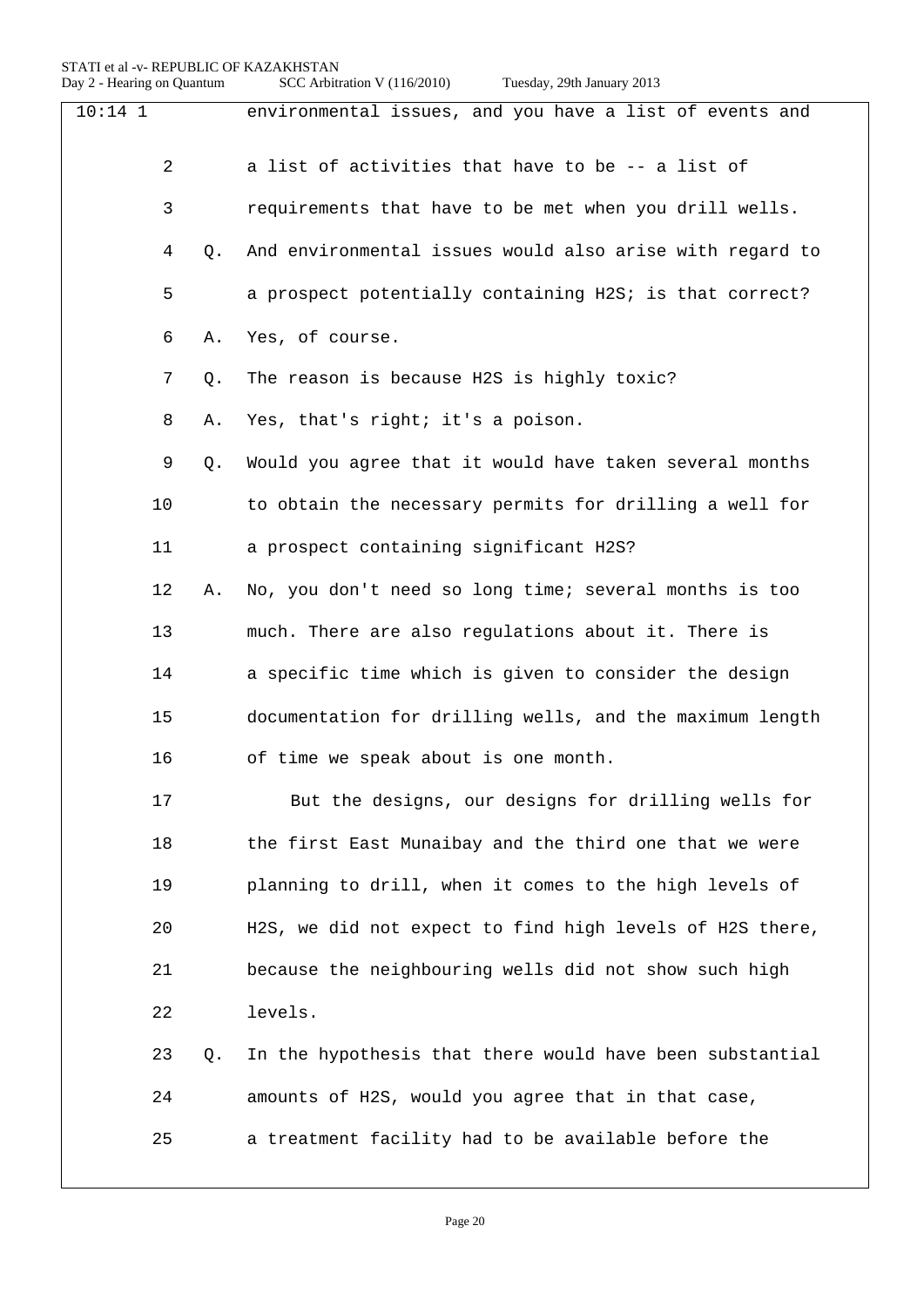# STATI et al -v- REPUBLIC OF KAZAKHSTAN<br>Day 2 - Hearing on Quantum SCC Arbitr SCC Arbitration V (116/2010)

| $10:16$ 1 |    | Interoil Reef started production?                                                    |
|-----------|----|--------------------------------------------------------------------------------------|
| 2         | Α. | Yes, certainly. The well would be tested during the                                  |
|           |    |                                                                                      |
| 3         |    | drilling process, and after the well has been built and                              |
| 4         |    | completed, this would have found a high level of H2S, if it was<br>actually present; |
| 5         |    | and if high levels are found, you would need to, during                              |
| 6         |    | the testing stage, have some kind of local or                                        |
| 7         |    | intermediary treatment facility handy.                                               |
| 8         |    | But for the future, when you would start production,                                 |
| 9         |    | we would need to have a facility that would take these                               |
| 10        |    | sour gases, these acid gases, and neutralise them. But                               |
| 11        |    | certain technologies have developed, and I think we                                  |
| 12        |    | would have handled it.                                                               |
| 13        |    | Tolkyn also showed some levels of H2S; however, not                                  |
| 14        |    | high levels. And our plant, our gas plant, had                                       |
| 15        |    | a certain portion or certain part or certain unit for                                |
| 16        |    | neutralising H2S and CO2.                                                            |
| 17        | Q. | Would you agree that in case such facility would have                                |
| 18        |    | been necessary, it would have taken a substantial amount                             |
| 19        |    | of time and also cost substantial amounts of money?                                  |
| 20        | Α. | Well, you would, of course, need some time to purchase,                              |
| 21        |    | and you would also need some money to pay for it. But                                |
| 22        |    | our company was known for doing everything very quickly;                             |
| 23        |    | we were quick at drilling, we were quick at building                                 |
| 24        |    | infrustructure. We were known for having quickly built two                           |
| 25        |    | fields. I think even in this case we would have worked                               |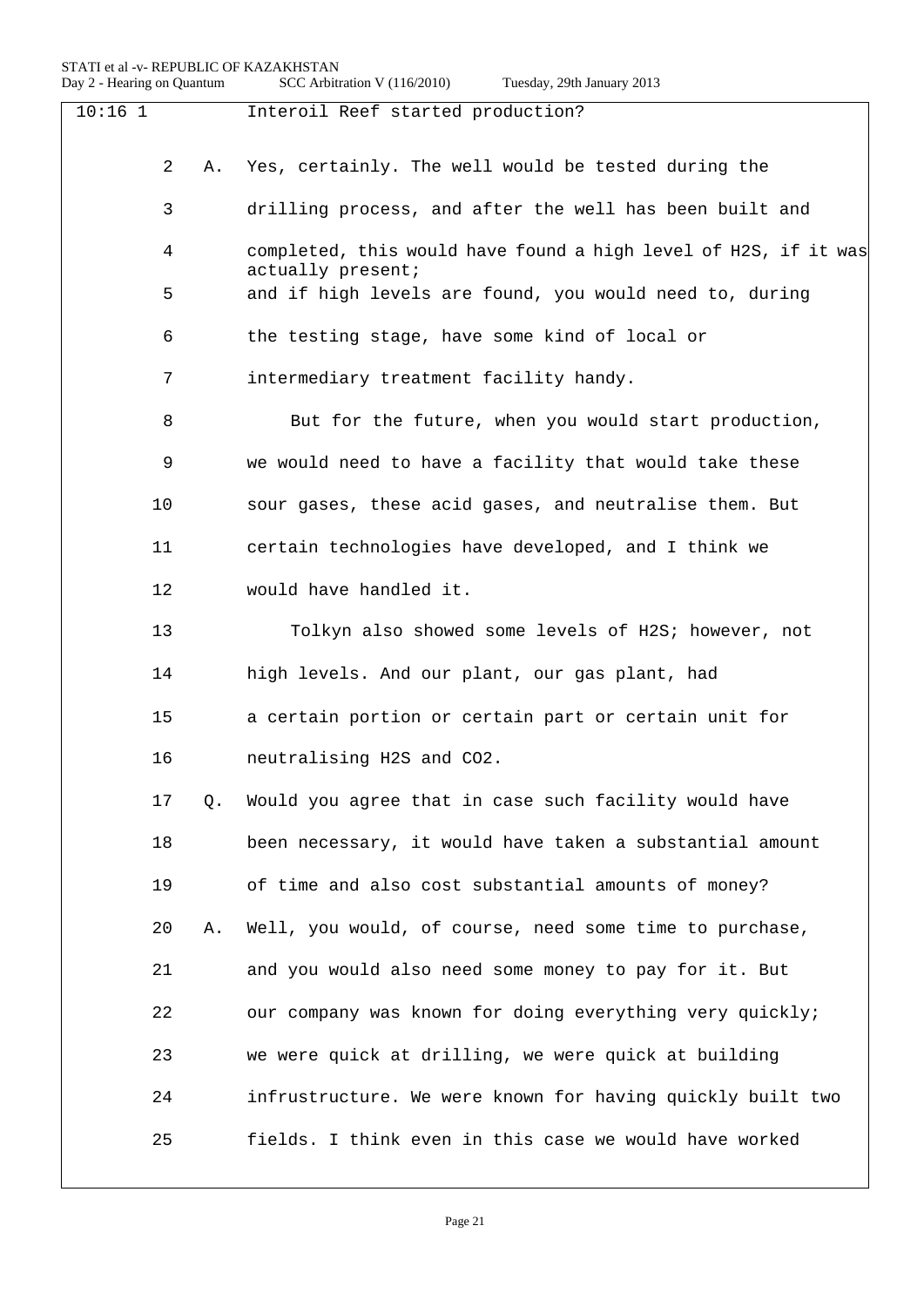|    |    | very quickly.                                            |
|----|----|----------------------------------------------------------|
| 2  | Q. | You just mentioned that there would be costs associated  |
| 3  |    | to it. What would be your assessment of those costs?     |
| 4  | Α. | We would, of course, at the end stage, at our plant, we  |
| 5  |    | would have to improve our facility for neutralising acid |
| 6  |    | gases, and improve or modernise its ability to treat     |
| 7  |    | higher levels of the chemicals. This is modernisation    |
| 8  |    | process.                                                 |
| 9  | Q. | Yes. My question is: how much would it have cost?        |
| 10 | Α. | Yes, I understood your question, but I can't tell you    |
| 11 |    | that; I can't give you an estimate. But if the facility  |
| 12 |    | within the plant itself cost -- no, I don't think I can  |
| 13 |    | give you this kind of judgment. I just simply don't      |
| 14 |    | know.                                                    |
| 15 | Q. | Would it have been the plan then to improve the existing |
| 16 |    | facilities or to construct new ones?                     |
| 17 |    | I believe we would not need to construct new ones        |
| 18 |    | because our gas treatment facility, was                  |
| 19 |    | built based on the latest technical development, and it  |
| 20 |    | had very good characteristics, including the facility to |
| 21 |    | neutralise acid gases. So the capacity of this facility  |
| 22 |    | was sufficient to treat 10 million cubic metres every    |
| 23 |    | 24 hours.                                                |
| 24 |    | So if we would have to treat higher levels of H2S,       |
| 25 |    | we would need to use more chemicals in the existing      |
|    |    |                                                          |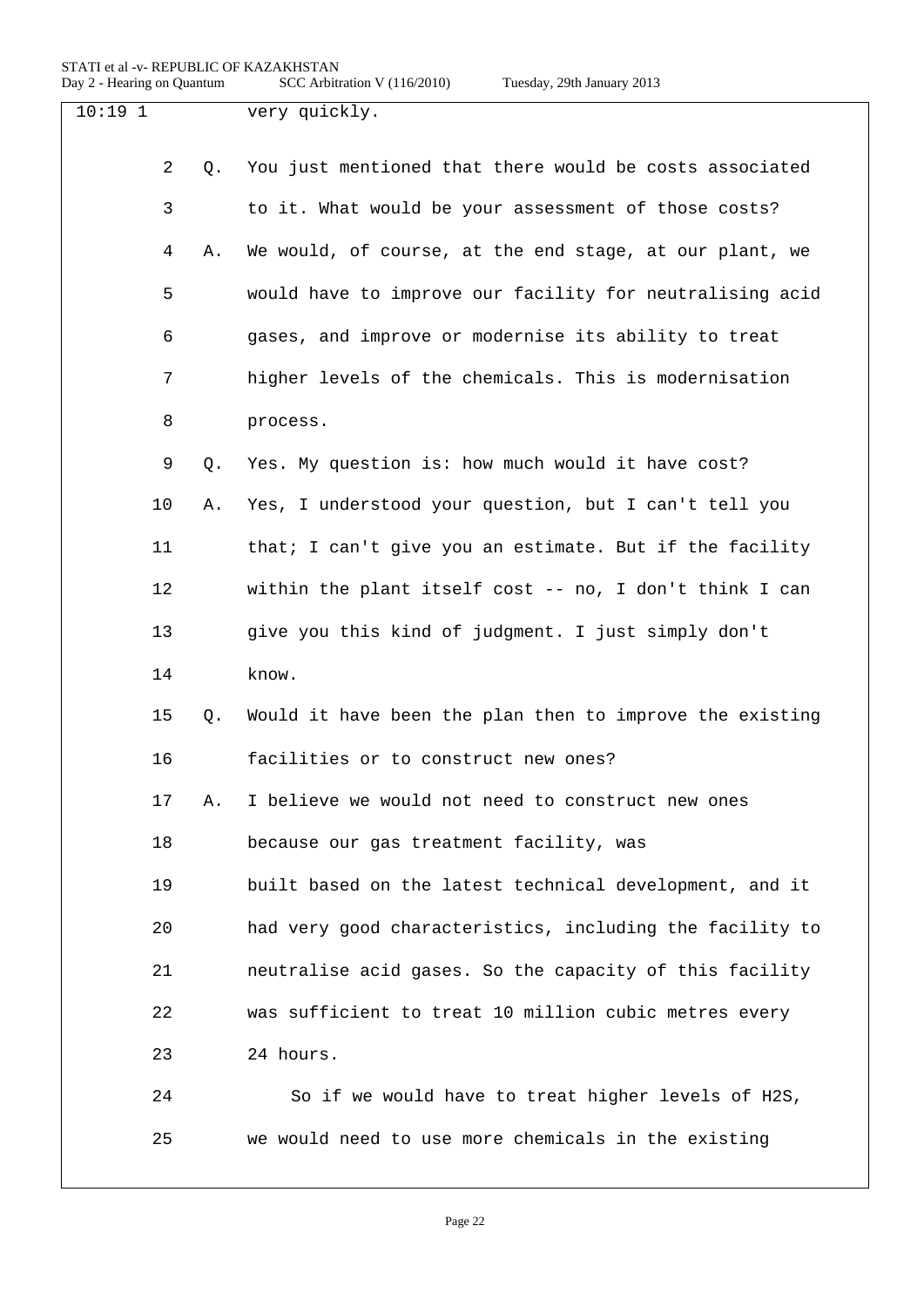| $10:21$ 1 |                |    | facilities; and specific chemicals which would be        |
|-----------|----------------|----|----------------------------------------------------------|
|           |                |    |                                                          |
|           | $\overline{2}$ |    | sufficient to neutralise acid gases, we would need to    |
|           | $\mathsf{3}$   |    | purchase -- we would need to use more of this kind of    |
|           | 4              |    | chemicals. So I believe that the modernisation process   |
|           | 5              |    | necessary would be boiled down to using such higher      |
|           | 6              |    | levels of chemicals.                                     |
|           | 7              | Q. | Would you agree that if gas from the Interoil Reef were  |
|           | 8              |    | to be produced, this would require the construction of   |
|           | 9              |    | a pipeline?                                              |
|           | 10             | Α. | Yes, of course. Yes, of course you would need to         |
|           | 11             |    | construct a pipeline.                                    |
|           | 12             | Q. | Had TNG started with the construction of the pipeline    |
|           | 13             |    | prior to 14th October 2008?                              |
|           | 14             | Α. | No, they did not start. However, after we found gas      |
|           | 15             |    | objects in the first Munaibay, we immediately raised the |
|           | 16             |    | question about construction of oil and gas pipeline; we  |
|           | 17             |    | discussed this matter.                                   |
|           | 18             | Q. | With whom?                                               |
|           | 19             | Α. | We discussed it and we already understood at that point  |
|           | 20             |    | in time that we needed to construct them.                |
|           | 21             | Q. | I asked: with whom?                                      |
|           | 22             | Α. | In particular with the general director, with Mr Cojin,  |
|           | 23             |    | we discussed this question. It was a preliminary         |
|           | 24             |    | discussion, of course, because we still needed to first  |
|           | 25             |    | decide on the volume of reserves and the volumes we      |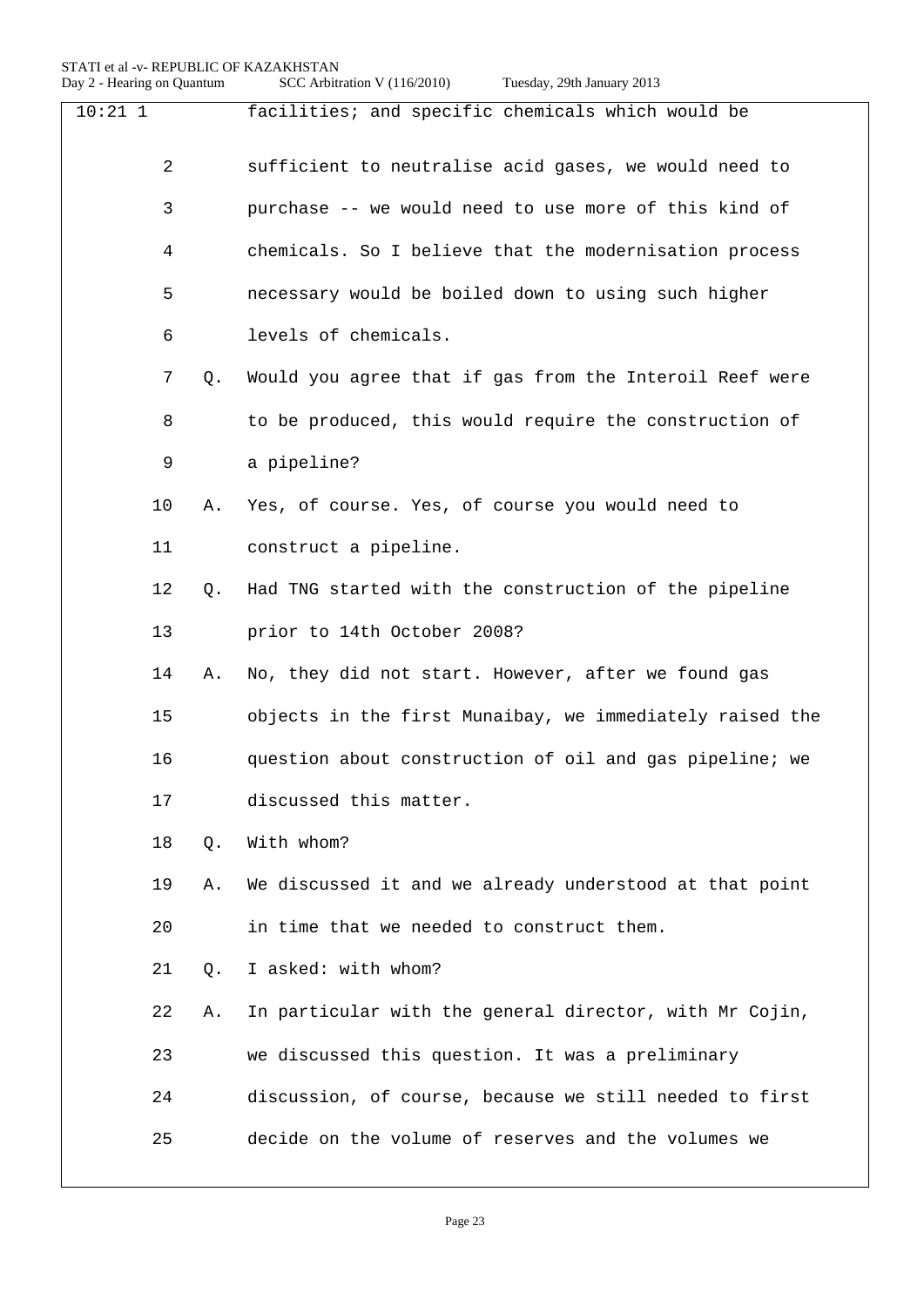| $10:23 \ \overline{1}$ |                | expected to produce. There were designs to be ordered.          |
|------------------------|----------------|-----------------------------------------------------------------|
|                        | $\overline{2}$ | But the possibility of such construction was already            |
|                        | 3              | a subject-matter of discussions because this was, of            |
|                        | 4              | course, good news, and we got optimistic about it, we           |
|                        | 5              | could see the future development.                               |
|                        | 6<br>Q.        | So you were just at the stage of discussions, so you had        |
|                        | 7              | not started to obtain the required permissions?                 |
|                        | 8<br>Α.        | No, it was too early to do that, because                        |
|                        | 9<br>О.        | And this pipeline would have needed to be finished prior        |
|                        | 10             | to the start of production from the Interoil Reef; is           |
|                        | 11             | that correct?                                                   |
|                        | 12<br>Α.       | Well, the situation at gas production facilities is             |
|                        | 13             | changing constantly. And based on the testing                   |
|                        | 14             | results at East Munaibay No. 1, you could already see that you  |
|                        | 15             | needed to construct a pipeline, but it was too early to         |
| 16                     |                | speak about characteristics of such a pipeline because          |
| 17                     |                | you first needed to study the objects and to estimate the       |
| 18                     |                | reserves, at<br>least, approximate ideas about the size of your |
| 19                     |                | resources, and you also need to have specific plans for         |
| 20                     |                | the future.                                                     |
| 21                     |                | We were speaking about drilling the third well,                 |
| 22                     |                | which also could result in certain volumes, certain             |
| 23                     |                | capacity. Sometimes you build a pipeline and it will be         |
|                        | 24             | too large, sometimes it will be too small --                    |
| 25                     | Q.             | I'm sorry, I'm sorry. I asked you a very specific               |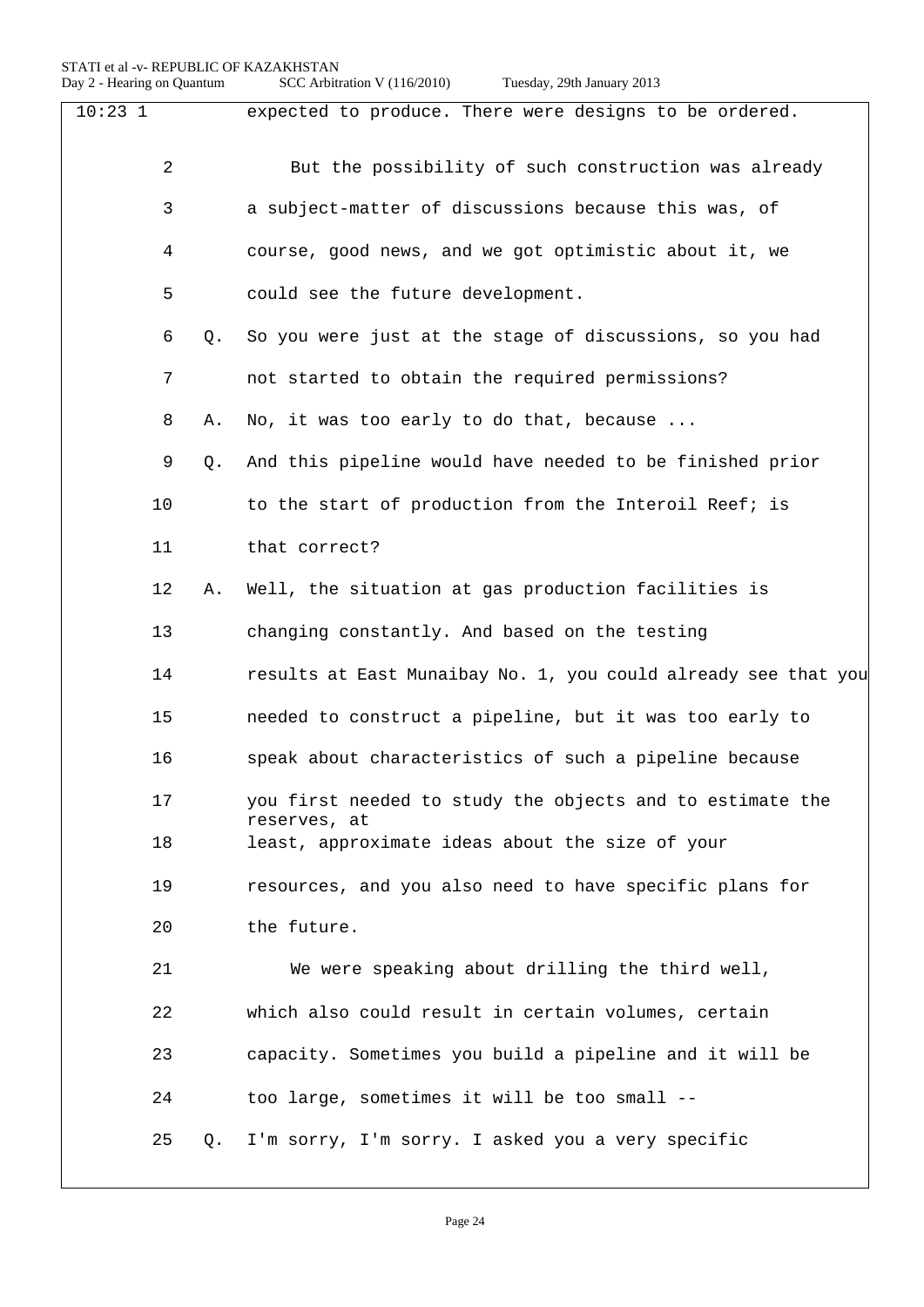| $10:25$ 1 |                |    | question; could you just reply to that?                  |
|-----------|----------------|----|----------------------------------------------------------|
|           | $\overline{2}$ | Α. | If you could reiterate the question, I'm afraid.         |
|           | 3              | Q. | My question was: is it correct that this pipeline would  |
|           | 4              |    | have needed to be finished prior to the start of         |
|           | 5              |    | production from the Interoil Reef?                       |
|           | 6              | Α. | To answer your question, I can't give one definite       |
|           | 7              |    | answer to your question, and that is why I wanted to     |
|           | 8              |    | tell you how you normally deal with it.                  |
|           | 9              |    | Once you drilled a well, you can't decide that you       |
|           | 10             |    | will build a pipeline. We could have -- you needed to    |
|           | 11             |    | finish the testing, testing of the first well, and then  |
|           | 12             |    | you had to make a decision; or you could decide to wait  |
|           | 13             |    | until you have drilled the third one, no. 3. Most        |
|           | 14             |    | likely, we wouldn't have been waiting; we would have     |
|           | 15             |    | built something sufficient to produce from the first     |
|           | 16             |    | well, and we already had the products from the first     |
|           | 17             |    | well.                                                    |
|           | 18             | Q. | Would you agree that the construction of such a pipeline |
|           | 19             |    | would also take time?                                    |
|           | 20             | Α. | Yes, of course, it would have taken time. And again, we  |
|           | 21             |    | had significant experience of building pipelines; we had |
|           | 22             |    | built quite a lot in our fields.                         |
|           | 23             | Q. | That's not my question. Thank you.                       |
|           | 24             |    | Would you also agree that it would have required         |
|           | 25             |    | significant capital expenditure?                         |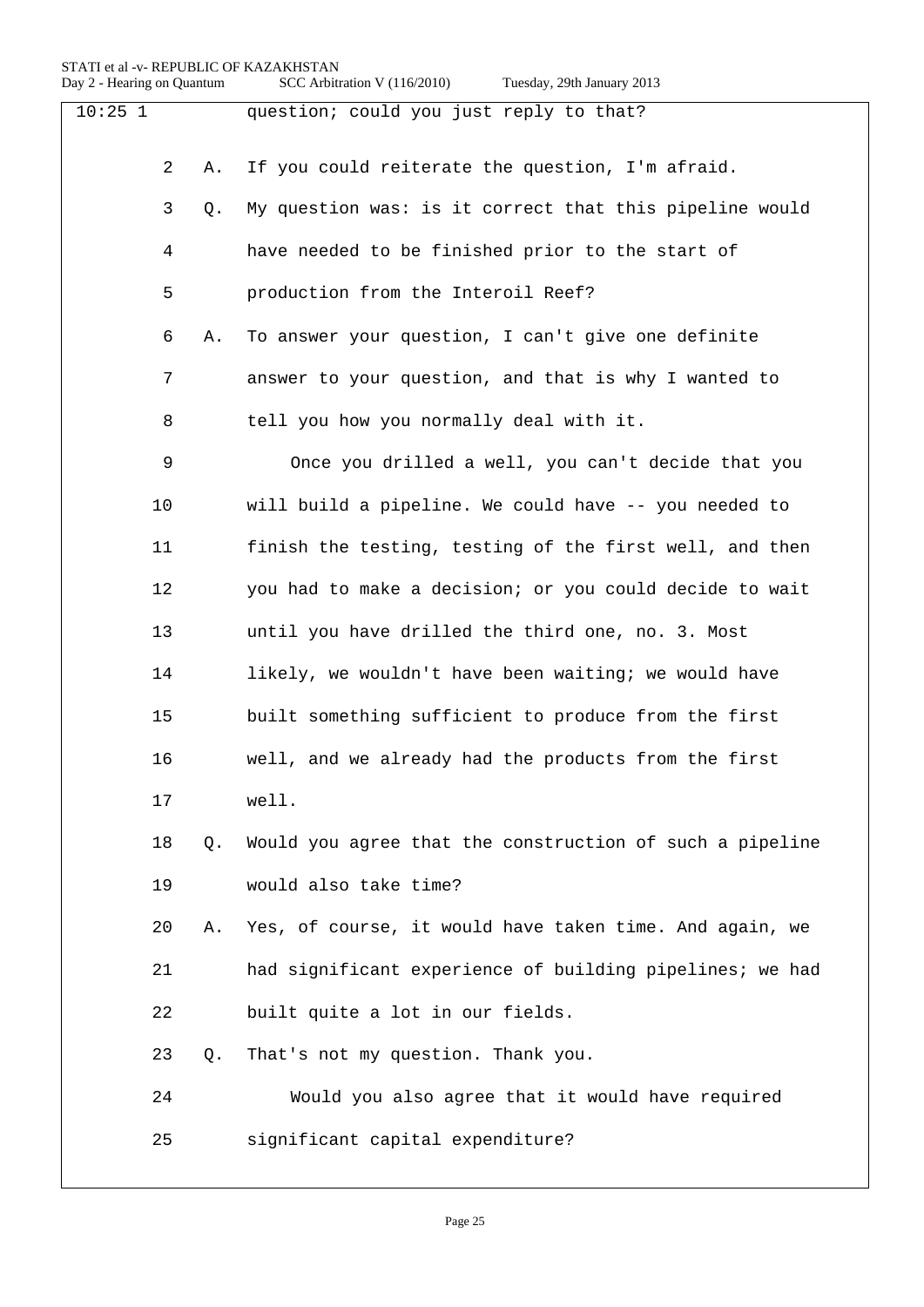| $10:27$ 1 | Α. | Yes, I would agree. Significant, but I can't tell you   |
|-----------|----|---------------------------------------------------------|
| 2         |    | how much. I can't really calculate this kind of         |
| 3         |    | construction project's costs.                           |
| 4         | Q. | How deep was the Munaibay 1 well?                       |
| 5         | Α. | Sorry, are you asking about the first well?             |
| 6         | Q. | Yes .                                                   |
| 7         | Α. | It was drilled to the depth 4,700 metres. This was not  |
| 8         |    | the projected depth; we just stopped drilling there.    |
| 9         | Q. | I would like to refer you to claimants' expert,         |
| 10        |    | Ryder Scott, and the first report submitted in this     |
| 11        |    | arbitration, Exhibit 4, page 9. You don't have to read  |
| 12        |    | it; I read it for you. Under the heading "Interoil,     |
| 13        |    | Carboniferous Reef" it says:                            |
| 14        |    | "A feature which appears to be a reef build up has      |
| 15        |    | been identified on the 2D seismic data in the vicinity  |
| 16        |    | of the Munaibay 1 well. This apparent reef build up is  |
| 17        |    | considerably deeper than the total depth of the         |
| 18        |    | Munaibay 1 well and is also deeper than the total depth |
| 19        |    | of any well drilled in the Contract 302 area."          |
| 20        |    | Would you agree with this finding?                      |
| 21        | Α. | Well, you see, I'm afraid we are comparing things which |
| 22        |    | really can't be compared. In well no. 1 we identified   |
| 23        |    | a terrigenous structure, that is a layer structure, and |
| 24        |    | in this case we expected to find a reef.                |
| 25        |    | If we had drilled the first well deeper, probably we    |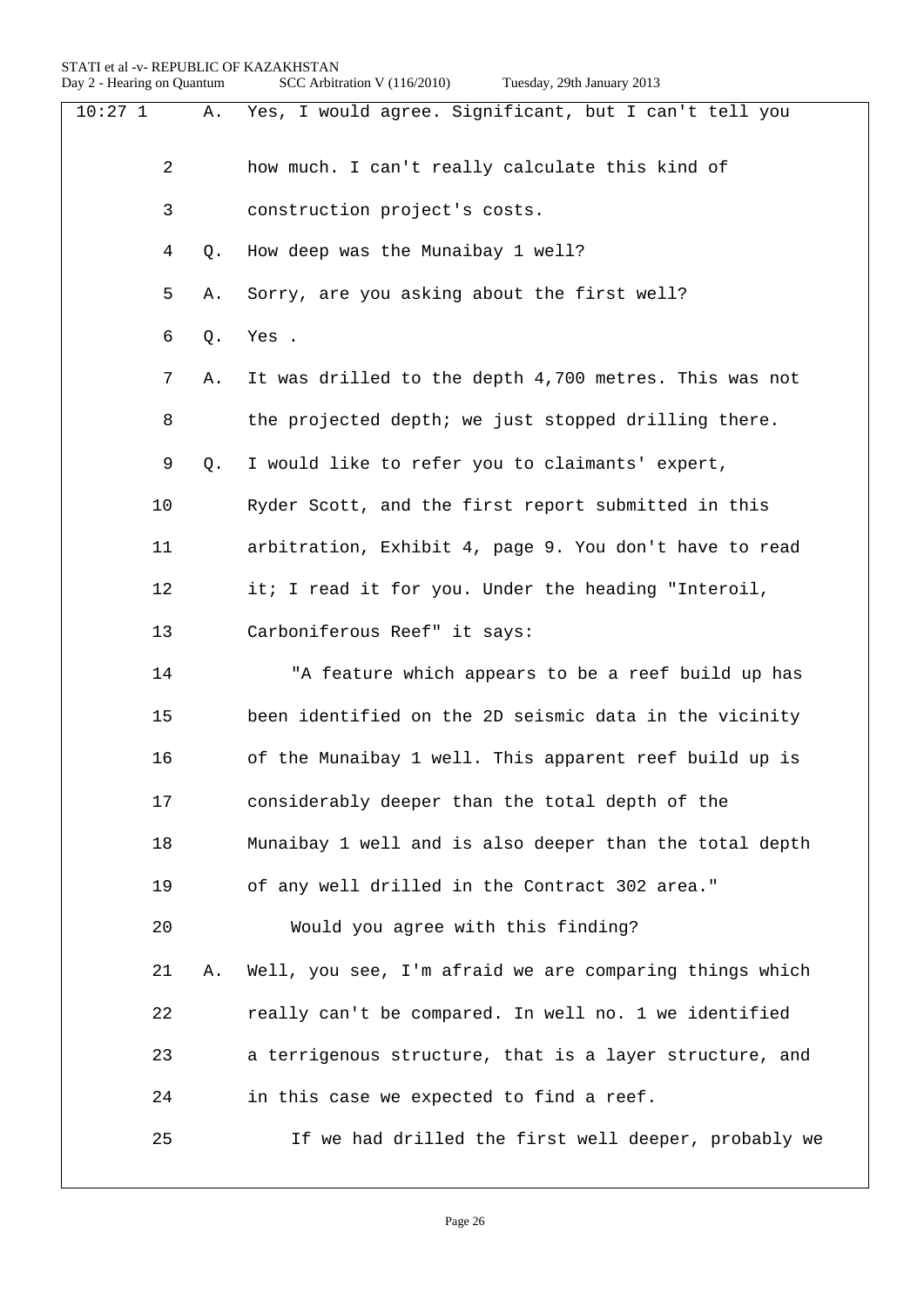| 10:301         | would have found the reef as well. It's a very                                                     |
|----------------|----------------------------------------------------------------------------------------------------|
| $\overline{2}$ | difficult geological question, and I really am not                                                 |
| 3              | prepared to answer it.                                                                             |
| 4              | Yes, I can speak only for what I saw and actually                                                  |
| 5              | repeat what I've said already. The roof of the reef was                                            |
| 6              | situated at the depth of 5,000 metres, and I can't                                                 |
| 7              | really compare this to some other reef, because I don't                                            |
| 8              | really know what kind of reefogeneous structures exist                                             |
| 9              | in the area. As far as I know, there is one reef atTengiz that<br>had the roof at the              |
| 10             | depth of 4,000 metres. Here it is at the depth of 5,000 metres.<br>One must know well the regional |
| 11             | geology.                                                                                           |
| 12             | MR FLEURIET: I just want to note, I think there were some                                          |
| 13             | translation issues with that last answer. If I can just                                            |
| 14             | note that on the record. I won't take any time or                                                  |
| 15             | interrupt now.                                                                                     |
| 16             | DR NACIMIENTO: Mr Romanosov, you were referring to                                                 |
| 17             | Munaibay. Is this the same as the Interoil Reef?                                                   |
| 18             | The structure where we intended to drill well no. 3,<br>Α.                                         |
| 19             | yes, it is what I have in mind. And from the seismic                                               |
| 20             | exploration results, it looked like reef or reefogeneous                                           |
| 21             | structure.                                                                                         |
| 22             | DR NACIMIENTO: Thank you. I have no further questions.                                             |
| 23             | THE CHAIRMAN: Any re-direct from claimants?                                                        |
| 24             | MR FLEURIET: No, Mr President.                                                                     |
| 25             | THE CHAIRMAN: Thank you very much. Thank you very much,                                            |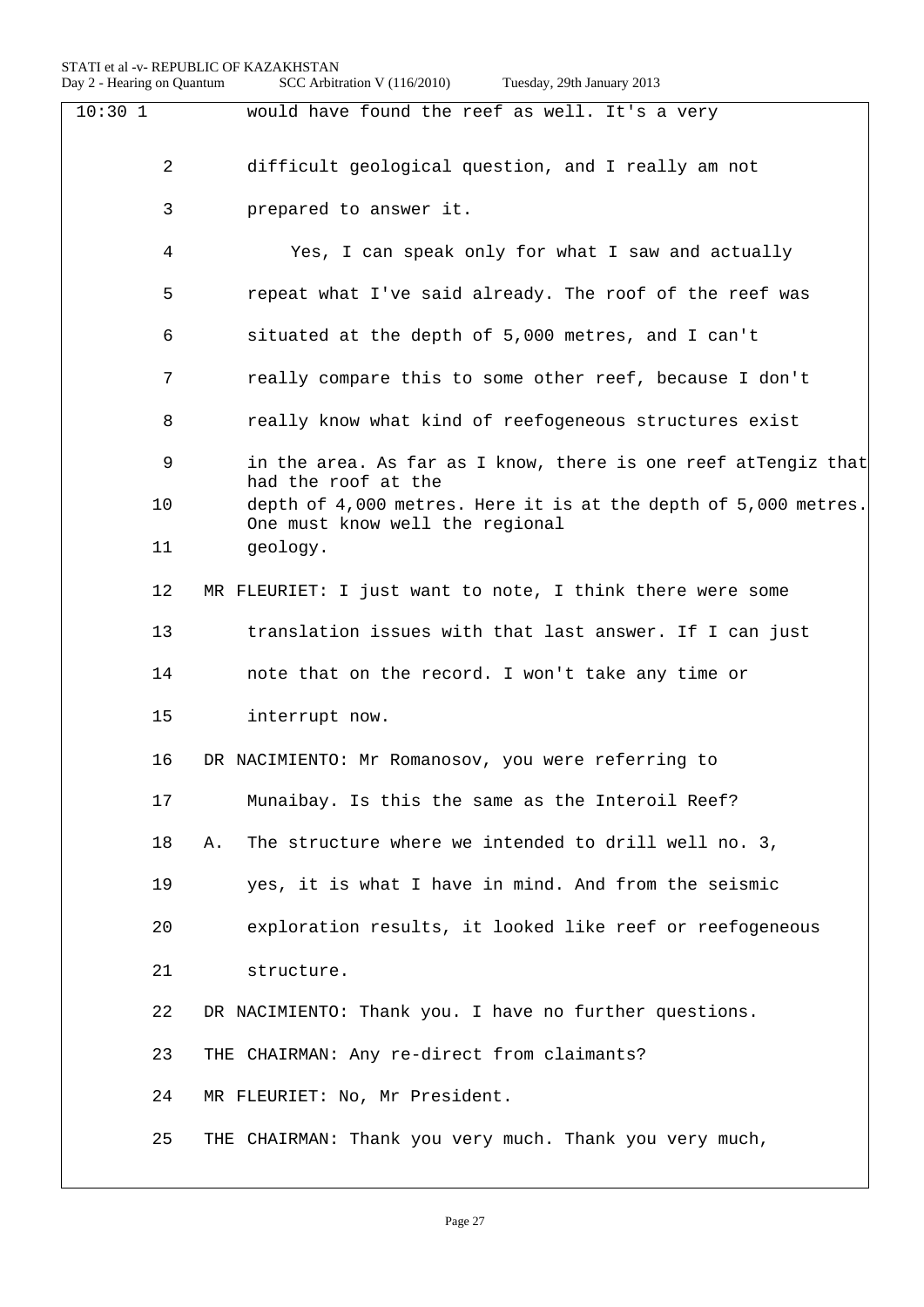| $10:33$ 1 |    |     | Mr Romanosov.                                                        |
|-----------|----|-----|----------------------------------------------------------------------|
|           | 2  | (1) | $.34$ am)                                                            |
|           | 3  | 0   | Questions from THE TRIBUNAL                                          |
|           | 4  |     | MR HAIGH: Mr Romanosov, you were asked about the larger rig          |
|           | 5  |     | that you recall was acquired in 2008. Do you recall                  |
|           | 6  |     | that part of your testimony?                                         |
|           | 7  | Α.  | Yes .                                                                |
|           | 8  |     | MR HAIGH: I want to clarify, if I could. You said,                   |
|           | 9  |     | I thought, that the rig was acquired in Georgia, and                 |
|           | 10 |     | then later in your responses to Dr Nacimiento you seemed             |
|           | 11 |     | to indicate that the rig was left where it was, and                  |
|           | 12 |     | I wasn't sure that meant it was in Kazakhstan or still               |
|           | 13 |     | in Georgia. Can you tell me which is the case?                       |
|           | 14 | А.  | Yes, it was not transported; it is still in Georgia. It              |
|           | 15 |     | was not brought to Kazakhstan.                                       |
|           | 16 |     | MR HAIGH: Okay, thank you. I just wanted to clarify that.            |
|           | 17 |     | MR FLEURIET: Mr Chairman, actually I have one follow-up to           |
|           | 18 |     | that question.                                                       |
|           | 19 | U   | (1.35 am)                                                            |
|           | 20 |     | Re-examination by MR FLEURIET                                        |
|           | 21 | Q.  | In early 2009, were there plans in place for the                     |
|           | 22 |     | transport of the rig from Georgia to Kazakhstan, if you              |
|           | 23 |     | know?                                                                |
|           | 24 | Α.  | There must have been such plans because everything was               |
|           | 25 |     | moving in the direction of drilling. All the steps leading to<br>the |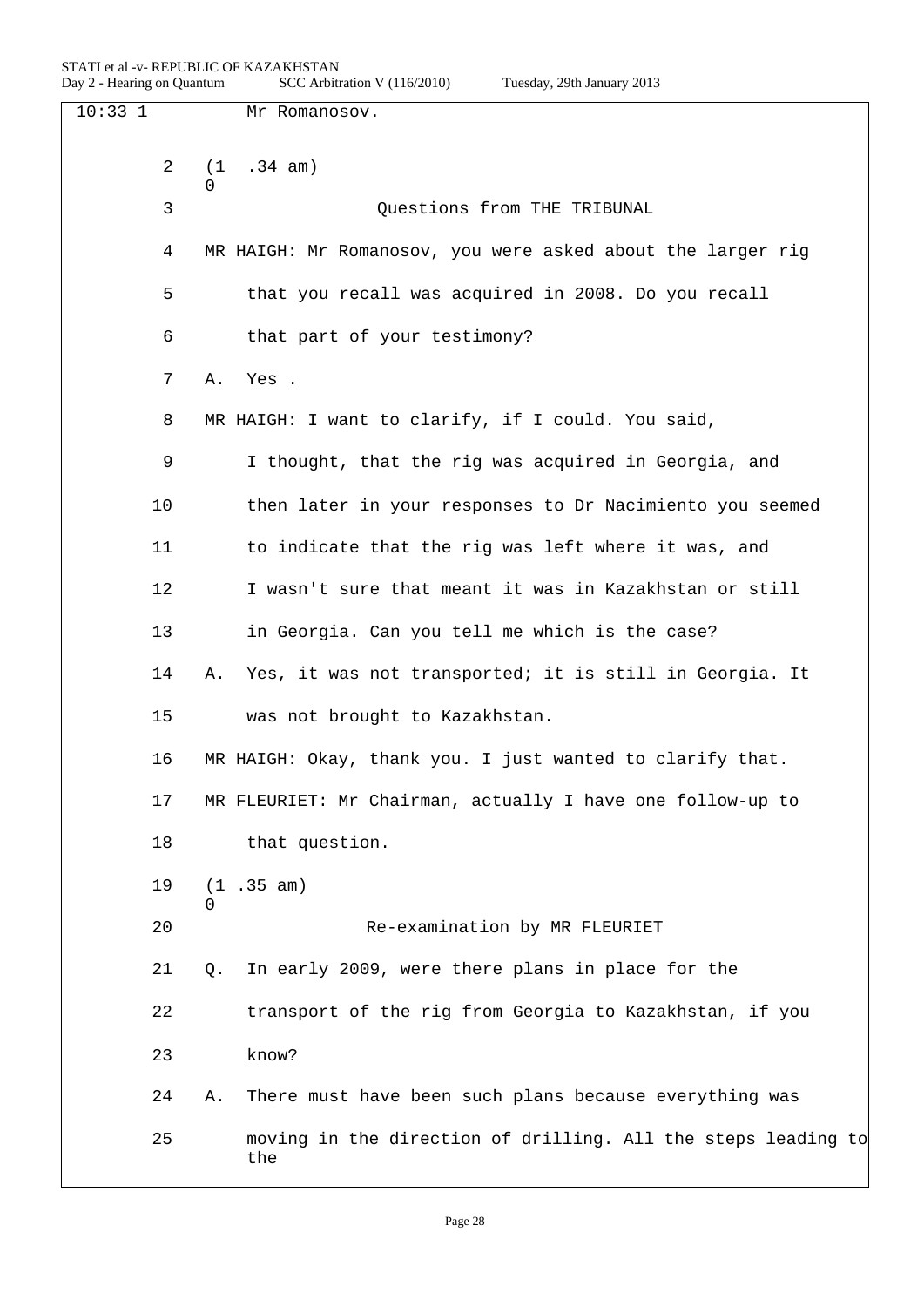| $10:35$ 1      | start of the drilling operation were made. The designs     |
|----------------|------------------------------------------------------------|
| $\overline{2}$ | were made. And the next stage, the next step, would        |
| 3              | have been actually having and setting up a rig on the      |
| 4              | spot.                                                      |
| 5              | FLEURIET: Thank you.<br>MR.                                |
| 6              | THE CHAIRMAN: Thank you. I apologise again for forgetting  |
| 7              | my co-arbitrators. I learnt my lesson at the beginning     |
| 8              | of the hearing.                                            |
| 9              | PROFESSOR LEBEDEV: No, I followed the Russian, so          |
| 10             | everything was alright for me.                             |
| 11             | THE CHAIRMAN: Alright. That concludes the testimony,       |
| 12             | Mr Romanosov. We will have a five-minute break, just to    |
| 13             | turn to the next witness.                                  |
| 14             | (10.36 am)                                                 |
| 15             | (A short break)                                            |
| 16             | (10.44 am)                                                 |
| 17             | MR CATALIN BROSCARU (called)                               |
| 18             | (Evidence interpreted)                                     |
| 19             | THE CHAIRMAN: Welcome, Mr Broscaru. I am aware that we are |
| 20             | getting a translation from Romanian, and I welcome our     |
| 21             | new interpreters for that.                                 |
| 22             | Mr Broscaru, the interpreters will read to you             |
| 23             | a statement, a declaration which every witness has to      |
| 24             | read out to us, and if you listen to that translation      |
| 25             | and then tell us whether that's agreeable to you.          |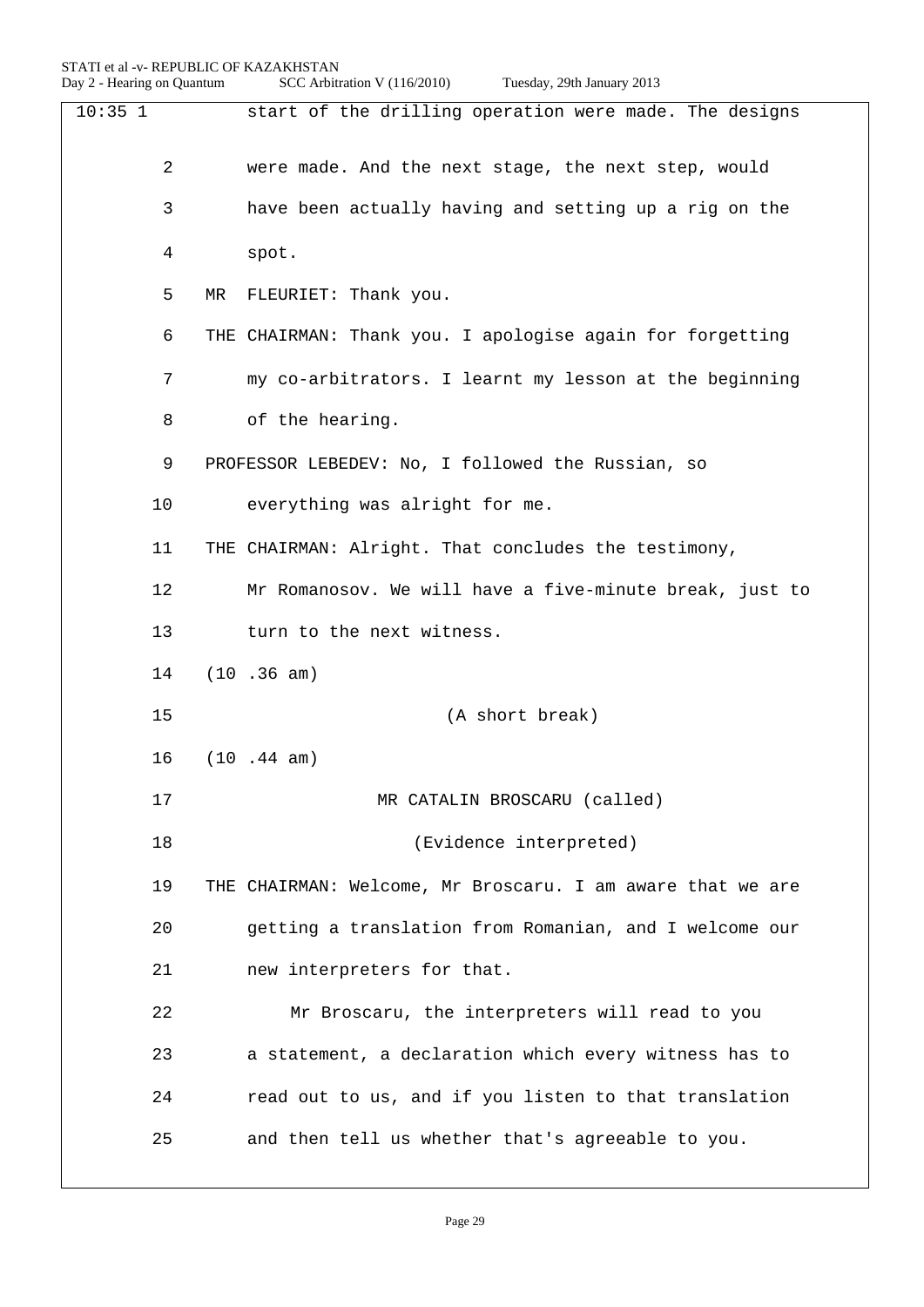| STATI et al -v- REPUBLIC OF KAZAKHSTAN |                              |
|----------------------------------------|------------------------------|
| Day 2 - Hearing on Quantum             | SCC Arbitration V (116/2010) |

| $10:46$ 1 | THE WITNESS: Yes, thank you. Everything will be okay.                                                                            |
|-----------|----------------------------------------------------------------------------------------------------------------------------------|
| 2         | THE CHAIRMAN: Okay, thank you. Would the claimant please                                                                         |
| 3         | introduce the witness.                                                                                                           |
| 4         | MS ROEBUCK FREY: Thank you, Mr Chairman.                                                                                         |
| 5         | (10.46 am)                                                                                                                       |
| 6         | Direct examination by MS ROEBUCK FREY                                                                                            |
| 7         | Good morning, Mr Broscaru. Do you have a copy of your<br>Q.                                                                      |
| 8         | witness statement in front of you?                                                                                               |
| 9         | Yes .<br>Α.                                                                                                                      |
| 10        | Do you have any corrections to make to that statement?<br>Q <sub>z</sub>                                                         |
| 11        | Yes, in the chapter introduction, in the second chapter,<br>Α.                                                                   |
| 12        | there is an omission. It should have been stated: the                                                                            |
| 13        | director of the department. I repeat: the director of                                                                            |
| 14        | construction for the plant of gas processing, of natural                                                                         |
| 15        | gas processing.                                                                                                                  |
| 16        | Thank you.<br>Q <sub>z</sub>                                                                                                     |
| 17        | Can you explain your duties and responsibilities as                                                                              |
| 18        | director for the construction of the gas processing                                                                              |
| 19        | plant, the LPG plant?                                                                                                            |
| 20        | Yes, I was monitoring permanently the acquisitions<br>Α.                                                                         |
| 21        | that were coming at the worksite where I worked; I was monitoring<br>all the                                                     |
| 22        | construction and assembly works and their quality; and I was in<br>charge with the progress reports, so I was permanently making |
| 23        | reports<br>about the status of the works.                                                                                        |
| 24        | Thank you.<br>Q.                                                                                                                 |
| 25        | If you turn to paragraph 28, on the last page of                                                                                 |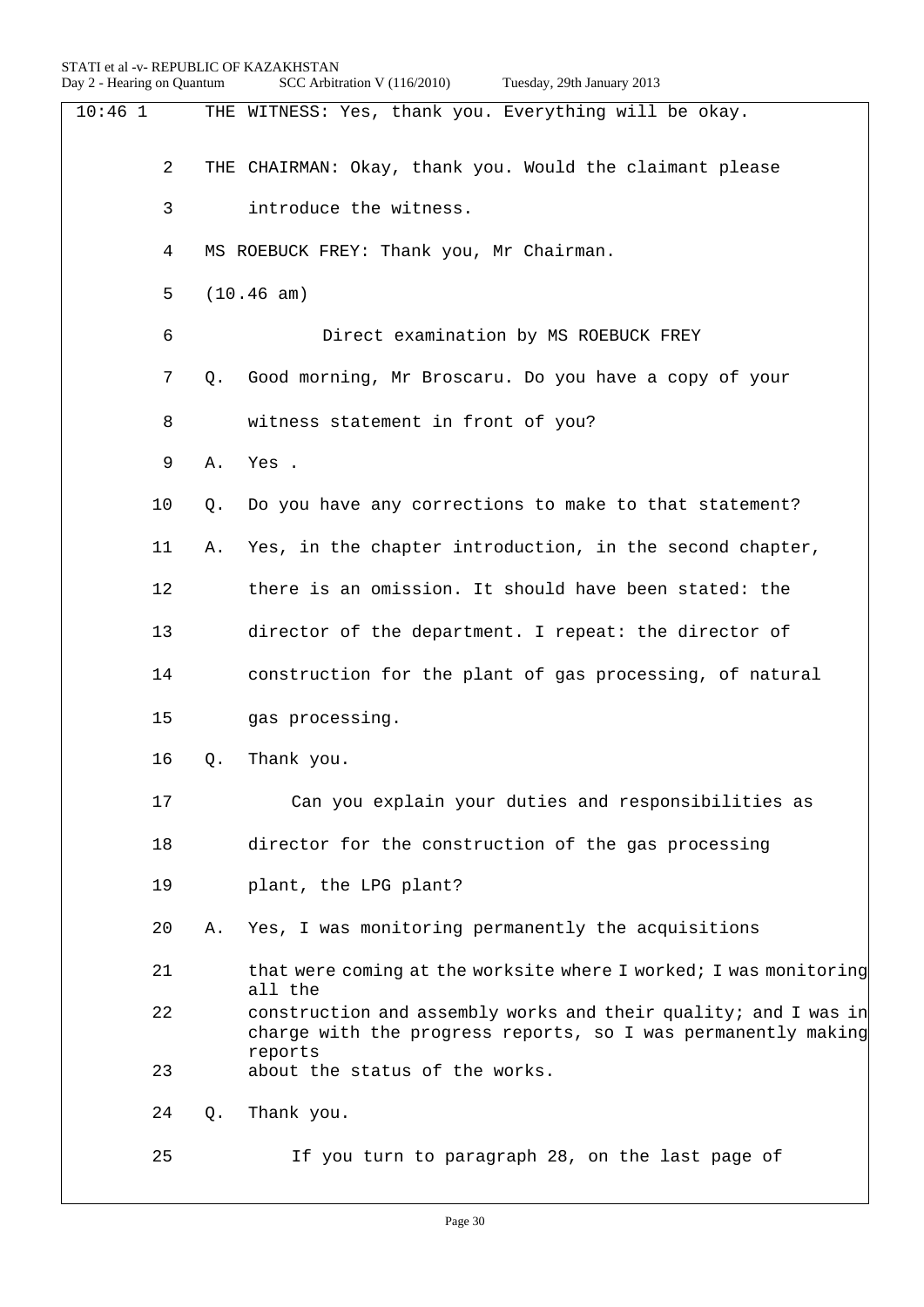| $10:48$ 1 |                |    | your witness statement. In this paragraph you say that                                        |
|-----------|----------------|----|-----------------------------------------------------------------------------------------------|
|           |                |    |                                                                                               |
|           | $\overline{2}$ |    | as of March 2009, when construction on the LPG plant had                                      |
|           | 3              |    | stopped, the plant was "very close to completion". Can                                        |
|           | 4              |    | you explain what you mean by "very close to completion"?                                      |
|           | 5              | Α. | Taking into account that the schedule that had been                                           |
|           | 6              |    | scheduled was 3 6 months, at the moment where the                                             |
|           | 7              |    | building the construction stopped, I mean the time that                                       |
|           | 8              |    | we used was very, very short. That's what I meant.                                            |
|           | 9              | Q. | I'm sorry, I'm not sure I understand. You said the time                                       |
|           | 10             |    | that was used was very, very short?                                                           |
|           | 11             | Α. | So we scheduled, we planned to use 36 months, and it                                          |
|           | 12             |    | was -- yes, we needed three more months. So a very                                            |
|           | 13             |    | short time to finish, to complete the construction.                                           |
|           | 14             | Q. | Okay. Is it accurate to describe the percentage                                               |
|           | 15             |    | completion at that time as at least 80% complete?                                             |
|           | 16             | Α. | Yes, we can say 80% or more than 80%, considering the                                         |
|           | 17             |    | amount of the number of equipment that was installed, the volume                              |
|           | 18             |    | of the equipment that was installed and<br>the time that was left until the project was to be |
|           | 19             |    | finalised. We can have a different interpretation                                             |
|           | 20             |    | maybe. If we take into account what equipment was                                             |
|           | 21             |    | mounted during the time that had been scheduled, we can                                       |
|           | 22             |    | say that more than 90% of the work on this plant was                                          |
|           | 23             |    | completed.                                                                                    |
|           | 24             | Q. | Thank you. In its last submission --                                                          |
|           | 25             |    | THE CHAIRMAN: I'm sorry, I'm just trying to clarify. I am                                     |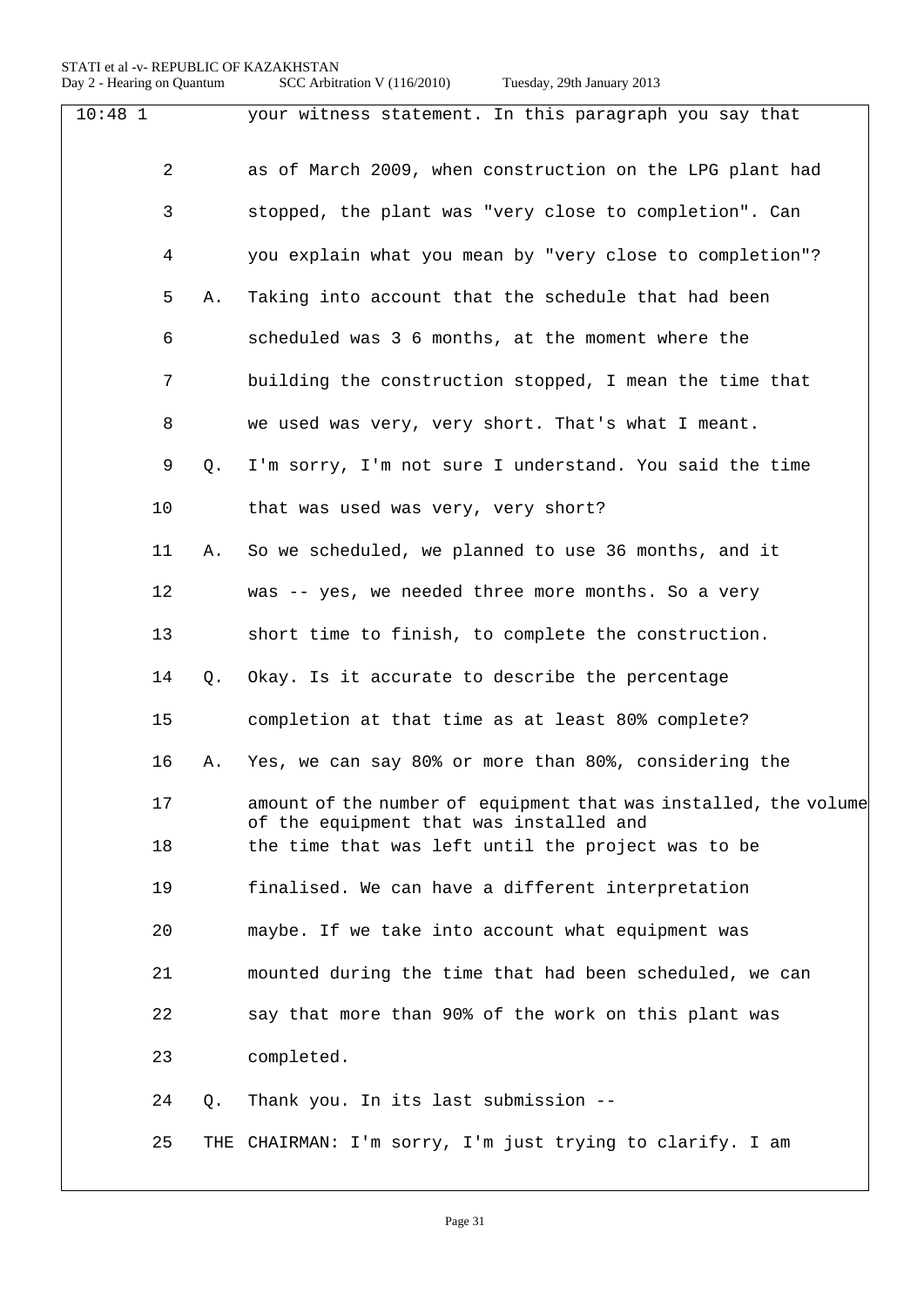| $10:50$ 1      | using the text in the respondent's binder, where we also    |
|----------------|-------------------------------------------------------------|
| $\overline{a}$ | have the witness statement, and on paragraph 28 I see       |
| 3              | a tracked change, and I'm just wondering from whom it       |
| 4              | comes, because the "80%" has been deleted and replaced      |
| 5              | by "very close to completion".                              |
| 6              | MS ROEBUCK FREY: Right. Actually that's why I'm asking      |
| 7              | these questions, Mr Chairman. Earlier this week we          |
| 8              | submitted a new English translation because we had          |
| 9              | noticed some errors in the translation. So the tracked      |
| 10             | changes version I believe that you have was submitted by    |
| 11             | claimants this past week, and that accurately reflects      |
| 12             | the Romanian version. It's the corrected translation of     |
| 13             | the Romanian version.                                       |
| 14             | THE CHAIRMAN: Okay. So the "80%" was not in the Romanian,   |
| 15             | I understand.                                               |
| 16             | MS ROEBUCK FREY: That's right.                              |
| 17             | THE CHAIRMAN: But now you asked about them.                 |
| 18             | MS ROEBUCK FREY: Right, and I was just trying to address    |
| 19             | that issue, in case there were any doubts about whether     |
| 20             | it was a material change or not.                            |
| 21             | THE CHAIRMAN: Thank you.                                    |
| 22             | MS ROEBUCK FREY: Mr Broscaru, Kazakhstan has argued in this |
| 23             | case that in order to complete the LPG plant, you would     |
| 24             | need to invest approximately \$100 million more into the    |
| 25             | project. Do you agree with that statement?                  |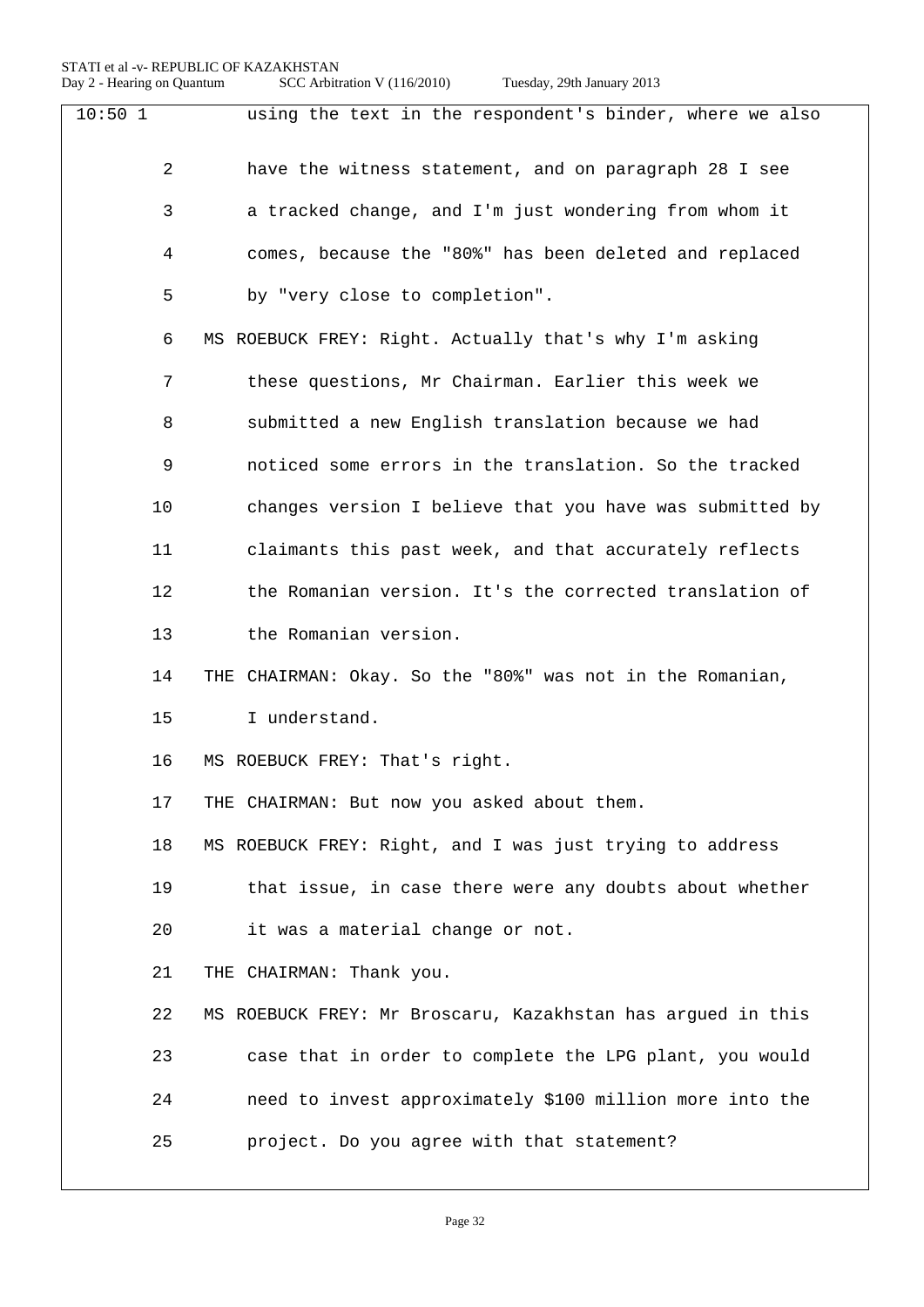| Tuesday, 29th January 2013 |  |  |  |
|----------------------------|--|--|--|
|----------------------------|--|--|--|

| $10:52$ 1 |                | Α. | No, I do not agree with this statement.                          |
|-----------|----------------|----|------------------------------------------------------------------|
|           | $\overline{a}$ | O. | How much money do you think would be needed to complete          |
|           | 3              |    | the plant?                                                       |
|           | 4              | Α. | To complete this plant we would have needed                      |
|           | 5              |    | \$20-24 million. We were in a final stage, and I can't           |
|           | 6              |    | see any other amount which could be closer to the                |
|           | 7              |    | requirements at that stage of the works.                         |
|           | 8              | Q. | Thank you.                                                       |
|           | 9              |    | Can you briefly describe what the main sources of                |
|           | 10             |    | gas for use in the plant were? What were the main                |
|           | 11             |    | sources of gas that were contemplated to be used in the          |
|           | 12             |    | LPG plant?                                                       |
|           | 13             | Α. | The main sources were Borankol, Tolkyn, and the other            |
|           | 14             |    | own fields that had to be developed. I am referring to Munaibay. |
|           | 15             | Q. | Was the LPG plant capable of using other sources of gas?         |
|           | 16             | Α. | Of course. They had the capacity to process higher               |
|           | 17             |    | quantities. In our project we had provided extensions            |
|           | 18             |    | up to 9 million cubic metres.                                    |
|           | 19             |    | The plant is designed, and the structure and the                 |
|           | 20             |    | pipelines are designed and carried out and executed in           |
|           | 21             |    | order to be able to connect to our own fields or to              |
|           | 22             |    | neighbouring fields, like in the case of [KazTurkjMunai,         |
|           | 23             |    | with the same characteristics of dimension. So we can            |
|           | 24             |    | transfer the same quantity coming out from the field of          |
|           | 25             |    | Tolkyn.                                                          |
|           |                |    |                                                                  |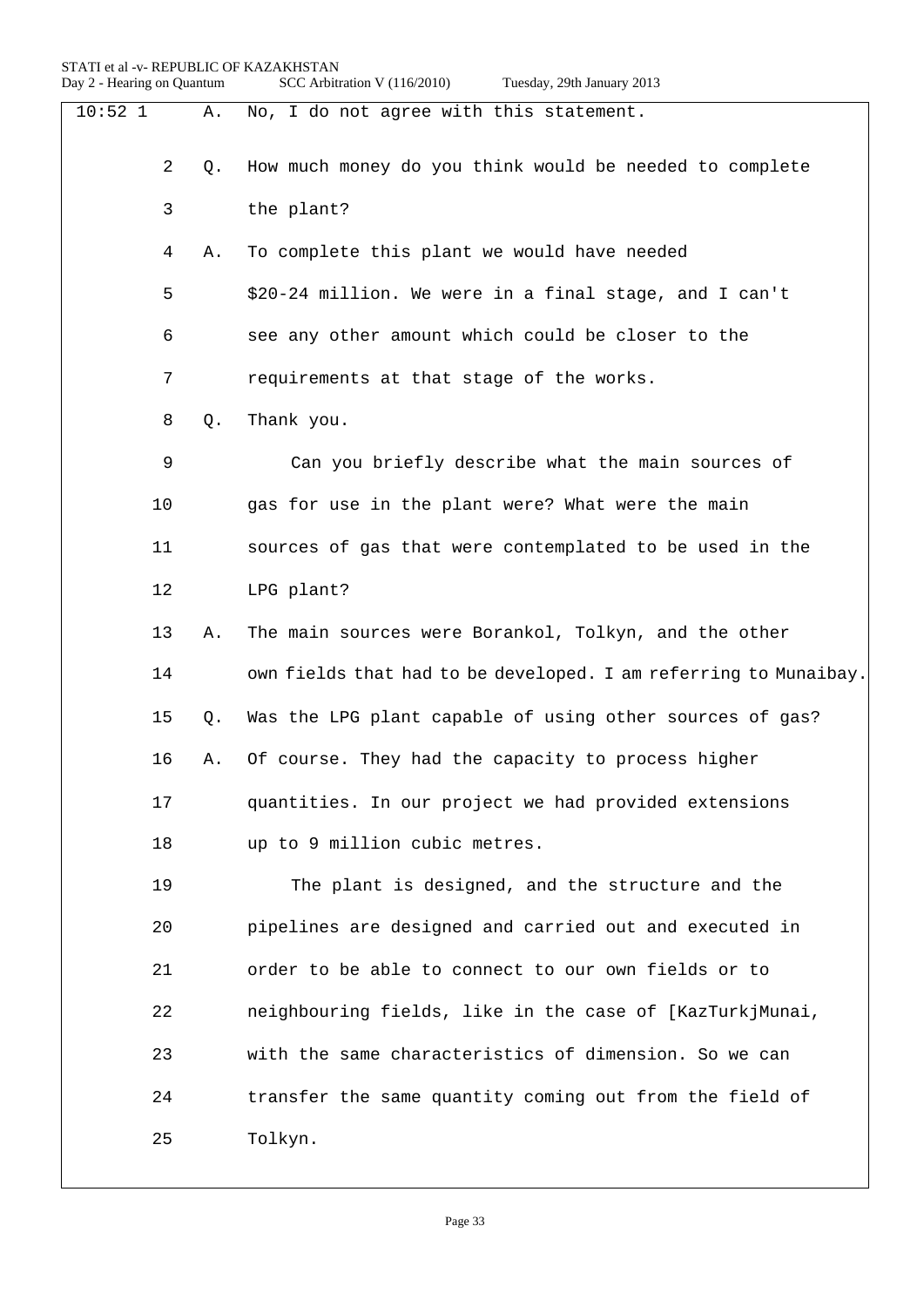STATI et al -v- REPUBLIC OF KAZAKHSTAN<br>Day 2 - Hearing on Quantum SCC Arbitr

SCC Arbitration V (116/2010) Tuesday, 29th January 2013

| $10:54$ 1 | Q.             | You mentioned -- and this might have been a translation    |
|-----------|----------------|------------------------------------------------------------|
|           | $\overline{a}$ | error, I'm not sure -- but you said "neighbouring          |
|           | 3              | fields, like in the case of", and you gave a name there.   |
|           | 4              | Who did you mention?                                       |
|           | 5<br>Α.        | I was referring to [KazTurk]Munai. It is close to the      |
|           | 6              | Tolkyn field.                                              |
|           | 7              | MS ROEBUCK FREY: Thank you. I have no further questions at |
|           | 8              | this time.                                                 |
|           | 9<br>TH<br>E   | CHAIRMAN: Thank you. We come to cross-examination,         |
| 10        |                | please.                                                    |
| 11        |                | DR NACIMIENTO: Thank you.                                  |
| 12        | (1)<br>0       | $.55$ am)                                                  |
| 13        |                | Cross-examination by DR NACIMIENTO                         |
| 14        | Q.             | Good morning, Mr Broscaru.                                 |
| 15        |                | Mr Broscaru, could I ask you to look at paragraph 14       |
| 16        |                | of your witness statement. Here you explain TNG's          |
| 17        |                | calculation of the value of the LPG plant, and you         |
| 18        |                | arrive at the present value of about \$450 million. Is     |
| 19        |                | that correct?                                              |
| 20        | Α.             | Yes, that is correct.                                      |
| 21        | Q.             | You also state that this is net of approximately           |
| 22        |                | \$281 million in capital investment. Is that correct?      |
| 23        | Α.             | Yes, that is correct.                                      |
| 24        | Q.             | Does this mean that the \$450 million are already after    |
| 25        |                | deduction of debt from the capital investment?             |
|           |                |                                                            |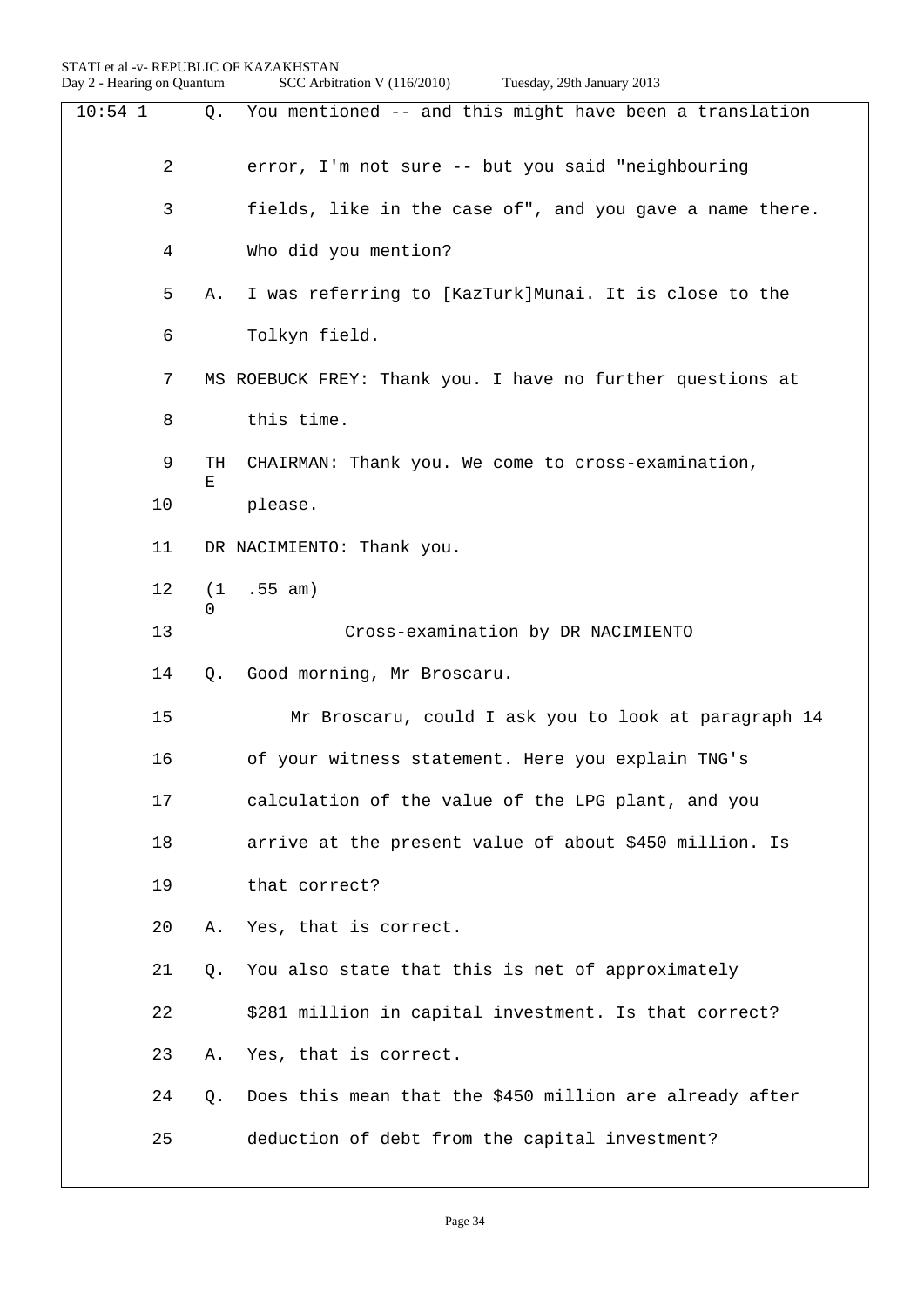| Tuesday, 29th January 2013 |  |  |  |
|----------------------------|--|--|--|
|----------------------------|--|--|--|

| $10:56$ 1 |    | Α. | The income evaluated were at \$1 billion; the profit were |
|-----------|----|----|-----------------------------------------------------------|
|           | 2  |    | evaluated to \$500 million; and for the \$450 million, we |
|           | 3  |    | considered them potential, the value of potential         |
|           | 4  |    | investment.                                               |
|           | 5  | Q. | My question refers to your witness statement, where you   |
|           | 6  |    | stated it's net of approximately \$281 million in capital |
|           | 7  |    | investment. I wanted to know whether the \$450 million,   |
|           | 8  |    | did you arrive to that figure after deduction of debt     |
|           | 9  |    | from the capital investment?                              |
| 10        |    | Α. | 281 is the capital investment, but because I'm not very   |
| 11        |    |    | specialised in this area, I can't really specify precise  |
| 12        |    |    | values. These values are taken [by] me from the           |
| 13        |    |    | meetings that I had with a specialist. So I was           |
|           | 14 |    | informed on these figures.                                |
| 15        |    | Q. | Who were those specialists?                               |
| 16        |    | Α. | Mr Artur Lungu.                                           |
| 17        |    | Q. | He gave you that number?                                  |
| 18        |    | Α. | Yes, he communicated them to me and I have written them   |
| 19        |    |    | down. It is possible that I made a mistake.               |
| 20        |    | Q. | He communicated that number and then you put it in your   |
| 21        |    |    | witness statement?                                        |
| 22        |    | Α. | Yes, that's right.                                        |
| 23        |    | Q. | If you say net of \$281 [million]capital investment, so   |
|           | 24 |    | this means then that the actual asset value is            |
| 25        |    |    | \$731 million; correct?                                   |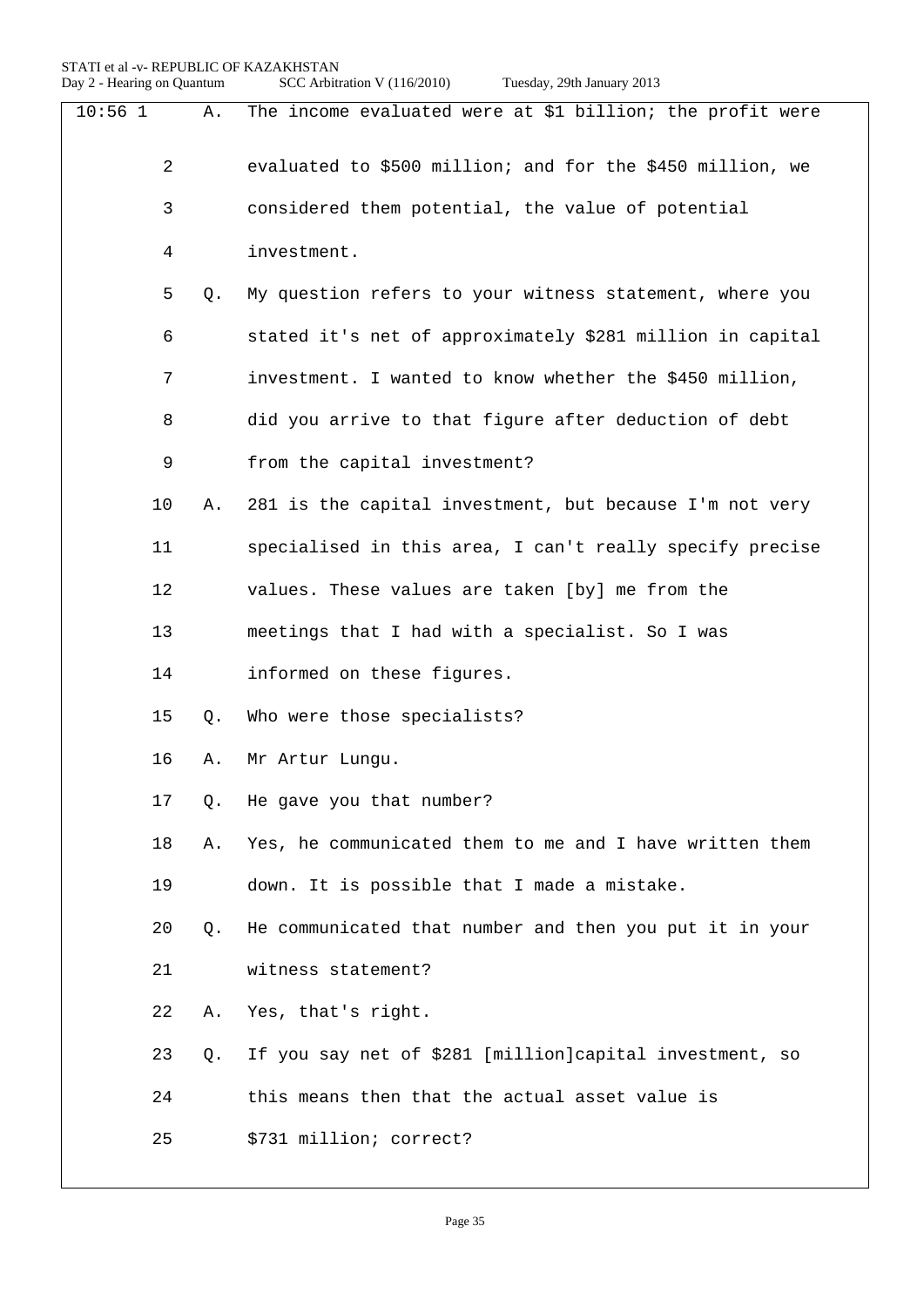| $10:58$ 1 | Α.             | I'm very sorry, but I cannot answer to such questions    |
|-----------|----------------|----------------------------------------------------------|
|           | 2              | because I'm not a specialist in this area.               |
|           | 3<br>Q.        | In which area?                                           |
|           | 4<br>Α.        | In the economic area and the area of this type of        |
|           | 5              | analysis.                                                |
|           | 6<br>Q.        | You also state in the same paragraph that in the period  |
|           | 7              | until 2019, \$500 million in gross profits would have    |
|           | 8              | been achieved. Is that correct?                          |
|           | 9<br>Α.        | Yes, that's right.                                       |
| 10        | Q.             | Does this mean that the asset value of \$731 million is  |
| 11        |                | based on a run time of ten years?                        |
| 12        | Α.             | I am sorry, but I cannot find this figure of             |
| 13        |                | \$731 million.                                           |
| 14        | Q.             | It's a simple calculation based on your witness          |
| 15        |                | statement in paragraph 14. It says \$450 million, and    |
| 16        |                | that is net of \$281 million, so it means that actually  |
| 17        |                | you have to add 450 and 281.                             |
| 18        | Α.             | I'm sorry, I'm not a specialist in financial -- in       |
| 19        |                | finance and economics. I cannot confirm anything in      |
| 20        |                | this subject.                                            |
| 21        | Q <sub>z</sub> | So let's keep it open then. It's either 450 or 731; you  |
| 22        |                | cannot tell us.                                          |
| 23        |                | In this paragraph you state that until 2019,             |
| 24        |                | \$500 million in gross profits would have been achieved. |
| 25        |                | Is that based on a run time of ten years?                |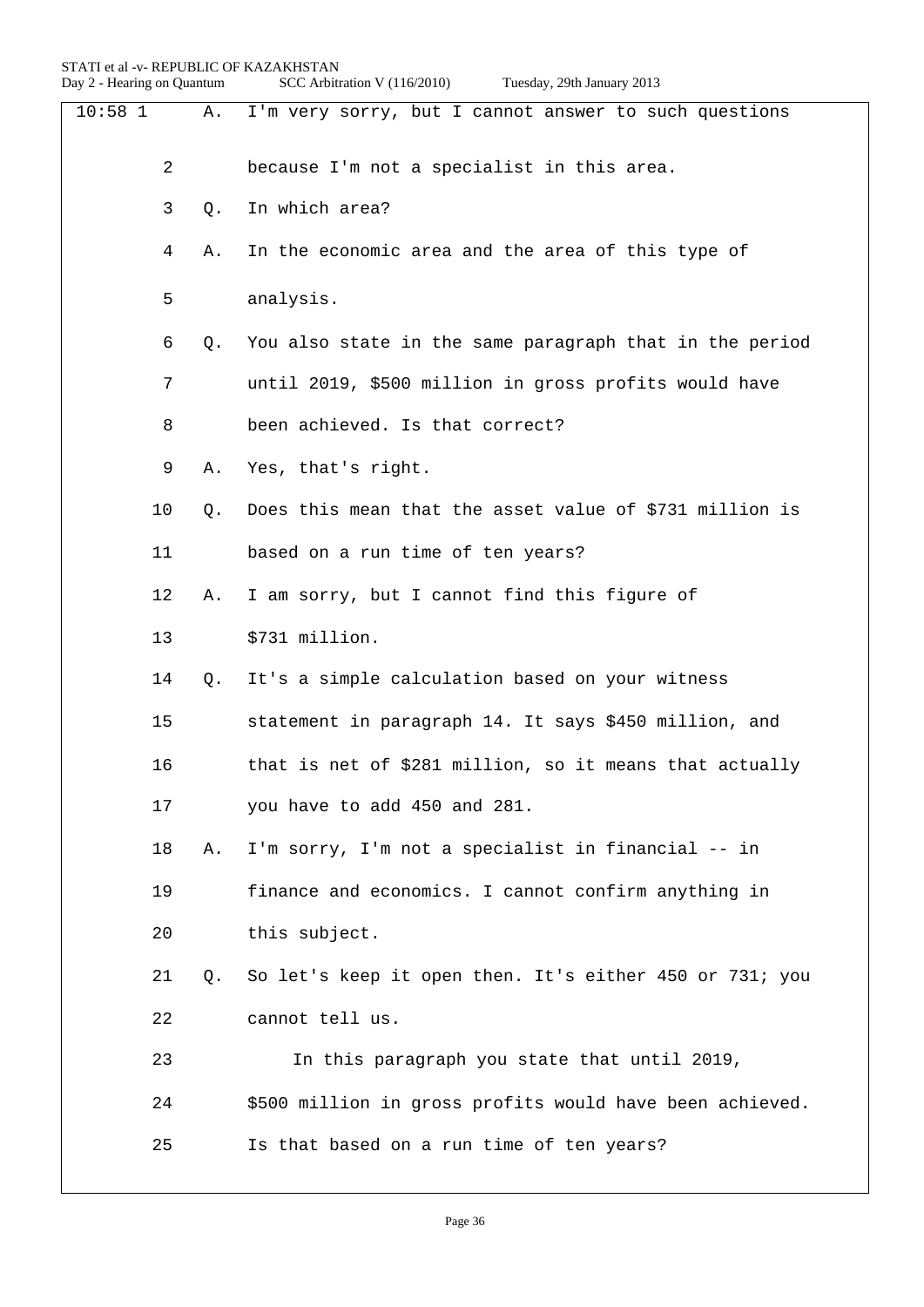| 11:001         | Α. | That's right. Considering the \$1 billion I'm talking                                       |
|----------------|----|---------------------------------------------------------------------------------------------|
| $\overline{2}$ |    | about, yes.                                                                                 |
| 3              | Q. | And the gross profits that you mention here, were these                                     |
| 4              |    | still to be subject to taxes?                                                               |
| 5              | Α. | No, it is not.                                                                              |
| 6              | Q. | Were there any further costs that had to be deducted                                        |
| 7              |    | from the gross profits?                                                                     |
| 8              | Α. | Fees, taxes. But I repeat: I'm not specialist in this                                       |
| 9              |    | area.                                                                                       |
| 10             | Q. | I'm just asking questions relating to your witness                                          |
| 11             |    | statement.                                                                                  |
| 12             |    | Is there any further capex that needs to be taken                                           |
| 13             |    | into account?                                                                               |
| 14             | Α. | I could not answer to you.                                                                  |
| 15             | Q. | You testify in writing about gross profit, and you give                                     |
| 16             |    | us a number. So my question is simply: is there any                                         |
| 17             |    | capex that needs to be taken into account?                                                  |
| 18             | Α. | Of course we have to take into account the capital                                          |
| 19             |    | investments. But once again, I'm not a specialist in                                        |
| 20             |    | this field and I cannot state anything I'm not really                                       |
| 21             |    | familiar with. This information I obtained during my discussion<br>with the vice-president. |
| 22             |    |                                                                                             |
| 23             | Q. | And the president is who?                                                                   |
| 24             | Α. | Mr Artur Lungu.                                                                             |
| 25             | Q. | Are there any opex that needs to be taken into account?                                     |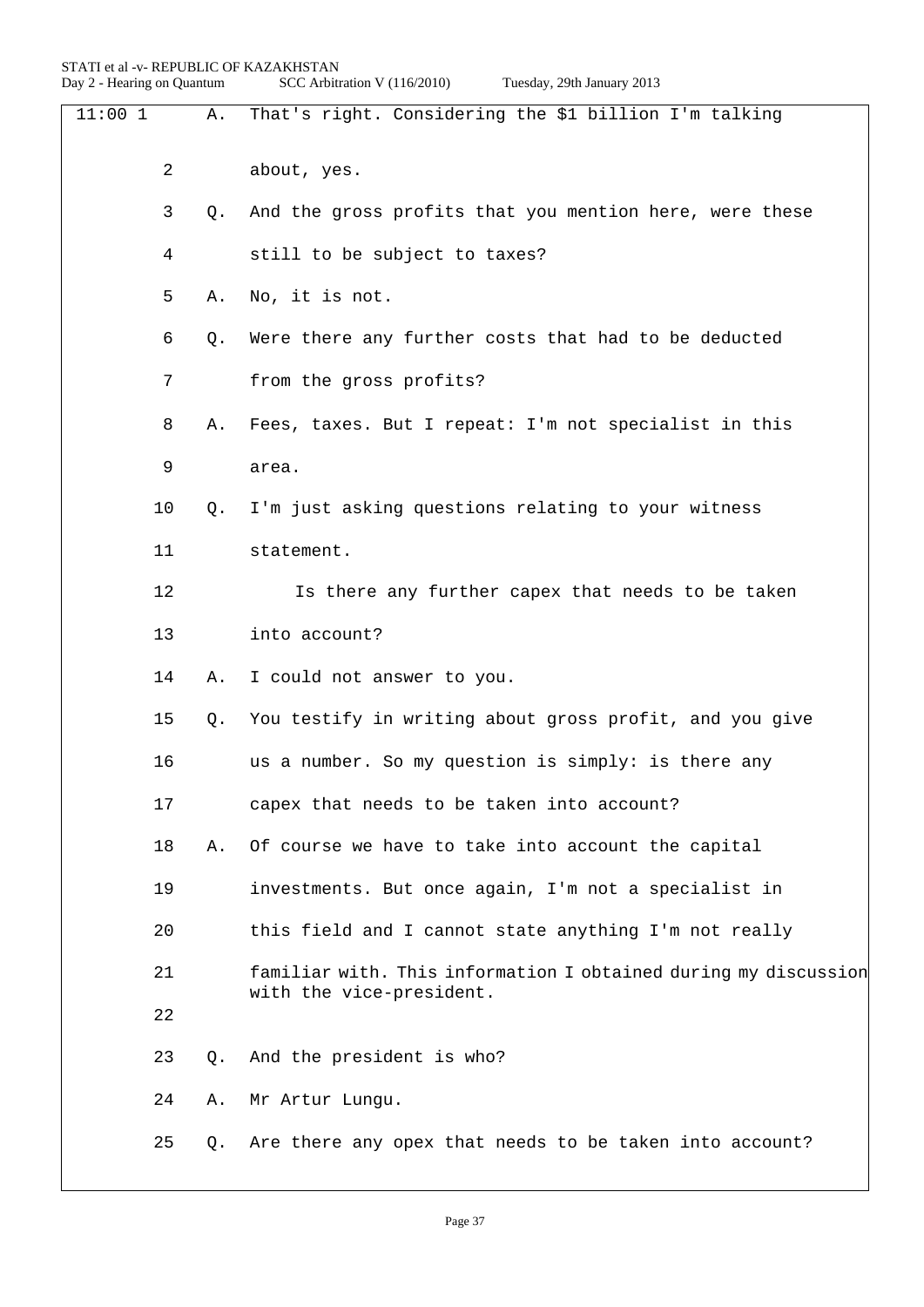| Day 2 - Hearing on Quantum |    | SCC Arbitration V (116/2010)<br>Tuesday, 29th January 2013 |
|----------------------------|----|------------------------------------------------------------|
| $11:02$ 1                  | Α. | I cannot answer.                                           |
| $\overline{2}$             | Q. | You mention that capex needs to be taken into account.     |
| 3                          |    | In which amount would you assess this?                     |
| 4                          | Α. | What is spent in order to produce and to complete the      |
| 5                          |    | project. I'm not specialist in the economic field,         |
| 6                          |    | I repeat.                                                  |
| 7                          | Q. | Do you know the valuation methodology applied by TNG to    |
| 8                          |    | conclude this value?                                       |
| 9                          | Α. | I'm not familiar with that one.                            |
| 10                         | Q. | You were here yesterday, Mr Broscaru, when Mr Lungu was    |
| 11                         |    | testifying, and we established that there was              |
| 12                         |    | an increasing budget for the LPG plant from                |
| 13                         |    | \$107 [million] to eventually approximately \$270 million, |
| 14                         |    | and that there was also a delay in the completion of the   |
| 15                         |    | LPG plant from October 2007 to the third quarter of        |
| 16                         |    | 2009.                                                      |
| 17                         |    | Is it fair to say that you were responsible for the        |
| 18                         |    | construction of the LPG plant?                             |
| 19                         | Α. | I was responsible for the construction, yes, of the        |
| 20                         |    | plant.                                                     |
| 21                         | Q. | So is it fair to say that this two-year delay in the       |
| 22                         |    | completion happened under your supervision?                |
| 23                         | Α. | The works were carried out starting from May 2006, when    |
| 24                         |    | also the project started. So practically we had two        |
| 25                         |    | stages in this project: execution, because at that time    |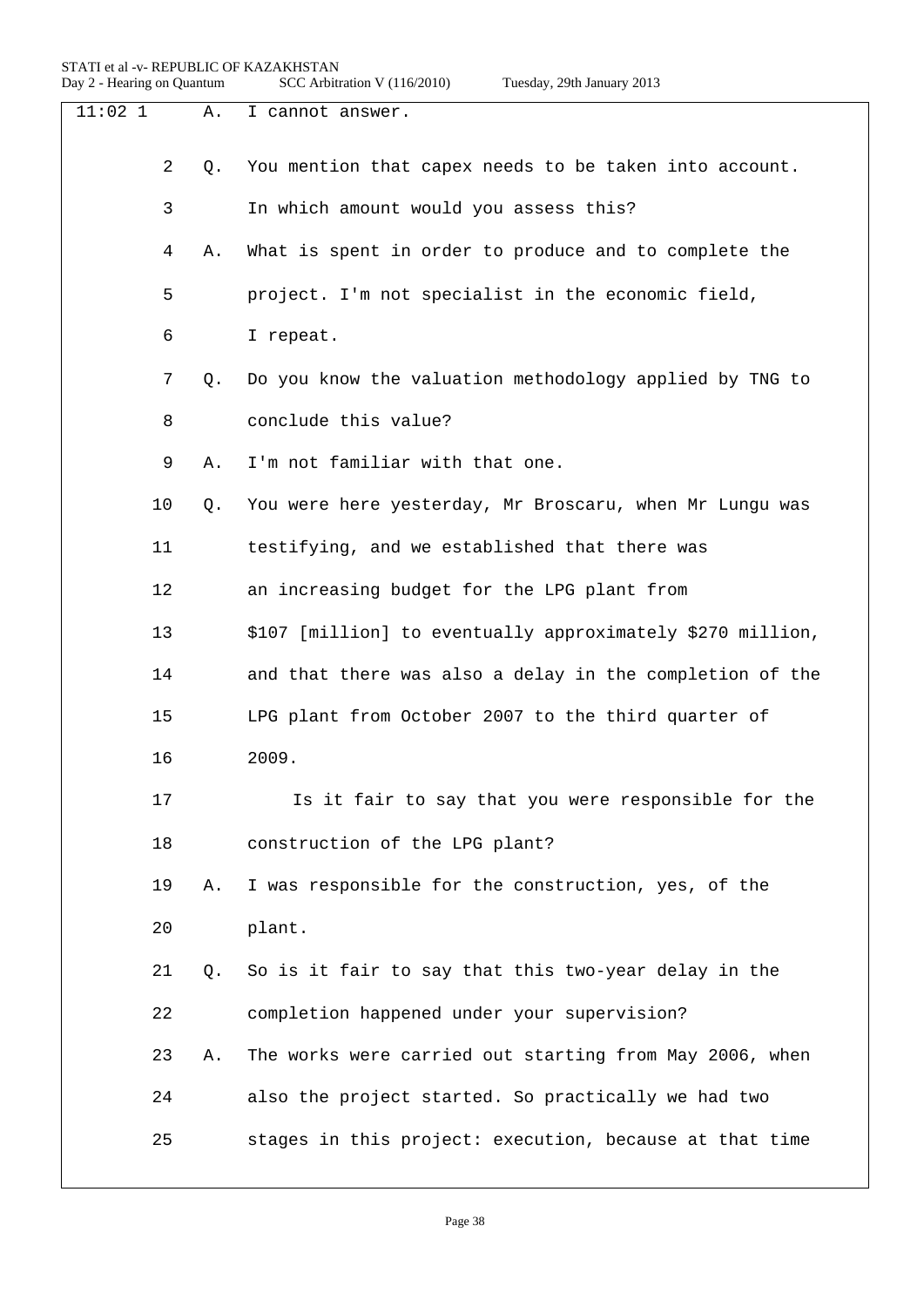| $11:05$ 1 |    |    | we only had few information; and at the same time we     |
|-----------|----|----|----------------------------------------------------------|
|           | 2  |    | started to carry out this facility, and yes, we carried  |
|           | 3  |    | it out until May 2009.                                   |
|           | 4  | Q. | That's not my question. Was this under your              |
|           | 5  |    | responsibility?                                          |
|           | 6  | Α. | Yes. I was responsible for the construction; I was the   |
|           | 7  |    | leader in this.                                          |
|           | 8  | Q. | And the LPG plant was built by CASCo?                    |
|           | 9  | Α. | Yes, CASCo carried out the work. But of course they had  |
|           | 10 |    | other subcontractors, because [they] could not cover all |
|           | 11 |    | the works.                                               |
|           | 12 | Q. | Is it correct that CASCo is a company controlled by      |
|           | 13 |    | Mr Stati?                                                |
|           | 14 |    | A. Yes. I can say it is a company that belongs to        |
|           | 15 |    | Mr President Stati.                                      |
|           | 16 | O. | Is it correct that you were also responsible for         |
|           | 17 |    | supervising the costs of the project?                    |
|           | 18 | Α. | I was responsible to identify and confirm the expenses   |
|           | 19 |    | needed for each stage of the construction. But I [had]   |
|           | 20 |    | no engagement in respecting or exceeding the costs;      |
|           | 21 |    | I only registered and verified the costs and confirmed   |
|           | 22 |    | them.                                                    |
|           | 23 | Q. | Who was in charge for keeping the costs under control?   |
|           | 24 | Α. | I think the economic department. I only provided them    |
|           | 25 |    | with this information.                                   |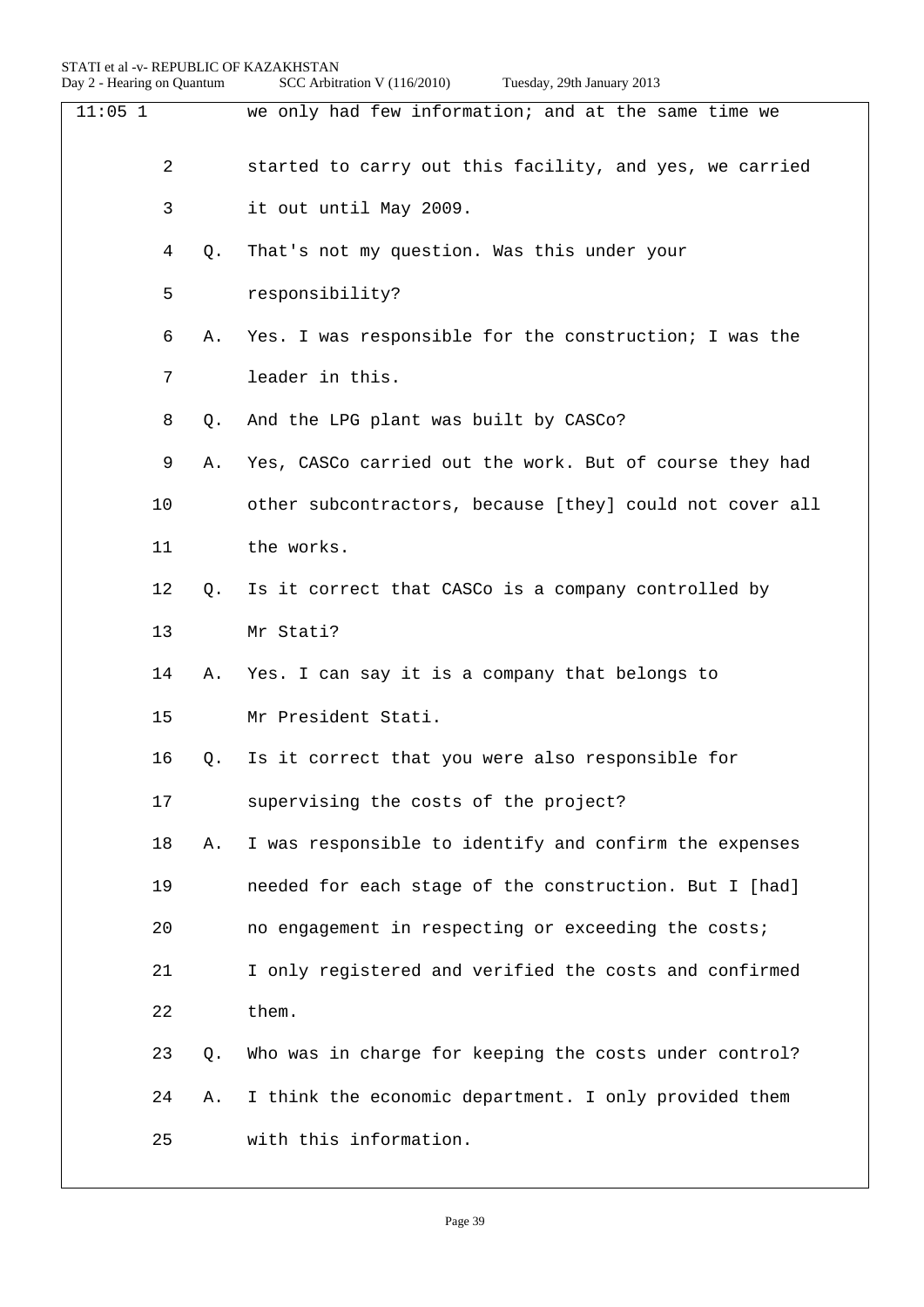## STATI et al -v- REPUBLIC OF KAZAKHSTAN<br>Day 2 - Hearing on Quantum SCC Arbitr SCC Arbitration V (116/2010)

| Tuesday, 29th January 2013 |  |  |
|----------------------------|--|--|
|                            |  |  |

| $11:07$ 1 | Q. | Who did you provide with this information?              |
|-----------|----|---------------------------------------------------------|
| 2         | Α. | I communicated them to the management of TNG;           |
|           |    |                                                         |
| 3         |    | investments office, if I'm not wrong.                   |
| 4         | Q. | And to whom, to which person?                           |
| 5         | Α. | To Mr Eduard Calancea, who is an economist.             |
| 6         | Q. | And also to Mr Lungu?                                   |
| 7         | Α. | No. I wasn't communicating on these matters with        |
| 8         |    | Mr Lungu.                                               |
| 9         | Q. | And with Mr Cojin?                                      |
| 10        | Α. | With Mr Cojin we talked about technical problems,       |
| 11        |    | issues, not economical ones. I told you: this is not my |
| 12        |    | field of specialty, in economics.                       |
| 13        | Q. | Mr Broscaru, do you read English?                       |
| 14        | Α. | Approximately.                                          |
| 15        | Q. | In paragraph 2 of your witness statement you state that |
| 16        |    | you had access to all "information regarding the design |
| 17        |    | and economic rationale" of the project. Does this       |
| 18        |    | include also the Ascom business plan?                   |
| 19        |    | This is R-333, tab 6 in the binder on your table.       |
| 20        |    | It's the Ascom business plan. For the record, it's      |
| 21        |    | Exhibit R-333, and this is behind tab 6 of the witness  |
| 22        |    | binder.                                                 |
| 23        |    | MS ROEBUCK FREY: I'd just like to make a correction.    |
| 24        |    | I think that Mr Lungu testified yesterday that this     |
| 25        |    | business plan was put together by Vitol. So it's not    |
|           |    |                                                         |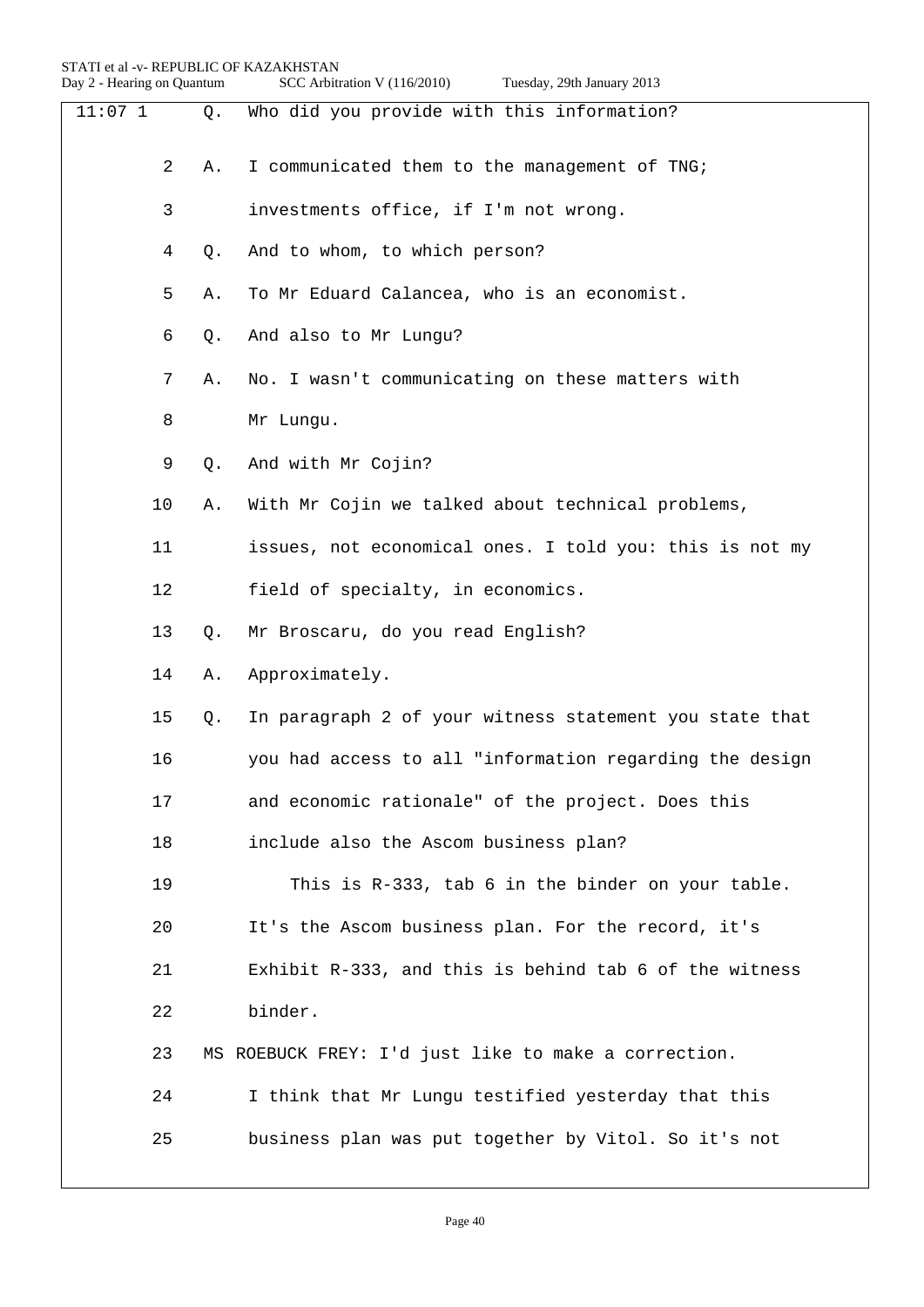11:09 1 really correct to call it the "Ascom business plan". DR NACIMIENTO: I believe this is what it says. MS ROEBUCK FREY: It says "the Ascom LPG plant". DR NACIMIENTO: Yes, but it refers to Ascom. Mr Broscaru, could you please turn to page 7 of the business plan. You have page 7 in front of you? A. (In English) Yes. Q. On the top there are some bullet points. Could I ask you to look at the sixth bullet point: "Life of project to 2022." And if I could now ask you to turn to the second page. THE CHAIRMAN: The second page of what? DR NACIMIENTO: The second page of the same document, R-333. You see here there is a table. Mr Chairman, could I ask my colleague to sit behind Mr Broscaru and help him in identifying the pages? I think it's quicker. Do you have the table in front of you? A. (Not interpreted) [Yes.] Q. Below there is a paragraph from which I will read the second sentence: "The long-lead time items will take 15 months until they are on site, then another couple of months until operational so start date will be third quarter 2007."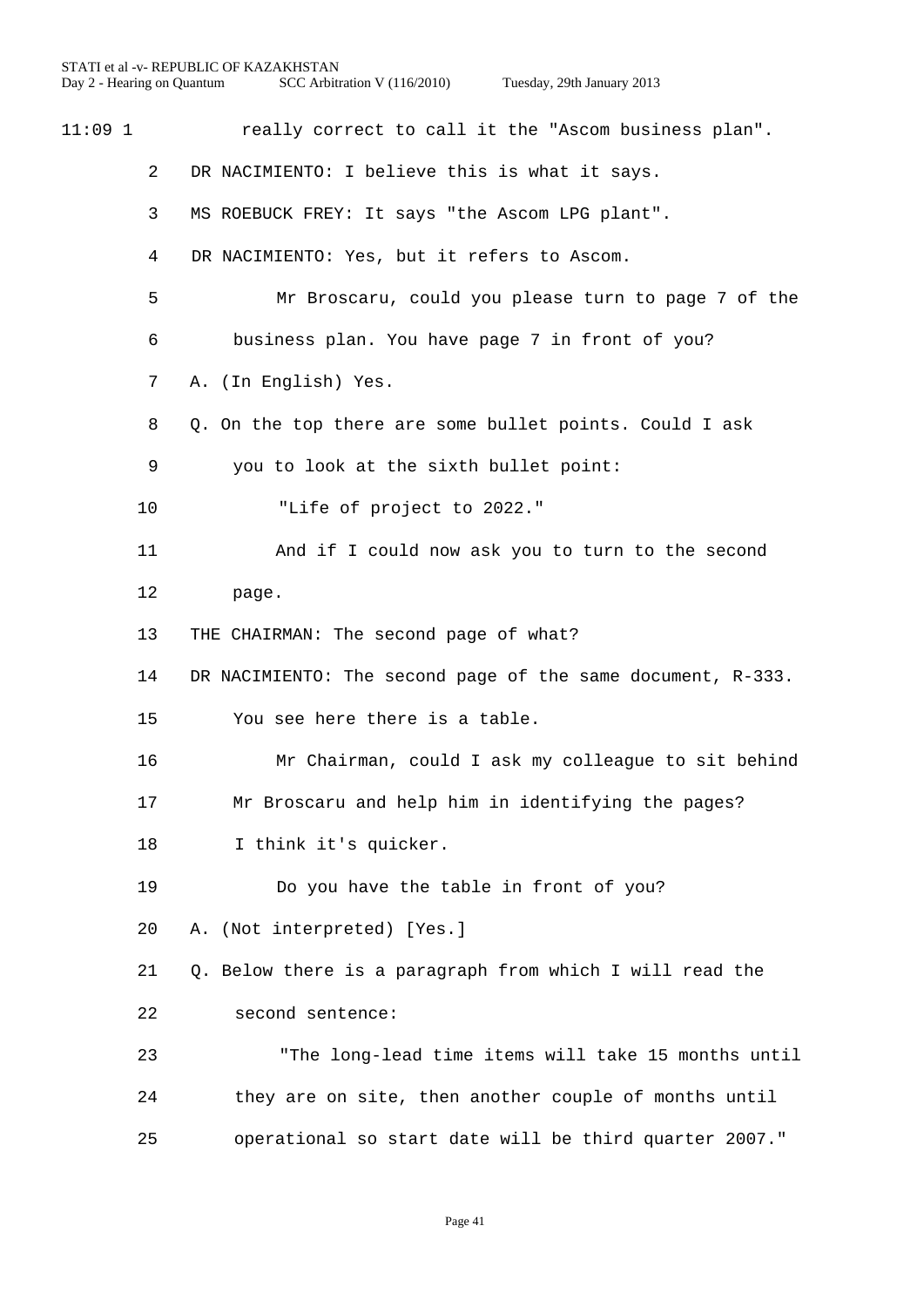| $11:12$ 1 | So would you agree that the plan was to run --               |
|-----------|--------------------------------------------------------------|
|           |                                                              |
| 2         | THE INTERPRETER: I'm sorry, please excuse me, the            |
| 3         | interpreter doesn't have the right page, I'm sorry. So       |
| 4         | could you please repeat what's the page?                     |
| 5         | DR NACIMIENTO: Yes, it's page 2.                             |
| 6         | THE INTERPRETER: Page 2 of which file?                       |
| 7         | DR NACIMIENTO: It's R-333, tab 6 in the binder.              |
| 8         | THE INTERPRETER: Okay. The interpreter apologises, I'm       |
| 9         | sorry.                                                       |
| 10        | DR NACIMIENTO: No problem. I will read it again. It's the    |
| 11        | paragraph below the table, and I will read the second        |
| 12        | sentence:                                                    |
| 13        | "The long-lead time items will take 15 months until          |
| 14        | they are on site, then another couple of months until        |
| 15        | operational so start date will be third quarter 2007."       |
| 16        | Would you agree that the plan was to run the LPG             |
| 17        | plant from 2007 to 2022; that is, 15 years?                  |
| 18        | (Interpreted) If you ask me from a technical point of<br>Α.  |
| 19        | view, I respond: yes, that is correct, of course.            |
| 20        | In paragraph 22 of your witness statement you state:<br>Q.   |
| 21        | "There is no reason to think that the LPG Plant              |
| 22        | could not be used productively for 20 years or longer."      |
| 23        | Yes, that is my statement, of course.<br>Α.                  |
| 24        | So it is correct that Ascom had a different opinion on<br>Q. |
| 25        | the lifetime of the project than you, or from what you       |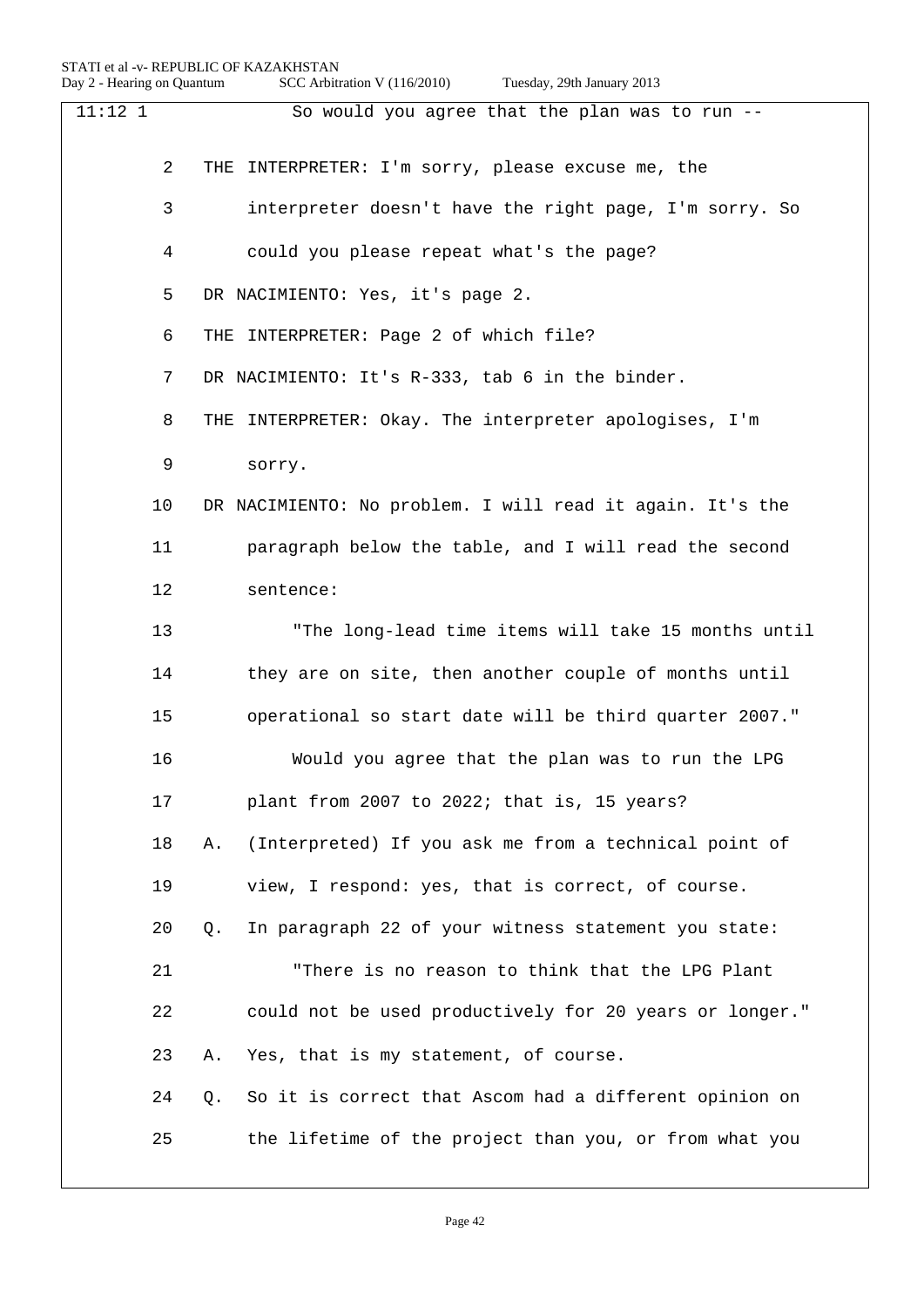| $11:15$ 1 |                |    | stated in your witness statement?                        |
|-----------|----------------|----|----------------------------------------------------------|
|           | $\overline{2}$ | Α. | Most of the projects I have designed, their lifetime was |
|           | 3              |    | about 2 0 years, was of about 2 0 years.                 |
|           | 4              | Q. | When did TNG start the LPG plant project?                |
|           | 5              | Α. | They have started in May 2006, and we started to carry   |
|           | 6              |    | out the field works, to change the field, the            |
|           | 7              |    | construction field.                                      |
|           | 8              | Q. | Can I refer you to paragraph 17 of your witness          |
|           | 9              |    | statement. Here you state:                               |
|           | 10             |    | " TNG expected its Tolkyn field alone to produce         |
|           | 11             |    | sufficient gas to operate the LPG Plant at its optimal   |
|           | 12             |    | level of 7 million cubic meters ('mmcm') per day for     |
|           | 13             |    | several years in the future. Additionally, TNG had plans |
|           | 14             |    | to begin producing gas from the fields it had discovered |
|           | 15             |    | in neighboring Tabyl and Munaibay that would provide     |
|           | 16             |    | sufficient gas supplies to operate the LPG Plant at      |
|           | 17             |    | optimal capacity even as gas production from Tolkyn      |
|           | 18             |    | began to decline."                                       |
|           | 19             |    | Do I understand correctly that this expectation          |
|           | 20             |    | stated in this paragraph, that's from the planning phase |
|           | 21             |    | of the LPG plant in 2006?                                |
|           | 22             | Α. | If you could please repeat the question. I didn't        |
|           | 23             |    | understand.                                              |
|           | 24             | Q. | I am referring to paragraph 17 of your witness           |
|           | 25             |    | statement. Here you refer to the expectation of TNG to   |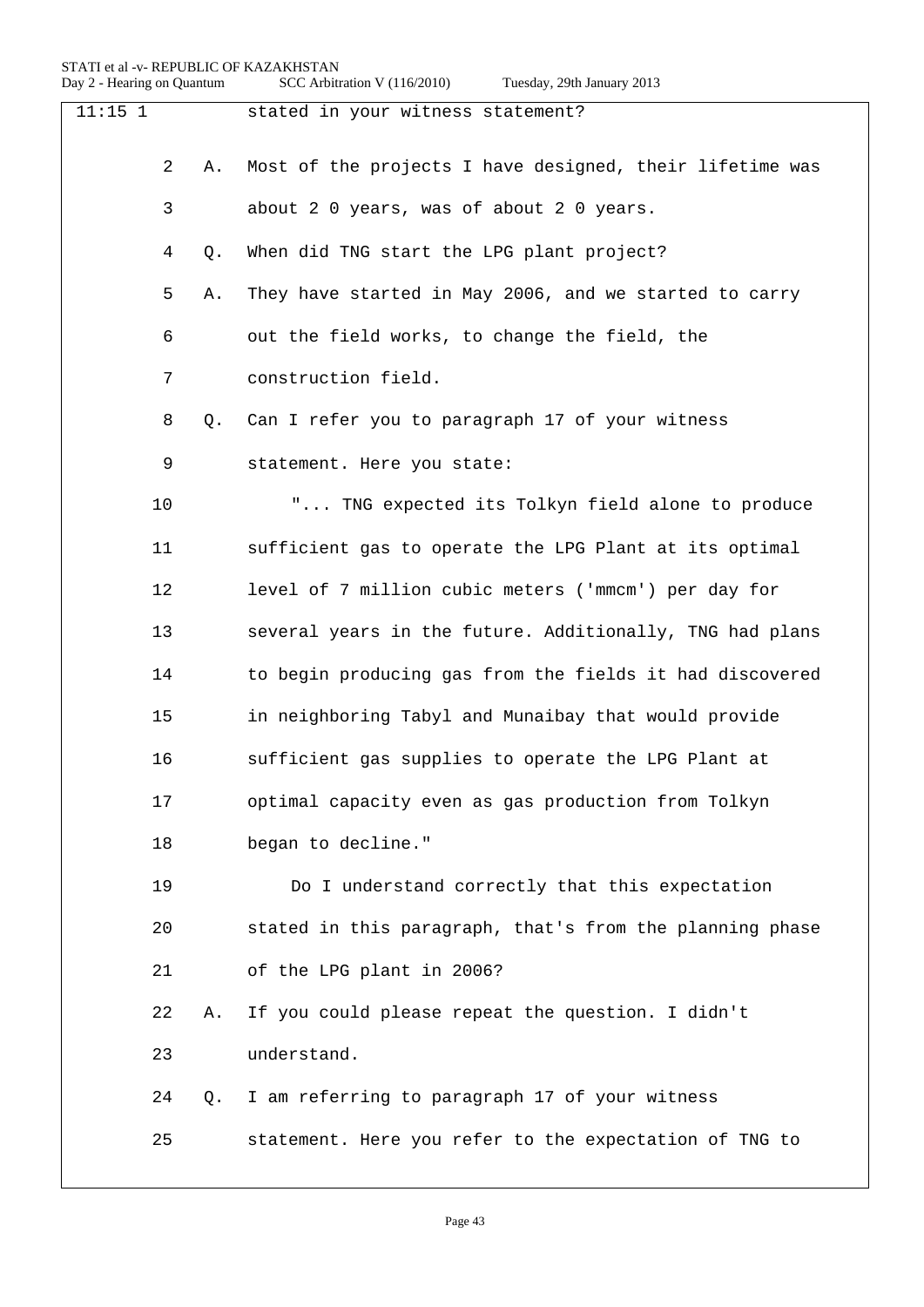| $11:17$ 1 |         | produce sufficient gas to operate the LPG plant, and you                                                        |
|-----------|---------|-----------------------------------------------------------------------------------------------------------------|
|           |         |                                                                                                                 |
|           | 2       | also state that the optimal level is 7 million cubic                                                            |
|           | 3       | metres per day. My question is: this expectation, was                                                           |
|           | 4       | this from the planning phase of the LPG plant in 2006?                                                          |
|           | 5<br>Α. | This was a condition for drafting the project.                                                                  |
|           | 6<br>O. | My question was very precise. I refer you to                                                                    |
|           | 7       | paragraph 17, and here you describe TNG's expectation.                                                          |
|           | 8       | And my question is: when was this expectation? When did                                                         |
|           | 9       | you have this expectation? Is it the planning phase of                                                          |
| 10        |         | the LPG plant in 2006? And 2006 is the date that you                                                            |
| 11        |         | just gave us.                                                                                                   |
| 12        | Α.      | We had these expectations for the final stage, for the                                                          |
| 13        |         | operating phase of this plant.                                                                                  |
| 14        | Q.      | So can you give me a date for this expectation?                                                                 |
| 15        | Α.      | Initially, well, it was established, more than once, these terms<br>kept changing, from 2006 it was changed to  |
| 16        |         | 2007, and then toward the fall, the end of 2008                                                                 |
| 17        |         |                                                                                                                 |
| 18        | О.      | So this expectation relates to 2008 or later?                                                                   |
| 19        | Α.      | The compulsory condition was that the pipeline and                                                              |
| 20        |         | extension of the old installation had to be completed out, and<br>the hydration                                 |
| 21        |         | facility also, which would ensure, through the 2 modules of 5<br>million each,                                  |
| 22        |         | , a processing production of 10 million. So after tgus stage.<br>And this stage was                             |
| 23        |         | obtained in 2007. So at that time we would have been able to<br>process, to start talking about the capacity to |
| 24        |         | bring [from] Borankol to the plant at least 7 million cubic                                                     |
| 25        |         | metres.                                                                                                         |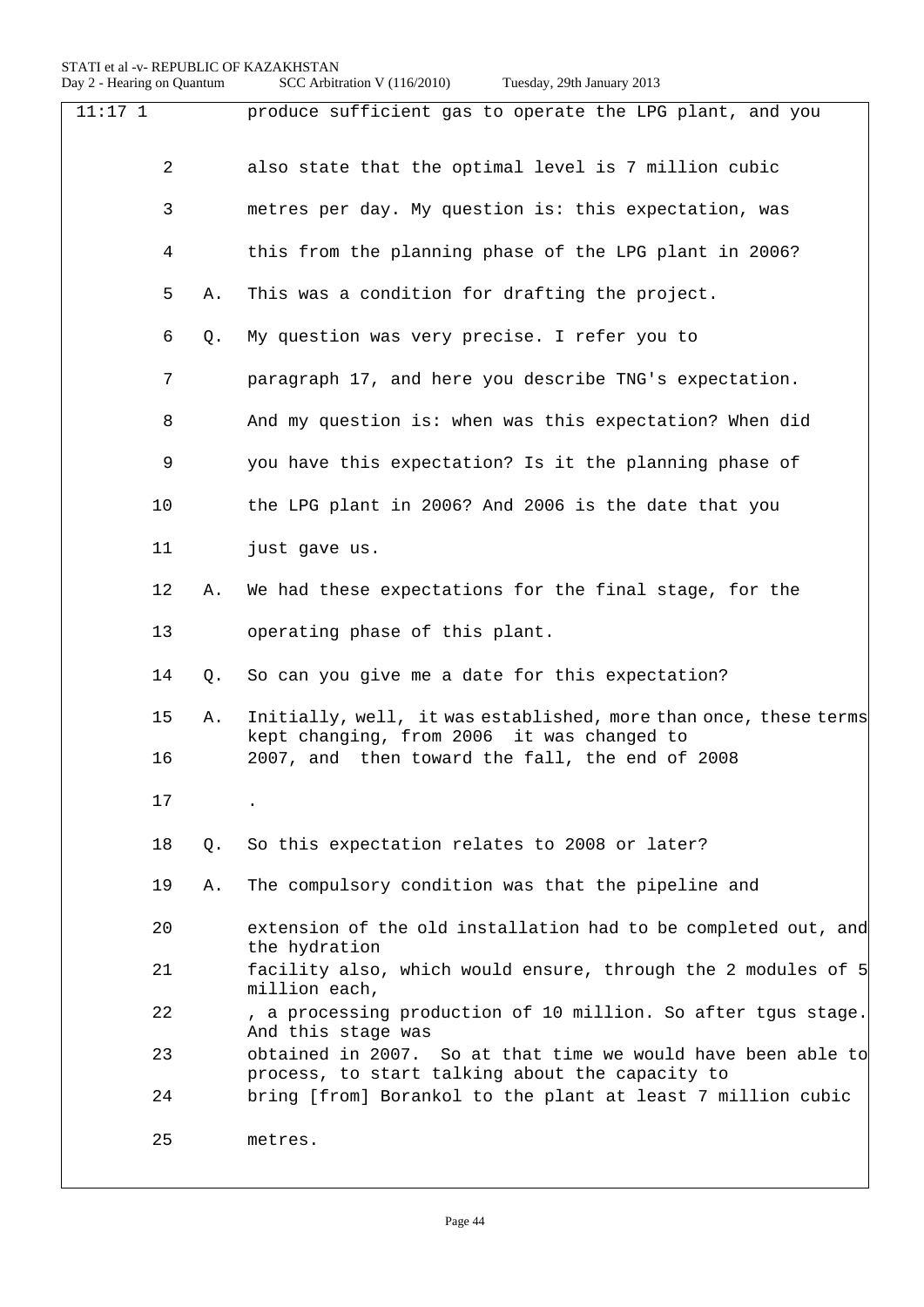| $11:20$ 1 | Q. | So the expectation that you refer to in paragraph 17 of                                              |
|-----------|----|------------------------------------------------------------------------------------------------------|
|           |    |                                                                                                      |
| 2         |    | your witness statement relates to the year 2007?                                                     |
| 3         | Α. | Yes, we have foreseen in 2007 the first term of                                                      |
| 4         |    | commissioning the plant, and we have foreseen the                                                    |
| 5         |    | production of 7 million cubic metres for 2007.                                                       |
| 6         | Q. | Is it correct that TNG had relied on production from                                                 |
| 7         |    | Tolkyn since the beginning of the LPG plant project?                                                 |
| 8         | Α. | Yes, that is correct.                                                                                |
| 9         | O. | Did TNG also rely on production from the Tabyl discovery                                             |
| 10        |    | from the beginning?                                                                                  |
| 11        | Α. | Yes, in our discussions we took into account the fact                                                |
| 12        |    | that we will surely try to use all possible fields. But                                              |
| 13        |    | I repeat: I have never done anything else but be the                                                 |
| 14        |    | manager of that location and monitor the constructions.                                              |
| 15        |    | I had no reason to doubt and had no question about                                                   |
| 16        |    | the sources of gas, and anyway not in that precise                                                   |
| 17        |    | manner: at what stage and how. To me it was sufficient                                               |
| 18        |    | to participate in these meetings where I was informed                                                |
| 19        |    | that there was an even higher potential than 10 million cubic<br>meters on Tolkyn field for example. |
| 20        |    |                                                                                                      |
| 21        | О. | Are you aware how big the reserves of gas are that                                                   |
| 22        |    | Ryder Scott, the claimants' experts in this arbitration,                                             |
| 23        |    | expect to be available from the Tabyl discovery?                                                     |
| 24        | Α. | From the discussions I attended, there were some                                                     |
| 25        |    | estimations of 26 billion. But I repeat: which                                                       |
|           |    |                                                                                                      |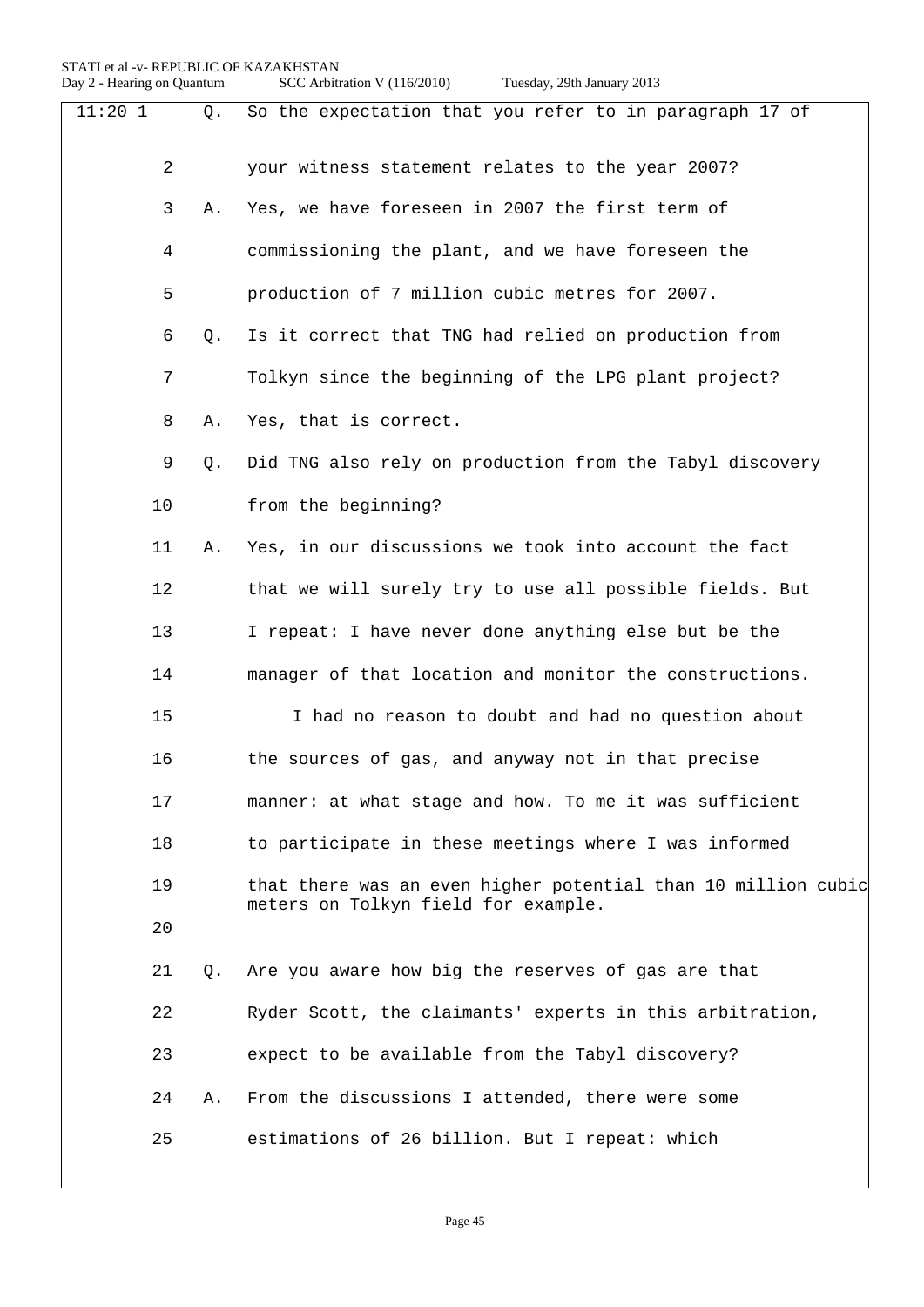| $11:23$ 1 |          | discovery, please? Which field? You talk about Tolkyn?   |
|-----------|----------|----------------------------------------------------------|
|           | 2        | No.                                                      |
|           | 3<br>Q.  | I was talking about --                                   |
|           | 4<br>Α.  | No.                                                      |
|           | 5<br>Q.  | -- Tabyl, the Tabyl discovery.                           |
|           | 6<br>THE | INTERPRETER: He understood.                              |
|           | 7<br>Α.  | No, I have no information on that one.                   |
|           | 8<br>Q.  | Would it surprise you if I told you that Ryder Scott     |
|           | 9        | estimated 0.8 billion cubic feet of gas to be produced   |
| 10        |          | from the Tabyl discovery? And in cubic metres that's     |
| 11        |          | 23 million.                                              |
| 12        | Α.       | Yes, I understand. No, I was not in charge with          |
| 13        |          | evaluating these sources by -- discovery by field. So    |
| 14        |          | I was told that this plant will process -- at the        |
| 15        |          | beginning it was said 10 billion, but this discovery,    |
| 16        |          | this field, was estimated in the discussions up to       |
| 17        |          | 26 billion, even more.                                   |
| 18        |          | So I never questioned myself on sources. I never         |
| 19        |          | doubted that there would be enough sources.              |
| 20        | Q.       | If you say 26 billion, that's in which -- is it in cubic |
| 21        |          | metres?                                                  |
| 22        | Α.       | Yes, cubic metres.                                       |
| 23        | Q.       | Cubic metres.                                            |
| 24        |          | Is it correct, Mr Broscaru, that the daily capacity      |
| 25        |          | of the LPG plant was supposed to be a little over        |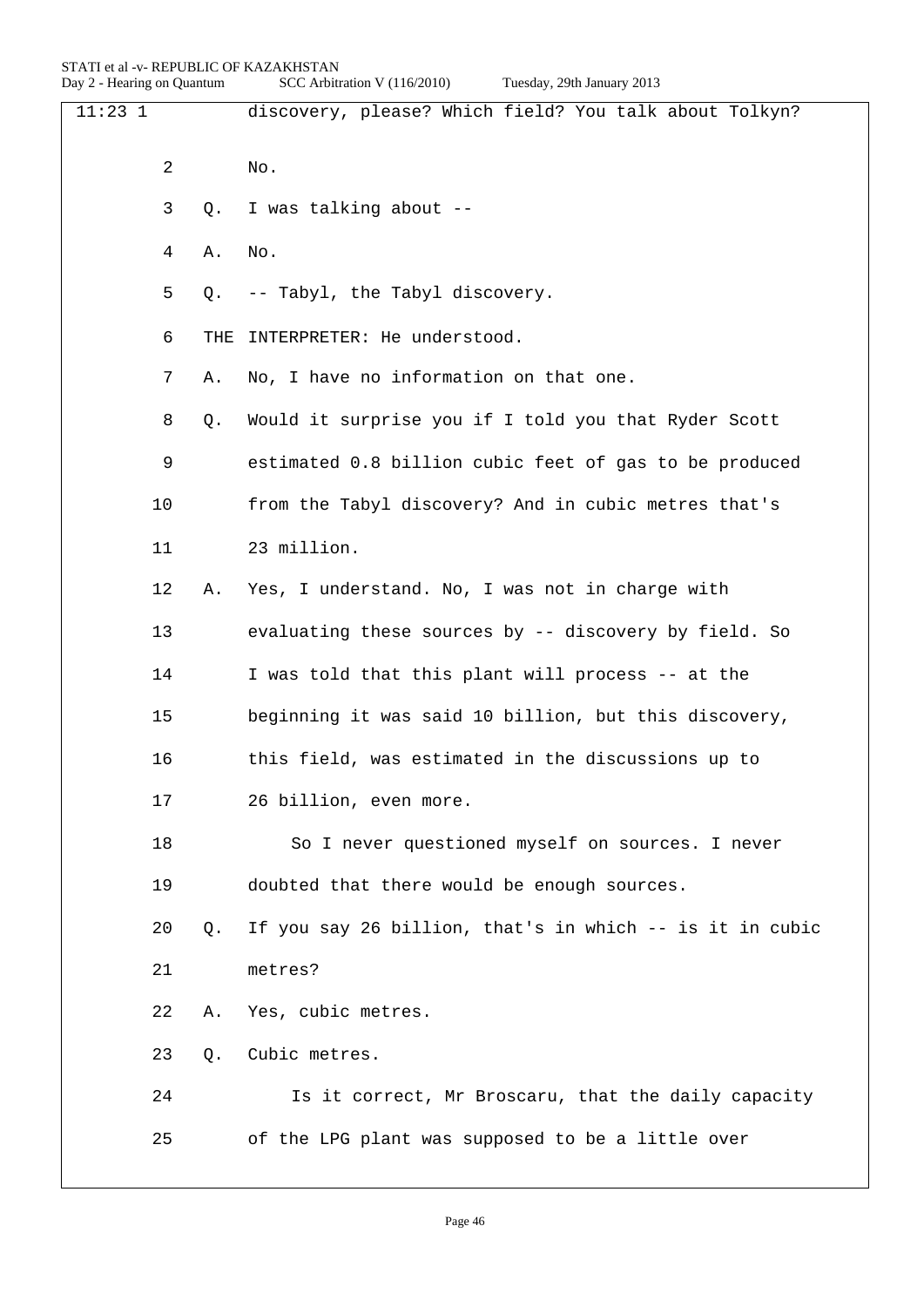| STATI et al -v- REPUBLIC OF KAZAKHSTAN<br>Day 2 - Hearing on Quantum | SCC Arbitration V (116/2010)<br>Tuesday, 29th January 2013  |
|----------------------------------------------------------------------|-------------------------------------------------------------|
| $11:25$ 1                                                            | 7 million cubic metres per day?                             |
| 2<br>Α.                                                              | 7.136 million cubic metres. That was the nominal            |
| 3                                                                    | capacity.                                                   |
| 4                                                                    | As I mentioned before, Ryder Scott, the claimants'<br>Q.    |
| 5                                                                    | experts, estimate 0.8 billion cubic feet, or 23 million     |
| 6                                                                    | cubic metres, to be produced from the Tabyl discovery.      |
| $7\phantom{.}$                                                       | For the record, this can be found on page 5 of the first    |
| 8                                                                    | Ryder Scott report.                                         |
| 9                                                                    | Would you agree then that, based on the numbers of          |
| 10                                                                   | Ryder Scott, the Tabyl discovery could only supply the      |
| 11                                                                   | LPG --I'll repeat the question.                             |
| 12                                                                   | MS ROEBUCK FREY: Before you do that, it might be helpful if |
| 13                                                                   | you could show him the numbers. I don't know if he's        |
| 14                                                                   | clear what you're talking about.                            |
| 15                                                                   | DR NACIMIENTO: I think he is clear, because he was          |
| 16                                                                   | repeating them.                                             |
| 17                                                                   | MS ROEBUCK FREY: I think he repeated different numbers, and |
| 18                                                                   | I'm just concerned he's confused.                           |
| 19                                                                   | DR NACIMIENTO: Okay. So it's tab 10.                        |
| 20                                                                   | Mr Broscaru, if you would please look at tab 10.            |
| 21                                                                   | This is the first Ryder Scott report. Tab 10 in your        |
| 22                                                                   | binder, and here on page 5. Here we can see 0.8 billion     |
| 23                                                                   | cubic feet, which translates into 23 million cubic          |
| 24                                                                   | metres, and we have further established that the daily      |
| 25                                                                   | capacity of the LPG plant was supposed to be a little       |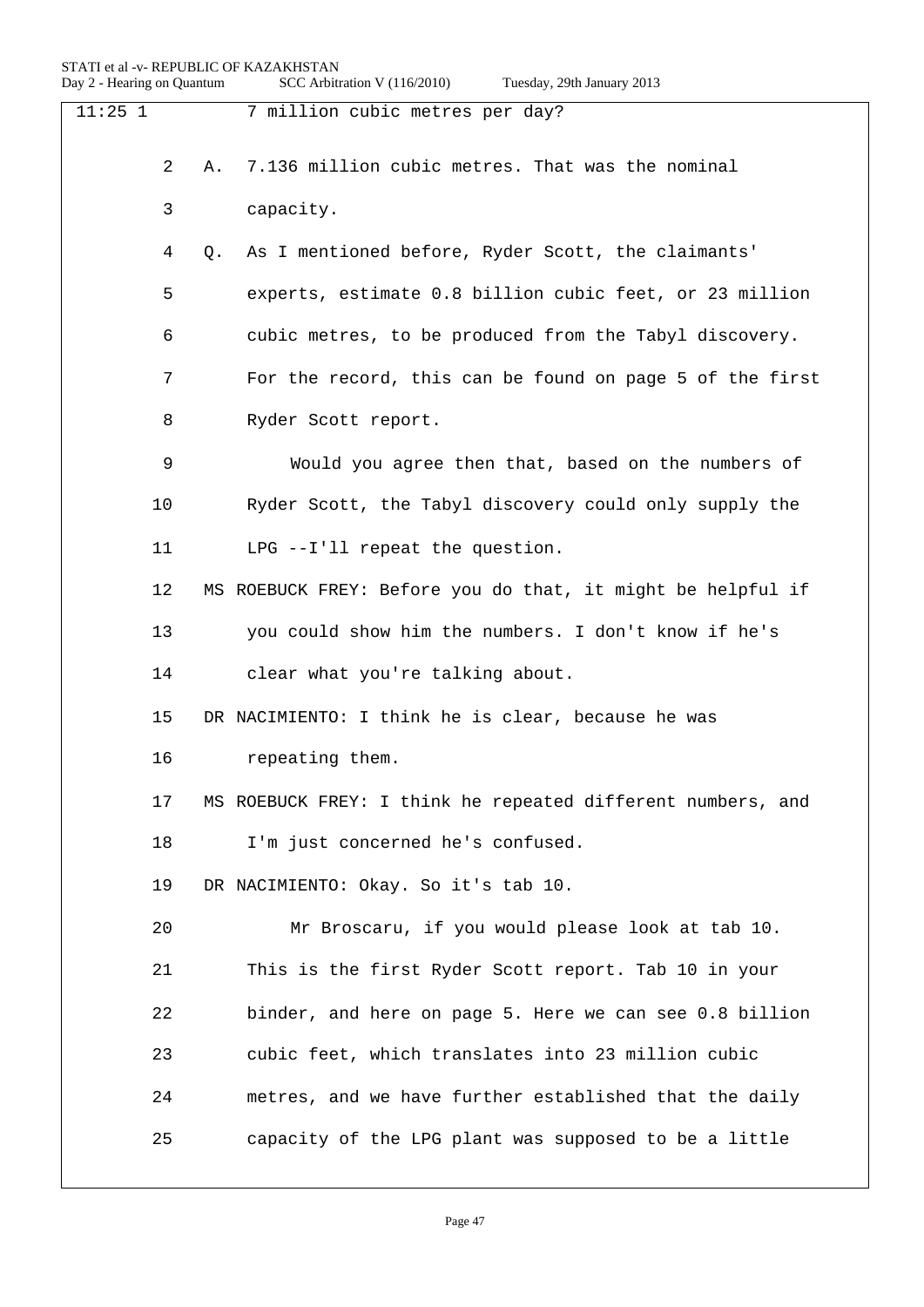| $11:27$ 1 |    |    | over 7 million cubic metres per day.                     |
|-----------|----|----|----------------------------------------------------------|
|           | 2  |    | So based on [those] numbers, would you agree that        |
|           | 3  |    | the Tabyl discovery could only supply the LPG plant with |
|           | 4  |    | gas for a period of three days and probably a few hours? |
|           | 5  | Α. | Yes, I do agree.                                         |
|           | 6  | O. | Are you aware that Ryder Scott's 2C estimate for the     |
|           | 7  |    | Munaibay discovery is 42 billion cubic feet of natural   |
|           | 8  |    | gas, and that translates into 1.2 billion cubic metres?  |
|           | 9  |    | And here again, for the record, this is at page 5 of the |
|           | 10 |    | first Ryder Scott report.                                |
|           | 11 | Α. | Yes, I can see the figures.                              |
|           | 12 | Q. | Would you agree that the annual capacity of the LPG      |
|           | 13 |    | plant is 2.4 billion cubic metres?                       |
|           | 14 | Α. | The processing capacity of the facility depends on the   |
|           | 15 |    | number of -- is related to the number of annual days.    |
|           | 16 | Q. | That's right.                                            |
|           | 17 |    | Yes. So we can estimate it to 2.4 approximately, yes.    |
|           | 18 | Q. | Here, again for the record, the basis here is the first  |
|           | 19 |    | Ryder Scott report at page 4, based on an estimated      |
|           | 20 |    | plant up-time of 334 days per year.                      |
|           | 21 |    | Based on those numbers, Mr Broscaru, would you then      |
|           | 22 |    | agree that the Munaibay discovery could only have        |
|           | 23 |    | supplied the LPG plant for half a year? (Pause)          |
|           | 24 |    | It's a simple calculation --                             |
|           | 25 | Α. | Yes, I agree with that.                                  |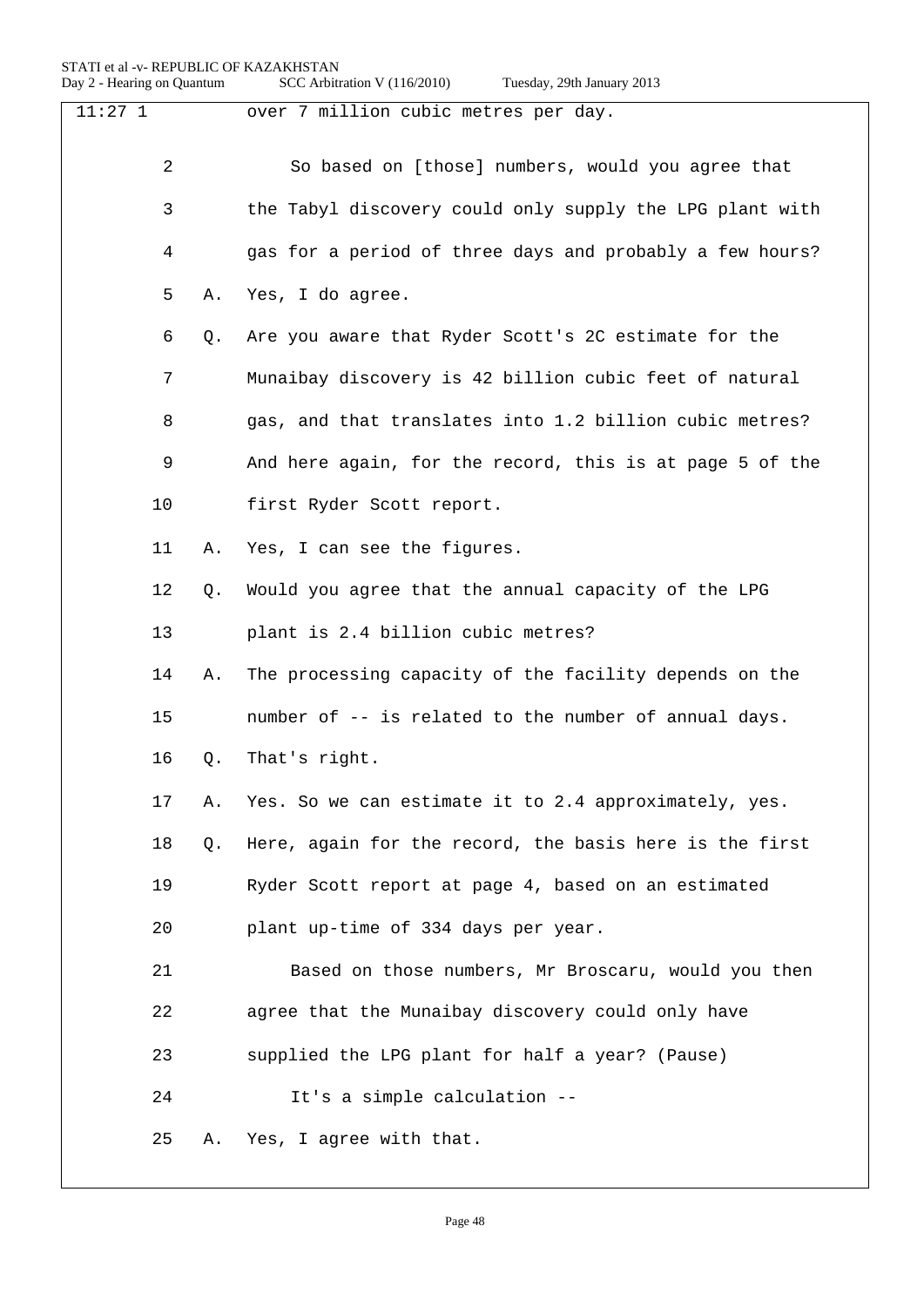| Tuesday, 29th January 2013 |  |  |  |
|----------------------------|--|--|--|
|----------------------------|--|--|--|

| $11:31$ 1 | Q.             | If we now go back to the supply by Tolkyn. When you      |
|-----------|----------------|----------------------------------------------------------|
|           | $\overline{a}$ | took over responsibility for the construction of the LPG |
|           | 3              | plant in 2007, you had been the director of TNG's        |
|           | 4              | natural gas department since 2006; is that correct?      |
|           | 5<br>Α.        | No. As of 2007 I was the director of the department for  |
|           | 6              | construction of the plant. So construction, yes.         |
|           | 7<br>Q.        | You remained in this position until 2009; is that        |
|           | 8              | correct?                                                 |
|           | 9<br>Α.        | Yes, until the end.                                      |
| 10        | Q.             | As the responsible director, you would have been given   |
| 11        |                | access to all reserves reports that were produced for    |
| 12        |                | Tolkyn?                                                  |
| 13        | Α.             | No. I had access to these reports, but they were         |
| 14        |                | not the object of my daily activity.                     |
| 15        | Q.             | Can you please turn back to tab 6. This is the Ascom     |
| 16        |                | business plan, Exhibit R-333, and here, page 1, if you   |
| 17        |                | please turn to page 1, in the table on the first page,   |
| 18        |                | we can see that Ascom assumed that Tolkyn had            |
| 19        |                | exploitable gas reserves of 38.4-58.8 billion cubic      |
| 20        |                | metres. Is that correct?                                 |
| 21        | Α.             | Yes. It can exploit from 38 to 58, yes.                  |
| 22        | Q.             | If I can ask you now to turn to tab 2 of your binder,    |
| 23        |                | and this is Exhibit C-69, the KPMG vendor due diligence, |
| 24        |                | and here, please, page [73].                             |
| 25        |                | On page [73] the vendor due diligence informs us         |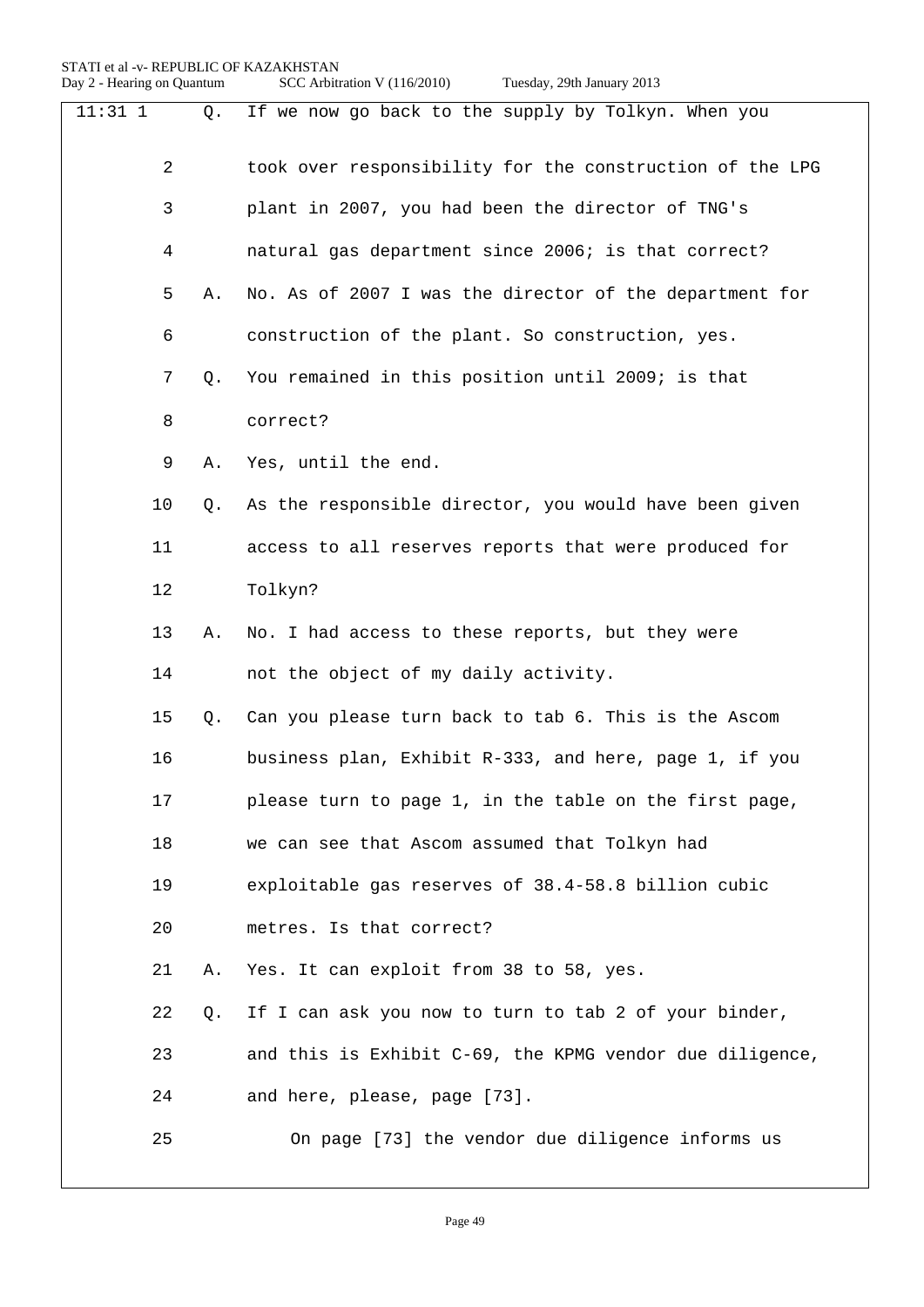| $11:34$ 1 |                |    | about the reserves estimate Ryder Scott made on                    |
|-----------|----------------|----|--------------------------------------------------------------------|
|           | $\overline{a}$ |    | 31st December 2006. Here the 2P reserves for the Tolkyn            |
|           | 3              |    | field are estimated to be 91.6 million barrels of oil              |
|           | 4              |    | equivalent, and that translates into about 14.68 billion           |
|           | 5              |    | cubic metres.                                                      |
|           | 6              |    | Do you have it in front of you, Mr Broscaru?                       |
|           | 7              | Α. | Yes, I have it in front of me.                                     |
|           | 8              | O. | And you see the numbers that I just stated?                        |
|           | 9              | Α. | I can see the numbers.                                             |
|           | 10             | Q. | So isn't it correct that by early 2007 you must have               |
|           | 11             |    | been aware that the assumptions under the Ascom business           |
|           | 12             |    | plan were overstated?                                              |
|           | 13             | Α. | Considering my position of supervising the construction            |
|           | 14             |    | work, I was never asked to be aware of these provisions, forecasts |
|           | 15             |    | or analyses. I was strictly in charge with the                     |
|           | 16             |    | construction of the plant.                                         |
|           | 17             |    | And the construction of the plant, would that also                 |
|           | 18             |    | involve the design?                                                |
|           | 19             | Α. | Of course. But that was decided beyond my                          |
|           | 20             |    | responsibility; and not by me, but further, higher away.           |
|           | 21             | Q. | Who decided that?                                                  |
|           | 22             | Α. | Probably the management of TNG, together with the                  |
|           | 23             |    | management of Ascom.                                               |
|           | 24             | Q. | And who's that?                                                    |
|           | 25             | Α. | Mr Cojin. Mr President Stati, Anatolie. I repeat: my               |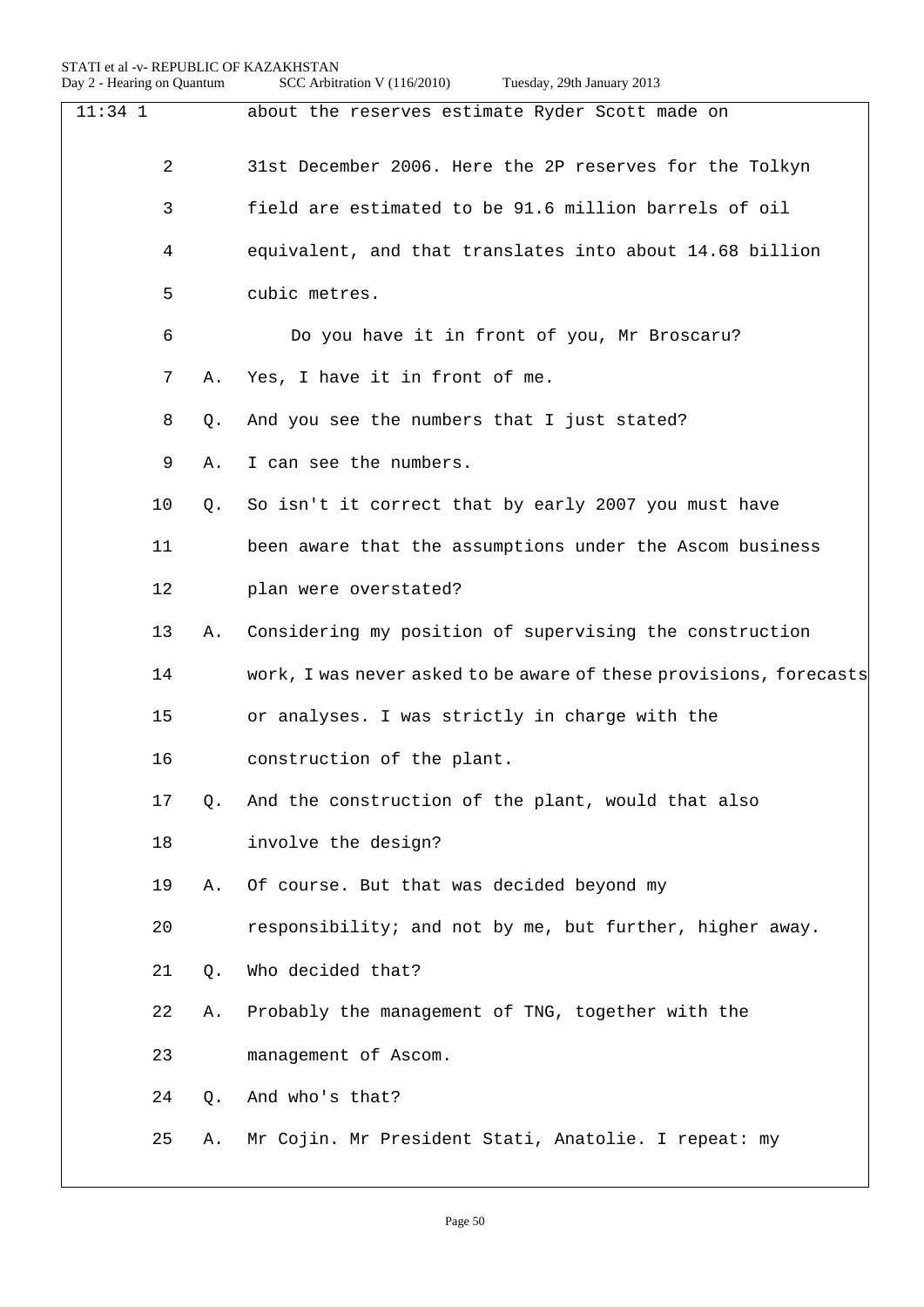SCC Arbitration V (116/2010) Tuesday, 29th January 2013

| $11:37$ 1 |    |           | action focused only on technical surveillance of the     |
|-----------|----|-----------|----------------------------------------------------------|
|           | 2  |           | work and of the facility.                                |
|           | 3  | Q.        | Mr Broscaru, can you please take a look at paragraph 2 0 |
|           | 4  |           | of your witness statement.                               |
|           | 5  | Α.        | Yes.                                                     |
|           | 6  | Q.        | Here you state that another source for the LPG plant     |
|           | 7  |           | would be to extract LPGs from the Central Asia-Center    |
|           | 8  |           | pipeline. Did TNG ever negotiate for any contractual     |
|           | 9  |           | arrangements under which it could have diverted gas from |
|           | 10 |           | such pipeline, the Central Asia-Center pipeline, to the  |
|           | 11 |           | LPG plant?                                               |
|           | 12 | Α.        | At point 20 I meant that the plant was neighbouring big  |
|           | 13 |           | pipelines, the big pipeline, CAC, and that this could be |
|           | 14 |           | a potential objective to be exploited, if ever there was |
|           | 15 |           | a requirement, a demand for it. That was not             |
|           | 16 |           | an intention of TNG. I said it could be, or could have   |
|           | 17 |           | been used.                                               |
|           | 18 | $\circ$ . | So it's your testimony that TNG actually never           |
|           | 19 |           | negotiated any contractual arrangements in that regard?  |
|           | 20 | Α.        | They -- I have -- I'm not aware of any, any such         |
|           | 21 |           | negotiation.                                             |
|           | 22 | Q.        | Are you aware that the said pipeline is mostly           |
|           | 23 |           | transporting Turkmen gas to Russia?                      |
|           | 24 | Α.        | Yes, I am.                                               |
|           | 25 | $\circ$ . | And that Gazprom is the main buyer?                      |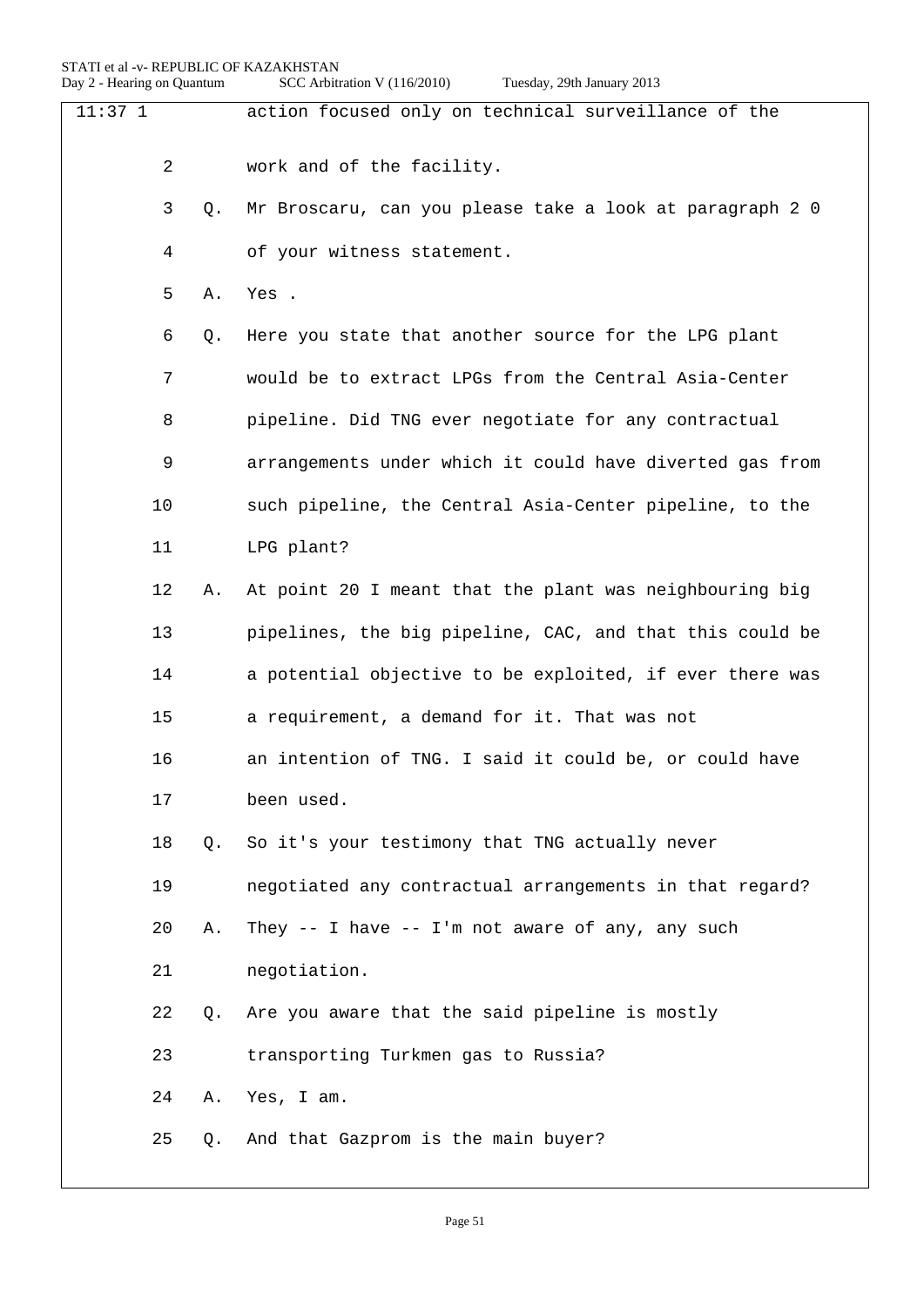| Day 2 - Hearing on Quantum |    | SCC Arbitration V (116/2010)                    | Tuesday, 29th January 2013                               |
|----------------------------|----|-------------------------------------------------|----------------------------------------------------------|
| 11:401                     | Α. | That I cannot specify.                          |                                                          |
| $\overline{2}$             | Q. |                                                 | You were asked in direct about the translation of your   |
| 3                          |    |                                                 | witness statement, and we saw that there has been        |
| 4                          |    |                                                 | a revised translation. Do you have in front of you the   |
| 5                          |    | Romanian version of your statement?             |                                                          |
| 6                          | Α. | Yes, I do.                                      |                                                          |
| 7                          | Q. |                                                 | Could you please turn to paragraph 27. In the first      |
| 8                          |    | sentence it reads:                              |                                                          |
| 9                          |    |                                                 | "In March 2009, TNG received the instruction from        |
| 10                         |    |                                                 | Mr Stati  to suspend construction of the LPG Plant."     |
| 11                         | Α. | Yes, that is true.                              |                                                          |
| 12                         | Q. |                                                 | Would it surprise you if I told you that in the first    |
| 13                         |    |                                                 | English translation submitted by claimants and in the    |
| 14                         |    |                                                 | revised translation submitted by claimants last week, it |
| 15                         |    | does not say "TNG received the instruction" but |                                                          |
| 16                         |    | "I received the instruction"?                   |                                                          |
| 17                         | Α. | I was part of TNG.                              |                                                          |
| 18                         | Q. | Just to clarify, did you personally receive the |                                                          |
| 19                         |    | instruction to suspend construction?            |                                                          |
| 20                         | Α. |                                                 | No. The instruction came from the CEO, but the order     |
| 21                         |    | came from Mr Stati.                             |                                                          |
| 22                         | Q. | Who received the instruction from Mr Stati?     |                                                          |
| 23                         | Α. | The management of TNG: Mr Cojin and Mr Salagor. |                                                          |
| 24                         | Q. |                                                 | When did you become first aware of this, of this         |
| 25                         |    | instruction?                                    |                                                          |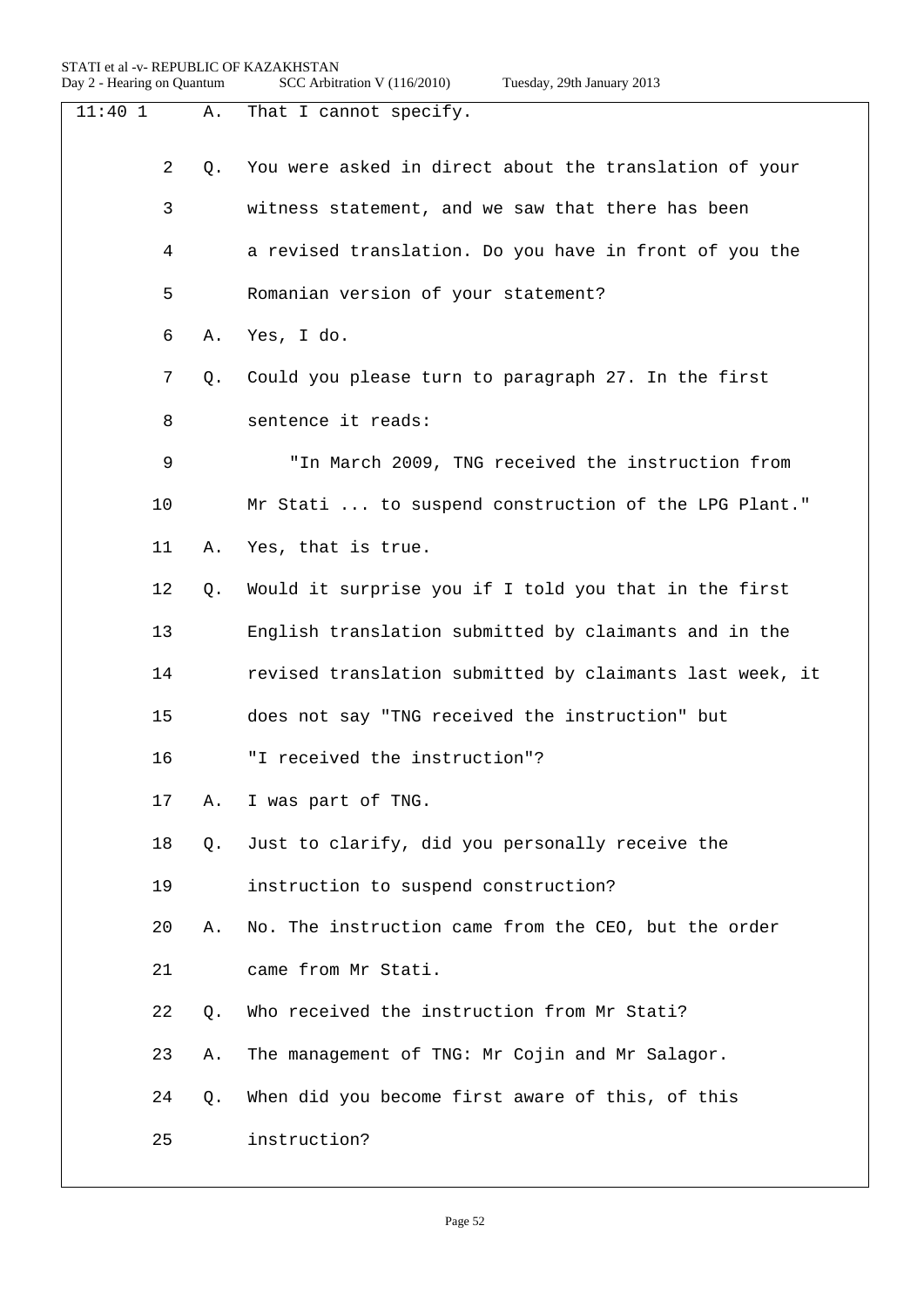| 11:421 |    | Α. | When I was called by Mr Cojin and told that we have to   |
|--------|----|----|----------------------------------------------------------|
|        | 2  |    | suspend the work, and when I was called by Mr Salagor,   |
|        | 3  |    | asking me to suspend all further work. And Mr Cojin      |
|        | 4  |    | confirmed subsequently.                                  |
|        | 5  | Q. | And when was this?                                       |
|        | 6  | Α. | I think in the first week of March, but I cannot be      |
|        | 7  |    | sure. But I know that was in March.                      |
|        | 8  | Q. | Were you involved in implementing the instruction?       |
|        | 9  | Α. | That instruction was practically implemented, because    |
|        | 10 |    | only very few workers were left on the field, on the     |
|        | 11 |    | construction field. And I ordered the closing of works   |
|        | 12 |    | . I discussed with                                       |
|        | 13 |    | the management of Casco, and we established the schedule |
|        | 14 |    | for the suspension of the works.                         |
|        | 15 | О. | So in March 2009, all work was suspended?                |
|        | 16 | Α. | Only some preservation operations were maintained,       |
|        | 17 |    | because we had to ensure hydrogen and we had to be able  |
|        | 18 |    | to preserve the equipment, and a lot of it was deposited |
|        | 19 |    | in warehouses.                                           |
|        | 20 | Q. | Would it surprise you if I told you that you seem to be  |
|        | 21 |    | in disagreement with Mr Lungu, Mr Stati and the Tristan  |
|        | 22 |    | financial statement? They all say that the construction  |
|        | 23 |    | was suspended in May 2 009.                              |
|        | 24 | Α. | During that period we did the work of suspension.        |
|        | 25 |    | That's a normal stage of activity in the case of         |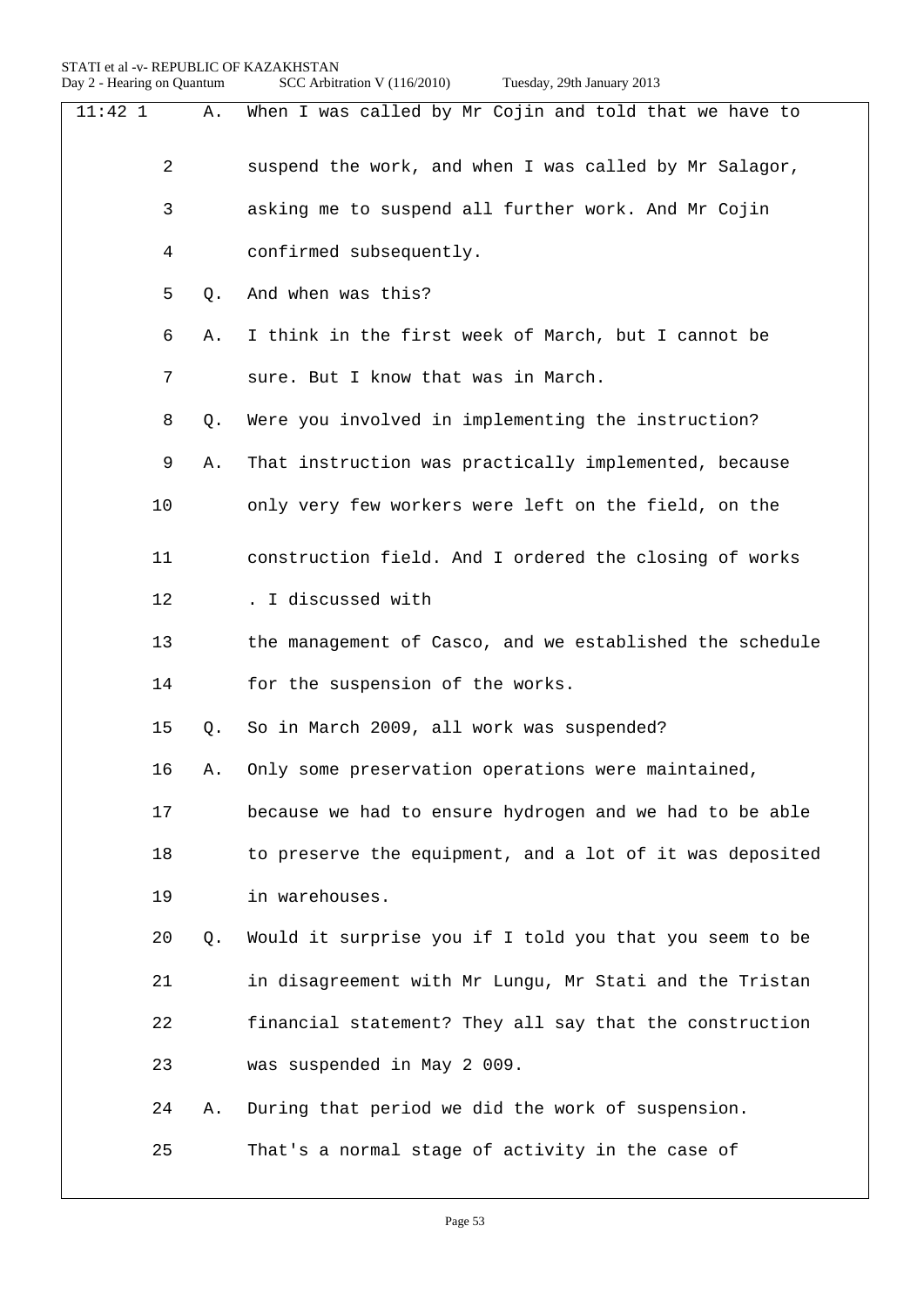| $11:44$ 1      |    | suspension. Until May, we were present in the field,     |
|----------------|----|----------------------------------------------------------|
| $\overline{a}$ |    | and we stopped the works practically. So we had to do    |
| 3              |    | some preservation, we had to stop the work, we had to    |
| 4              |    | deposit, to -- this is natural operations. And in May,   |
| 5              |    | when I left, practically there was no more work going on |
| 6              |    | over there.                                              |
|                |    |                                                          |
| 7              | Q. | Did you --                                               |
| 8              | Α. | But I repeat: very few people were left on the site and  |
| 9              |    | the operations were practically stopped, had been        |
| 10             |    | stopped a long time ago, because the level at which we   |
| 11             |    | worked in March was very, very low.                      |
| 12             | Q. | Did you personally provide the valuation experts of FTI  |
| 13             |    | with any information for the preparation of the reports  |
| 14             |    | in this arbitration?                                     |
| 15             | Α. | More specifically?                                       |
| 16             | Q. | My question refers to the expert report submitted by     |
| $17$           |    | claimants in this arbitration from FTI. FTI was          |
| 18             |    | provided with information from your side, and my         |
| 19             |    | question is whether you personally worked with FTI.      |
| 20             | Α. | Yes, I have, I think so. I gave them technical           |
| 21             |    | information.                                             |
| 22             | Q. | Did you provide the information to Ms Hardin?            |
| 23             | Α. | No, I cannot specify that.                               |
| 24             | Q. | Do you remember who you spoke to from FTI?               |
| 25             | Α. | No, I cannot remember that.                              |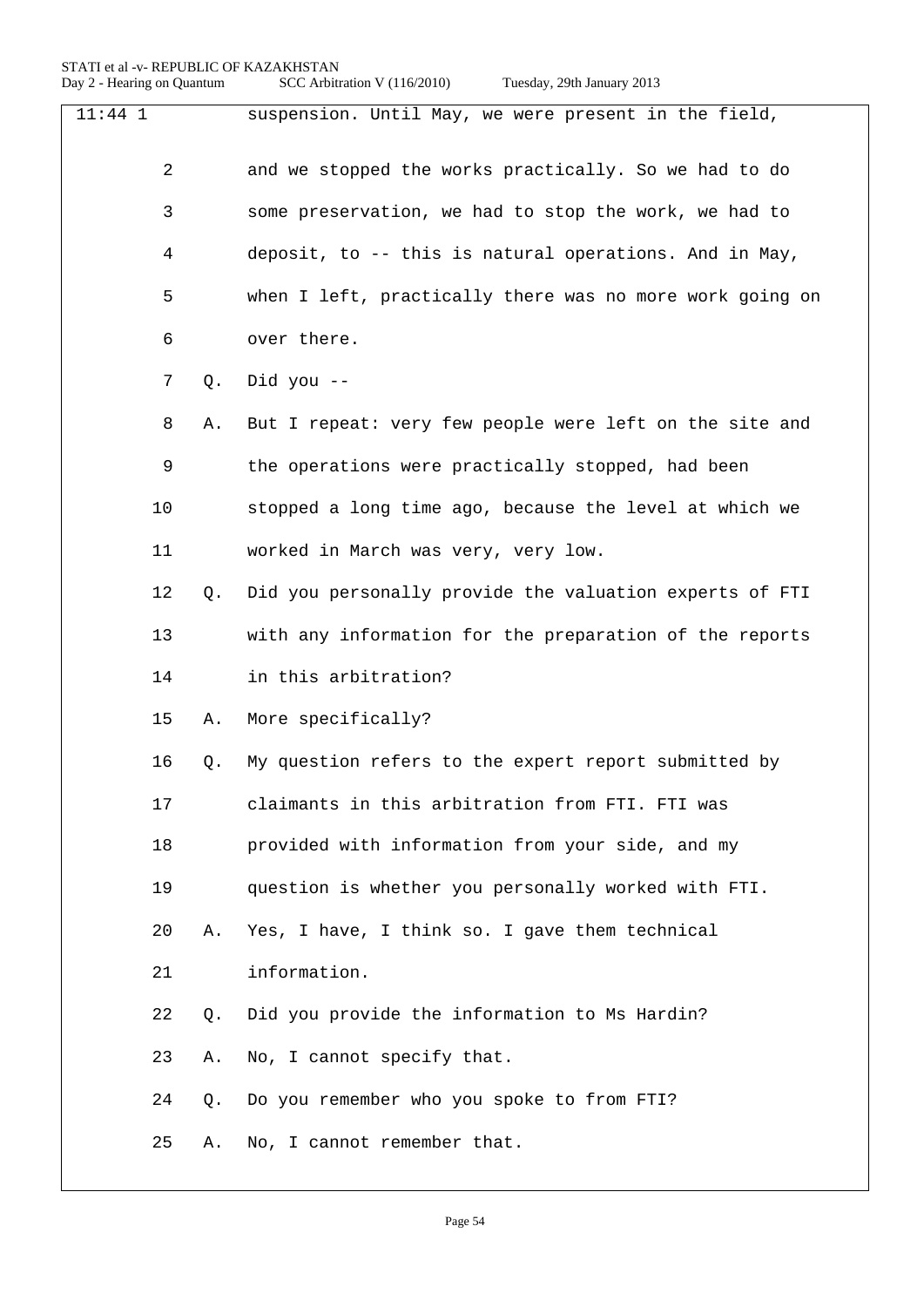| $11:46$ 1      | Do you remember the kind of information that you<br>Q.                                                |  |  |
|----------------|-------------------------------------------------------------------------------------------------------|--|--|
| $\overline{2}$ | provided?                                                                                             |  |  |
| 3              | I gave them information about specific consumption of<br>Α.                                           |  |  |
| 4              | the LPG plant, which I took from the design project.                                                  |  |  |
| 5              | No, I didn't transmit any documents.                                                                  |  |  |
| 6              | You spoke to them then, if you didn't transmit<br>Q.                                                  |  |  |
| 7              | documents?                                                                                            |  |  |
| 8              | I never prepared any documents for FTI.<br>Α.                                                         |  |  |
| 9              | Did you meet with them?<br>Q.                                                                         |  |  |
| 10             | I don't remember. There wasn't any official meeting or<br>Α.                                          |  |  |
| 11             | discussion. They were there in our office. I was there but we<br>did not have direct discussions. But |  |  |
| 12             | indirectly they asked for information, through the                                                    |  |  |
| 13             | secretary I guess, but I don't remember exactly.                                                      |  |  |
| 14             | Do you know when this was?<br>O.                                                                      |  |  |
| 15             | MS ROEBUCK FREY: I'm sorry, I think this is getting                                                   |  |  |
| 16             | a little too close to a privilege, a work product                                                     |  |  |
| 17             | privilege regarding the claimants' preparation for this                                               |  |  |
| 18             | hearing, as well as their damages reports.                                                            |  |  |
| 19             | DR NACIMIENTO: Okay. I have no further questions.                                                     |  |  |
| 20             | THE CHAIRMAN: Thank you. Any questions in re-direct?                                                  |  |  |
| 21             | MS ROEBUCK FREY: I do have a few questions.                                                           |  |  |
| 22             | THE CHAIRMAN: Okay.                                                                                   |  |  |
| 23             | (11.48 am)                                                                                            |  |  |
| 24             | Re-direct examination by MS ROEBUCK FREY                                                              |  |  |
| 25             | Mr Broscaru, could you turn to paragraph 17 of your<br>Q.                                             |  |  |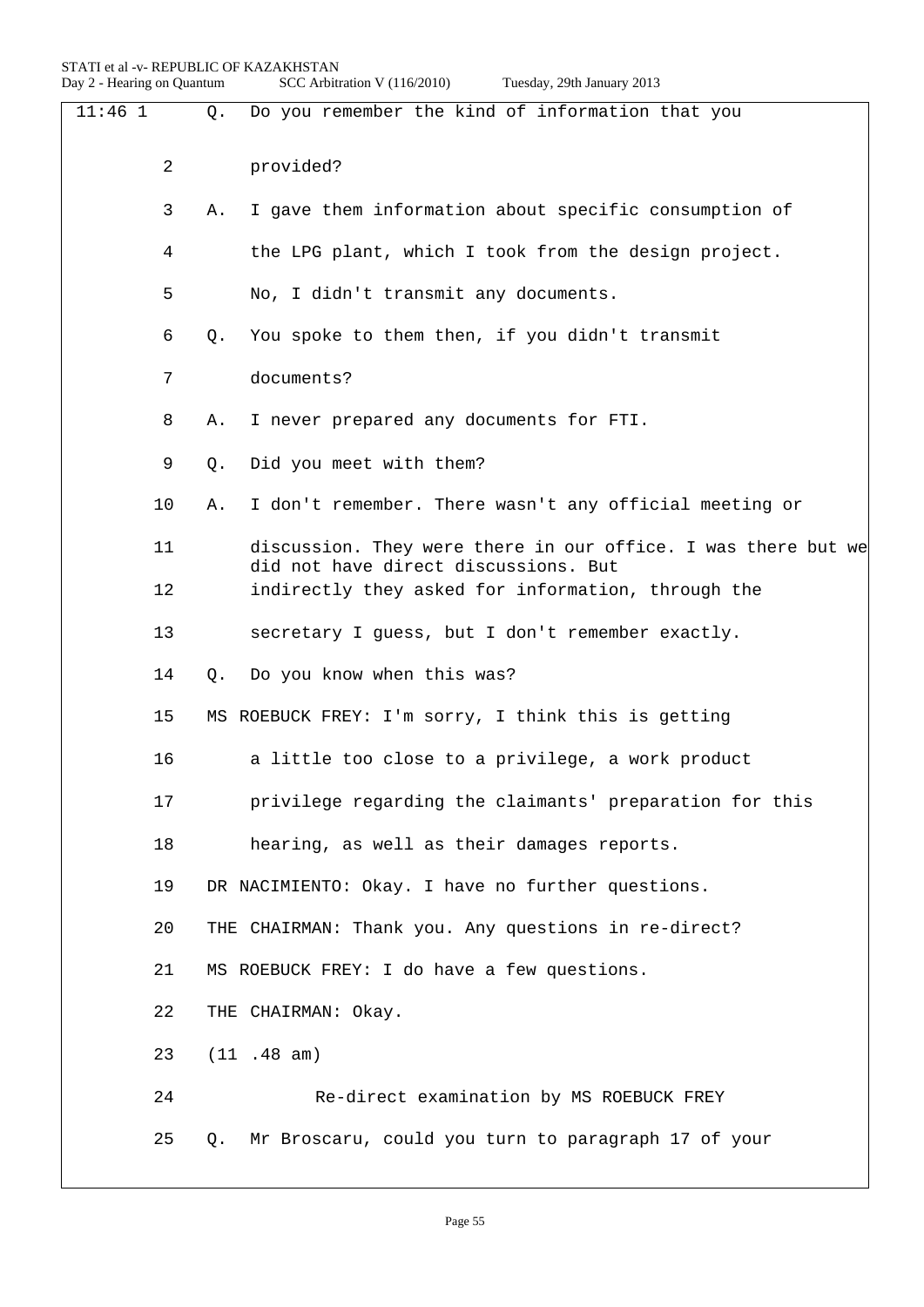SCC Arbitration V (116/2010) Tuesday, 29th January 2013

| $11:48$ 1 |    |    | witness statement. You were asked about this paragraph                  |
|-----------|----|----|-------------------------------------------------------------------------|
|           |    |    |                                                                         |
|           | 2  |    | by counsel for Kazakhstan, and you mentioned in your                    |
|           | 3  |    | testimony that in 2007 the first commissioning of the                   |
|           | 4  |    | gas processing facility took place, and that led to the                 |
|           | 5  |    | estimates that you mention here in your witness                         |
|           | 6  |    | statement of 7 million cubic metres of gas per day to                   |
|           | 7  |    | run an LPG plant. Do you remember saying that?                          |
|           | 8  | Α. | Yes, I do remember I have said that.                                    |
|           | 9  | Q. | When you say "the first commissioning of the gas                        |
|           | 10 |    | processing facility took place", are you referring to                   |
|           | 11 |    | the Borankol gas processing facility? And not to the                    |
|           | 12 |    | LPG plant, which had not been completed?                                |
|           | 13 | Α. | I talk about the hydration and stabilisation facility.                  |
|           | 14 | Q. | Can you turn to paragraph 9 of your witness statement.                  |
|           | 15 |    | You say here:                                                           |
|           | 16 |    | "In 2007, TNG completed a project that more than                        |
|           | 17 |    | doubled the capacity of its gas-processing facilities."                 |
|           | 18 |    | Are you referring to the same thing there? Is that                      |
|           | 19 |    | the project you were talking about when you said the                    |
|           | 20 |    | first commissioning took place in 2007?                                 |
|           | 21 | Α. | In the paragraph 9 I talk about the stabilisation and                   |
|           | 22 |    | gas-drying installation, which had a capacity of about<br>$2,000-2,500$ |
|           | 23 |    | cubic metres per day, and 10 million cubic meters of gas.               |
|           | 24 | Q. | What is the difference between that processing facility                 |
|           | 25 |    | and the LPG plant, which is also a gas processing                       |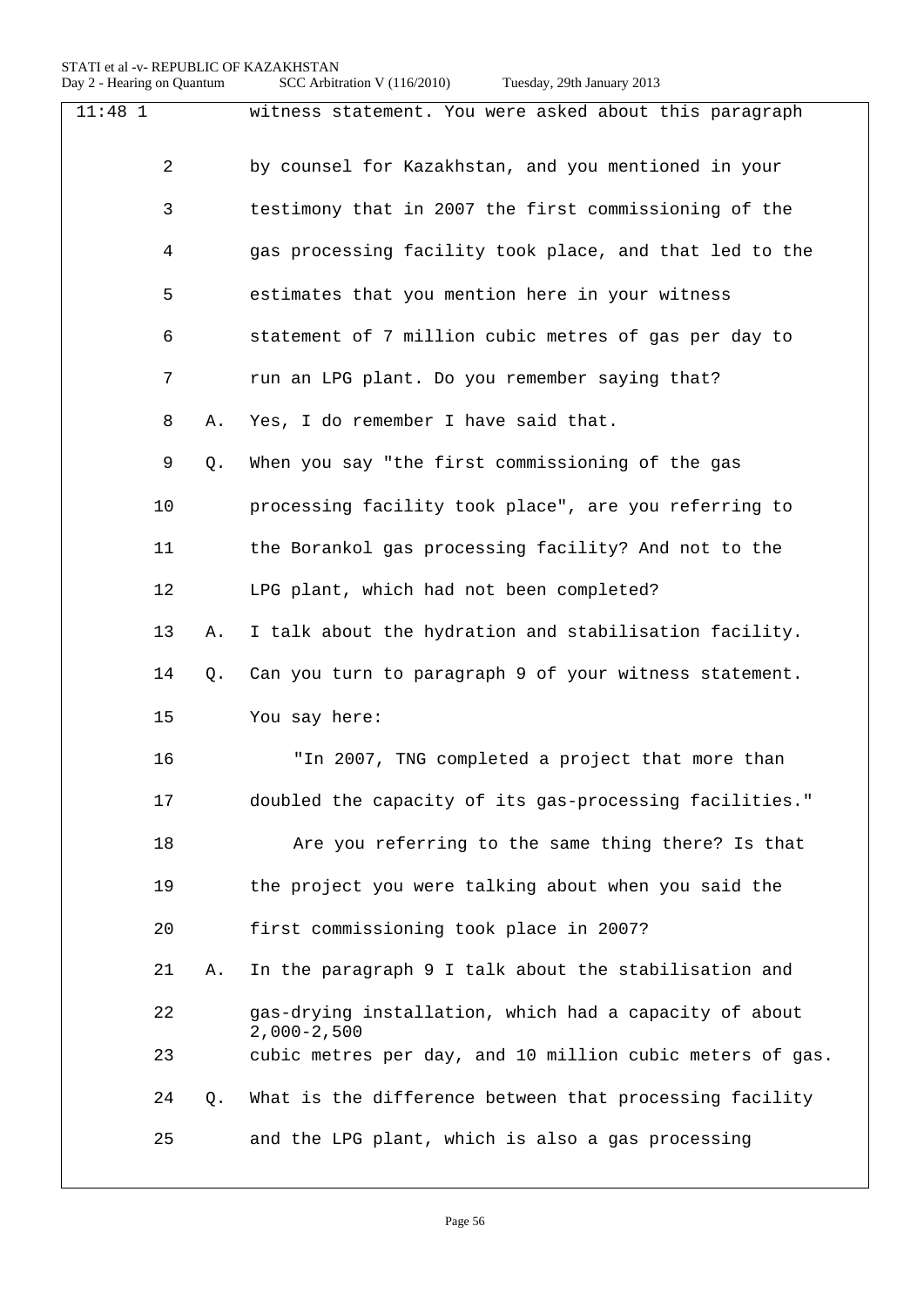| $11:52$ 1 |    | facility?                                                   |  |
|-----------|----|-------------------------------------------------------------|--|
| 2         | Α. | The LPG plant separates further, processes further          |  |
| 3         |    | gases, in more minute separation, propane, butane and       |  |
| 4         |    | condensate; while the September facility, the facility      |  |
| 5         |    | commissioned in September 2007, would take out the          |  |
| б         |    | condensate and the water contained in the gas.              |  |
| 7         | Q. | Thank you.                                                  |  |
| 8         |    | If you could look back to paragraph 17. You say             |  |
| 9         |    | here that:                                                  |  |
| 10        |    | " TNG had plans to begin producing gas from the             |  |
| 11        |    | fields it had discovered in neighbouring Tabyl and          |  |
| 12        |    | Munaibay "                                                  |  |
| 13        |    | Do you see that?                                            |  |
| 14        | Α. | Yes, I can see that. The idea was that if the               |  |
| 15        |    | production from Tolkyn would decrease, we would have        |  |
| 16        |    | passed to these other fields.                               |  |
| 17        | Q. | And did those fields, to your knowledge, include the        |  |
| 18        |    | Interoil Reef?                                              |  |
| 19        | Α. | I cannot specify that; I have no preparation for this       |  |
| 20        |    | kind of details. But I know there was always an association |  |
| 21        |    | between Munaibay and Interoil.                              |  |
| 22        | Q. | Okay.                                                       |  |
| 23        |    | Can you turn to tab 6 in the binder that respondent         |  |
| 24        |    | handed you, which is Exhibit R-333. Had you ever seen       |  |
| 25        |    | this document before today?                                 |  |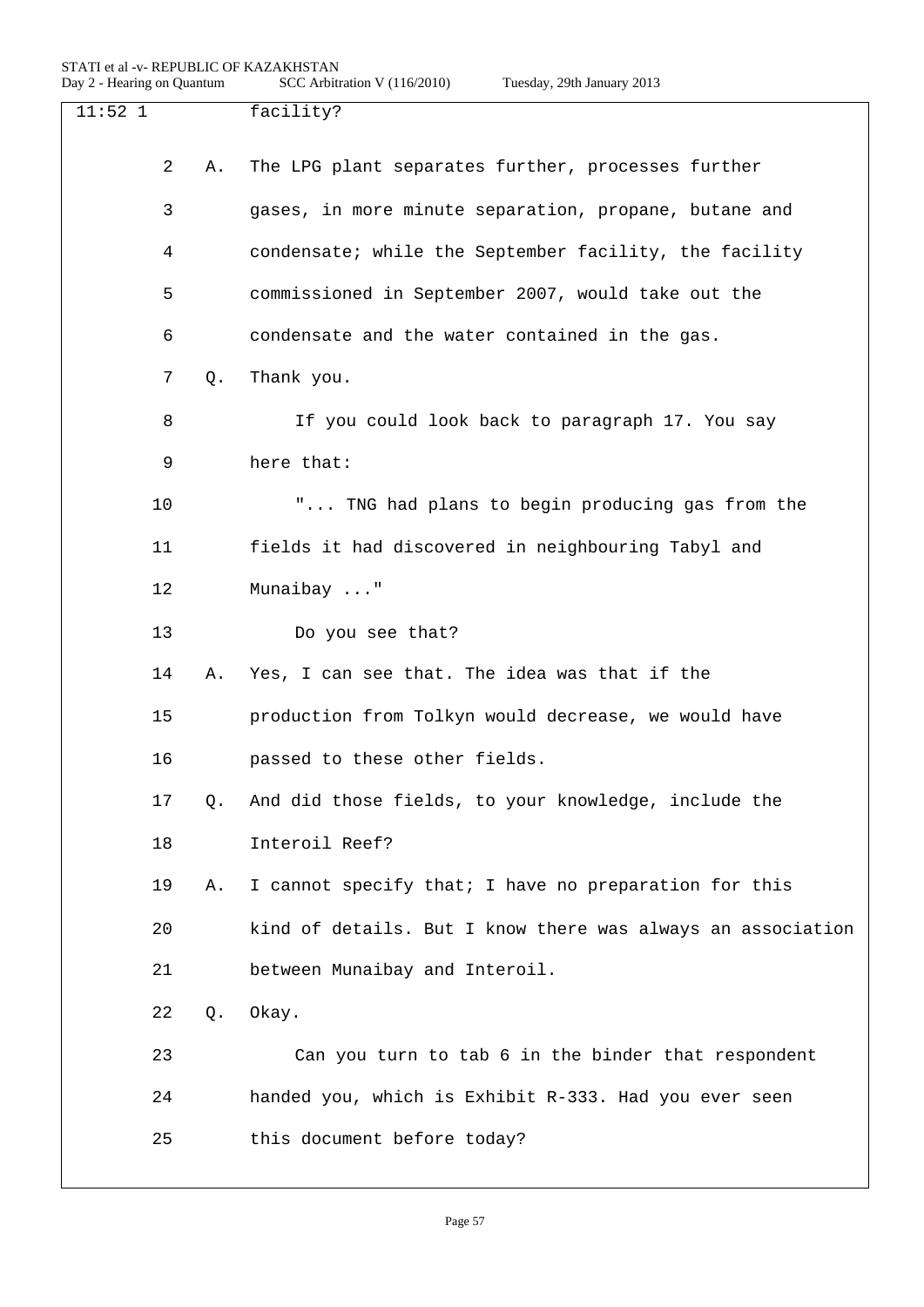| $11:54$ 1      | Α. | No, it is the first time that I see it.                  |  |  |
|----------------|----|----------------------------------------------------------|--|--|
| $\overline{2}$ | O. | Do you know who created it?                              |  |  |
| 3              | Α. | No, I don't know that.                                   |  |  |
| 4              | Q. | Could you turn to the third page of the document. If     |  |  |
| 5              |    | you look at the second-to-last paragraph on this page,   |  |  |
| 6              |    | the last two sentences, it's referring to the corporate  |  |  |
| 7              |    | structure and management of LPG project, and it says:    |  |  |
| 8              |    | "These COMSAs are offshore, have extended payment        |  |  |
| 9              |    | periods and are being used as a basis for introducing    |  |  |
| 10             |    | our debt financing into the structure."                  |  |  |
| 11             |    | Then it says:                                            |  |  |
| 12             |    | "Ascom are financing their share through                 |  |  |
| 13             |    | US\$20 [million] in equity and debt funding raised       |  |  |
| 14             |    | through KKB directly to TNG."                            |  |  |
| 15             | Α. | Yes, I can see that.                                     |  |  |
| 16             | Q. | Does that suggest to you that Ascom did not author this  |  |  |
| 17             |    | document?                                                |  |  |
| 18             | Α. | If you could please rephrase your question.              |  |  |
| 19             | Q. | The question is just that since these sentences          |  |  |
| 20             |    | I pointed you to refer to "our debt financing" versus    |  |  |
| 21             |    | Ascom's financing of their share of the project, that    |  |  |
| 22             |    | language seems to suggest that Ascom did not author this |  |  |
| 23             |    | document, and I'm just asking if you agree; or if you    |  |  |
| 24             |    | have no knowledge, you can tell me that too.             |  |  |
| 25             |    | It's okay if you have no --                              |  |  |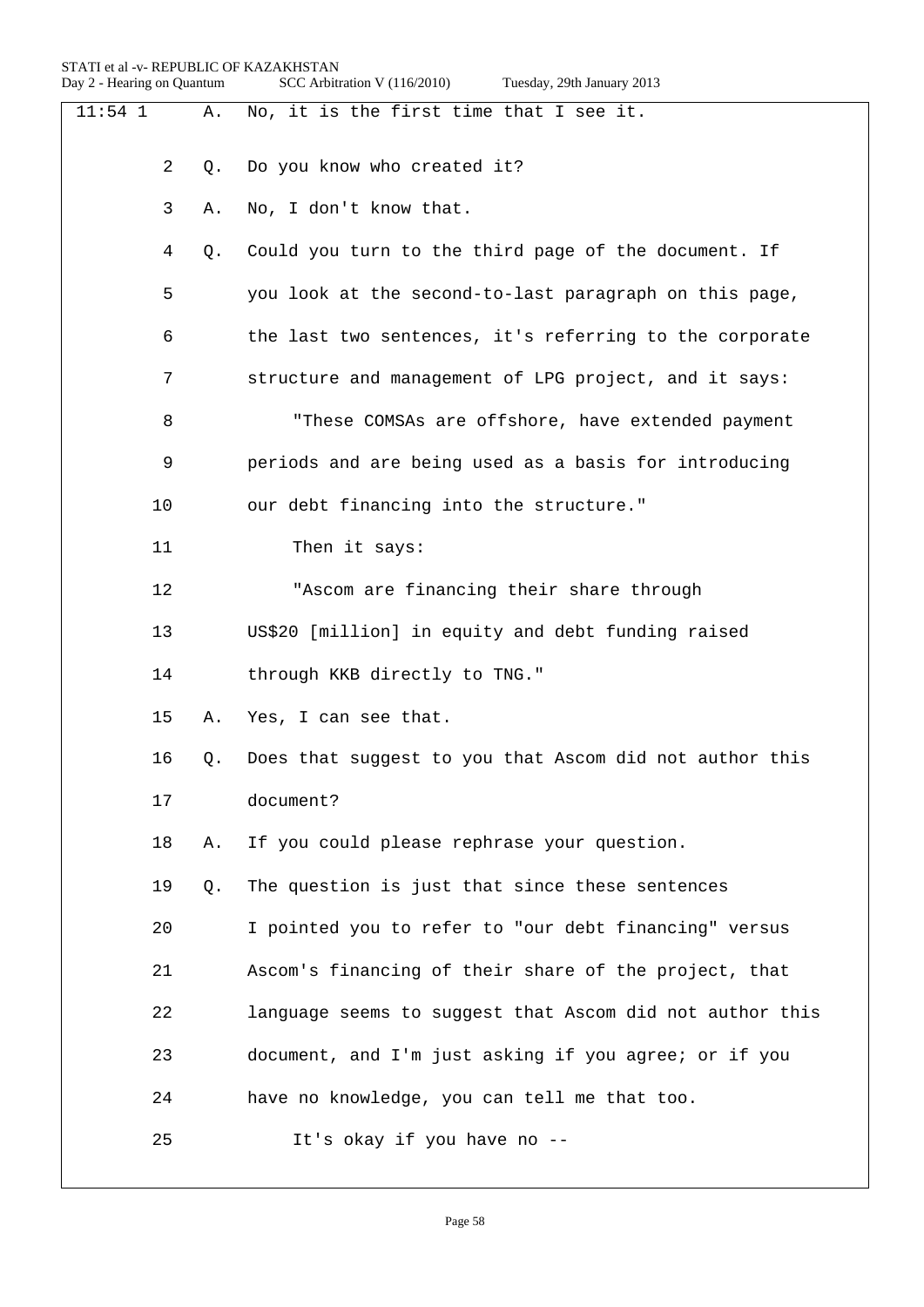| STATI et al -v- REPUBLIC OF KAZAKHSTAN<br>Day 2 - Hearing on Quantum |    | SCC Arbitration V (116/2010)<br>Tuesday, 29th January 2013                    |
|----------------------------------------------------------------------|----|-------------------------------------------------------------------------------|
| $11:57$ 1                                                            | Α. | I am not aware, I haven't seen this document before.                          |
| 2                                                                    |    | This is the first time that I see it.                                         |
| 3                                                                    | Q. | Okay, I appreciate that.                                                      |
| 4                                                                    |    | We can move on to paragraph 14 of your witness                                |
| 5                                                                    |    | statement. The figures that you mention in paragraph 14                       |
| 6                                                                    |    | here, did those reflect your understanding of what TNG                        |
| 7                                                                    |    | estimated at the time, say in 2009, of the LPG plant?                         |
| 8                                                                    | Α. | At that time I have understood that we have a revenue                         |
| 9                                                                    |    | for \$1 billion and we remained with a gross profit of                        |
| 10                                                                   |    | \$500 [million]at the end of 2009, with a net investment of \$281<br>million. |
| 11                                                                   | Q. | These are not your personal estimates but this is your                        |
| 12                                                                   |    | understanding of what TNG estimated at the time;                              |
| 13                                                                   |    | correct?                                                                      |
| 14                                                                   | Α. | That is correct. Absolutely correct.                                          |
| 15                                                                   | Q. | Okay. The final question I have is that you mentioned                         |
| 16                                                                   |    | that CASCo constructed main parts of the LPG plant, but                       |
| 17                                                                   |    | you said that they worked through subcontractors. I was                       |
| 18                                                                   |    | just wondering if you could tell us who some of the main                      |
| 19                                                                   |    | subcontractors were? If you remember.                                         |
| 20                                                                   | Α. | I remember Kazdeploy Zolaty(?). I remember a company                          |
| 21                                                                   |    | from Azerbaijan, I don't remember their name, who built                       |
| 22                                                                   |    | the spheric reservoirs.                                                       |
| 23                                                                   | Q. | Do you remember if a company called Tractebel was                             |
| 24                                                                   |    | involved?                                                                     |
| 25                                                                   | Α. | Yes, Tractebel was the main equipment provider for the LPG                    |
|                                                                      |    |                                                                               |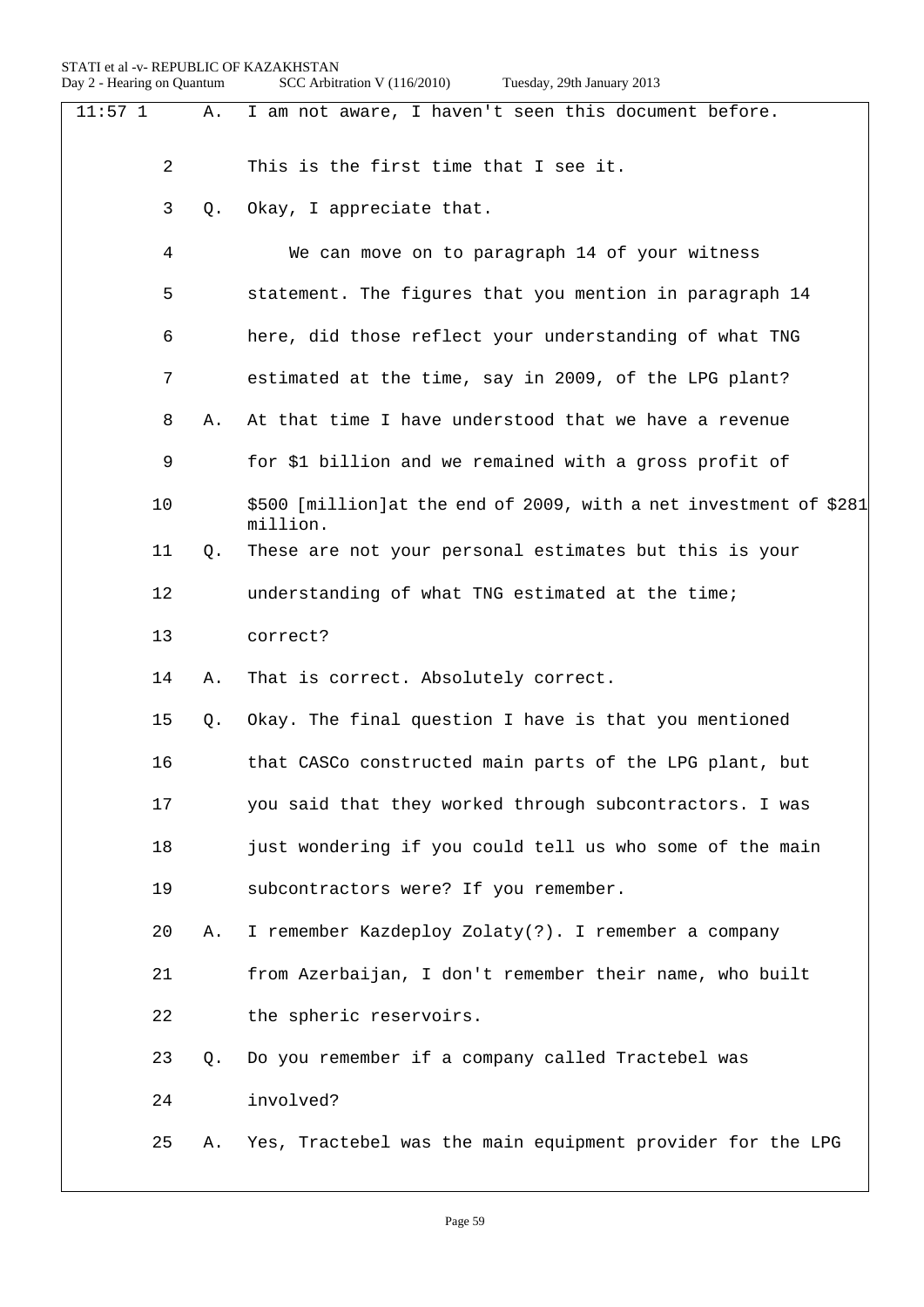| 12:001         |                       | plant.                                                   |
|----------------|-----------------------|----------------------------------------------------------|
| $\overline{2}$ |                       | MS ROEBUCK FREY: I have no further questions.            |
| 3              | TH<br>Ε               | CHAIRMAN: Any re-cross? Please.                          |
| 4              |                       | DR NACIMIENTO: Very briefly.                             |
| 5              | (1)<br>$\overline{2}$ | $.0$ 0 $noon)$                                           |
| 6              |                       | Further cross-examination by DR NACIMIENTO               |
| 7              | Q.                    | Mr Broscaru, you were asked whether Munaibay includes    |
| 8              |                       | Interoil Reef, and I'm not sure I understood your answer |
| 9              |                       | correctly. Does Munaibay also include Interoil Reef?     |
| 10             | Α.                    | I really cannot answer. I know they were neighbouring,   |
| 11             |                       | but I cannot tell you about the intersection of those    |
| 12             |                       | reefs. This was not the object of my activity.           |
| 13             | Q.                    | You were also taken to Exhibit R-333. Do I understand    |
| 14             |                       | your testimony correctly as saying that you have never   |
| 15             |                       | seen it before? Have you seen this document before this  |
| 16             |                       | arbitration, before right now this testimony?            |
| 17             | Α.                    | No, I have never seen it before.                         |
| 18             | Q.                    | So you did not provide it to FTI?                        |
| 19             | Α.                    | No, I haven't. No, I never gave them that.               |
| 20             | Q.                    | And if you say in paragraph 2 of your witness statement  |
| 21             |                       | that you had "direct access to the information regarding |
| 22             |                       | the design and economic rationale for the LPG Plant, as  |
| 23             |                       | well as the history of construction of the LPG Plant",   |
| 24             |                       | does it mean that this access was only incomplete?       |
| 25             | Α.                    | I had the possibility, yes; I had access. But I had no   |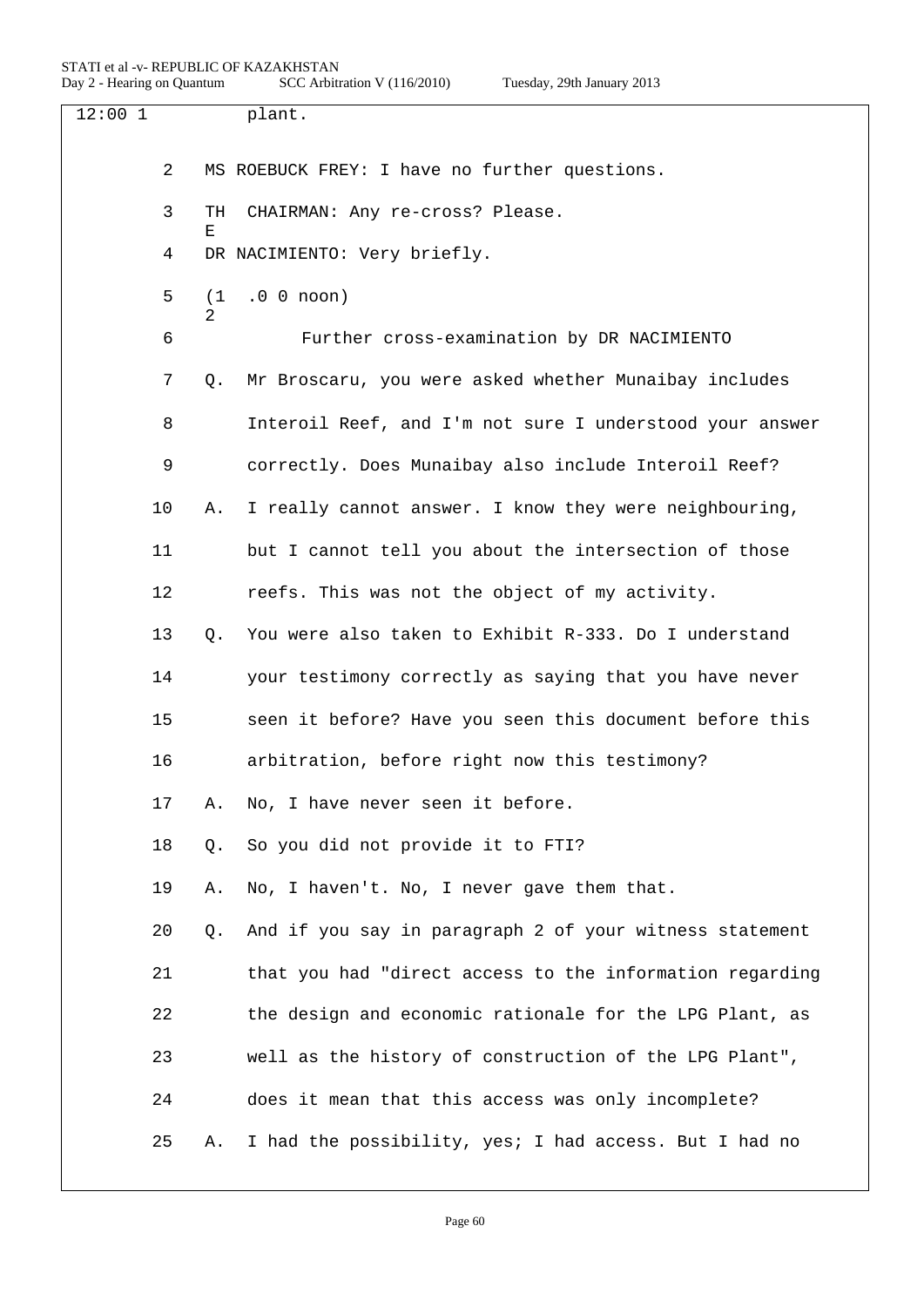| $12:03$ 1 | interest in consulting this kind of documents.          |
|-----------|---------------------------------------------------------|
| 2         | DR NACIMIENTO: I have no further questions, thank you.  |
| 3         | MS ROEBUCK FREY: No, none from me.                      |
| 4         | THE CHAIRMAN: My colleagues?                            |
| 5         | MR HAIGH: No, thank you.                                |
| 6         | PROFESSOR LEBEDEV: No.                                  |
| 7         | THE CHAIRMAN: None from me. So, thank you, Mr Broscaru, |
| 8         | that concludes your testimony.                          |
| 9         | Our next witness is Mr Cojin. We'll have                |
| 10        | a five-minute break, just to reorganise things. Okay.   |
| 11        | Thank you.                                              |
| 12        | $(12.03 \text{ pm})$                                    |
| 13        | (A short break)                                         |
| 14        | $(12.16 \text{ pm})$                                    |
| 15        | MR ALEXANDRU COJIN (called)                             |
| 16        | (Evidence interpreted)                                  |
| 17        | THE CHAIRMAN: Welcome, Mr Cojin.                        |
| 18        | Mr Cojin, as you know from sitting here, you will be    |
| 19        | asked to read a short declaration to us. I think the    |
| 20        | interpreters will give you a translation into Russian,  |
| 21        | and then you can confirm that you agree with that.      |
| 22        | (Pause)                                                 |
| 23        | THE WITNESS: Yes, I understand and confirm.             |
| 24        | THE CHAIRMAN: Thank you very much. Introduction by      |
| 25        | claimant, please.                                       |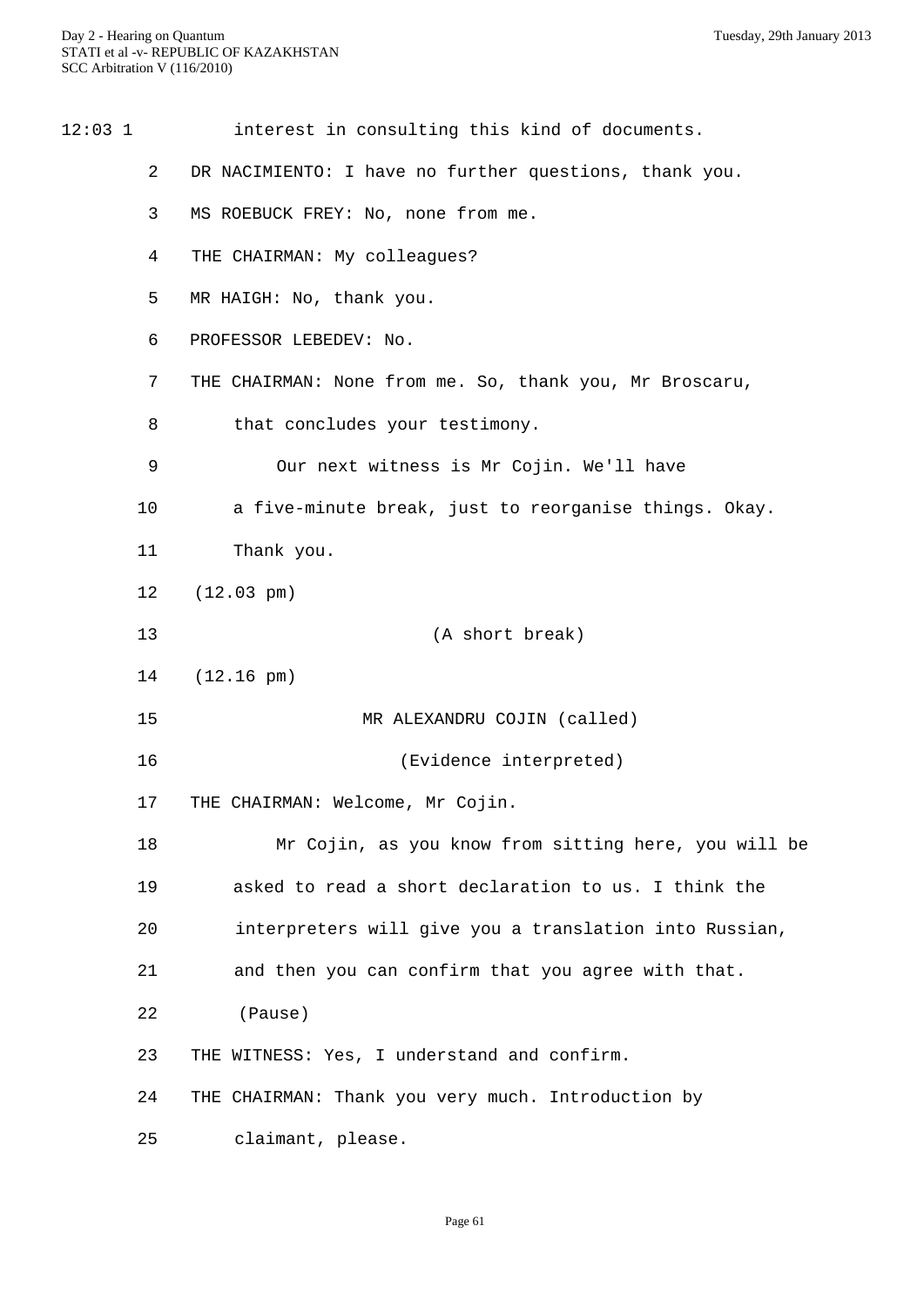| $12:17$ 1 | (1)<br>2 | $.17$ pm)                                                |
|-----------|----------|----------------------------------------------------------|
|           | 2        | Direct examination by MS ROEBUCK FREY                    |
|           | 3<br>Q.  | Good afternoon, Mr Cojin.                                |
|           | 4<br>Α.  | Good afternoon.                                          |
|           | 5<br>Q.  | I am going to start by handing you a document. It is     |
|           | 6        | Exhibit C-67, for the record. I don't know if it's in    |
|           | 7        | hearing binders, but I have extra copies if anyone       |
|           | 8        | needs --                                                 |
|           | 9        | DR NACIMIENTO: It's tab 3 in the witness binder.         |
| 10        |          | MS ROEBUCK FREY: Oh, okay. Great.                        |
| 11        |          | This is TNG's application to extend contract 302         |
| 12        |          | dated October 14th 2008. Do you recognise this           |
| 13        |          | document?                                                |
| 14        | Α.       | Yes, I am familiar with this document. Moreover, it's    |
| 15        |          | my signature on this document; I signed it.              |
| 16        | Q.       | This application was submitted along with an explanatory |
| 17        |          | note and a work programme; correct?                      |
| 18        | Α.       | That's correct. This document was filed together with    |
| 19        |          | the explanatory note and a working plan for the period   |
| 20        |          | $of \ldots$                                              |
| 21        | TH<br>Е  | INTERPRETER: Just a second.                              |
| 22        | Α.       | This was a working plan for the exploration period from  |
| 23        |          | 31st March 2009 until 30th March 2011.                   |
| 24        | Q.       | Thank you.                                               |
| 25        |          | Now, Kazakhstan has argued in its submissions that       |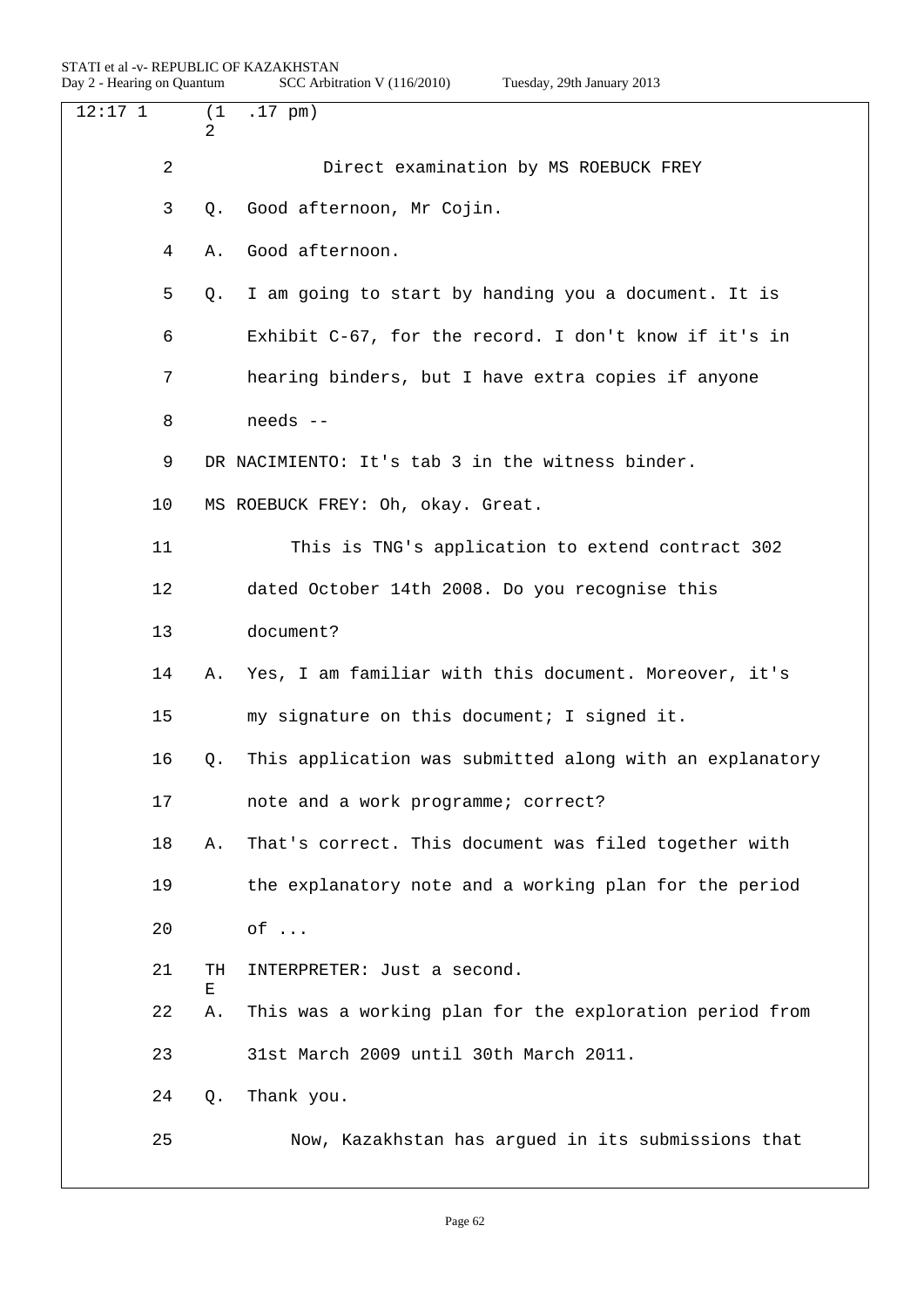SCC Arbitration V (116/2010) Tuesday, 29th January 2013

| $12:19$ 1 |    | if the extension to contract 302 had been granted, you                                                    |
|-----------|----|-----------------------------------------------------------------------------------------------------------|
| 2         |    | would have been obliged to continue exploration                                                           |
| 3         |    | operations only in the Munaibay and Bahyt areas of                                                        |
| 4         |    | contract 302. Do you agree with that?                                                                     |
| 5         | Α. | The contract gave us the right to explore the entire                                                      |
| 6         |    | contract area, including Munaibay and Bahyt; that is,                                                     |
| 7         |    | within the geological allotment as it was at that moment.                                                 |
| 8         | Q. | Did that geological area include the Interoil Reef?                                                       |
| 9         | Α. | Yes, the structure which is marked as Interoil Reef, and                                                  |
| 10        |    | which is one of the components of Munaibay block, is                                                      |
| 11        |    | a portion of this area.                                                                                   |
| 12        | Q. | Has the Interoil Reef structure always been a part of                                                     |
| 13        |    | the geographical allotment of contract 302?                                                               |
| 14        | Α. | I would like to just clarify that the structure called                                                    |
| 15        |    | Interoil Reef is identified by three areas, two of which                                                  |
| 16        |    | always were covered by contract 3 02 and were part of                                                     |
| 17        |    | Munaibay structure; one of these areas was aside or                                                       |
| 18        |    | beyond the contract area, and in February 2005 a new geological<br>allotment was prepared where it became |
| 19        |    | a component of the Munaibay structure.                                                                    |
| 20        |    | That is, whenever we say "Interoil Reef", we always                                                       |
| 21        |    | mean Munaibay, and there is not a single document in                                                      |
| 22        |    | Kazakhstan, in the geological committee, where you could find                                             |
| 23        |    | the name of "Interoil Reef" as such; you would always                                                     |
| 24        |    | see "Munaibay structure". So what we are speaking about                                                   |
| 25        |    | is Munaibay reef structure; this is the best way to call                                                  |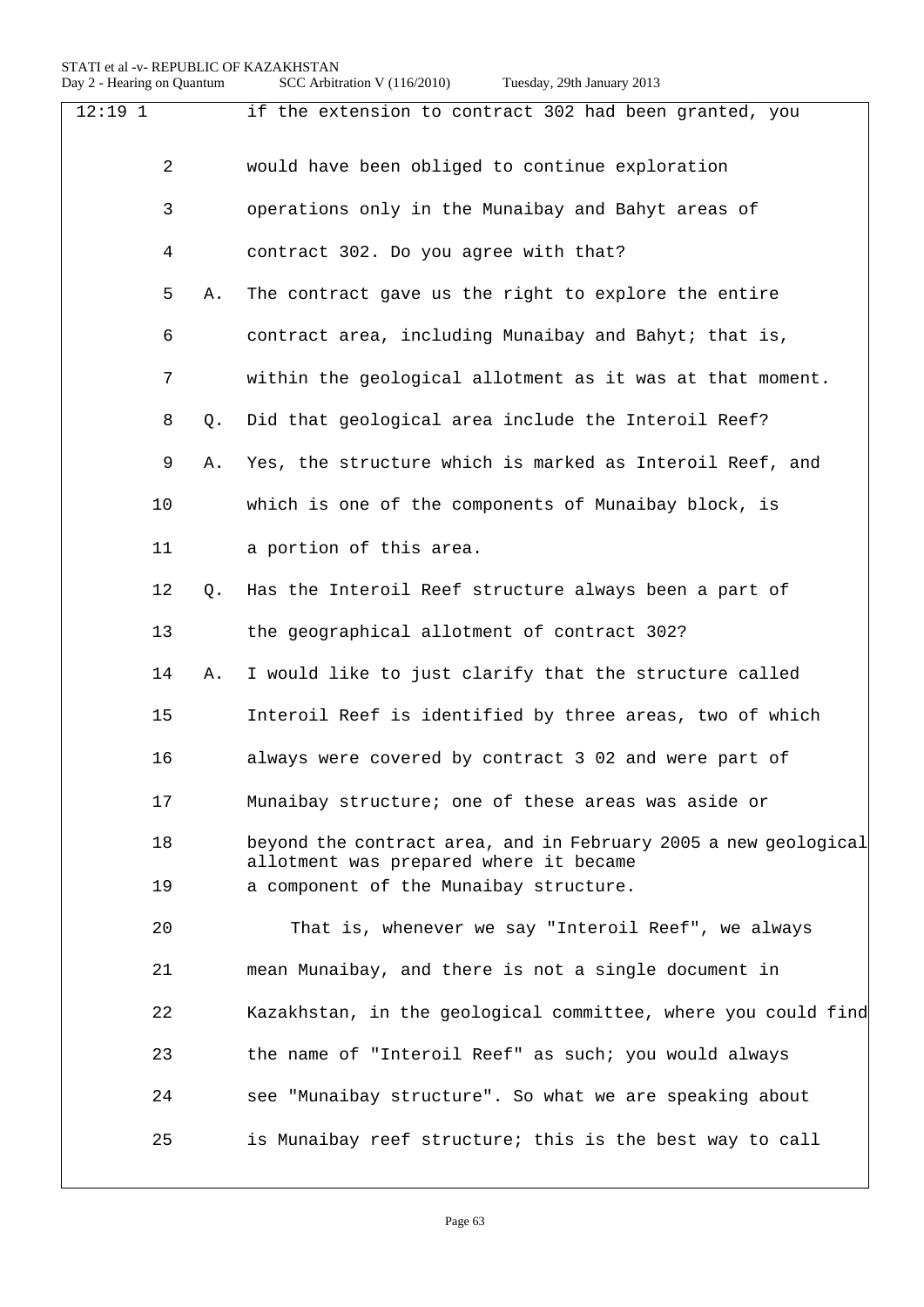| $12:21$ 1 |                |    | this area.                                               |
|-----------|----------------|----|----------------------------------------------------------|
|           | $\overline{2}$ | Q. | In February 2005, was the contract 302 amended to        |
|           | 3              |    | include all three peaks of the Interoil Reef?            |
|           | 4              | А. | Yes, all the three peaks of the Interoil Reef, they were |
|           | 5              |    | included in contract 302 or in the structure of          |
|           | 6              |    | Munaibay.                                                |
|           | 7              | Q. | Now, Kazakhstan has also argued that if the application  |
|           | 8              |    | here had been granted and if the extension of            |
|           | 9              |    | contract 302 had been formally signed by the ministry,   |
|           | 10             |    | you would have been limited to the areas that are        |
|           | 11             |    | identified in the work plan attached to this. Is that    |
|           | 12             |    | correct?                                                 |
|           | 13             | Α. | We were never limited in the possibility to explore;     |
|           | 14             |    | namely the working plan is the minimum document, the     |
|           | 15             |    | minimum amount of investments that we had planned to     |
|           | 16             |    | carry out for the purpose of exploration of these areas, |
|           | 17             |    | and the ministry was always happy and always had good    |
|           | 18             |    | intentions about an investor, or ourselves namely, who   |
|           | 19             |    | would increase the volumes under the working plan.       |
|           | 20             | Q. | Did TNG ever have any problems meeting the obligations   |
|           | 21             |    | in its work plans in the past?                           |
|           | 22             | Α. | Historically we never had such problems to meet the      |
|           | 23             |    | requirements of the working plans. We always met and     |
|           | 24             |    | actually exceeded the volumes or the scope of the        |
|           | 25             |    | working plan significantly.                              |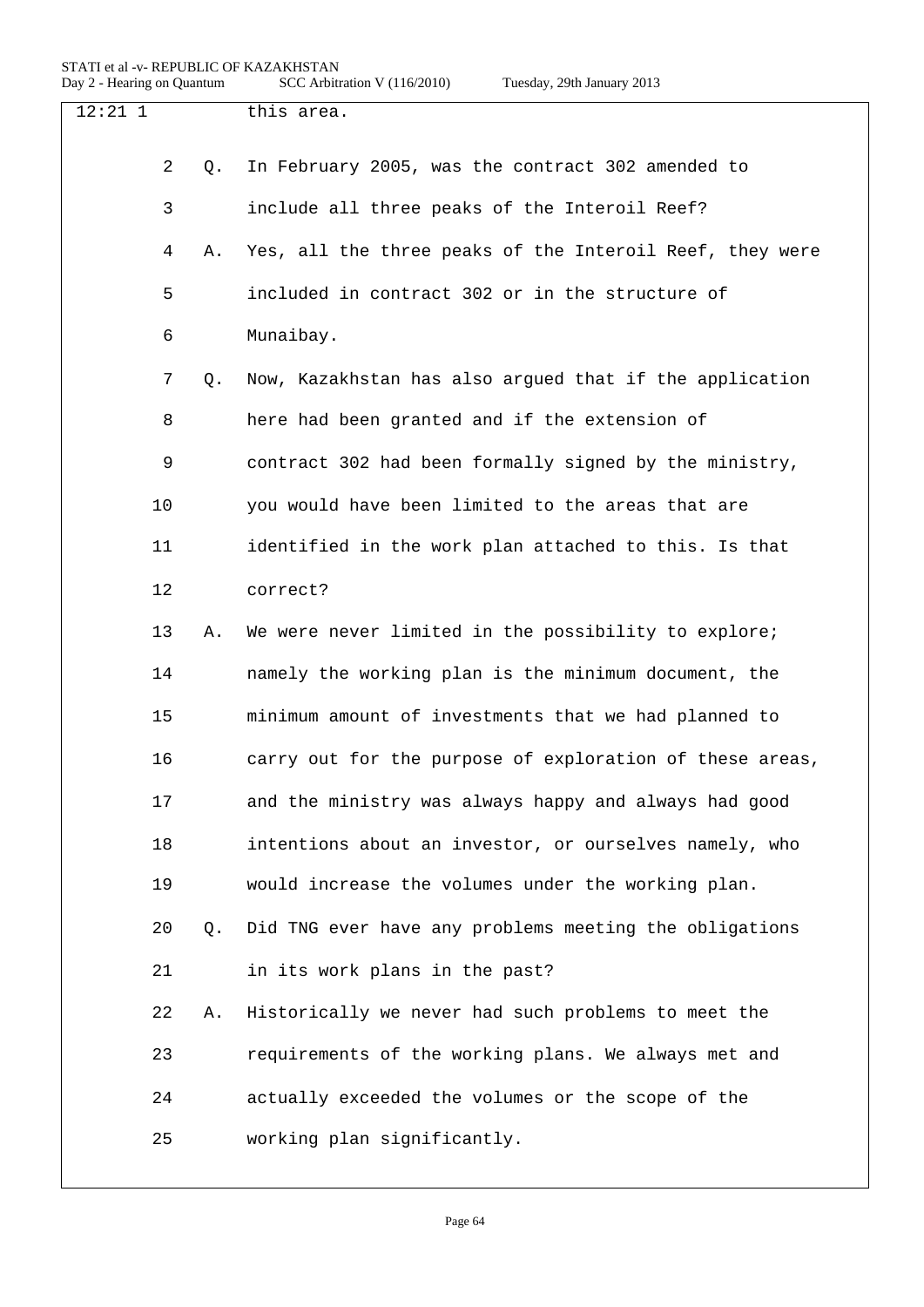## STATI et al -v- REPUBLIC OF KAZAKHSTAN<br>Day 2 - Hearing on Quantum SCC Arbitr SCC Arbitration V (116/2010)

| Tuesday, 29th January 2013 |  |  |  |
|----------------------------|--|--|--|
|----------------------------|--|--|--|

| 12:231 | Q.             | If, for some reason, it would have been necessary for            |
|--------|----------------|------------------------------------------------------------------|
|        | $\overline{2}$ | you to amend this work plan to specifically account for          |
|        | 3              | the Munaibay 3 well that you intended to drill to the            |
|        | 4              | Interoil Reef, would it have been difficult to do that?          |
|        | 5<br>Α.        | No, it wouldn't be difficult. The only thing that we             |
|        | 6              | would need is we would have a heavy rig for drilling, to         |
|        | 7              | ensure the security of drilling on this structure,               |
|        | 8              | specifically for the third well, and this is what                |
|        | 9              | actually had been done. And the approval did not take            |
|        | 10             | a long time and was not a problem at all, and never              |
|        | 11             | historically there were any problems with that either.           |
|        | 12<br>Q.       | Did TNG have a specific timeframe in mind as to when it          |
|        | 13             | planned to begin drilling the Munaibay 3 well to the             |
|        | 14             | Interoil Reef?                                                   |
|        | 15<br>Α.       | When it comes to the timeframes, the forecast was: we            |
|        | 16             | bought a rig; we carried out 3D seismic assessment in            |
|        | $17$           | December 2008/early 2009 in order to know more                   |
|        | 18             | specifically the characteristics of the well; and we should have |
| 19     |                | started transportation in December. And we planned when          |
| 20     |                | to start drilling, and that was planned for early                |
|        | 21             | May 2009; and we planned that we would finish this               |
|        | 22             | sometime in September/October 2009.                              |
|        | 23             | MS ROEBUCK FREY: Thank you. I have no further questions at       |
|        | 24             | this time.                                                       |
|        | 25             | THE CHAIRMAN: Thank you. We come to cross-examination,           |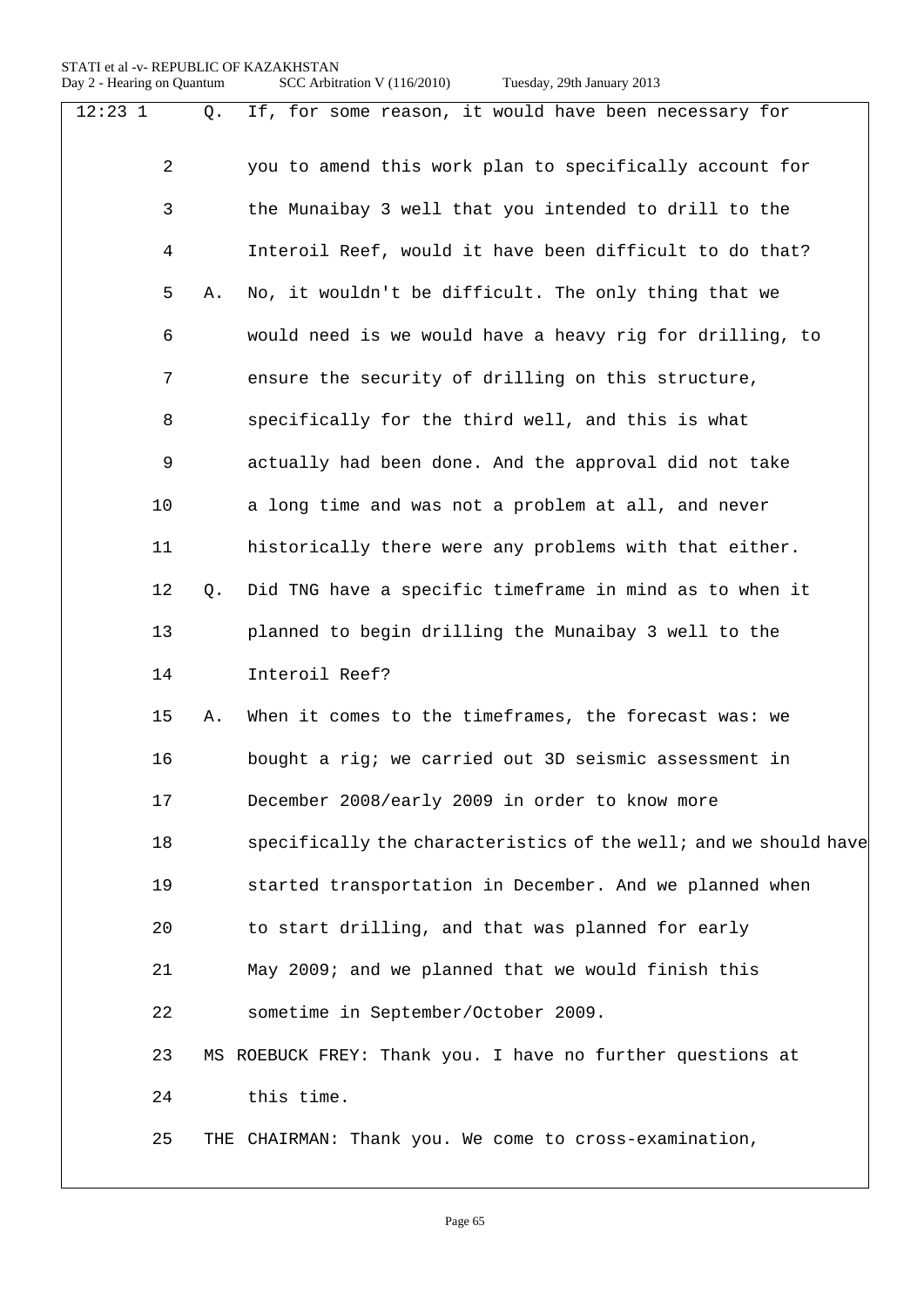| $12:26$ 1 |    |    | please.                                                  |
|-----------|----|----|----------------------------------------------------------|
|           | 2  |    | $(12.26 \text{ pm})$                                     |
|           | 3  |    | Cross-examination by DR NACIMIENTO                       |
|           | 4  | Q. | Good afternoon, Mr Cojin.                                |
|           | 5  | Α. | (In English) Good afternoon.                             |
|           | 6  | Q. | Taking you back to the question of your counsel          |
|           | 7  |    | regarding the rig. We heard today from Mr Romanosov --   |
|           | 8  |    | and you were here in the room -- that TNG bought a rig   |
|           | 9  |    | in Georgia in 2008, and with this rig TNG wanted to      |
|           | 10 |    | drill the structure which Mr Romanosov called            |
|           | 11 |    | a [reefogeneous] structure, and Mr Romanosov also        |
|           | 12 |    | explained that it was intended to drill up to            |
|           | 13 |    | 6,000 metres.                                            |
|           | 14 |    | Mr Cojin, my question in that regard: the Munaibay 1     |
|           | 15 |    | well which you were drilling in 2008, was that also      |
|           | 16 |    | intended to reach 6,000 metres?                          |
|           | 17 | Α. | Yes, according to the design of the well, it was         |
|           | 18 |    | contemplated to reach 6,000 metres,                      |
|           | 19 |    | naturally, in order to penetrate the Interoil            |
|           | 20 |    | structure of Munaibay; or, like you call it, the         |
|           | 21 |    | Interoil Reef.                                           |
|           | 22 | Q. | I'm not sure if I understood your answer.                |
|           | 23 |    | We heard that a new rig was bought, or a specific        |
|           | 24 |    | rig with the specific capabilities required here, and at |
|           | 25 |    | the same time you confirm that you were already drilling |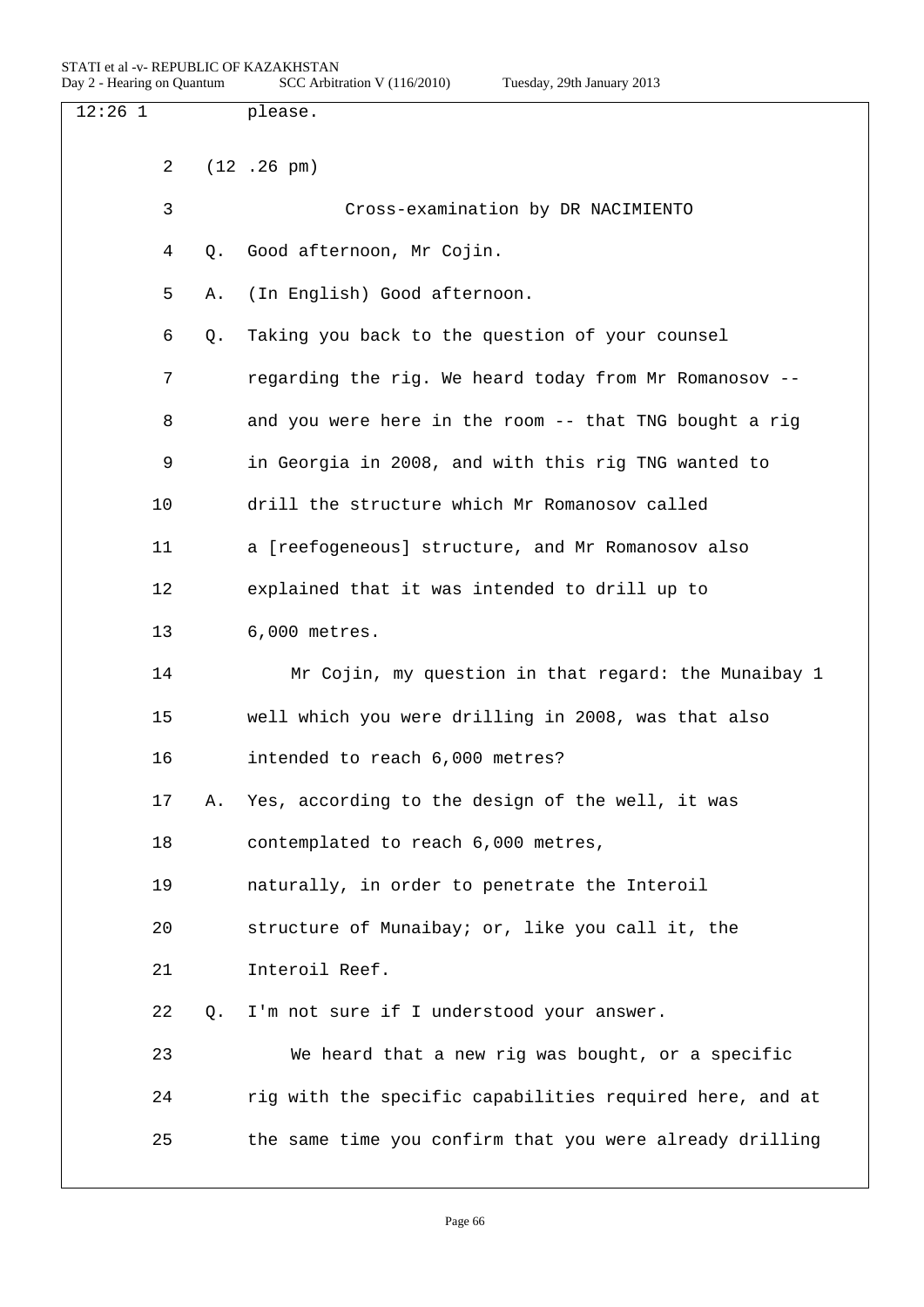| Day 2 - Hearing on Quantum |                |    | STATI et al -v- REPUBLIC OF KAZAKHSTAN<br>SCC Arbitration V (116/2010)<br>Tuesday, 29th January 2013 |
|----------------------------|----------------|----|------------------------------------------------------------------------------------------------------|
| $12:28$ 1                  |                |    | a rig of 6,000 metres. So why was it necessary to buy                                                |
|                            | $\overline{2}$ |    | a new rig, or another rig?                                                                           |
|                            | 3              | Α. | In order to drill this well and in order to explore this                                             |
|                            | 4              |    | field -- because we already believed we were dealing                                                 |
|                            | 5              |    | with a field -- we needed more capacity of a rig,                                                    |
|                            | 6              |    | because in the first well we actually found ourselves in                                             |
|                            | 7              |    | a situation where we've discovered new geologic                                                      |
|                            | 8              |    | environment and some complications, and in order to                                                  |
|                            | 9              |    | increase the safety of drilling, we needed a more                                                    |
|                            | 10             |    | capable rig. This is normal practice.                                                                |
|                            | 11             | Q. | And "more capable" because it needed to go deeper than                                               |
|                            | 12             |    | 6,000 metres?                                                                                        |
|                            | 13             | Α. | Not only the depth; this was not the only factor which                                               |
|                            | 14             |    | affected our decision to purchase a rig. Not only the                                                |
|                            | 15             |    | depth, but also the structure of the well, structure of                                              |
|                            | 16             |    | the casing columns that you needed to put down to                                                    |
|                            | 17             |    | construct the well. We need to put                                                                   |
|                            | 18             |    | casing and columns down. And the                                                                     |
|                            | 19             |    | structure, as it was with the first well,                                                            |
|                            | 20             |    | the structure which we had to put down into the well was too heavy<br>for that rig, and this is      |
|                            | 21             |    | what we realised when we drilled the first well.                                                     |
|                            | 22             | Q. | So the circumstances here for the new rig were that you                                              |
|                            | 23             |    | needed it because you needed to go deeper than                                                       |
|                            | 24             |    | 6,000 metres and because you encountered complications                                               |
|                            | 25             |    | and for safety reasons. What kind of complications did                                               |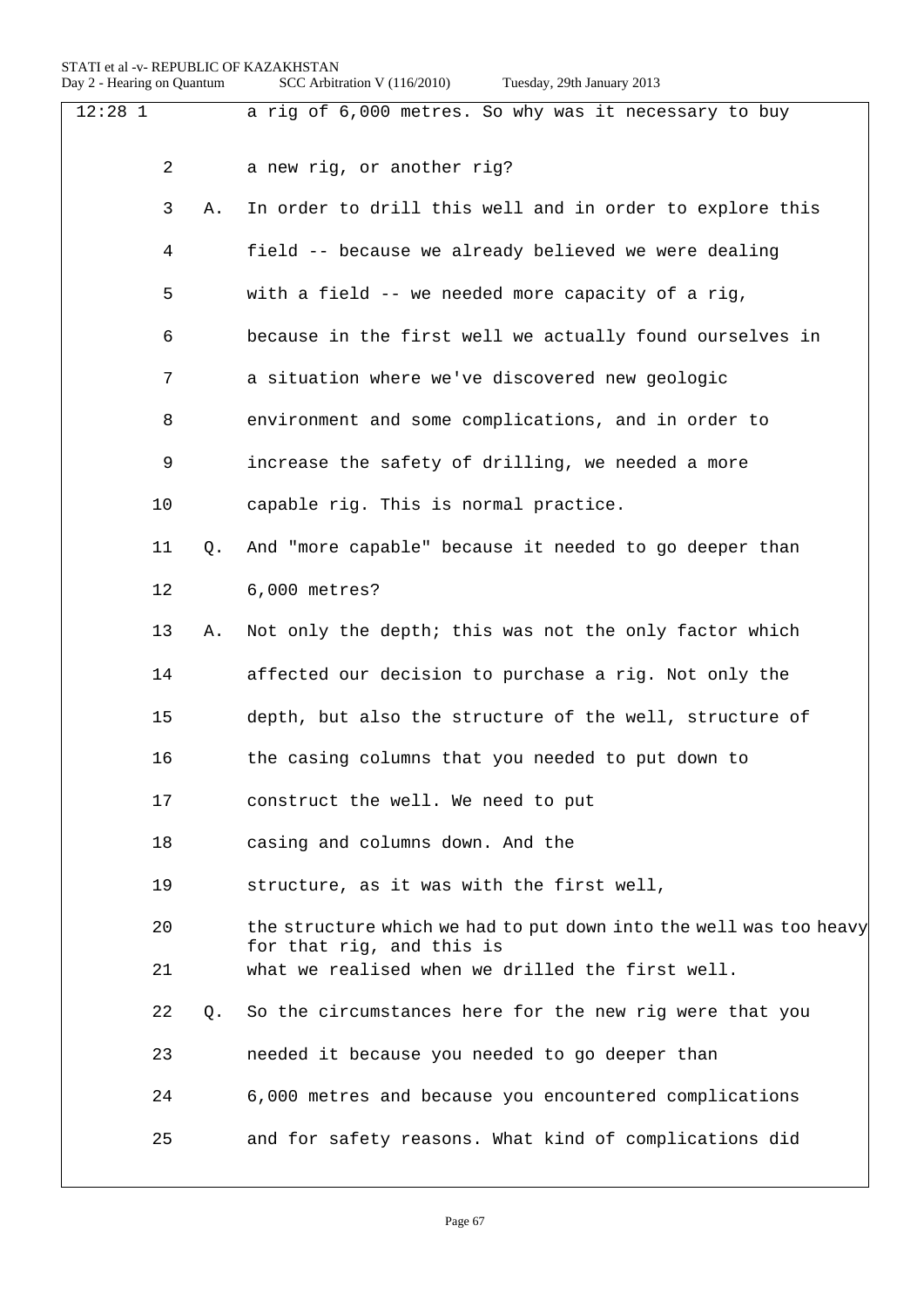| Tuesday, 29th January 2013 |  |  |
|----------------------------|--|--|
|                            |  |  |

| $12:30$ 1 |                |    | you encounter?                                                                             |
|-----------|----------------|----|--------------------------------------------------------------------------------------------|
|           | $\overline{2}$ | Α. | There were oil and gas abundances in Jurassic and Triassic areas,<br>and certain           |
|           | 3              |    | pressures, pressures of 1.48, if I remember correctly,                                     |
|           | 4              |    | and this is quite a significant problem which could have                                   |
|           | 5              |    | led to fountains. And this is just technological                                           |
|           | 6              |    | specifics; when you drill the wells, you had to change                                     |
|           | 7              |    | the structure of the well due to these circumstances.                                      |
|           | 8              |    | So when we drilled Munaibay 2, we already changed the                                      |
|           | 9              |    | Technologies and used another structure of the well; and of<br>course we took it into      |
|           | 10             |    | consideration for drilling Munaibay 3.                                                     |
|           | 11             |    | So the new technology would allow us to isolate the                                        |
|           | 12             |    | horizons where we would deal with those extremely high                                     |
|           | 13             |    | pressure, and that would allow us to continue working it till<br>designed depth.           |
|           | 14             |    |                                                                                            |
|           | 15             | Q. | So this was the reason why Munaibay 1 finished at                                          |
|           | 16             |    | 4,000 feet?                                                                                |
|           | 17             | Α. | 4,700 metres.                                                                              |
|           | 18             | Q. | 4,700 metres, I confirm that. And the complications                                        |
|           | 19             |    | that you just mentioned, these were the reasons why                                        |
|           | 20             |    | Munaibay 1 stopped at that depth?                                                          |
|           | 21             | Α. | That's correct. The construction of the well did not                                       |
|           | 22             |    | allow us to -- was not meant to work in the environment                                    |
|           | 23             |    | of such geologic problems that we encountered. So we stopped it<br>at 4,700 metres, but we |
|           | 24             |    | found at the same time considerable resources for oil                                      |
|           | 25             |    | and gas. Without reaching the reef structure, we                                           |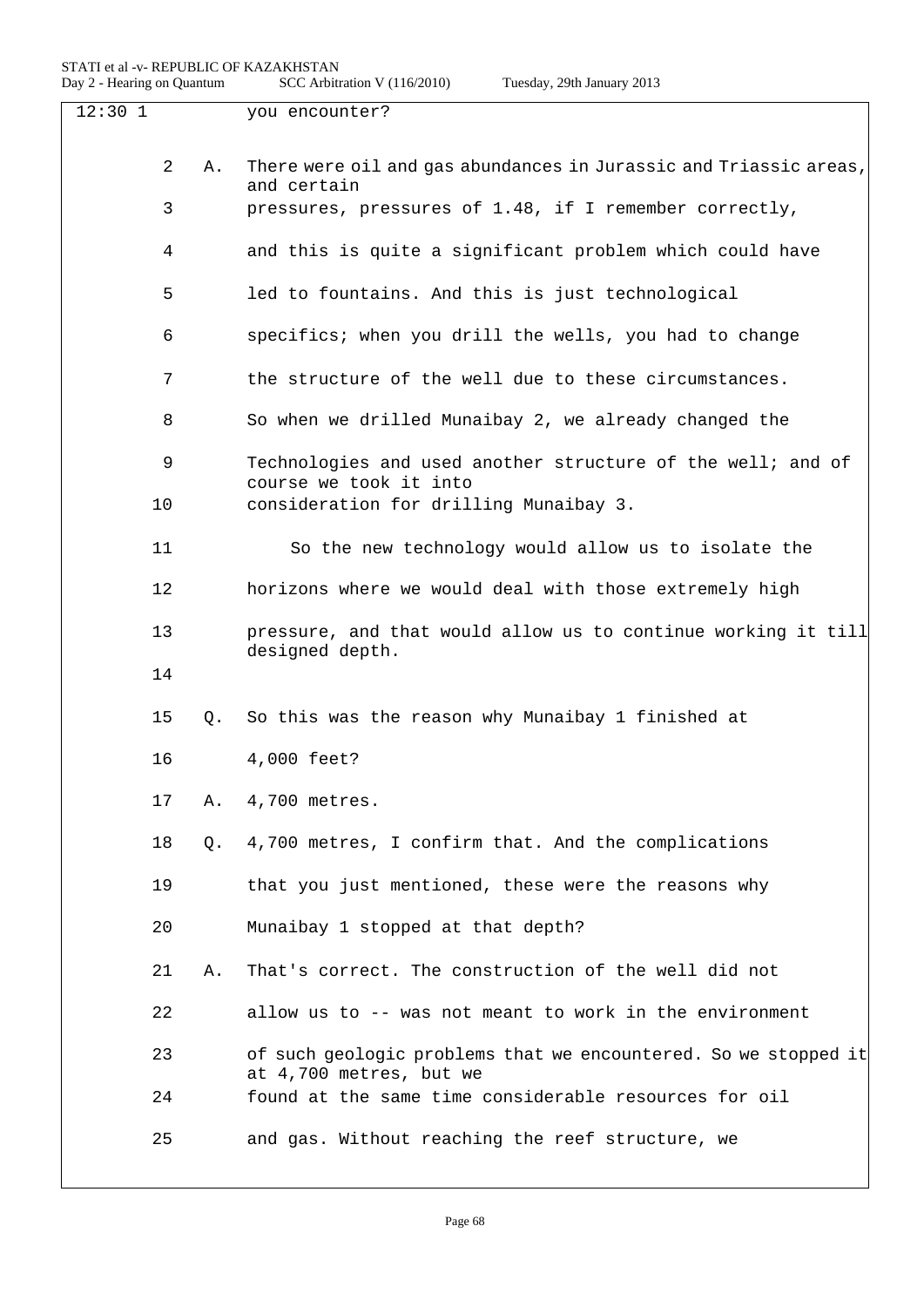| $12:32$ 1      |     | nonetheless discovered resources, and in our opinion,                                                            |
|----------------|-----|------------------------------------------------------------------------------------------------------------------|
| $\overline{2}$ |     | resources were of industrial significance because we                                                             |
| 3              |     | obtained 60 tonnes of oil during the experimental stage and in                                                   |
| 4              |     | the gas area we obtained over 100,000 cubic metres of gas per                                                    |
| 5              |     | 24 hours. So it was not a reef zone, it was higher.                                                              |
| 6              | Q.  | And Munaibay 1 stopped above the salt?                                                                           |
| 7              | Α.  | That's exactly correct. We stopped drilling at oversaline<br>deposits.                                           |
| 8              | Q.  | And how much deeper would you have needed to drill for                                                           |
| 9              |     | the Interoil Reef?                                                                                               |
| 10             | Α.  | In order to reach the reef, we would have drilled                                                                |
| 11             |     | some -- well, 6,000 minus 4,700, that leaves you with                                                            |
| 12             |     | 1,300 metres.                                                                                                    |
| 13             | O.  | Could I ask you to look at the same document you had                                                             |
| 14             |     | before you: C-67. It's tab 3 of the witness binder.                                                              |
| 15             |     | This is, as we established, the application to extend                                                            |
| 16             |     | and also the working programme.                                                                                  |
| 17             |     | In the working programme, is there any reference to                                                              |
| 18             |     | the Interoil Reef?                                                                                               |
| 19             | Α.  | Yes, there is, in the descriptive part of it. In the                                                             |
| 20             |     | working programme or working plan, we only speak about                                                           |
| 21             |     | drilling of Munaibay 2 to the design depth 4,700 because we wanted<br>to drill in order to verify                |
| 22             |     | the resources in the top, oversaline area. And in the descriptive                                                |
| 23             |     | part, we say that it's quite likely to discover a new deep lying<br>undersaline horizon with oil and gas content |
| 24             | Q.  | Can you refer me to a page?                                                                                      |
| 25             | THE | INTERPRETER: Just a second, madam. I need to give the                                                            |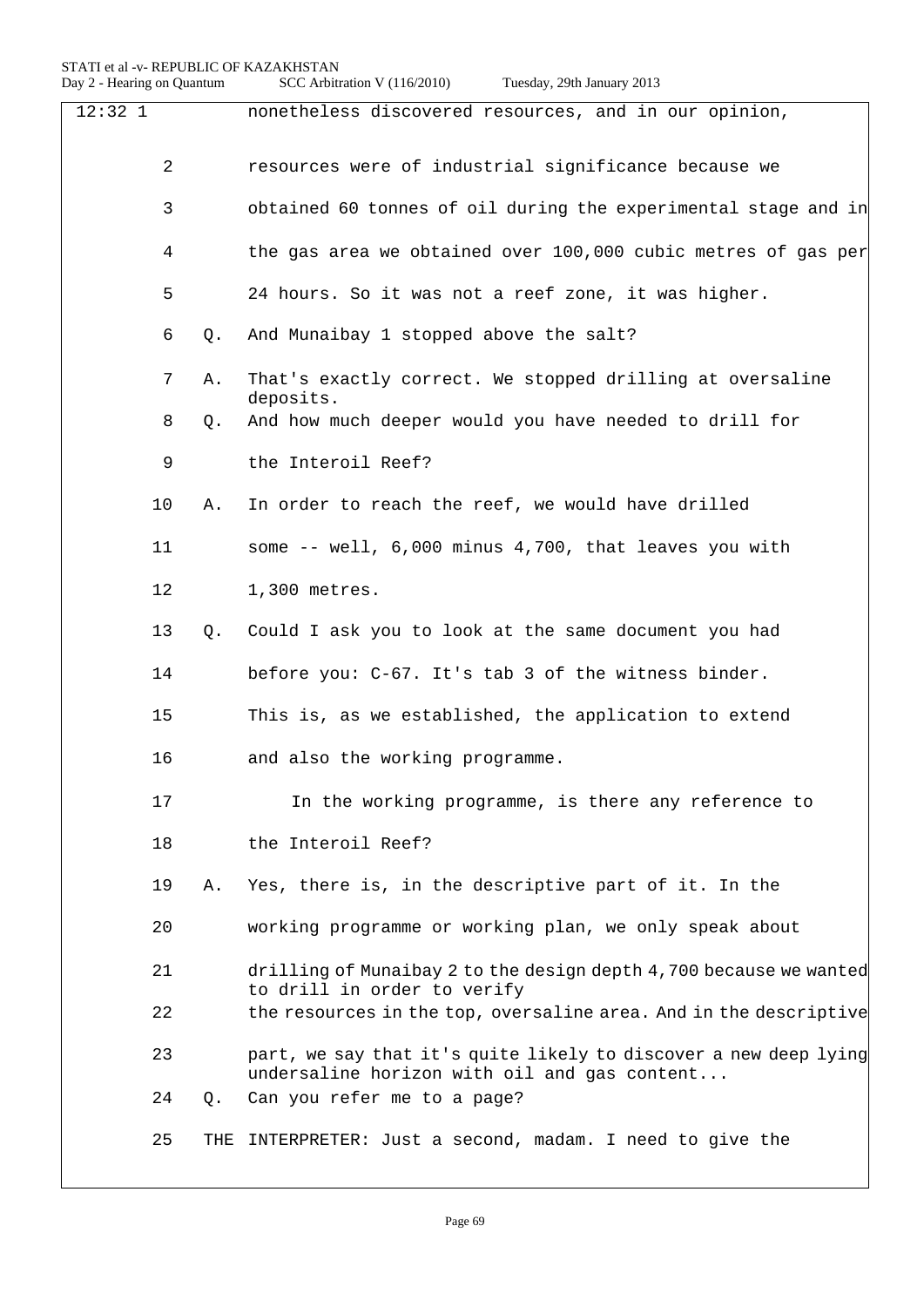| $12:35$ 1 |                |    | full translation. I asked the witness to speak a little                                                |
|-----------|----------------|----|--------------------------------------------------------------------------------------------------------|
|           | $\overline{2}$ |    | bit slower.                                                                                            |
|           | 3              | Α. | Here, if you open the working plan, it says that we continued                                          |
|           | 4              |    | drilling Munaibay 1, and this is the application that                                                  |
|           | 5              |    | I am reading out from. So in the application you see                                                   |
|           | 6              |    | Munaibay 1, and this application had been written prior                                                |
|           | 7              |    | to us facing the challenges of Munaibay 1.                                                             |
|           | 8              |    | So what we planned here is to drill Munaibay 1 up to                                                   |
|           | 9              |    | 6,000 metres, including penetrating the Interoil reef. You can                                         |
|           | 10             |    | see at item 2 in the working plan, drilling of Munaibay 1 to 6,000<br>metres is                        |
|           | 11             |    | specified there as one of the purposes, of the goals.                                                  |
|           | 12             | Q. | You mentioned the complications in drilling. When did                                                  |
|           | 13             |    | those complications arise?                                                                             |
|           | 14             | Α. | As far as I remember, the minutes or the protocol with the<br>regional department of ZapKazNedra about |
|           | 15             |    | ceasing drilling operations, I believe this protocol was                                               |
|           | 16             |    | signed in early December 2008, to stop drilling.                                                       |
|           | 17             | Q. | Do I understand your testimony correctly as being that                                                 |
|           | 18             |    | Munaibay and Bahyt are the same as Interoil Reef?                                                      |
|           | 19             | Α. | No. We are not talking about Bahyt; we are talking only                                                |
|           | 20             |    | about Munaibay now.                                                                                    |
|           | 21             | Q. | This refers to a prior [answer] that you gave to your                                                  |
|           | 22             |    | attorney, and I might be wrong, but I understood you as                                                |
|           | 23             |    | saying that Munaibay and Bahyt are the same as                                                         |
|           | 24             |    | Interoil Reef.                                                                                         |
|           | 25             | Α. | No, Interoil Reef structure is situated in the Munaibay                                                |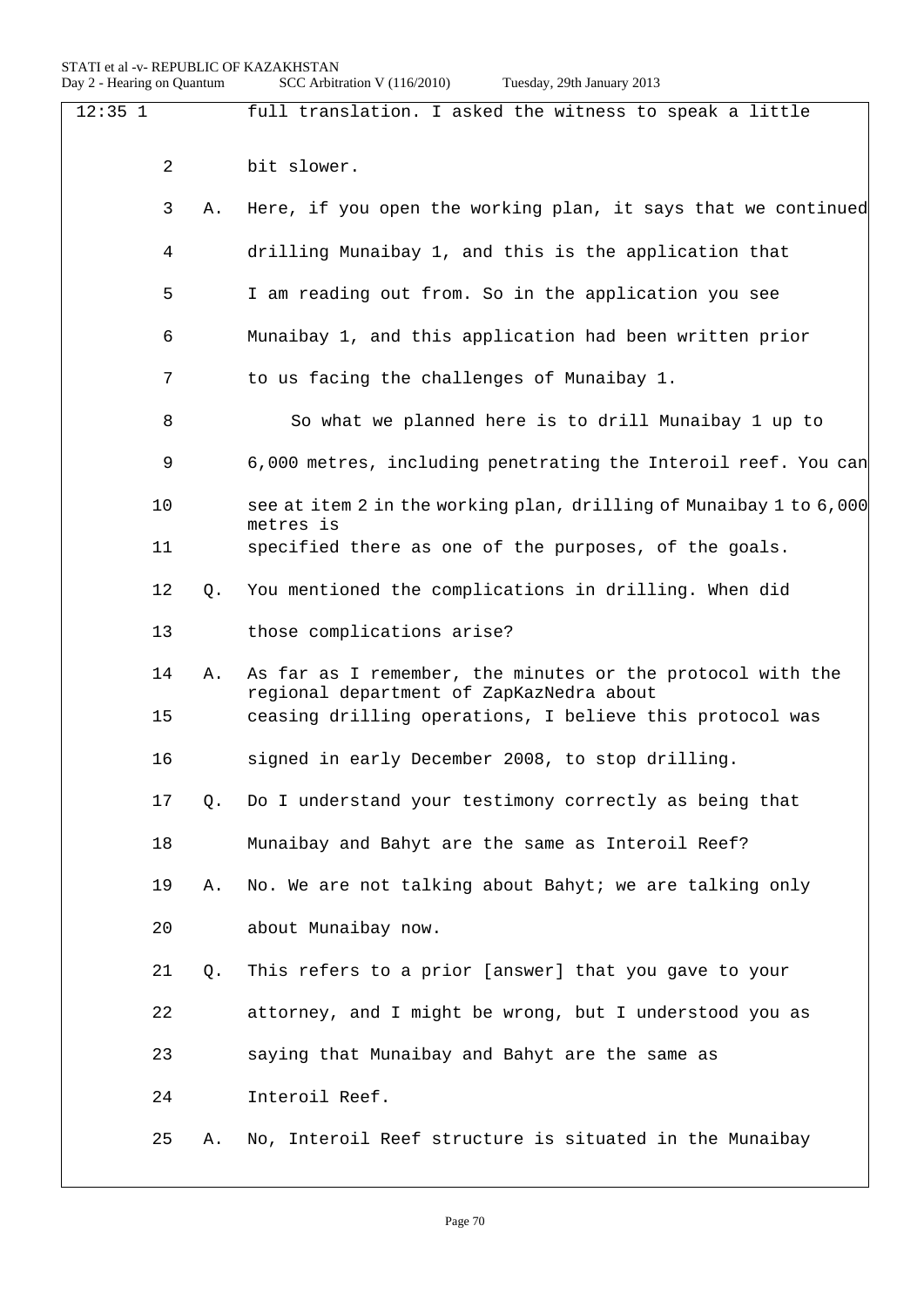#### STATI et al -v- REPUBLIC OF KAZAKHSTAN

| Day 2 - Hearing on Quantum |    | Tuesday, 29th January 2013<br>SCC Arbitration V (116/2010)                                        |
|----------------------------|----|---------------------------------------------------------------------------------------------------|
| $12:38$ 1                  |    | structure. What we designate as Interoil Reef, it is                                              |
| 2                          |    | part of the Munaibay structure.                                                                   |
| 3                          | Q. | Is Munaibay and Interoil Reef then identical?                                                     |
| 4                          | Α. | I can put it this way once again: Interoil Reef is part                                           |
| 5                          |    | of the Munaibay structure. And in order to avoid                                                  |
| 6                          |    | misunderstanding here, I suggest that we speak about                                              |
| 7                          |    | "Munaibay Reef", and just discard the term                                                        |
| 8                          |    | "Interoil Reef". Let's call it "Munaibay Reef", because                                           |
| 9                          |    | it is not mentioned anywhere in the documents. I never                                            |
| 10                         |    | came across this name when I worked in Kazakhstan. The concept<br>or the name "Interoil Reef" has |
| 11                         |    | never been used in the documents. There is a reef                                                 |
| 12                         |    | structure within the Munaibay structure.                                                          |
| 13                         |    | I understand still what you have in mind, and I can                                               |
| 14                         |    | say again that Interoil Reef is the Munaibay structure.                                           |
| 15                         | Q. | So your testimony is it's identical? Munaibay is                                                  |
| 16                         |    | Interoil Reef?                                                                                    |
| 17                         | Α. | No, not like this. The Munaibay structure is broader,                                             |
| 18                         |    | and Interoil Reef that you wish to identify is part of                                            |
| 19                         |    | the Munaibay structure. But historically the name                                                 |
| 20                         |    | "Interoil Reef" has never been used.                                                              |
| 21                         | Q. | What's the difference between Munaibay and                                                        |
| 22                         |    | Interoil Reef? You say Interoil Reef is part of the                                               |
| 23                         |    | Munaibay structure; what's the difference then?                                                   |
| 24                         | Α. | I'll try to explain it once again. Interoil Reef is                                               |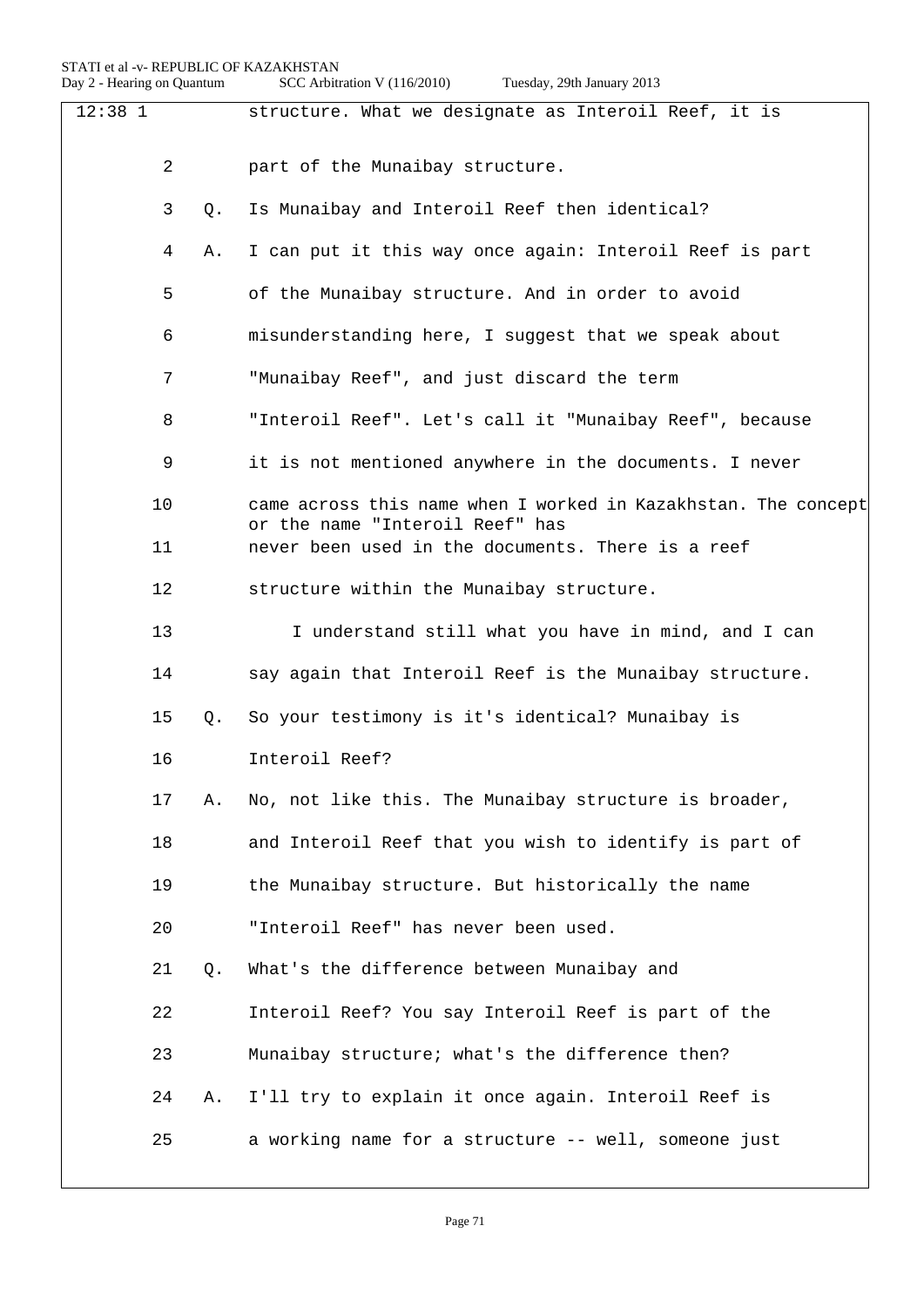| 12:401 |                |    | invented this term. But this reef structure that we are  |
|--------|----------------|----|----------------------------------------------------------|
|        | $\overline{a}$ |    | talking about is an integral part of the Munaibay        |
|        | 3              |    | structure.                                               |
|        | 4              | Q. | It's an integral part. Is it fair to say that it's       |
|        | 5              |    | deeper than on the Munaibay part?                        |
|        | 6              | Α. | It is really lying under the salt deposits; that's true. |
|        | 7              | Q. | Do you know how far under the salt deposit?              |
|        | 8              | Α. | Under our estimates, the roof of the reefogeneous        |
|        | 9              |    | deposits is at the level of 5,000-6,000 metres. But      |
|        | 10             |    | this is the result of the interpretation of the data.    |
|        | 11             |    | So somewhere between 5,000 and 6,000 metres.             |
|        | 12             | Q. | And that would be the roof?                              |
|        | 13             | Α. | Yes, that would be the roof.                             |
|        | 14             | Q. | So then it goes deeper; it starts with the roof and then |
|        | 15             |    | it goes deeper?                                          |
|        | 16             | Α. | And God only knows how deep you can reach there. Our     |
|        | 17             |    | forecast was the saturation at a depth of about          |
|        | 18             |    | 1,000 metres, possibly.                                  |
|        | 19             | Q. | Mr Cojin, it correct to assume that as the general       |
|        | 20             |    | director of TNG, it was part of your responsibility to   |
|        | 21             |    | find purchasers for TNG's gas and to also conclude the   |
|        | 22             |    | respective contracts?                                    |
|        | 23             | Α. | I'm sorry, I probably didn't understand. Are you         |
|        | 24             |    | speaking about the sales of the gas now?                 |
|        | 25             | Q. | Yes.                                                     |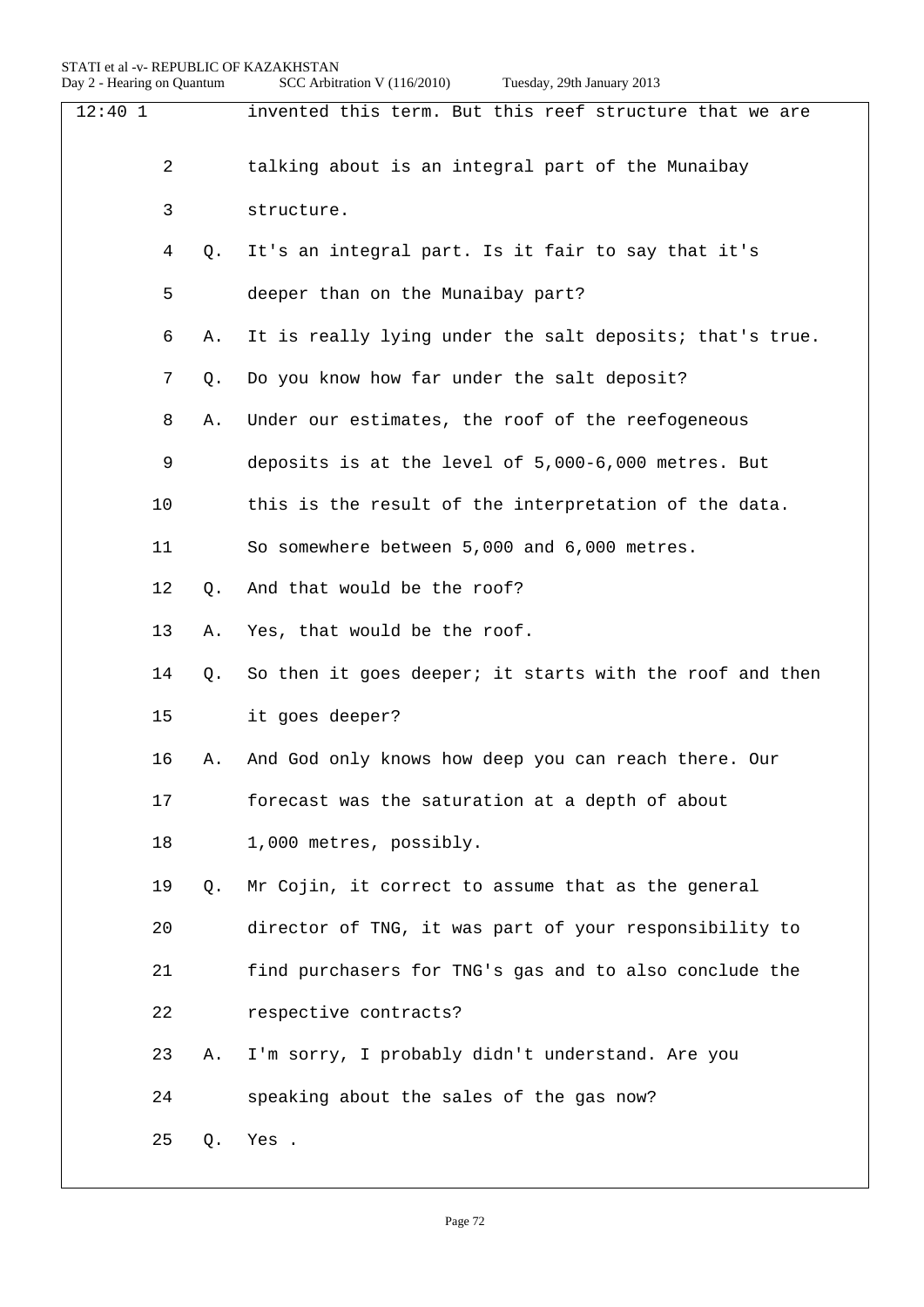| $12:43$ 1 |                | Α. | Yes, naturally as director general I was supervising        |
|-----------|----------------|----|-------------------------------------------------------------|
|           | $\overline{2}$ |    | these issues.                                               |
|           | 3              | Q. | Could you turn, please, to tab 11 of your folder. For       |
|           | 4              |    | the record, this is Tristan Oil consolidated financial      |
|           | 5              |    | statements, Exhibit FTI-68, and also Exhibit R-37.6. Do     |
|           | 6              |    | you have it in front of you?                                |
|           | 7              | Α. | Yes. I see it is in English.                                |
|           | 8              | O. | Yes. We will read it slowly.                                |
|           | 9              |    | Could you open at page 17. It's flagged, so it              |
|           | 10             |    | should be easy to find. And if you could please look at     |
|           | 11             |    | page 17, the fourth paragraph:                              |
|           | 12             |    | "On April 22, 2009, TNG entered into a new gas              |
|           | 13             |    | contract at prices significantly higher than those          |
|           | 14             |    | offered by MAEK and AktauGazServise. However, the           |
|           | 15             |    | conditions precedent necessary for the contract to          |
|           | 16             |    | become effective were not satisfied and the contract is     |
|           | 17             |    | currently void."                                            |
|           | 18             | Α. | It's difficult for me to comment on this issue because      |
|           | 19             |    | I don't have the primary documents. If only you name        |
|           | 20             |    | the counterpart with whom this contract was concluded.      |
|           | 21             |    | I'm sorry, I have no direct access to the archives now,     |
|           | 22             |    | so it's difficult for me to say with whom it was concluded. |
|           | 23             | О. | Are you aware of this contract? Does it sound familiar      |
|           | 24             |    | to you?                                                     |
|           | 25             | Α. | Well, you see, Tolkynneftegaz had about seven               |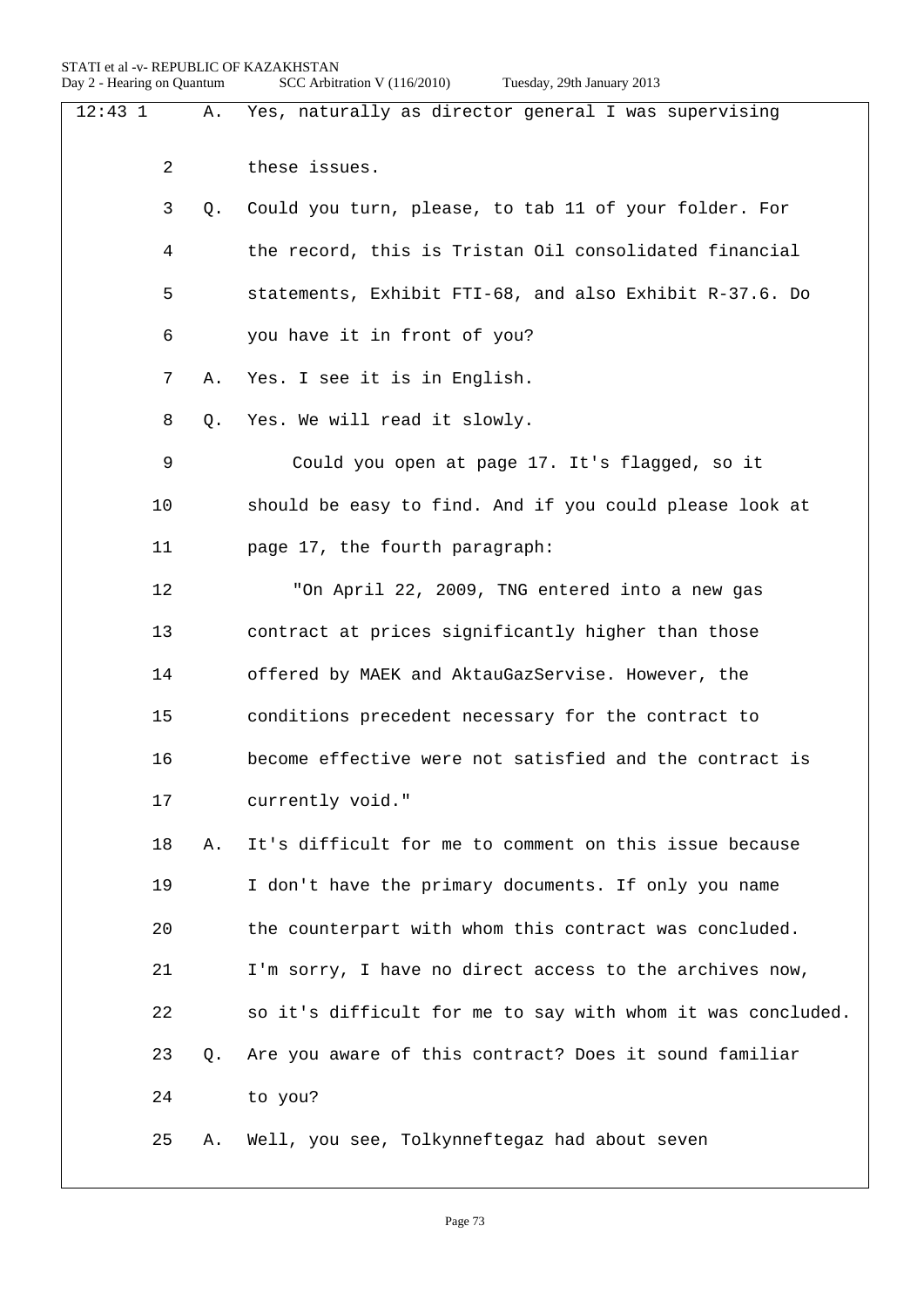# STATI et al -v- REPUBLIC OF KAZAKHSTAN<br>Day 2 - Hearing on Quantum SCC Arbitr

| $12:45$ 1 |                |    | counterparts who bought gas from us at the domestic                                                                             |
|-----------|----------------|----|---------------------------------------------------------------------------------------------------------------------------------|
|           | $\overline{2}$ |    | market, and it's difficult for me to reply to this                                                                              |
|           | 3              |    | question. One would have to look at the primary                                                                                 |
|           | 4              |    | documents.                                                                                                                      |
|           | 5              | Q. | How many contracts did you enter into in 2009?                                                                                  |
|           | 6              | Α. | Historically, well, if you're asking about 2009, we had                                                                         |
|           | 7              |    | our key customers: MAEK, AktauGazServis, BeineuGaz,<br>BeineuGazServis. So these are small consumers, with small<br>volumes. So |
|           | 8              |    | historically in the domestic market MAEK Azotoprom was our key                                                                  |
|           | 9              |    | customer, AktauGazServis a smaller consumer. And the                                                                            |
|           | $10 \,$        |    | others were very small consumers, four or five; but they                                                                        |
|           | 11             |    | had access to our gas production, they could buy gas                                                                            |
|           | 12             |    | from us.                                                                                                                        |
|           | 13             | О. | And you, as the responsible for gas contracts, are you                                                                          |
|           | 14             |    | aware in 2009 of how many contracts you entered into?                                                                           |
|           | 15             | Α. | I can't say exactly. If I could see some primary                                                                                |
|           | 16             |    | documents. It's the year 2009; we are now in 2013. And                                                                          |
|           | 17             |    | especially since just a week after that I left                                                                                  |
|           | 18             |    | Kazakhstan because there were some prosecutions directed                                                                        |
|           | 19             |    | against me.                                                                                                                     |
|           | 20             | Q. | Do you remember the last contract you negotiated before                                                                         |
|           | 21             |    | leaving Kazakhstan?                                                                                                             |
|           | 22             | Α. | No, I'm sorry, I don't remember; I can't comment on it.                                                                         |
|           | 23             | Q. | Wasn't it this contract?                                                                                                        |
|           | 24             | Α. | I'm sorry, can you say once again which contract?                                                                               |
|           | 25             | Q. | The contract referred to here from 22nd April 2009. You                                                                         |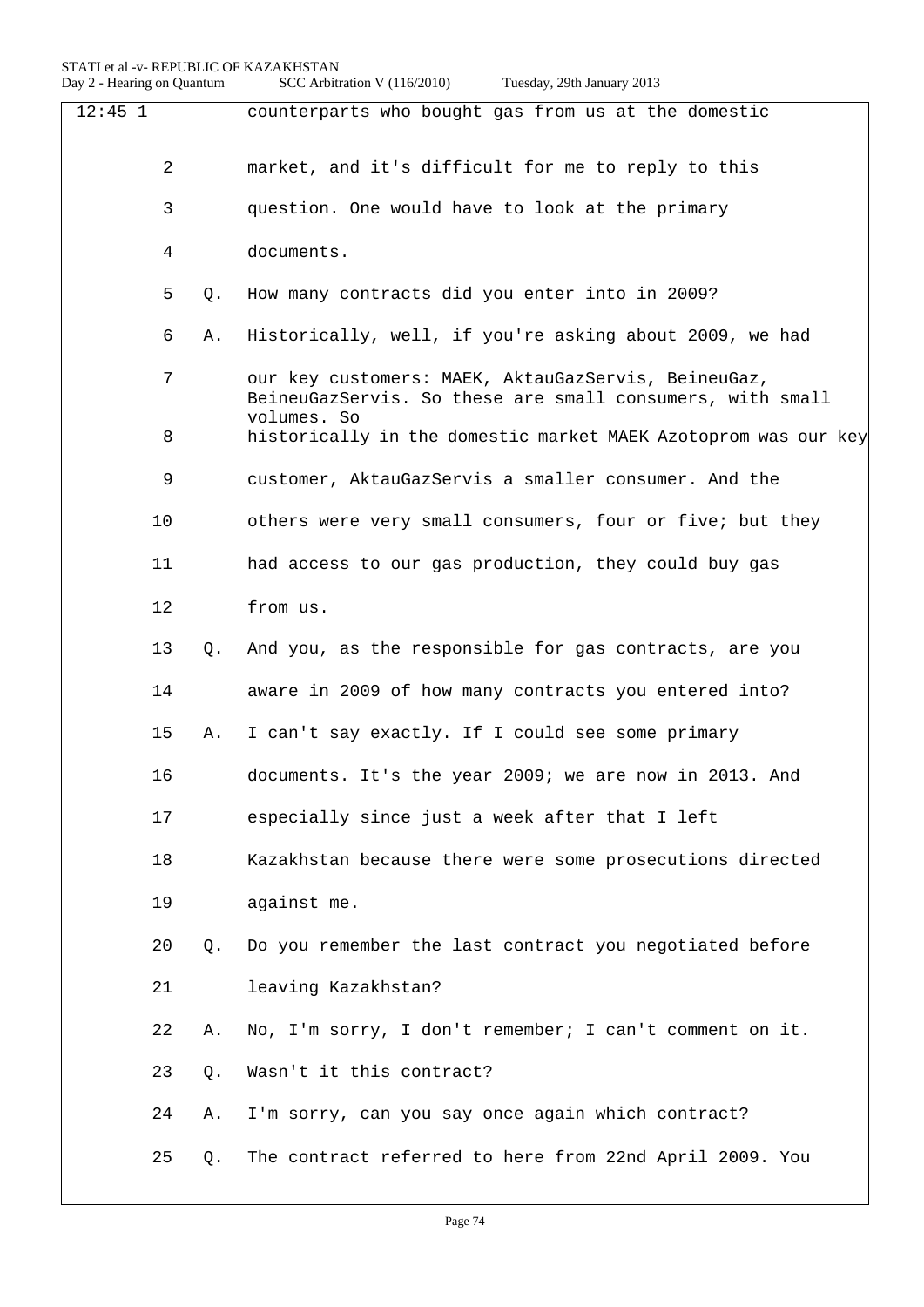| $12:47$ 1 |                |    | just told us that you left the week before (sic). So                                         |
|-----------|----------------|----|----------------------------------------------------------------------------------------------|
|           |                |    |                                                                                              |
|           | $\overline{2}$ |    | wasn't it this contract that had been negotiated?                                            |
|           | 3              | Α. | I'm sorry, a week after that. A week after that.                                             |
|           | 4              | Q. | A week after what?                                                                           |
|           | 5              | Α. | A week after the date mentioned here, after 22nd April.                                      |
|           | 6              |    | No, sorry, sorry, sorry, I left before that; I left                                          |
|           | 7              |    | early in April. So at that time I was no longer present                                      |
|           | 8              |    | in Kazakhstan. I left on 12th April, and this                                                |
|           | 9              |    | I remember quite well.                                                                       |
|           | $10 \,$        | Q. | So on 12th April, it's fair to assume that in that week                                      |
|           | 11             |    | this contract referred to here had been under                                                |
|           | 12             |    | negotiations?                                                                                |
|           | 13             | Α. | I can't exclude this; there might be negotiations on the                                     |
|           | 14             |    | contract. And I'm sorry I can't comment on the                                               |
|           | 15             |    | subsequent destiny, the subsequent fate of this contract.                                    |
|           | 16             | 0. | I'm not talking about the subsequent fate; I'm talking                                       |
|           | 17             |    | about your negotiations. It must have been the last                                          |
|           | 18             |    | contract that you negotiated before leaving Kazakhstan,                                      |
|           | 19             |    | and we just want to establish with whom you were                                             |
|           | 20             |    | negotiating.                                                                                 |
|           | 21             | Α. | Ms Counsel, I'm sorry, I would like to have a look at                                        |
|           | 22             |    | the primary documents. I can't discuss something with a reference<br>to a specific date only |
|           | 23             |    | without any supporting documents. I don't have the                                           |
|           | 24             |    | volumes, I don't have the name of the company. Could                                         |
|           | 25             |    | you please specify? Probably the experts would know.                                         |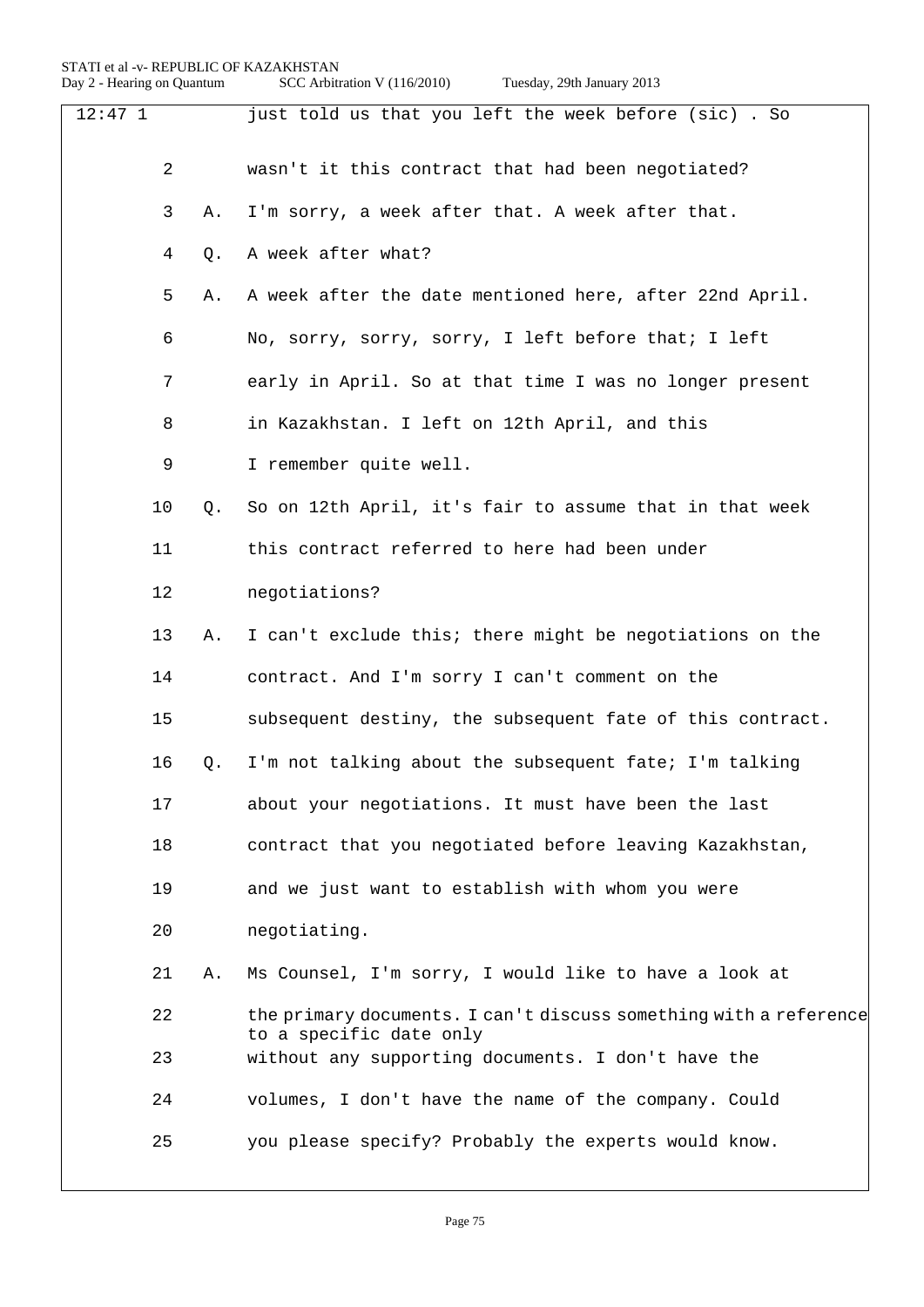# STATI et al -v- REPUBLIC OF KAZAKHSTAN<br>Day 2 - Hearing on Quantum SCC Arbitr

| $12:49$ 1 | Q. | Is it a fact or would you agree that the agreed prices                                              |
|-----------|----|-----------------------------------------------------------------------------------------------------|
| 2         |    | were on average about \$70 per thousand cubic metres?                                               |
| 3         | Α. | Gas prices at that time increased; that's true, and this                                            |
| 4         |    | I do remember. Normally we were using as benchmark                                                  |
|           |    |                                                                                                     |
| 5         |    | Tengizchevroil prices for gas on domestic market, they were<br>always selling at higher prices, and |
| 6         |    | their prices at that time were around \$65-70, and we wanted                                        |
| 7         |    | to obtain more fair prices, at least at domestic market.                                            |
| 8         | Q. | Did you speak to FTI to support them in preparing their                                             |
| 9         |    | report for this arbitration?                                                                        |
| 10        | Α. | No. I am invited here as a witness for the period when                                              |
| 11        |    | I worked there, and this is until early 2009, when                                                  |
| 12        |    | I finished my work in Kazakhstan. As far as I know, all                                             |
| 13        |    | the reports were prepared after that time.                                                          |
| 14        | Q. | You were not in touch with FTI before this                                                          |
| 15        |    | arbitration -- I mean immediately before this                                                       |
| 16        |    | arbitration -- in preparing their report?                                                           |
| 17        | Α. | No. I haven't seen the report. And I am giving my                                                   |
| 18        |    | testimony concerning the period of my work in                                                       |
| 19        |    | Kazakhstan.                                                                                         |
| 20        | Q. | And you haven't met with FTI?                                                                       |
| 21        | Α. | No, I haven't met representatives of FTI.                                                           |
| 22        |    | DR NACIMIENTO: We have no further questions for the time                                            |
| 23        |    | being, but we reserve the right to recall the witness.                                              |
| 24        |    | THE CHAIRMAN: Alright, we take note of that. If the                                                 |
| 25        |    | witness is still here, obviously that can be done.                                                  |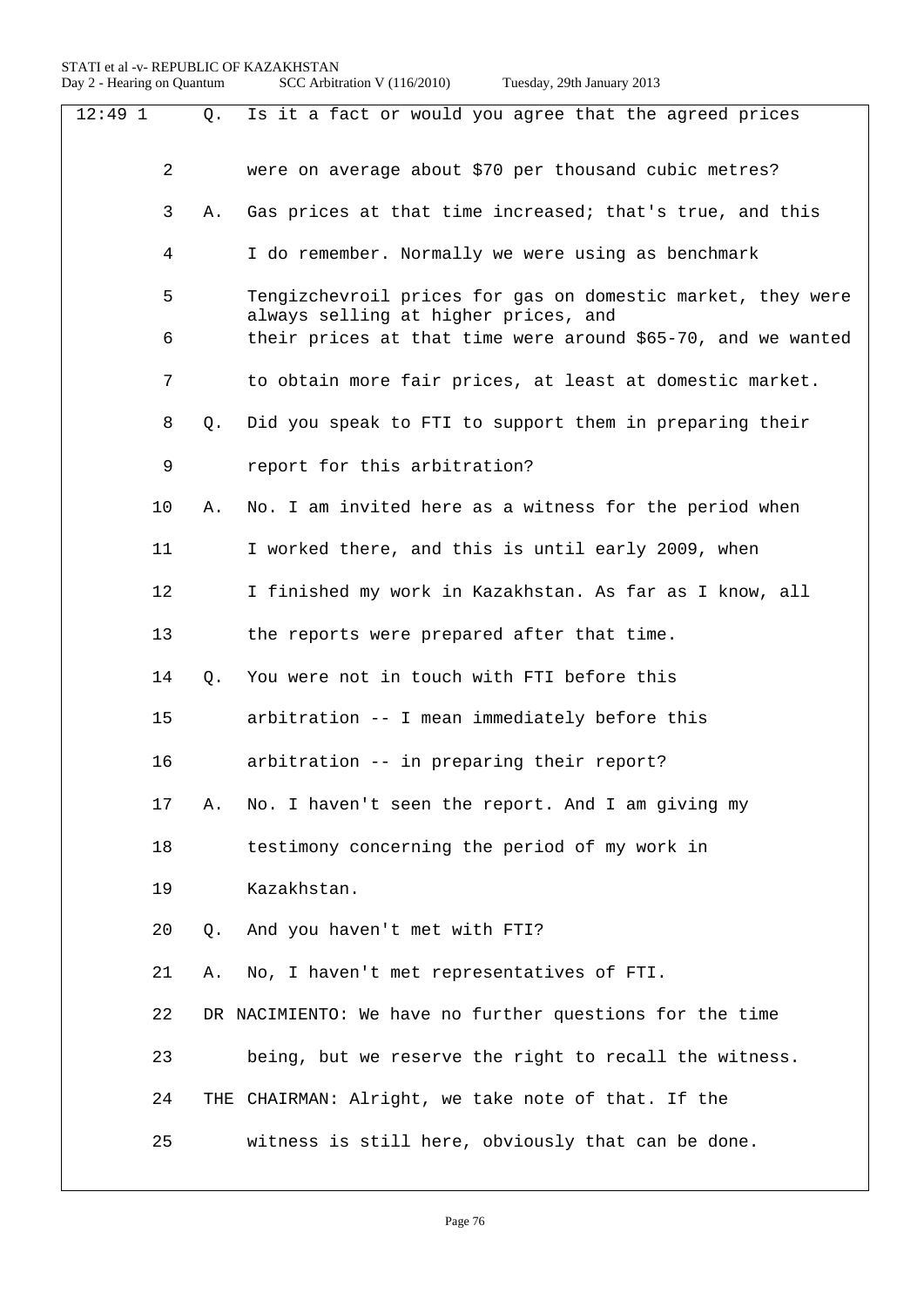| $12:52$ 1      | Any re-direct?                                                           |
|----------------|--------------------------------------------------------------------------|
| $\overline{2}$ | MS ROEBUCK FREY: Just one question.                                      |
| 3              | THE CHAIRMAN: Okay.                                                      |
| 4              | $(12.52 \text{ pm})$                                                     |
| 5              | Re-direct examination by MS ROEBUCK FREY                                 |
| 6              | Mr Cojin, could you turn back to Exhibit C-67 that<br>0.                 |
| 7              | I handed to you earlier. You mentioned in your                           |
| 8              | testimony, in response to questioning from counsel for                   |
| 9              | Kazakhstan, that the explanatory note contained                          |
| 10             | a reference to the Interoil Reef, and I would just                       |
| 11             | direct you to the third paragraph of the explanatory                     |
| 12             | note, where it says:                                                     |
| 13             | "There is a high probability of discovering new deep                     |
| 14             | subsalt horizons with oil-and-gas saturation."                           |
| 15             | Is that a reference to the Interoil Reef?                                |
| 16             | Yes, this is a reference -- okay, let's call it<br>Α.                    |
| 17             | Interoil Reef. This is a reference to Interoil Reef.                     |
| 18             | And there is also a further description on drilling of the well<br>No. 1 |
| 19             | $\bullet$                                                                |
| 20             | MS ROEBUCK FREY: Thank you. No further questions.                        |
| 21             | THE CHAIRMAN: Alright. My colleagues?                                    |
| 22             | $(12.54 \text{ pm})$                                                     |
| 23             | Questions from THE TRIBUNAL                                              |
| 24             | PROFESSOR LEBEDEV: You explained already, but maybe you                  |
| 25             | will say again for me, why it was necessary to extend                    |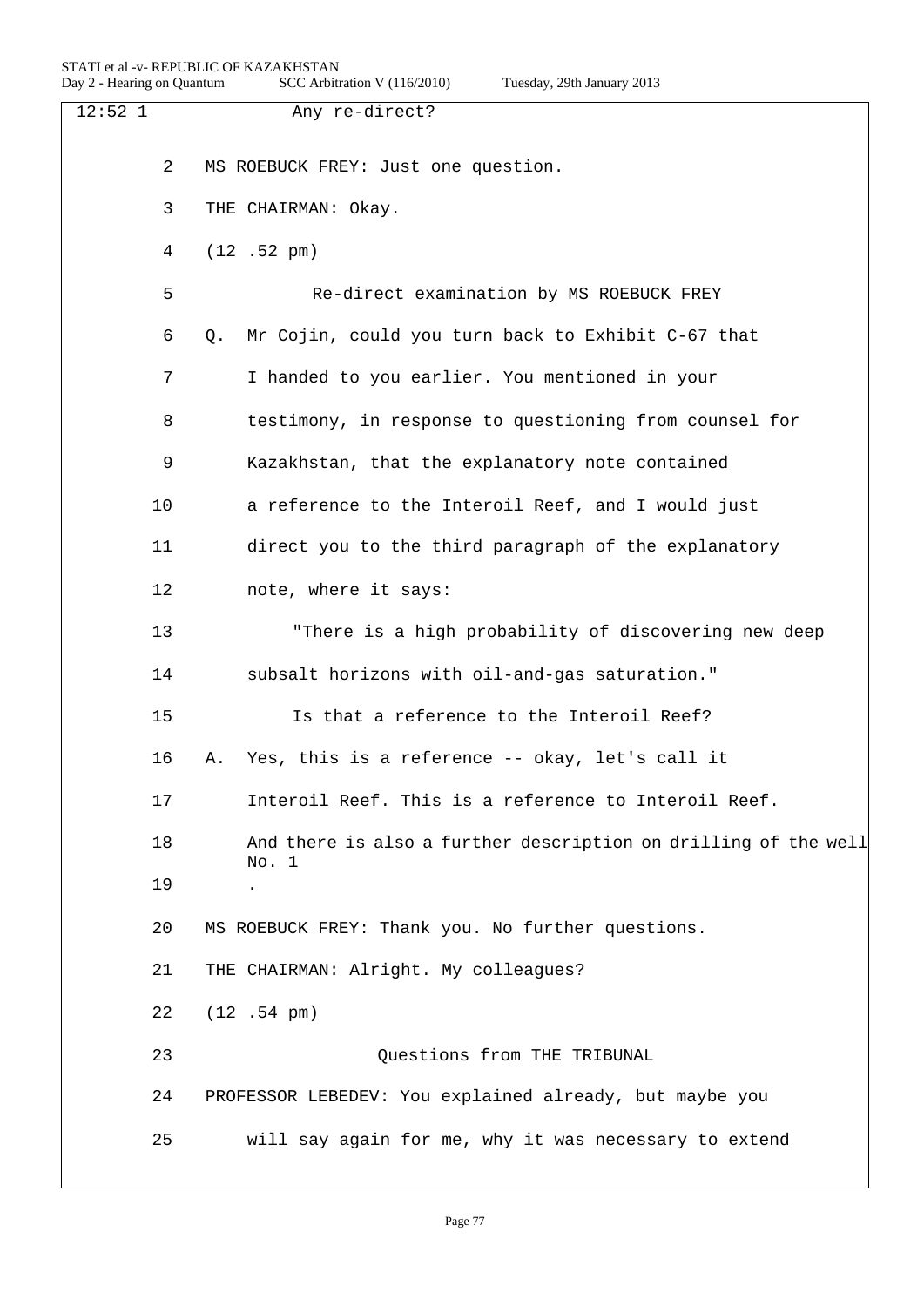| $12:54$ 1 | the contract 302. Why it was necessary?                       |  |
|-----------|---------------------------------------------------------------|--|
| 2         | Yes, I will explain it.<br>Α.                                 |  |
| 3         | The fact is that the second extension of                      |  |
| 4         | contract 3 02 was an exclusive right of ours under the        |  |
| 5         | Kazakhstan law, and this extension was needed in order        |  |
| 6         | to complete the exploration of the Tabyl block under          |  |
| 7         | contract 302. And naturally in order to pass to the stage of  |  |
| 8         | Assessment and calculation of the resources, so we actually   |  |
| 9         | stopped in the period between the two extensions.             |  |
| 10        | At the end of 2008 we had not completed the drilling          |  |
| 11        | of well no. 1 in Bahyt, because we could not work any         |  |
| 12        | longer there, and of course we did not develop properly       |  |
| 13        | the well Munaibay 1; we could not examine it properly.        |  |
| 14        | So at this point the work was discontinued by way of          |  |
| 15        | non-extension of the contract. I think it is not only         |  |
| 16        | a breach but it is a kind of criminal act on the part of      |  |
| 17        | Kazakhstan.                                                   |  |
| 18        | PROFESSOR LEBEDEV: If the contract was not extended, what     |  |
| 19        | would be the negative consequences? You explained why         |  |
| 20        | you wanted to extend it. But if the contract was not          |  |
| 21        | extended, what would be the negative consequences?            |  |
| 22        | The consequences were catastrophic, because we were not<br>Α. |  |
| 23        | able to finalise the entire volume of exploration             |  |
| 24        | operations. And since the contract was not extended,          |  |
| 25        | the territory where we invested $50 - -$ or rather at that    |  |
|           |                                                               |  |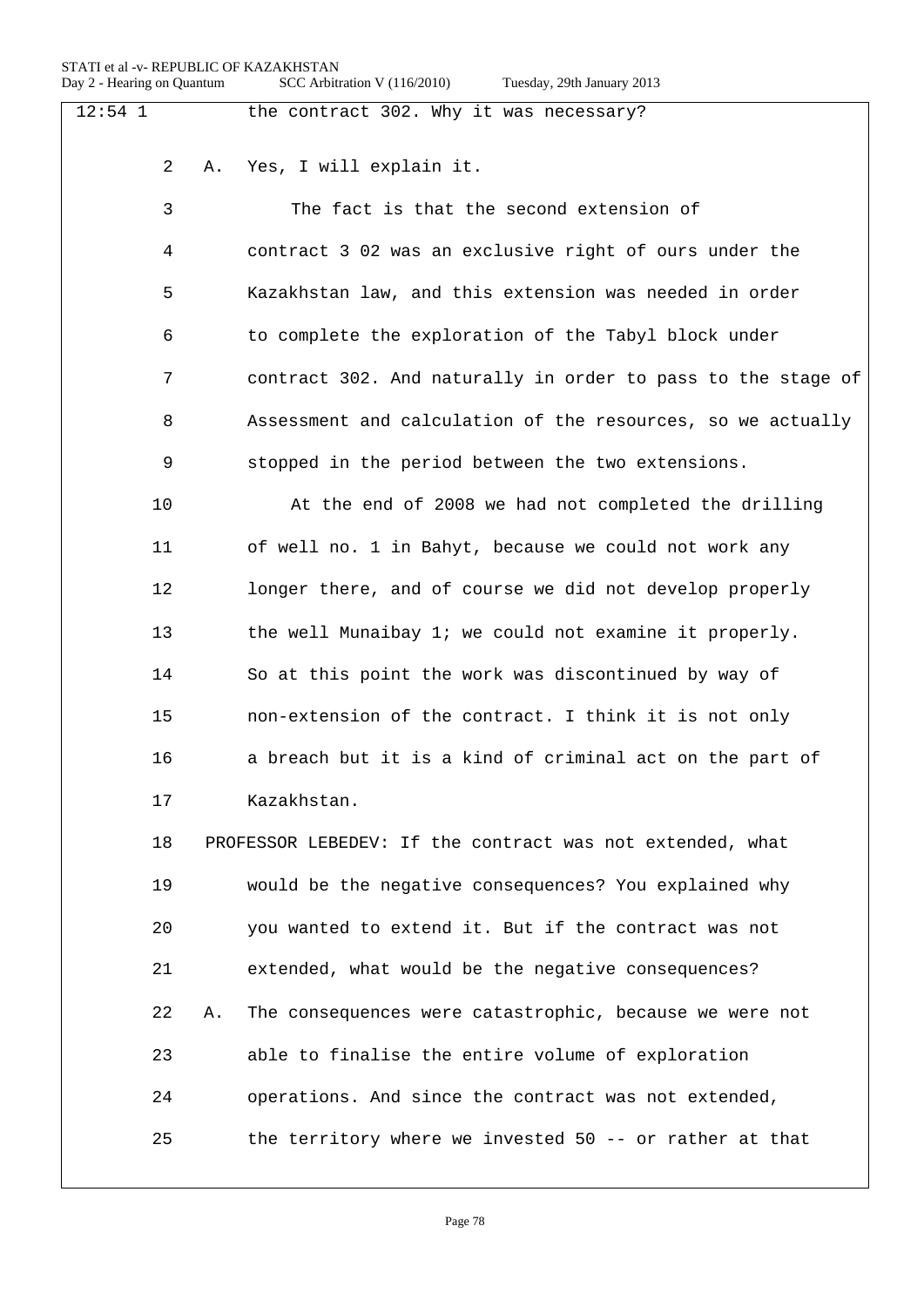| $12:57$ 1      | time around \$60 million was taken away from us          |
|----------------|----------------------------------------------------------|
| $\overline{2}$ | illegally. Therefore we could not really prove the       |
| 3              | resources, increase the capitalisation of the company    |
| 4              | with these resources, and this led to major problems for |
| 5              | the company, as we see it today.                         |
| 6              | PROFESSOR LEBEDEV: There was a specific date for that    |
| 7              | contract where it should expire; yes? We know the        |
| 8              | conditions of the contract. There was a specific date,   |
| 9              | and you wanted to extend it beyond that date; yes?       |
| 10             | I can explain.<br>Α.                                     |
| 11             | Under the contract that we had, contract 3 02, the       |
| 12             | start of the validity of the contract was 1998. At that  |
| 13             | time we were not the owners, but that's a different      |
| 14             | matter. So the exploration stage consisted of two        |
| 15             | parts: the first stage was two years and the second      |
| 16             | stage four years. So this would bring us -- 1998 plus    |
| 17             | six -- to the year 2004. So the two exploration stages.  |
| 18             | Then we had the right under the contract for two         |
| 19             | extensions, each extension for a term of two years.      |
| 20             | Since we had force majeure events at the end of 2004,    |
| 21             | the territory of this Tabyl block, especially Munaibay,  |
| 22             | was flooded by the Caspian Sea, and physically it was    |
| 23             | impossible to perform the volume of work that had been   |
| 24             | planned.                                                 |
| 25             | Therefore we declared a force majeure situation.         |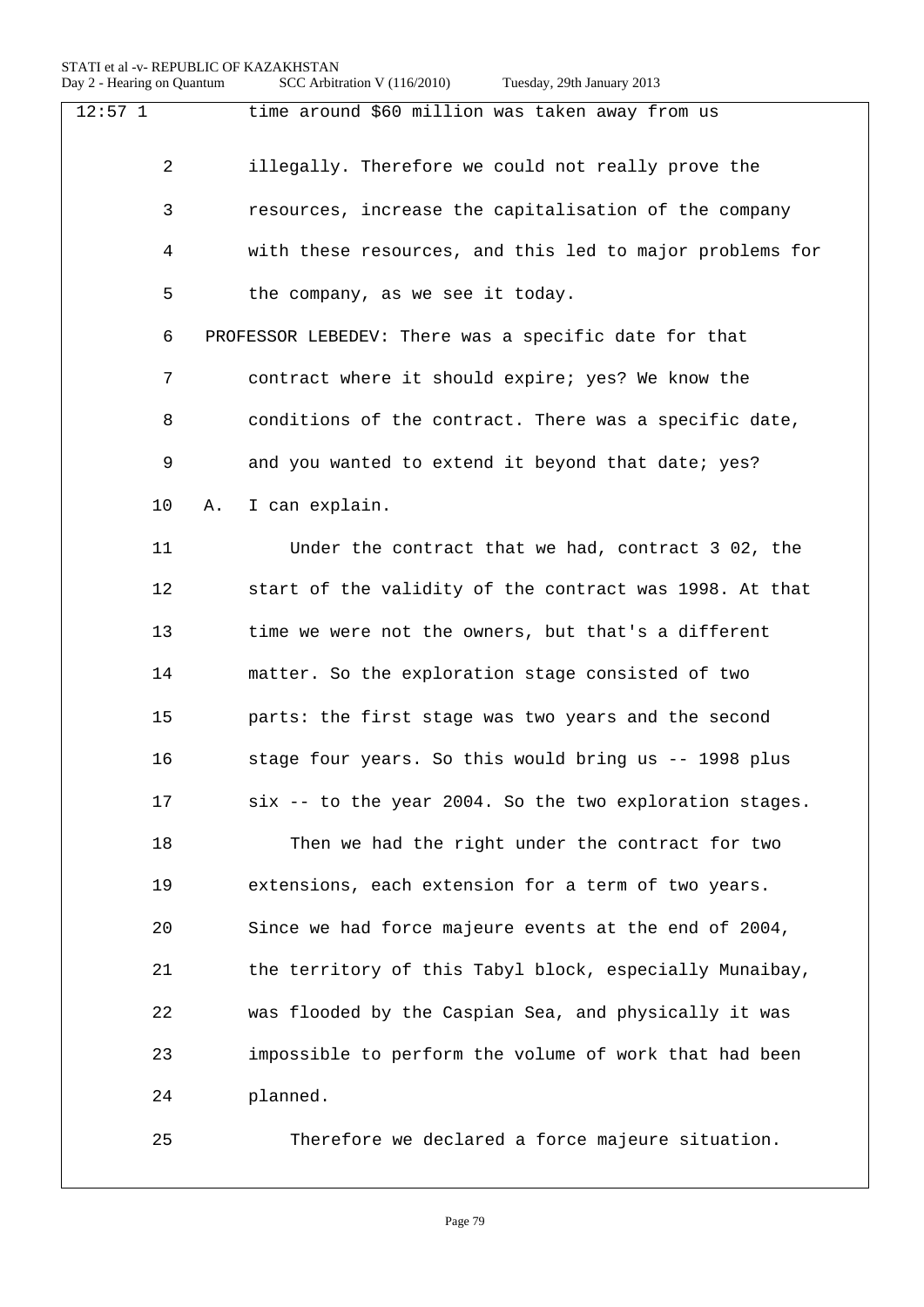| $12:59$ 1 |          | The ministry accepted this, and two years and eight         |
|-----------|----------|-------------------------------------------------------------|
|           | 2        | months were deducted from this period of extension. And     |
|           | 3        | actually by the date 30th March 2009 was the end of the     |
|           | 4        | first extension of the exploration period, so deducting     |
|           | 5        | the period, the force majeure period, and we were           |
|           | 6        | entitled to have a second period of exploration to          |
|           | 7        | complete the exploration programme.                         |
|           | 8        | That's how it looked.                                       |
|           | 9        | PROFESSOR LEBEDEV: I understand from your witness statement |
|           | 10       | that you were the general director of TNG, and were in      |
|           | 11       | that capacity till May 2009. I understand -- and you        |
|           | 12       | now mentioned already -- that you don't know what has       |
|           | 13       | happened there. I understand why: you explained you         |
|           | 14       | left Kazakhstan and went to Moldova. And since that         |
|           | 15       | time, I understand, since May 2009, you don't know what     |
|           | 16       | happened there.                                             |
|           | 17<br>Α. | It would be probably not true if I say that I was not       |
|           | 18       | interested in what was actually happening in Kazakhstan     |
|           | 19       | to our companies; of course I was interested. Still,        |
|           | 20       | I could not influence the situation. So I had just very     |
|           | 21       | snatchy information.                                        |
|           | 22       | So I had worked eight years in Kazakhstan at this           |
|           | 23       | area, so there were eight years of my life given to this    |
|           | 24       | field, and -- well, this explains the situation.            |
|           | 25       | THE CHAIRMAN: Alright. That concludes your testimony,       |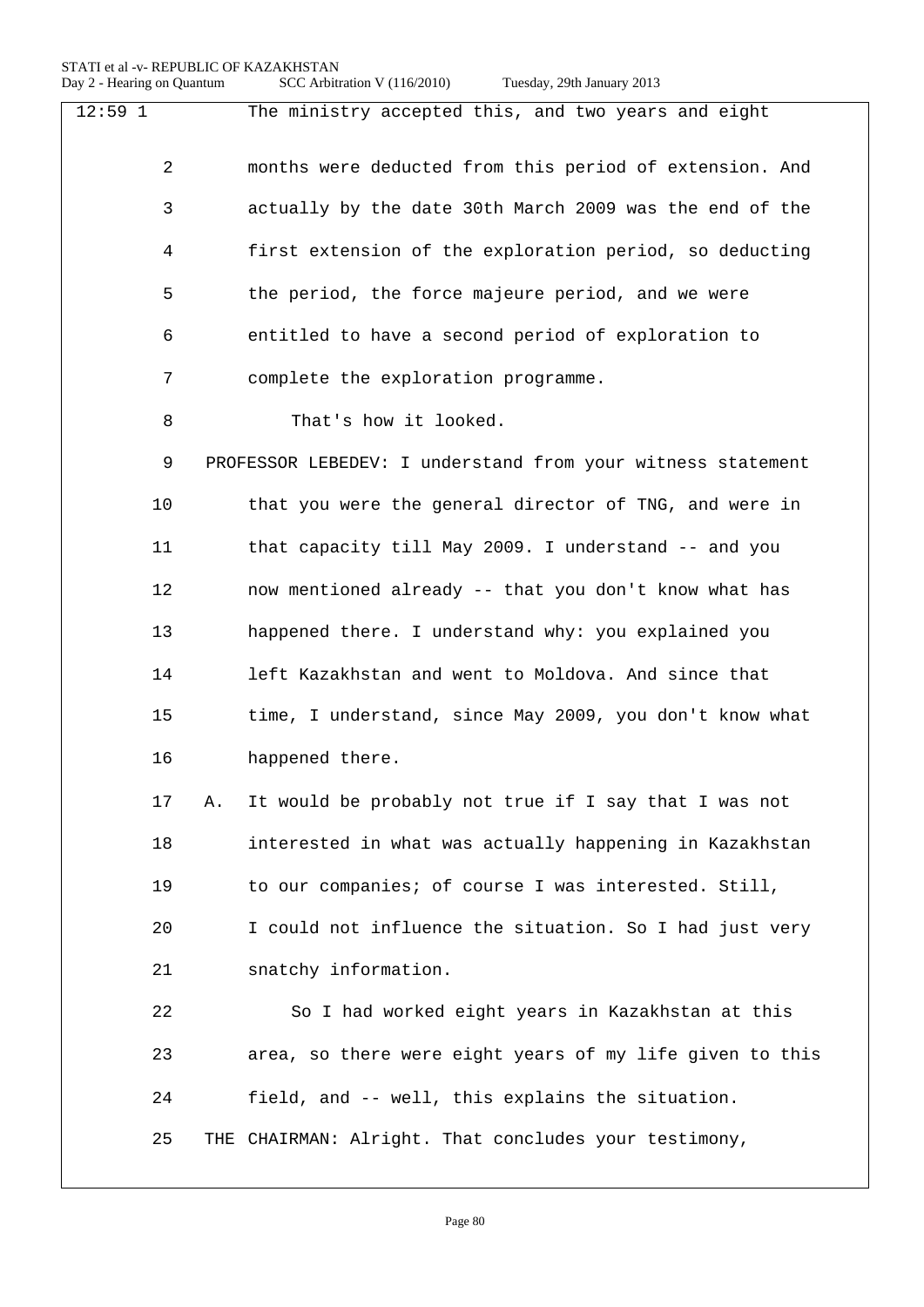| $13:01$ 1      | Mr Cojin. Thank you very much indeed.                           |
|----------------|-----------------------------------------------------------------|
|                |                                                                 |
| 2              | We are more or less exactly at 1.00 pm. So we'll                |
| 3              | meet again at 2.00, and the last witness from the               |
| 4              | claimants' side will be Mr Stati.                               |
| 5              | Thank you. Have a good lunch.                                   |
| 6              | $(1.02 \text{ pm})$                                             |
| $\overline{7}$ | (Adjourned until 2.00 pm)                                       |
| 8              | (2 02 pm)                                                       |
| 9              | MR ANATOLIE STATI (called)                                      |
| 10             | (Evidence interpreted)                                          |
| 11             | THE CHAIRMAN: Welcome, Mr Stati, again.                         |
| 12             | THE WITNESS: Thank you.                                         |
| 13             | THE CHAIRMAN: As you know, we would need again that<br>you      |
| 14             | read out the declaration to us. The interpreters<br>will        |
| 15             | tell you that in Russian, and then you can confirm that         |
| 16             | you agree.                                                      |
| 17             | THE WITNESS: I confirm.                                         |
| 18             | THE CHAIRMAN: Thank you very much. Introduction by<br>the       |
| 19             | claimant, please.                                               |
| 20             | MR FLEURIET: Thank you, Mr Chairman.                            |
| 21             | (2 03 pm)                                                       |
| 22             | Direct examination by MR FLEURIET                               |
| 23             | Mr Stati, good afternoon.<br>Q.                                 |
| 24             | Good afternoon.<br>Α.                                           |
| 25             | Mr Stati, Kazakhstan argues that the claimants in<br>this<br>Q. |
|                |                                                                 |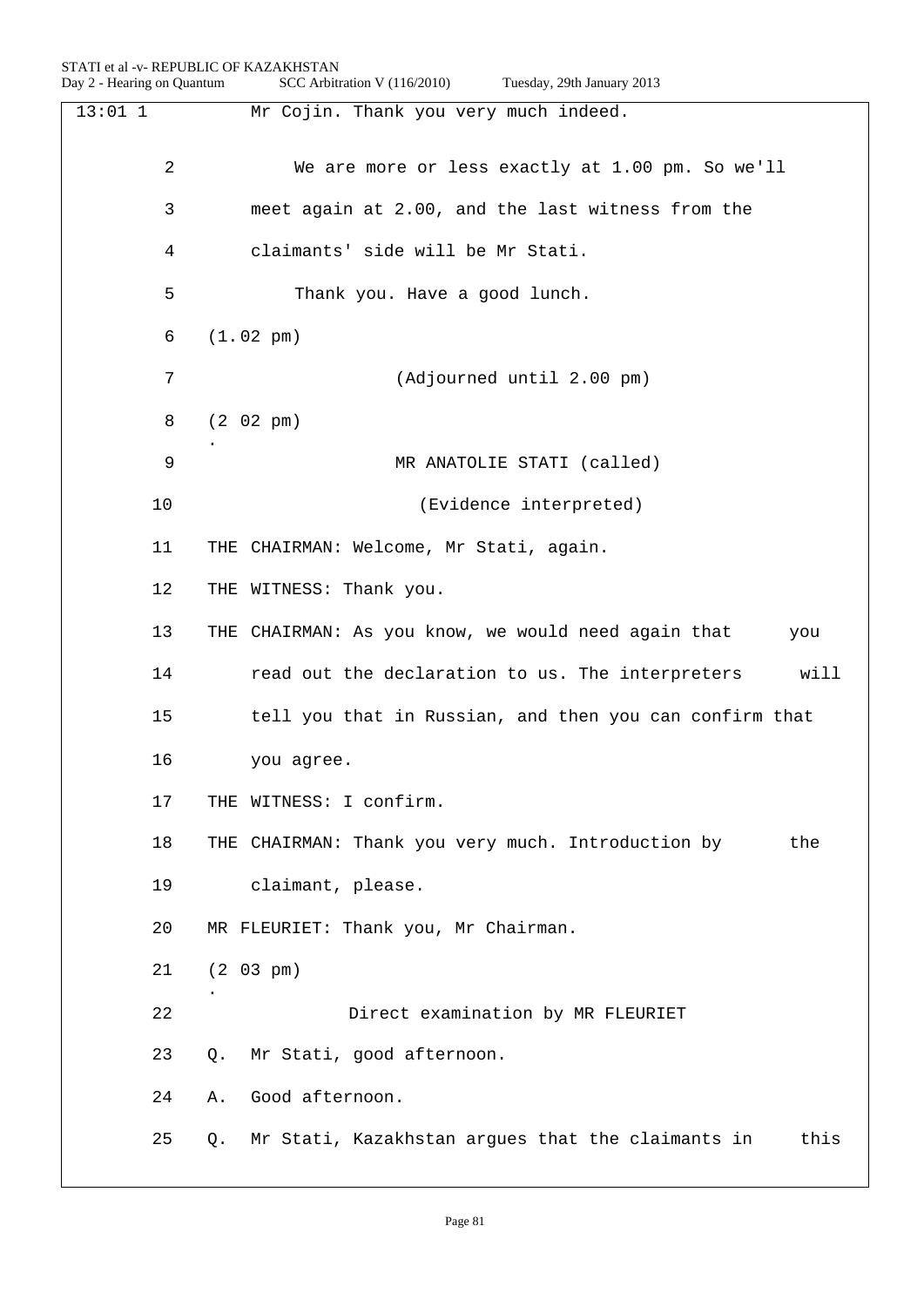| $14:03$ 1      |    | case have chosen the wrong date from which to value            |
|----------------|----|----------------------------------------------------------------|
| $\overline{2}$ |    | their investments; in particular Kazakhstan argues that        |
| 3              |    | October 14th 2008, the date of President Nazarbayev's          |
| 4              |    | letter, is not the correct date because no harm was            |
| 5              |    | caused then. Do you agree with that position?                  |
| 6              | Α. | No, I disagree.                                                |
| 7              |    | We worked in Kazakhstan, we had been working for               |
| 8              |    | over ten years and we had no problems and no complaints        |
| 9              |    | from the Kazakhstan Government. Unfortunately, after           |
| 10             |    | 14th October 2008, when Mr President Nazarbayev signed         |
| 11             |    | the order, his order, the resolution on Mr Voronin's           |
| 12             |    | letter, unfortunately this resolution was taken as             |
| 13             |    | a direct instruction to handle our companies and to make       |
| 14             |    | sure that these companies would belong to the state.           |
| 15             |    | Quoting Mr Nazarbayev, the order was to clear up the           |
| 16             |    | situation in favour of the state, and this order was           |
| 17             |    | followed by total investigation. And they started with         |
| 18             |    | harassment of our personnel, and on 10th November we had       |
| 19             |    | a corporate tax audit without any grounds, and                 |
| 20             |    | \$62 million and some penalties were groundlessly imposed. And |
| 21             |    | on<br>15th December they initiated the criminal case based on  |
| 22             |    | alleged illicit entrepreneurial activities, and as             |
| 23             |    | a result the general director of KPM, Mr Cornegruta, was       |
| 24             |    | arrested, and unjustified claims amounting to                  |
| 25             |    | \$145 million were filed.                                      |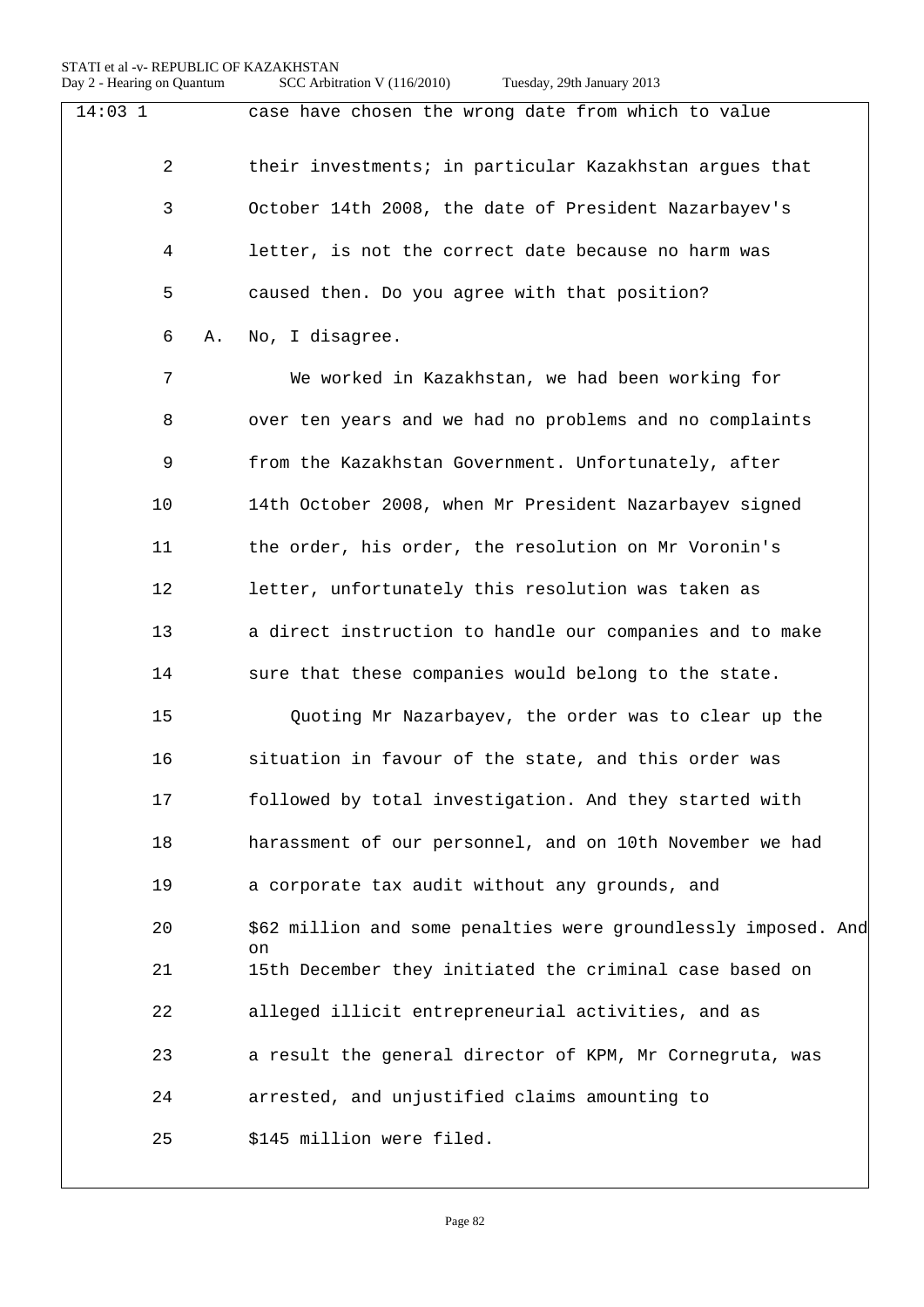| $14:05$ 1      |    | On 18th December the Ministry of Mineral Resources            |  |  |  |
|----------------|----|---------------------------------------------------------------|--|--|--|
| $\overline{2}$ |    | announced that we have breached the preemptive rights in      |  |  |  |
| 3              |    | the transaction of 2003, while the law on preemptive          |  |  |  |
| 4              |    | rights was actually in force from 2004. So this               |  |  |  |
| 5              |    | declaration very considerably affected our image,             |  |  |  |
| 6              |    | international image, image in the international market,       |  |  |  |
| 7              |    | because at that time we were closing a transaction where      |  |  |  |
| 8              |    | we would obtain a large amount of loans to complete our       |  |  |  |
| 9              |    | investment project.                                           |  |  |  |
| 10             |    | So as a result of this declaration, Credit Suisse             |  |  |  |
| 11             |    | decided against giving us the loan; and on top of that,       |  |  |  |
| 12             |    | this declaration created a very challenging situation         |  |  |  |
| 13             |    | for our companies, as we could no longer renew the sales      |  |  |  |
| 14             |    | of our assets.                                                |  |  |  |
| 15             | Q. | Thank you.                                                    |  |  |  |
| 16             |    | Kazakhstan also claims that as of October 2008 TNG            |  |  |  |
| 17             |    | had no intention of conducting exploratory work on            |  |  |  |
| 18             |    | what's been called the Interoil Reef. Can you please          |  |  |  |
| 19             |    | describe to the Tribunal what the Interoil Reef was, as       |  |  |  |
| 20             |    | well as TNG's intentions with respect to it?                  |  |  |  |
| 21             | Α. | The Interoil Reef is a deep-seated structure, resources under |  |  |  |
| 22             |    | the structure called Munaibay. And if I'm not mistaken,       |  |  |  |
| 23             |    | if my memory does not fail me, on 10th October or             |  |  |  |
| 24             |    | 14th October we filed an explanatory note and                 |  |  |  |
| 25             |    | application to extend the term specified in the minimum       |  |  |  |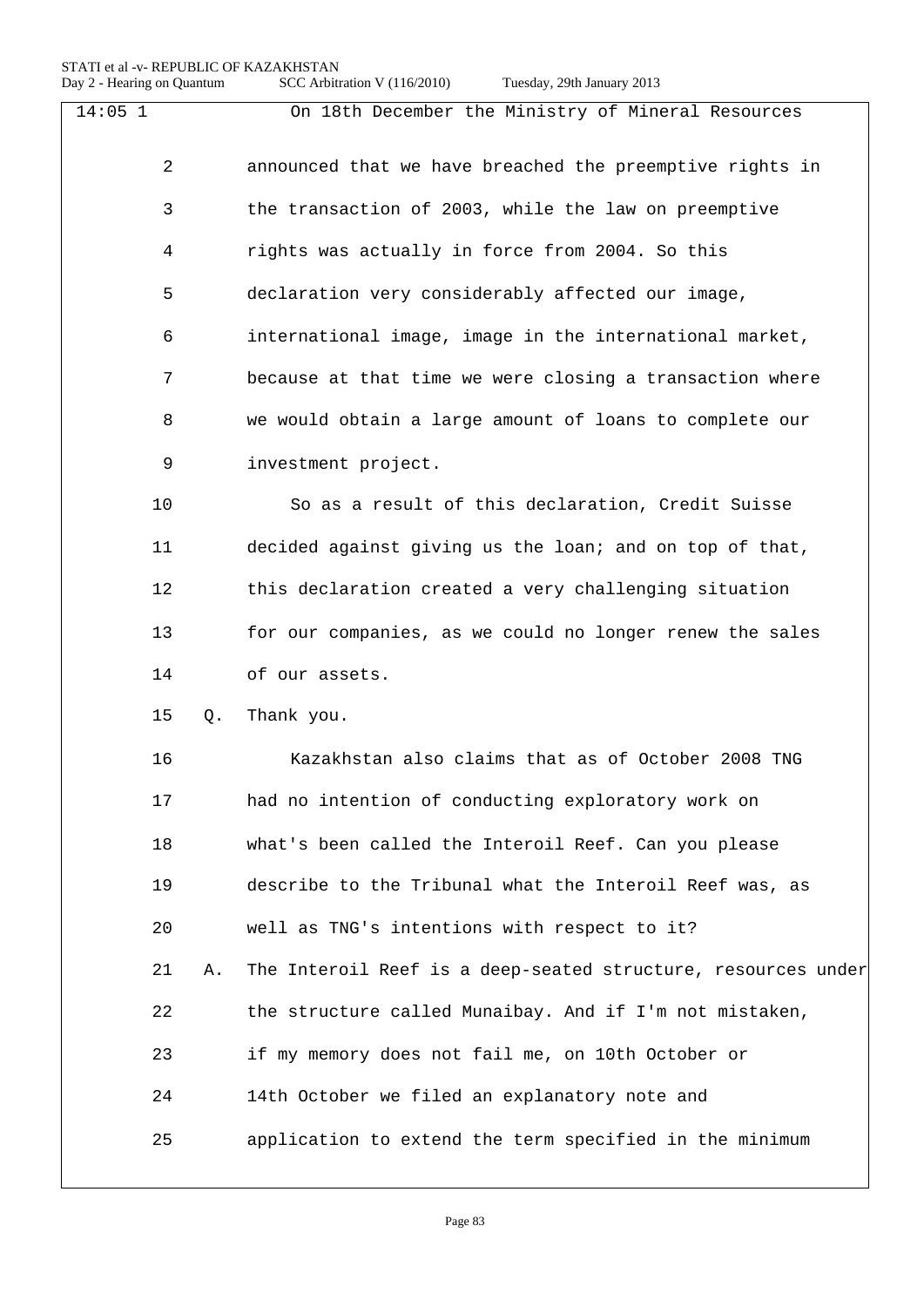| $14:07$ 1      | work plan. Among other things, we specified our                        |
|----------------|------------------------------------------------------------------------|
|                |                                                                        |
| $\overline{a}$ | intentions to start deep drilling.                                     |
| 3              | Although we had already been drilling Munaibay 1,                      |
| 4              | planning to do it up to 6,000 metres we had certain                    |
| 5              | challenges, and we discussed at the committee's meeting                |
| 6              | how we should proceed. And due to the events, our plans                |
| 7              | were not realised the way we had intended them to be                   |
| 8              | realised, and we also had a suggestion from the                        |
| 9              | technical personnel that the company would buy                         |
| 10             | additional high-capacity drilling rig for deep drilling.               |
| 11             | In the summer -- if I remember correctly, it was in                    |
| 12             | July -- we purchased a heavy drilling rig in Georgia                   |
| 13             | from a state company called InterCharbolServis(?).                     |
| 14             | I trust it's a Georgian name; I might be mistaken in                   |
| 15             | spelling it. And we prepared -- we disassembled the rig                |
| 16             | and prepared it for transportation to Kazakhstan, and we               |
| 17             | had agreed the terms with the transport companies on                   |
| 18             | which it would be transported. But of course at that                   |
| 19             | time we started experiencing harassment.                               |
| 20             | Prior to this time we had studied thoroughly the                       |
| 21             | drilled deep well Munaibay no. 10, and at the depth of 5,868<br>metres |
| 22             | [to] 5,874, at that depth we discovered significant gas                |
| 23             | volumes which risked to result in fountains, and we had to             |
| 24             | hermetise the well, and the pressure started increasing                |
| 25             | up to 230, if I recall, atmospheres.                                   |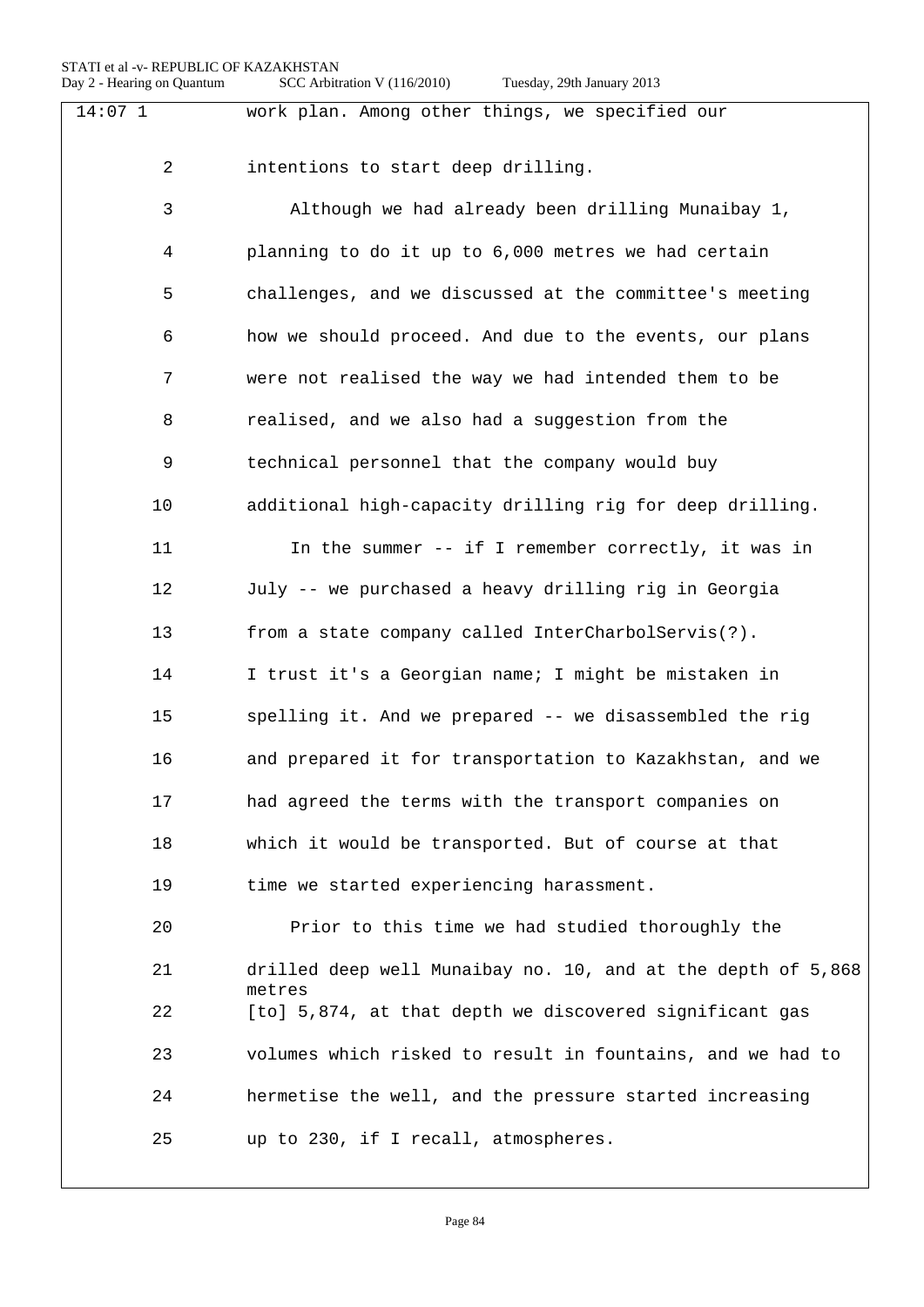| $14:10$ 1 |    | This, I mention it because it was very seriously           |
|-----------|----|------------------------------------------------------------|
| 2         |    | studied, and I was discussing with Mr Panchenko at that    |
| 3         |    | time this research and the discoveries made, and this      |
| 4         |    | gas that was discovered at this depth gave us reasons to   |
| 5         |    | believe or to actually be certain that these deep          |
| 6         |    | structures or this deep -- at this depth we will find      |
| 7         |    | a huge amount of [hydrocarbons]. And this prospect,        |
| 8         |    | this block, was of great interest for us and we expected   |
| 9         |    | big future for it.                                         |
| 10        |    | So, on top of seismic research 2D, we also carried         |
| 11        |    | out 3D, 380 square kilometres. I believe we started in     |
| 12        |    | the summer and we ended sometime in early 2009. The        |
| 13        |    | seismic results were interpreted and the interpretation    |
| 14        |    | confirmed the structure, and it was firmly decided that    |
| 15        |    | we would drill deeply to penetrate the reef structure.     |
| 16        | Q. | You mentioned the acquisition of the deep-drilling rig     |
| 17        |    | and the plans to transport to Kazakhstan. In your view,    |
| 18        |    | how long would it have taken to drill to the               |
| 19        |    | Interoil Reef?                                             |
| 20        | Α. | Well, the rig that we purchased was practically new.       |
| 21        |    | The Georgian company never used it; they only              |
| 22        |    | established or put it up. So we disassembled it and        |
| 23        |    | prepared it for transportation, and according to transport |
| 24        |    | conditions it would take us 21 days to reach Aktau,        |
| 25        |    | to bring it to Aktau, and then by auto transport to the    |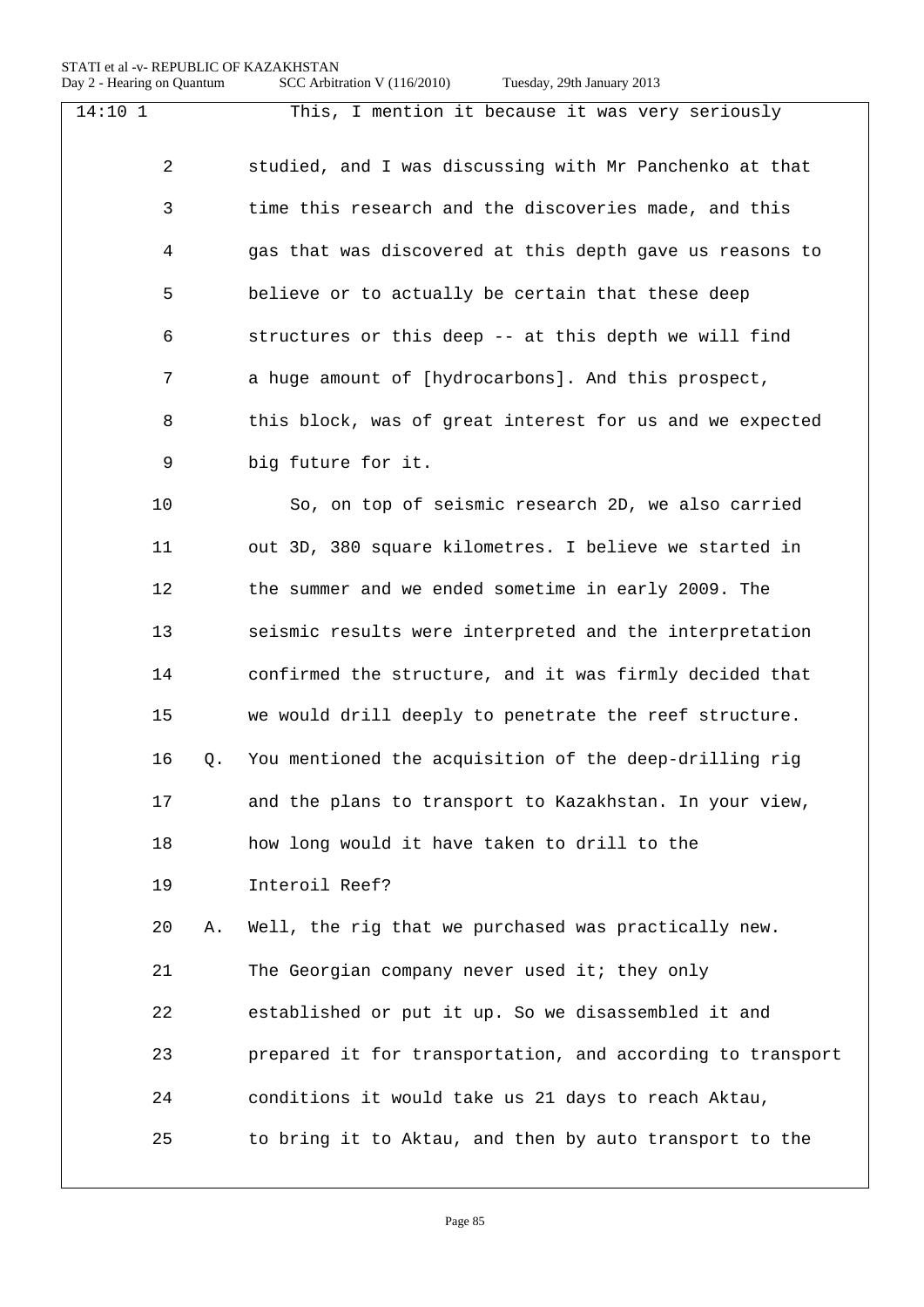| $14:12$ 1 |                |           | location.                                                |
|-----------|----------------|-----------|----------------------------------------------------------|
|           | $\overline{a}$ |           | Our forecast was that the drilling would have been       |
|           | 3              |           | completed by the end of 2009, including the testing      |
|           | 4              |           | period and including the assessment of the resources, in |
|           | 5              |           | case we find the natural resources.                      |
|           | 6              | $\circ$ . | Let me ask you a couple of questions about the gas       |
|           | 7              |           | export market and gas prices, if I could.                |
|           | 8              |           | Kazakhstan has contended that even though you had        |
|           | 9              |           | a contractual right to export gas, from a practical      |
|           | 10             |           | perspective you would have had difficulties doing so     |
|           | 11             |           | because of Gazprom. Did you consider Gazprom to be       |
|           | 12             |           | an obstacle to your company's ability to export gas?     |
|           | 13             | Α.        | Well, actually Gazprom was not an obstacle. Moreover,    |
|           | 14             |           | Gazprom supported us. According to our contract signed   |
|           | 15             |           | by the ministry, we had full rights to export 100% of    |
|           | 16             |           | all the volumes of our gas. And due to that, we signed   |
|           | 17             |           | a protocol on 30th June 2006, protocol together with     |
|           | 18             |           | Gazprom, Gazexport, KazRosGaz and Moldova Gas and Ascom. |
|           | 19             |           | This protocol was purchasing all the volumes, the entire |
|           | 20             |           | volumes of gas, at the price of \$160 at the border of   |
|           | 21             |           | Kazakhstan and Russia until 2016.                        |
|           | 22             | Q.        | Let me ask you about 2008 now. In 2008 what did you      |
|           | 23             |           | consider to be a commercially reasonable price for TNG   |
|           | 24             |           | to export gas?                                           |
|           | 25             | Α.        | On 17th November, if my memory doesn't fail me, we       |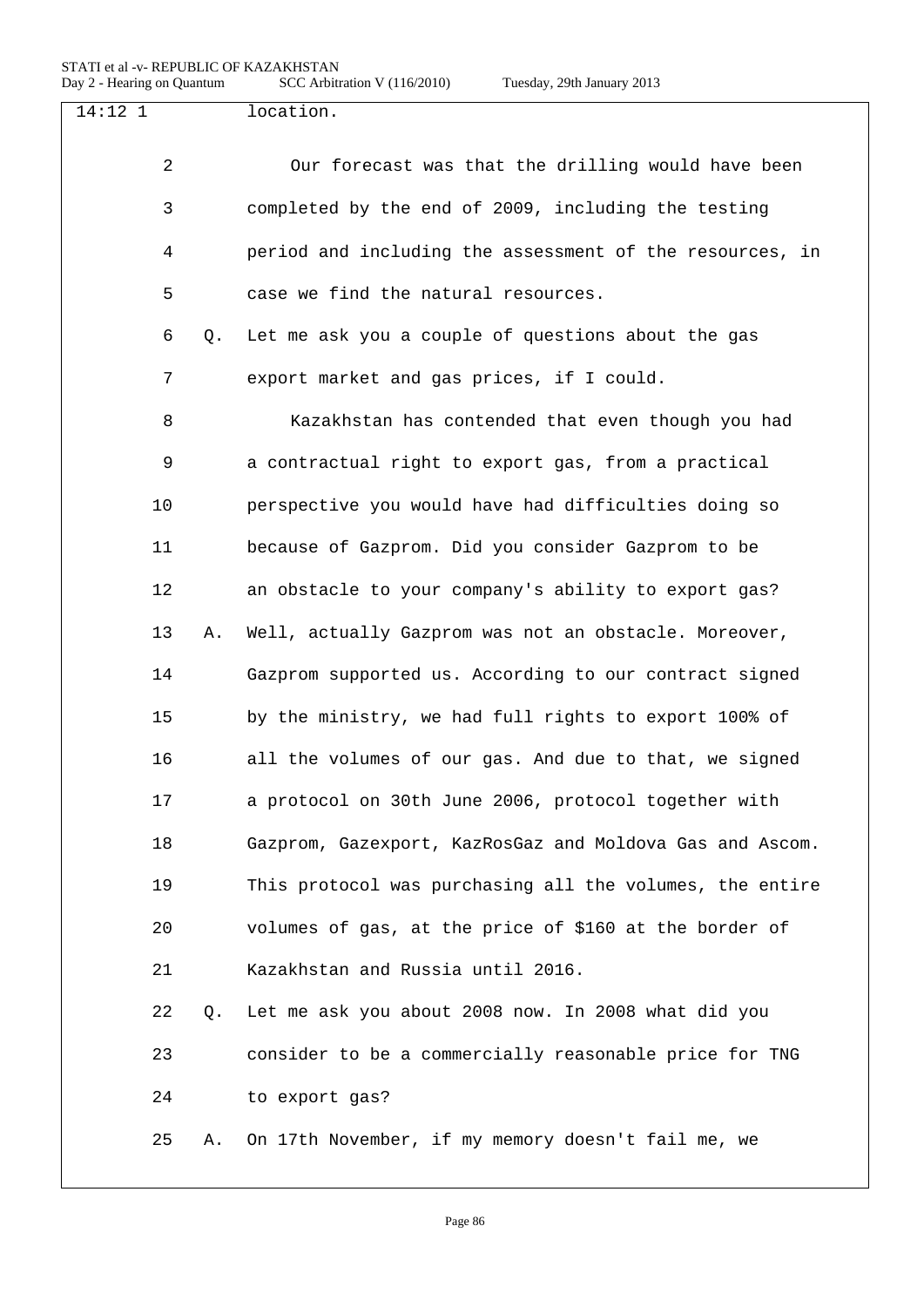| $14:14$ 1      |    | signed a contract with KazMunaiGas, and under this       |
|----------------|----|----------------------------------------------------------|
| $\overline{2}$ |    | contract the pricing formulas were defined for the       |
| 3              |    | Kazakhstan market, and it was very clearly stipulated    |
| 4              |    | that the price is made based on the price at the border  |
| 5              |    | of Kazakhstan minus -- Kazakhstan, the price would be    |
| 6              |    | formulated based on a formula by which the prices at the |
| 7              |    | border were taken as a basis, they would be reduced by   |
| 8              |    | the transportation costs, and 20% would be given -- and  |
| 9              |    | 20% was the share of KazRosGaz, the exporter             |
| 10             |    | organisation in this case.                               |
| 11             | Q. | And KazRosGaz, is that the exporter that is 50% owned by |
| 12             |    | KazMunaiGas?                                             |
| 13             | Α. | Exactly. 50/50, together with Gazprom. KazMunaiGas and   |
| 14             |    | Gazprom created KazRosGaz together.                      |
| 15             | Q. | Let me ask you now about the LPG facility.               |
| 16             |    | Could you explain the impact, if any, of the price       |
| 17             |    | rise of LPG products from 2005 to 2009 on the            |
| 18             |    | profitability and cost of the LPG plant that was being   |
| 19             |    | built?                                                   |
| 20             | Α. | I understand why you ask the question, because these     |
| 21             |    | discussions were held yesterday quite intensely on this  |
| 22             |    | matter.                                                  |
| 23             |    | If we speak about the prices based on the business       |
| 24             |    | plan, it's explicable, it's explained by the fact that   |
| 25             |    | there were specific prices and these were the target     |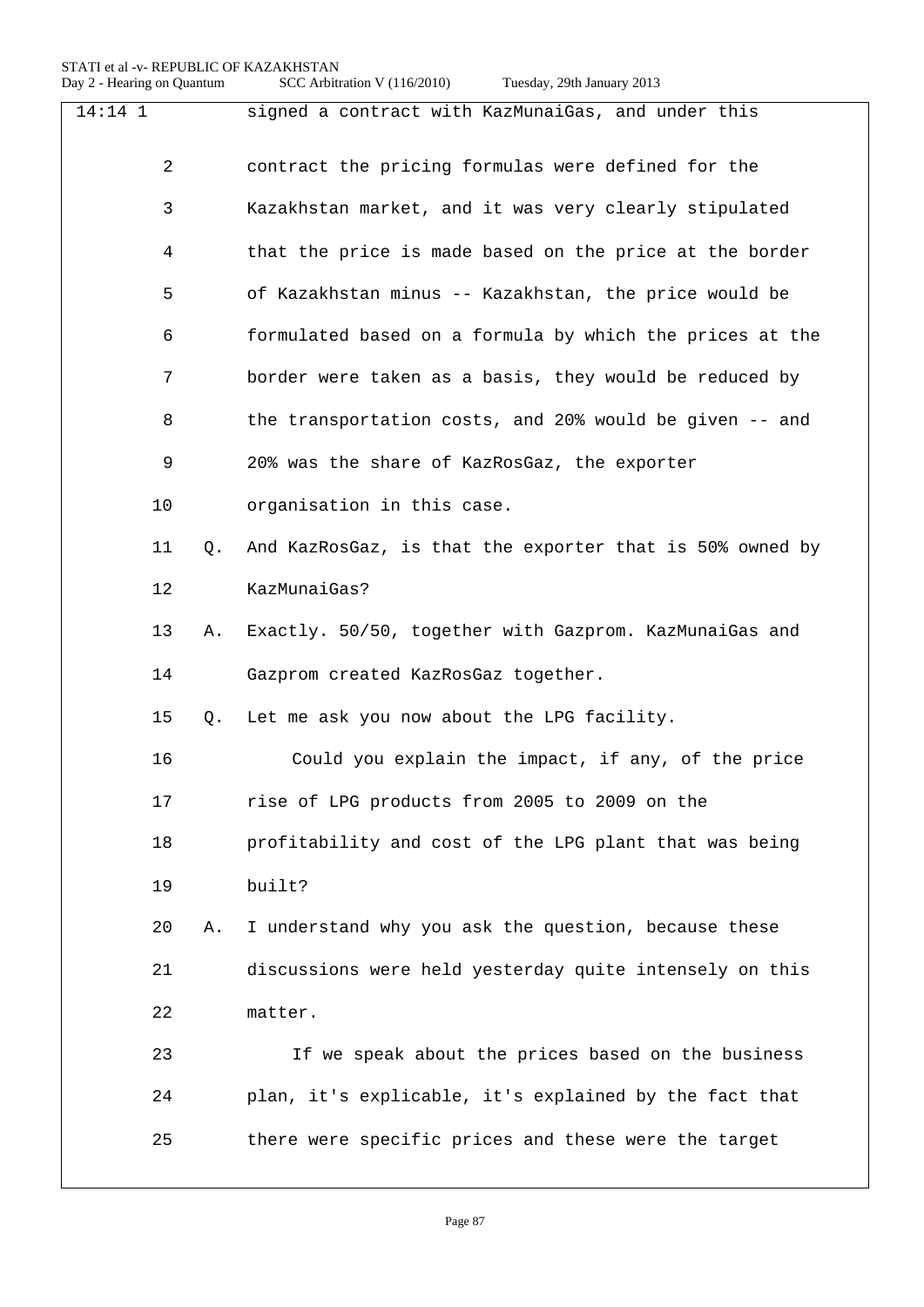## STATI et al -v- REPUBLIC OF KAZAKHSTAN<br>Dav 2 - Hearing on Ouantum SCC Arbiti

| Day 2 - Hearing on Quantum | Tuesday, 29th January 2013<br>SCC Arbitration V (116/2010) |
|----------------------------|------------------------------------------------------------|
| $14:17$ 1                  | prices. But this is just the start of the project; this    |
| 2                          | is just the initial plan. There were certain               |
| 3                          | suggestions coming from experts, experts from Romania,     |
| 4                          | who practically used the post-Soviet countries prices.     |
| 5                          | But this is not the main thing. As we remember, the        |
| 6                          | price rise for oil from 2004 until 2008 and until          |
| 7                          | nowadays is significant; I believe, if my memory doesn't   |
| 8                          | fail me, from \$24.30 per barrel, at some point it was     |
| 9                          | \$124 per barrel. And at the same time the producers who   |
| 10                         | provided the industry of oil and gas -- I mean the         |
| 11                         | producers of difficult materials, of machinery, of the     |
| 12                         | equipment -- the producers raised their prices to the      |
| 13                         | level of interests, or in line with the price rise for     |
| 14                         | the oil.                                                   |
| 15                         | When it comes to the profitability of the plant,           |
| 16                         | I can explain that together with a price rise for the      |
| 17                         | equipment, and together with increased costs for the       |
| 18                         | plant, the profitability of the plant also increased       |
| 19                         | because the final product's price was increasing at the    |
| 20                         | same time.                                                 |
| 21                         | If in 2005 -- approximately; I'm not giving you            |
| 22                         | exact figures -- but if in 2005 it cost \$30-40 per        |
| 23                         | barrel at LPG, during this period of price rising, this    |
| 24                         | figure increased several times. So the cost of the         |
| 25                         | plant increased, but the profitability did not suffer.     |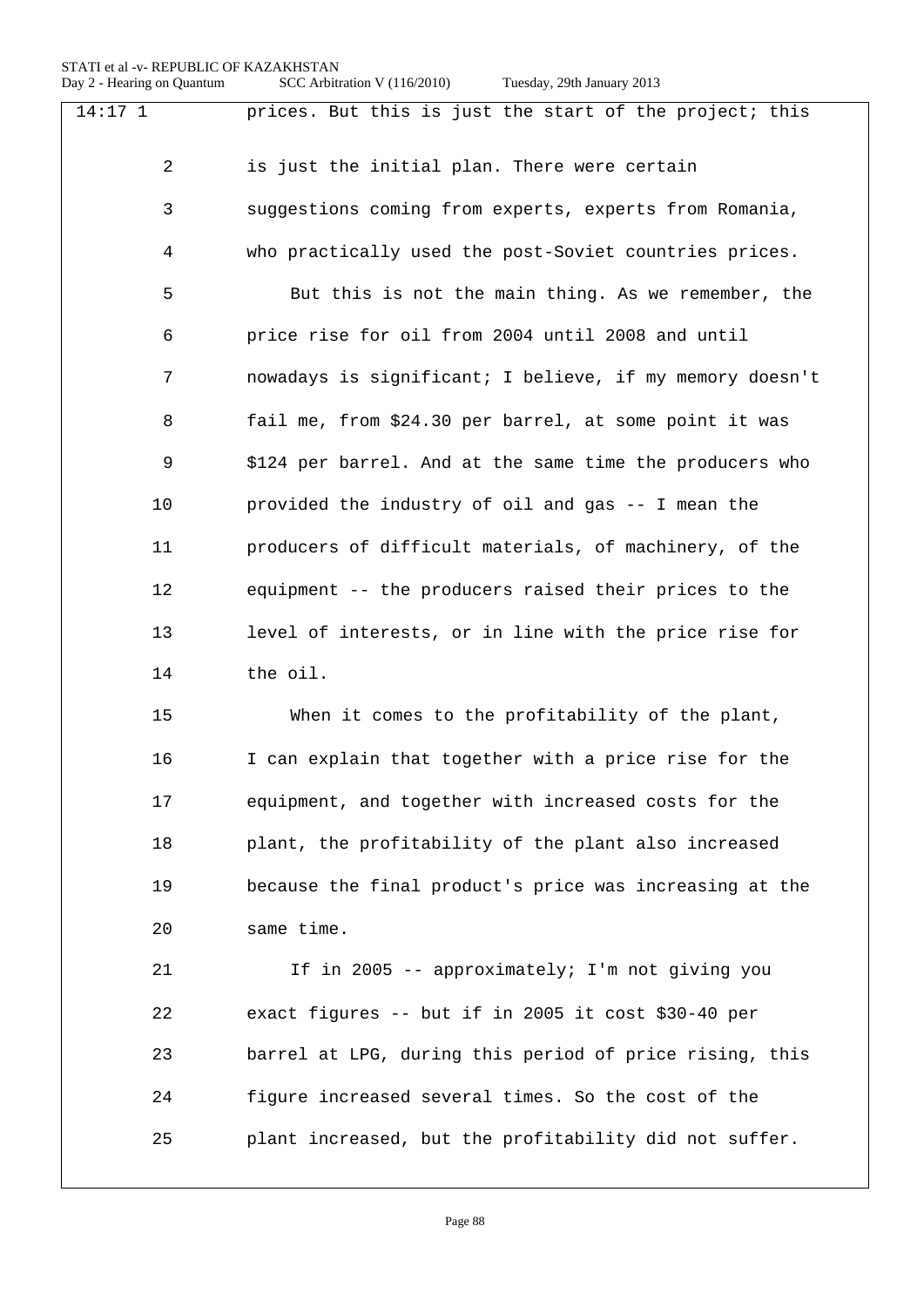| $14:18$ 1 |                | Q.  | Yesterday there was discussion of the report of          |
|-----------|----------------|-----|----------------------------------------------------------|
|           | $\overline{2}$ |     | Miller & Lents. Could you briefly explain why there is   |
|           | 3              |     | such a large difference between the reserve estimates    |
|           | 4              |     | approved by Kazakh institutions and the Miller & Lents   |
|           | 5              |     | report?                                                  |
|           | 6              | Α.  | Practically, speaking about reserve estimates, in        |
|           | 7              |     | Kazakhstan, according to the local regulations, the      |
|           | 8              |     | Kazakh institutions issue such estimates, and it's       |
|           | 9              |     | executed in the Department for Reserve Estimates.        |
|           | 10             |     | In practice, the estimates are taken as the basis.       |
|           | 11             |     | When we approached the competent authorities, they would |
|           | 12             |     | demand only the local reserve estimates prepared by the  |
|           | 13             |     | local institutions, Kazakh institutions, who had carried |
|           | 14             |     | out this kind of research in the State Department for    |
|           | 15             |     | Reserve Estimates.                                       |
|           | 16             |     | In my opinion -- I'm not a geologist myself -- but       |
|           | 17             |     | in my opinion, the difference is that the Kazakh         |
|           | 18             |     | institutions base their prices 90% on Soviet old         |
|           | 19             |     | calculations, while the western experts are looking at   |
|           | 20             |     | the density and                                          |
|           | 21             | THE | INTERPRETER: The interpreter asked to clarify once       |
|           | 22             |     | more.                                                    |
|           | 23             | Α.  | So while the local experts are speaking about 90%, the   |
|           | 24             |     | western experts are taking the figures which are much,   |
|           | 25             |     | much lower: some 3 0-35%.                                |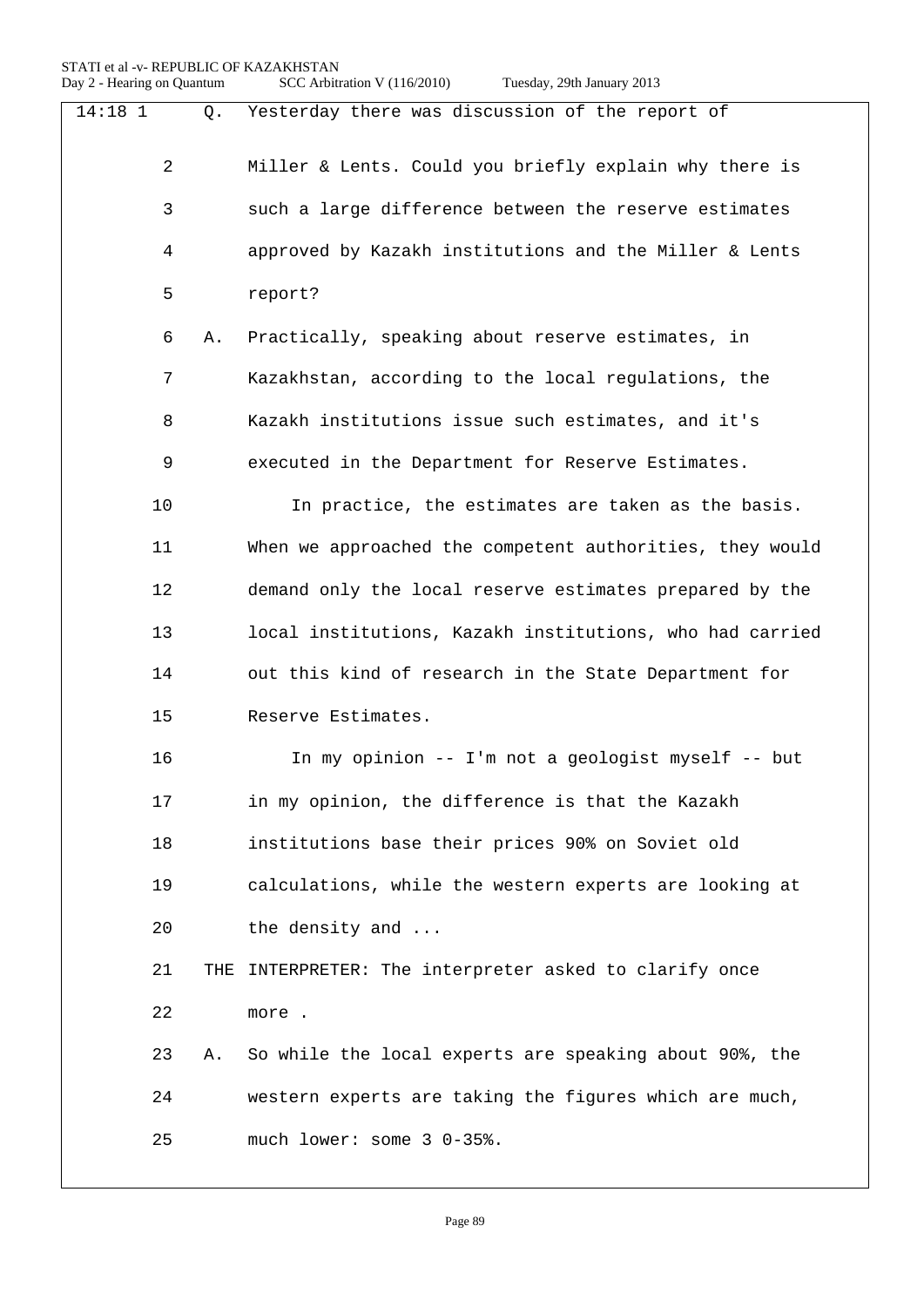| $14:22$ 1 | Q. | Two final questions. First of all, could you please               |
|-----------|----|-------------------------------------------------------------------|
| 2         |    | explain why contract 302 was excluded from the initial            |
| 3         |    | round of Project Zenith in the summer of 2008?                    |
| 4         | Α. | For the very reasons that I've mentioned: because this            |
| 5         |    | contract was of great interest for us, and in our                 |
| 6         |    | opinion this contract had a great future.                         |
| 7         | Q. | What specifically was of great interest to you that led           |
| 8         |    | you to exclude contract 302 from Project Zenith in the            |
| 9         |    | summer of 2008?                                                   |
| 10        | Α. | As I have said, Mr Panchenko at this moment was dealing           |
| 11        |    | with the research or the prospective -- or was studying           |
| 12        |    | the prospectives of this block, and he had thoroughly             |
| 13        |    | studied the results of drilling of the deep well                  |
| 14        |    | Munaibay, and in close cooperation with the geologists            |
| 15        |    | and the team who was actually doing the drilling, and             |
| 16        |    | they looked into details of all the discovered                    |
| 17        |    | information and all the available data.                           |
| 18        |    | And when they drilled at the interval between 5,868               |
| 19        |    | and 5,874 metres, during this period of drilling they             |
| 20        |    | discovered a huge amount of gas which was at risk of              |
| 21        |    | fountain, and this actually gave you a sign that these            |
| 22        |    | hydrocarbons came from nearby horizons, and it was quite probable |
| 23        |    | that these gases would come from the reef structure.              |
| 24        |    | This is what gave us grounds for so considerable                  |
| 25        |    | interest and this is why we proceeded with 3D, and the            |
|           |    |                                                                   |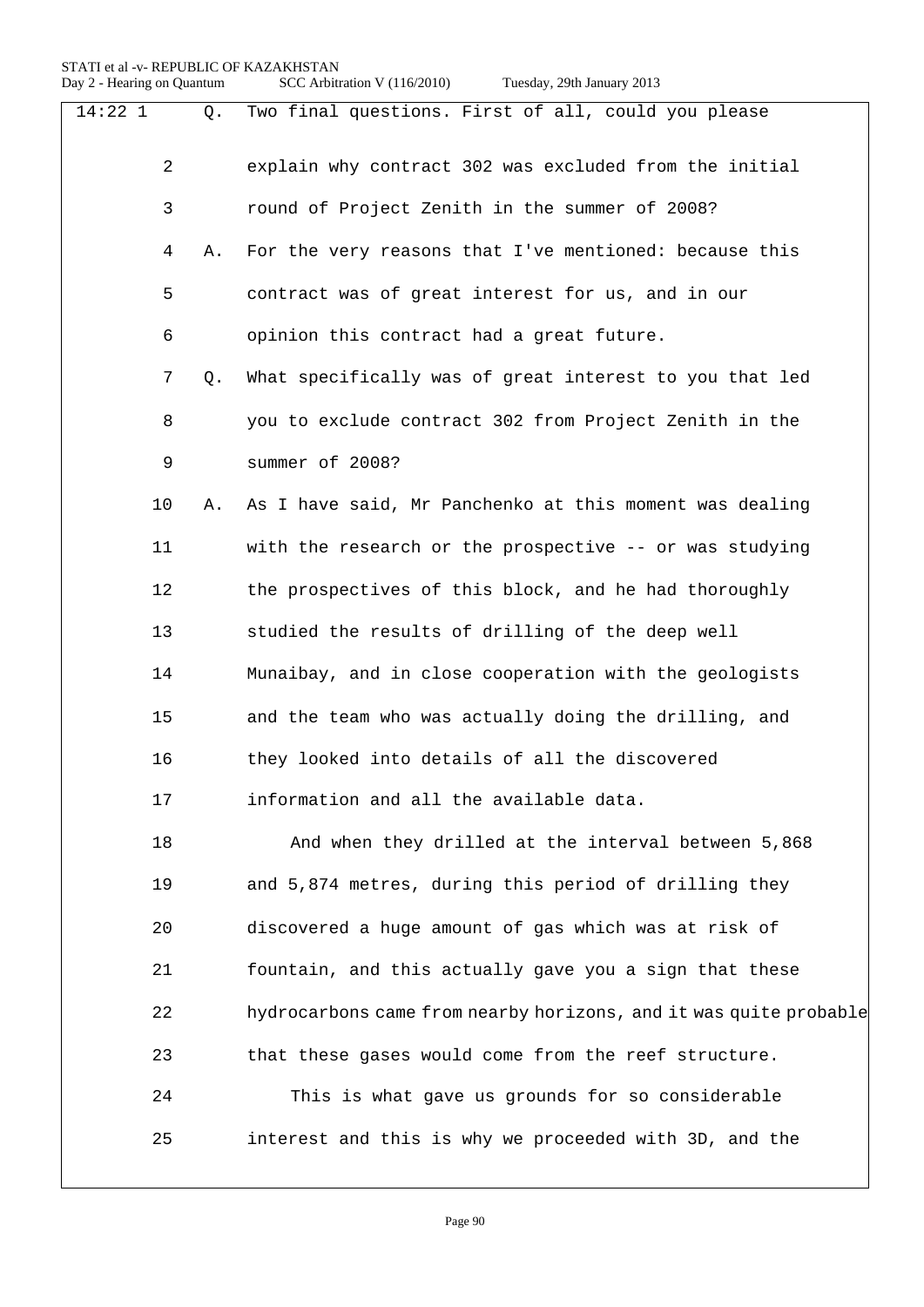### STATI et al -v- REPUBLIC OF KAZAKHSTAN<br>Day 2 - Hearing on Quantum SCC Arbitr SCC Arbitration V (116/2010)

| $14:24$ 1<br>results of 3D research gave us even more reasons to |    |                                                         |  |
|------------------------------------------------------------------|----|---------------------------------------------------------|--|
| $\overline{a}$                                                   |    | believe that we have great interest in this project.    |  |
| 3                                                                | Q. | My final question is on the Cliffson transaction.       |  |
| 4                                                                |    | Kazakhstan claims that part of the reason the           |  |
| 5                                                                |    | Cliffson offer is not indicative of the true value of   |  |
| 6                                                                |    | your companies is that the negotiations between you and |  |
| 7                                                                |    | Cliffson's representatives lasted only 13 days. Is that |  |
| 8                                                                |    | true? Is that the actual length of the negotiations     |  |
| 9                                                                |    | between you and Cliffson?                               |  |
| 10                                                               | Α. | Of course not.                                          |  |
| 11                                                               |    | I was not directly involved in negotiations with        |  |
| 12                                                               |    | Cliffson, but Mrs Brunt started negotiations with this  |  |
| 13                                                               |    | company already, I believe it was in September, because |  |
| 14                                                               |    | I recall her calling me, and she said that there was    |  |
| 15                                                               |    | an interested buyer for the -- a local buyer, a very    |  |
| 16                                                               |    | powerful buyer, someone with a Kazakh family name.      |  |
| 17                                                               |    | And it was a family in Kazakhstan who actually had      |  |
| 18                                                               |    | opportunity to obtain the permission from Kazakh        |  |
| 19                                                               |    | Government and who were at that moment in transaction   |  |
| 20                                                               |    | with Mr Prokhorov and were selling their share in       |  |
| 21                                                               |    | KazGold business, and that sounded very interesting, so |  |
| 22                                                               |    | I instructed her to continue the negotiations.          |  |
| 23                                                               |    | And Mr Lungu on 18th November 2 009, if I remember      |  |
| 24                                                               |    | correctly, flew to Almaty, and on the 20th they signed  |  |
| 25                                                               |    | a memorandum on the price agreement. I remember it was  |  |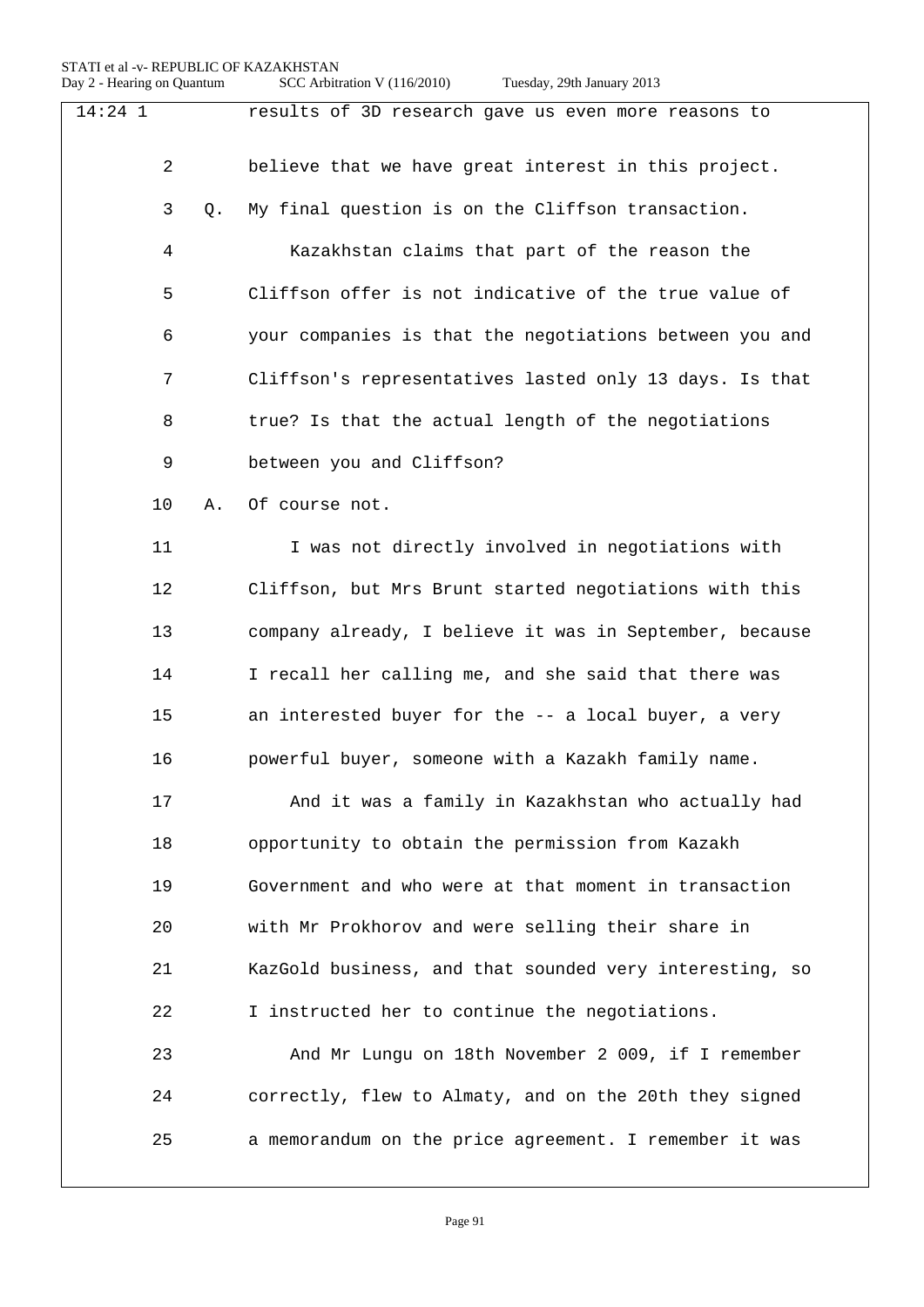| Tuesday, 29th January 2013 |  |  |  |
|----------------------------|--|--|--|
|----------------------------|--|--|--|

| $14:26$ 1 |    | \$1.15 billion; I remember this figure very well. And    |
|-----------|----|----------------------------------------------------------|
| 2         |    | after this, the -- Isimbayev Zhenat, I believe this is   |
| 3         |    | Mr Isimbayev Zhenat, who was a trusted [associate] of    |
| 4         |    | Mr Assaubayev, he invited us to Istanbul -- I can't      |
| 5         |    | recall the date exactly, but just very shortly prior to  |
| 6         |    | signing the agreement -- and this is where we            |
| 7         |    | negotiated.                                              |
| 8         |    | After that, on 10th February, if I remember              |
| 9         |    | correctly, I received a letter from Mr Assaubayev        |
| 10        |    | inviting me to meet in London. So in February we went    |
| 11        |    | to London and continued the negotiations and we signed   |
| 12        |    | a contract. But frankly, the contract was not for the    |
| 13        |    | amount \$1.15 billion, as was initially agreed, but for  |
| 14        |    | \$978 million, because the family of Assaubayev believed |
| 15        |    | they would be forced to pay the penalties which were     |
| 16        |    | imposed on our companies.                                |
| 17        |    | So we agreed to reduce the sale price by the penalty     |
| 18        |    | amount, because we had very interesting projects in Iraq |
| 19        |    | at the moment, and we no longer wanted to deal with this |
| 20        |    | Kazakhstan dispute but rather focus on more serious      |
| 21        |    | proj ects.                                               |
| 22        | Q. | You said at the beginning of that answer the             |
| 23        |    | negotiations started in September. Was that September    |
| 24        |    | of 2009 you were referring to?                           |
| 25        | Α. | Yes, exactly right; it was 2009.                         |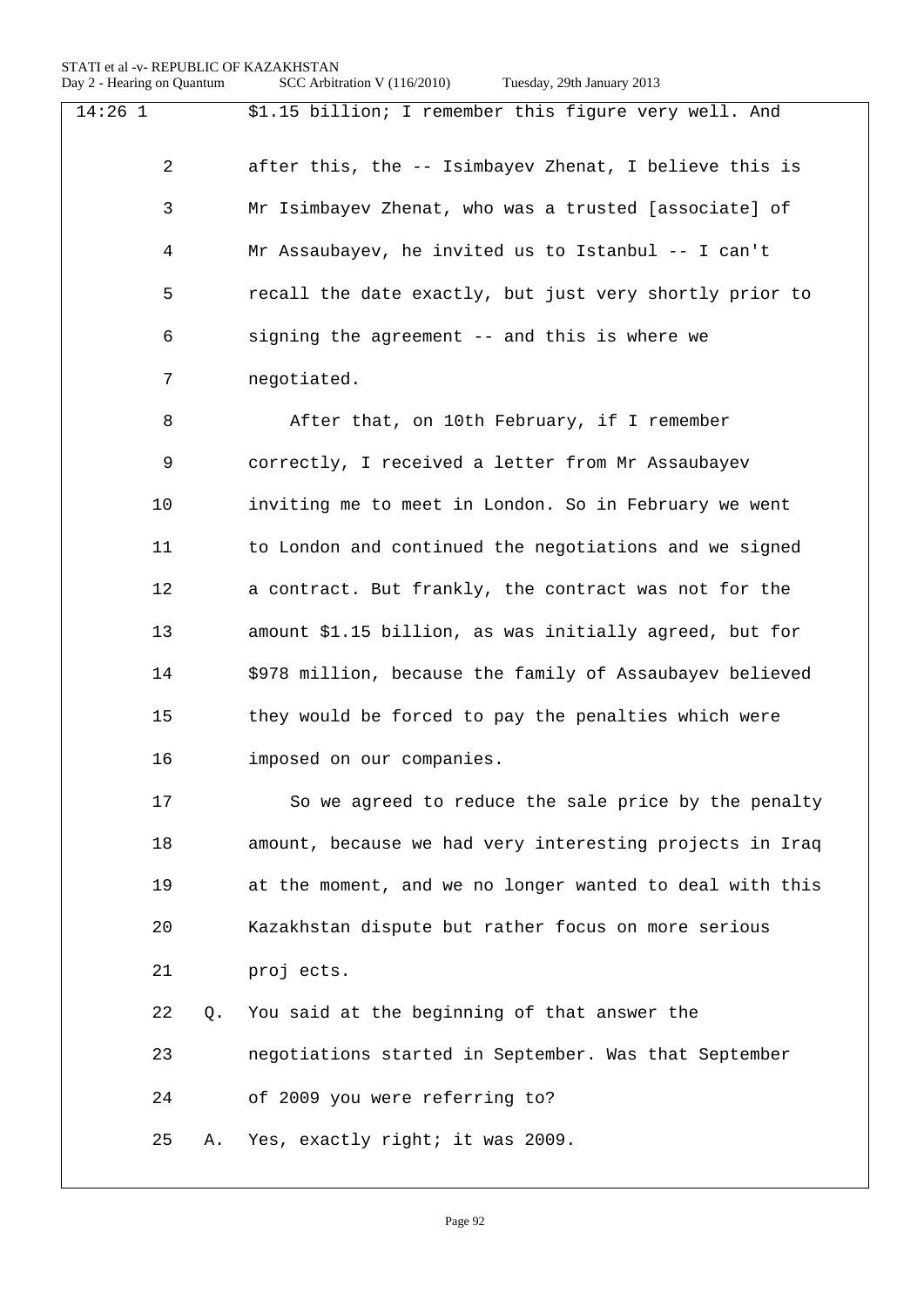| $14:28$ 1 |                     |         | MR FLEURIET: Thank you, Mr President.                       |
|-----------|---------------------|---------|-------------------------------------------------------------|
|           | $\overline{2}$<br>3 | TH<br>Е | CHAIRMAN: Alright. We come to cross-examination,<br>please. |
|           |                     |         |                                                             |
|           | 4                   |         | (2 2 8 pm)                                                  |
|           | 5                   |         | Cross-examination by DR NACIMIENTO                          |
|           | 6                   | Q.      | Good afternoon, Mr Stati.                                   |
|           | 7                   | Α.      | (In English) Good afternoon.                                |
|           | 8                   | Q.      | Taking up on the question you just answered from your       |
|           | 9                   |         | counsel, do I understand your testimony correctly as        |
|           | $10 \,$             |         | saying that negotiations for the Cliffson SPA started in    |
|           | 11                  |         | September 2009?                                             |
|           | 12                  | Α.      | (Interpreted) Yes, quite right. Those negotiations          |
|           | 13                  |         | started and they were conducted by Ms Svetlana Brun.        |
|           | 14                  | Q.      | Who is Svetlana Bran?                                       |
|           | 15                  | Α.      | Svetlana Bran is a predecessor of Mr Lungu in the           |
|           | 16                  |         | position of vice president responsible for finance.         |
|           | 17                  | Q.      | Could you take a look at your [first] witness statement,    |
|           | 18                  |         | paragraph 40. Here you say:                                 |
|           | 19                  |         | "In February 2010, we were contacted by Cliffson            |
|           | 20                  |         | Company SA, a company owned by Kazakh interests."           |
|           | 21                  |         | There is no mentioning of Ms Bran or of Mr Lungu, of        |
|           | 22                  |         | any contacts before February 2010; correct?                 |
|           | 23                  | Α.      | That's quite right.                                         |
|           | 24                  |         | The letter of 10th February I received through              |
|           | 25                  |         | Mr Assaubayev at Grand Petroleum. Grand Petroleum is        |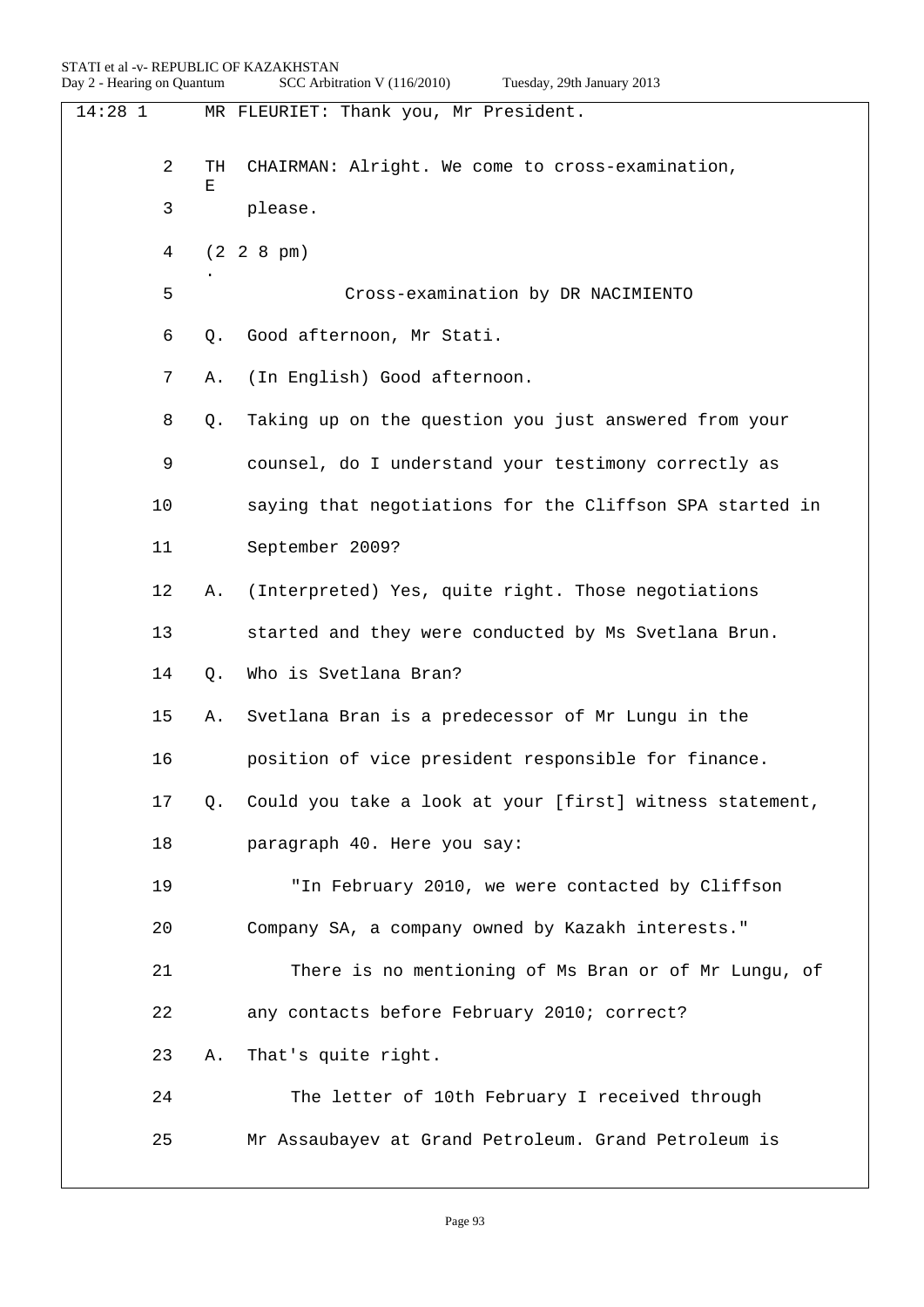| $14:30$ 1 |           | most probably one of the subsidiaries in Assaubayev        |
|-----------|-----------|------------------------------------------------------------|
| 2         |           | holding, whatever it is called; I'm not sure, I did not    |
| 3         |           | really look very carefully into the structure of them      |
| 4         |           | their interests. But since the letter was signed by        |
| 5         |           | Mr Assaubayev, I think Grand Petroleum is apparently       |
| 6         |           | also one of their companies. We were conducting            |
| 7         |           | negotiations with the same persons.                        |
| 8         | O.        | Isn't it right that your witness statement does not        |
| 9         |           | contain any reference to the offer of \$1 billion that we  |
| 10        |           | just heard?                                                |
| 11        | Α.        | That's quite right. But in the case files, this            |
| 12        |           | contract -- or "memorandum" probably is a more proper      |
| 13        |           | name for it -- is there.                                   |
| 14        | Q.        | When you refer to "case file", what do you mean?           |
| 15        | Α.        | I think this was submitted by our people to our attorneys. |
| 16        | Q.        | Who were "our people"?                                     |
| 17        | Α.        | I am speaking about my central office. There are many      |
| 18        |           | people; do you want me to list them?                       |
| 19        | $\circ$ . | And the "case file", you mean the file for this            |
| 20        |           | arbitration?                                               |
| 21        | Α.        | Yes, quite right.                                          |
| 22        | O.        | I have some questions regarding the gas pricing.           |
| 23        |           | It's correct, isn't it, Mr Stati, that neither TNG         |
| 24        |           | nor KPM ever exported gas?                                 |
| 25        | Α.        | I would not dare say so because, as I know, under this     |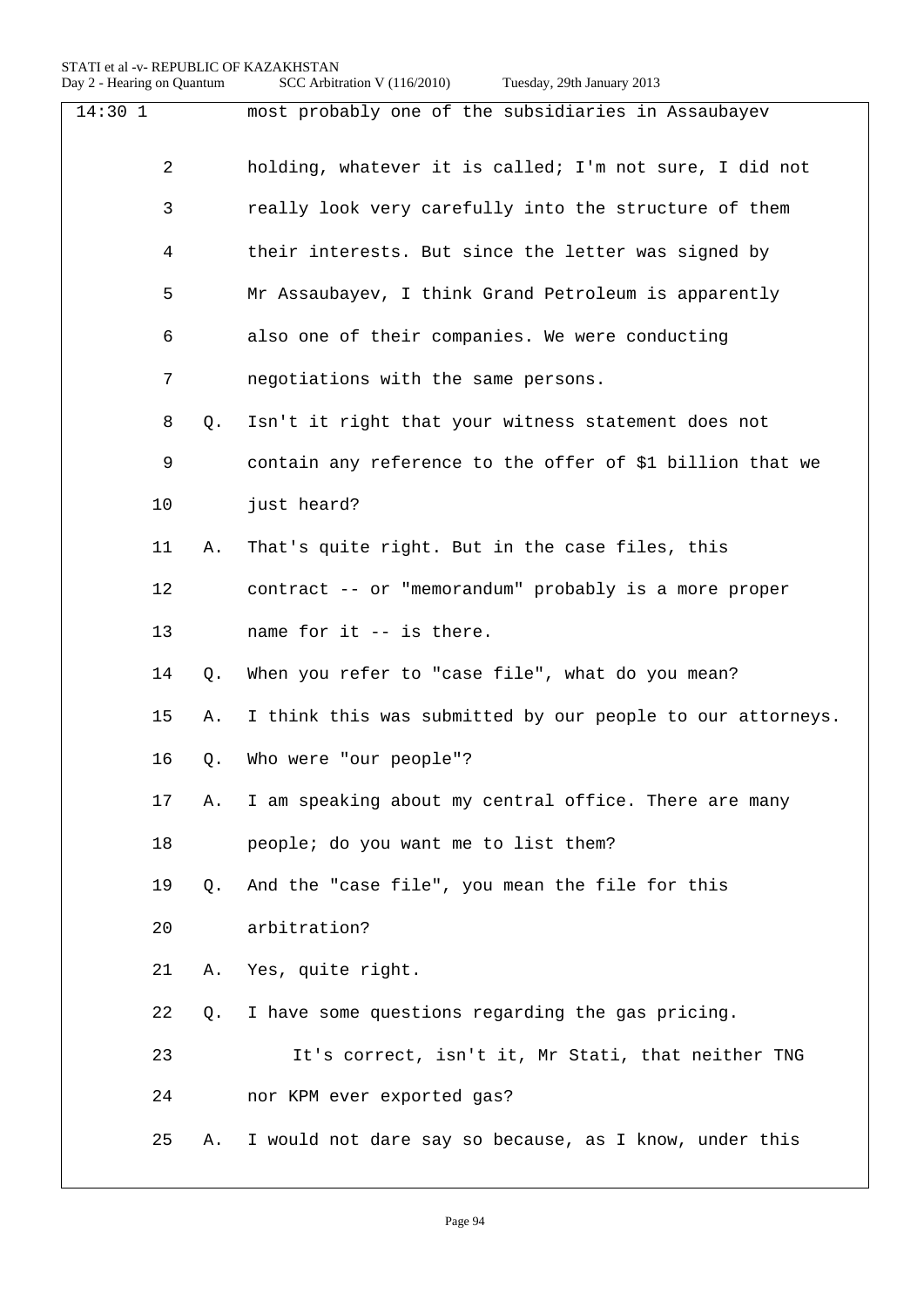### STATI et al -v- REPUBLIC OF KAZAKHSTAN<br>Day 2 - Hearing on Quantum SCC Arbitr SCC Arbitration V (116/2010)

| $14:32$ 1      |    | protocol KazRosGaz for quite some time was delivering             |
|----------------|----|-------------------------------------------------------------------|
| $\overline{2}$ |    | our gas, but they didn't pay to us, although under the            |
| 3              |    | law and the taxation provisions, we as sellers, as                |
| 4              |    | suppliers, have to pay the tax from the final export              |
| 5              |    | price, and the formula which was given to us by                   |
| 6              |    | KazMunaiGas is the formula under which we were expected           |
| 7              |    | to operate, and KazRosGaz was supposed to pay this                |
| 8              |    | money. I think this is one of the reasons why we are              |
| 9              |    | here --                                                           |
| 10             |    | Q. Okay, my question was a different one. My question was         |
| 11             |    | whether it's correct that neither TNG or KPM themselves           |
| 12             |    | ever exported gas.                                                |
| 13             | Α. | Well, I think I explained it quite clearly, and I insist          |
| 14             |    | on my opinion, what the situation actually was. We have           |
| 15             |    | the supporting documents; we have the contract with               |
| 16             |    | KazMunaiGas which explains the price formation at the             |
| 17             |    | market; and I'm sorry, with your permission, I insist on          |
| 18             |    | my opinion.                                                       |
| 19             | Q. | And say again: your opinion is that TNG and KPM                   |
| 20             |    | themselves exported gas?                                          |
| 21             | Α. | No, not themselves. The contract with KazMunaiGas sets            |
| 22             |    | out very clearly the pricing, the formula for shaping             |
| 23             |    | the price in the market and how we should export gas. So TransGas |
| 24             |    | was to grant us the right for transporting to                     |
| 25             |    | the Kazakhstan border, and the exporter, KazRosGaz,               |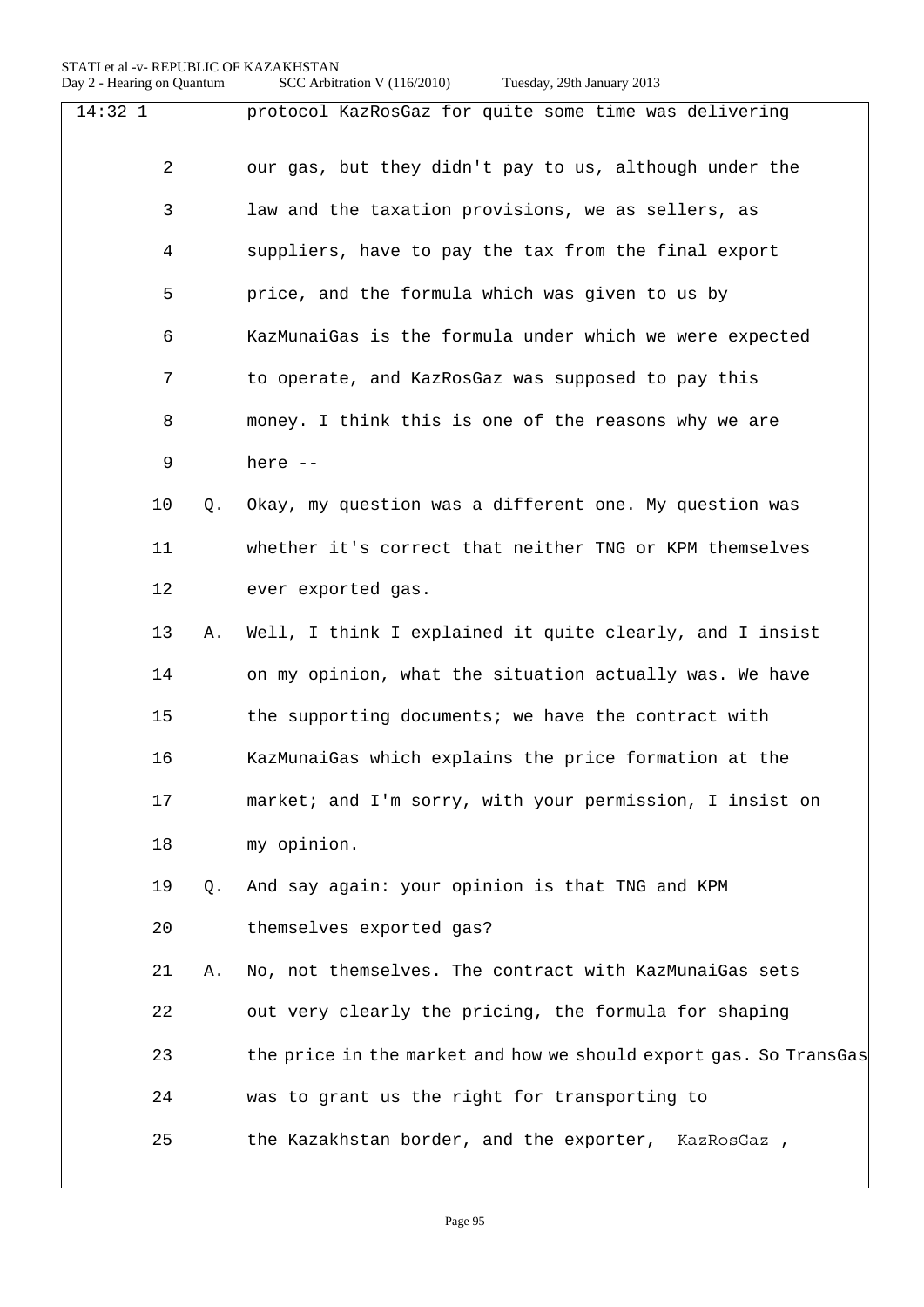| $14:34$ 1 |    | was entitled to 20% of the price of the transaction.                                             |
|-----------|----|--------------------------------------------------------------------------------------------------|
| 2         |    | This is my understanding both from reading the                                                   |
| 3         |    | contract and from reading the applicable legislation,                                            |
| 4         |    | and also from knowing our agreements with Gazprom, KazRosGas,<br>Moldovagaz                      |
| 5         |    | . How else do you want me to understand this provided that's what<br>written in black and white? |
| 6         |    |                                                                                                  |
| 7         | О. | Thank you. I believe that you just answered my                                                   |
| 8         |    | question: no, not themselves. So [neither] TNG nor KPM                                           |
| 9         |    | had themselves exported gas.                                                                     |
| 10        |    | When you decided to invest in Kazakhstan, did you                                                |
| 11        |    | expect your companies to be exporting gas?                                                       |
| 12        | Α. | When we sign contracts, we do read them, and the                                                 |
| 13        |    | contract says clearly that the ministry should assist in                                         |
| 14        |    | exporting the entire volume of the gas, and then --                                              |
| 15        |    | well, the rest is, of course, your interpretation. But                                           |
| 16        |    | I am reading the documents themselves.                                                           |
| 17        | Q. | Can I ask again: did you expect your companies to be                                             |
| 18        |    | exporting gas when you decided to invest in Kazakhstan?                                          |
| 19        | Α. | 100%. This was guaranteed to us.                                                                 |
| 20        | Q. | Can I refer you to the last hearing, and this is the                                             |
| 21        |    | part of the transcript in tab 15 of your binder. This                                            |
| 22        |    | is the transcript from Day 2, page 8, and I'm quoting                                            |
| 23        |    | from your testimony:                                                                             |
| 24        |    | "Answer: We started gas production in 2003, and                                                  |
| 25        |    | that's where problems emerged because practically our                                            |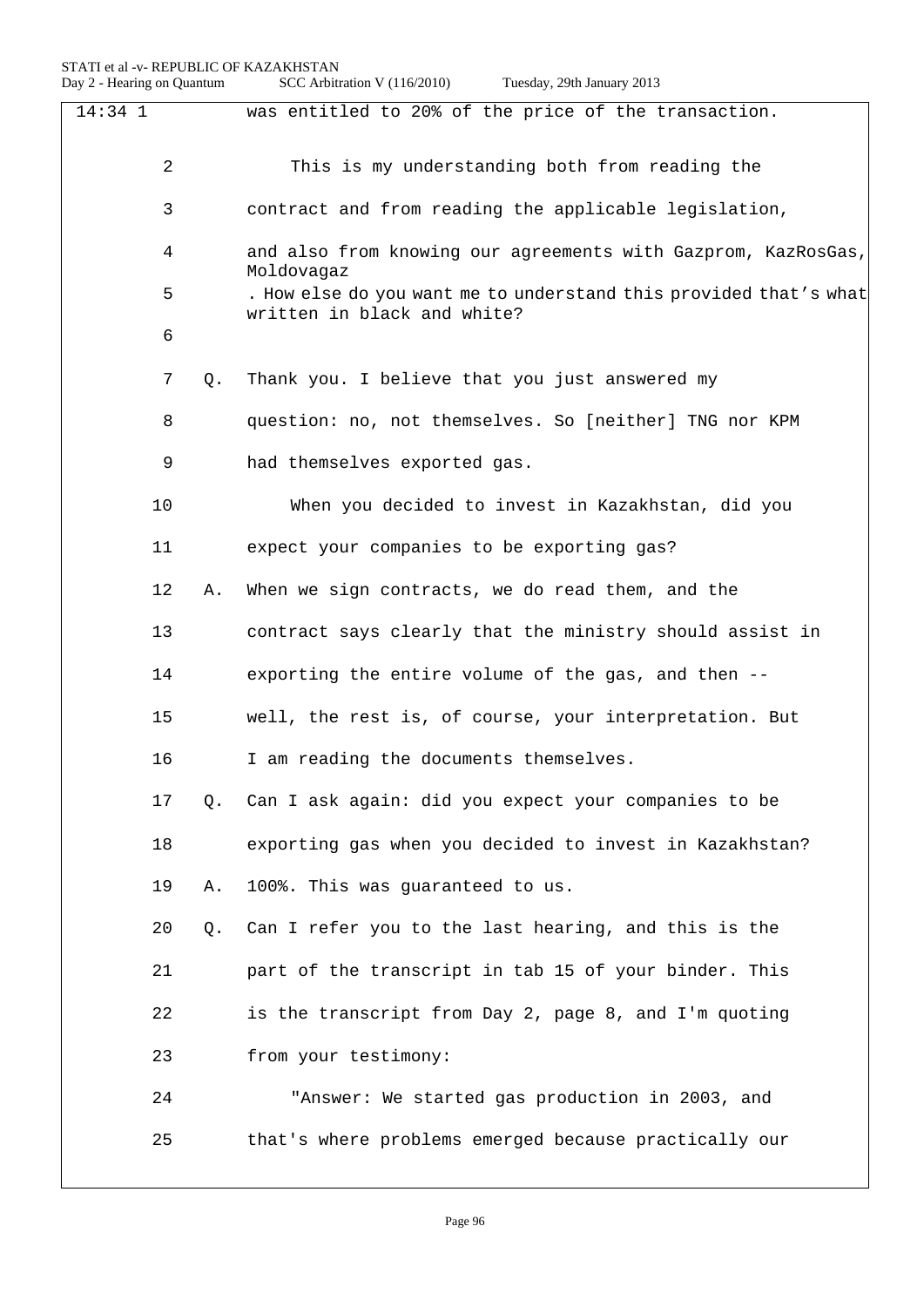| $14:37$ 1 |    |    | contract gives us the right for 100% export of gas, and  |
|-----------|----|----|----------------------------------------------------------|
|           |    |    |                                                          |
|           | 2  |    | we never managed to get to actually exporting.           |
|           | 3  |    | KazRosGaz and Gazprom were creating problems."           |
|           | 4  |    | Is it your testimony, Mr Stati, that KazRosGaz and       |
|           | 5  |    | Gazprom were creating problems because Gazprom would not |
|           | 6  |    | directly buy gas from you?                               |
|           | 7  | Α. | Yes, quite exactly; not directly, but according to our   |
|           | 8  |    | protocol we expected to buy through an exporter, and the |
|           | 9  |    | exporter is KazRosGaz in this case, with its             |
|           | 10 |    | subsidiaries GazImpex, Kemikal and some others.          |
|           | 11 | Q. | Mr Stati, regarding the tripartite agreement that we had |
|           | 12 |    | been referring to before, is it correct that in 2008     |
|           | 13 |    | there had been negotiations for the conclusion of        |
|           | 14 |    | a tripartite agreement?                                  |
|           | 15 | Α. | Yes, that's quite right, and the contract was signed on  |
|           | 16 |    | 17th, I think it was, November 2008.                     |
|           | 17 | Q. | Under this agreement TNG was to sell its gas to KazAzot  |
|           | 18 |    | and an exporter; is that correct?                        |
|           | 19 | Α. | Part of it. A part.                                      |
|           | 20 | Q. | Which part is correct?                                   |
|           | 21 | Α. | Well, there is an appendix to the contract spelling out  |
|           | 22 |    | what proportions, what parts of gas expect to be sold to |
|           | 23 |    | KazAzot, what was to be sold at the domestic market and  |
|           | 24 |    | so on.                                                   |
|           | 25 | Q. | Could you please look at tab 6 in your binder. This is   |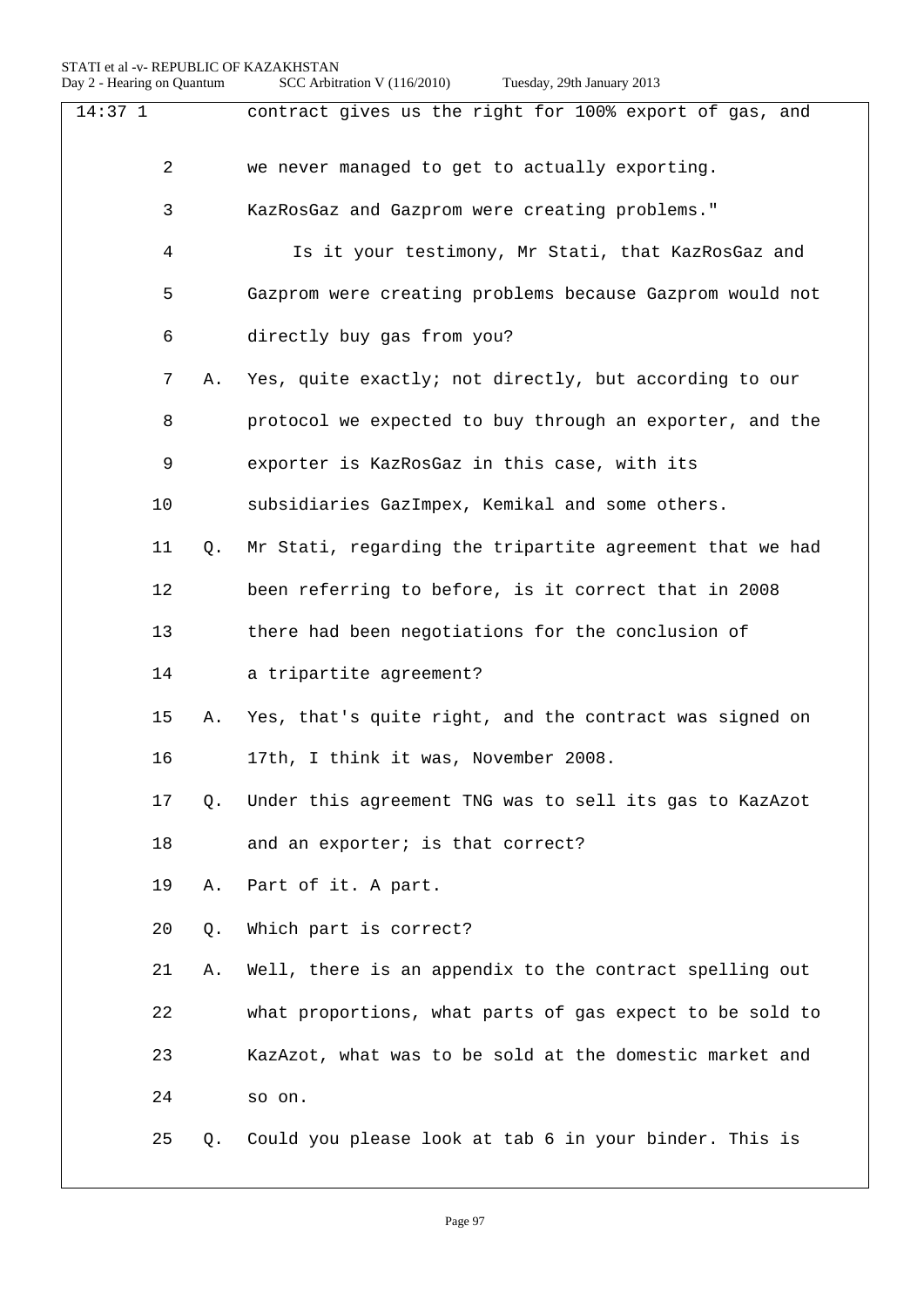| $14:39$ 1 |         |    | an undated 2008 draft agreement from those negotiations, |
|-----------|---------|----|----------------------------------------------------------|
|           |         |    |                                                          |
|           | 2       |    | and for the record this is Exhibit C-302.                |
|           | 3       |    | MR FLEURIET: Just to clarify, this is not the agreement  |
|           | 4       |    | from November to which he was referring.                 |
|           | 5       | Α. | I'm sorry, it's not signed. It's not signed by anyone.   |
|           | 6       |    | Why should we look into it?                              |
|           | 7       |    | DR NACIMIENTO: It's fine.                                |
|           | 8       |    | Could you please look at section 3.1.                    |
|           | 9       | Α. | Yes .                                                    |
|           | $10 \,$ | O. | It's a table setting out the volumes?                    |
|           | 11      | Α. | Yes, quite correct. I see the table indicating the       |
|           | 12      |    | volumes as they were supposed to be used.                |
|           | 13      | O. | If you look at the bottom -- keep it open, please -- of  |
|           | 14      |    | the second column on the left, it says that the total    |
|           | 15      |    | volume to be sold under this agreement is 19.25 billion  |
|           | 16      |    | cubic metres. Can you take a look at the document?       |
|           | 17      | Α. | Yes, correct. I've seen it.                              |
|           | 18      | Q. | Is it not a fact that TNG could never have fulfilled     |
|           | 19      |    | this obligation from the Tolkyn field alone, with gas    |
|           | 20      |    | from the Tolkyn field alone?                             |
|           | 21      | Α. | This is your opinion. But if we take the resources that  |
|           | 22      |    | were there and correctly operate the deposit, then what  |
|           | 23      |    | our specialists inserted here was quite correct. The     |
|           | 24      |    | figures were not taken from thin air.                    |
|           | 25      | Q. | Can I take you to the report of your expert chosen for   |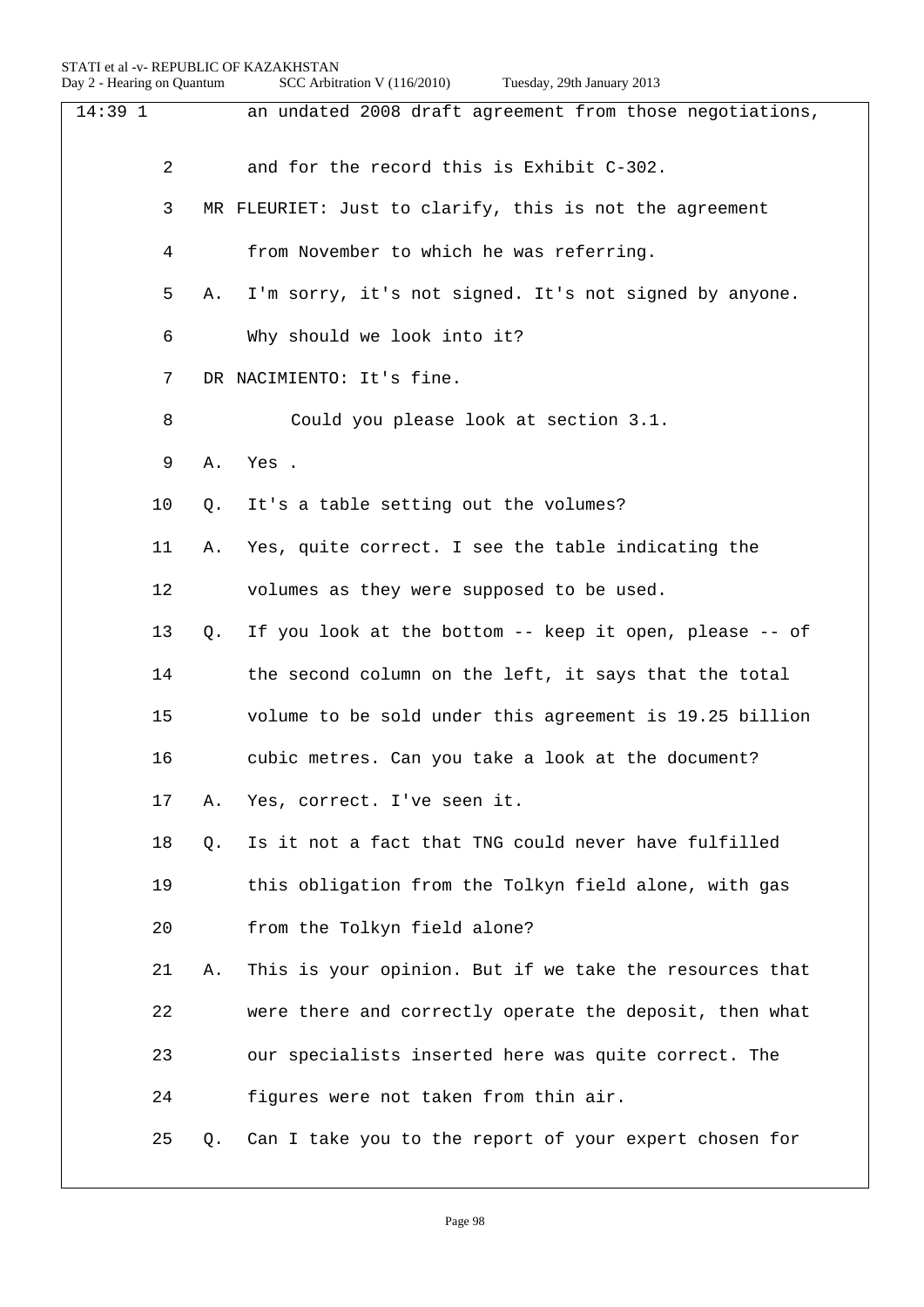| $14:41$ 1 |                | this arbitration, and this is in tab 8 of your binder.       |
|-----------|----------------|--------------------------------------------------------------|
|           | $\overline{2}$ | This is the first Ryder Scott report, and here               |
|           | 3              | Exhibit 7.                                                   |
|           |                |                                                              |
|           | 4              | THE CHAIRMAN: I'm sorry, I am getting mixed up. You said     |
|           | 5              | tab 8: that's Miller & Lents, isn't it?                      |
|           | 6              | DR NACIMIENTO: It is Miller & Lents, yes.                    |
|           | 7              | Can I reply to your question?<br>Α.                          |
|           | 8              | We were taking only the proven deposits, proven              |
|           | 9              | before the Kazakhstan institutions. The Kazakhstan           |
|           | 10             | contracts were signed only for the volumes -- for the        |
|           | 11             | reserves approved by the Kazakhstan institutions, and        |
|           | 12             | the volumes to be produced were taken from the programme     |
|           | 13             | approved by the competent Kazakhstan bodies.                 |
|           | 14             | So these schedules were not taken from any other             |
|           | 15             | source, but exactly from the programme. So it's not          |
|           | 16             | just invented volumes by someone. It's good that             |
|           | 17             | Miller & Lents mentioned it, because we had no right to      |
|           | 18             | proceed from the deposits as estimated by                    |
|           | 19             | Miller & Lents. We were in Kazakhstan, after all.            |
|           | 20             | Mr Stati, we heard yesterday the testimony of Mr Lungu<br>Q. |
|           | 21             | with regard to the ramping-up of the production. It is       |
|           | 22             | in the transcript of yesterday starting on page 220,         |
|           | 23             | line 14:                                                     |
|           | 24             | "Question: Would you agree that at the end of 2007           |
|           | 25             | and until the later part of 2008, TNG significantly          |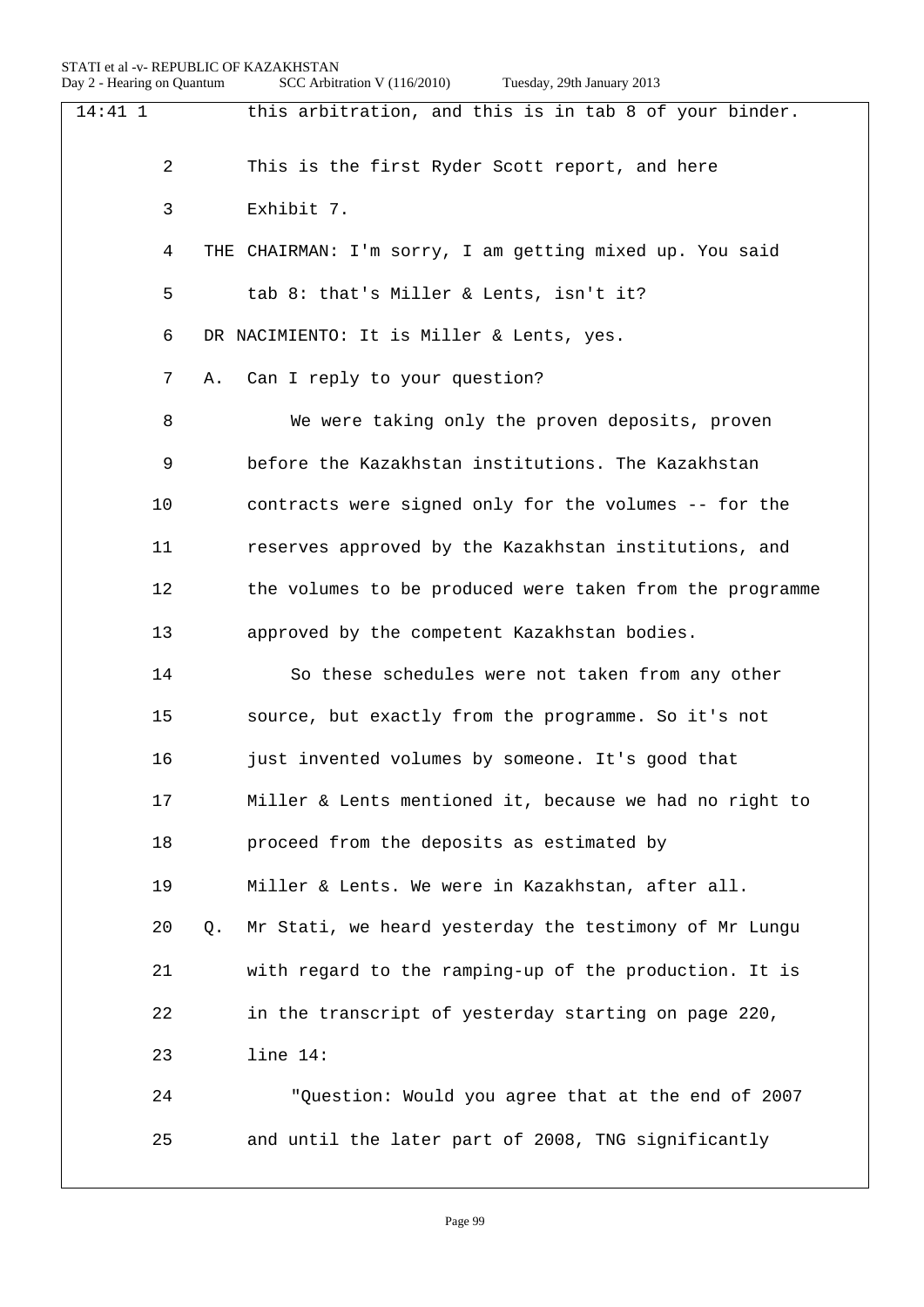| $14:44$ 1 |              | increased the production for the Tolkyn field?"            |
|-----------|--------------|------------------------------------------------------------|
|           | 2            | And he answers:                                            |
|           | 3            | "Answer: Yes, I do confirm that the production             |
|           | 4            | increased" --                                              |
|           | 5<br>Α.      | (Interrupts)                                               |
|           | 6<br>TH<br>Е | CHAIRMAN: Let her finish first, and then you can           |
|           | 7            | answer.                                                    |
|           | 8            | DR NACIMIENTO: Can I just hear what he says? I didn't get  |
|           | 9            | the translation. When he interrupted, I would like to      |
| 10        |              | hear what he said.                                         |
| 11        | Α.           | I'm sorry. What did you mean by "ramping-up  the           |
| 12        |              | production"?                                               |
| 13        |              | DR NACIMIENTO: To explain this again, I am reading a quote |
| 14        |              | from the testimony of Mr Lungu yesterday. It's the         |
| 15        |              | testimony that Mr Lungu gave yesterday, and I am reading   |
| 16        |              | from the transcript.                                       |
| 17        |              | I continue reading at line 17. The answer is:              |
| 18        |              | "Answer: Yes, I do confirm that the production             |
| 19        |              | increased starting from late 2007, but it was still in     |
| 20        |              | accordance with the development plan of the Tolkyn         |
| 21        |              | field.                                                     |
| 22        |              | "Question: Is it fair to say that the gas produced         |
| 23        |              | from the Tolkyn field in 2008 would then be lost for       |
| 24        |              | supply of the LPG plant?"                                  |
| 25        |              | And Mr Lungu answers:                                      |
|           |              |                                                            |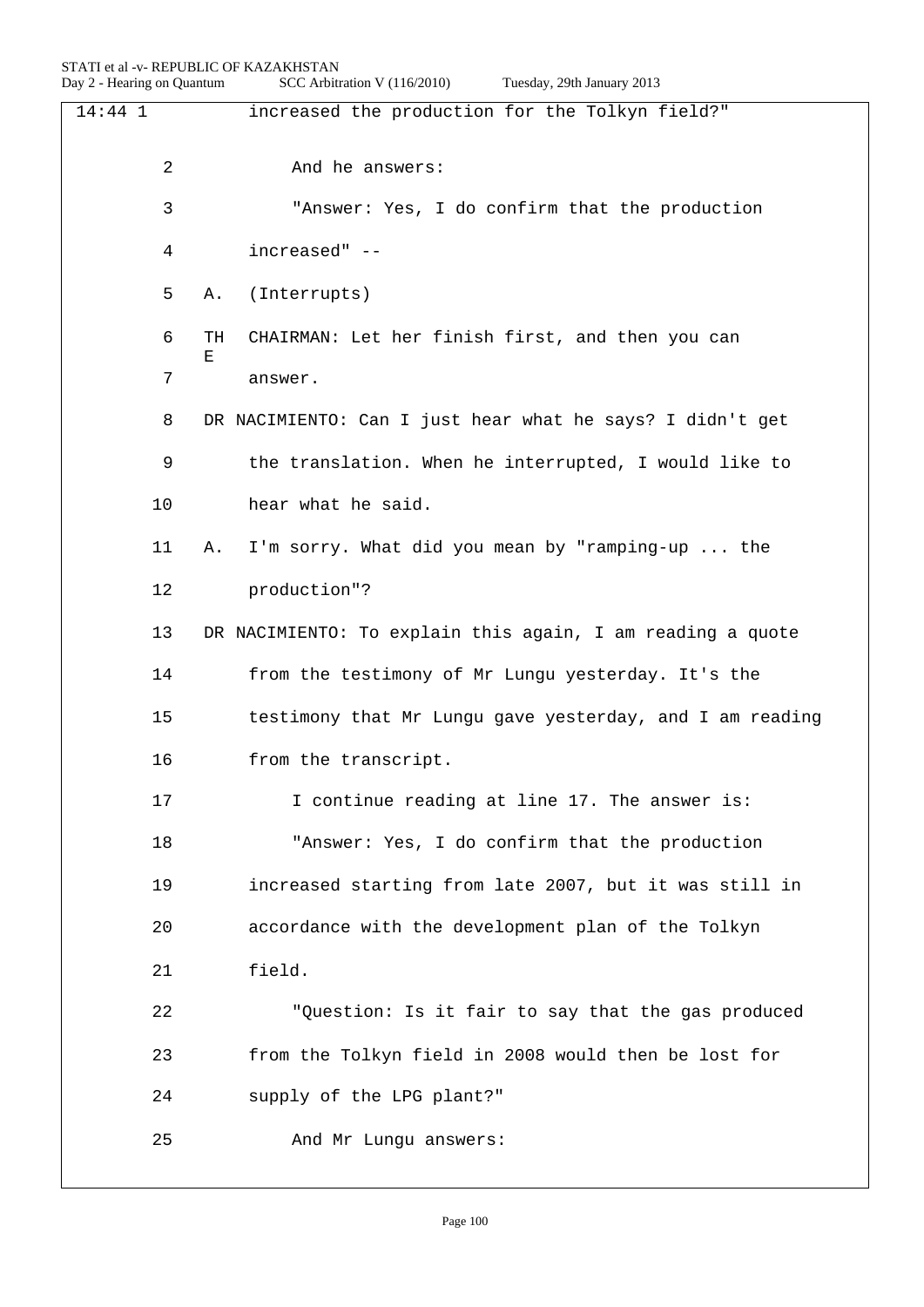| $14:45$ 1      | "Answer: This is correct, because the plant was not      |
|----------------|----------------------------------------------------------|
|                |                                                          |
| $\overline{a}$ | yet up and running.                                      |
| 3              | "Question: Would you also agree that the gas             |
| 4              | produced in 2008 was sold at prices significantly lower  |
| 5              | than were foreseen in the draft for the KazAzot          |
| 6              | tripartite agreement?                                    |
| 7              | "Answer: Yes, the prices, the average prices for         |
| 8              | the gas that we sold in 2008 [were] smaller than the     |
| 9              | prices that we've seen in that agreement."               |
| 10             | So, given the fact that the LPG plant was not yet up     |
| 11             | and running, and given the fact that the KazAzot         |
| 12             | agreement was not yet in place, would it not have been   |
| 13             | more sensible from a business point of view to wait with |
| 14             | the increasing of the production?                        |
| 15             | A. I can reply to this. It's not a professionally        |
| 16             | formulated question, but I can reply to it.              |
| 17             | Once again -- so to make it clear, and in order not      |
| 18             | to lose your precious time -- we were producing          |
| 19             | hydrocarbons according to the approved programme, and    |
| 20             | throughout the term of our operation there we had        |
| 21             | absolutely no negative comments from any supervisory     |
| 22             | state bodies. Please note this.                          |
| 23             | THE CHAIRMAN: Ms Nacimiento, could you please help me:   |
| 24             | I missed the page of the transcript. I know it's         |
| 25             | line 17, but I don't have the page.                      |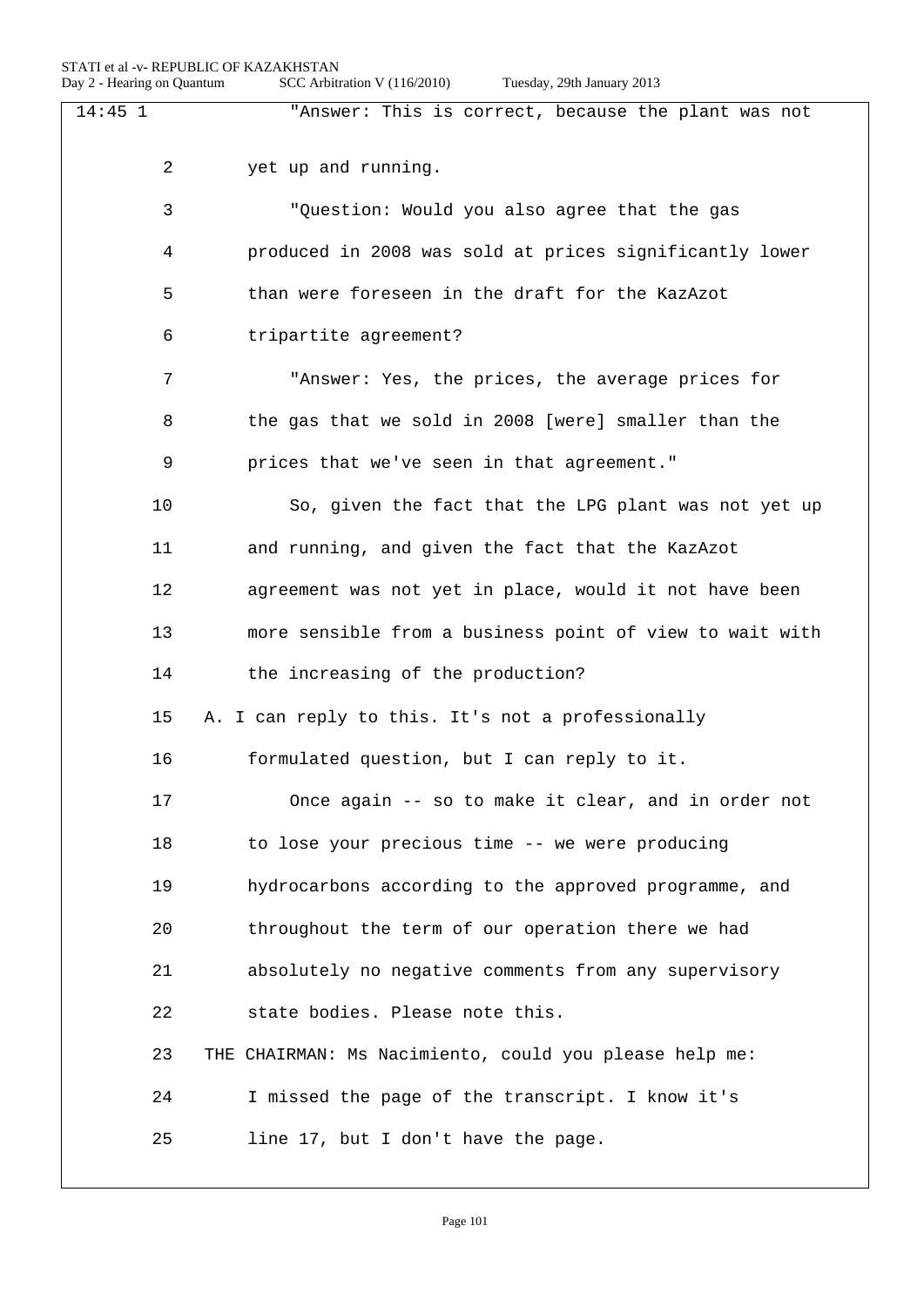- 14:47 1 DR NACIMIENTO: It's page 220, lines 14 and following.
	- MR FLEURIET: Is that in the binder that you handed out?
	- DR NACIMIENTO: In the witness binder, yes.
	- THE CHAIRMAN: Where?
	- DR NACIMIENTO: Oh, I'm sorry. No, it's not.
	- THE CHAIRMAN: It's not?
	- DR NACIMIENTO: It's not. I'm sorry.

 MR FLEURIET: I think this is a pretty difficult question to answer when the witness doesn't have the text in front of him and the question went on for about five paragraphs. THE CHAIRMAN: I agree. It would be preferable to show the text, if you quote such a long quote from the transcript. DR NACIMIENTO: I could also summarise it, because it's actually two facts, and you can confirm or not if it's -18 THE CHAIRMAN: But your summary may be questioned again. The witness has supplied an answer, so with the caveats that we just mentioned, let's go. DR NACIMIENTO: I would like to move to the Zenith sales process. Could you take a look, Mr Stati, at paragraph 19 of your second witness statement. Do you have it in front of you?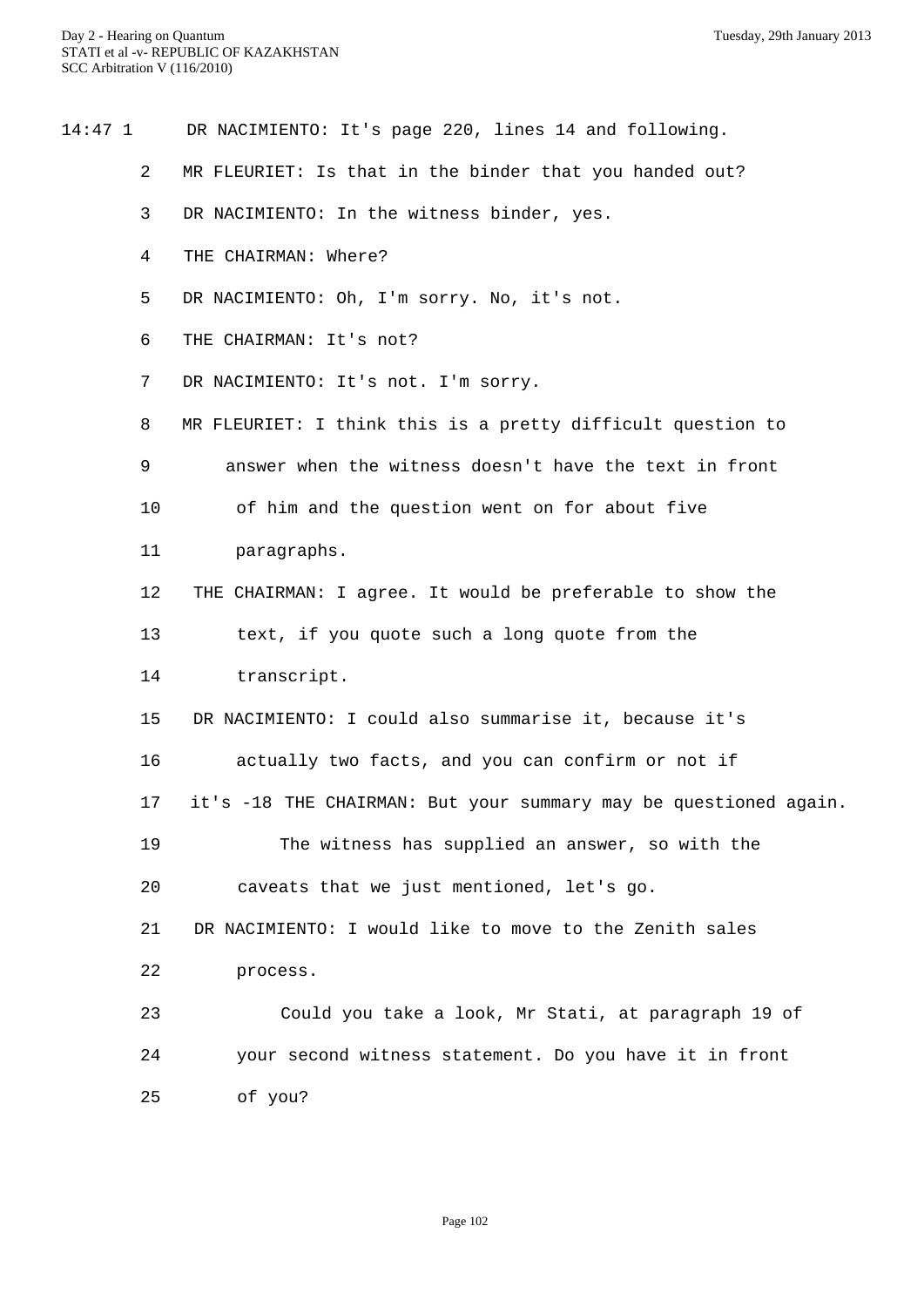| $14:49$ 1 |                | Α.        | Yes .                                                    |
|-----------|----------------|-----------|----------------------------------------------------------|
|           | $\overline{2}$ | Q.        | This paragraph refers to an attempt to sell KPM and TNG  |
|           | 3              |           | starting in January 2009; is that correct?               |
|           | 4              | Α.        | Starting from January.                                   |
|           | 5              | Q.        | 2009. And if you look at the last sentence, and I'm      |
|           | 6              |           | quoting:                                                 |
|           | 7              |           | "Because I believed at that point that Kazakhstan        |
|           | 8              |           | would never permit me to continue exploration and        |
|           | 9              |           | development of the Tabyl Block without continuing        |
|           | 10             |           | interference and harassment, I also instructed           |
|           | 11             |           | Renaissance Capital to include the Tabyl Block in the    |
|           | 12             |           | sale. "                                                  |
|           | 13             |           | So is it your testimony that because of the              |
|           | 14             |           | interference and harassment, you decided in January 2009 |
|           | 15             |           | to sell the Tabyl block together with the other assets?  |
|           | 16             | Α.        | Yes, quite correct. Because at that time it was          |
|           | 17             |           | obvious, after the aggressive behaviour on the part of   |
|           | 18             |           | Kazakhstan, that we would be losing these assets.        |
|           | 19             | $\circ$ . | Could I ask you to turn to tab 11 in your binder. This   |
|           | 20             |           | is the witness statement of Mr Seitinger from OMV.       |
|           | 21             |           | If you please look at the attachment to the witness      |
|           | 22             |           | statement, the page behind the signature page. It's in   |
|           | 23             |           | English, and I will quote slowly so that the translator  |
|           | 24             |           | can translate. It's a letter by Renaissance Capital to   |
|           | 25             |           | OMV, and the letter is dated 20th November 2008. Could   |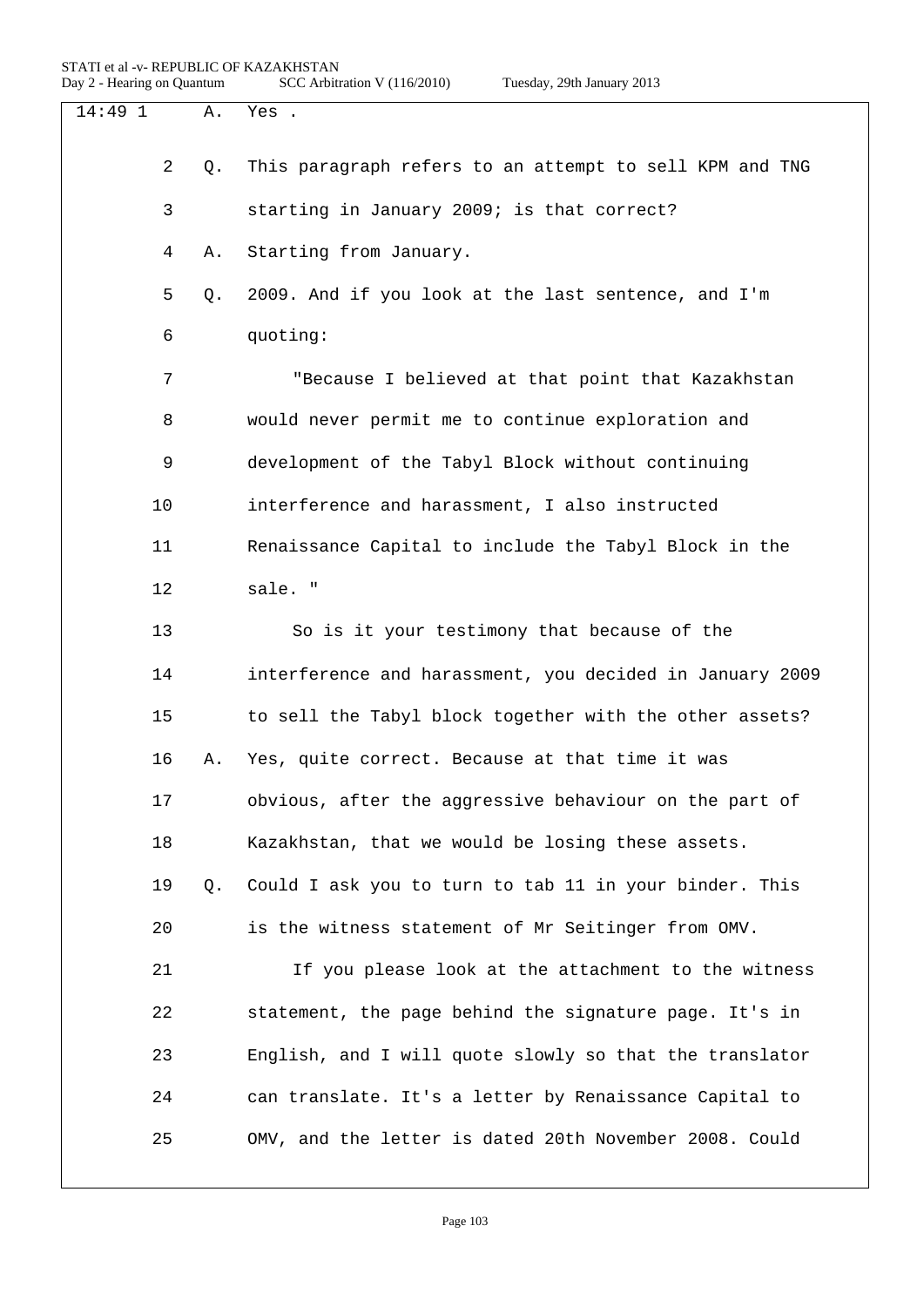| Day 2 - Hearing on Quantum |     | Tuesday, 29th January 2013<br>SCC Arbitration V (116/2010) |
|----------------------------|-----|------------------------------------------------------------|
| $14:51$ 1                  |     | you look at it and confirm?                                |
| $\overline{2}$             | Α.  | I'm sorry, I can't read English.                           |
| 3                          | Q.  | Yes, but you can see the date. I am just asking you to     |
| 4                          |     | look at the letter and to look at what is stated in the    |
| 5                          |     | top right corner, and I am asking the translator to        |
| 6                          |     | translate that date. The letter is dated --                |
| 7                          | Α.  | The 2 8th.                                                 |
| 8                          | Q.  | Does the witness have the right letter in front of him?    |
| 9                          |     | There is a date. Please show him the date.                 |
| 10                         | Α.  | (Not interpreted) Ok, I see it.                            |
| 11                         | Q.  | Is it dated 20th November 2008?                            |
| 12                         | Α.  | Yes, quite right.                                          |
| 13                         | Q.  | I am quoting now from the paragraph behind the two         |
| 14                         |     | dashes starting with:                                      |
| 15                         |     | "Also, please consider  "                                  |
| 16                         |     | I will read it slowly for the translators:                 |
| 17                         |     | "Also, please consider that the Sellers have               |
| 18                         |     | finalized their view on the optimal structure of the       |
| 19                         |     | transaction. The decision was made to include the Tabyl    |
| 20                         |     | block into the sale process going forward as part of       |
| 21                         |     | Tolkynneftegaz."                                           |
| 22                         |     | So does this letter not say that the decision to           |
| 23                         |     | include the Tabyl block in the sale was made already       |
| 24                         |     | when this letter was sent?                                 |
| 25                         | THE | INTERPRETER: I'm sorry, can you repeat the question,       |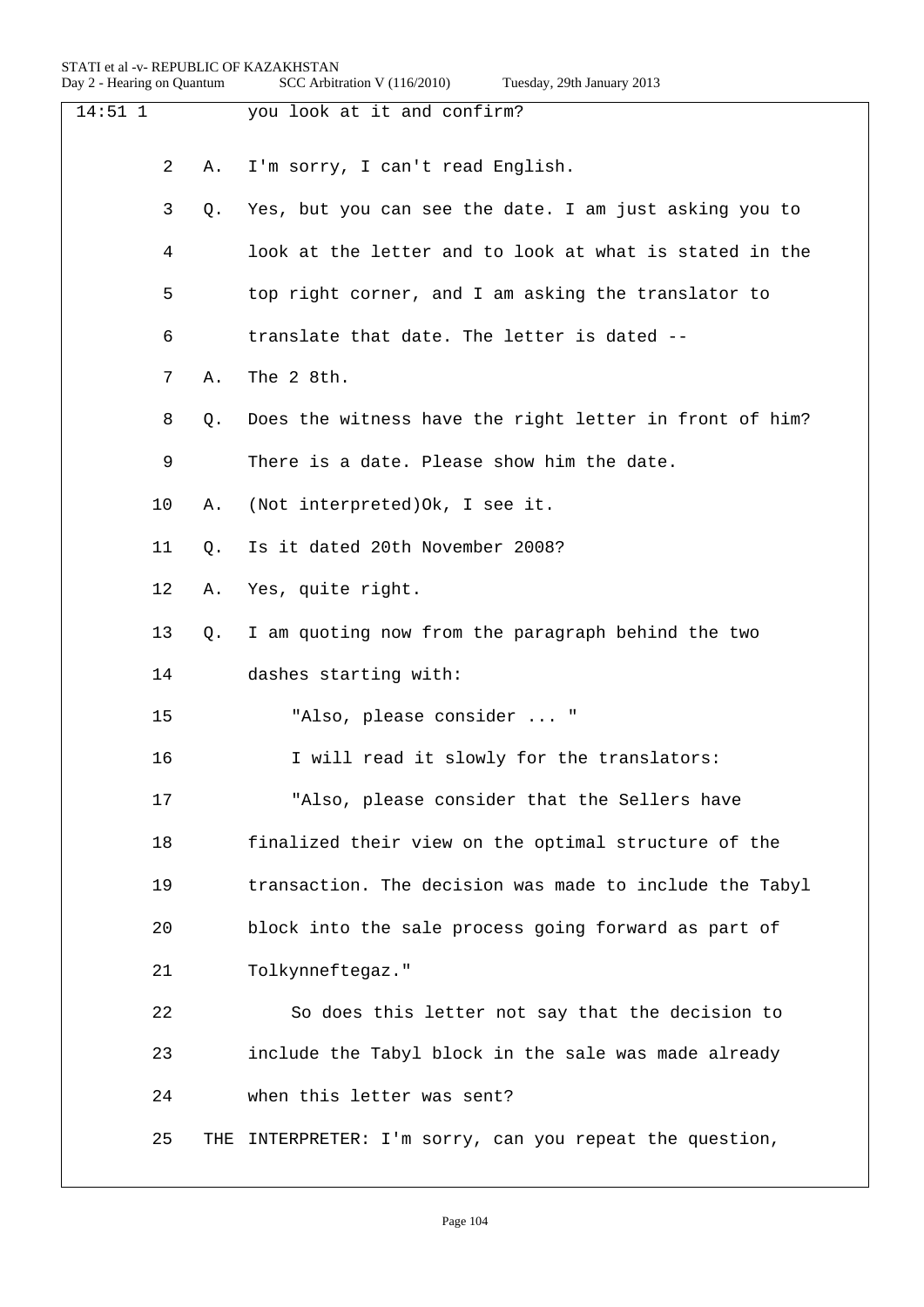| Day 2 - Hearing on Quantum |    | Tuesday, 29th January 2013<br>SCC Arbitration V (116/2010) |
|----------------------------|----|------------------------------------------------------------|
| $14:53$ 1                  |    | because I was still                                        |
| 2                          | Α. | Can you please repeat the question?                        |
| 3                          | Q. | Does this letter not say that the decision to include      |
| 4                          |    | the Tabyl block into the sale was made already when the    |
| 5                          |    | letter was sent?                                           |
| 6                          | Α. | This was the request from Renaissance Capital. They        |
| 7                          |    | were apparently asking for our permission. But I can't     |
| 8                          |    | see our reply.                                             |
| 9                          | Q. | This is a letter from Renaissance Capital to OMV, one of   |
| 10                         |    | the potential buyers. Isn't it a fact resulting from       |
| 11                         |    | that letter that you decided to include the Tabyl block    |
| 12                         |    | already prior to 20th November 2008?                       |
| 13                         | Α. | No, it doesn't follow from this.                           |
| 14                         | Q. | Can you please look at the letter. The first line          |
| 15                         |    | reads:                                                     |
| 16                         |    | "On behalf of the shareholders of Kazpolmunay LLP          |
| 17                         |    | and Tolkynneftegaz LLP "                                   |
| 18                         | Α. | I did not give such instructions.                          |
| 19                         | Q. | Is it your testimony that Renaissance Capital was acting   |
| 20                         |    | without instructions?                                      |
| 21                         | Α. | I can't see what is written here in the entire text of     |
| 22                         |    | the letter, but our decision was taken in 2009 to sell     |
| 23                         |    | Tabyl. Although I remember now that Total insisted on      |
| 24                         |    | the Tabyl block alone, and in this case I'm sorry, but     |
| 25                         |    | Total were asking only in fact for Tabyl, and at that      |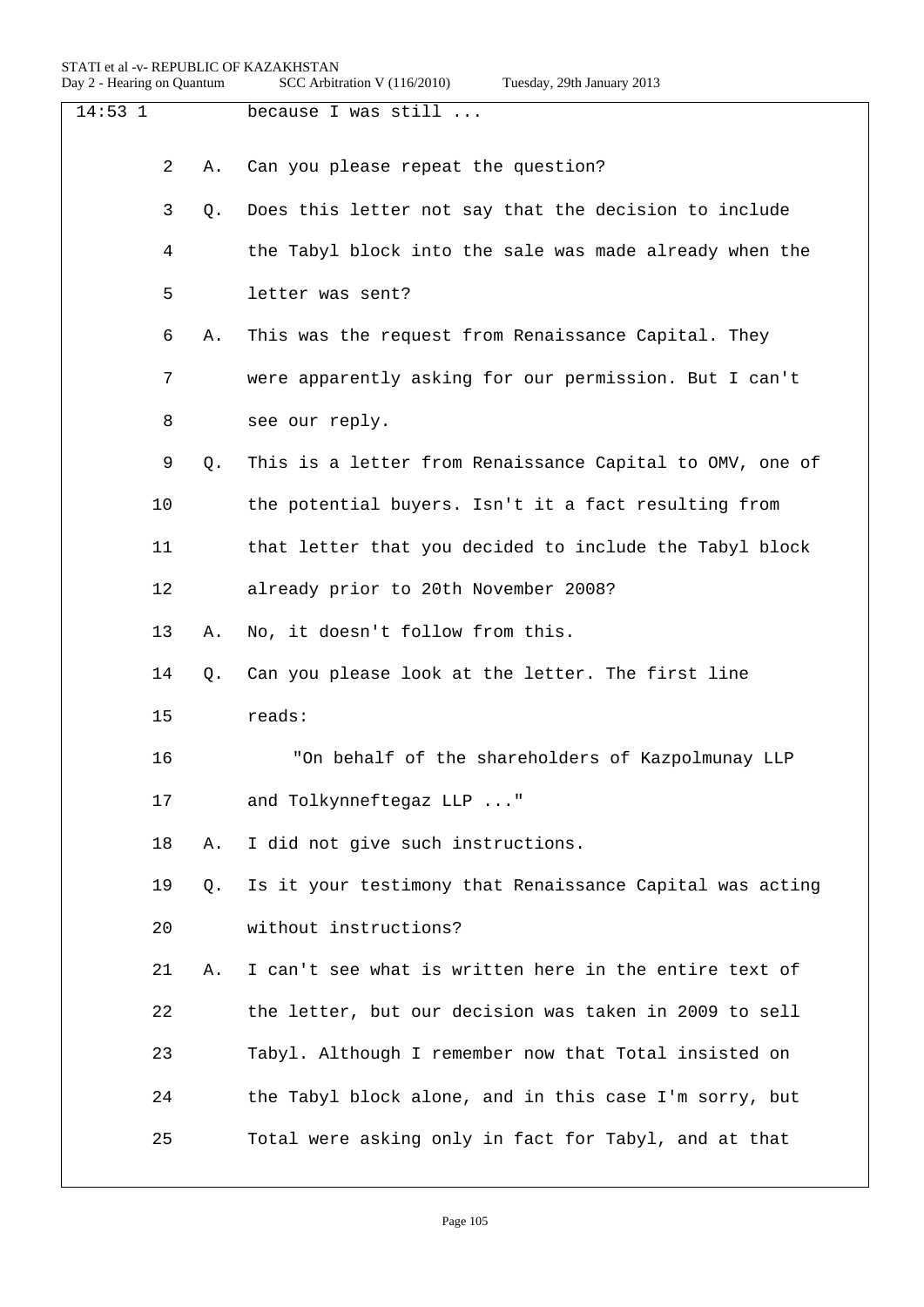| $14:56$ 1      |    | point we were in Paris, here, and we discussed the Tabyl |
|----------------|----|----------------------------------------------------------|
| $\overline{2}$ |    | block. I'm sorry, I just forgot it.                      |
| 3              | Q. | When you referred to Total, was that at the management   |
| 4              |    | meeting in March 2009 here in Paris?                     |
| 5              | Α. | Most likely, yes. I can't be sure.                       |
| 6              | Q. | When you decided to put up the Tabyl block for sale in   |
| 7              |    | November 2008, the block was not yet producing, was it?  |
| 8              | Α. | You are mistaken. I'm afraid we are speaking about it    |
| 9              |    | for -- it's already been the second day that we've been  |
| 10             |    | discussing it. We were actually drilling Bahyt and       |
| 11             |    | Munaibay 1 wells, and we had performed 2D and            |
| 12             |    | 3D research. So our people were actually working and     |
| 13             |    | the work was ongoing.                                    |
| 14             | Q. | My question referred to Tabyl. When you put it up for    |
| 15             |    | sale, it was not yet producing?                          |
| 16             | Α. | And it is Tabyl that I am talking about, Ms Counsel. It  |
| 17             |    | is Tabyl. This is where we discovered geological --      |
| 18             |    | where we made geological discovery.                      |
| 19             | Q. | I have the impression that this might be a translation   |
| 20             |    | issue. My question really refers to a developed and      |
| 21             |    | producing field.                                         |
| 22             | Α. | I don't think you understand. This block is in the       |
| 23             |    | exploration stage and it's not the production stage.     |
| 24             |    | Contract 302 is the contract which is at the exploration |
| 25             |    | stage, not production stage. It's a technical language;  |
|                |    |                                                          |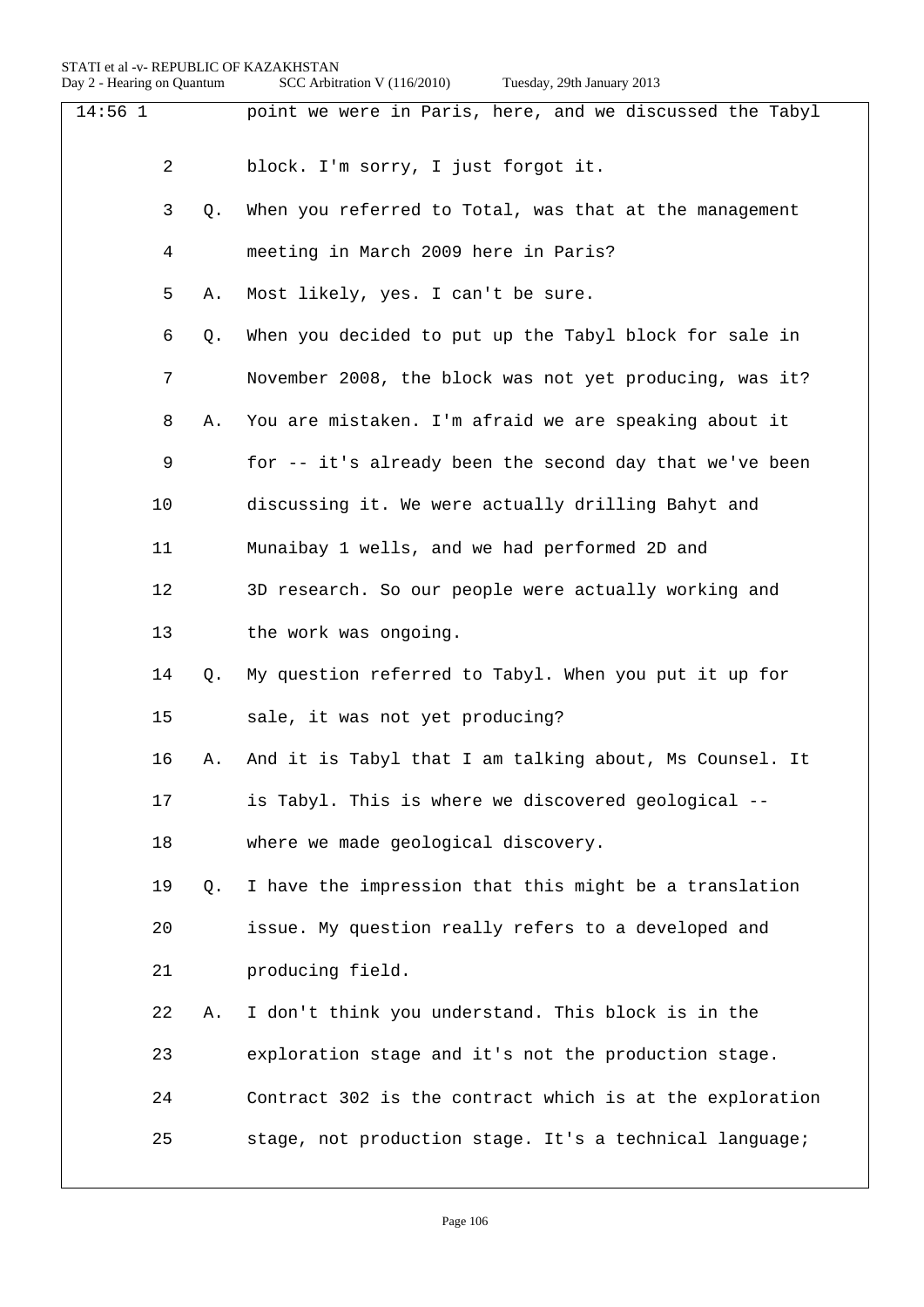| Tuesday, 29th January 2013 |
|----------------------------|
|----------------------------|

| $14:58$ 1 |    | this is how we call it. It might be strange for you.          |
|-----------|----|---------------------------------------------------------------|
|           |    |                                                               |
| 2         | О. | So is it correct that you would not have been able to         |
| 3         |    | achieve a price for the Tabyl block that would be equal       |
| 4         |    | to the price of a developed and producing field?              |
| 5         | Α. | Well, you understand, it all depends on the                   |
| 6         |    | future perspective of the block, on the forecasts and on the  |
| 7         |    | arguments that we can produce and that we can find            |
| 8         |    | evidence for, how we can make the buyer interested, and       |
| 9         |    | how the market is at the moment. So there are quite           |
| $10 \,$   |    | many factors affecting the price.                             |
| 11        |    | And if you have a block which is a production block           |
| 12        |    | but it's a small one, and the production is at low            |
| 13        |    | volumes -- you can't compare it with such a large block, even |
| 14        |    | at the exploration stage -- but has a great future and        |
| 15        |    | great perspective, then the price for such a block will       |
| 16        |    | be considerable.                                              |
| 17        | Q. | Could I ask you to turn to tab 18 in your binder. For         |
| 18        |    | the record, this is an excerpt from the claimants'            |
| 19        |    | statement of claim from May 2011. I will read from            |
| 20        |    | paragraph 422, starting with the second sentence:             |
| 21        |    | "With their exploration program still in progress,            |
| 22        |    | Claimants did not offer the Contract 302 Properties in        |
| 23        |    | the initial phase of the Project Zenith sale process in       |
| 24        |    | 2008, and offered the properties in the second phase of       |
| 25        |    | the Project Zenith sale process in 2009 only on the           |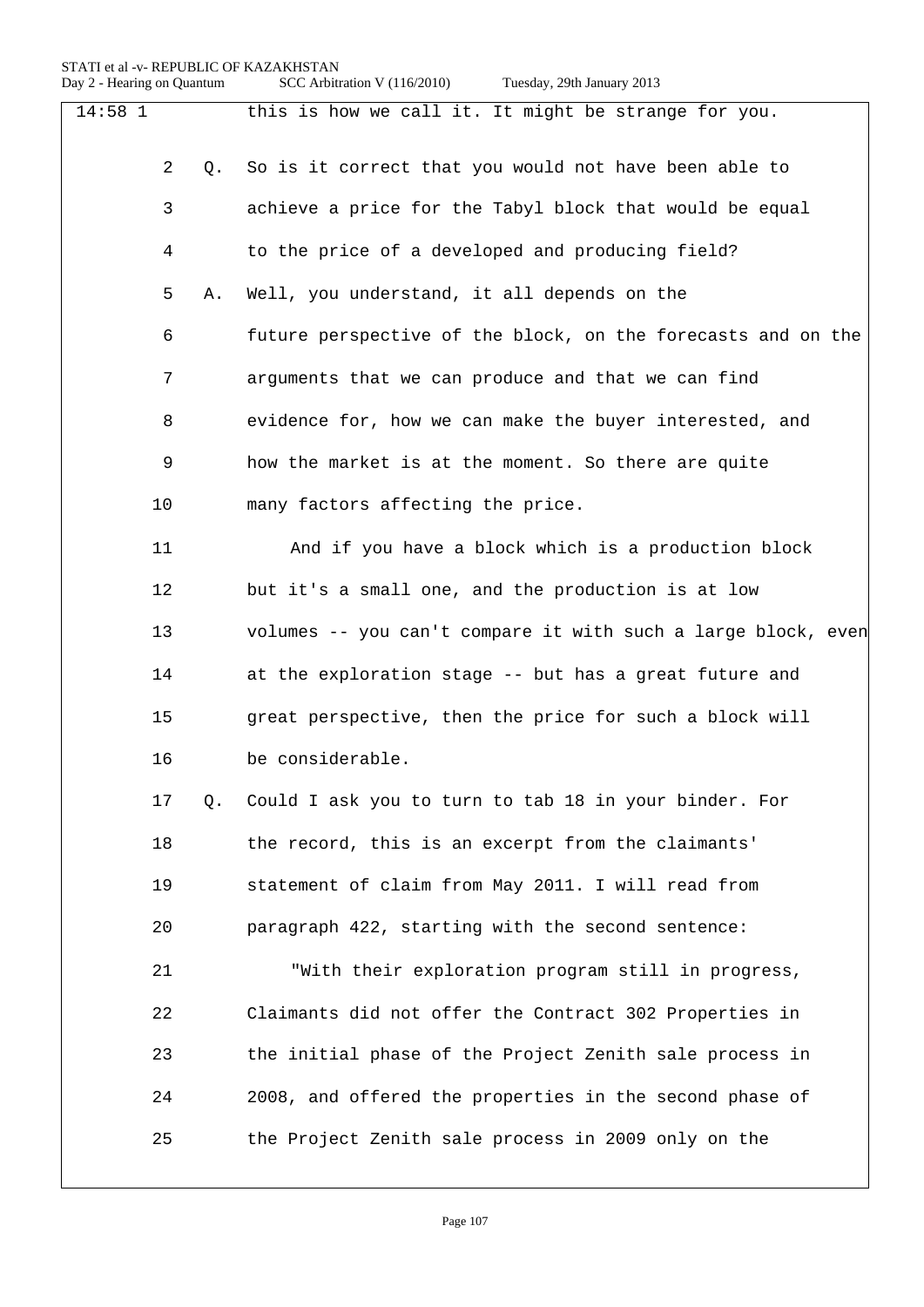| 15:001 |    | condition that the price for the properties be set                          |
|--------|----|-----------------------------------------------------------------------------|
| 2      |    | following completion of Claimants' exploratory work and                     |
| 3      |    | proof of reserves. In short, Claimants had no interest                      |
| 4      |    | in selling the Contract 302 Properties until they could                     |
| 5      |    | prove the reserves and realize the full value for their                     |
| 6      |    | investments."                                                               |
| 7      | Α. | That's exactly right, because we were not given this                        |
| 8      |    | opportunity; they have taken it from us. We wanted to                       |
| 9      |    | complete the exploration, we wanted to prove the                            |
| 10     |    | resources, and then we would have a value and this field                    |
| 11     |    | would have a very interesting price.                                        |
| 12     |    | Since we were not given the opportunity to complete                         |
| 13     |    | this work, we can't be blamed for that, but the Kazakh                      |
| 14     |    | party should be blamed for that.                                            |
| 15     | Q. | Do I understand your testimony correctly saying that you                    |
| 16     |    | confirm that you put up the Tabyl block for sale when it                    |
| 17     |    | was at the exploration stage?                                               |
| 18     | Α. | You do not understand correctly. You are trying to misinterpret.<br>You are |
| 19     |    | trying to make me give you the answer you want.                             |
| 20     |    | I reiterate: this block, we intended to complete                            |
| 21     |    | explorations, to prove the resources, and then to sell;                     |
| 22     |    | but since the company was harassed, we were not able to                     |
| 23     |    | do so. And when we were put in front of a situation                         |
| 24     |    | where we had no choice, of course we agreed to negotiate                    |
| 25     |    | with Total.                                                                 |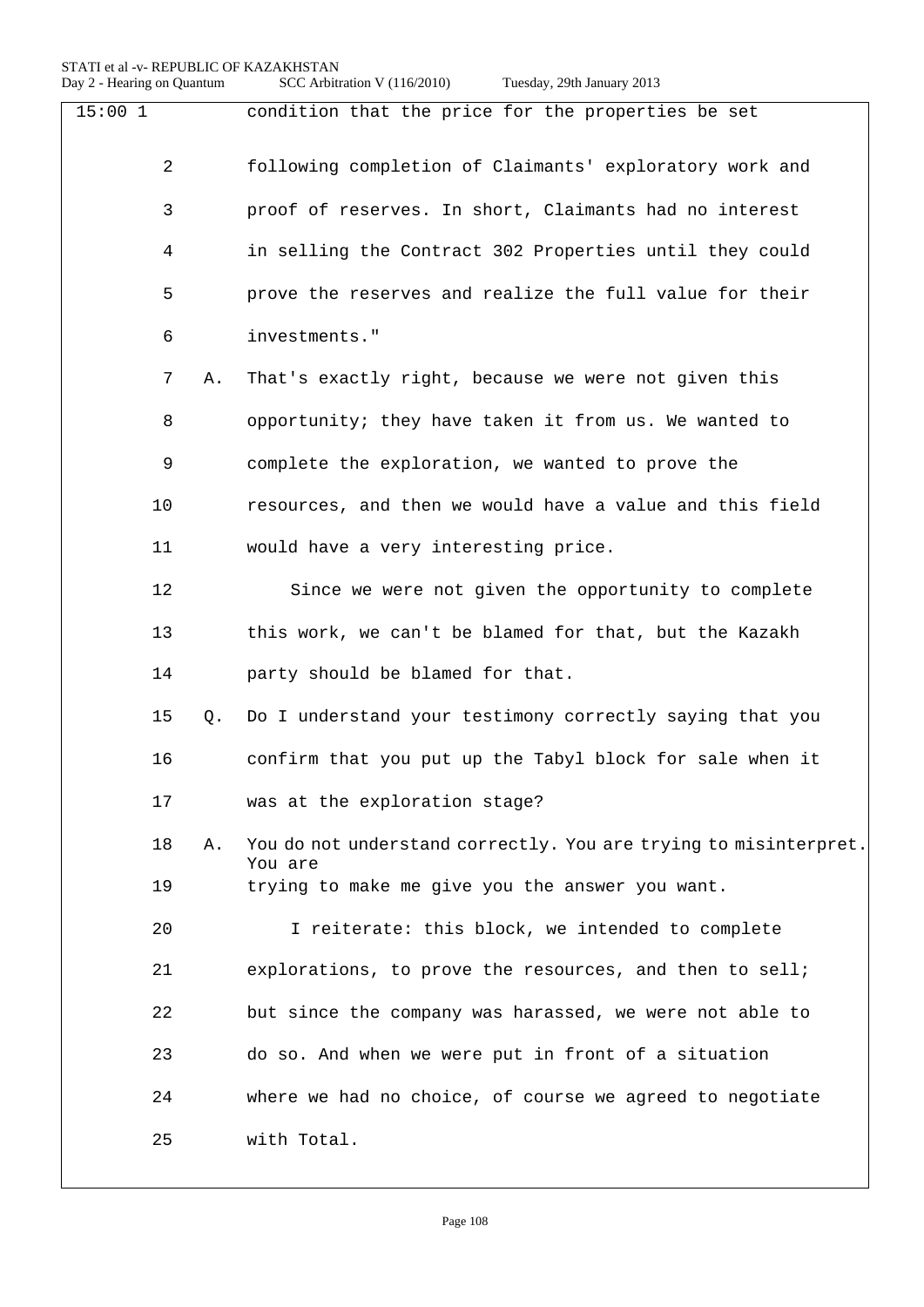| $15:02$ 1 |                | Q. | Mr Stati, I have some questions regarding the            |
|-----------|----------------|----|----------------------------------------------------------|
|           | $\overline{2}$ |    | noteholders.                                             |
|           | 3              |    | In December you have concluded a sharing agreement       |
|           | 4              |    | with the Tristan noteholders; is that correct?           |
|           | 5              | Α. | That's correct.                                          |
|           | 6              | Q. | And the sharing agreement, of course, is directly linked |
|           | 7              |    | to this arbitration. Did you provide information on the  |
|           | 8              |    | arbitration to the noteholders?                          |
|           | 9              | Α. | We always answer the questions put before us by the      |
| 10        |                |    | noteholders. We have the duty to do so, we have the      |
|           | 11             |    | duty to inform them about every step we take, because we |
|           | 12             |    | took loans from them and we have to report to them       |
|           | 13             |    | regularly. And we never waived this liability for the    |
|           | 14             |    | loans that we took; we always reiterated that we have    |
|           | 15             |    | the duty to return the loans, repay them.                |
|           | 16             | Q. | And when you say "inform them about every step we take", |
|           | 17             |    | you mean inform about every step you take in this        |
|           | 18             |    | arbitration?                                             |
|           | 19             | Α. | No. When they ask us, we give them answers; and when we  |
|           | 20             |    | need to report, we provide them with either telephone    |
|           | 21             |    | conference or a meeting, and there we answer all the     |
|           | 22             |    | questions that they raise.                               |
|           | 23             | Q. | And there were telephone conferences and meetings with   |
|           | 24             |    | regard to the arbitrations, and you answered the         |
|           | 25             |    | questions that were asked there?                         |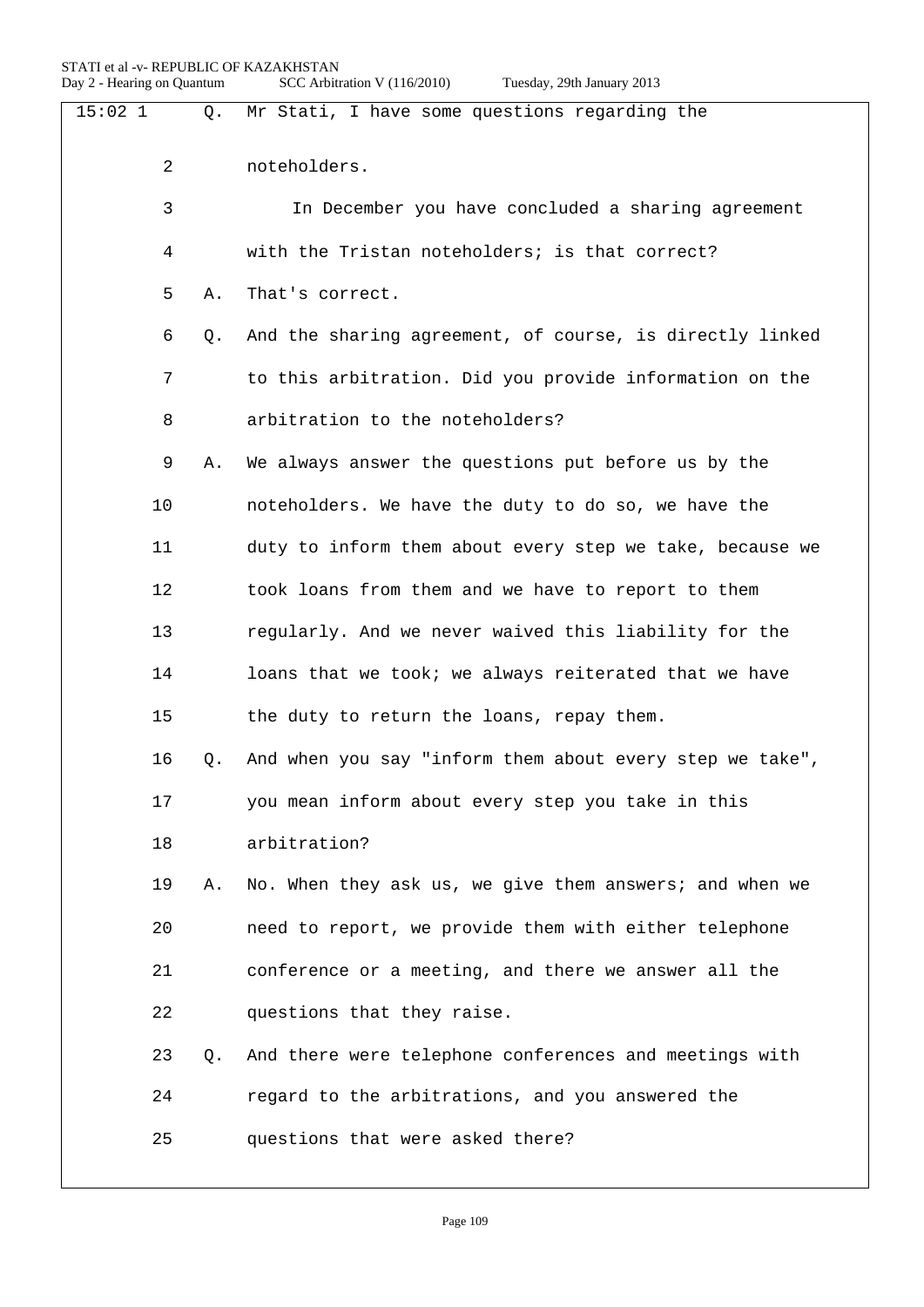| $15:04$ 1      | Α. | They are very well aware that this arbitration is       |
|----------------|----|---------------------------------------------------------|
|                |    |                                                         |
| $\overline{2}$ |    | ongoing.                                                |
| 3              | Q. | The sharing agreement also refers to another document,  |
| 4              |    | the so-called consent solicitation, and that consent    |
| 5              |    | solicitation was to be circulated within 20 days after  |
| 6              |    | the signature. Has this been circulated to the          |
| 7              |    | noteholders?                                            |
| 8              | Α. | Exactly, it has, because we received the confirmation   |
| 9              |    | that the majority of the noteholders agreed to this     |
| 10             |    | procedure. Besides, we are speaking about very serious  |
| 11             |    | banks and we follow their instructions. They have their |
| 12             |    | own experts, they have their own lawyers. We do not     |
| 13             |    | disagree; we just comply with their request to do what  |
| 14             |    | we have to do.                                          |
| 15             | Q. | When was this new contract circulated?                  |
| 16             | Α. | Well, I'm not dealing with the circulation myself. We   |
| 17             |    | have people -- lawyers, consultants -- who are doing    |
| 18             |    | that.                                                   |
| 19             | Q. | Was it in January?                                      |
| 20             | Α. | Most likely, but I don't know.                          |
| 21             | Q. | Who dealt with this?                                    |
| 22             | Α. | Artur Lungu.                                            |
| 23             | Q. | Is Mr Lungu also responsible for the other arbitration  |
| 24             |    | you are involved in, against the local government of    |
| 25             |    | Kurdistan?                                              |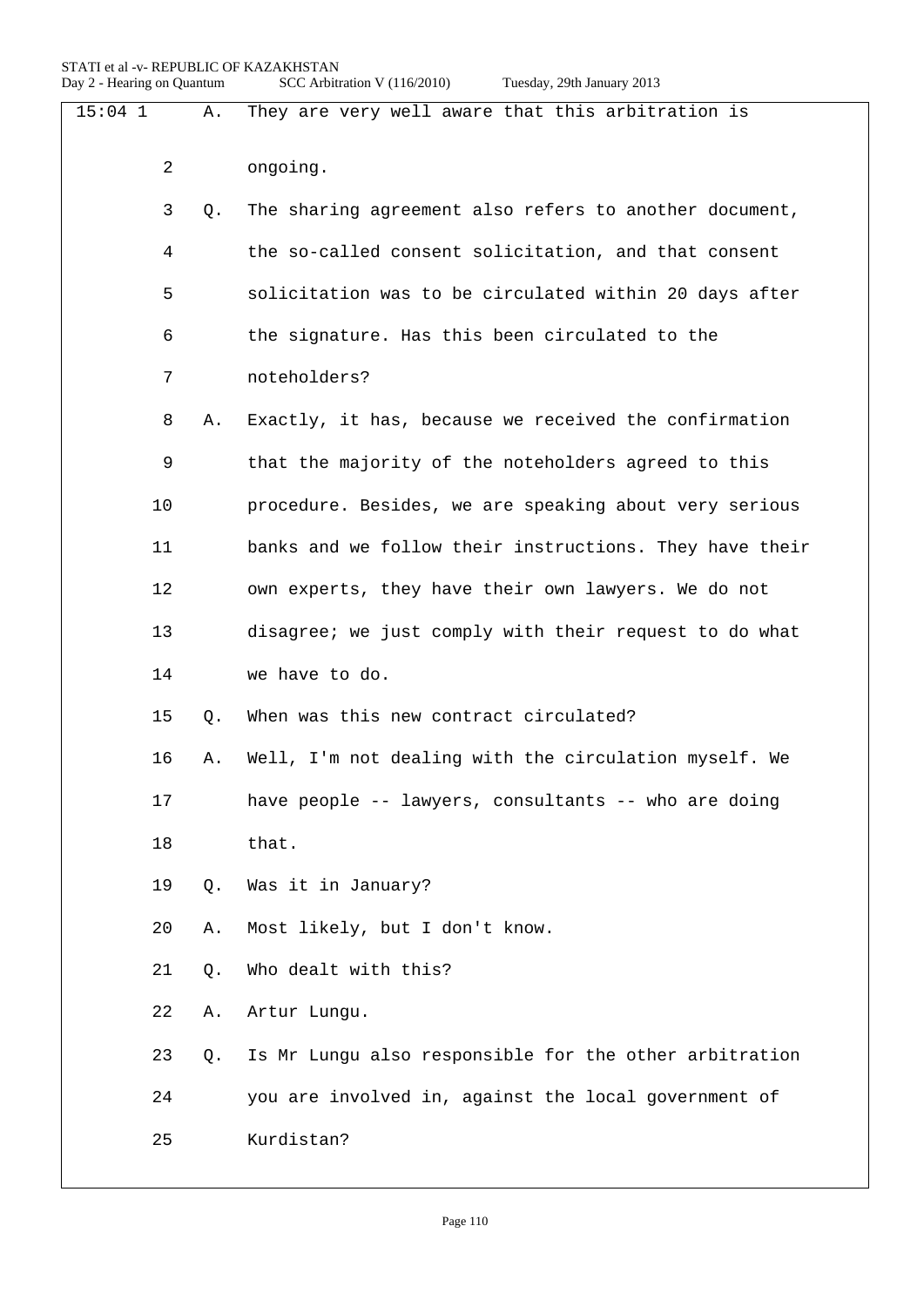| $15:06$ 1      | Α.      | We have no dispute resolution with the local government  |
|----------------|---------|----------------------------------------------------------|
| $\overline{2}$ |         | of Kurdistan.                                            |
| 3              | Q.      | Okay.                                                    |
| 4              |         | MR FLEURIET: Mr Chairman, first of all, that question is |
| 5              |         | irrelevant; second of all, no such arbitration exists.   |
| 6              |         | So I just want to note that for the record.              |
| 7              | TH<br>Е | CHAIRMAN: That means we are not dealing with other       |
| 8              |         | arbitrations. But I think you were going on anyway.      |
| 9              |         | DR NACIMIENTO: Yes.                                      |
| 10             |         | I have some questions about the Interoil Reef. Are       |
| 11             |         | you familiar with the concept of a geological chance of  |
| 12             |         | success?                                                 |
| 13             | Α.      | Yes, of course.                                          |
| 14             | Q.      | Would you agree that the Interoil Reef is a prospective  |
| 15             |         | resource for which geology experts can determine         |
| 16             |         | a geological chance of success?                          |
| 17             | Α.      | Well, you know, some or many known fields were           |
| 18             |         | discovered with large risks.                             |
| 19             | Q.      | During the time of your operations in Kazakhstan, did    |
| 20             |         | you ever retain any experts to make an estimate of the   |
| 21             |         | geological chance of success for the Interoil Reef?      |
| 22             | Α.      | Yes, these kind of works were conducted; we had them.    |
| 23             | Q.      | Who did you engage?                                      |
| 24             | Α.      | As I already said, Total dealt with it and [CNPC] dealt  |
| 25             |         | with it. They were -- at some point of time they were    |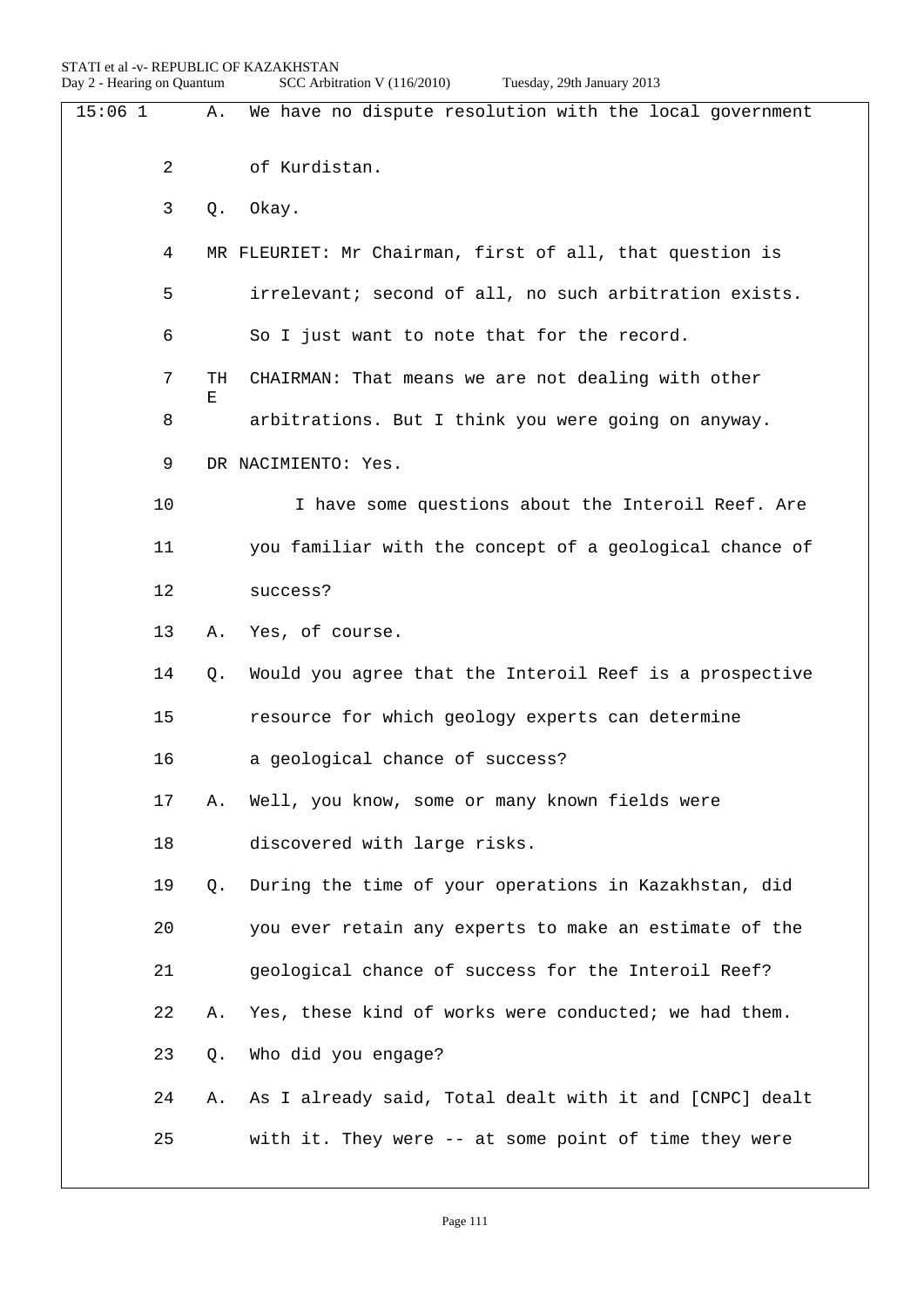| $15:08$ 1 |    |    | very interested in the project.                            |
|-----------|----|----|------------------------------------------------------------|
|           | 2  | Q. | There's probably a misunderstanding. My question           |
|           | 3  |    | referred to whether you ever engaged any experts to make   |
|           | 4  |    | an estimate of GCoS, independent experts.                  |
|           | 5  | Α. | Well, as I already said, these independent experts         |
|           | 6  |    | actually were the ones who were experts of Total.          |
|           | 7  | Q. | And who were those experts; what's the name of the firm?   |
|           | 8  | Α. | As I said, these people worked for Total; it was not our   |
|           | 9  |    | experts but Total's experts. When we speak about           |
|           | 10 |    | "independent", are you asking me whether Ryder Scott       |
|           | 11 |    | gave us such an expert opinion? No, not according to my    |
|           | 12 |    | recollection anyway. Another independent expert,           |
|           | 13 |    | I can't recall. But --                                     |
|           | 14 | Q. | Did I understand you correctly --                          |
|           | 15 |    | THE INTERPRETER: Just a second, ma'am. I need to translate |
|           | 16 |    | the rest.                                                  |
|           | 17 | Α. | Yes, what I mean, my last portion of the sentence was:     |
|           | 18 |    | I believe you are asking about Ryder Scott experts?        |
|           | 19 | Q. | That's right. Did they provide you with an estimate for    |
|           | 20 |    | geological chance?                                         |
|           | 21 | Α. | Well, you can ask them this question. I'm not              |
|           | 22 |    | an expert.                                                 |
|           | 23 | О. | No, my question is whether they provided you with          |
|           | 24 |    | an estimate. I'm not asking you to explain the             |
|           | 25 |    | estimate.                                                  |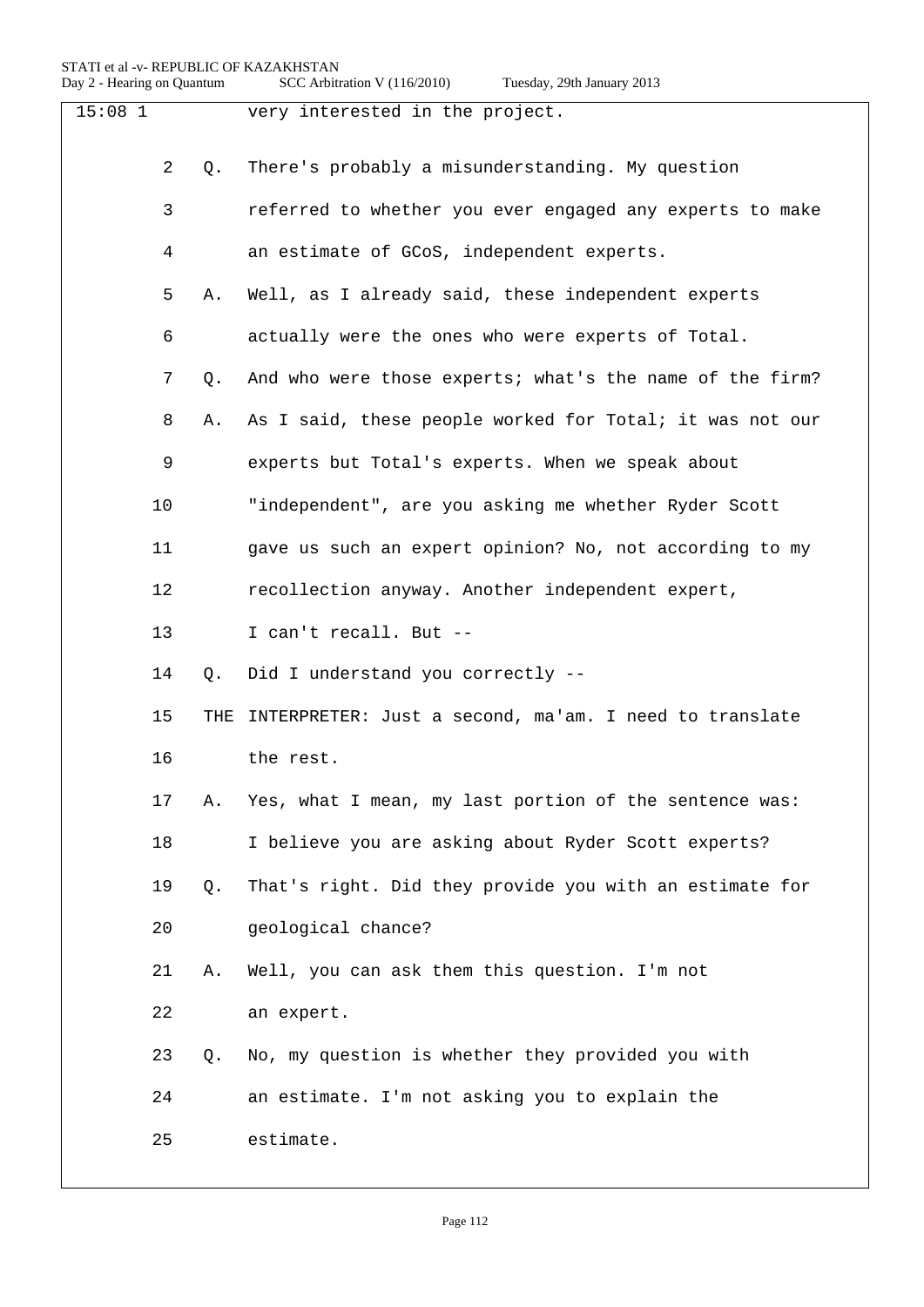| $15:10$ 1 | Α. | This is what I pay them for. Of course they did.         |
|-----------|----|----------------------------------------------------------|
| 2         | Q. | Do you know when?                                        |
| 3         | Α. | Yes, I do.                                               |
| 4         | Q. | And when?                                                |
| 5         | Α. | I don't recall.                                          |
| 6         | Q. | Do you know based on what data they make their estimate? |
| 7         | Α. | Well, they will be called to witness, and they are       |
| 8         |    | experts, so I'm afraid I am not competent to give you    |
| 9         |    | this answer.                                             |
| 10        | Q. | So is your answer you don't know based on which data     |
| 11        |    | they came up with this estimate?                         |
| 12        | Α. | You will receive a professional answer to this question  |
| 13        |    | from the experts themselves.                             |
| 14        | Q. | Yes. First I'm interested in your answer, whether you    |
| 15        |    | know on which basis they provided --                     |
| 16        | Α. | I am not an expert myself.                               |
| 17        | Q. | I understand this. But you engaged experts, and someone  |
| 18        |    | provided them with information, and my question to you   |
| 19        |    | is: do you know which information was provided?          |
| 20        | Α. | Everything that is necessary in order to carry out the   |
| 21        |    | assessment of this block.                                |
| 22        | Q. | What is necessary to carry out an assessment?            |
| 23        | Α. | Everything that they asked for.                          |
| 24        | Q. | Did they ask you?                                        |
| 25        | Α. | No, from my experts.                                     |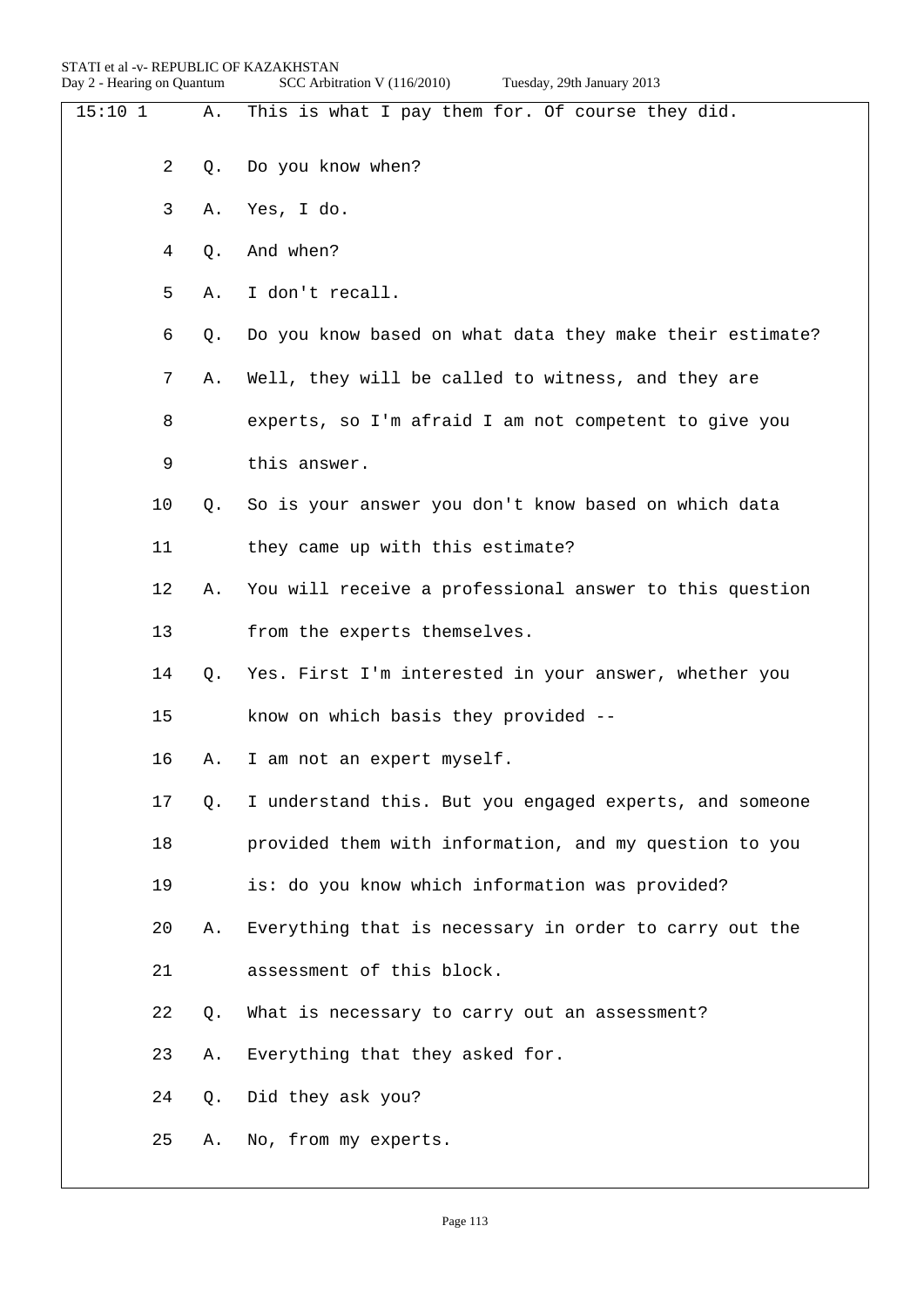| Tuesday, 29th January 2013 |  |  |  |  |
|----------------------------|--|--|--|--|
|----------------------------|--|--|--|--|

| $15:12$ 1 | Q.        | And who's that?                                          |
|-----------|-----------|----------------------------------------------------------|
| 2         | Α.        | You will have to ask them.                               |
| 3         | Q.        | I was asking for the names of your experts.              |
| 4         | Α.        | Well, frankly I don't know. I don't know who exactly     |
| 5         |           | they talk to. Most likely it was Mr Vilescu, our         |
| 6         |           | vice president.                                          |
| 7         | Q.        | Are you aware that the expert which you retained for     |
| 8         |           | this arbitration came up with a GCoS of 5%?              |
| 9         | Α.        | No. The information I have differs from this.            |
| 10        | Q.        | Who provides you with this information?                  |
| 11        | Α.        | From the experts.                                        |
| 12        | 0.        | And who are those experts?                               |
| 13        | Α.        | From the people present in this hearing.                 |
| 14        | Q.        | Can you tell me their names?                             |
| 15        | Α.        | We spoke to both experts, and the last results that they |
| 16        |           | had, they communicated these results to me.              |
| 17        | $\circ$ . | And if you say "both experts", who are those "both       |
| 18        |           | experts"?                                                |
| 19        | Α.        | They are present in this room.                           |
| 20        | Q.        | Yes, and can you tell me their names?                    |
| 21        | Α.        | I'm afraid I will misspell their names, and I trust they |
| 22        |           | will introduce themselves.                               |
| 23        | O.        | Just try. Just try.                                      |
| 24        | Α.        | Ryder Scott.                                             |
| 25        | Q.        | Mr Stati, we heard today that you decided to buy a rig   |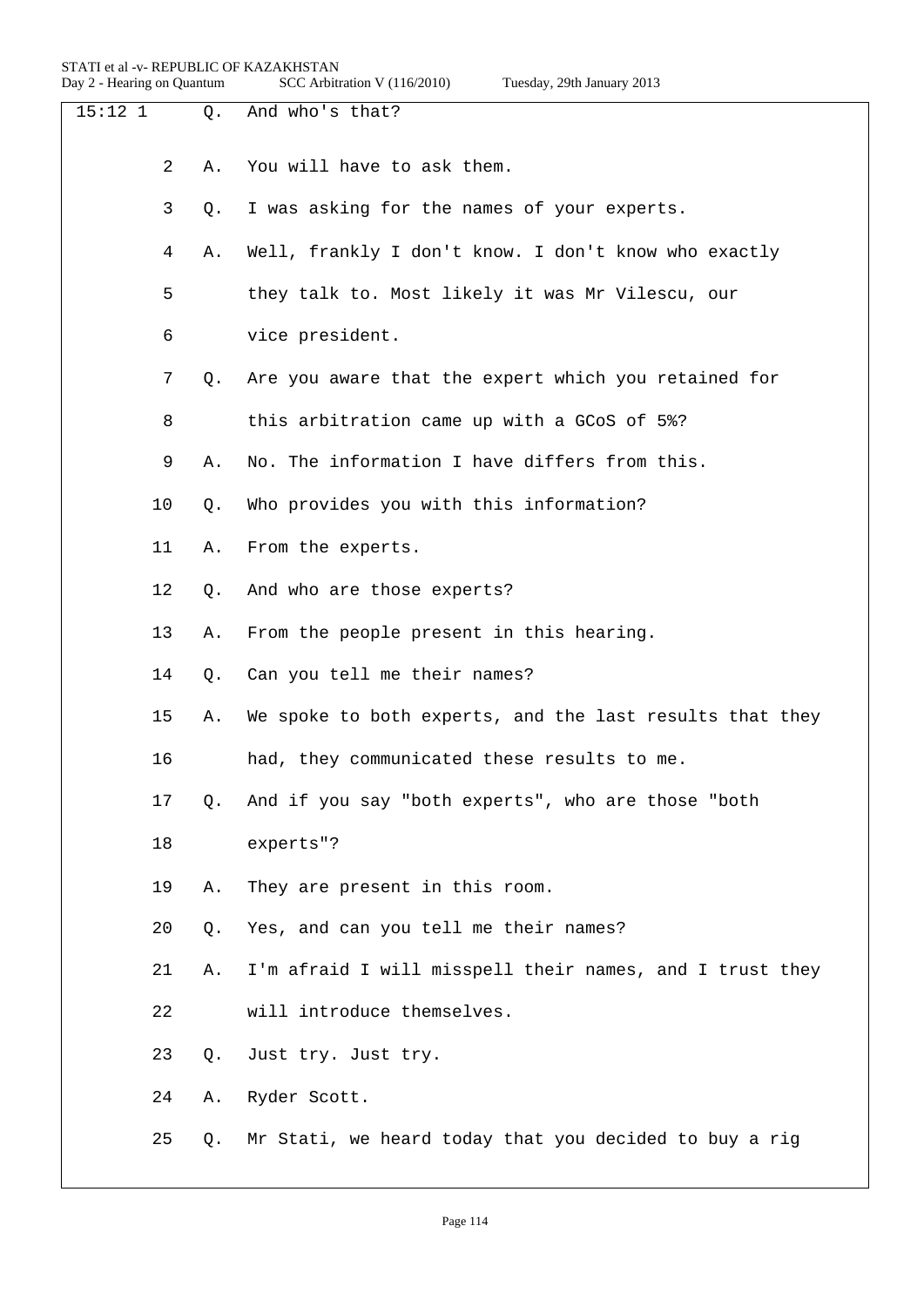| Tuesday, 29th January 2013 |
|----------------------------|
|----------------------------|

| $15:15$ 1 |    |    | in 2 008. Do you know when, when in 2 008?               |
|-----------|----|----|----------------------------------------------------------|
|           | 2  | Α. | We did not decide; we actually did buy. I believe it     |
|           | 3  |    | was in late July.                                        |
|           | 4  | Q. | Then you decided not to bring that rig to Kazakhstan; is |
|           | 5  |    | that correct?                                            |
|           | 6  | Α. | That's correct. The situation was such that it was       |
|           | 7  |    | impossible.                                              |
|           | 8  | Q. | When did you take that decision?                         |
|           | 9  | Α. | In 2009.                                                 |
|           | 10 | Q. | Do you know when in 2 009?                               |
|           | 11 | Α. | Well, frankly, after 18th December, once the ministry    |
|           | 12 |    | gave its resolution on the breach of preemptive rights,  |
|           | 13 |    | we became very careful in relation to Kazakhstan because |
|           | 14 |    | we understood the Kazakhstan Government's intentions and |
|           | 15 |    | we became very careful.                                  |
|           | 16 | Q. | When exactly did you decide not to bring it to           |
|           | 17 |    | Kazakhstan?                                              |
|           | 18 | Α. | Well, you know, when you are under such pressure, such   |
|           | 19 |    | harassment, and the harasser is the entire state, when   |
|           | 20 |    | you have a hope that this challenge will be resolved,    |
|           | 21 |    | the decisions do not arrive to you quickly; you really   |
|           | 22 |    | have to take your time and consider them thoroughly and  |
|           | 23 |    | make sure that you will not make a mistake.              |
|           | 24 | Q. | My question was related to the date. When did you take   |
|           | 25 |    | the decision not to bring it to Kazakhstan?              |
|           |    |    |                                                          |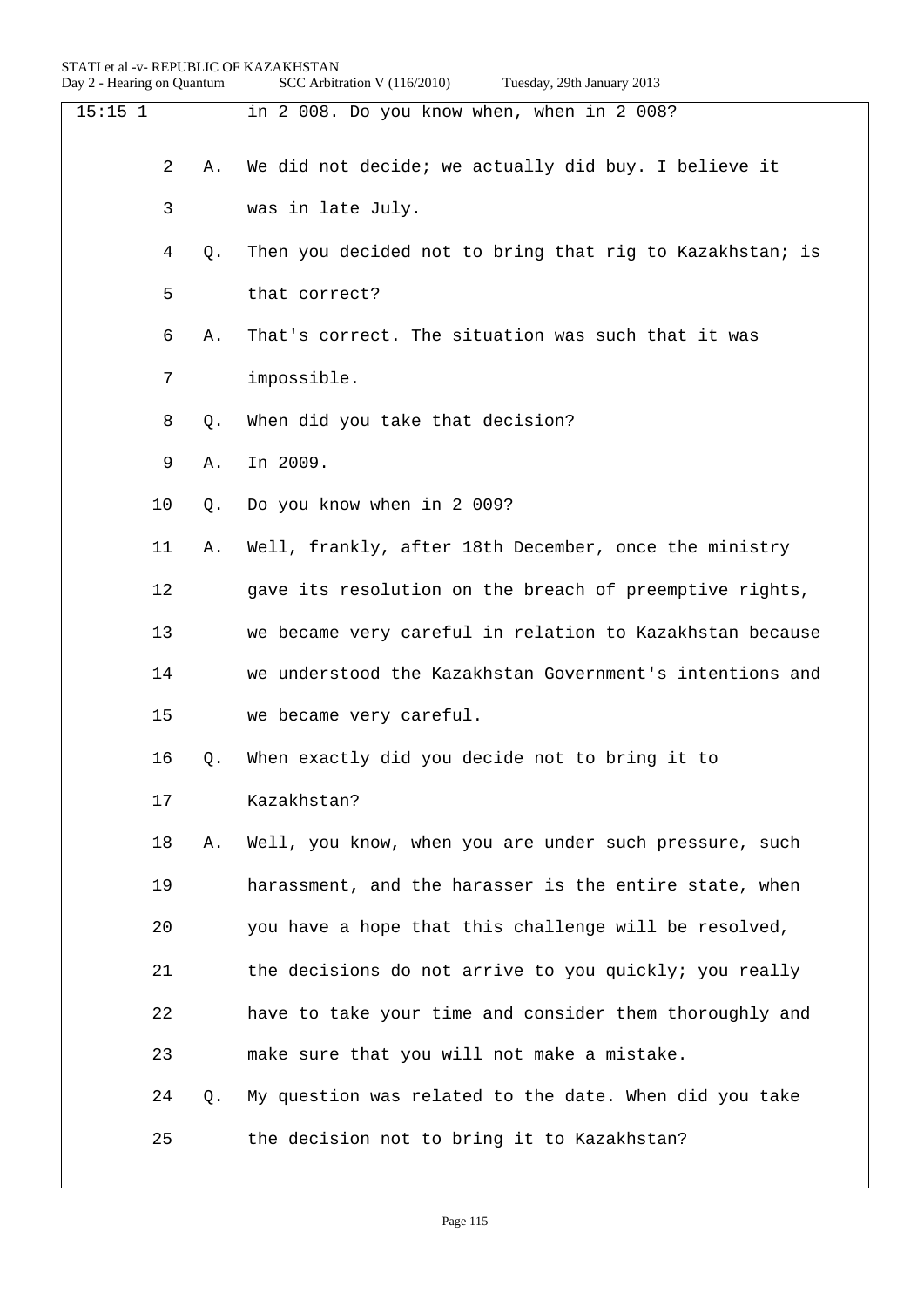| $15:17$ 1 | Α.  | I understand you want to speak, but I am saying that    |
|-----------|-----|---------------------------------------------------------|
| 2         |     | this is a very sensitive question. We were experiencing |
| 3         |     | [pressure] on behalf of the controlling authorities of  |
| 4         |     | Kazakhstan, and it was very difficult to take this      |
| 5         |     | decision on a certain date. We were hoping that this    |
| 6         |     | will be resolved and we will continue working in the    |
| 7         |     | country and this pressure will stop.                    |
| 8         | Q.  | Can I ask for the third time when you took that         |
| 9         |     | decision?                                               |
| 10        | Α.  | If you had asked me about the date when I applied,      |
| 11        |     | I would tell you. But frankly, I just can't recall the  |
| 12        |     | specific date, because this was a very, very stressful  |
| 13        |     | period. We were all very stressed.                      |
| 14        | Q.  | In direct examination you mentioned a well that was     |
| 15        |     | drilled to [5,874] metres. Could you clarify which well |
| 16        |     | this was?                                               |
| 17        | Α.  | I believe I did mention that it was -- what I said, it  |
| 18        |     | might not have been fully translated, it was not us who |
| 19        |     | drilled this well; it was a company called              |
| 20        |     | Prikaspyburneft who drilled it, and we studied this     |
| 21        |     | well.                                                   |
| 22        | THE | INTERPRETER: I'm very sorry, it must have been the      |
| 23        |     | translator's error; the translator missed this detail.  |
| 24        | Q.  | Just to clarify, you are saying you studied this well?  |
| 25        | Α.  | Exactly.                                                |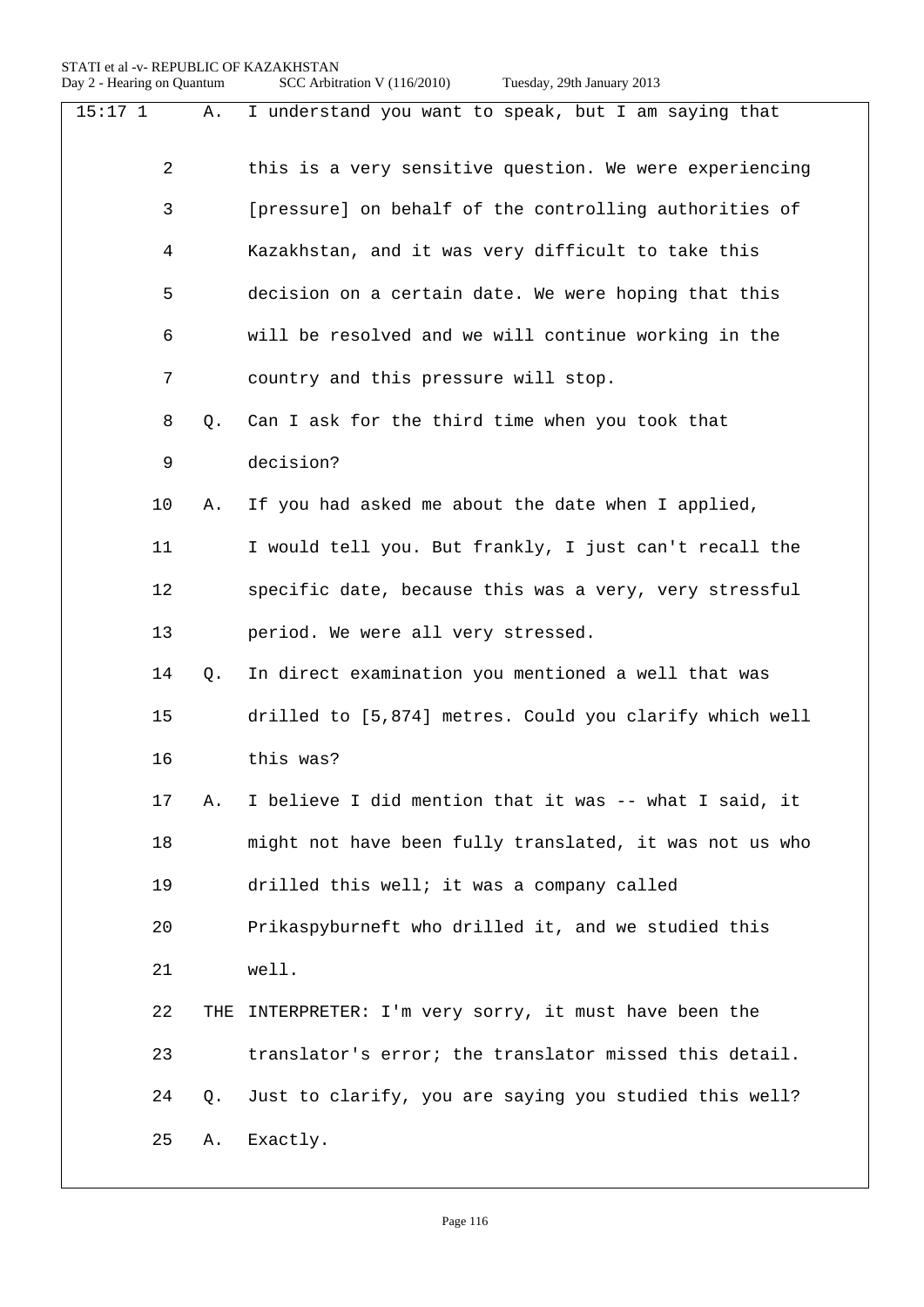|  | Tuesday, 29th January 2013 |  |
|--|----------------------------|--|
|--|----------------------------|--|

| $15:19$ 1 |                | Q.      | We have just spoken about the additional agreement with |
|-----------|----------------|---------|---------------------------------------------------------|
|           | $\overline{c}$ |         | the noteholders. Do you know whether this agreement was |
|           | 3              |         | submitted in this arbitration?                          |
|           | 4              | Α.      | I don't know. Most likely. Most probably, yes.          |
|           | 5              |         | DR NACIMIENTO: I have no further questions.             |
|           | 6              | TH<br>Е | CHAIRMAN: Thank you. Re-direct, I take it?              |
|           | 7              |         | MR FLEURIET: Yes, Mr President, although I'll be very   |
|           | 8              |         | brief.                                                  |
|           | 9              |         | (3 20 pm)                                               |
|           | 10             |         | Re-direct examination by MR FLEURIET                    |
|           | 11             | Q.      | Mr Stati, a moment ago you were asked about the well    |
|           | 12             |         | that was drilled by another company to [5,874] metres.  |
|           | 13             |         | Is that the well that has been referred to in this      |
|           | 14             |         | proceeding as Munaibay 10?                              |
|           | 15             | Α.      | That's exactly it. So this is Munaibay 10. And it was   |
|           | 16             |         | company called Prikaspyburneft who drilled it up to     |
|           | 17             |         | 5,868, and between 5,868 and 5,874 they have seen lots  |
|           | 18             |         | of gas being gathered.                                  |
|           | 19             | Q.      | I am going to hand you a document which is C-97 in the  |
|           | 20             |         | record.                                                 |
|           | 21             | Α.      | Yes, I am familiar with this document.                  |
|           | 22             | TH<br>E | CHAIRMAN: Do you have a copy for us as well? It's not   |
|           | 23             |         | in the binder.                                          |
|           | 24             |         | MR FLEURIET: It's not in the binder. We have an English |
|           | 25             |         | translation of this document that if the Tribunal would |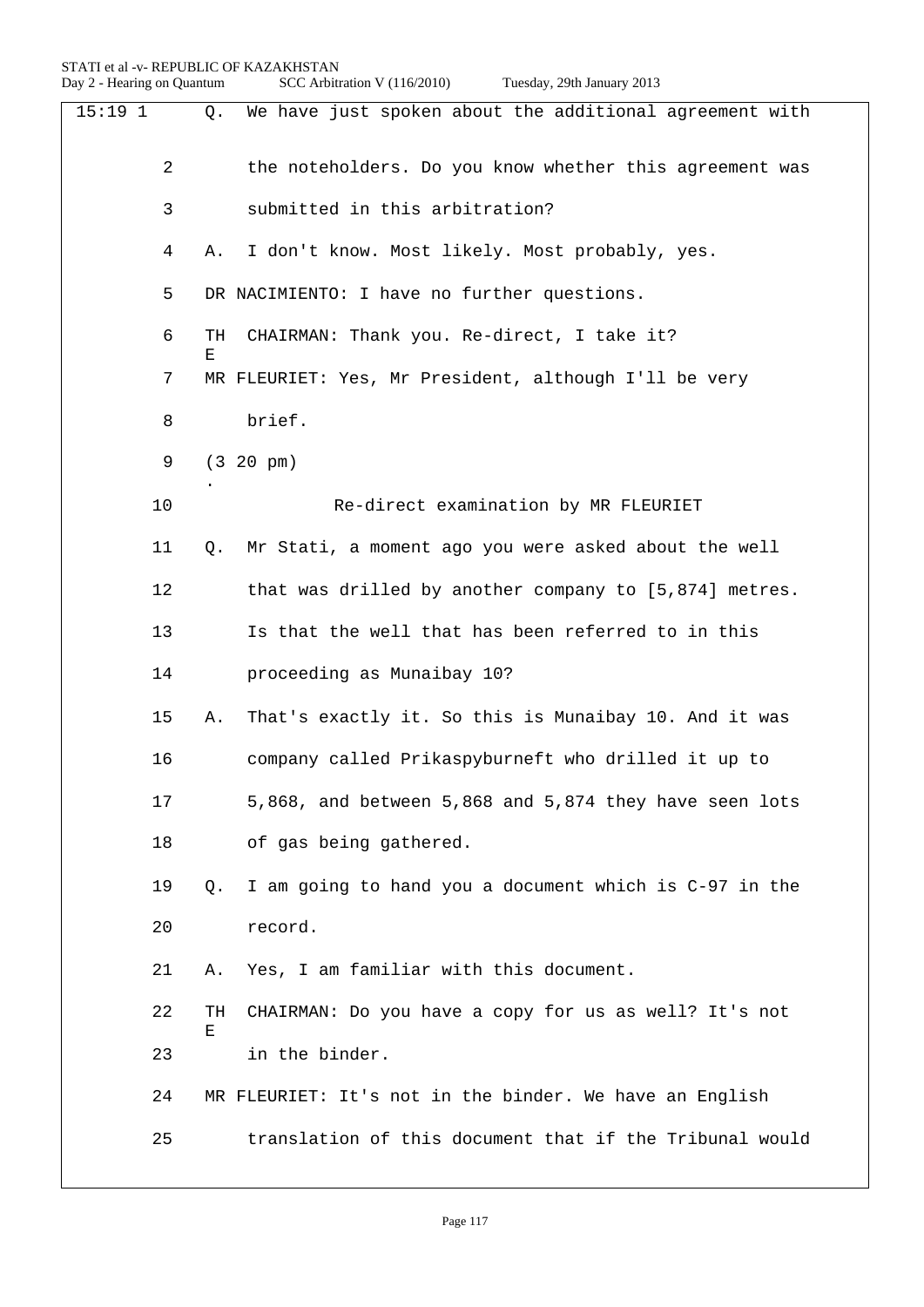| 15:21 1        | like to look -- I mean, I remember in the last hearing     |
|----------------|------------------------------------------------------------|
| $\overline{2}$ | when we had an English translation for something, we       |
| 3              | handed it out. So I'd be happy to hand out the             |
| 4              | translation to this document; I think it would be quite    |
| 5              | helpful to the Tribunal.                                   |
| 6              | THE CHAIRMAN: I think it would be helpful.                 |
| 7              | MR FLEURIET: Thank you.                                    |
| 8              | DR NACIMIENTO: Can you please identify the document?       |
| 9              | MR FLEURIET: It is in the record in Russian at C-97, and   |
| 10             | this is the November 17th version of the tripartite        |
| 11             | agreement.                                                 |
| 12             | DR NACIMIENTO: Is this among the documents that you        |
| 13             | requested leave to introduce last week?                    |
| 14             | MR FLEURIET: The translation is one of the documents we    |
| 15             | requested leave to introduce. But I think it would be      |
| 16             | quite helpful for the Tribunal to have an English copy     |
| 17             | of the tripartite agreement, given its importance to the   |
| 18             | case.                                                      |
| 19             | THE CHAIRMAN: Without entering into your dispute about the |
| 20             | admission, obviously Mr Stati can be questioned on the     |
| 21             | Russian version; and if that is so, I think it would be    |
| 22             | helpful to us to have an English translation available,    |
| 23             | so that we understand what he is talking about. Okay?      |
| 24             | DR NACIMIENTO: Yes.                                        |
| 25             | THE CHAIRMAN: To give it a name, can we call it C-97A?     |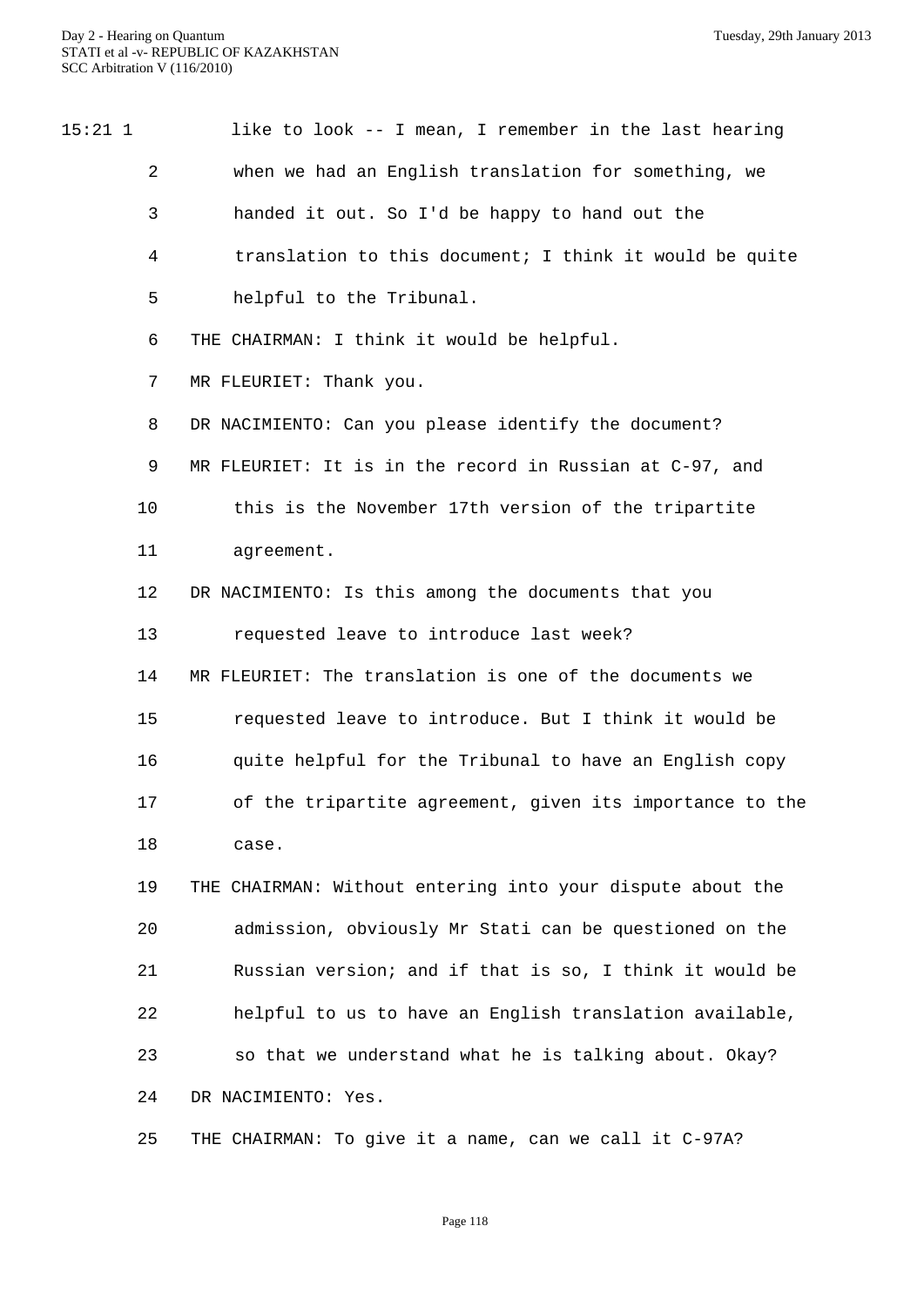| Day 2 - Hearing on Quantum |                           | STATI et al -v- REPUBLIC OF KAZAKHSTAN<br>SCC Arbitration V (116/2010)<br>Tuesday, 29th January 2013 |
|----------------------------|---------------------------|------------------------------------------------------------------------------------------------------|
| $15:23$ 1                  |                           | MR FLEURIET: Yes, C-97A, or C-97 (English).                                                          |
|                            | $\overline{2}$<br>TH<br>Ε | CHAIRMAN: So that we know what we are talking about.                                                 |
|                            | 3                         | MR FLEURIET: Mr Stati, when you were asked earlier about                                             |
|                            | 4                         | the $-$                                                                                              |
|                            | 5                         | DR NACIMIENTO: Can we get a copy too?                                                                |
|                            | 6                         | MR FLEURIET: Just give us a moment. We'll get another                                                |
|                            | 7                         | copy. (Pause)                                                                                        |
|                            | 8                         | Mr Stati, I just wanted to give you the opportunity                                                  |
|                            | 9                         | to clarify this for the Tribunal. Earlier, when you                                                  |
| 10                         |                           | were being asked by counsel for Kazakhstan about the                                                 |
|                            | 11                        | tripartite agreement, you were referring to an agreement                                             |
|                            | 12                        | signed on November 17th 2008; and then you were taken                                                |
|                            | 13                        | after that answer to what is tab 6 in respondent's                                                   |
|                            | 14                        | binder, which is Exhibit C-302.                                                                      |
| 15                         |                           | I have handed you a Russian version of Exhibit C-97.                                                 |
|                            | 16                        | I just wondered if you would clarify that this is the                                                |
|                            | 17                        | November 17th 2008 tripartite agreement to which you                                                 |
|                            | 18                        | were referring?                                                                                      |
|                            | 19<br>Α.                  | That's exactly so. This is exactly the tripartite                                                    |
|                            | 20                        | agreement.                                                                                           |
|                            | 21<br>Q.                  | If you could look on the signature page of this                                                      |
|                            | 22                        | agreement, could you please tell me which of the two                                                 |
|                            | 23                        | parties have signed this agreement?                                                                  |
|                            | 24<br>Α.                  | The President of KazMunaiGas, Mr Kabyldin, and Mr Cojin,                                             |
|                            | 25                        | the general director of Tolkynneftegaz, TNG.                                                         |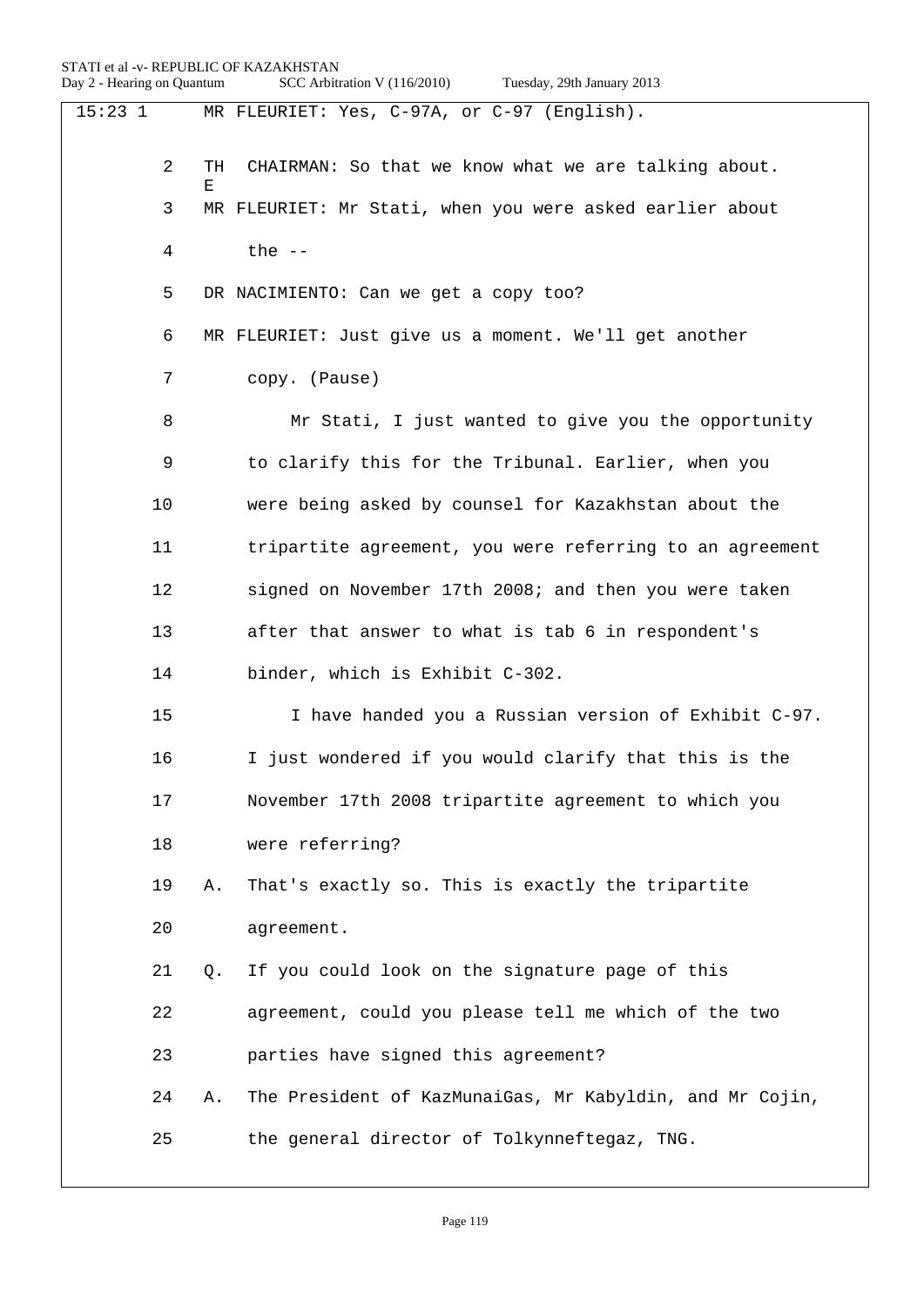15:26 1 Q. Were those the two parties to which the export provisions of this agreement applied?

- A. Exactly so.
- Q. When you were discussing earlier the pricing mechanism
- and the 20% commission, were you referring to the export provisions of this November 17th agreement?
- A. Exactly.
- MR FLEURIET: I have no further questions.
- THE CHAIRMAN: Alright. Any re-cross?
- DR NACIMIENTO: No questions.
- THE CHAIRMAN: My colleagues?
- MR HAIGH: Yes, Mr Chairman. I have one set of questions
- 13 for you, Mr Stati.
- (3 .27 pm)
- Questions from THE TRIBUNAL

 MR HAIGH: In the witness statement of Mr Pisica which we received in connection with the first hearing -- and I am referring to his first witness statement dated May 17th 2011, paragraph 6. In part of that paragraph he says:

 "After CASCo became a reputable service company, in 2002, Ascom sold its interest in CASCo to SA 'GALONICO'. The latter subsequently sold CASCo to EAST-WEST INTERNATIONAL SA, which, to the best of my knowledge, continues to be the sole owner of CASCo."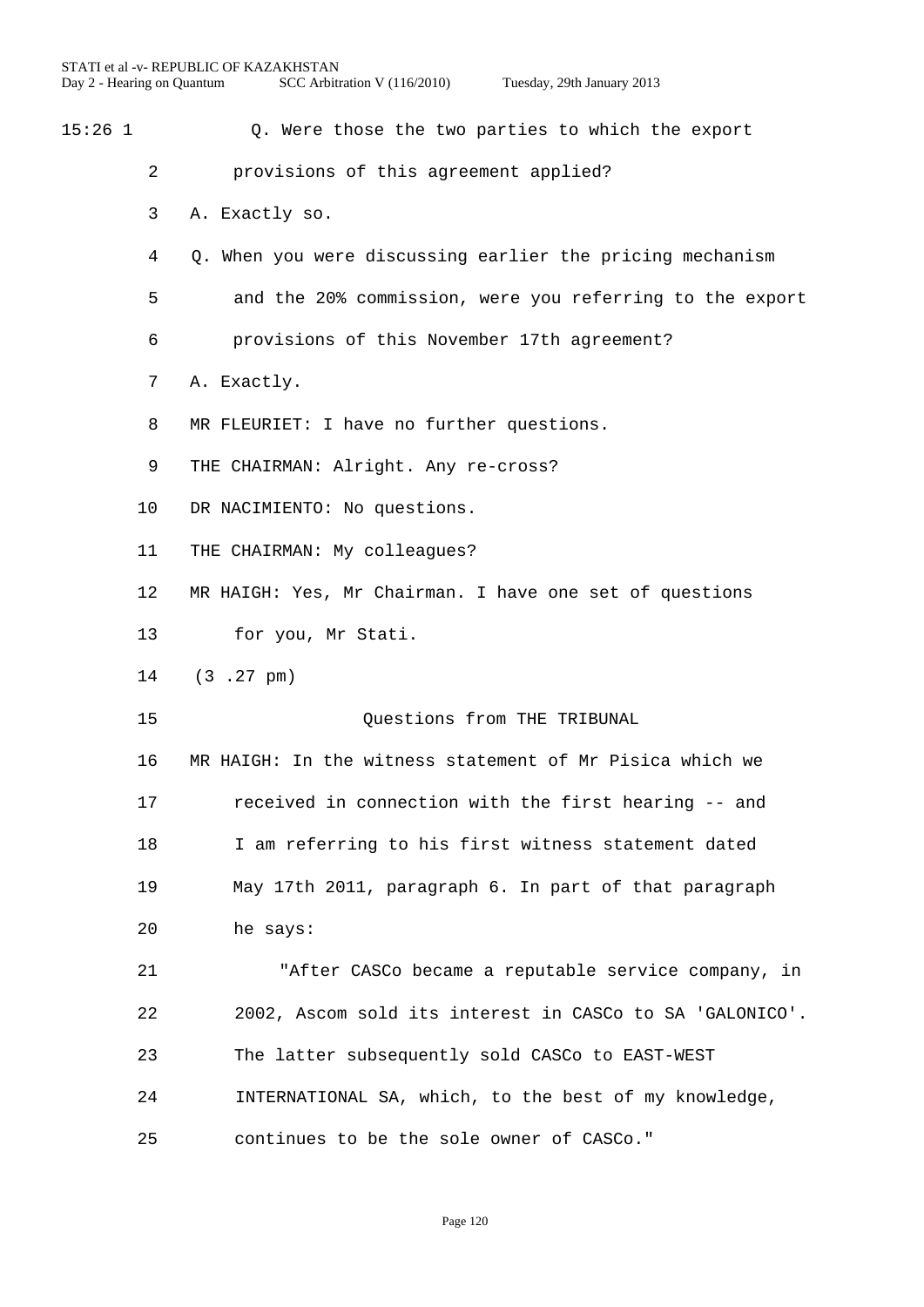| $15:28$ 1 |    | Do you have a copy of Mr Pisica's witness statement            |
|-----------|----|----------------------------------------------------------------|
|           | 2  | in front of you and do you see where I am reading from?        |
|           | 3  | Yes, I am reading this document.<br>Α.                         |
|           | 4  | MR HAIGH: In particular in paragraph 6 of his first witness    |
|           | 5  | statement, the part that I have just quoted to you, do         |
|           | 6  | you have knowledge of whether what he says there is            |
|           | 7  | factually correct?                                             |
|           | 8  | Yes, quite right. It's correct.<br>Α.                          |
|           | 9  | MR HAIGH: So in other words it is correct, I take it, that     |
|           | 10 | Ascom, your company, sold its interest in CASCo in 2002?       |
|           | 11 | Yes, exactly.<br>Α.                                            |
|           | 12 | MR HAIGH: When there is reference from time to time in our     |
|           | 13 | record now to CASCo providing services for the                 |
|           | 14 | construction of the LPG plant in 2007 and 2008, and into       |
|           | 15 | 2 009, were you in any way an owner, through Ascom, of         |
|           | 16 | CASCo?                                                         |
|           | 17 | Even if I were the owner, all the transactions were made<br>Α. |
|           | 18 | on the tender basis, on the basis of tenders, according        |
|           | 19 | to the law. But that's true that in 2002 we sold our           |
|           | 20 | interest in CASCo.                                             |
|           | 21 | MR HAIGH: Thank you, Mr Chairman. Those are my questions.      |
|           | 22 | PROFESSOR LEBEDEV: A rather general question for you,          |
|           | 23 | Mr Stati. You are acting here not only as a witness;           |
|           | 24 | you are actually the claimant in our arbitration.              |
|           | 25 | My question to you is: do you insist that you have             |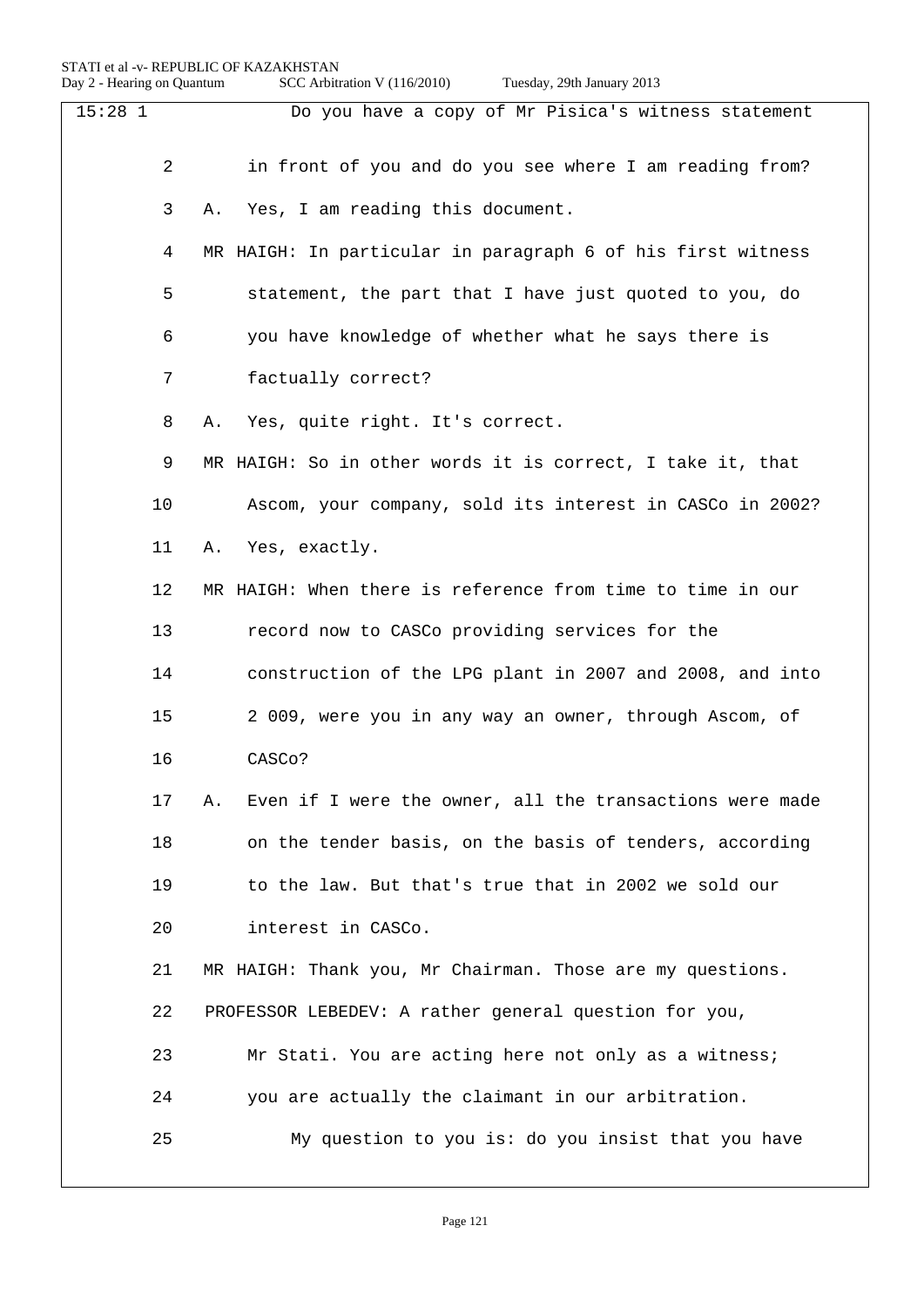| $15:31$ 1      | been subject to expropriation by the Government of                             |
|----------------|--------------------------------------------------------------------------------|
|                |                                                                                |
| $\overline{2}$ | Kazakhstan? And do you insist that your claims should                          |
| 3              | be based on this fact that your assets have been                               |
| 4              | expropriated by the Government of Kazakhstan?                                  |
| 5              | I am not a lawyer, and this is a legal question, but I can present<br>Α.<br>my |
| 6              | understanding. My understanding is that the Government                         |
| 7              | of Kazakhstan expropriated our assets in Kazakhstan.                           |
| 8              | PROFESSOR LEBEDEV: (Interpreted) Can you please repeat --                      |
| 9              | THE CHAIRMAN: Let's be sure whatever you say in Russian, we                    |
| $10 \,$        | have to hear it in English. We have not yet.                                   |
| 11             | THE INTERPRETER: Professor Lebedev asked the witness to                        |
| $12 \,$        | repeat his answer because he couldn't hear it clearly.                         |
| 13             | I was saying, Mr. Lebedev, that I'm not a lawyer, but my<br>Α.                 |
| 14             | understanding is that Kazakhstan expropriated our assets                       |
| 15             | in Kazakhstan.                                                                 |
| 16             | THE CHAIRMAN: Yes, please.                                                     |
| 17             | $(3 \ 33 \ pm)$                                                                |
| 18             | Further cross-examination by DR NACIMIENTO                                     |
| 19             | Just a question related to the question of Mr Haigh.<br>$\circ$ .              |
| 20             | I am referring now to the vendor due diligence, it's                           |
| 21             | Exhibit $C-69$ , and here on page $6 - - it$ 's not in the                     |
| 22             | witness binder -- and I am quoting from it.                                    |
| 23             | MR HAIGH: Excuse me, Dr Nacimiento. Is that the due                            |
| 24             | diligence document dated August 2 9th 2 008 from KPMG?                         |
| 25             | DR NACIMIENTO: Yes, that's right. I am referring here to                       |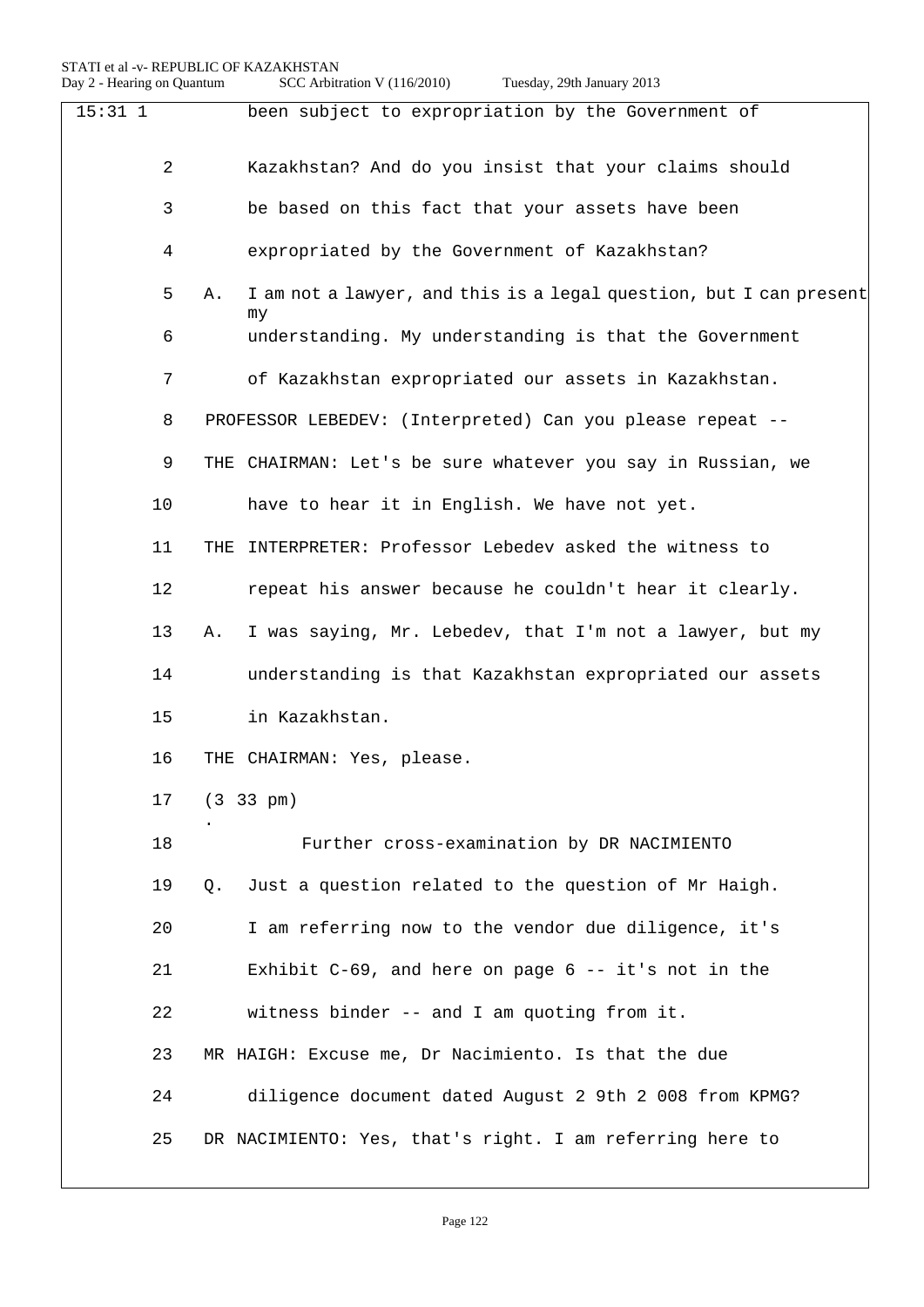| 15:331 |    |    | page 6.                                                    |
|--------|----|----|------------------------------------------------------------|
|        | 2  |    | THE CHAIRMAN: If you just give me a second, I am trying to |
|        | 3  |    | find it on my computer, since we don't have a paper        |
|        | 4  |    | version. (Pause)                                           |
|        | 5  |    | DR NACIMIENTO: I am quoting from item 2 of page 6. The     |
|        | 6  |    | item is headed "Related party transactions", and the       |
|        | 7  |    | second bullet point reads:                                 |
|        | 8  |    | "The Group sources the majority of its procured            |
|        | 9  |    | service and supplies from Kasco  and from Ascom            |
|        | 10 |    | We understand from management that these companies are     |
|        | 11 |    | related parties under the control of the Group's           |
|        | 12 |    | owners."                                                   |
|        | 13 |    | This is a document from 2008, and we also heard            |
|        | 14 |    | today various witnesses confirming that you are the        |
|        | 15 |    | owner of CASCo, Mr Stati. Is that correct?                 |
|        | 16 | Α. | No. CASCo was sold long ago.                               |
|        | 17 | Q. | Is this information wrong then in the vendor due           |
|        | 18 |    | diligence?                                                 |
|        | 19 | Α. | I don't know what materials you are talking about;         |
|        | 20 |    | I haven't got them in front of me. I don't know what       |
|        | 21 |    | you are talking about; I can't see it.                     |
|        | 22 | Q. | Can we provide the witness with this exhibit, C-69.        |
|        | 23 |    | I quoted from item 2, the second bullet point. It          |
|        | 24 |    | refers to information given by the management, and it      |
|        | 25 |    | states that CASCo is under your control.                   |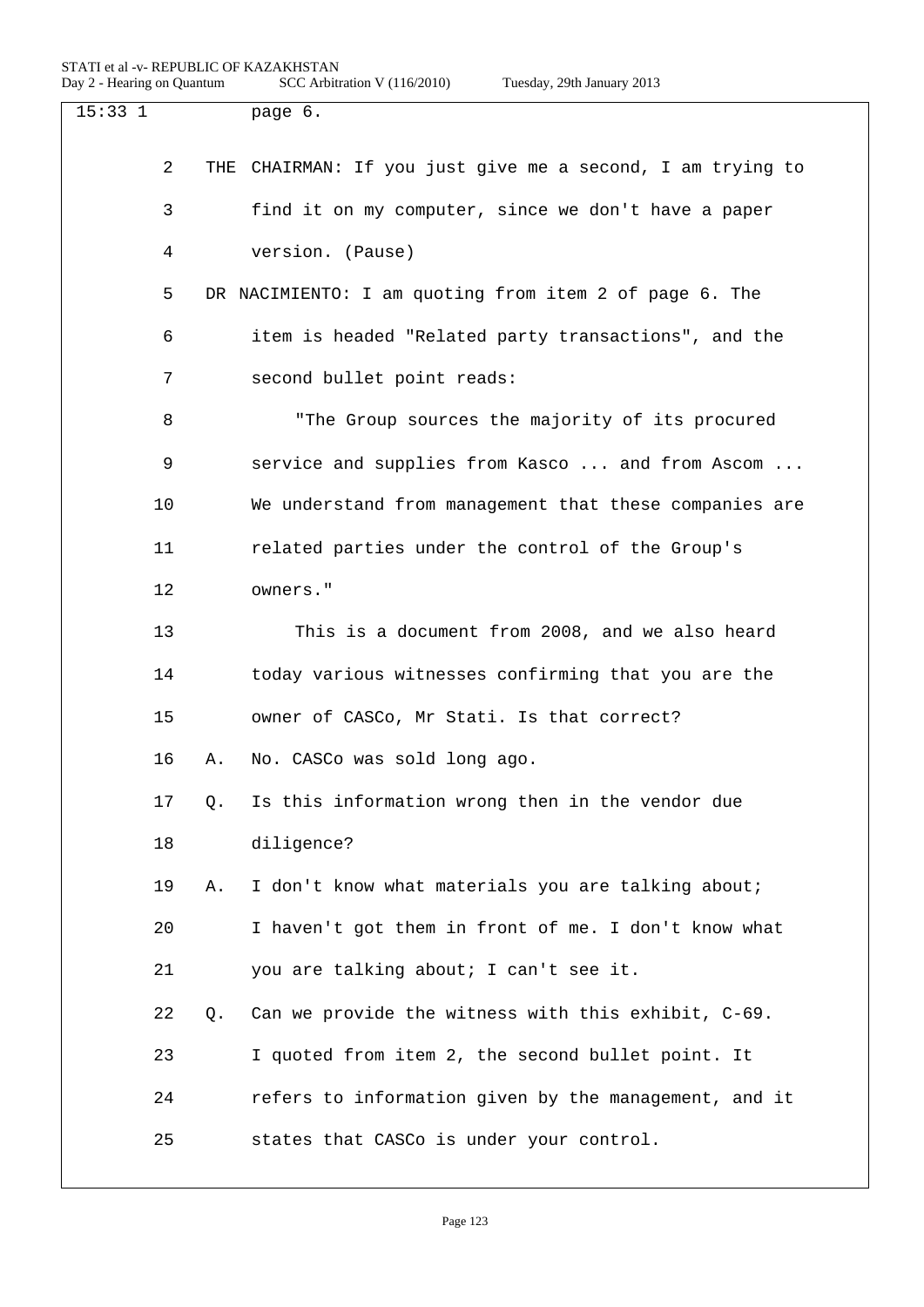STATI et al -v- REPUBLIC OF KAZAKHSTAN<br>Day 2 - Hearing on Quantum SCC Arbitr

| $15:37$ 1 |    | Well, apparently so, if they say that. CASCo Kazakhstan<br>Α.   |
|-----------|----|-----------------------------------------------------------------|
|           | 2  | was sold long ago, but we have CASCo Sudan.                     |
|           | 3  | CASCo Sudan. And that is still under your control?<br>Q.        |
|           | 4  | Yes, quite right.<br>Α.                                         |
|           | 5  | DR NACIMIENTO: I have no further questions.                     |
|           | 6  | TH<br>CHAIRMAN: Okay.<br>E                                      |
|           | 7  | $(3\;37\;pm)$                                                   |
|           | 8  | Questions from THE TRIBUNAL                                     |
|           | 9  | MR HAIGH: I'm sorry, I just want to ask, if I may, arising      |
|           | 10 | from that, which CASCo company was doing the work on the        |
|           | 11 | LPG plant, which is all we have in front of us, I think;        |
|           | 12 | was it CASCo Kazakhstan or CASCo Sudan?                         |
|           | 13 | It was CASCo Kazakhstan that was working at the LPG<br>Α.       |
|           | 14 | plant in Kazakhstan.                                            |
|           | 15 | MR HAIGH: Thank you.                                            |
|           | 16 | TH<br>CHAIRMAN: Alright. If there are no further questions<br>E |
|           | 17 | for Mr Stati, we will close the testimony. Thank you            |
|           | 18 | very much, Mr Stati, for being with us and for your             |
|           | 19 | patience.                                                       |
|           | 20 | I think we should continue with the -- we are                   |
|           | 21 | finished with the claimants' witnesses?                         |
|           | 22 | MR FLEURIET: That concludes the claimants' witnesses, yes.      |
|           | 23 | CHAIRMAN: But we still have quite some time. Are the<br>TН<br>Е |
|           | 24 | respondent's witnesses ready, the first one?                    |
|           | 25 | DR NACIMIENTO: (Nods head)                                      |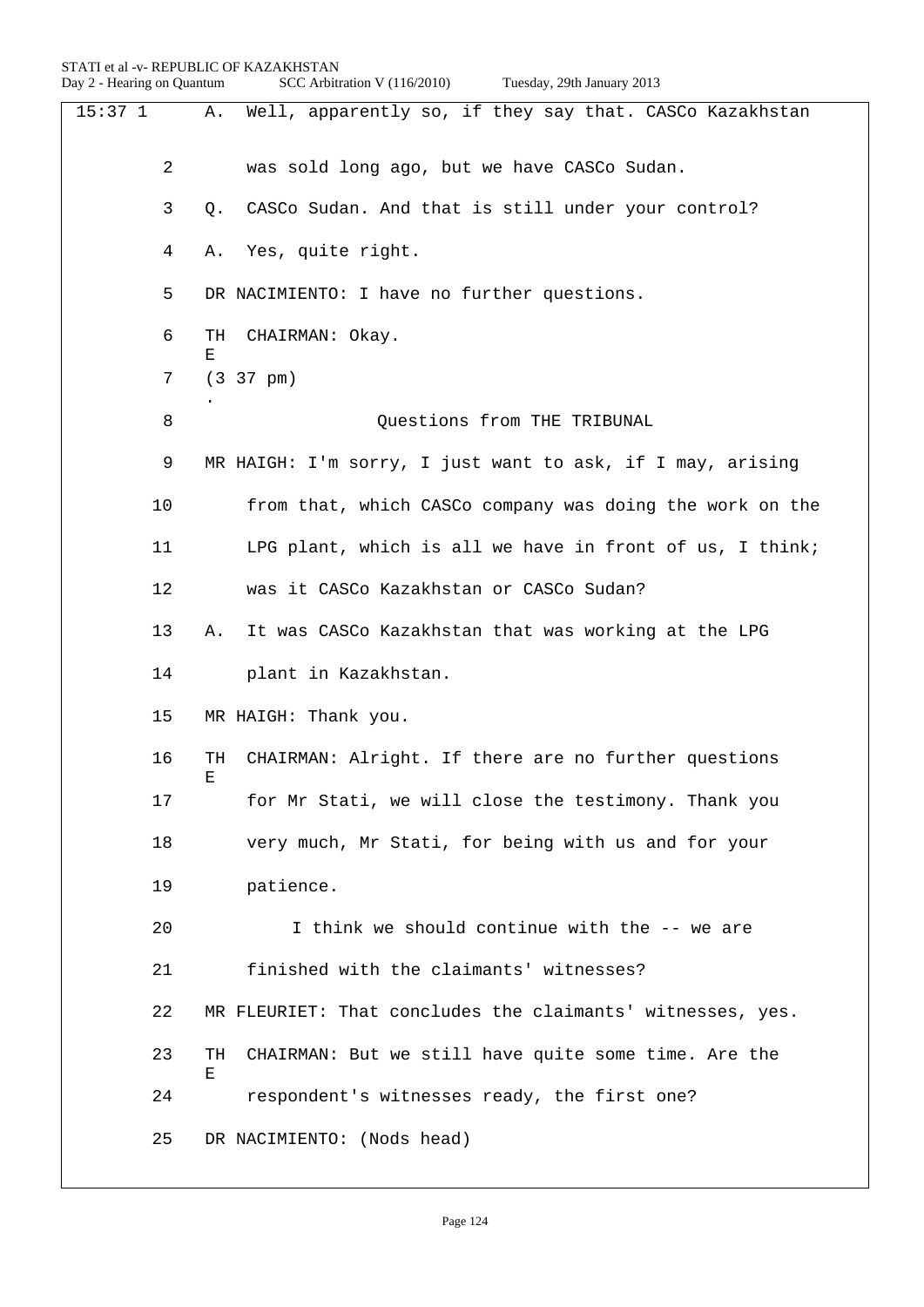STATI et al -v- REPUBLIC OF KAZAKHSTAN<br>Day 2 - Hearing on Quantum SCC Arbitr

| $15:38$ 1      | TH<br>E                                                                                              | CHAIRMAN: Why don't we take a coffee break until 3.55    |
|----------------|------------------------------------------------------------------------------------------------------|----------------------------------------------------------|
| $\overline{2}$ |                                                                                                      | and then continue with the first witness. That is        |
| 3              |                                                                                                      | Mr Rahimgaliev, right?                                   |
| 4              |                                                                                                      | MR STEIN: Correct.                                       |
| 5              |                                                                                                      | $(3 \ 3 \ 9 \ pm)$                                       |
| 6              |                                                                                                      | (A short break)                                          |
| 7              |                                                                                                      | (3 58 pm)                                                |
| 8              |                                                                                                      | MR NURLAN RAHIMGALIEV (called)                           |
| 9              |                                                                                                      | (Evidence interpreted)                                   |
| 10             | TH<br>Е                                                                                              | CHAIRMAN: Mr Rahimgaliev, welcome. I think you have      |
| 11             |                                                                                                      | been in the room before, so you know that as a witness   |
| 12             |                                                                                                      | we will ask you to make a declaration to us. Again, the  |
| 13             |                                                                                                      | interpreters will be kind enough to read that out to you |
| 14             |                                                                                                      | in Russian, and then you can confirm whether you agree.  |
| 15             | TH<br>$\mathbf{E}% _{t}\left  \mathbf{1}\right\rangle =\mathbf{1}_{t}\left  \mathbf{1}\right\rangle$ | WITNESS: Yes, I confirm.                                 |
| 16             | TH<br>Ε                                                                                              | CHAIRMAN: Alright. Introduction by the respondent.       |
| 17             |                                                                                                      | MR TIRADO: Thank you, Mr President.                      |
| 18             |                                                                                                      | (3 59 pm)                                                |
| 19             |                                                                                                      | Direct examination by MR TIRADO                          |
| 20             | Q.                                                                                                   | Good afternoon, Mr Rahimgaliev. Hopefully you should     |
| 21             |                                                                                                      | have in front of you two copies of your witness          |
| 22             |                                                                                                      | statements. Is that correct?                             |
| 23             | Α.                                                                                                   | Yes.                                                     |
| 24             | Q.                                                                                                   | One should be dated 10th August 2012, and your second    |
| 25             |                                                                                                      | statement should be dated 23rd November 2012. Is that    |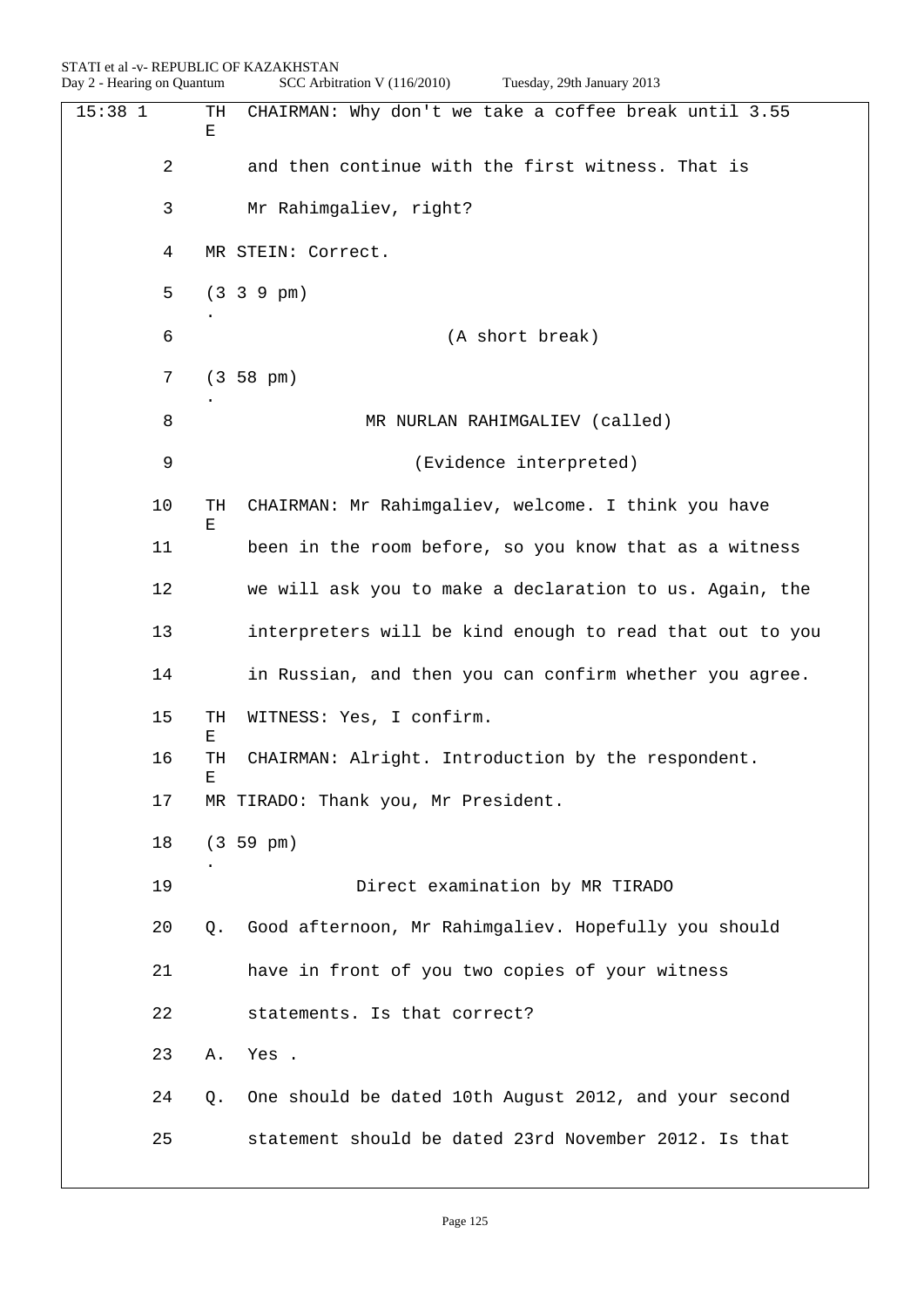| 16:001         |     | correct?                                                                    |
|----------------|-----|-----------------------------------------------------------------------------|
| $\overline{2}$ | Α.  | That's correct.                                                             |
| 3              | O.  | Is there anything that you would like to add or to                          |
| 4              |     | correct to either of those statements?                                      |
| 5              | Α.  | No, nothing to add.                                                         |
| 6              | Q.  | Thank you.                                                                  |
| 7              |     | Perhaps it might be of assistance to the Tribunal if                        |
| 8              |     | you could briefly describe your position within the tax                     |
| 9              |     | committee.                                                                  |
| 10             | Α.  | As of today, I am the head of the department in the tax committee<br>of the |
| 11             |     | Ministry of Finance of Kazakhstan Republic; and at the                      |
| 12             |     | time that the investigation was held of the two                             |
| 13             |     | companies, KPM and TNG, I was the chief expert of the                       |
| 14             |     | Department of Major Taxpayers. Within the tax authorities,                  |
| 15             |     | I have been working for the tax authorities since 1992.                     |
| 16             | Q.  | Okay, thank you. And can you --                                             |
| 17             | THE | INTERPRETER: Just a second, sir. I must have misheard.                      |
| 18             | Α.  | The correct figure is I have been working for the tax                       |
| 19             |     | authorities since 1994.                                                     |
| 20             |     | THE INTERPRETER: I apologise. Sorry, I couldn't hear                        |
| 21             |     | properly.                                                                   |
| 22             | Q.  | Thank you.                                                                  |
| 23             |     | Mr Rahimgaliev, you will be well aware that the main                        |
| 24             |     | issue in dispute regarding taxes is a corporate back-tax                    |
| 25             |     | assessment that the tax committee made against KPM and                      |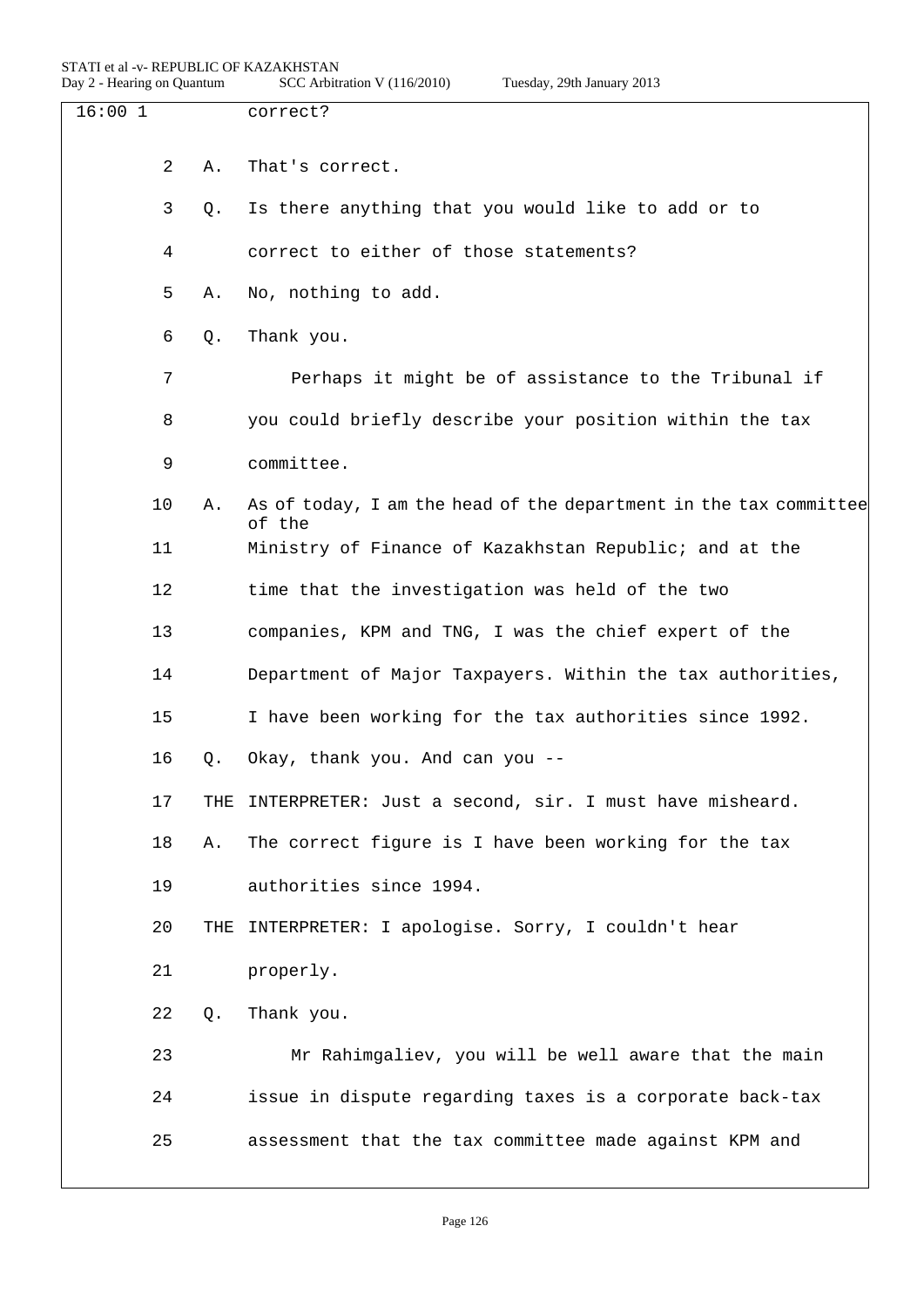| $16:01$ 1 |                |    | TNG on 10th February 2009. You are familiar with that   |
|-----------|----------------|----|---------------------------------------------------------|
|           | $\overline{a}$ |    | assessment, are you not?                                |
|           | 3              | Α. | Yes, of course I am familiar with that.                 |
|           | 4              | Q. | Yes. This is the tax assessment that deals with the     |
|           | 5              |    | corporate income taxes of KPM and TNG for the period    |
|           | 6              |    | 1st January 2005 to 31st December 2007; that's correct, |
|           | 7              |    | isn't it?                                               |
|           | 8              | Α. | That's correct.                                         |
|           | 9              | Q. | Just for the record, that's the tax assessment that can |
|           | 10             |    | be found at Exhibit C-155.                              |
|           | 11             |    | Mr Rahimgaliev, was this the first audit by the tax     |
|           | 12             |    | committee or by any other state bodies regarding this   |
|           | 13             |    | specific time period -- again, 1st January 2005 to      |
|           | 14             |    | 31st December 2007 -- for KPM or TNG?                   |
|           | 15             | Α. | When it comes to the period 2005 through 2007, this is  |
|           | 16             |    | audit the first time. They never experienced or they    |
|           | 17             |    | were never subjected to such an audit before.           |
|           | 18             | Q. | You are probably also aware that the claimants in this  |
|           | 19             |    | arbitration allege that there had been a previous tax   |
|           | 20             |    | assessment by the tax committee for this period,        |
|           | 21             |    | 1st January 2005 to 31st December [2007]. They say this |
|           | 22             |    | even though they've offered not a shred of evidence in  |
|           | 23             |    | support of that contention. For the record, this can be |
|           | 24             |    | found in the statement of [claim] at paragraph 157.     |
|           | 25             |    | Mr Rahimgaliev, is this statement made by the           |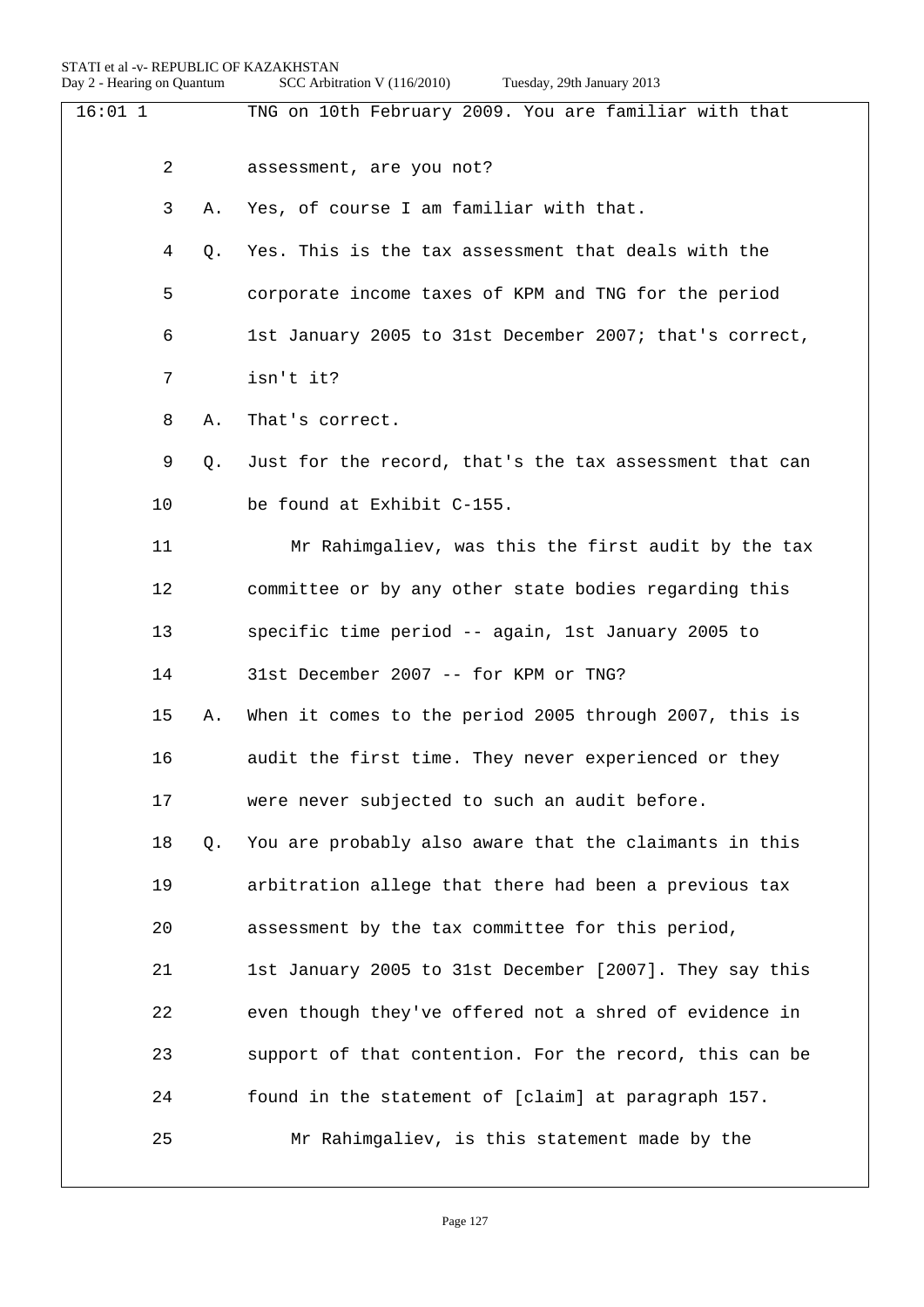| $16:03$ 1      |         | claimants correct? (Pause)                                 |
|----------------|---------|------------------------------------------------------------|
| $\overline{2}$ | Α.      | The statement made by the claimants that                   |
| 3              |         | they had been previously audited for 2005-2007 years is    |
|                |         | incorrect, because I was                                   |
| 4              |         | the one who audited the companies for this period. They    |
| 5              |         | had been subjected to earlier tax audit for the earlier    |
| 6              |         | periods, 2002/2003/2004. Those audits were not made by me. |
| 7              |         | The rule is that if a company had been already             |
| 8              |         | audited for a certain period, we have no right to          |
| 9              |         | reassess them. There are certain exceptions to this        |
| 10             |         | rule, but the main rule is such.                           |
| 11             | Q.      | You are sure about that, are you?                          |
| 12             | Α.      | Yes, I am sure.                                            |
| 13             | Q.      | So, just to be absolutely clear, the assessment by the     |
| 14             |         | tax committee against KPM and TNG dated                    |
| 15             |         | 10th February 2009 was the first assessment to be          |
| 16             |         | carried out against these companies in relation to the     |
| 17             |         | period 1st January 2005 to 31st December [2007]; is that   |
| 18             |         | correct?                                                   |
| 19             | Α.      | That's correct.                                            |
| 20             |         | MR TIRADO: Thank you. No further questions.                |
| 21             | TH<br>Е | CHAIRMAN: Alright. We come to cross-examination by the     |
| 22             |         | claimant.                                                  |
| 23             |         | MS ROEBUCK FREY: Thank you.                                |
| 24             |         | $(4\ 05\ pm)$                                              |
| 25             |         | Cross-examination by MS ROEBUCK FREY                       |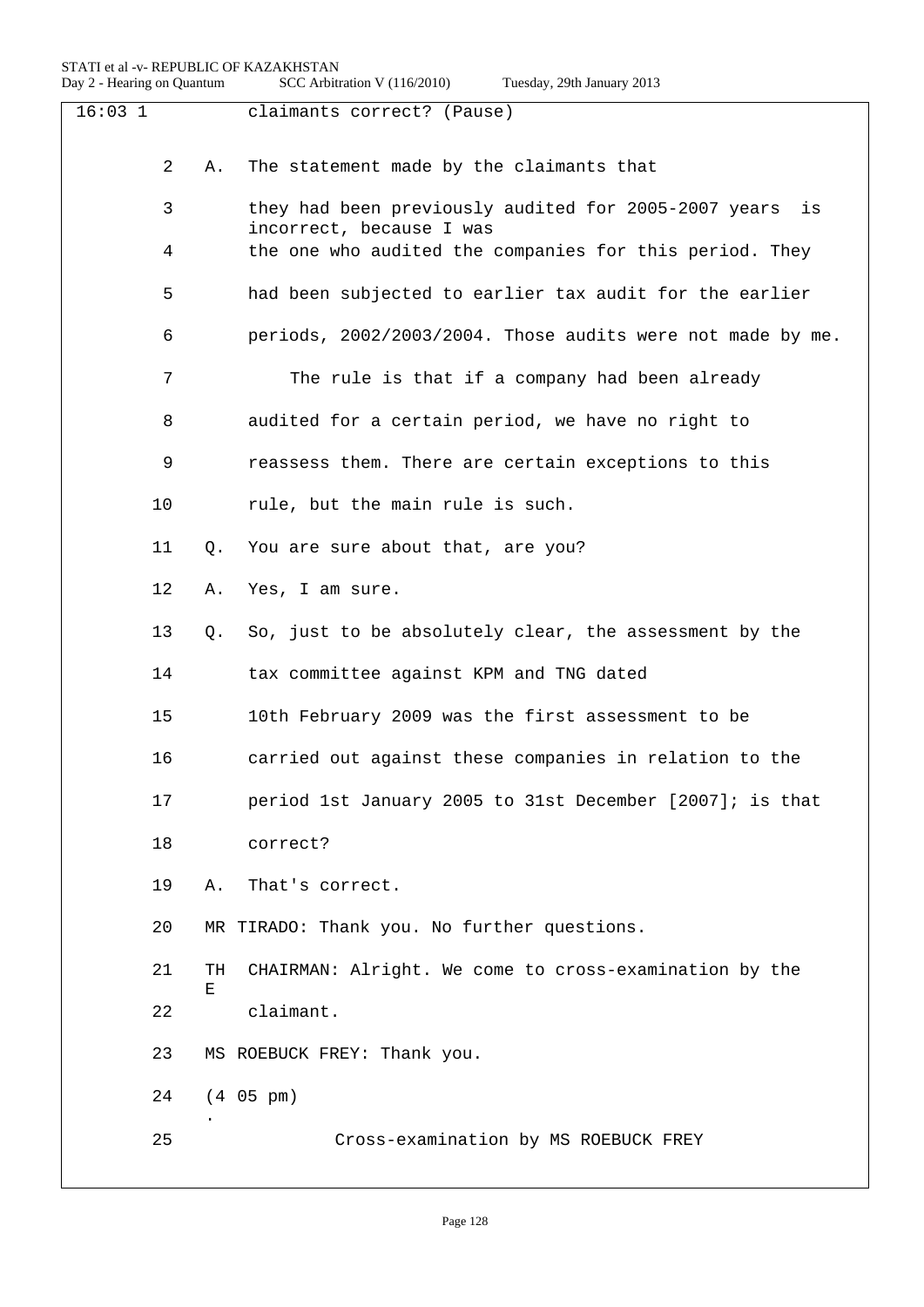| Tuesday, 29th January 2013 |  |
|----------------------------|--|
|                            |  |

| $16:05$ 1      | Q. | Mr Rahimgaliev, my name is Amy Frey, I am counsel for    |
|----------------|----|----------------------------------------------------------|
|                |    |                                                          |
| 2              |    | the claimants in this case, and I have a few questions   |
| 3              |    | for you today about your two witness statements.         |
| $\overline{4}$ |    | On paragraph 8.5 of your first witness statement, if     |
| 5              |    | you could turn to that, please, you mention a court      |
| 6              |    | decision of December 25th 2009.                          |
| 7              | Α. | Yes.                                                     |
| 8              | Q. | Then in paragraph 8.6 you mention a second court         |
| 9              |    | decision of November 3rd 2010; do you see that?          |
| 10             | Α. | Yes, I can see it.                                       |
| 11             | Q. | Are you aware that in between those two dates there were |
| $12 \,$        |    | two other court decisions that were issued on this very  |
| 13             |    | same dispute?                                            |
| 14             | Α. | Yes, I know.                                             |
| 15             | О. | Are you aware of the outcome of those decisions?         |
| 16             | Α. | Yes, I am aware.                                         |
| 17             | Q. | So you are aware that those court decisions found in     |
| 18             |    | favour of KPM and TNG on this tax issue?                 |
| 19             | Α. | Yes, I know.                                             |
| 20             | Q. | But you did not include them in this statement; right?   |
| 21             | Α. | I described the start and the end of the process in my   |
| 22             |    | witness statement under the law of Kazakhstan. As you    |
| 23             |    | correctly pointed out, it is the right of a person to    |
| 24             |    | bring a claim -- to appeal against a decision of the     |
| 25             |    | court in the first instance, and then to the Appeal      |
|                |    |                                                          |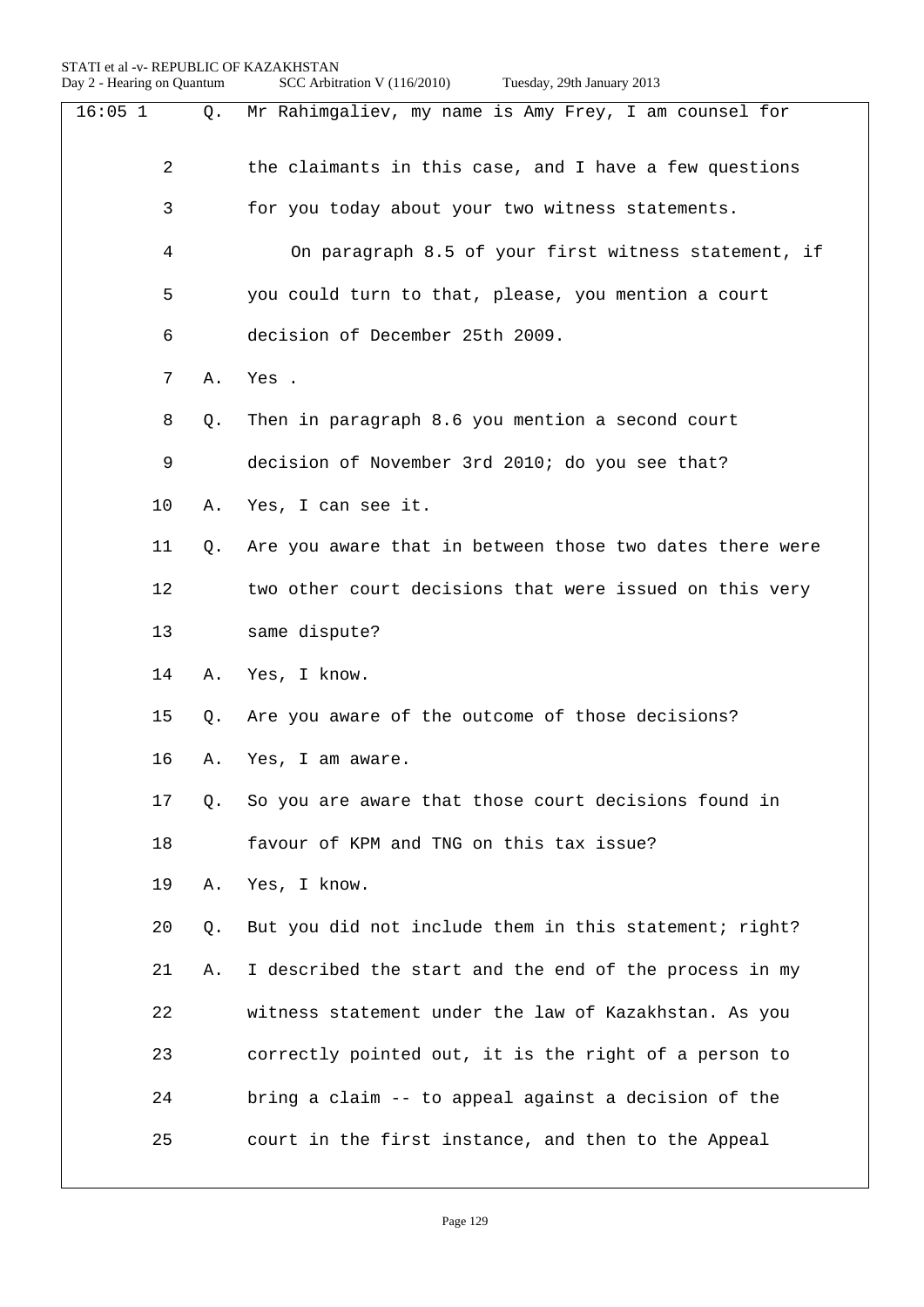| $16:07$ 1 | Court $ -$                                                     |
|-----------|----------------------------------------------------------------|
| 2         | Sorry, can I interrupt you just there. My time is<br>$\circ$ . |
| 3         | limited; I want to stick to the question.                      |
| 4         | I just wanted to confirm that you failed to include            |
| 5         | the two Kazakh court decisions that found in favour of         |
| 6         | KPM and TNG on this issue in your first witness                |
| 7         | statement. Correct? That's a correct statement, right?         |
| 8         | THE CHAIRMAN: Ms Frey, I think it's quite in order for the     |
| 9         | witness to explain why he did that.                            |
| 10        | MS ROEBUCK FREY: Okay.                                         |
| 11        | THE CHAIRMAN: Okay.                                            |
| 12        | MS ROEBUCK FREY: You can explain if you want.                  |
| 13        | Or actually, if it's okay, I'd like for counsel to             |
| 14        | come back to it on re-direct, if that's --                     |
| 15        | THE CHAIRMAN: I'm sorry, I can't hear you.                     |
| 16        | MS ROEBUCK FREY: I would prefer for Kazakhstan's counsel to    |
| 17        | come back to this issue on re-direct if they would like,       |
| 18        | since it's on my time. But if you want him to explain,         |
| 19        | I'd be happy to do that as well.                               |
| 20        | THE CHAIRMAN: I think a witness cannot be forced to say        |
| 21        | "yes" or "no" if he feels there is a need for                  |
| 22        | qualification to be better understood.                         |
| 23        | MS ROEBUCK FREY: Okay. If you feel like you need to            |
| 24        | explain that answer, go ahead, please.                         |
| 25        | Yes, everything that is said here --<br>Α.                     |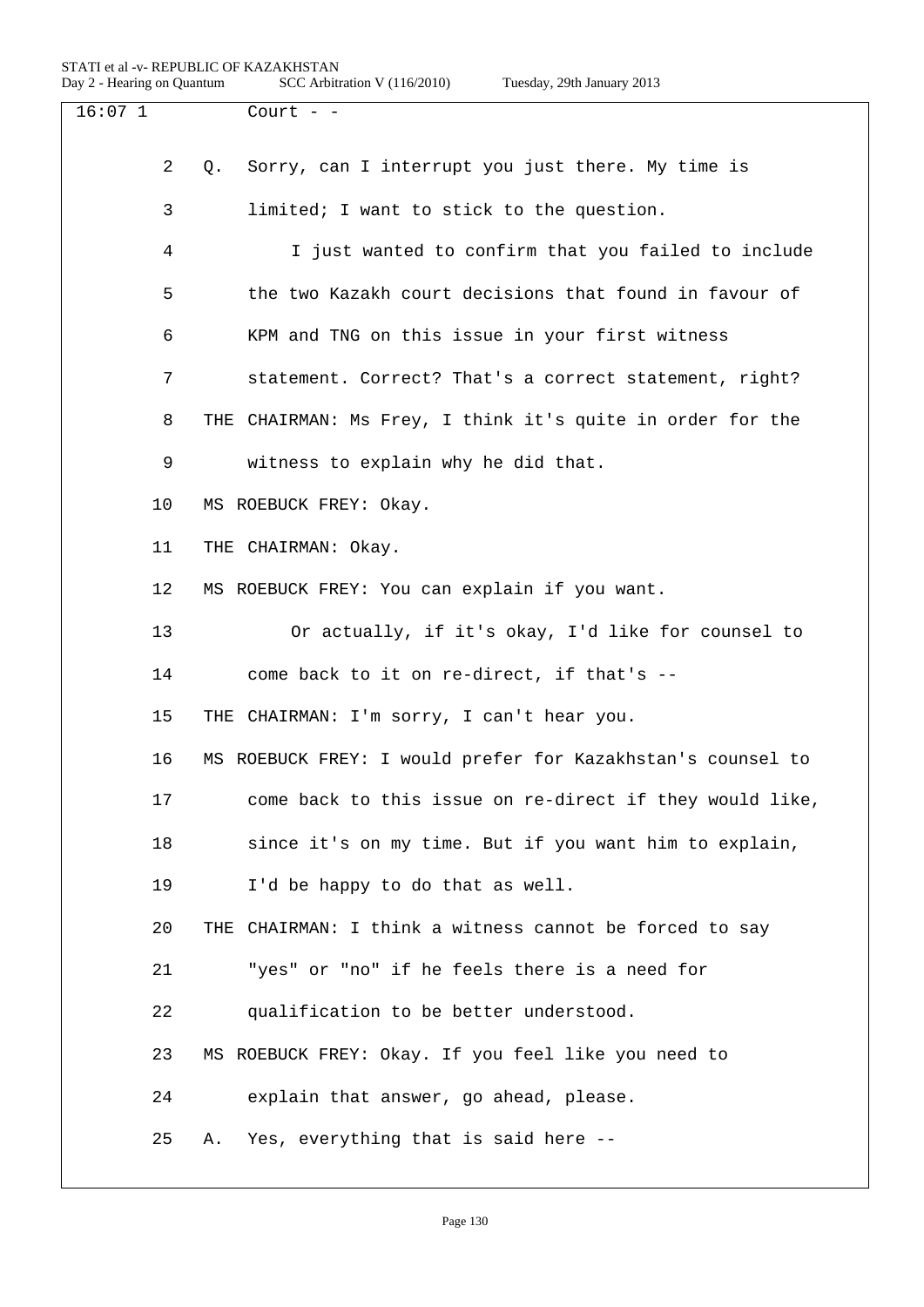| $16:09$ 1 |                |           | THE CHAIRMAN: I'm sorry, I'm not getting the translation. |
|-----------|----------------|-----------|-----------------------------------------------------------|
|           | $\overline{a}$ |           | (Pause)                                                   |
|           | 3              | Α.        | Section 8 of my first witness statement concerning the    |
|           | 4              |           | appeal against the results, so I am telling what were     |
|           | 5              |           | the findings of the inspections and tax assessments and   |
|           | 6              |           | what was appealed. Before that I said that there was      |
|           | 7              |           | an appeal reviewed by the tax committee, and then there   |
|           | 8              |           | was a court decision and an appeal against it.            |
|           | 9              |           | If I describe all the details of this process, it         |
|           | 10             |           | would be too lengthy, discussing the different stages of  |
|           | 11             |           | this process. So I decided to present only the start      |
|           | 12             |           | and the end of this process.                              |
|           | 13             |           | THE CHAIRMAN: Now, after I've told counsel not to be too  |
|           | 14             |           | restrictive, I think I have to tell you as a witness:     |
|           | 15             |           | you can qualify your answer, but you must not turn it     |
|           | 16             |           | into a story after you have qualified it shortly. Okay.   |
|           | 17             |           | MS ROEBUCK FREY: Are you aware that in June 2 010 the     |
|           | 18             |           | Court of Cassation in Kazakhstan had issued a decision    |
|           | 19             |           | with respect to this dispute in KPM and TNG's favour?     |
|           | 20             | Α.        | Yes, I know.                                              |
|           | 21             | $\circ$ . | I'd like to turn now to your second witness statement.    |
|           | 22             |           | In this witness statement you review changes in various   |
|           | 23             |           | tax rates that applied to oil and gas producers over      |
|           | 24             |           | a period of approximately the last five years; correct?   |
|           | 25             |           | (Pause)                                                   |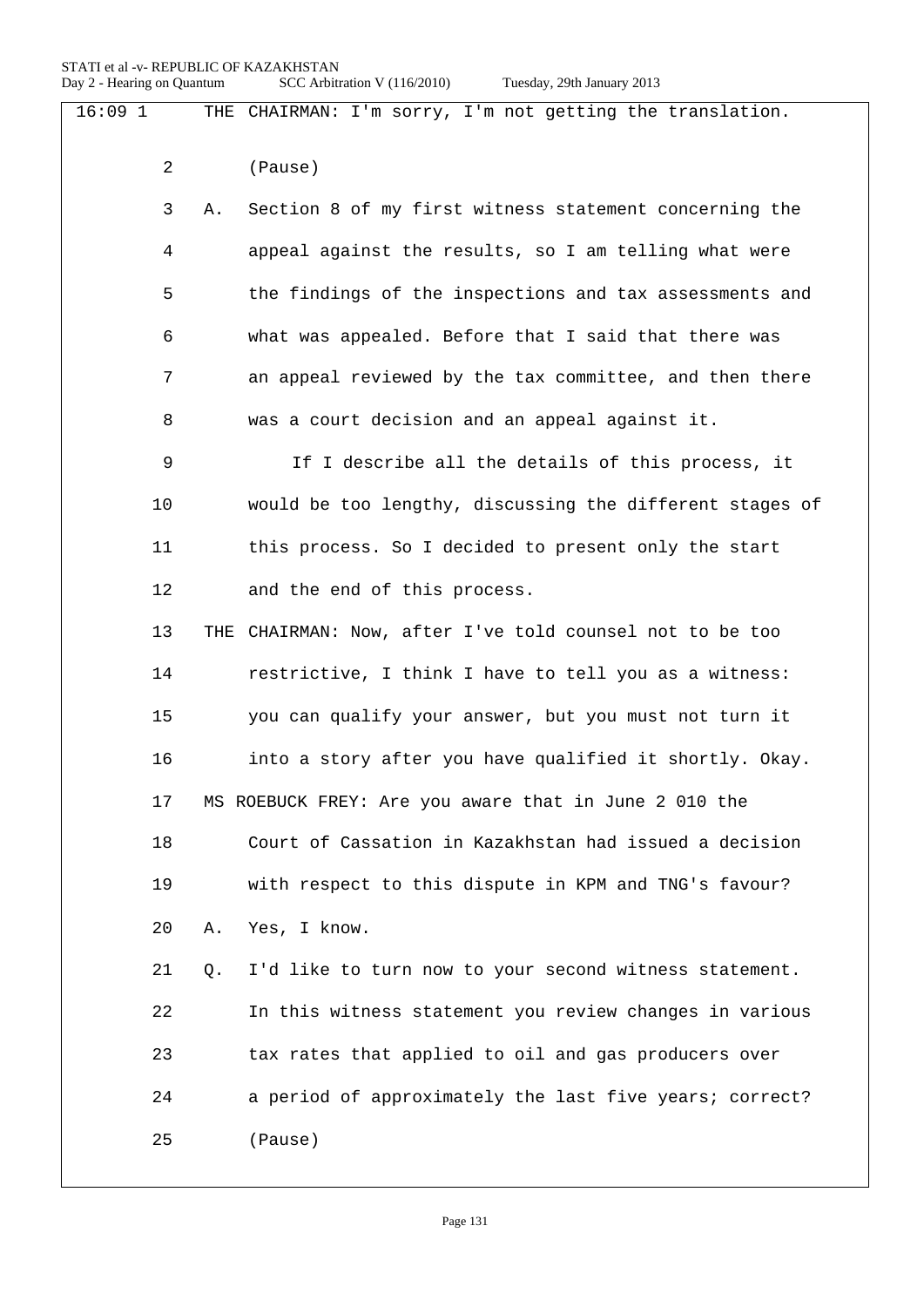| $16:12$ 1 |    | Maybe I should repeat my question. I don't know if       |
|-----------|----|----------------------------------------------------------|
| 2         |    | I remember it.                                           |
| 3         |    | Is it fair to say that your second witness statement     |
| 4         |    | is a review of changes in various tax rates that applied |
|           |    |                                                          |
| 5         |    | to oil and gas companies over approximately the last     |
| 6         |    | five years?                                              |
| 7         | Α. | I am writing here about the change in the rates of the   |
| 8         |    | corporate income tax, not about all the taxes.           |
| 9         | Q. | But you do discuss more than just the corporate income   |
| 10        |    | tax; correct?                                            |
| 11        | Α. | Maybe I didn't understand the question correctly.        |
| 12        | Q. | In your second witness statement you discuss the         |
| 13        |    | corporate income tax and the changes that have occurred  |
| 14        |    | from 2008 forward: you discuss the excess profit tax,    |
| 15        |    | the natural resource extraction tax, the rent tax, and   |
| 16        |    | a few other taxes that applied to oil and gas producers; |
| 17        |    | right?                                                   |
| 18        | Α. | Yes, this is correct.                                    |
| 19        | Q. | Is it your testimony that the changes that you describe  |
| 20        |    | in your second witness statement apply to KPM and TNG?   |
| 21        | Α. | In my second witness statement I discuss the tax system  |
| 22        |    | and changes in the tax system of Kazakhstan. You may     |
| 23        |    | know that over the past five years the country is        |
| 24        |    | developing, and developing quite dynamically. So we      |
| 25        |    | have changes in the Tax Code in favour of business. For  |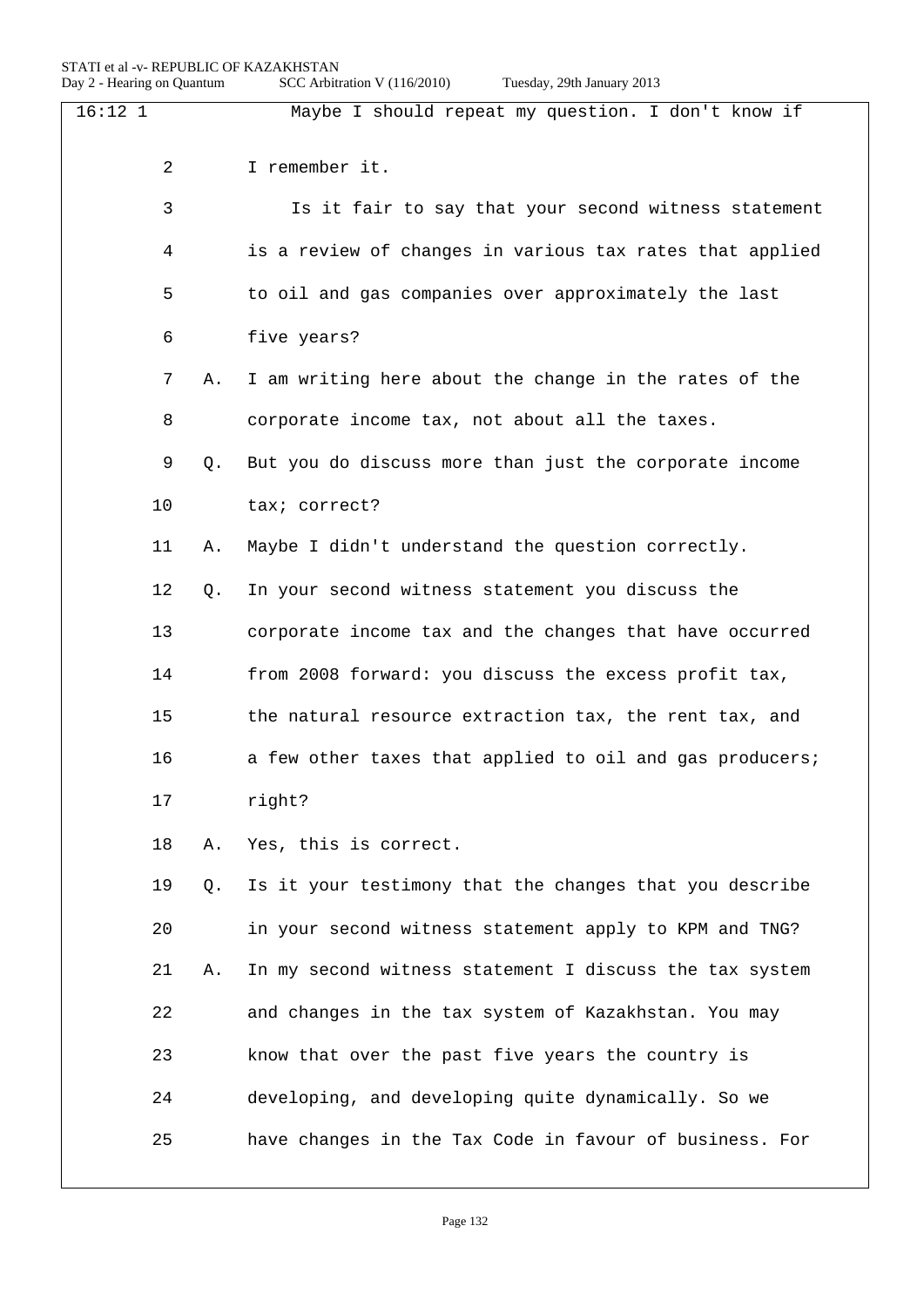# STATI et al -v- REPUBLIC OF KAZAKHSTAN<br>Day 2 - Hearing on Quantum SCC Arbitr

| t et al -v- REFUDLIC UP RAZARIISTAIN |                              |                            |
|--------------------------------------|------------------------------|----------------------------|
| - Hearing on Quantum                 | SCC Arbitration V (116/2010) | Tuesday, 29th January 2013 |

| $16:14$ 1      |    | example, previously the corporate tax rate was 30%; since 2009<br>it is 20%. |
|----------------|----|------------------------------------------------------------------------------|
| $\overline{2}$ |    |                                                                              |
| 3              |    | THE CHAIRMAN: Sorry, the witness has to restrict his                         |
| 4              |    | testimony to answering the question. I understand that                       |
| 5              |    | there is a lot of interesting things he might want to                        |
| 6              |    | tell in that context, but that can only be said if                           |
| 7              |    | either you have a question from that side or from that                       |
| 8              |    | side.                                                                        |
| 9              |    | MS ROEBUCK FREY: My question is very simple. It is simply:                   |
| 10             |    | is it your opinion that the changes you describe in your                     |
| 11             |    | second witness statement apply to KPM and TNG?                               |
| 12             | Α. | The contracts of KPM and TNG stabilised the tax regime, and<br>addendum      |
| 13             |    | no. 3 specified that the tax provisions applied                              |
| 14             |    | to them as of 1st April 1999, if I remember. So in the process<br>оf         |
| 15             |    | tax inspection we followed the contractual                                   |
| 16             |    | provisions and applied the tax legislation as it was in                      |
| 17             |    | 1999.                                                                        |
| 18             | Q. | Thank you. I don't think the interpreters will need                          |
| 19             |    | this, but I'd just like to state for the record -- and                       |
| 20             |    | Mr Rahimgaliev can confirm -- that that is consistent                        |
| 21             |    | with what you said in your first witness statement at                        |
| 22             |    | paragraph 4.1. You say:                                                      |
| 23             |    | "According to the [KPM] and TNG contracts, the tax                           |
| 24             |    | regime was stabilized as of 1st April 1999."                                 |
| 25             |    | That's in paragraph 4.1 of your first witness                                |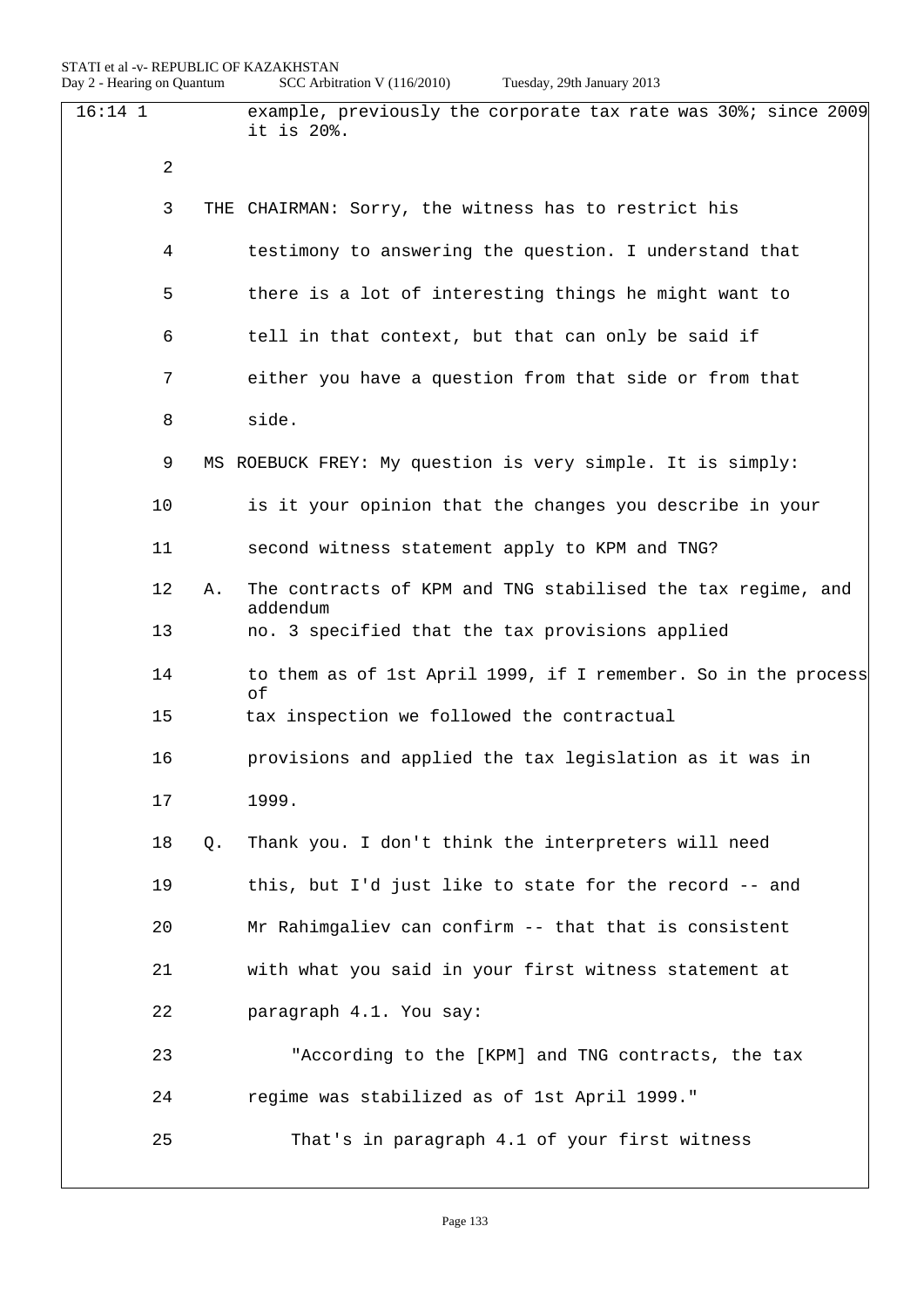| $16:16$ 1 |    | statement.                                                                                                       |
|-----------|----|------------------------------------------------------------------------------------------------------------------|
|           |    |                                                                                                                  |
| 2         | Α. | Yes, it's correct.                                                                                               |
| 3         | O. | Now, if you turn back to your second witness statement,                                                          |
| 4         |    | paragraph 8.2, you say that as of January 1st 2009,                                                              |
| 5         |    | certain subsoil users were:                                                                                      |
| 6         |    | " required to pay all taxes in accordance with                                                                   |
| 7         |    | the tax legislation effective on the moment when the tax                                                         |
| 8         |    | liability [arose]."                                                                                              |
| 9         |    | Is that right?                                                                                                   |
| 10        | Α. | Yes, that's correct.                                                                                             |
| 11        | 0. | Is it your testimony that that provision applied to KPM                                                          |
| 12        |    | and TNG?                                                                                                         |
| 13        | Α. | I would like to clarify. I am testifying with respect                                                            |
| 14        |    | to the period of inspections for 2005 and 2007, I don't know how<br>these companies paid their taxes afterwards. |
| 15        |    | Over the past four years I am working with                                                                       |
| 16        |    | VAT. So it's a different area of a different department, and I<br>am no                                          |
| 17        |    | longer working with that. In my second witness statement I was<br>testifying about the                           |
| 18        |    | existing changes in the tax legislation.                                                                         |
| 19        |    | THE CHAIRMAN: Ms Frey, sorry to interrupt again, but I am                                                        |
| 20        |    | looking at 8.2 of the second witness statement, which                                                            |
| 21        |    | I think you referred to, and I don't see that this says                                                          |
| 22        |    | what you indicated. Something is wrong from my side                                                              |
| 23        |    | maybe, but could you enlighten me? (Pause)                                                                       |
| 24        |    | MS ROEBUCK FREY: Mr Rahimgaliev, are you stating today that                                                      |
| 25        |    | you have no opinion as to whether this provision that                                                            |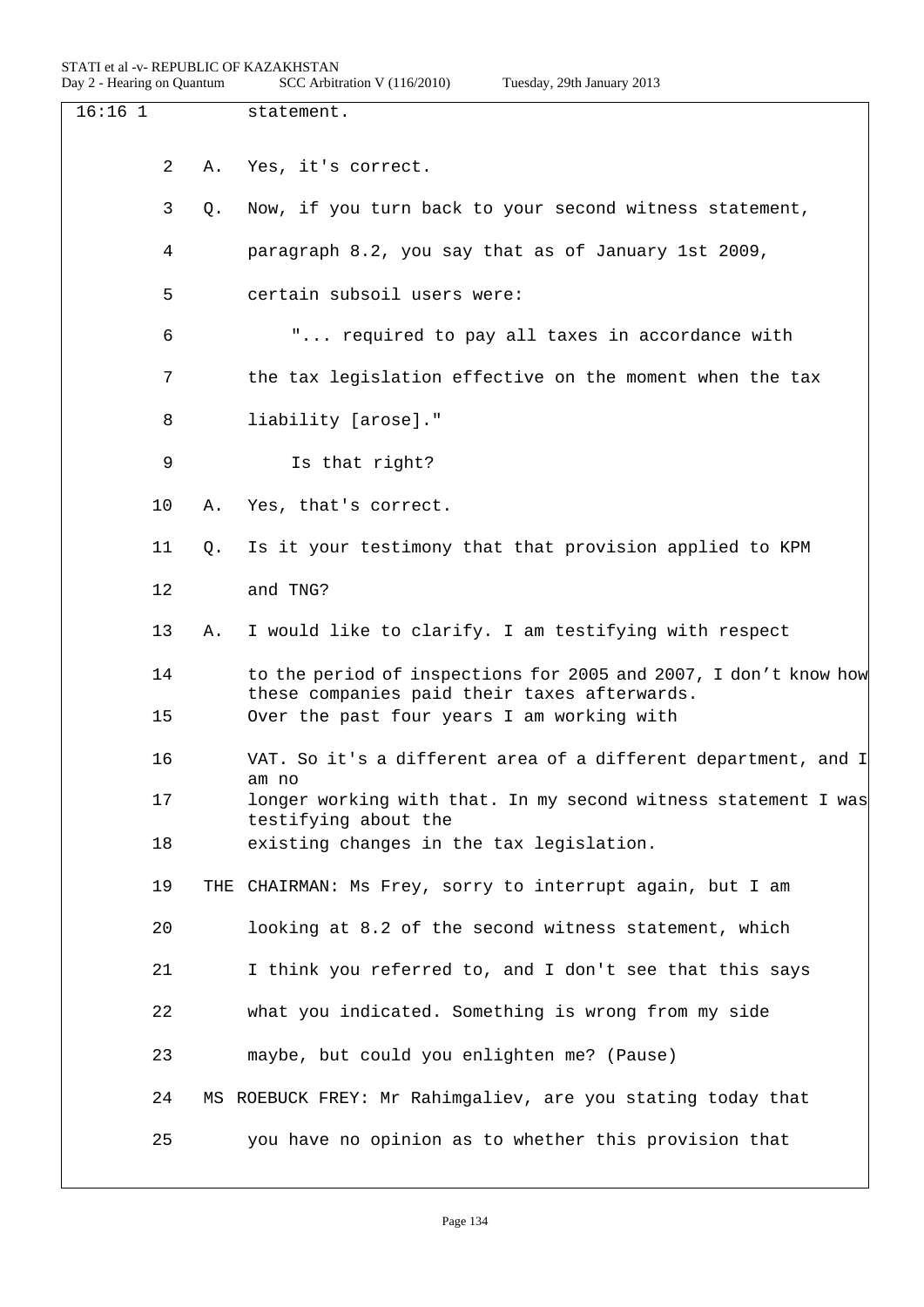| $16:19$ 1      |    | was enacted on January 1st 2 009 applied to KPM and TNG?                             |
|----------------|----|--------------------------------------------------------------------------------------|
| $\overline{2}$ | Α. | The provisions of the new Tax Code which were introduced in 2009<br>apply to all the |
| 3              |    | companies, as you correctly mentioned, except to those with which<br>there were      |
| 4              |    | production-sharing agreements.                                                       |
| 5              | 0. | Is it your testimony that that provision applied to KPM                              |
| 6              |    | and TNG, even though KPM and TNG had contracts that                                  |
| 7              |    | stabilised the tax regime as of April 1999?                                          |
| 8              | Α. | Once again, I would like to draw your attention to the                               |
| 9              |    | fact that starting from 2009 I am no longer working with                             |
| 10             |    | these companies and I can't say what they apply.                                     |
| 11             |    | I quoted the provisions of the law from 2009. All                                    |
| 12             |    | the companies have to apply the provisions which existed                             |
| 13             |    | at the moment of contract signature, except for those                                |
| 14             |    | that have production-sharing agreements, and I can't say                             |
| 15             |    | in more details whether this was actually applied by KPM                             |
| 16             |    | and TNG.                                                                             |
| 17             | Q. | Okay. I'm going to hand you Exhibit C-45, which                                      |
| 18             |    | I believe is in the hearing bundles as well, so everyone                             |
| 19             |    | should have a copy, and I've flagged there a page in                                 |
| 20             |    | green, which is a provision that was entered --                                      |
| 21             |    | THE CHAIRMAN: Do we have a hearing bundle?                                           |
| 22             |    | MS ROEBUCK FREY: The supporting materials for the opening                            |
| 23             |    | statements.                                                                          |
| 24             |    | THE CHAIRMAN: Okay. By the way, I'd got the wrong document                           |
| 25             |    | open, even though I can't find the other one, but it was                             |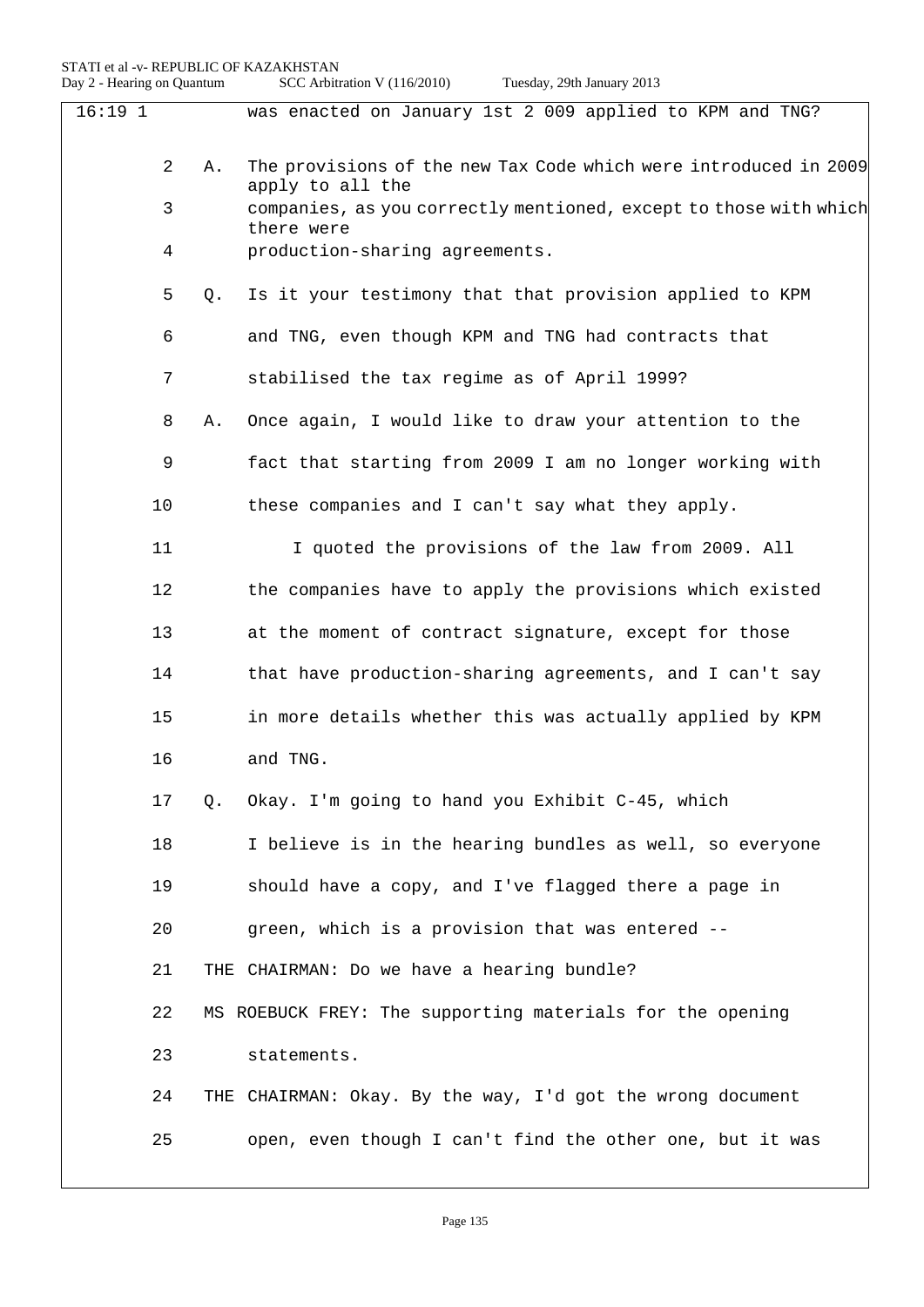| $16:21$ 1 |    |                | my fault.                                                |
|-----------|----|----------------|----------------------------------------------------------|
|           | 2  |                | MS ROEBUCK FREY: So I had flagged for Mr Rahimgaliev --  |
|           | 3  |                | it's a very long document -- KPM's contract no. 305 with |
|           | 4  |                | respect to its subsoil use rights for the Borankol       |
|           | 5  |                | field, and if you turn to provision 17.14 of the 2004    |
|           | 6  |                | amendment.                                               |
|           | 7  |                | For those who are looking at the hard copy,              |
|           | 8  |                | unfortunately the pages aren't numbered, but it's about  |
|           | 9  |                | midway through the exhibit; provision 17.14 on "Tax      |
|           | 10 |                | stability".                                              |
|           | 11 |                | Mr Rahimgaliev, I have flagged that page in the          |
|           | 12 |                | exhibit in front of you. Do you see -- okay, you're      |
|           | 13 |                | there.                                                   |
|           | 14 | Α.             | Can you say once again which item here, which paragraph? |
|           | 15 | Q <sub>1</sub> | It's general section 17.14 on "Tax stability", and in    |
|           | 16 |                | particular I'd like you to look at subsection 17.14.7.   |
|           | 17 |                | (Pause)                                                  |
|           | 18 |                | Mr Rahimgaliev, this provision states:                   |
|           | 19 |                | "Changes to legislation of the Republic of               |
|           | 20 |                | Kazakhstan resulting in impairment of economic interests |
|           | 21 |                | of the Contractor, as well as changes to Tax assessment  |
|           | 22 |                | or Tax rates shall not be applicable to the Contractor." |
|           | 23 |                | Do you see that?                                         |
|           | 24 | Α.             | Yes, I see it.                                           |
|           | 25 | Q.             | Are you aware that TNG's subsoil use contracts with      |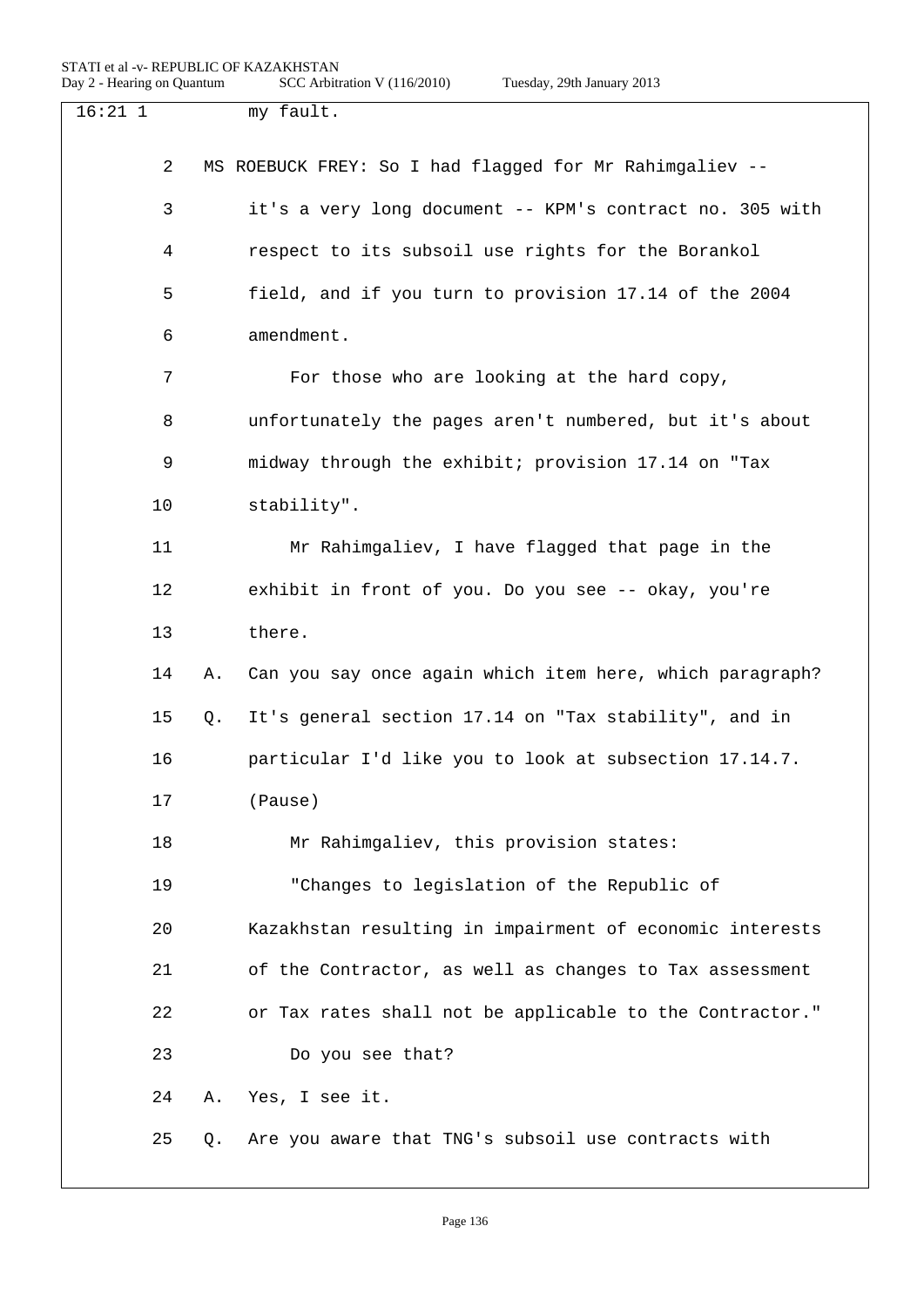| Tuesday, 29th January 2013 |  |  |  |  |
|----------------------------|--|--|--|--|
|----------------------------|--|--|--|--|

| $16:23$ 1 |                     | respect to the Tolkyn field, which is contract no. 210,       |
|-----------|---------------------|---------------------------------------------------------------|
|           | 2                   | as well as TNG's subsoil use contract 302, contains the       |
|           | 3                   | same provision?                                               |
|           | 4<br>Α.             | Yes, most probably.                                           |
|           | 5<br>Q <sub>z</sub> | For the record, it's provision 12.14.7 in those               |
|           | 6                   | contracts, which are C-52 and C-53 respectively, but          |
|           | 7                   | it's the exact same wording so I won't turn to it today.      |
|           | 8                   | So, Mr Rahimgaliev, is it your opinion that because           |
|           | 9                   | of this tax provision, the change in January 1st 2009 in      |
| 10        |                     | the tax rates would not have applied to KPM and TNG?          |
| 11        | Α.                  | If we are looking at KPM and TNG, the Tax Code says that      |
| 12        |                     | the contracts concluded before 2004 retain the stability.     |
| 13        |                     | But the contracts with KPM and TNG, if I'm not mistaken, were |
| 14        |                     | concluded in 1998; then they will pay taxes according to      |
| 15        |                     | the respective provision in the contract, unless the          |
| 16        |                     | contract was amended subsequently.                            |
| 17        | Q.                  | Where in your witness statement do you say that there is      |
| 18        |                     | a distinction between contracts that were concluded in        |
| 19        |                     | 2004 and those that might have been concluded earlier?        |
| 20        | Α.                  | 8.3.                                                          |
| 21        | Q.                  | Are you aware that in 2004 all three of KPM's and TNG's       |
| 22        |                     | subsoil use contracts were amended to include the             |
| 23        |                     | specific tax stability provision that I just pointed out      |
| 24        |                     | to you?                                                       |
| 25        | Α.                  | I can't really quote from the amendments in detail, but       |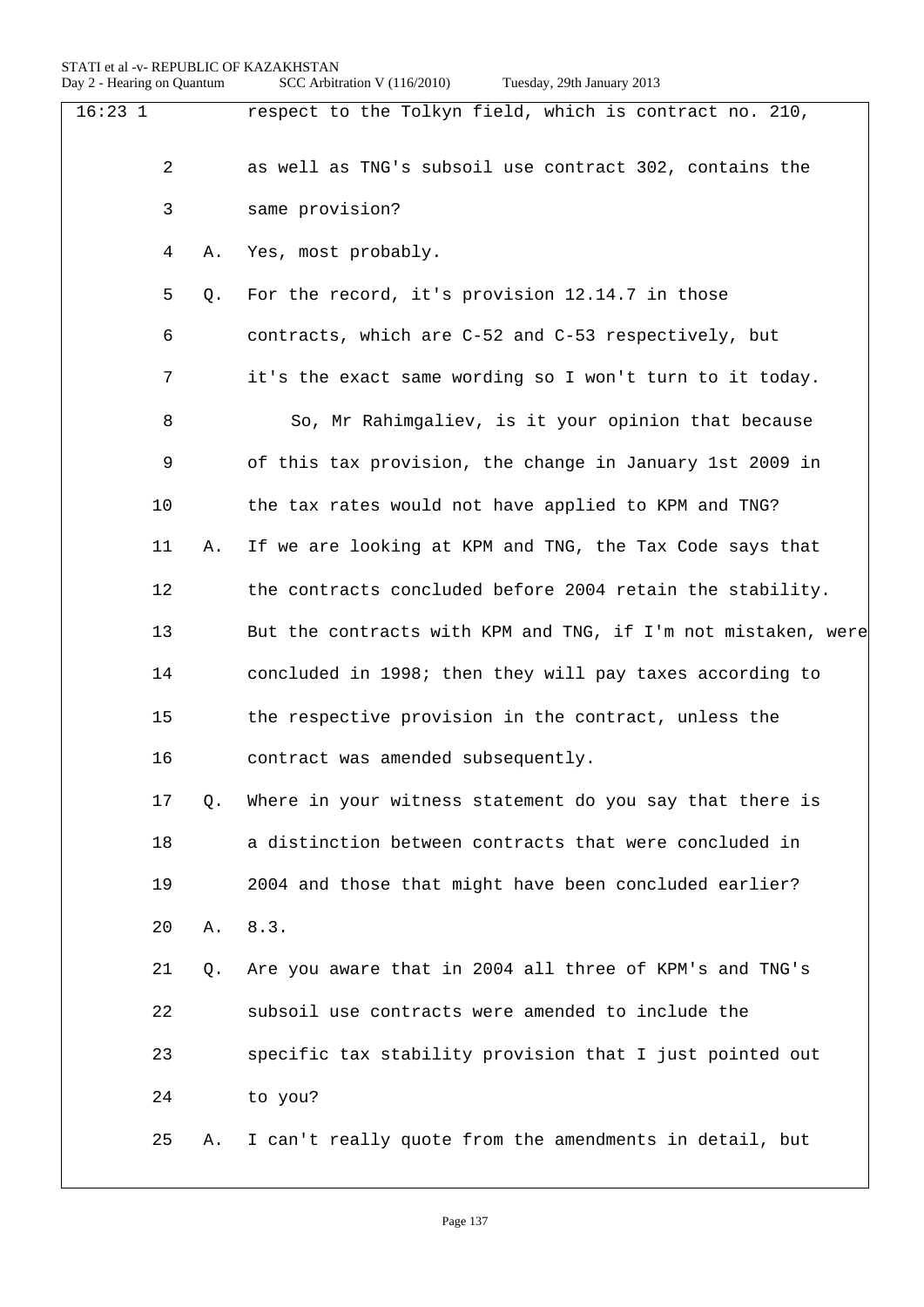#### STATI et al -v- REPUBLIC OF KAZAKHSTAN

Day 2 - Hearing on Quantum SCC Arbitration V (116/2010) Tuesday, 29th January 2013 16:26 1 I remember that in 2004 in addendums 3 and 4 of KPM and TNG during the stage 2 where inspections were held, the legislation of 1999 was applicable. 3 Since 2009 I have been not working with these companies 4 , it's difficult for me to say in 5 detail about how they paid taxes further. 6 Q. If you turn to your first witness statement at 7 paragraph 4.2. In paragraph 4.2 of your first witness 8 statement you say that: 9 "The subsoil use contracts of KPM and TNG, contained 10 tax stabilisation agreements as follows ... " 11 You list them and you point out the tax supplements 12 that were introduced to each of these contracts in 13 January and February 2004; correct? 14 A. Yes . 15 Q. So is it your opinion that the 2009 tax law in 16 Kazakhstan cancelled these tax stabilisation provisions

> 17 in KPM and TNG's subsoil use contracts, even though 18 those contracts contain specific provisions stating that 19 changes to legislation, as well as changes to tax 20 assessment or tax rates, shall not be applicable to the 21 contractor?

> 22 A. I would like to draw the attention of the arbitrators 23 that since 2009 I've been working only with VAT, and I'm 24 no longer following issues with audit and administration 25 of contracts concerning subsoil use. So I am not sure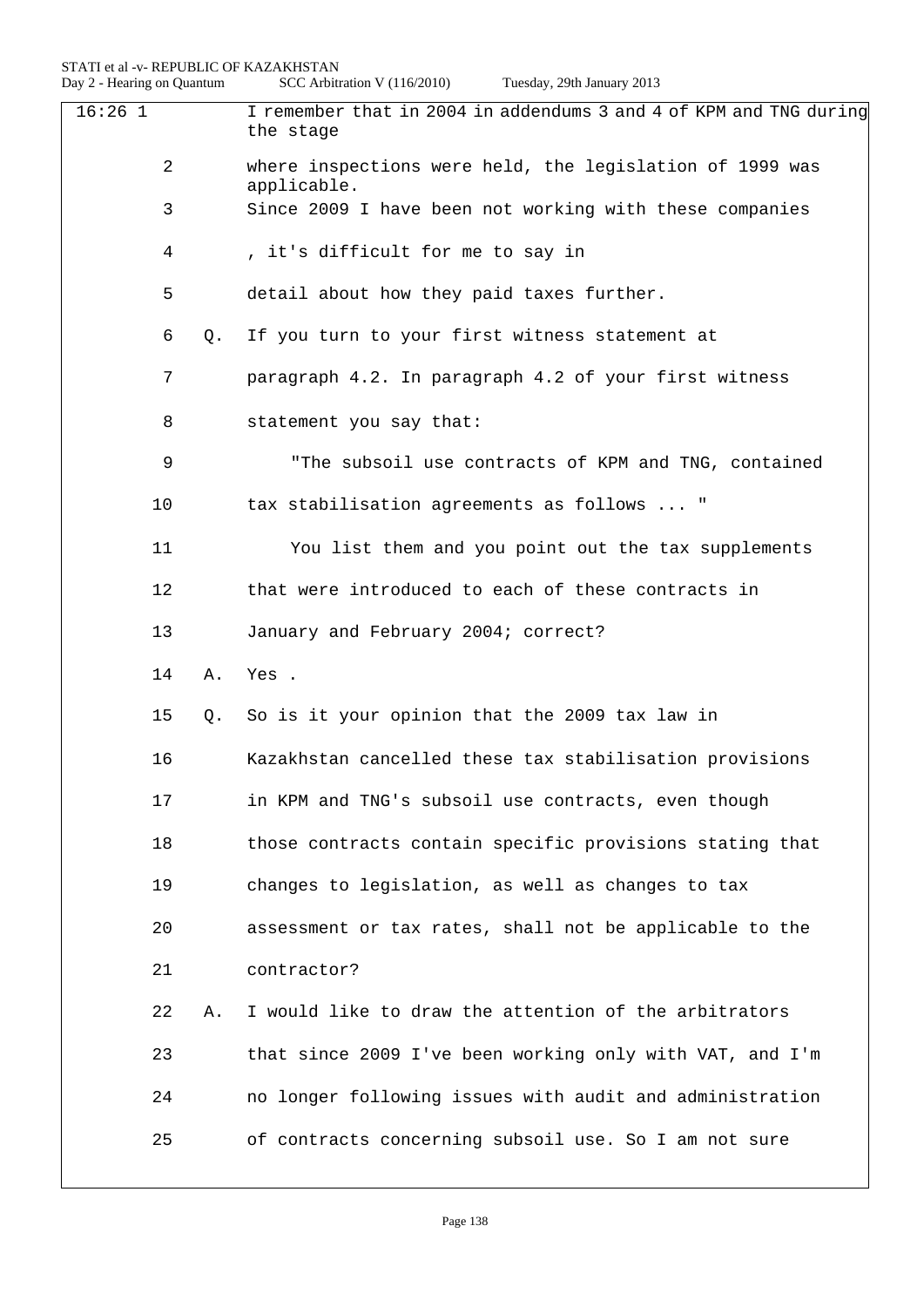| $16:29$ 1 |                |    | about amendments or changes to the contract.              |
|-----------|----------------|----|-----------------------------------------------------------|
|           | $\overline{2}$ |    | But what is taken                                         |
|           | 3              |    | directly from the text it says "under contracts", and you |
|           | 4              |    | are speaking about amendments or addenda to the           |
|           | 5              |    | contracts.                                                |
|           | 6              | Q. | These are amendments that you reference in your first     |
|           | 7              |    | witness statement. So you were aware of these before      |
|           | 8              |    | I pointed them out to you today; correct?                 |
|           | 9              |    | Let's see if we can agree on one thing: if the            |
|           | 10             |    | change in the tax law of 2009 purported to cancel those   |
|           | 11             |    | tax stability provisions, in your opinion, would that be  |
|           | 12             |    | a breach of Article 17.14.7?                              |
|           | 13             | Α. | I didn't think it would be a breach of Article 17.14 for  |
|           | 14             |    | the simple reason that changes in the Tax Code            |
|           | 15             |    | introduced in 2009 were only improving the situation of   |
|           | 16             |    | businesses, because they reduced the tax rates. For       |
|           | 17             |    | example, the VAT rates, they were 13/14%; now we have     |
|           | 18             |    | 12%. The corporate income tax is 20%. And since the       |
|           | 19             |    | code was adopted later on, the hierarchy is that the      |
|           | 20             |    | provisions of the code are applied.                       |
|           | 21             | Q. | So it's your opinion that changes in tax legislation can  |
|           | 22             |    | unilaterally amend contractual provisions?                |
|           | 23             | Α. | I'm afraid I can't really answer this question because    |
|           | 24             |    | I'm not entitled to speak -- I'm not authorised to speak  |
|           | 25             |    | with respect to management of the contracts.              |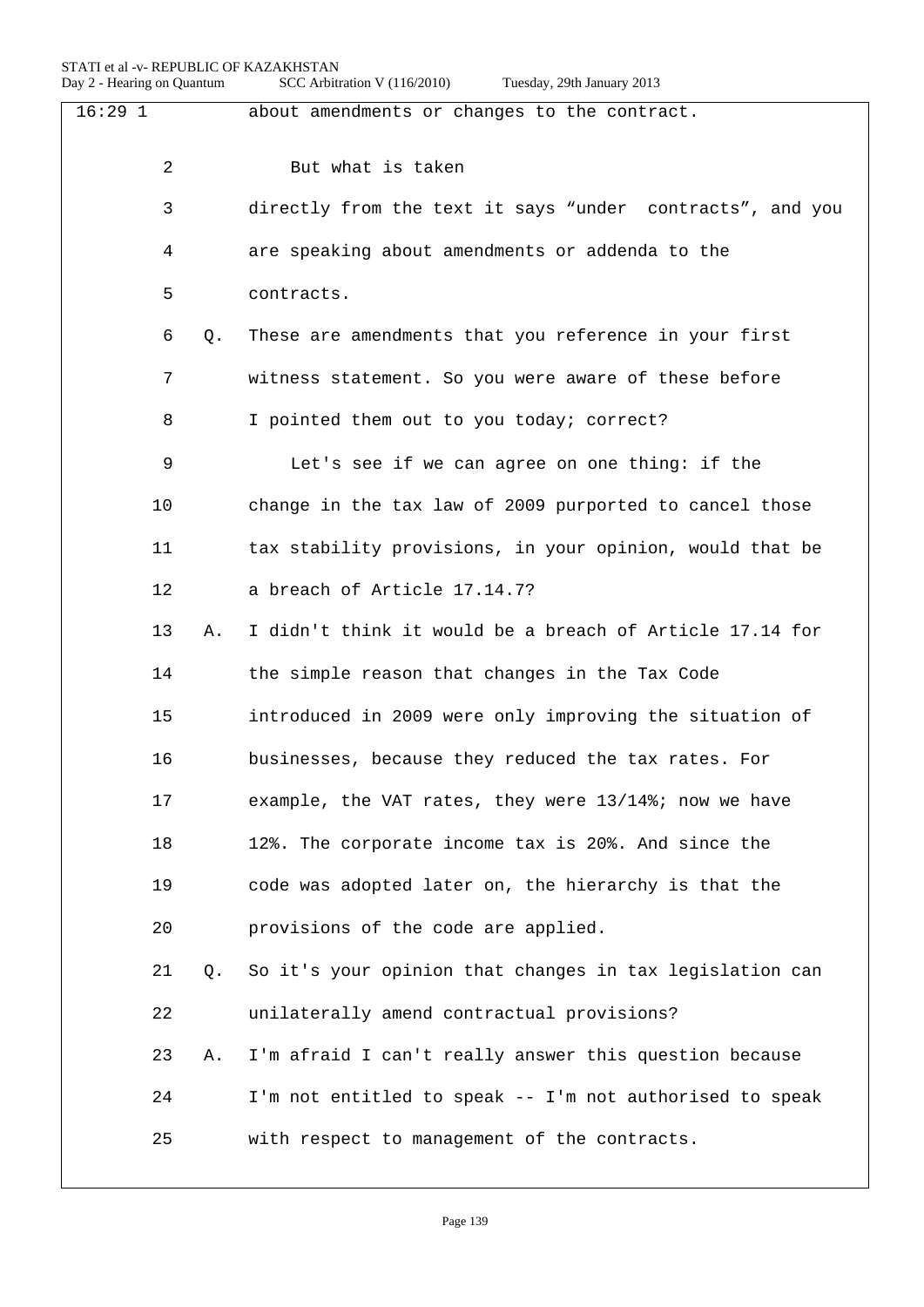| STATI et al -v- REPUBLIC OF KAZAKHSTAN<br>Day 2 - Hearing on Quantum |                      | SCC Arbitration V (116/2010)<br>Tuesday, 29th January 2013 |
|----------------------------------------------------------------------|----------------------|------------------------------------------------------------|
| $16:31$ 1                                                            |                      | MS ROEBUCK FREY: Okay. I have no further questions.        |
| 2                                                                    | TH<br>Ε              | CHAIRMAN: Any questions in re-direct?                      |
| 3                                                                    |                      | MR TIRADO: No, sir.                                        |
| $\overline{4}$                                                       | TН<br>Ε              | CHAIRMAN: Questions from my colleagues? No.                |
| 5                                                                    |                      | That was a short testimony. Thank you very much.           |
| 6                                                                    |                      | That concludes the testimony. We'll take another five      |
| 7                                                                    |                      | minutes before the next witness.                           |
| 8                                                                    |                      | $(4 \ 31 \ pm)$                                            |
| 9                                                                    |                      | (A short break)                                            |
| 10                                                                   |                      | $(4\;45\;pm)$                                              |
| 11                                                                   | $\bullet$<br>TH<br>E | CHAIRMAN: We resume the hearing. There are a couple of     |
| 12                                                                   |                      | logistic matters which I would just like to mention.       |
| 13                                                                   |                      | We have some difficulty with the electronic access         |
| 14                                                                   |                      | to certain documents. For instance, the Khalelov           |
| 15                                                                   |                      | witness statement we only found by a search function; it   |
| 16                                                                   |                      | is not in the collection on the USB stick for some         |
| 17                                                                   |                      | reason. We have asked our Tribunal Secretary to            |
| 18                                                                   |                      | coordinate with a designated person from each side who     |
| 19                                                                   |                      | deals with the logistics that perhaps after the hearing    |
| 20                                                                   |                      | one can make sure that, even though you have sent us       |
| 21                                                                   |                      | various things, some user-friendly USB sticks with         |
| 22                                                                   |                      | simple collections, simple enough for arbitrators --       |
| 23                                                                   |                      | because we all have an interest that we can easily         |
| 24                                                                   |                      | access the documents and so on, and don't have to          |
| 25                                                                   |                      | struggle with that. So that can be done after the          |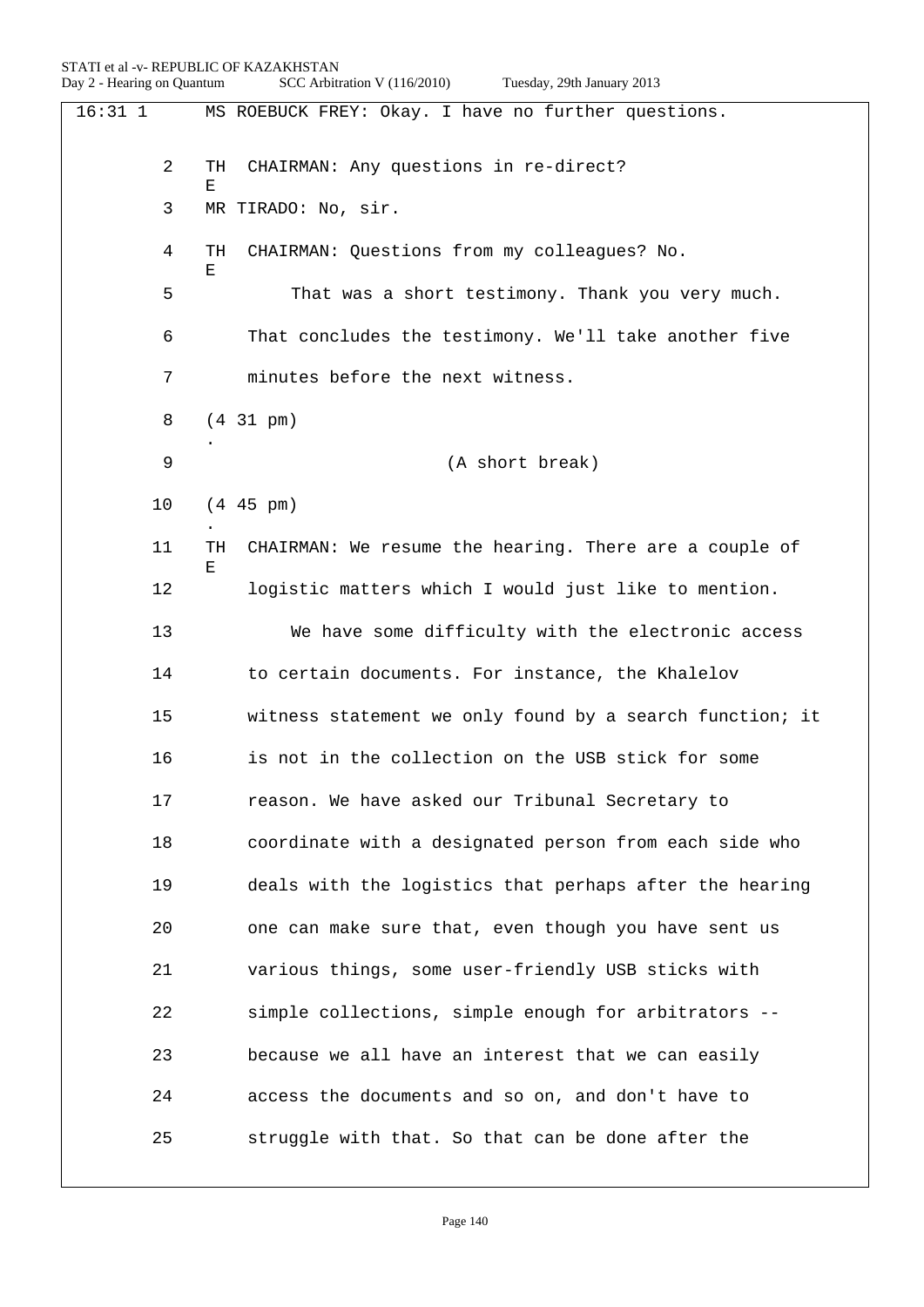| $16:46$ 1       | hearing.                                                         |
|-----------------|------------------------------------------------------------------|
| $\overline{2}$  | Another little point is -- we'll see whether that                |
| 3               | becomes relevant -- for reasons of force majeure, we             |
| 4               | have to stop at 5.30 today. We can't go beyond that.             |
| 5               | Let's see how far we get. But I understand this is the           |
| 6               | last witness from the respondent's side today, because           |
| 7               | the third witness is only available on Thursday morning.         |
| 8               | Or has that changed?                                             |
| 9               | DR NACIMIENTO: That has changed.                                 |
| 10              | CHAIRMAN: That has changed? Oh.<br>TH<br>Ε                       |
| 11              | DR NACIMIENTO: Yes, it has changed. So we have                   |
| 12              | Professor Balco here and Professor Olcott.                       |
| 13              | TH<br>CHAIRMAN: I am talking about witnesses.<br>Ε               |
| 14              | DR NACIMIENTO: The fact witnesses? That's the last fact          |
| 15 <sub>1</sub> | witness for now.                                                 |
| 16              | CHAIRMAN: For now. And Thursday morning we have the<br>TH<br>Е   |
| $17 \,$         | third one?                                                       |
| 18              | DR NACIMIENTO: That's right. Mr Seitinger, that hasn't           |
| 19              | changed.                                                         |
| 20              | CHAIRMAN: No. The experts, that's a different matter;<br>TH<br>Е |
| 21              | a different level of testimony. Alright.                         |
| 22              | (4 47 pm)                                                        |
| 23              | MR TARAS KHALELOV (called)                                       |
| 24              | (Evidence interpreted)                                           |
| 25              | CHAIRMAN: Mr Khalelov, welcome. As you probably know<br>TH<br>Ε  |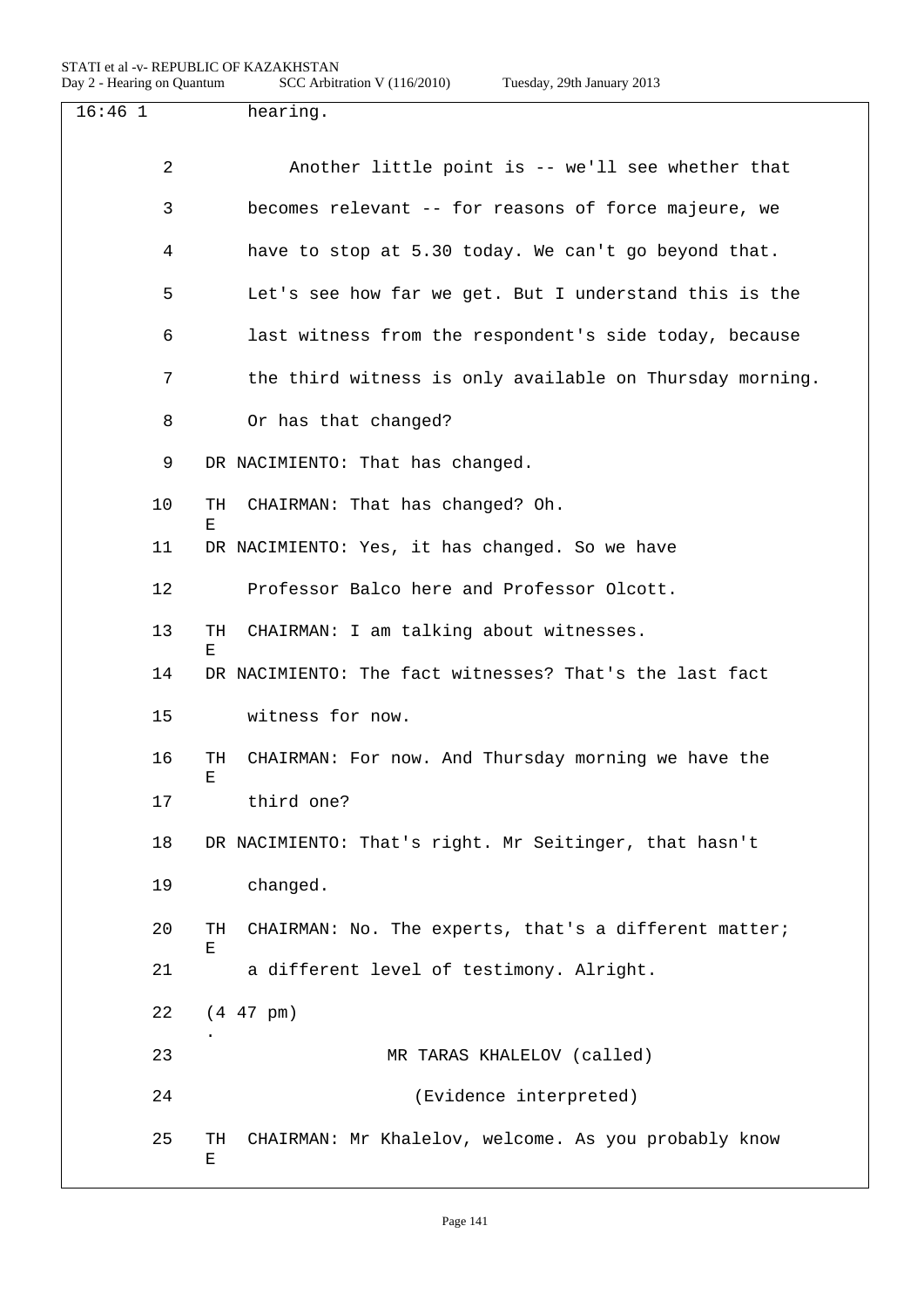| $16:47$ 1      |         | by now, you will be asked to read out or confirm         |
|----------------|---------|----------------------------------------------------------|
| $\overline{a}$ |         | a declaration that the interpreters will be kind enough  |
| 3              |         | to read out to you in translation, and then you can tell |
| 4              |         | us whether that is agreeable to you.                     |
| 5              | TH<br>E | WITNESS: Yes, I confirm.                                 |
| 6              | TH<br>Е | CHAIRMAN: Thank you. Okay, introduction by respondent.   |
| 7              |         | MR TIRADO: Thank you very much.                          |
| 8              |         | (4 48 pm)                                                |
| $\mathsf 9$    |         | Direct examination by MR TIRADO                          |
| 10             | Q.      | Good afternoon, Mr Khalelov. Do you have in front of     |
| 11             |         | you your witness statement dated 27th November 2012?     |
| 12             | Α.      | Yes, [it is] in front of me.                             |
| 13             | Q.      | And is there anything that you would wish to add or      |
| 14             |         | change to that statement?                                |
| 15             | Α.      | Nothing in principle.                                    |
| 16             | Q.      | Thank you.                                               |
| 17             |         | Perhaps you would be good enough to describe your        |
| 18             |         | qualifications and work experience.                      |
| 19             | Α.      | Well, do you want me to start by my education?           |
| 20             |         | I graduated from the polytechnical institute in Almaty   |
| 21             |         | in 1978 and I started working in the place called Uzen,  |
| 22             |         | and then I worked at the field called Columbus. And      |
| 23             |         | from 2004 to 2008 I worked in a gasfield called Kunnar,  |
| 24             |         | and from 2008 I am working at a company called           |
| 25             |         | KazMunaiTeniz, KMT.                                      |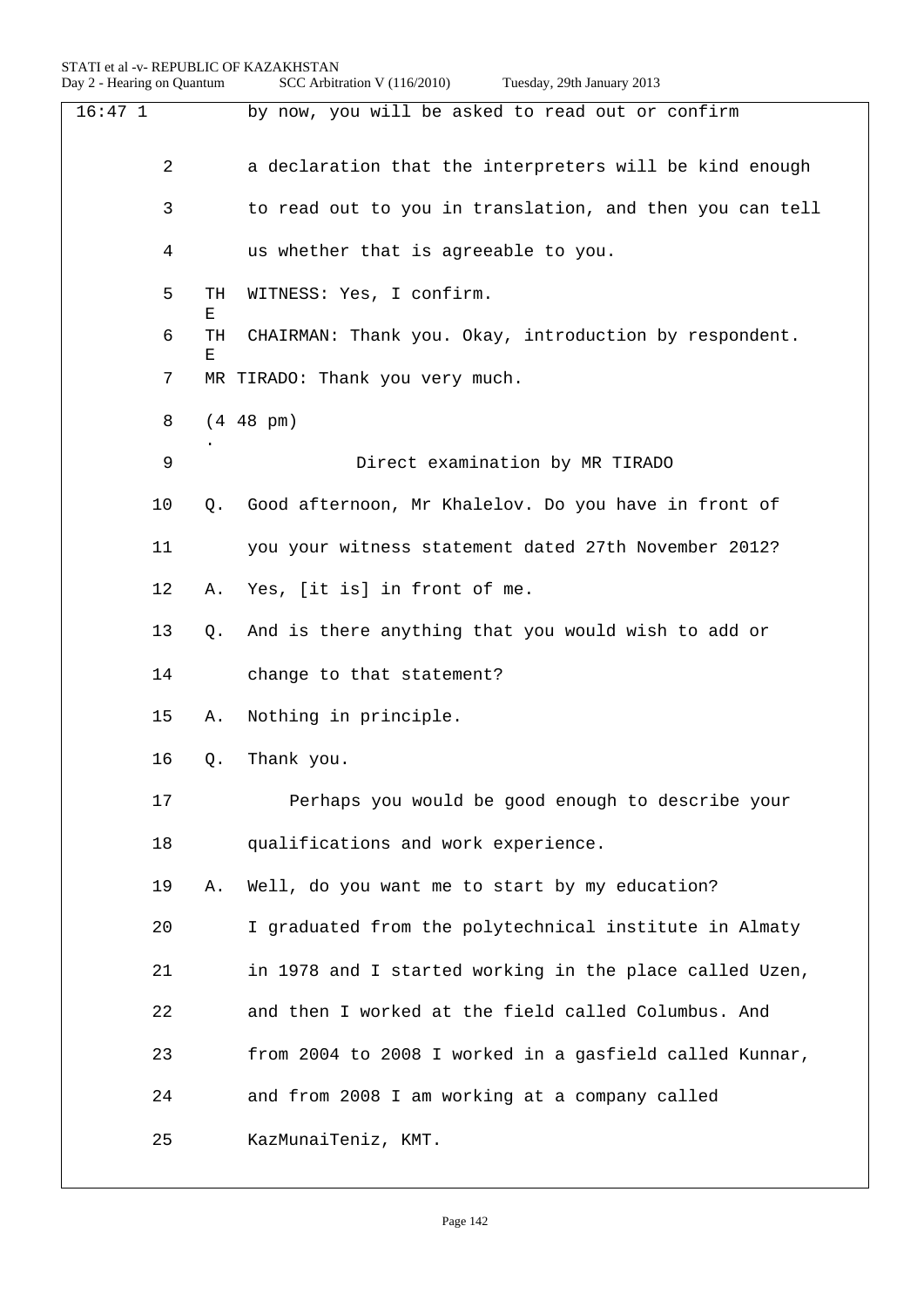| $16:49$ 1 |         | Q. | Thank you.                                                |
|-----------|---------|----|-----------------------------------------------------------|
|           | 2       |    | You are currently the director of the department of       |
|           | 3       |    | fields and production of hydrocarbons at KazMunaiTeniz,   |
|           | 4       |    | or KMT; that's correct, isn't it?                         |
|           | 5       | Α. | That's correct.                                           |
|           | 6       | Q. | Can you describe what the responsibility of that          |
|           | 7       |    | department is?                                            |
|           | 8       | Α. | As I already said in my written statement, mainly we      |
|           | 9       |    | cooperate with structural departments of KMT, cooperate   |
|           | $10 \,$ |    | with state authorities, and the main task is to           |
|           | 11      |    | coordinate the work of our KMT branch in Aktau,           |
|           | 12      |    | which is currently acting as an operator and is           |
|           | 13      |    | entrusted with trust management.                          |
|           | 14      | Q. | Thank you.                                                |
|           | 15      |    | You state in your witness statement, at                   |
|           | 16      |    | paragraph 4.1 to be specific, that:                       |
|           | 17      |    | "Ever since the Claimants abandoned the unfinished        |
|           | 18      |    | LPG Plant, no further construction on the Plant has been  |
|           | 19      |    | conducted."                                               |
|           | 20      |    | Is that correct?                                          |
|           | 21      | Α. | Absolutely correct.                                       |
|           | 22      | Q. | And has any construction been commenced since you         |
|           | 23      |    | submitted your witness statement?                         |
|           | 24      |    | I'm sorry, did you want to add something else?            |
|           | 25      |    | THE INTERPRETER: Sorry, sir, I asked the witness to speak |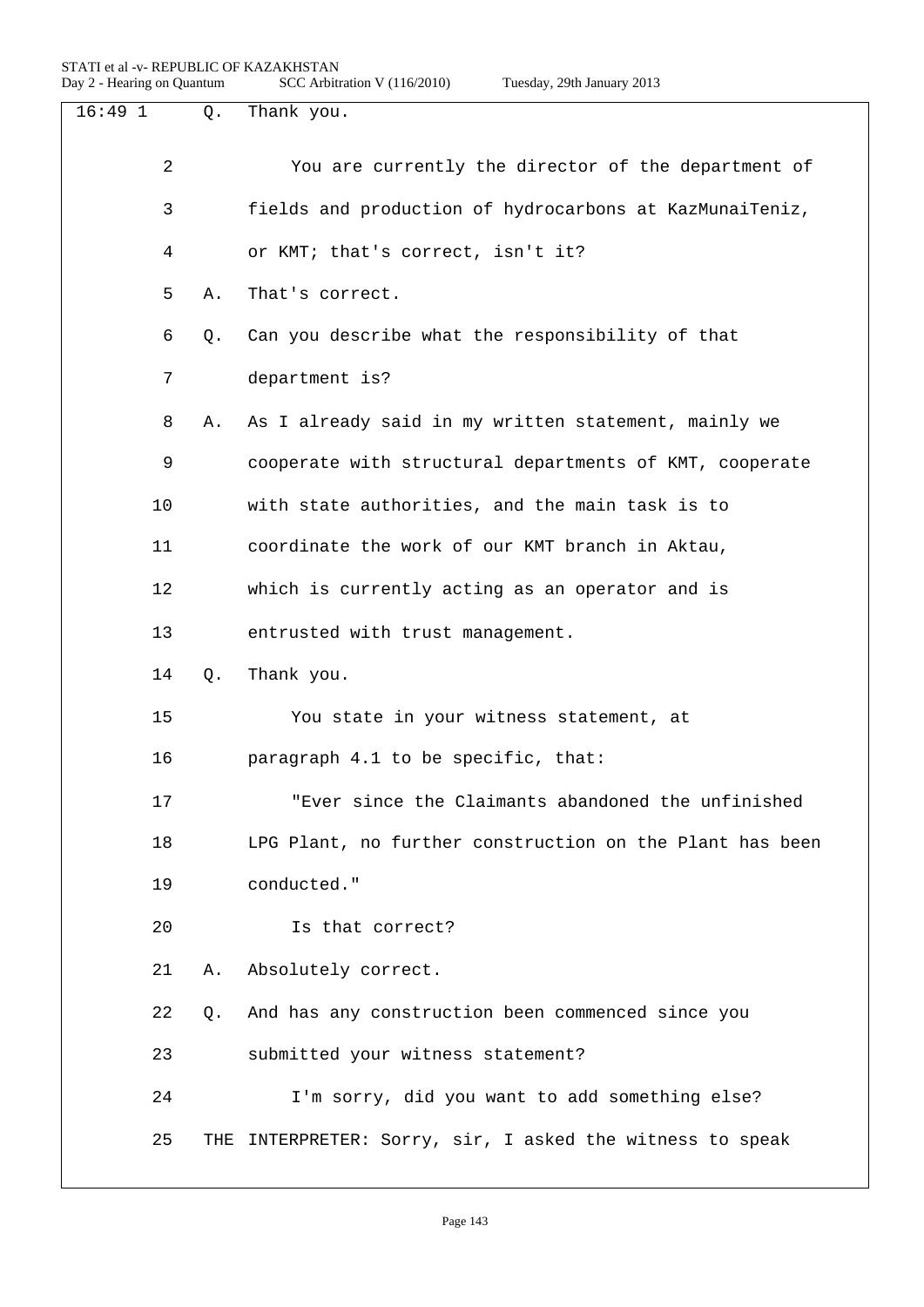| $16:51$ 1      |    | a bit louder, as we struggled, and I will translate your |
|----------------|----|----------------------------------------------------------|
| $\overline{2}$ |    | question now.                                            |
| 3              | Α. | No. The answer to your question is no.                   |
| 4              |    | MR TIRADO: Just to clarify, the question was: has any    |
| 5              |    | construction been commenced since you submitted your     |
| 6              |    | witness statement?                                       |
| 7              | Α. | And you are speaking only about the construction works   |
| 8              |    | related to -- at this plant? No, no works were carried   |
| 9              |    | out and no work commenced.                               |
| 10             | Q. | Thank you. And are you aware of any plans to finish the  |
| 11             |    | construction?                                            |
| 12             | Α. | No, officially I am not informed of any. I do not know.  |
| 13             | Q. | Okay, thank you.                                         |
| 14             |    | Mr Broscaru tells us in his witness statement that       |
| 15             |    | there were contracts to the effect that KazTurkMunai gas |
| 16             |    | would be processed at the Borankol processing            |
| 17             |    | facilities. Does KMT still do this?                      |
| 18             | Α. | I can only say that -- only witness about the period     |
| 19             |    | starting from August 2010, and for this period of time   |
| 20             |    | there were no changes for the field; the field continued |
| 21             |    | working exactly as it did at that moment. So the plant   |
| 22             |    | is exactly in the condition it was at that moment of     |
| 23             |    | time, in August 2010, and nothing has changed since      |
| 24             |    | then.                                                    |
| 25             | Q. | Sorry, just to clarify, is it your testimony that the -- |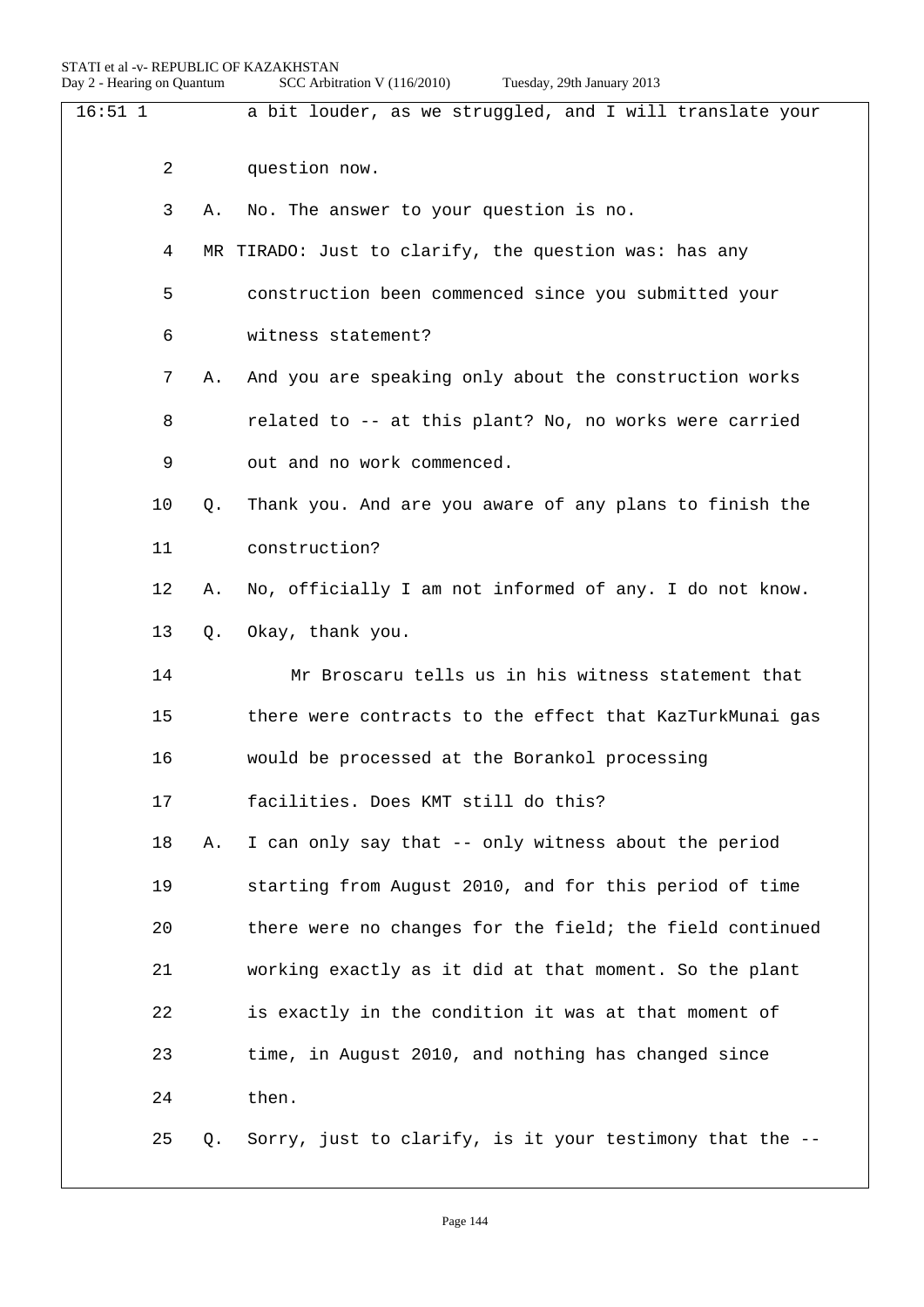| $16:53$ 1 |                | Α.        | It's not included in the technological process.           |
|-----------|----------------|-----------|-----------------------------------------------------------|
|           | $\overline{2}$ |           | THE INTERPRETER: That was the last portion of the answer, |
|           | 3              |           | sorry, sir.                                               |
|           | 4              | Α.        | It might have been that I did not understand the          |
|           | 5              |           | question correctly, and I'm sorry. I'm listening to       |
|           | 6              |           | some echo.                                                |
|           | 7              |           | MR TIRADO: Yes, it is a little distracting.               |
|           | 8              |           | Let me rephrase the question: does the Borankol           |
|           | 9              |           | process any gas on behalf of KazTurkMunai?                |
|           | 10             | Α.        | No. No, because the plant is not ready, and because the   |
|           | 11             |           | plant is not part of the objects received in trust        |
|           | 12             |           | management.                                               |
|           | 13             | $\circ$ . | Just to be clear, I am talking about the gas processing   |
|           | 14             |           | plant, not the LPG plant.                                 |
|           | 15             | Α.        | But that's the same plant.                                |
| 16        |                | Q.        | You've also stated that KMT only monitors the so-called   |
|           | 17             |           | contract 3 02 properties, and that KMT has not conducted  |
| 18        |                |           | any exploration and is not intending to do so. You say    |
| 19        |                |           | that at 5.1 of your statement. Is that correct?           |
| 20        |                | Α.        | That's correct. Well, I don't know what the contract      |
|           | 21             |           | means, but the two fields nearby, they are not part of    |
| 22        |                |           | the fields within our scope of trust management; they     |
|           | 23             |           | are not part of our entrusted facilities.                 |
|           | 24             | Q.        | Understood. And has any exploration been commenced        |
| 25        |                |           | since you submitted your witness statement?               |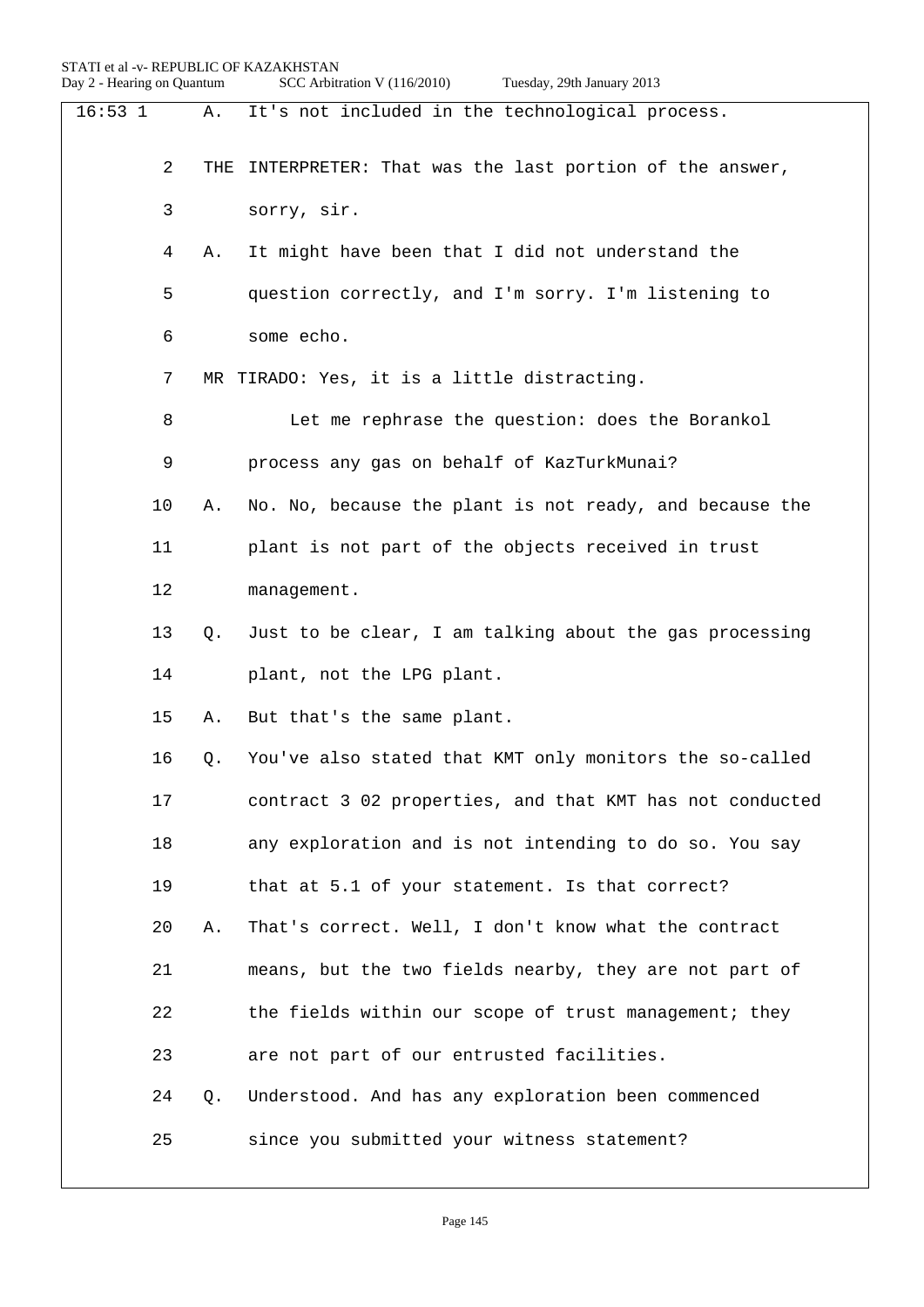| $16:55$ 1 |    | Α.        | No.                                                      |
|-----------|----|-----------|----------------------------------------------------------|
|           | 2  | $\circ$ . | A final question. Are you aware of any plans to explore  |
|           | 3  |           | the contract 302 area?                                   |
|           | 4  | Α.        | No, I'm not aware of any.                                |
|           | 5  |           | MR TIRADO: Thank you, Mr Khalelov. No further questions. |
|           | 6  | TH<br>Е   | CHAIRMAN: Go ahead.                                      |
|           | 7  |           | $(4\;56\;pm)$                                            |
|           | 8  |           | Cross-examination by MR FLEURIET                         |
|           | 9  | Q.        | Mr Khalelov, my name is Ken Fleuriet and I am counsel    |
|           | 10 |           | for the claimants in this arbitration. I have a few      |
|           | 11 |           | questions for you this afternoon.                        |
|           | 12 |           | First of all, you state in your witness statement --     |
|           | 13 |           | and you just repeated -- that the LPG plant is not part  |
|           | 14 |           | of the trust management. Is that correct?                |
|           | 15 | Α.        | That's correct.                                          |
|           | 16 | Q.        | If that is correct, why do you employ guards to protect  |
|           | 17 |           | the premises and the equipment?                          |
|           | 18 | Α.        | We are not doing anything in this area. But simply, in   |
|           | 19 |           | order to ensure that [nothing] gets stolen and so on,    |
|           | 20 |           | because of course it is situated nearby -- how could     |
|           | 21 |           | I put it? I don't know really details about this case.   |
|           | 22 |           | But the fact is that it's important that no one          |
|           | 23 |           | touches anything at this plant, and everything is kept   |
|           | 24 |           | exactly in the condition it was, because if there will   |
|           | 25 |           | be some kind of dispute -- I don't know; it's a legal    |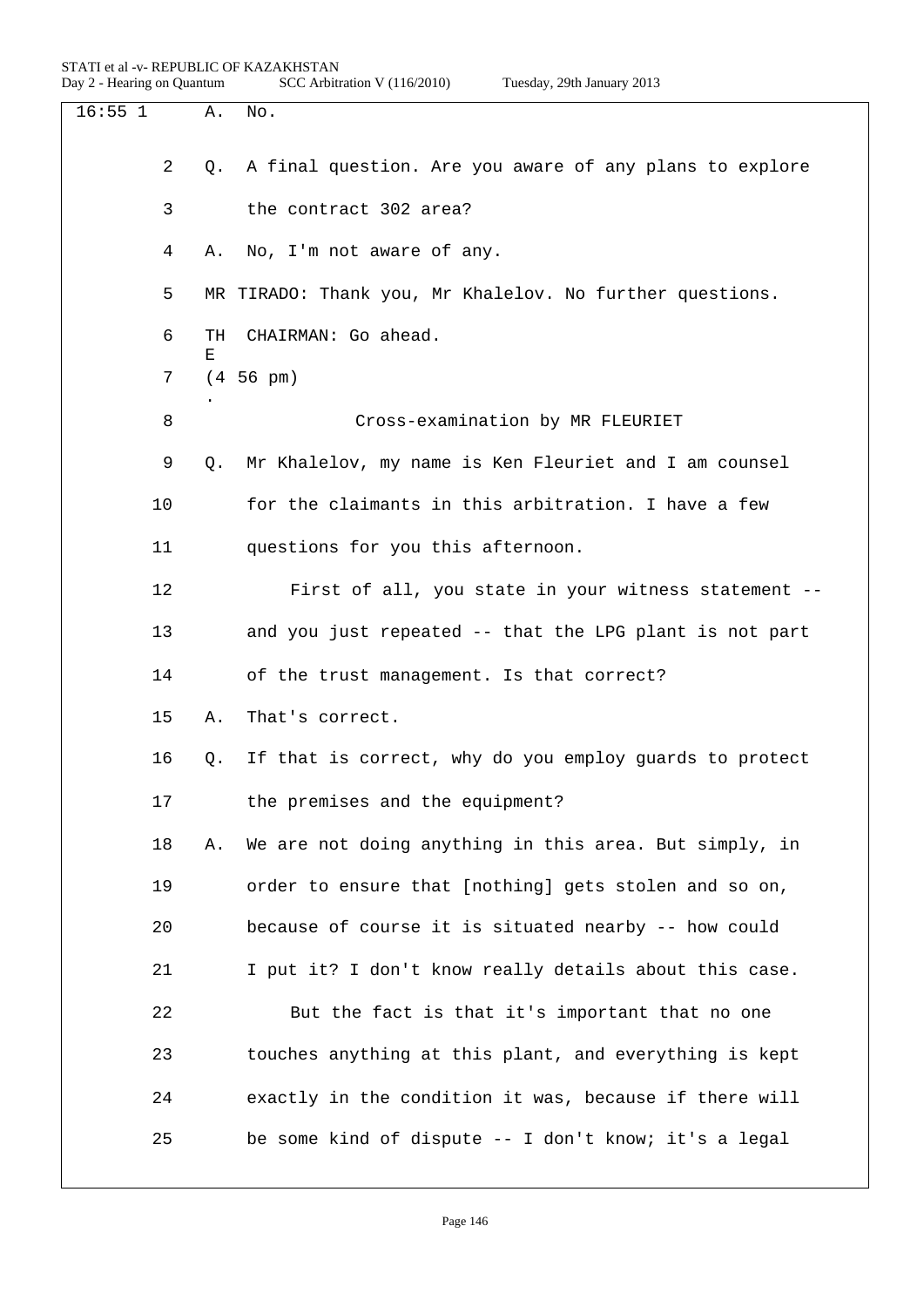| $16:57$ 1 |   |                | matter really. But in fact the only thing that we do is       |
|-----------|---|----------------|---------------------------------------------------------------|
|           | 2 |                | we only ensure the security. We have some guards, and         |
|           | 3 |                | we have even brought in a security company who is             |
|           | 4 |                | ensuring this order.                                          |
|           | 5 | Q.             | Have you been told that the trust management will end at      |
|           | 6 |                | the moment this case ends?                                    |
|           | 7 | Α.             | I can't say, because I'm not a lawyer. I am not aware         |
|           | 8 |                | of any such thing.                                            |
|           | 9 | Q.             | I am just asking if you have been told that the trust         |
| 10        |   |                | management will end as soon as this case ends.                |
| 11        |   | Α.             | No, nobody said so.                                           |
| 12        |   | Q <sub>z</sub> | Is the LPG plant being protected because the plant is         |
| 13        |   |                | very valuable?                                                |
| 14        |   | Α.             | Well, I guess no one disputes the fact that it's              |
| 15        |   |                | a valuable property; of course it's valuable. But how         |
| 16        |   |                | exactly valuable it is, I can't really answer; and what       |
| 17        |   |                | money we are talking about, I can't say.                      |
| 18        |   | Q.             | Are you aware that TNG was the owner of the LPG plant?        |
| 19        |   | Α.             | At that moment I was not working at the facilities, in        |
| 20        |   |                | the company. But $-$ - how could I put it? $-$ - as everyone, |
| 21        |   |                | it's a fact known to everyone, and I know the facts           |
| 22        |   |                | which are known to everyone else.                             |
| 23        |   | О.             | So are you or are you not aware that TNG owned the LPG        |
| 24        |   |                | plant?                                                        |
| 25        |   | Α.             | I haven't seen the documents confirming this fact, so         |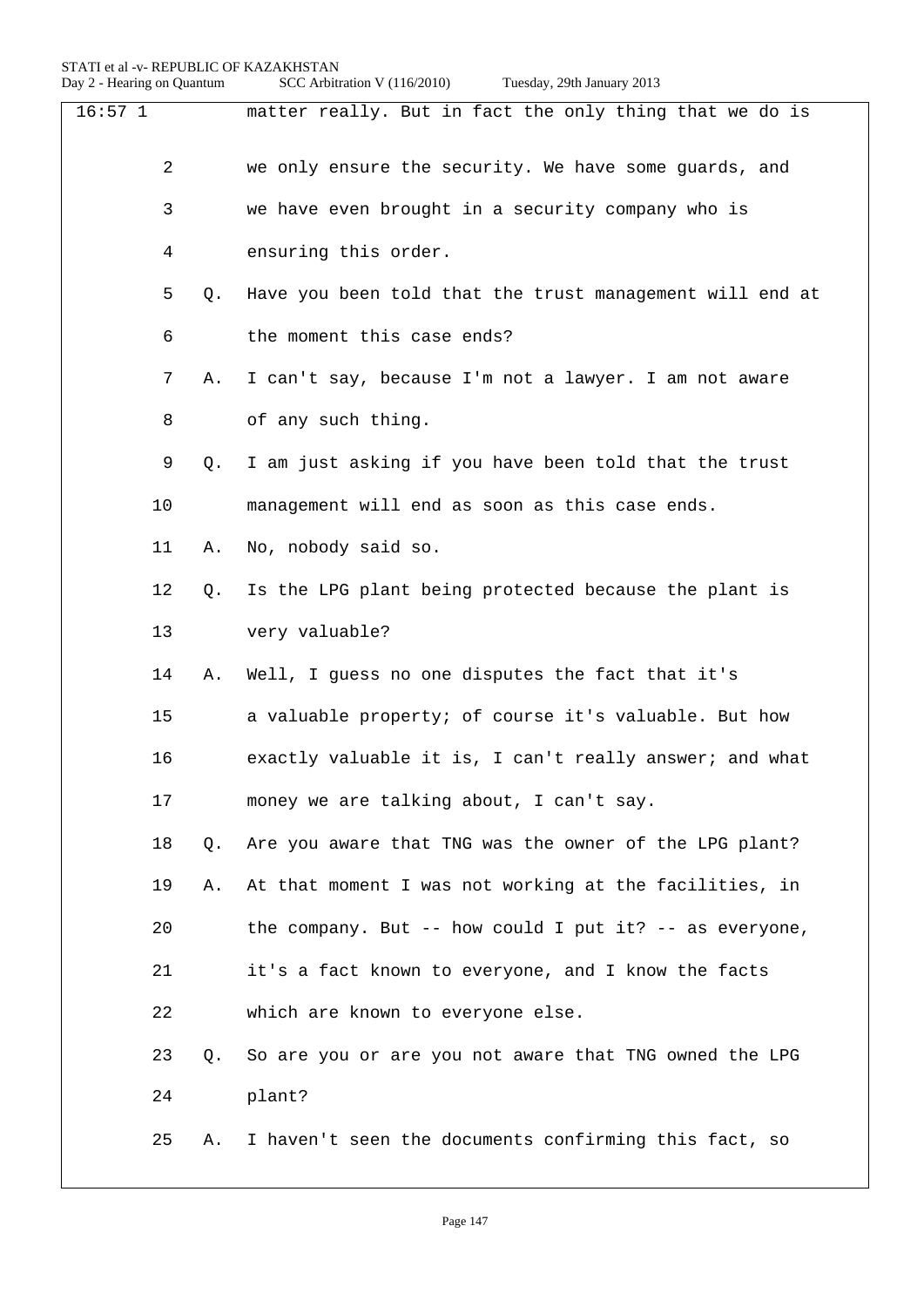SCC Arbitration V (116/2010) Tuesday, 29th January 2013

| $16:59$ 1 |                |    | I would say I don't know, legally speaking. But         |
|-----------|----------------|----|---------------------------------------------------------|
|           | $\overline{a}$ |    | speaking generally                                      |
|           | 3              | O. | But speaking generally, you are aware that TNG was the  |
|           | 4              |    | owner of the LPG plant?                                 |
|           | 5              | Α. | Yes .                                                   |
|           | 6              | Q. | Can you explain how the LPG plant can fall outside the  |
|           | 7              |    | scope of the trust management, if TNG owned it?         |
|           | 8              | Α. | I was not part of this business, of these affairs, when |
|           | 9              |    | the trust management was established, and I'm not       |
|           | 10             |    | a lawyer myself, so I don't know about the reasons for  |
|           | 11             |    | that.                                                   |
|           | 12             | Q. | Was the LPG plant left outside the scope of the trust   |
|           | 13             |    | management so that the government could dispose of the  |
|           | 14             |    | LPG facility if it wanted to?                           |
|           | 15             | Α. | Legally speaking, I don't know the answer. I don't know |
|           | 16             |    | how to qualify this, and I can't answer your question.  |
|           | 17             | Q. | Well, can you explain why you've been given what you    |
|           | 18             |    | call "trust management" over a proportion of TNG's      |
|           | 19             |    | assets, but not all of them?                            |
|           | 20             | Α. | I am not -- I don't know about -- I don't know the      |
|           | 21             |    | answer to this question.                                |
|           | 22             | O. | Let's turn to contract 3 02. You say in your witness    |
|           | 23             |    | statement that KMT has not conducted any exploration on |
|           | 24             |    | contract 302. Has any other company, other than KMT,    |
|           | 25             |    | conducted any exploration?                              |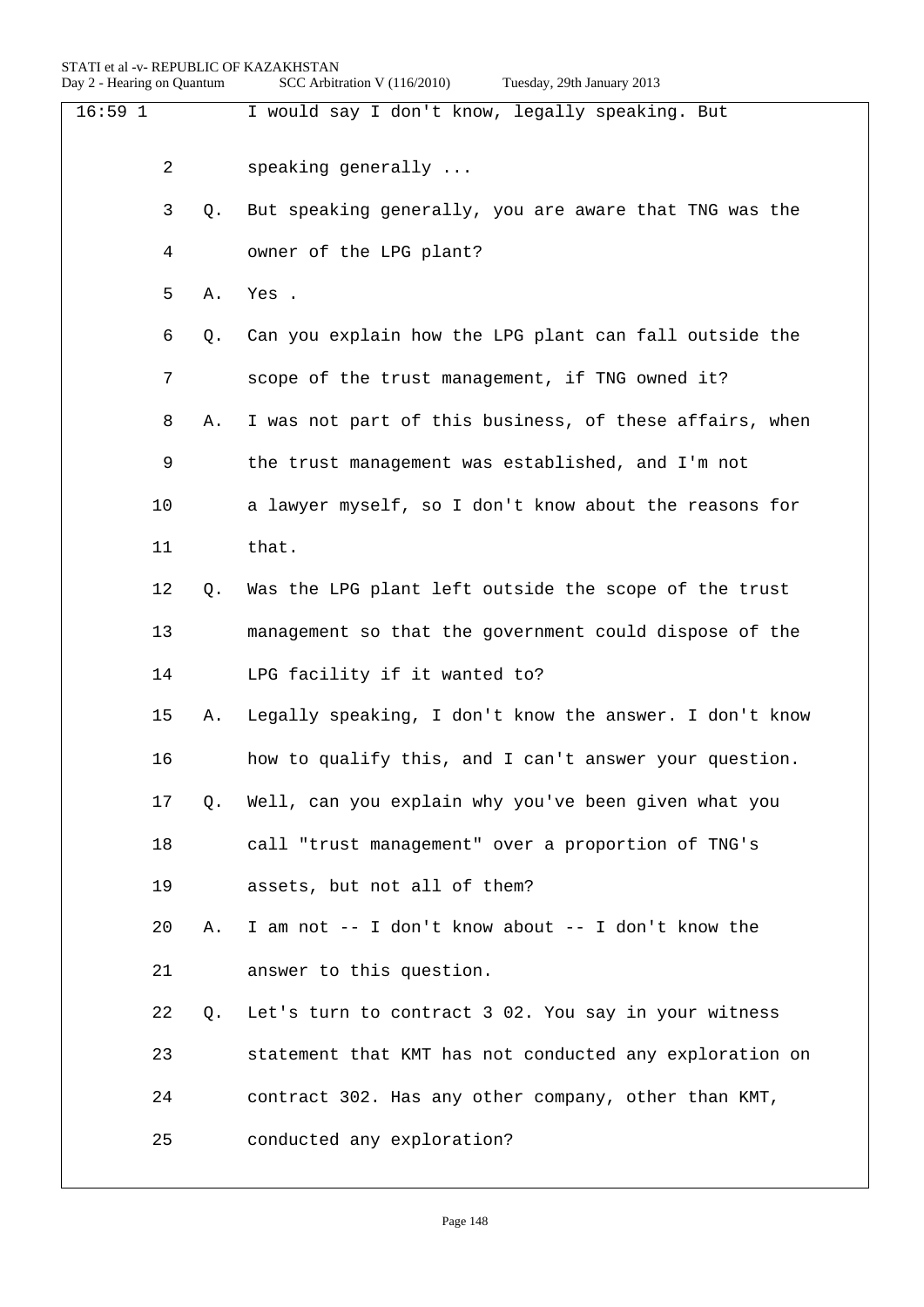| Day 2 - Hearing on Quantum | STATI et al -v- REPUBLIC OF KAZAKHSTAN<br>SCC Arbitration V (116/2010)<br>Tuesday, 29th January 2013 |
|----------------------------|------------------------------------------------------------------------------------------------------|
| $17:01$ 1                  | I'm not aware of such.<br>Α.                                                                         |
| $\overline{a}$             | Have you heard of a company called Lucent Petroleum?<br>Q.                                           |
| 3                          | No.<br>Α.                                                                                            |
| 4                          | Would it surprise you to learn that there were public<br>Q.                                          |
| 5                          | tenders in 2011 and 2012 for the processing of                                                       |
| 6                          | 3D seismic at Munaibay?                                                                              |
| 7                          | Yes, I would be surprised. I am not aware of that.<br>Α.                                             |
| 8                          | Do you have an opinion as to why contract 3 02, which was<br>Q.                                      |
| 9                          | also an asset of TNG, is not part of your trust                                                      |
| 10                         | management?                                                                                          |
| 11                         | MR TIRADO: Sir, I think you've already asked that question                                           |
| 12                         | and it's been answered.                                                                              |
| 13                         | THE CHAIRMAN: I'm sorry?                                                                             |
| 14                         | MR TIRADO: I believe counsel for the claimants has already                                           |
| 15                         | asked that question at least twice, and that's been                                                  |
| 16                         | answered.                                                                                            |
| 17                         | MR FLEURIET: I asked it with respect to the LPG plant.                                               |
| 18                         | I am asking now with respect to contract 302.                                                        |
| 19                         | THE CHAIRMAN: Okay.                                                                                  |
| 20                         | MR TIRADO: Forgive me.                                                                               |
| 21                         | THE INTERPRETER: Shall I re-ask the question, sir?                                                   |
| 22                         | MR FLEURIET: Do you have an opinion as to why contract 3 02,                                         |
| 23                         | which was also an asset of TNG, is not part of your                                                  |
| 24                         | trust management?                                                                                    |
| 25                         | No, I don't know why. I already said that I started<br>Α.                                            |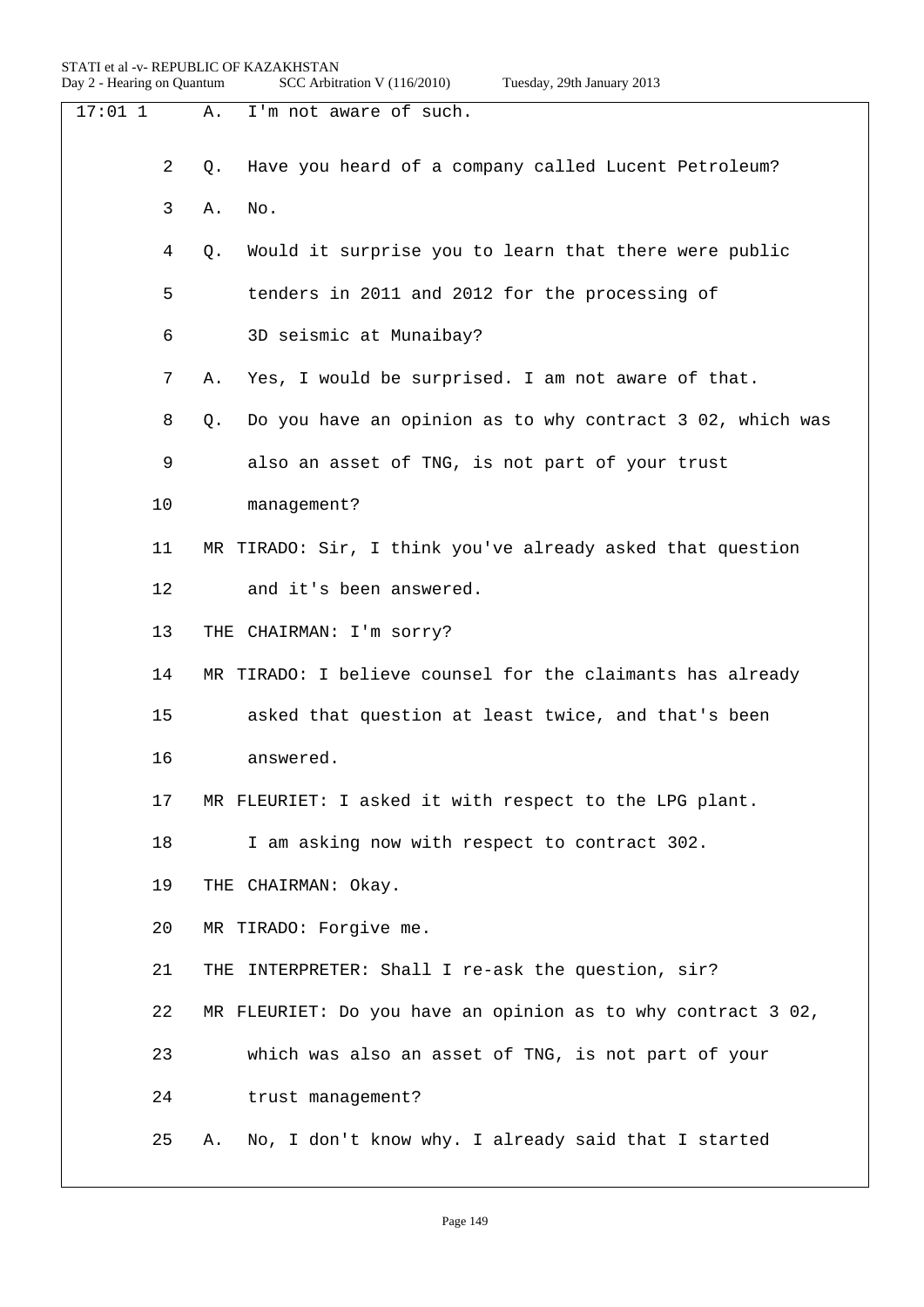|  | Tuesday, 29th January 2013 |  |
|--|----------------------------|--|
|--|----------------------------|--|

| $17:03$ 1 |    |    | working -- or the period during which I worked in the     |
|-----------|----|----|-----------------------------------------------------------|
|           |    |    |                                                           |
|           | 2  |    | company does not cover the timeframe when this happened.  |
|           | 3  |    | I only started working in 2010, in August.                |
|           | 4  | Q. | Is it true that the income from KPM and TNG, the income   |
|           | 5  |    | that they have been earning under your trust management   |
|           | 6  |    | for operation of a couple of their assets, goes into      |
|           | 7  |    | an escrow account?                                        |
|           | 8  | Α. | Yes, it is so.                                            |
|           | 9  | Q. | Did KMT ensure that KPM's \$145 million criminal fine was |
|           | 10 |    | paid to the government? The criminal fine that was        |
|           | 11 |    | imposed on KPM, was that paid by KMT as the trust         |
|           | 12 |    | manager?                                                  |
|           | 13 | Α. | I have not heard of such sum. And you are speaking        |
|           | 14 |    | about the money paid from this escrow account to the      |
|           | 15 |    | government? No, I have not -- I have never heard of it.   |
|           | 16 | Q. | How much money is in these escrow accounts for KPM and    |
|           | 17 |    | TNG as of this date?                                      |
|           | 18 | Α. | I don't know the exact amount. I know that there is       |
|           | 19 |    | a escrow account and I know that our financial            |
|           | 20 |    | department controls this, but I don't know how much       |
|           | 21 |    | money there is.                                           |
|           | 22 | Q. | Do you know an approximate amount?                        |
|           | 23 | Α. | No, I can't answer.                                       |
|           | 24 | Q. | Are you aware of any 3D seismic that has been conducted   |
|           | 25 |    | on contract 302 in the last two years?                    |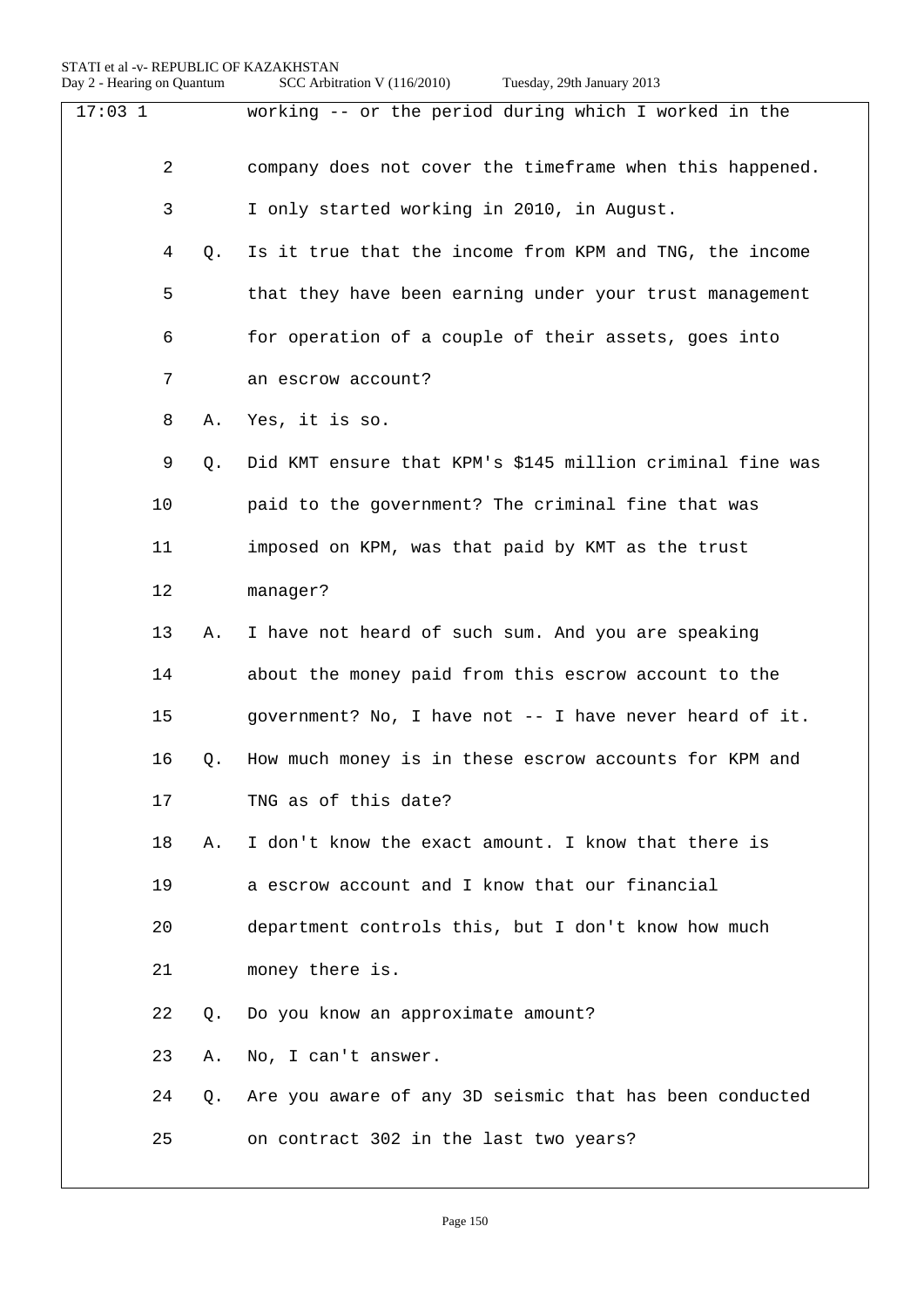# STATI et al -v- REPUBLIC OF KAZAKHSTAN

| Day 2 - Hearing on Quantum |    | Tuesday, 29th January 2013<br>SCC Arbitration V (116/2010) |
|----------------------------|----|------------------------------------------------------------|
| $17:06$ 1                  | Α. | I am not aware of anything regarding this contract. We     |
| $\overline{a}$             |    | are not working with this contract.                        |
| 3                          | Q. | Was any of the money in the escrow account used to pay     |
| $\overline{4}$             |    | \$62 million for corporate back-taxes that the government  |
| 5                          |    | claims was owed?                                           |
| 6                          | Α. | Are you speaking about penalties? Penalties or -- if       |
| 7                          |    | you are speaking about penalties, I don't know about any   |
| 8                          |    | penalties being paid. Especially on behalf of              |
| 9                          |    | Kazakhstan, I guess there are certain authorities          |
| 10                         |    | dealing with these issues or some state bodies dealing     |
| 11                         |    | with these issues.                                         |
| 12                         | Q. | So you have no personal knowledge as to whether any of     |
| 13                         |    | the money in escrow has been paid in relation to any of    |
| 14                         |    | the penalties that were imposed on KPM or TNG?             |
| 15                         | Α. | I don't know about any penalties of KPM and TNG. The       |
| 16                         |    | only thing I can say is that this escrow account, I can    |
| 17                         |    | only say that current and regular taxes are being paid     |
| 18                         |    | from this escrow account, but I know nothing about any     |
| 19                         |    | Penalties of KPM and TNG or not being paid from it.        |
|                            |    |                                                            |

20 And it's not an open topic, and it's something -- 21 it's a kind of information that is only available for 22 people who work with these issues, and it's something 23 that must have been there before 2010.

24 Q. So that information is not available to the trust 25 management?

# Page 151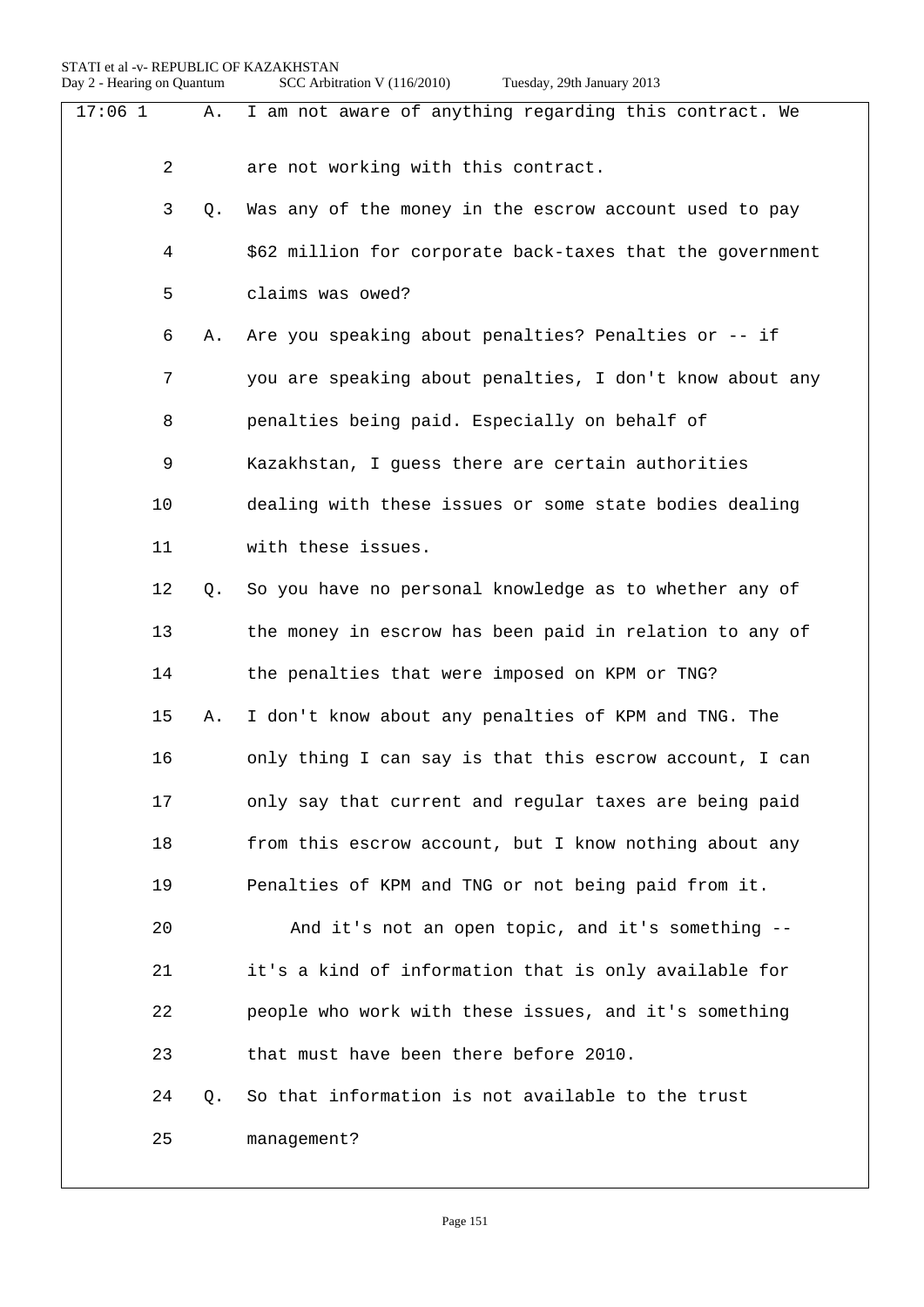| $17:08$ 1      | A. Not to me personally. The trust manager is KazMunaiGas. |
|----------------|------------------------------------------------------------|
| $\overline{2}$ | MR FLEURIET: I have no further questions.                  |
| 3              | THE CHAIRMAN: Any questions from respondent's side?        |
| 4              | MR TIRADO: No, sir, no further questions.                  |
| 5              | THE CHAIRMAN: Any questions from my colleagues?            |
| 6              | MR HAIGH: Just briefly, Mr Chairman.                       |
| 7              | $(5.08 \text{ pm})$                                        |
| 8              | Questions from THE TRIBUNAL                                |
| 9              | MR HAIGH: Mr Khalelov, can you tell me to whom you report  |
| 10             | in the course of your duties?                              |
| 11             | A. KazMunaiGas. Are you speaking about KMT reporting or    |
| 12             | are you speaking about me personally?                      |
| 13             | MR HAIGH: No, I'm referring to the duties that you perform |
| 14             | in relation to the trust that you've described for the     |
| 15             | subjects that are referred to in your witness statement.   |
| 16             | As you perform your duties, I assume you report to         |
| 17             | somebody in that regard. Who is that?                      |
| 18             | A. We report to KazMunaiTeniz; we have monthly reports.    |
| 19             | And besides, internally I have a direct chief, who is      |
| 20             | vice general director responsible for production, and      |
| 21             | the general director as well is my superior to whom        |
| 22             | I report.                                                  |
| 23             | MR HAIGH: Should I assume that those persons you've just   |
| 24             | mentioned give you your instructions from time to time     |
| 25             | as to how you should conduct yourself?                     |

Page 152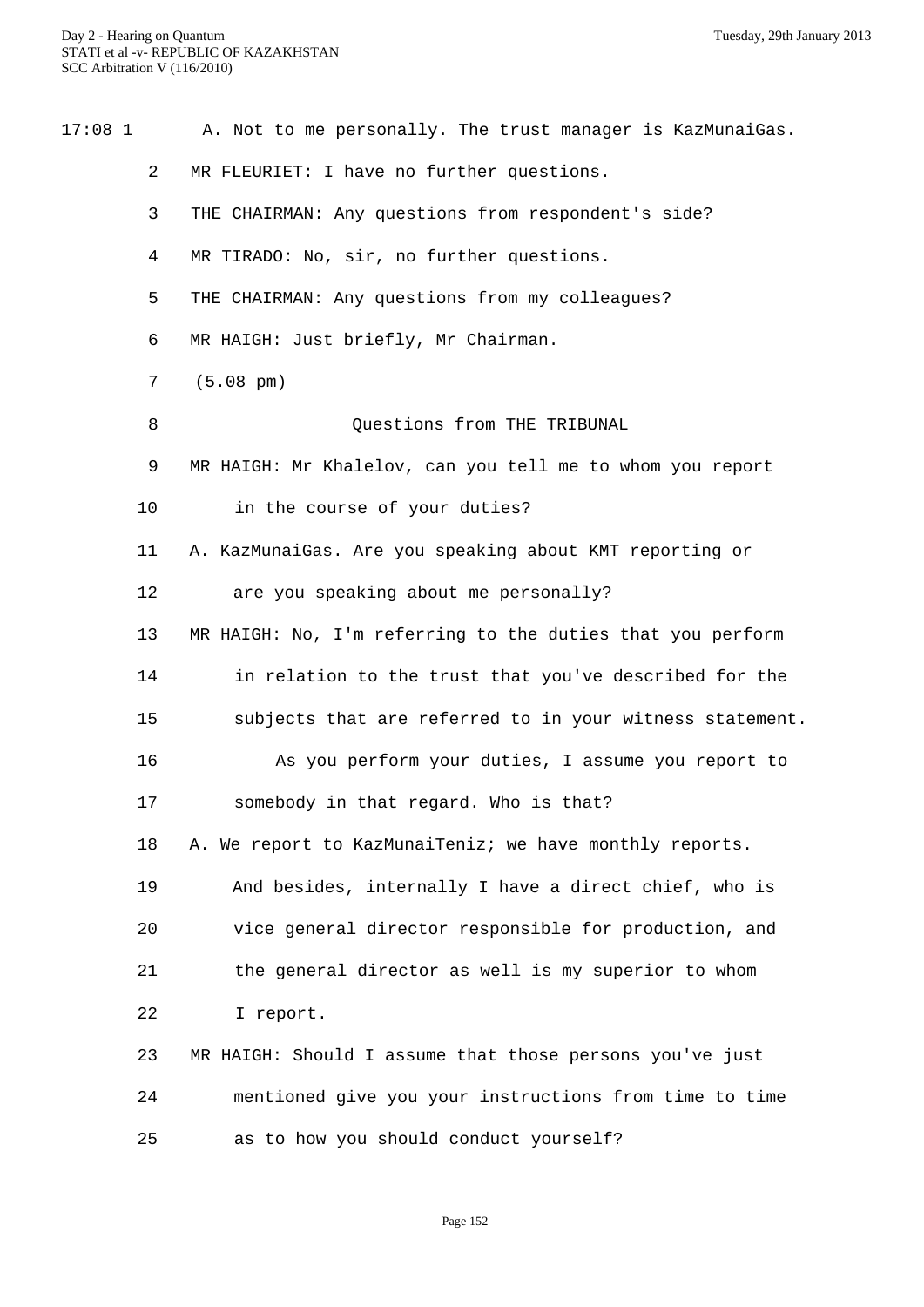| $17:10$ 1 |    | Α.      | That's correct.                                          |
|-----------|----|---------|----------------------------------------------------------|
|           |    |         |                                                          |
|           | 2  |         | MR HAIGH: Do you know who may set policy or make         |
|           | 3  |         | policy-type decisions as to whether to, for example, pay |
|           | 4  |         | a tax or pay a penalty? Who makes those decisions?       |
|           | 5  | Α.      | Ministry of Oil and Gas.                                 |
|           | 6  |         | MR HAIGH: Thank you very much.                           |
|           | 7  | TH<br>Ε | CHAIRMAN: Alright, that seems to conclude the            |
|           | 8  |         | testimony. Thank you very much, Mr Khalelov.             |
|           | 9  |         | That concludes the examination of witnesses, except      |
|           | 10 |         | the one on Thursday morning, I understand. We would now  |
|           | 11 |         | turn to examination of experts. It's a bit late to       |
|           | 12 |         | start that, I suppose. But I would like to know --       |
|           | 13 |         | perhaps we could all take a look at item 4 of our        |
|           | 14 |         | agenda, which has taken up the joint suggestion from the |
|           | 15 |         | parties on how to proceed with the experts. My question  |
|           | 16 |         | is now: in which order do we examine whom?               |
|           | 17 |         | MR SMITH: Mr Chairman, it's my understanding that by     |
|           | 18 |         | agreement of the parties, if that's acceptable to the    |
|           | 19 |         | Tribunal, we will examine Professor Olcott first in the  |
|           | 20 |         | morning, then Mr Balco second. Those are both            |
|           | 21 |         | respondent experts.                                      |
|           | 22 |         | We will then conduct the examination of the              |
|           | 23 |         | representatives of Ryder Scott, to be followed by the    |
|           | 24 |         | representatives of Gaffney Cline. Once the parties'      |
|           | 25 |         | examinations are concluded, it is our proposal that      |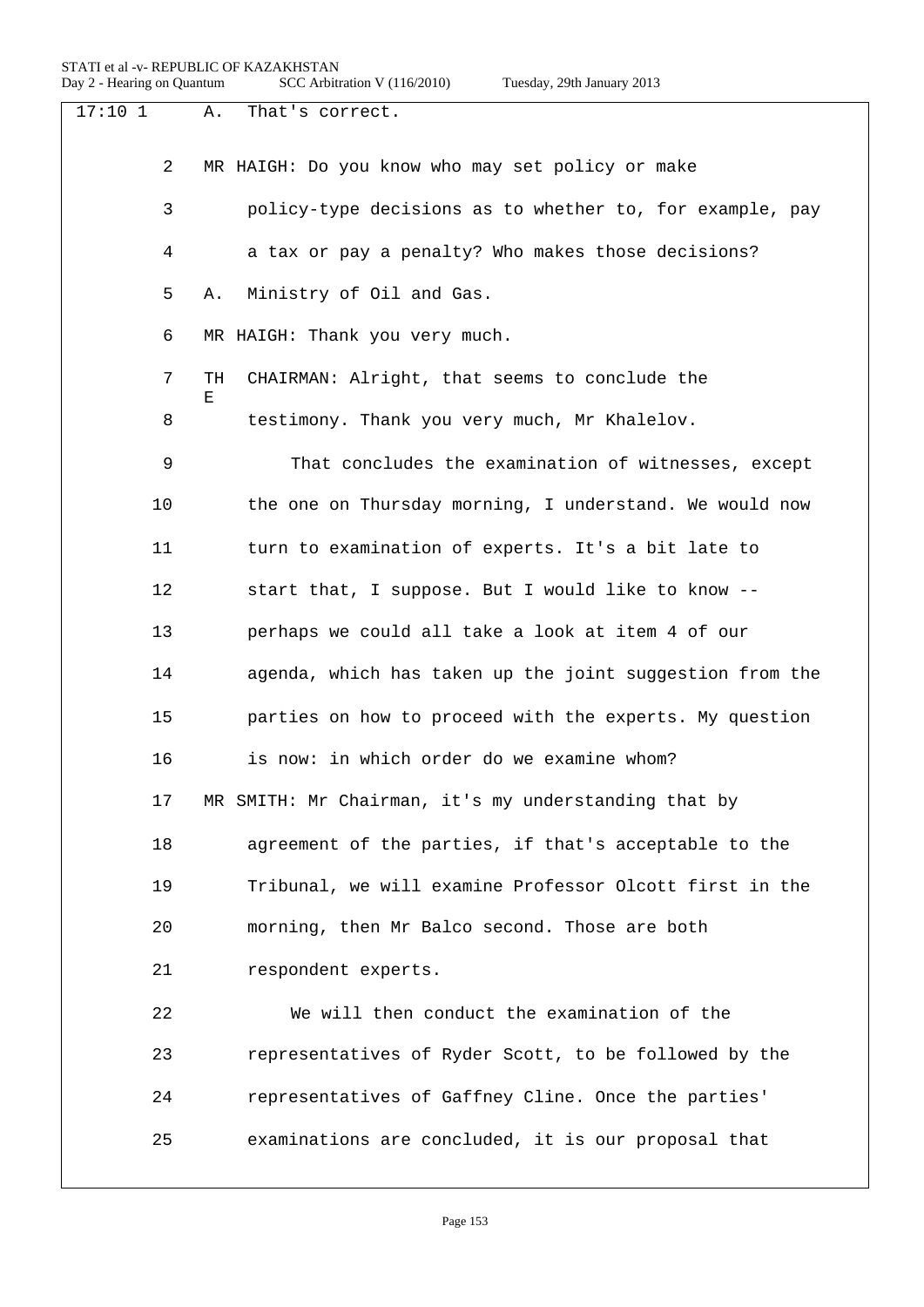SCC Arbitration V (116/2010) Tuesday, 29th January 2013

| $17:12$ 1      | those experts then be conferenced on geology and           |
|----------------|------------------------------------------------------------|
| $\overline{2}$ | petroleum engineering issues.                              |
| 3              | That will then be followed by the examination of           |
| 4              | FTI, followed then by the examination of Deloitte, and     |
| 5              | then conferencing of the valuation experts. And then we    |
| 6              | will at some point handle, I guess, within that context,   |
| 7              | the additional fact witness as he is available.            |
| 8              | THE CHAIRMAN: Is that agreed, or any further comments from |
| 9              | the other side?                                            |
| 10             | DR NACIMIENTO: That order is agreed.                       |
| 11             | I have just the additional comment referring to what       |
| 12             | I said at the beginning of the hearing with regard to      |
| 13             | the revised FTI statement and FTI report: respondent       |
| 14             | will not be in a position to fully address it in this      |
| 15             | hearing, and we will make then also a written request to   |
| 16             | be granted that opportunity, followed possibly also by     |
| 17             | a further hearing.                                         |
| 18             | THE CHAIRMAN: Yes. No, I'm quite aware of this, and we     |
| 19             | understand that. But of course, as you know, we have       |
| 20             | two rounds of post-hearing briefs in which there's ample   |
| 21             | opportunity really to pick these things up. But I do       |
| 22             | understand that at the hearing you cannot do that.         |
| 23             | DR NACIMIENTO: Absolutely.                                 |
| 24             | THE CHAIRMAN: Absolutely. Alright. That would mean that    |
| 25             | tomorrow morning we start with Professor Olcott, right?    |
|                |                                                            |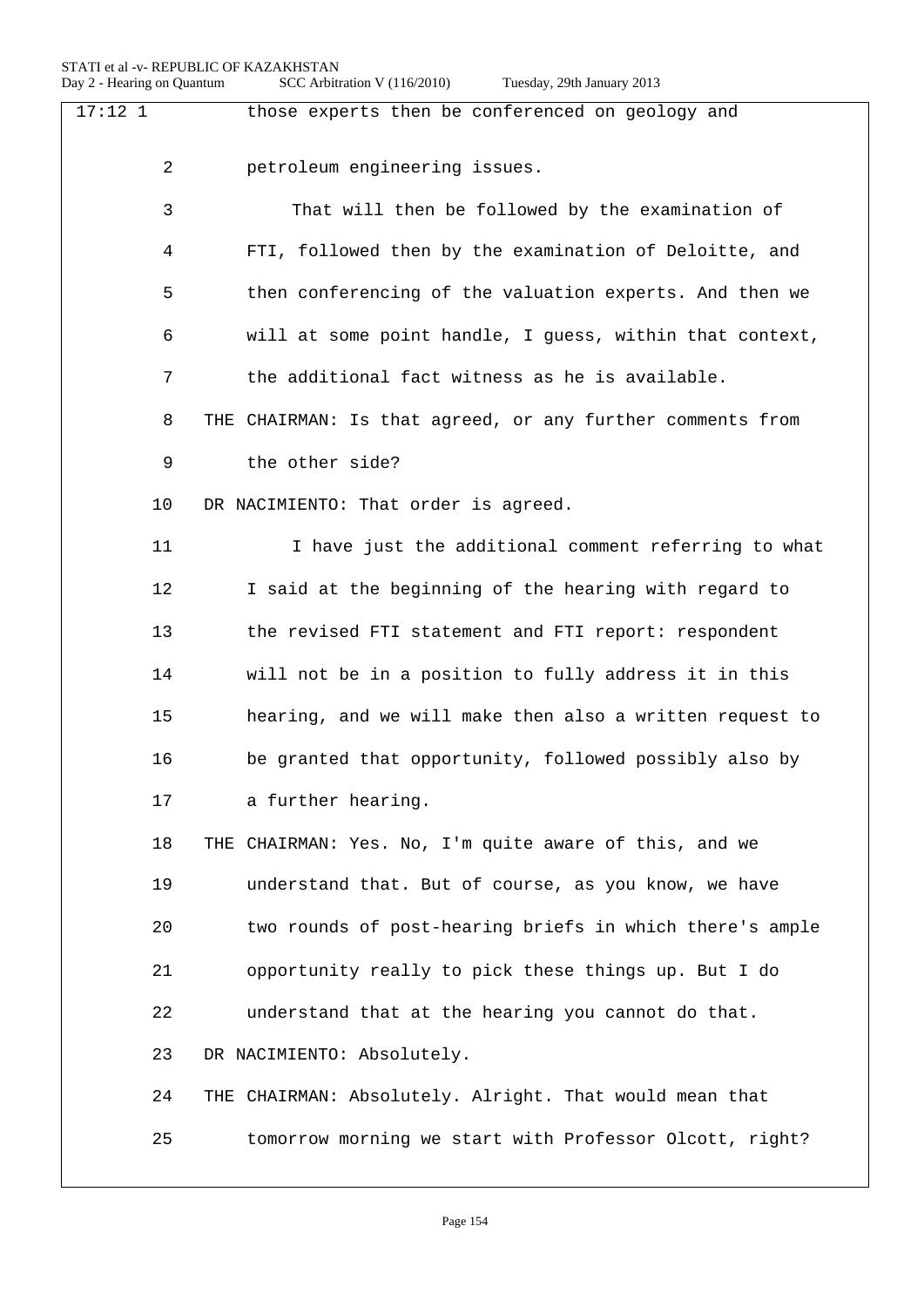| $17:13$ 1 | MR SMITH: Yes, Mr Chairman.                               |
|-----------|-----------------------------------------------------------|
| 2         | Can we raise one other procedural issue, and              |
| 3         | I believe we are also in agreement with our counterparts  |
| 4         | here, and that is to renew our plea perhaps for some      |
| 5         | additional time that is available over the next two-day   |
| 6         | period. Both sides are running preciously short on        |
| 7         | time, and we have a good deal of experts to handle and    |
| 8         | complicated issues. So, in discussions over the break     |
| 9         | with counsel for the respondent, each side would like to  |
| 10        | request at least two hours of additional time per side    |
| 11        | once their time has expired for expert examinations.      |
| 12        | MR FLEURIET: I think we are down to about two hours per   |
| 13        | side now, so that would --                                |
| 14        | TH<br>CHAIRMAN: The Tribunal Secretary will make the<br>E |
| 15        | calculation with your people and I'll put it on the       |
| 16        | record tomorrow morning where we are.                     |
| 17        | An additional four hours right now may not be             |
| 18        | possible, I don't know. We will see how far you get       |
| 19        | with the experts. But as I told you before, we are        |
| 20        | definitely here on Thursday, and we will have a witness   |
| 21        | to hear on Thursday. But probably by tomorrow we will     |
| 22        | have a better idea of how far we get. We are flexible     |
| 23        | up till 5.30 Thursday evening.                            |
| 24        | MR SMITH: Mr Chairman, it would be very helpful, since we |
| 25        | are preparing for cross-examinations of witnesses, to     |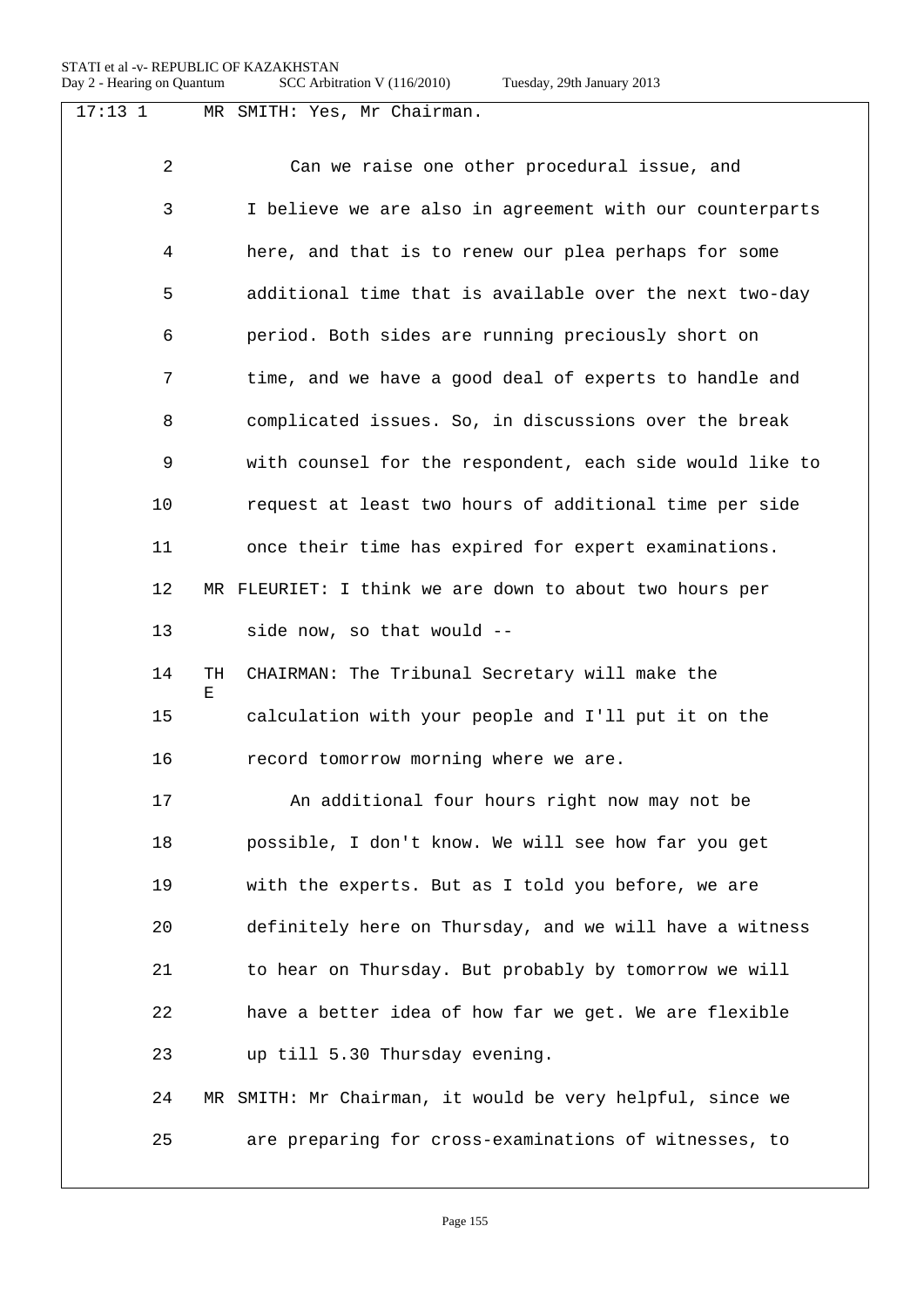| $17:15$ 1      | know how much time we will be permitted to spend with      |
|----------------|------------------------------------------------------------|
| $\overline{2}$ | them on cross-examination. It will be more difficult on    |
|                |                                                            |
| 3              | the fly if we learn --                                     |
| 4              | THE CHAIRMAN: No, I understand.                            |
| 5              | MR SMITH: That's the reason for the request this evening.  |
| 6              | THE CHAIRMAN: For that, we would need a calculation of     |
| 7              | where we are by this evening.                              |
| 8              | DR NACIMIENTO: I think we know approximately.              |
| 9              | MR SMITH: I think we're very clear, yes.                   |
| 10             | DR NACIMIENTO: It's two hours each, which would be the     |
| 11             | morning tomorrow actually.                                 |
| 12             | THE CHAIRMAN: Of course, what you are excluding is that we |
| 13             | start asking questions, and we cannot guarantee you        |
| 14             | that. That is why I am hesitant to tell you now that       |
| 15             | you have two additional hours; then you rely on that,      |
| 16             | and then Thursday we are in difficulties.                  |
| 17             | So there should be room for -- if we proceed as we         |
| 18             | have done so far, which was rather smoothly, and with      |
| 19             | relatively few questions from our side, I think I am       |
| 20             | rather optimistic. Whether it really ends up as two        |
| 21             | hours for each side, I doubt a little bit.                 |
| 22             | So I don't want to be in a difficulty on Thursday          |
| 23             | afternoon that you say, "Well, we calculated all that      |
| 24             | in." Calculate it shorter, because everybody knew there    |
| 25             | were eight hours, and I am aware that you cannot do it     |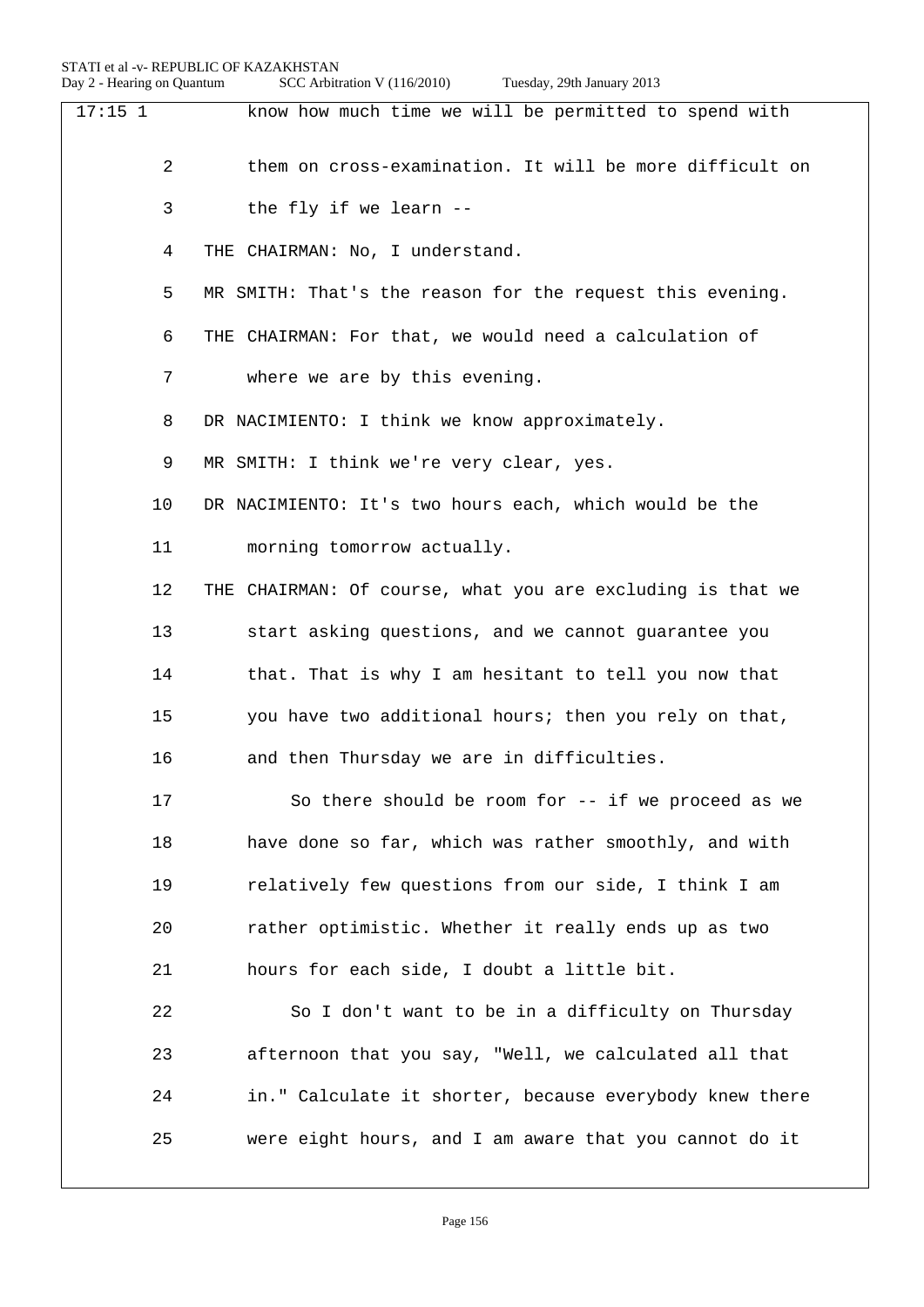| $17:16$ 1 | on the fly, as you say, but please do not rely on the      |
|-----------|------------------------------------------------------------|
| 2         | two hours that you have. I cannot give you that,           |
| 3         | because we have a time limit on Thursday anyway.           |
| 4         | MS SIMPSON: I have a question from the back row. The       |
| 5         | witness-conferencing, will that come from the Tribunal's   |
| 6         | time or from the parties' time? Because I think            |
| 7         | an answer to that could maybe help everyone evaluate how   |
| 8         | much time may be needed.                                   |
| 9         | THE CHAIRMAN: Well, it does not really change the question |
| 10        | of the total time available. Even if we count it for       |
| 11        | the Tribunal, it does not mean that we have more time      |
| 12        | available until Thursday evening.                          |
| 13        | So why don't we -- we'll discuss it ourselves as           |
| 14        | well. The issue is taken, but for the time being,          |
| 15        | I would not like to give you a promise and then not be     |
| 16        | able to keep it. Alright.                                  |
| 17        | MR HAIGH: Mr Chairman, I wonder, would it be feasible, do  |
| 18        | you suppose, if we could give an indication to the         |
| 19        | parties likely this evening? At least an indication, if    |
| 20        | not an exact ruling.                                       |
| 21        | THE CHAIRMAN: From what I said, I'm actually rather        |
| 22        | optimistic that an additional hour is available for each   |
| 23        | side. I'm more hesitant about the two hours, because       |
| 24        | that really would mean that we cannot ask questions, and   |
| 25        | we don't want to be in that position.                      |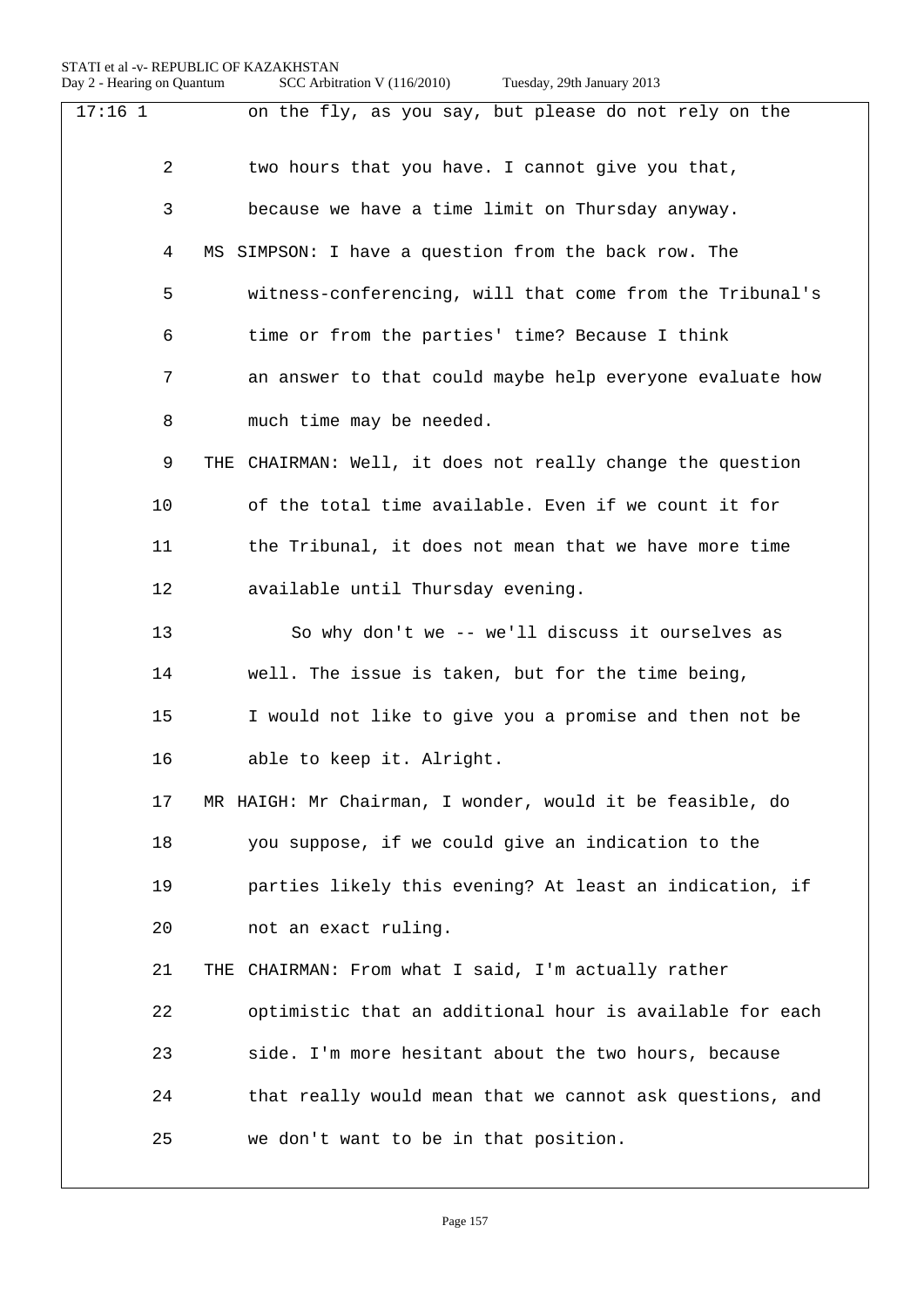| $17:18$ 1       | So why don't we, for the time being, unless you get     |  |
|-----------------|---------------------------------------------------------|--|
| $\overline{a}$  | further notice, count on one hour in addition? I think  |  |
| $\mathbf{3}$    | then we are on pretty safe ground.                      |  |
| $\overline{4}$  | MR HAIGH: Take what you get!                            |  |
| 5               | THE CHAIRMAN: Alright.                                  |  |
| $\epsilon$      | MR SMITH: Taken.                                        |  |
| $7\phantom{.0}$ | $(5.18 \text{ pm})$                                     |  |
| 8               | (The hearing adjourned until 9.30 am the following day) |  |
| $\mathsf 9$     |                                                         |  |
| $10$            |                                                         |  |
| $11\,$          |                                                         |  |
| $12$            |                                                         |  |
| 13              |                                                         |  |
| 14              |                                                         |  |
| $15\,$          |                                                         |  |
| 16              |                                                         |  |
| $17\,$          |                                                         |  |
| $18\,$          |                                                         |  |
| 19              |                                                         |  |
| $20$            |                                                         |  |
| $21\,$          |                                                         |  |
| $2\sqrt{2}$     |                                                         |  |
| 23              |                                                         |  |
| 24              |                                                         |  |
| 25              |                                                         |  |
|                 |                                                         |  |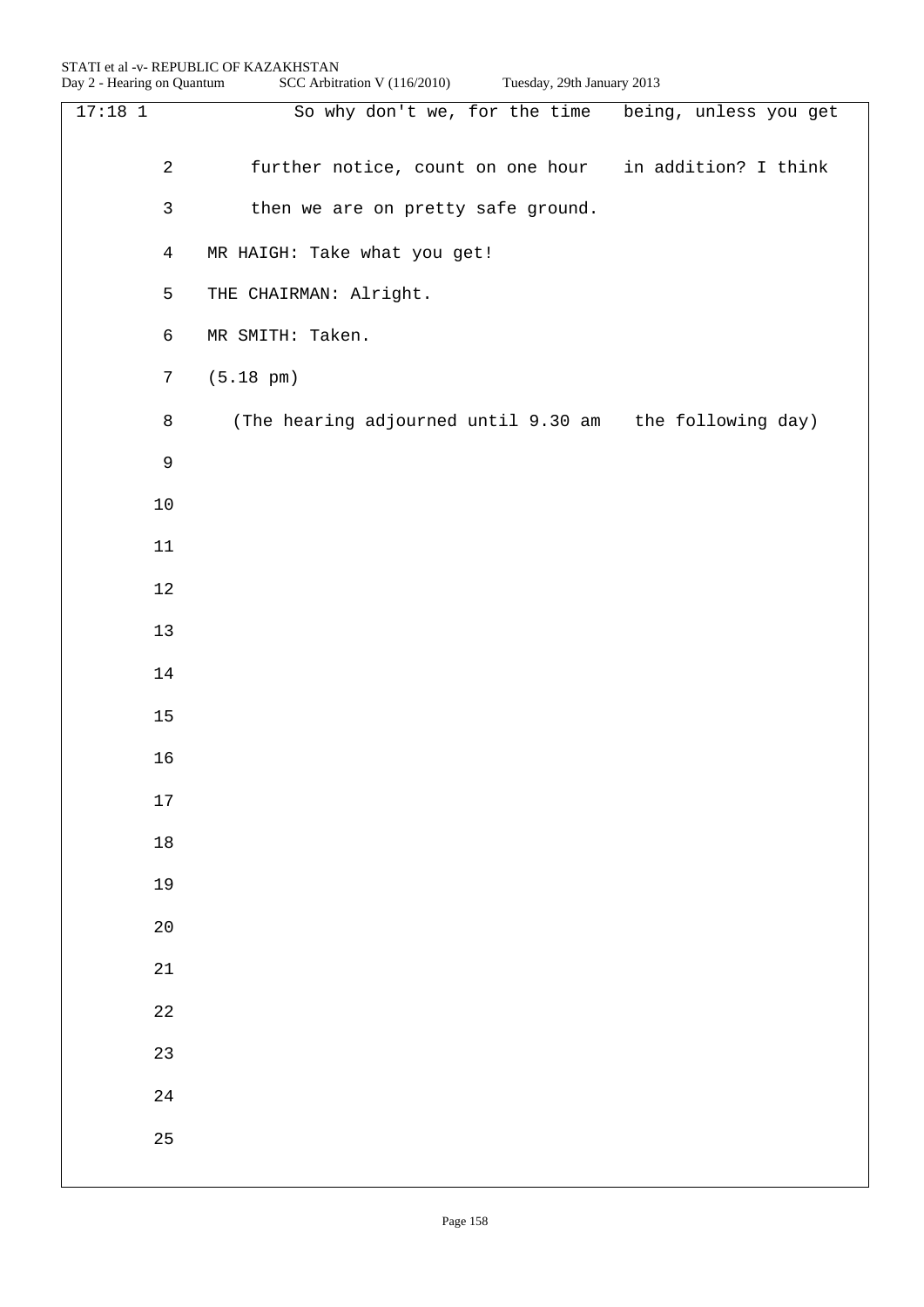$\mathbf{A}$ abandoned  $143.17$ ability 22:6 86:12 able 11:14 33:21 53:17 78:23 107:2 108:22 157:16 about 2:17 3:11 6:25 9:21  $10.18$   $13.5$   $22$   $13.25$  $14.1$   $14$   $25$   $15.20$ 16:2,4,13 19:1,19 20:13.16 23:16 24:4 16 18 21 26:5 28:4 30:23 32:17.19  $34.1837.23715$  $40.1043334515$ 46:1,3 47:14 50:1,4  $52:255:3$ 56:1,13,19,21,22  $60.11$   $63.24$   $64.18$ 69:20 70:14 19 20  $71.672.217.24$ 73:25 74:6 75:16,17 76:2 86:6,22 87:15 87:23 89:6,23 94:17  $102.10106.816$  $109.111617$  $110.10111.10$ 112:9 18 116:10 117:1.11 118:19.23 119:2,3,10 123:19 123:21 128:2.11 129:3 132:7.8 134:17 136:8 138:5 139:1.4 141:13 144:7,18 145:13 146:21 147:17 148:10,20  $150:14$  $151.6771518$ 152:11.12 155:12 157:23 above 69:6 absolutely 59:14 101:21 128:13 143:21 154:23.24 abundances 68:2 acceptable 153:18 accepted 80:1 access 40:16 49:11,13 60:21,24,25 73:21 74.11 140.13 24 accordance 100:20  $134.6$ according 66:17 85:23 86:14 89:7 97:7 101:19 112:11 121:18 133:23  $137.14$  account  $17.17$ 31:5.20 37:13.17.18.25 38:2 45:11 65:2 150:7.14 150:19 151:3,16,18 accounts 150:16 accurate 31:14 accurately 32:11 achieve 107:3 achieved 36:8,24 acid 21:10 22:5,21 23:2 acquired 28:5,9 acquiring 7:6  $\overline{a}$ causition 5:14 12:22 85:16 acquisitions  $30.20$  act  $78.16$ acting 105:19 121:23 143:12 action 51:1 active 15:5 activities 2:16 15:8 20:2 82:22 activity 3:25 4:4 49:14  $53.2560.12$  actual 5:14 35:24 91:8 actually 3:6 4:8,17 5:20 27:4 28:17 29:3 32:636:1651:18  $64.2465.967678.8$ 80:3.18 83:4 85:5 86:13 90:15 21 91:17 95:14 96:6 97:2 102:16 106:10.12 112:6 115:2 121:24 130:13 135:15 156:11 157:21 adapt 16:13,17 adapted 16:16 17:16 add 36:17 126:3,5  $142.13143.24$ addenda 139:4 addendum 133.12 addendums 138.1 addition 8:6 158:2 additional 16:22 84:10 117:1 154:7 154:11 155:5.10.17  $156.15157.22$ **Additionally 43:13** address 32:18 154:14 adjoining 4:19 adjourned 81:7 158:8 administration 138.24 admission  $118.20$  adopted 139:19 advisable 4:3 affairs 148:8 affect 17:24 affected  $67.1483.5$  affecting 107:10 afraid 12:13 25:2 26:21 106:8 113:8 114:21 139:23 after 7:22 15:6.6.13 16:4 18:20 21:3 23:14  $34.2435.837.22$ 74:17 75:3.3 75:4.5.5 76:13 82:9 92:2,8 99:19 103:17 110:5 115:11 119:13 120:21 131:13.16 140:19  $140.25$  afternoon 62:3.4 66:4 66:5 81:23,24 93:6 93:7 125:20 142:10 146:11 156:23 again 4:13,19

9:21 12:13 25:20 29:6 37:19 42:10 48:9,18 71:4,14,24 74:24 77:25 81:3.11.13 95:19 96:17 100:13  $101.17$   $102.18$   $125.12$ 127:13 134:19 135:8 136:14 against 16:21 74:19 83:11 110:24  $126:25$  128:14 16 129:24 131:4.8 agenda  $153.14$ aggressive 103:17 ago 8:22 54:10 117:11 123:16 124:2 agree 17:15 18:20 19:22 20:9.24 21:17 23:7 25:18.24 26:1 26:20  $32.2533142116$ 47:9 48:2,5 48:12,22,25 58:23  $61:21$  63:4 76:1  $81.168259924$  $101.3102.12111.14$ 125:14 139:9 agreeable 29:25 142:4 agreed 76:1 84:17 92:13.17 108:24 110:9 154:8.10 agreement 91:25 92:6 97:11.14.17 98:1,3 98:15 101:6,9,12 109:3,6 110:3 117:1 117:2 118:11.17 119:11 11 17 20 22 119:23 120:2.6 153:18 155:3 agreements 96:4 135:4,14 138:10 ahead 130:24 146:6 air 98:24 Aktau 85:24.25  $143.11$ AktanGazServis 74.7  $74.9$ **AktauGazServise** 73:14 **ALEXANDRA 1:18** ALEXANDRE 2.22 **ALEXANDRU 3:13** 61:15 allege 127:19 alleged 82:22 allotment 63:13 allow 68:11.13.22 allowed 7:10 alloved 18:12 Almaty 91:24 142:20 almost 7:11 alone 43:10 98:19,20 105:24 along 62:16 already  $12.15, 13.8$ 14:23 16:5.9.11 23:19 24:2,14 25:16 27:5 34:24 66:25 67:4 68:8 77:19,24

80:12 84:3 91:13 104:23 105:4,12 106:9 111:24 112:5 128:7 143:8 149:11 149:14.25 alright 1:10.16.25 29:10.11 76:24 77:21 80:25 93:2 120:9 124:16 125:16 128:21  $141.21$  153.7 154:24 157:16 158:5 although 84:3 95:2 105:23 117:7 always 2:17 57:20 63:12.16.20.23  $64.171723109.9$ 109:14 AMAN 2:12 amend  $65.2139.22$ amended 64:2 137:16 137:22 amendment 136:6 amendments  $137.25$ 139:4,6 among 84:1 118:12 amount 21:18 31:17 33:6 38:3 64:15 83.8 85.7 90.20 92:13.18 150:18.22 amounting 82:24 amounts 17:23 20:24 21:19 ample 154:20 Amy 1:18 129:1 analogous 17:5,11 analyse 19:2 analyses 50:15 analysis 9:19  $36:5$ 85:13 ANASTASIA 2:8 Anatolie 1:12 3:18 50:25 81:9 annual 48:12.15 another  $6.941.2442.14$  $51.667.2110.3$ 112:12 117:12 119:6 140:6 141:2 answer 4:15,16 5:5 25.6.7.27.3.13.36.1  $37.1438.160810$ 66:22 70:21 92:22 96:24 100:3.7.17.18 101:1.7 102:9.19 108:19 109:9.21 113.9 10 12 14 119:13 122:12 130:24 131:15 139:23 144:3 145:2 147:16 148:15,16 148:21 150:23  $157.7$  answered  $93.896.7$ 109:24 149:12,16 answering 133:4 **answers** 100:2,25

### Tuesday, 29th January 2013

109:19 anyone 62:7 98:5 anything 18:8 36:19 37:20 45:13 126:3 142:13 146:18.23 151:1 anyway 45:16 111:8  $112.12$  157.3 anywhere 71:9 apologise 29:6 126:20 apologises 42:8 apparent 16:9 26:16 apparently 12:21 94:5 105:7 124:1 appeal 129:24.25 131:4,7,8 appealed 131:6 appeared 1:18,21 **APPEARING 2:1** appears 26:14 appendix 97:21 applicable 96:3 136:22 138:20 application  $62:11,16$ 64:7 69:15 70:4,5,6 83:25 applied 38:7 116:10 120:2 131:23 132:4 132:16 133:13,16 134:11 135:1,2,5,15 137:10 138:2 139:20 apply 132:20 133:11  $135.1012$ appreciate 59:3 approached 89:11 approval 19:22 65:9 approvals 19:15.16 approved 19:9,13,20 89:4 99:11 13 101:19 approximate 24:18 150:22 approximately 14:18 32:24 34:21 35:6 38:13 40:14 48:17 88:21  $131.24$   $132.5$   $156.8$ April 73.12.74.25 75:5,7,8,10 133:14 133:24 135:7 arbitration 1:1.1.2 8:20 26.11 45.22 54.14 17  $60.16769761516$ 94:20 99:1 109:7.8.18 110:1,23 111:5 114:8 117:3 121:24 127:19 146:10 arbitrations  $109.24$   $111.8$ arbitrators  $138.22$ 140:22 archives 73:21 area 4:6.25 6:16,25 7:6.25 8:2 26:19  $27.9$  $35.11$ 36:2,3,4  $36.4$  $37:9$ 63:6,7,8 63:11,18  $64:1$ 69:4 69:22,23

 $80:23$ 134:16 146:3,18 areas 4:5 63:3,15,17 64:10.16 argued 32:22 62:25 64:7 83:2 argues 81:25 82:2 arguments 107:7 arise 20:4 70:13 arising 124.9 arose 134:8 around 6:3.6  $7.1$ 14:20 76:6 79:1 arrangements 5:13 51:9,19 arrested 82:24 arrive 34:18  $35.8$ 115:21 arrived 8:12 Article 139:12.13 Artur 35:16 37:24 110:22 Ascom 1:13 2:5 40:18 40:20 41:1,3,4  $42.2449.1518$  $50.11$  23  $53.13$ 58:12,16,22 86:18 120:22 121:10,15 123:9 Ascom's 58:21 Asia-Center 51:7.10 aside  $63.17$  asked  $8.25$ 23:21 24:25 28:4 32:17 50:14 52:2 53:11 55:12 56:1 60:7 61:19 70:1 89:21 109:25 113:23 116:10 117:11  $119.310122.11$ 140:17 142:1 143:25 149:11,15 149:17 asking 26:5 32:6 37:10 53:3 58:23 74:6 104:3,5 105:7.25 112:10.18.24 114.3 147.9 149.18 156:13 Assauhavev 92:4,9,14 93:25 94:1,5 assess 38:3 assessment  $22.365.16$ 78:8 86:4 113:21.22 126:25 127:2,4,9,20 128:13,15 133:15 136:21 138:20 assessments 2:22  $131.5$  asset  $35.2436.10$ 149:9,23 assets 83:14 103:15,18 122:3,7,14 148:19  $150:6$ 

**Trevor McGowan** Page 1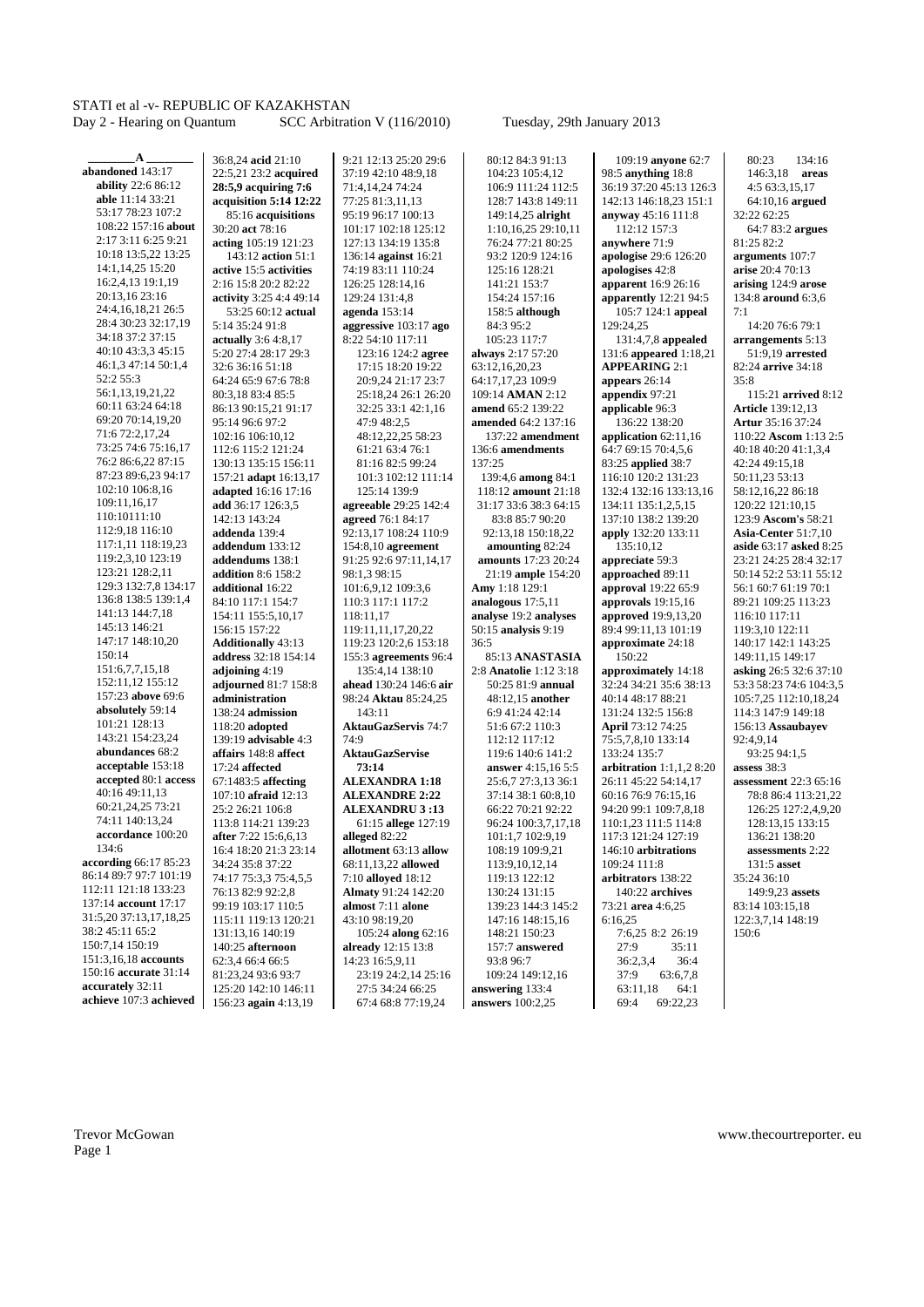assistance 126.7 accoriate 02:3 associated 18:24 22:2 association 15:12  $57.20$ assume  $72.1975.10$  $152.1623$ assumed 49:18 assumptions 50:11 assured 44:21 atmospheres 84:25 attached 11:20 64:11 attachment 103:21 attempt 103:2 attended 45:24 attention 3:5.9 135:8 138:22 attorney 70:22 audit 82:19 127:11,16 127:17 128:5 138:24 audited 128:3.4.8 August 122:24 125:24 144:19.23 150:3 author 58:16.22 authorised 139.24 authorities 89:11 116:3 126:14,15,19 143:10 151:9 auto  $85.25$ auxiliary 12:6 available 20:25 45:23 90:17 118:22 141:7  $151.21$  24  $154.7$ 155:5 157:10.12.22 avenue 1:4 average 76:2 101:7 avoid  $71.5$ aware 1:24 17:11.13 17:14 29:19 45:21 48:6 50:11,14 51:20  $51.22522459.1$ 73.23.74.14.110.1  $114.7126.23$ 127:18 129:11.15 129:16,17 131:17  $136.25137.21$  $130.7144.10146.2$ 146:4 147:7.18.23 148:3 149:1,7 150:24151:1  $154.18$  156.25 away  $50.2079.1$ Azerbaijan 59:21  $\overline{R}$ back 7:7 15:4 49:1.15 57:8 66:6 77:6 130:14.17 134:3  $157 - A$ background 7:19,20 back-tax 126:24 hack-taxes 151.4 Rahyt 63:3 6 70:18 19 70.23.78.11.106.10

assist  $96:13$ 

banks  $110:11$ harrel 88.8.9.23 barrels 50:3 **base 89:18 based** 16:5 17:20 22:19 24:13 36:11  $36.1425479482$ 48.19.21.82.21.87.4 87:6,23 113:6,10  $122:3$ basically 2:24 hasis 48.18.58.9.87.7  $89.10113.15$  $121 \cdot 1818$ became 63:18 115:13 115:15 120:21 become  $52:2473:16$  $84.23$ becomes 141:3 before 1:7 7:8 13:23 16:8 17:5.10 20:25 47:4.12 57:25 59:1 60:15.15.16.17 69:14 74:20 75:1,6 75:18 76:14,15 93:22 97:12 99:9  $109.9125.11$ 127:17 131:6 139:7 140:7 151:23 155:19 hegan  $43.18$ begin 43:14 57:10  $65.13$ **beginning 29:7 45:7**  $45:1046:1592:22$  $154.12$ behalf 1:18,21 105:16 116:3 145:9 151:8 hehaviour 103.17 behind 40:21 41:16 103:22 104:13 being 17:3 58:9 70:17 76:23 77:19 87:18  $117.18119.10$  $124.18$   $147.12$ 151:8.17.19 157:14  $158:1$ **REKETAVEV 2.10 believe** 5:22.24 17:13 18:15 22:17 23:4 32:10 41:2 70:15 85:5.11 88:7 91:2  $91.13922967$  $112.18115.2$  $116.17135.18$ 149:14 155:3 believed  $67.492.14$  $103.7$ belong  $82:14$ belongs 39:14 helow  $41.2142.11$ benchmark 76:4 besides 110:10 152:19 hest  $63.25120.24$ hetter  $130.22 155.22$ hetween  $1.11$  56.24 57:21 71:21 72:11 78:9 89:3 90:18

91:6.9 117:17  $129.11134.14$  $137.18$ beyond 50:19 63:18 79:9 141:4 big 45:21 51:12,13  $85.9$ bigger 13:13.13 **billion** 35:1 37:1 45:25 46:9,15,17,20 47:5 47:22 48:7,8,13  $49.19504599$  $92.11394.998.15$ binder 32:1 40:19,22 42:7 47:22 49:22 57:23 62:9 69:14 96:21 97:25 99:1 102:2.3 103:19 107:17 117:23,24 119:14 122:22 binders  $62:7$ bit 70:2 144:1 153:11  $156.21$ **RITENOV 2.15 blamed** 108:13,14 block 2:14.19 3:12  $17.2163.10786$ 79:21 85:8 90:12 103:9,11,15 104:20 104:23 105:4,11,24  $106:26722107:3$  $107.11$  11 13 15  $108.1620113.21$ blocks 4:19 14:6 **bodies** 99:13 101:22  $127.12151.10$ hoiled  $23.5$ **Borankol** 8:10 33:13  $44.2456.11136.4$  $144.16$   $145.8$ border 86:20 87:4,7  $95.25$ **both** 44:21 96:2  $114.151717$  $153.20$  155.6 bottom  $98:13$ bought 5:20 12:10,16  $13.2315.1015$  $65.1666823711$ **Bran** 93:14.15.21 breach 78:16 115:12 139:12.13 hreached  $83.2$ hreak  $29.121561.10$ 61:13 125:1,6 140:9  $155:8$ brief 3:18 19 117:8 briefly 33:9 60:4 89:2 126:8 152:6 hriefs  $154.20$ bring 44:24 79:16 85:25 115:4,16,25  $129.24$ broader  $2.21$   $71.17$ **Broscaru** 3.8.29.17.19  $29.2230.732.22$  $34.14$  15 38.10 40:13 41:5.17 46:24

 $51.355.2560.7$  $61.7144.14$ brought 28:15 147:3 **Brun** 93:13 **Brunt** 91:12 hudget 38.12 **build** 24:23.25:10  $26.1416$ **building** 21:23 25:21  $31:7$ built 21:3 24 22:19 25:15.22 39:8 59:21  $87.19$ **bullet** 41:8.9 123:7.23 bundle  $135:21$ bundles  $135:18$ **business** 15:1 17:14 40:18,20,25 41:1,6 49:16 50:11 87:23 91:21 101:13 132:25 148:8 businesses 139:16 butane 57:3 buy 12:12,18 13:2,3,4 15:3 67:1 74:11 84:9 97:6.8 114:25  $115.2$ buyer 51:25 91:15,15 91:16 107:8 buvers  $105:10$ huving  $12.14$ **BOCKSTIEGEL 1:8**  $\overline{C}$  $CAC 51-13$ Calancea 40:5 calculate 26:2 156:24 calculated 78.8  $156.23$ calculation 34:17 36:14 48:24 155:15  $156.6$ calculations 89:19 call 41:1 63:25 66:20 71:8 77:16 107:1 118:25 148:18 called 3:3 8 13 18 25  $4.31.3281214$ 5:23 29:17 53:1,2 59:23 61:15 63:14 66:10 81:9 83:18.22  $84.1394.2113.7$  $116.19117.16$  $125.8141.23$ 142:21.22.23.24  $149.2$ calling 91:14 came 52:20.21 90:22  $113.11114.8$ cancel  $130.10$ cancelled 138:16 capabilities 66:24 capable 13:16 14:3  $33.1567.1011$ capacity 5:17,19,21  $10.21$  22 11 8 8 9 11:10.12.17.20.25

Tuesday, 29th January 2013

13:20 14:2.12 22:21

47:20 48:21 50:6

 $24.2333164317$  $44.2346.2447.325$ 48:12.14 56:17.22 67:5 80:11 capex 37:12,17 38:2  $59.10$ capital 25:25 34:22,25 35:6,9,10 37:18 103:11.24 105:6.9  $105:19$ canitalisation 79.3 Carboniferous 2:9,13 3:4 26:13 career 7:25 careful 115:13,15 carefully 94:3 carried 9:17.20 33:20 38:23 39:2,9 44:20  $65.1685.1089.13$ 128:16 144:8 carry 11:14 39:2 43:5 64:16 113:20.22 CASCo 39:8,9,12 59:16 120:21,22,23 120:25 121:10.13  $121.1620123.15$ 123:16,25 124:1,2,3 124:10,12,12,13 case 11:10 18:6 20:24  $21.172526.24$  $28.1332.1923$  $33.22.34.353.25$ 82:1.21 86:5 87:10 94:11.14.19 97:9  $105.24$  118.18 129:2 146:21 147:6  $147:10$ casing 67:16.18.18 Caspian 3:21 7:25 79:22 **Cassation 131:18 CATALIN** 3:8 29:17 catastrophic 78:22 categories 11:1 caused  $3.982.5$ caveats 102:20 ceasing 70:15 central 51.7 10 94.17 Centre 1:4 CEO 52:20 certain 9:25 17:18.23  $21.11$  15 15 15  $24.222268.284.4$  $85.588.2116.5$ 128:8.9 134:5  $140.14$  151.9 certainly 21:2 Chairman 1:5.20.23  $1:25$  2:2.24 3:16  $7.13$  11.7 12:7 17:7 27:23,25 28:17 29:6 29:11,19 30:2,4  $31.2532.7141721$  $34.941.131655.20$  $55.226036147$  $61.172465.25$ 76:24 77:3.21 80:25

81:11,13,18,20 93:2 99:4 100:6 101:23  $102.461218111.4$ 111:7 117:6.22 118:6, 19, 25 119:2 120:9,11,12 121:21  $122.916123.2$  $124.61623125.1$ 125:10,16 128:21 130:8,11,15,20 131:1,13 133:3 134.19 135.21 24 140:2.4.11 141:10 141:13,16,20,25 142:6 146:6 149:13 149:19 152:3,5,6 153:7.17 154:8.18 154:24 155:1.14.24 156:4,6,12 157:9,17 157:21 158:5 challenge 115:20 challenges 70:7 84:5 challenging 83:12 Chamber 1:2 chance 3:20 111:11,16 111:21 112:20 change 32:3.20 43:6 68:6 132:7 137:9 139:10 142:14  $157:9$ changed 15:13 68:8  $141.89101119$  $144.23$ changes 32:10 131:22 132:4 13 19 22 25  $133.10134.18$ 136:19,21 138:19 138:19 139:1.14.21  $144.20$ changing 24:13  $channel$ <sup>1:21</sup> chapter 19:25 30:11  $30.11$ characteristics 22:20 24:16 33:23 65:18 charge 39:23 46:12  $50:15$  $charces 16:21$ chemicals  $16:24$   $22.7$ 22:25 23:1.4.6 chief 2:15 126:13  $152.19$ choice  $108.24$ chosen  $82.1$   $98.25$ circulated 110:5,6,15 circulation 11:25  $110.16$ circumstances 67:22  $68:7$ claim 107:19 127:24  $129.24$ claimant 30:2 61:25 81:19 121:24  $128.22$ claimants  $1.14$  19  $2.2$  $2.926927.23$ 32:11 45:22 47:4 52:13.14 54:17

**Trevor McGowan** 

Balco 141:12 153:20

**Bakhyt 4:22** 

Page 2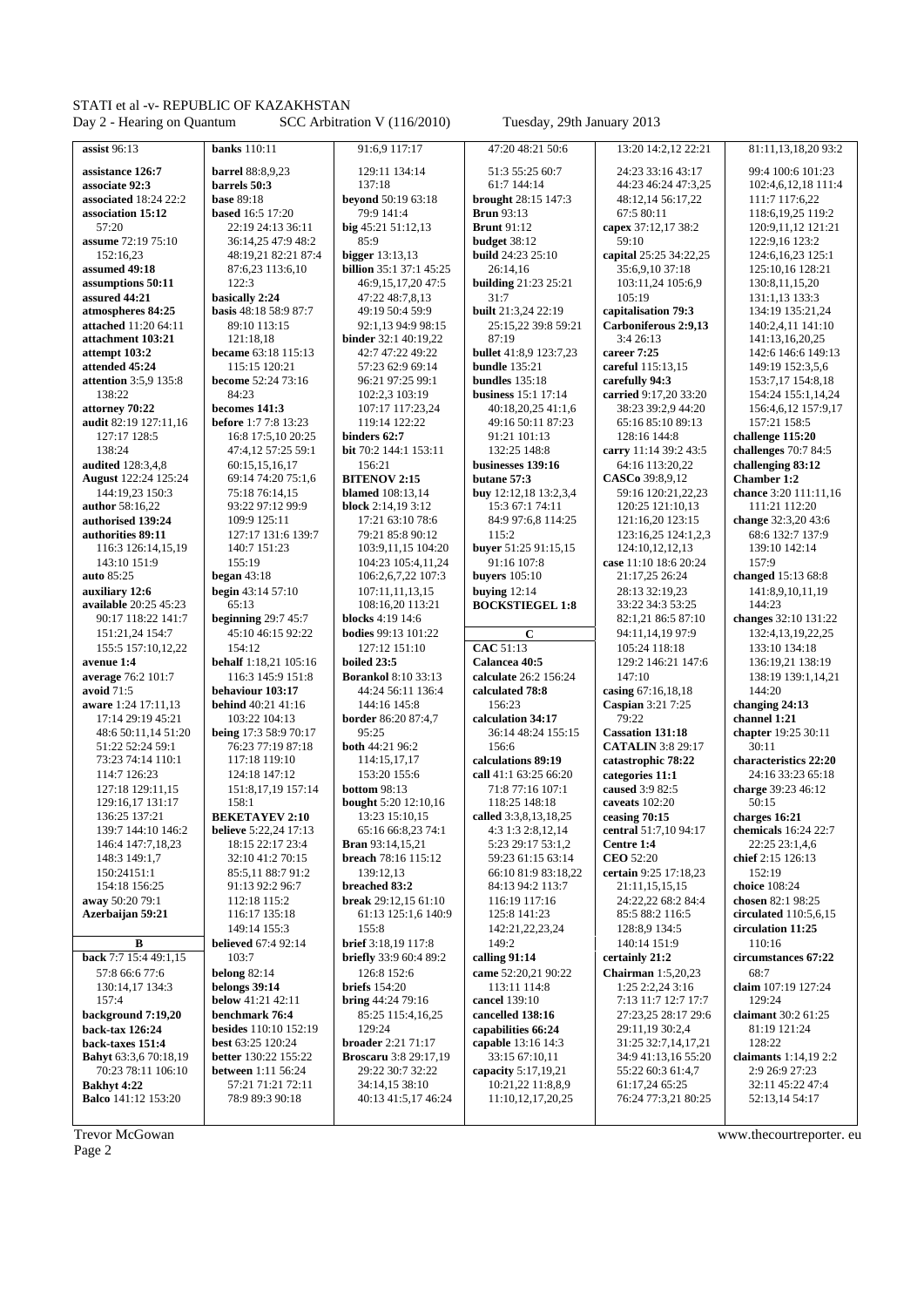**Cojin** 3:13 23:22 40:9 74:22 75:14 154:11 19:25 7<br>**mments 101:21** 138:25

149:14 126:9,25 127:12,20 **conclusion 97:13** 53:11,22 60:23 **controlled 39:12 counterparts 74:1 completion** 31:3,4,15 **Compliance 2:13,13** <br> **Complicated 6:23 considerable 68:24 Commerce 1:2** 153:7 **construction 11:15** 137:12,18,22 138:9 75:21 77:8 93:9 123:22<br> **commercially 86:23** concluded 73:20 23:8,12,16 24:2 138:12,17,18.25 106:16 119:10 **C-97** 117:19 118:9 **commercially 86:23** concluded 73:20 23:8,12,16 24:2

**contention 127:23**<br>130:4 133:20 142:1 **context** 11:9 133:6

55:17 81:4,25 **commission 120:5** 109:3 137:12,14,18 25:18 26:3 30:14,18 139:5,25 144:15 129:1 130:13,16 107:18,22 108:2,3 **commissioned 57:5** 137:19 153:25 30:22 31:2,7,13 **contractual 51:8,19** 131:13 146:9 124:21.22 127:18 **commissioning 45:4 concludes** 29:11 61:8 38:18.19 39:6.19 86:9 133:15 139:22 149:14 155:9 128:1,2 129:2 56:3,9,20 56:3,9,20 80:25 124:22 140:6 43:7 49:2,6,6 50:13 **control** 39:23 123:11 **count** 157:10 158:2<br>143:17 146:10 **committee 63:22** 153:9 123:25 124:3 **counterpart 73:20** 143:17 146:10 **committee 63:22** 153:9 50:16,17 52:10,19 123:25 124:3 **counterpart 73:20 counterpart 73:20 conclusion 97:13** 53:11,22 60:23 **controlled 39:12 counterparts 74:1 claimant's 2:1 3:16** 128:14 131:7 **conclusions 16:7** 67:15,19,20 68:7,21 **controlling 116:3** 155:3 **claims** 82:24 83:16 **committee's 84:5 condensate 57:4,6** 121:14 143:18,22 **controls 150:20 countries 88:4**  91:4 122:2 151:5 **communicated 35:18 condition 44:5,19 condition 44:5,19 cooperate 143:9,9 country** 116:7 132:23<br>**constructions 30:21 cooperation 2:11 couple** 41:24 42:14 **constructions 30:21 constructions 30:21 constructions 30:21 constructions 30:21 constructions 30:21 constructions 30:21 constructions 30:21 constructions 30:21 constructions 30:21 constructions 30:21 c** 52:18 63:14 89:21 **communicating 40:7** 146:24 45:14 45:14 45:14 90:14 90:14 86:6 140:11 150:0<br>98:3 116:15 24 commanies 7:4 6 80:19 conditions 6:23 73:15 consultants 110:17 coordinate 140:18 course 3:14 5:12 98:3 116:15,24 **companies** 7:4,6 80:19 **conditions** 6:23 73:15 **consultants 110:17 coordinate 140:18 course** 3:14 5:12,16 119:9,16 134:13 82:13,14 83:13 79:8 85:24 **consulting 61:1** 143:11 10:8,21 11:19,22,25 144:4,25 84:17 91:6 94:6 **conduct** 152:25 **consumer 74:9 copies** 62:7 125:21 12:5 13:6 14:12,19 **clear** 47:14,15 82:15 96:4,11,17 123:10 153:22 **consumers 74:10** copy 30:7 117:22 14:21 18:4 20:6<br>101:17 128:13 126:13 128:4,16 **conducted 93:13** consumption 55:3 118:16 119:5,7 12:20 22:4 23:10 145:13 156:9 132:5 135:3,10,12 111:22 143:19 **contacted 93:19** 121:1 135:19 136:7 23:24 24:4 25:20 **clearly** 9:4 87:3 95:13 138:3 145:17 148:23.25 **contacts** 9:16 10:12 **core** 10:11 33:16 37:18 39:9 95:22 96:13 122:12 **company** 2:18 5:6,13 150:24 93:22 23 **company** 2:18 5:6,13 150:24 93:22 **company** 2:18 5:6,13 150:24 93:22 **company** 2:18 5:6,13 150:24 **company** 2:18 5:6,13 150:24 **company** 2:18 2:23 16:19 84:18 178:1 **Contain** 94:9 138:18 **conducting** 83:17 94:6 **contain** 94:9 138:18 **corner** 104:5 78:12 80:19 84:18 73:10.19 **contained** 57:6 77:9 **contained** 57:6 77:9 **contained** 57:6 82:19 91:10 96:15 108:24 93:10,19 39:12,14 59:20,23 **conference 109:21** contained 57:6 77:9 **corporate** 58:6 82:19 91:10 96:15 108:24<br>**Cliffson's 91:7** 75:15.24 79:3.5 **conferenced 154:1** 138:9 **Cliffson's 91:7 conferenced 154:1** 138:9 126:24 127:5 132:8 109:6 111:13 113:1 **Cline** 153:24 84:9,13 85:21 91:13 **conferences 109:23** containing 14:4 20:5 132:9,13 139:18 127:3 146:20 **close** 4:7,22 31:3,4 92:16 93:20,20 **conferencing 154:5** 20:11 151:4 147:15 152:10<br>32:5 34:5 55:16 108:22 116:19 **confirm** 1:19 36:19 **contains** 17:12,19 **correct** 16:3 19:6 20:5 154:19 156:12 32:5 34:5 55:16 108:22 116:19 **confirm** 1:19 36:19 **contains** 17:12,19 **correct** 16:3 19:6 20:5 154:19 156:12 90:14 124:17 117:12,16 120:21 39:18 61:21,23 19:24 137:2 24:11 25:3 34:19,20 **court** 1:23 129:5,8,12 **closer** 17:7 33:6 121:10 124:10 66:25 68:18 81:15 **contemplated 33:11** 34:22,23 35:25 36:8 129:17.25 130:1.5 **closing** 4:5 83:7 128:7 142:24 147:3 81:17 100:3,18 66:18 39:12,16 41:1 42:19 131:8,18 **CNPC** 111:24 147:20 148:24 102:16 104:1 **contended 86:8** 24 2:24 45:6,8 46:24 **cover** 39:10 150:2 **code** 132:25 135:2 149:2 150:2 137:11 139:14,19 **company's 86:12** 130:4 133:20 142:1 **context** 11:9 133:6 59:13,14,14 62:17 **co-arbitrators 29:7 compare** 27:7 107:13 142:5 154:6 62:18 64:12 68:21 **coffee** 125:1 **compared 26:22 confirmation 110:8 continue** 1:5 12:9 63:2 **continue** 1:5 12:9 63:2 **comparing 26:21 confirmed** 9:7 16:6 **comparing 26:21 confirmed** 9:7 16:6 **comparing 26:21 creating 97:3,5** 40:10 50:25 52:23 **competent 14:25** 39:21 53:4 85:14 103:8 116:6 124:20 97:12,18,20 98:11 **criminal** 78:16 82:21 53:1,3 61:9,15,17 89:11 99:13 113:8 **confirming 123:14** 125:2 98:17,23 101:1 150:9,10 61:18 62:3 66:4,14 **complaints 82:8** 147:25 **continued** 70:3 92:11 103:3,16 107:2 **cross-examination 3:5 complete** 31:13,15 **confirms** 1:24 4:13 144:20 109:4,5 115:5,6 32:23 33:2.4 38:4 **confused 47:18 continues 120:25** 121:7.8.9 123:15 119:24 32:23 33:2,4 38:4 **confused 47:18 continues 120:25** 121:7,8,9 123:15 4:2,5 7:13,16 34:9 **confused 47:18 continuing 103:9** 125:4,22 126:1,2,4 34:13 60:6 65:25 **colleague 41:16 colleague 41:16 contracted 19:1 contract** 26:19 62:11 **contract** 26:19 **contract** 26:19 **contract** 26:19 **contract** 26:19 **contract** 26:19 **contract** 26:18 127:6,8 **contract** 26:18 127:6,8 **colleagues** 61:4 77:21 **completed** 16:5 21:4 **connection 120:17** 63:1,4,5,6,13,16,18 128:1,18,19 130:7,7 128:21,25 146:8 120:11 140:4 152:5 31:23 56:12,16 **consent** 110:4,4 **collection 140:16** 156:2<br>**collection 140:16** 78:10 86:3 **consequences 78:19** 73:16,20,23 74:20 134:2,10 138:13 **cross-examinations collection 140:16 collections 140:22 completely 18:18 consequences 78:19 7**3:16,20,23 74:20 **consequences 78:19 73:16,20,23 74:20 134:2,10 138:13 cross-exam collections 140:22 completely 18:18 78:21,22 collections 140:22** completely 18:18 78:21,22 74:23,24,25 75:2,11 139:8 143:4,5,20,21 155:25<br>
completes 12:1 completion 31:3 4.15 consider 20:14 86:11 75:14 18 78:14 17 145:19 20:146:14 Credit 83:10 **college 7:21 college 7:21** 32:5 38:14,22 108:2 86:23 104:15,17 <br>**Columbus 142:22 Compliance 2:13,13** 115:22 79:8,11,11,12,18 **corrected 32:12** 33:18 43:12 44:2.24 **column** 11:14 14:4,4 **complicated 6:23 considerable 68:24 b** 86:14 87:1,2 90:2,5 **correction 40:23 correction 40:23 corrections 14:24** 46:23 47:1,2,5,6,23 90:24 107:16 90:6,8 92:12,12 **corrections 14:24** 46:23 47:1,2,5,6,23<br> **considerably 26:17** 94:12 95:15,21 96:3 30:10 47:23 48:1,7,8,13 **columns** 11:13 16:20 **complications 67:8.24 considerably 26:17** 94:12 95:15,21 96:3 30:10 47:23 48:1,7,8,13 67:16,17,18 67:25 68:18 70:12 83:5 ame 1:25 7:13 34:9 67:13 43:19 70:13 70:13 correctly 17:23 43:19 70:13 correctly 17:23 43:19 70:13 **consideration 68:10** 106:24,24 107:22 60:9,14 68:3 70:17 69:4 76:2 9<br>65:25 90:23 93:2 comply 110:13 considered 4:3 35:3 108:4 110:15 84:11 91:24 92:9 current 151:17 65:25 90:23 93:2 **comply** 110:13 **considered 4:3 35:3** 108:4 110:15 84:11 91:24 92:9 **current** 151:17 **128:21 130:21 135:13 136:3 137:1 considering 31:16 currently** 73:17 143:2<br> **12:14 129:23** 143:12 157:5 **components** 13:9 14:1 37:1 50:13<br> **components** 13:9 14:1 37:2,13,15,16 112:14 129:23 14:12<br> **components** 13:10<br> **consisted 79:14** 139:3 145:17.20 132:11 145:5 **customer 74:9 comes** 19:14 20:19 **consisted 79:14** 139:3 145:17,20 132:11 145:5 **customer 74:9** 32:4 65:15 88:15 **compulsory 44:19 consistent 133:20** 146:3 148:22,24 **cost** 10:24,25 14:20 **customers 74:7 computer 123:3**<br> **computer 123:3**<br> **computer 123:3**<br> **computer 123:3**<br> **computer 123:3**<br> **computer 123:3**<br> **computer 123:4**<br> **computer 123:4**<br> **computer 12:19**<br> **computer 12:19**<br> **computer 15:11:12**<br> **computer 15:127:10 coming** 33:24 88:3 **COMSAs 58:8 consolidated 73:4 consolidated 73:4 commenced 143:22 C-155** 127:10 **constantly 24:13 contractor** 136:21.22 **consolidated 73:4 c** 23:02 **constantly 24:13 commenced 143:22 concept** 71:10 111:11 **constantly 24:13 contractor** 136:21,22 **constantly 24:18 construct** 22:16,17 **contractor** 138:21 **contractor** 144:5,9 145:24 **construct 22:16**,17 **construct 22:16**,17 **constan** 144:5,9 145:24 **concerned 47:18 construct** 22:16,17 **contracts** 72:22 74:5 **costly** 14:19 **contracts** 73:18,22 **concerning** 2:22 3:12 **contracts** 72:22 74:5 **costs** 19:1,3 22:2,3 **concerning** 2:22 3:12 23:11,20 24:15 **contracts** 72:22 74:5 **costs** 19:1,3 22:2,3 <br>19:25 76:18 131:3 67:17 74:13,14 96:12 26:3 37:6 39:17,20 **C-53** 137:6 **comments 101:21** 138:25 **constructed 11:11** 99:10 133:12,23 **comments 101:21 c-67** 62:6 69:14 77:6 154:8 **conclude** 38:8 72:21 59:16 135:6 136:25 137:6 **counsel** 8:25 56:2 66:6 **C-69** 49:23 122:21

**collapse 15:7** 78:6 80:7 83:8 **connect 33:21 continuing 103:9** 125:4,22 126:1,2,4 34:13 60:6 65:25

101:17 128:13 126:13 128:4,16 **conducted 93:13 consumption 55:3** 118:16 119:5,7 21:20 22:4 23:10,10

Page 3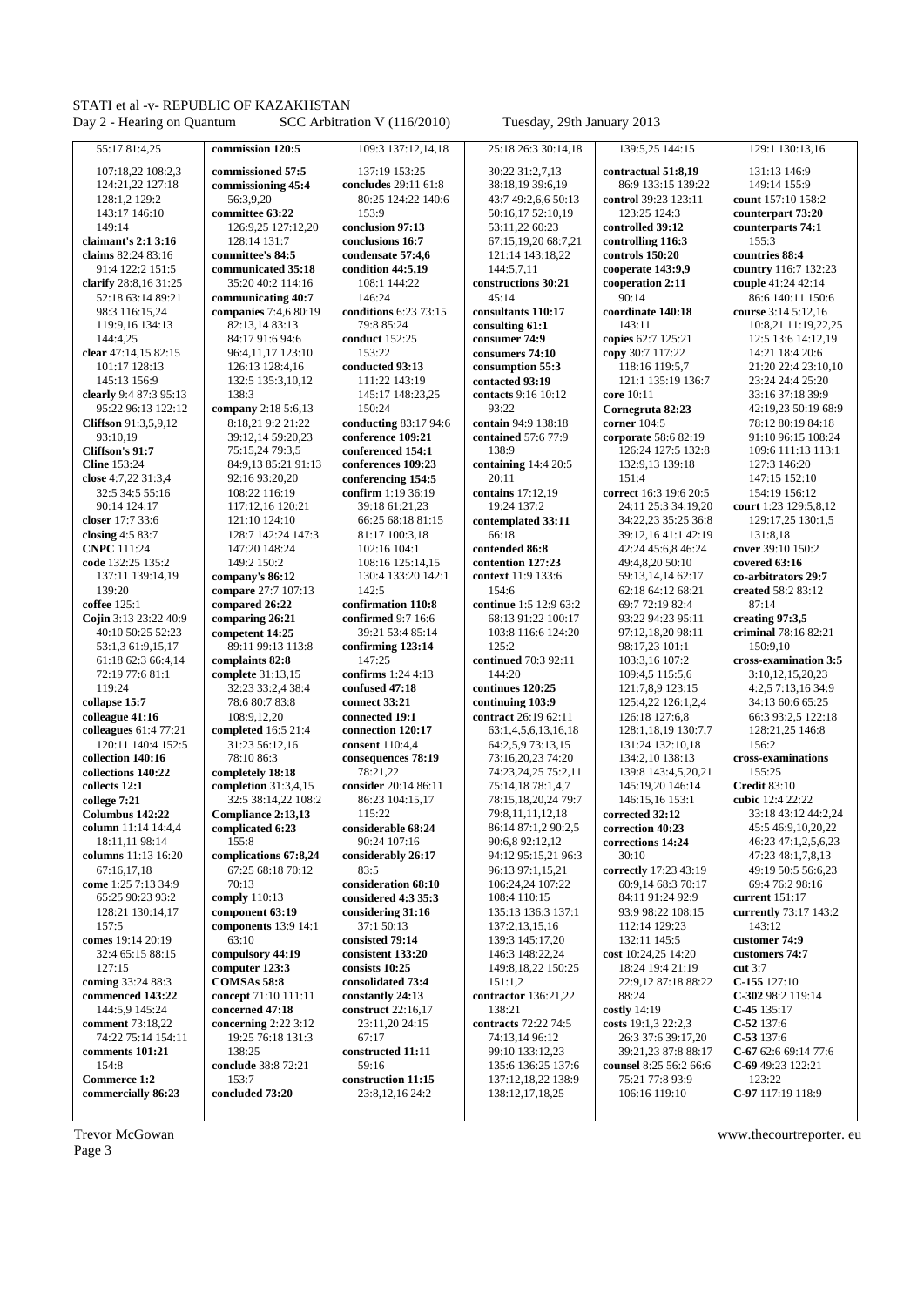118:25 119:1  $\mathbf{D}$ daily  $46.24$   $47.24$ damages 55:18 dare 94:25 dashes 104:14 data 9:4,5 26:15  $72:10$ 90:17 113:6,10 date  $9.12$   $12.13$   $18.19$   $41.25$  $42.1544.1044.1475.5$ 79:6,8,9 80:3 82:1,3,4 92:5 104:3,6,9,9 115:24 116:5, 10, 12 150:17 dated 62:12 103:25  $104.611120.18122.24$  $125.2425128.14$ 142:11 dates 9:14,22 75:22 129:11 DAVID 1:9 day 1:6 43:12 44:3 47:1 48:1 56:6.23.96:22.106:9 158:8 days 48:4,15,20  $85:24$ 91:7 110:5 deal 25:8 68:12 92:19 155:7 dealing 67:4  $90.10110.16111.7$ 151:10,10 deals 127:4 140:19 dealt 9:15  $110.21$ 111:24,24 debt  $34.253585810$  $58.13.20$  December 50:2 65:17 65:19 70:16 82:21 83:1 109:3 115:11 127:6,14,21 128:17 129:6 decide 16:6 23:25 25:9  $25.12115.216$ decided 50:19.21 83:11 85:14 96:10 96:18 103:14 105:11 106 6 114 25 115 4 131:11 decision 12:18  $13.1615.2225.12$ 67:14 104:19.22 105:3,22 115:8,25 116:5,9 129:6,9,24  $131.818$  decisions 115:21 129:12.15.17 130:5 153:3,4 declaration  $1.812$ 29:23 61:19 81:14 83:5,10,12 125:12 142:2 declared 79:25 decline  $43.18$ decrease 57:15

119:1.15 C-97A

deducted 37:6 80:2 deducting 80:4 deduction 34:25 35:8 deep 10:6 26:4 72:16 77:13 83:21 84:2 85:5,6 90:13 deeper 3:9 10:22 11:7 26:17,18,25 67:11 67:23 69:8 72:5,14 72:15 deepest 10:6,8 deeply  $85:15$ deep-drilling 5:14 85:16 defined 87:2 definite 25:6 definitely 155:20 definitive 4:15 degree 7:23 delay 38:14.21 deleted 32:4 delivering 95.1 Deloitte 154:4 demand 15:9 51:15 89:12 density 89:20 department 2:11 13 2:15.16 12:15.22 30:13 39:24 49:4,5 89:9,14 126:10,14 143:2,7 150:20 departments 55:11 143:9 depends 48:14 107:5 deposit 4:6 54:4 72:7 98:22 deposited 53:18 deposits 72:6,9 99:8 99:18 Depression 3.21 depth 5.16 22.24  $6.3761020227195$ 10:9,11 19:11,16,20 26:7,8,17,18 27:6 27:10 67:13,15 68:20 72:17 84:21 84:22 85:4.6 depths 9:1 10:14 deputy 2:10,16 10:3,4 describe 31:14 33:9 44:7 83:19 126:8 131:9 132:19 133:10 142:17 143:6 described 129:21 152:14 description 77:18 descriptive 69:19,22 design 18:13,17,17,22 18:24 19:9.11.13.24 20:14  $29.140.1650.18554$ 60:22 66:17 67:15 designate 71:1 designated 140:18 designed 33:19,20 43:2 designs 20:17.17 24:1  $\overline{\mathbf{a}}$  desirable 13.4 destiny  $75:15$ 

detail 116:23 137:25 138:5 details 57:20 90:16 131:9 135:15 146:21 determine 111:15 determined 6:14 develop 78:12 developed 21:11 33:14 106:20 107:4 developing 132:24,24 development 2:17 18:5 22:19 24:5 100:20 103:9 difference  $56.24$   $71.21$  $71.2389317$ different 8:3 9:23 10:22 13:18,21,21 14:11,22,22 31:19  $42.2444164717$ 79:13 95:10 131:10  $134.16$   $141.20$  21 differs 114:9 difficult 17:19 27:2 65:4,5 73:18,22 74:2 88:11  $102.8116.4138.4$ 156:2 difficulties 86:10 156:16 difficulty 140:13 156:22 diligence 49:23.25  $122.2024123.18$ dimension 33:23 direct 3:4,9,14,19 4:1 4:4 2:4 4:19 8:11 10:12 30:6 52:2 60:21 62:2 73:21 77:11 81:22 82:13 116.14 125.19 142.9 152:19 directed 74:18 direction 28:25 directly 58:14 91:11 97:6,7 109:6 139:3 director 2:11.16 8:15 8.16 17 23:22 30:13  $30.1318493510$ 72:20 73:1 80:10 82:23 119:25 143:2 152:20.21 disagree 82:6 110:13 disagreement 53:21 disassembled 84.15 85:22 discard 71:7 discontinued 78:14 discovered 9:5 43:14 57:11 67:7 69:1 84:22 85:4 90:16 20 106:17  $111.18$  discoveries 85:3 discovering 77:13 discovery 45:9,23 46:1,5,10,13,15 47:6,10 48:3.7.22 106:18 discuss  $2.20$   $75.22$ 

132:9,12,14,21 157:13 discussed 23:17,19,23 37:22 53:12 84:5 106:1 discussing  $12:1685:2$  $106:10$   $120:4$   $131:10$ discussion 2:7 23:24 55:11 89:1 discussions 24:3,6 45:11.24 46:16 87:21 155:8 dispose 148:13 dispute  $92:20$  111:1 118:19 126:24 129:13 131:19 146:25 disputes 147:14 distinction 137:18 distracting 145:7 diverted 51:9 Division  $2.12$ document 41:14 57:25 58:4,17,23 59:1 60:15 62:5,13,14,15  $62.1863.2164.14$ 69:13 98:16 110:3 117:19,21,25 118:4 118:8 121:3 122:24  $123.13135.24136.3$ documentation 20:15 documents 55.5 7 8 61:1 71:9.11 73:19 74:4,16 75:22,23 95:15 96:5,16 118:12,14 140:14 140:24 147:25 doing 21:22 86:10 90:15 110.17 124.10 146.18 domestic 74:1 8 76:5 7 97:23 done 2:16 8:119:18 18:17 45:13 65:9 76:25 140:25 156:18 doubled 56:17 doubt 45:15 156:21 doubted 46.19 doubts 32:19 down 6:4 7:11 11:13 18:10 23:5 35:19 67.16.17.18.155.12 Dr 1:20 3:5.10.12.15 3:20,23 7:14,16 12:9 17:9 27:16.22 28:10 34:11,13 41:2 41:4,14 42:5.7.10 47:15.19  $55.19604606612$ 62:9 66:3 76:22 93:5 98:7 99:6 100:8,13 102:1 102:3,5,7,15,21 111:9 117:5 118:8 118:12.24 119:5  $120 \cdot 10$   $122 \cdot 18$  23

#### Tuesday, 29th January 2013

122:25 123:5 124:5 124:25 141:9,11,14 141:18 154:10,23 156:8.10 draft 98:1 101:5 draw 135:8 138:22 drew 3:5.8 drill 5:16.19 6:4.8.12 7:10 9:2,24 10:14 13:3,16 16:6 17:1 19:7,9,12  $20.3192718653$ 66:10.12 67:3 68:6 69.8.21.70.8.85.15.18 drilled 3:6 4:2.21.22 5:25 6:20 7:4,5,7 10:7 17:3 25:9,13 26:7,19,25 67:21 68:8 69:10 77:19 84.21.90.18.116.15 116:19.20 117:12 117:16 drilling 4:8,16 5:12,15 5:17 6:14,15 7:3.9 8:3.6 10:12,18,23 11:13 13:9.10.10.17  $13.19$   $14.4$   $15.5$  6 7  $15.8$ 16:14.16.17.19 17:15,25 18:1,6,7 18:13,18 19:24 20:10,15,17 21:3,23 24:21 26:8 29:1  $65:67132066:15$  $66.256796810697$ 70:4,12,15,16 78:10 84:2,3,10,12 86:2 90:13,15,19 106:10 drills 17:25 due  $49.232568.7846$ 86:16 122:20 122:23 123:17 during 18:16,16 21:2 21:5 30:21 31:21 53:24 69:3 88:23 90:19 111:19 138:1 150:1 duties 30:17 152:10 152:13 16 duty 109:10,11,15 dynamically 132:24  $\mathbf{E}$ each 19.8 9 39.19 79.19 138.12 140.18 155:9 156:10 21 157:22 earlier 5:5 7:3 32:7 77:7 119:3,9 120:4

128:5,5 137:19 early

50:10 65:20 70:16 75:7

76:11 85:12 earning

 $150.5$  easily  $140.23$ 

Eastern 4:21 19:13

East 20:18 24:14

 $9.2024.81528.21$ 

easy 73:10 echo 145:6 economic 36:4 38:5 39:24 40:17 60:22 136:20 economical  $40.11$  economics  $36.19$ 40:12 economist 40:5 Eduard 40:5 education 142:19 educational 7:19 effect 144:15 effective 73:16 134.7 eight 80.1 22.23 156:25 either 1:16 36:21 65:11 109:20 126:4 133:7 elaborate 2:25 electronic 140:13 element 3.8 elements 13:9 emerged 96:25 employ  $146.16$ enacted 135:1 encounter 68:1 encountered 67:24  $68.23$  end  $9.1318$  $22.444.1649.978.10$ 79:20 80:3 86:3 99:24 129:21 131:12 147:5,10 ended 85:12 ends 147:6.10 156:20 engage  $111:23$ engaged 112:3 113:17 engagement 39:20 engine 14:8,9,12 engineer 7:23 11:19 engineering 154:2 engines 14:11 13 13 English 1:13.15 7:18 32:8 40:13 41:7 52:13 66:5 73:7 93:7 103:23 104:2 117:24 118:2.16.22 119:1 122:10 enlighten 134:23 enough 1:16 46:19 125:13 140:22 142:2.17 ensure 53:17  $65:7$ 146.19 147.2 150.9 ensuring 147:4 enter 74:5 entered 73:12 74:14 135:20 entering 118:19 entire 6:7 12:2 63:5 78.23 86.19 96.14 105:21 115:19 entitled  $80:696:1$ 139:24 entity 7:8 143:11 entrepreneurial 82:22

**EAST-WEST 120:23** 

**Trevor McGowan** Page 4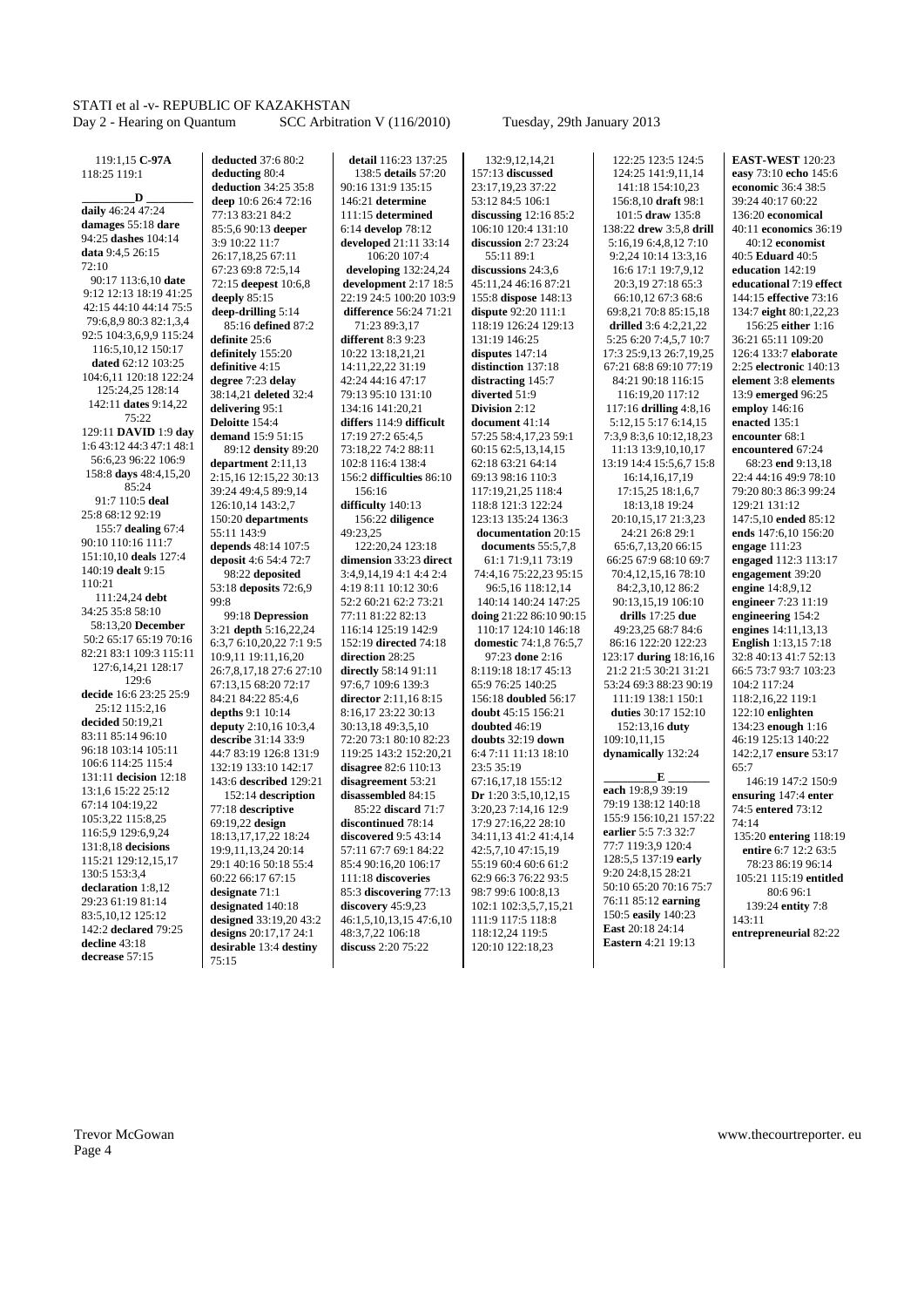| entrusted 143:13                        |
|-----------------------------------------|
| 145:23                                  |
| environment 17:2                        |
| 18:8 67:8 68:22                         |
| environmental 2:13                      |
| 19:23 20:1,4                            |
| equal $107:3$                           |
| equipment 5:18 10:15                    |
| 10:19,23 11:8,13,17                     |
| 11:19 12:5,6 13:17                      |
| 13:21 16:18,21,22                       |
| 16:23 17:25 18:1,7                      |
| 31:17,20 53:18                          |
| 59:25 88:12,17                          |
| 146:17                                  |
| equipping 8:7                           |
| equity 58:13                            |
| equivalent 50:4                         |
| error 34:2 116:23                       |
| errors 32:9                             |
| escrow 150:7,14,16,19                   |
| 151:3,13,16,18                          |
| especially 74:17 79:21                  |
| 151:8                                   |
| essentially 11:16                       |
| establish 75:19                         |
| established 6:2 38:11                   |
|                                         |
| 47:24 53:13 69:15                       |
| 85:22 148:9                             |
| estimate 9:7 22:11                      |
| 47:5 48:6,17 50:1<br>111:20 112:4,19,24 |
|                                         |
| 112:25 113:6,11                         |
| estimated 9:2 46:9,16                   |
| 48:19 50:3 59:7,12                      |
| 99:18                                   |
| estimates 56:5 59:11                    |
| 72:8 89:3,6,8,9,10                      |
| 89:12,15                                |
| estimations 45:25                       |
| evaluate 157:7                          |
| evaluated 35:1,2                        |
| evaluating 46:13                        |
| even 10:11 21:25                        |
| 43:17 45:19 46:17                       |
| 86:8 91:1 107:13                        |
| 121:17 127:22                           |
| 135:6,25 138:17                         |
| 140:20 147:3                            |
| 157:10                                  |
| evening 155:23 156:5                    |
| 156:7 157:12,19                         |
| events 20:1 79:20 84:6                  |
| eventually 38:13                        |
| ever 10:6 51:8,14                       |
| 57:24 64:20 94:24                       |
| 95:12 111:20 112:3                      |
| 143:17                                  |
| every 1:11 22:22                        |
| 29:23 109:11,16,17                      |
| everybody 1:5 156:24                    |
| everyone 10:8 17:13                     |
| 135:18 147:20,21                        |
| 147:22 157:7                            |
| everything 8:10 21:22                   |
| 28:24 29:10 30:1                        |
| 113:20,23 130:25                        |
| 146:23                                  |
|                                         |

**expenditure 25:25** expropriated 122:4,7 feet 46:9 47:5,23 48:7 80:4 90:1 93:17 **examination 3:4.9.11 | 110:12 111:15.20** 

**experts** 3:13 45:22 **extremely 68:12 extremely 68:12** explain 30:17 31:4 **explained** 66:12 77:24

145:23 61:16 81:10 107:8 **expenses** 11:1 39:18 122:14 68:16 99:2 100:6 105:14 **expensive 11:2 expropriation 122:1 expropriation 122:1 expropriation 122:1 expropriation 122:1 expropriation 122:1 expropriation 122:1 expropriation 122:1 expropriation 122:1 express** 18:24 experience 6:15,19 extend 62:11 69:15 53:10 54:8 55:21 120:17,18 121:4<br>
ret 9:13.22 10:10 7:23 8:2 17:20 77:25 78:20 79:9 129:2 132:16 124:24 125:2 **exact** 9:13,22 10:10 7:23 8:2 17:20 77:25 78:20 79:9 129:2 132:16 124:24 125:2<br>12:13 18:19 88:22 25:21 142:18 83:25 146:10 156:19 127:11,16 128:15 12:13 18:19 88:22 25:21 142:18 83:25 142:18 experienced 1:11 88:25 approximately asset in the context of the state of  $137:7$  150:18 129:4.25 130:6 **equipment** 5:18 10:15 157:20 157:20 127:16 157:20 127:16 131:3 133:15,21,25 **exactly** 11:5 12:12 **experiencing 84:19 extension** 44:20 63:1 **extension** 45:06,7,10 46:1,13 138:6,7 139:6<br>19:4 55:13 69:7 116:2 116:2 138:19 146:12 153:19 12:4 55:13 69:7 116:2 116:2 64:8 78:3,5 79:19 46:16 50:3 53:10,11<br>
74:15 81:2 87:13 experimental 69:3 80:2,4 16:23 17:25 18:1,7 92:5,25 97:7 99:15 **expert** 2:15 26:9 54:16 **extensions** 33:17 78:9 98:19,20 100:1,21 131:24 132:6,23 31:17,20 53:18 108:7,18 110:8 98:25 112:11,12,22 79:19 100:23 106:21 140:6 59:25 88:12,17 114:4 115:16 113:16 114:7 **extra** 62:7 107:4 108:10 136:5 **five-minute 29:12**  146:17 116:25 117:15 122:13 126:13 **extract 51:7** 137:1 142:22 61:10 **extraction 132:15** 144:20,20 **flagged** 73:9 135:19<br>121.11.139.2 **experts** 3:13.45:22 **extremely 68:12 fields** 8:13.21:25 **flagged** 73:9 135:19 **equivalent 50:4** 144:21,22 146:24 47:5 54:12 75:25 25:22 33:14,21,22 **Fleuriet** 1:17 3:4,7,19 **erroring** 147:16 88:3,3 89:19,23,24 **F** 34:3 43:14 45:12 3:21 4:5 2:2,4 3:2<br> **examination 3:4.9.11** 10:12 111:15 20 **facilities** 22:16 23:1 **escript 150:4,16,19,21 4:1,4** 112:3,4,5,6,7,9,9,18 24:12 31:17 56:17 143:3 145:21,22 28:17,20 29:5 81:20<br>113:8,13,17.25 144:17 145:23 **figure** 35:8 36:12 81:22 93:1 98:3 152:49:9,17 30:6 113:8,13,17,25 114:3,11,12.15.17 144:17 145:23 **figure** 35:8 36:12<br>55:24 62:2 77:5 114:3.11.12.15.17 147:19 88:24 92:1 126:18 **especially** 714:3,11,12,15,17 114:18 141:20 **facility** 20:25 21:7.9 **figures** 35:14 37:21 117:10.24 118:7.9 81:22 116:14 114:18 141:20 **facility** 20:25 21:7,9 **figures** 35:14 37:21 **essentially 11:16** 117:10 125:19 153:11,15,21 154:1 21:17 22:5,11,18,20 44:15,17 48:11 59:5 118:14 119:1,3,6 **expire 79:7** 153:9,11,22 153:9,11,22 154:5 155:7,19 22:21 39:2 44:21 18:22 89:24 88:22 89:24 120:8 124:22 146:8<br>154:3,4 **expire 79:7** 48:14 51:2 56:4,10 **file** 42:6 94:14,19,19 146:9 149:17,22 **expire 79:7 48:14 51:2 56:4,10 expired 155:11 56:11,13,24 57:1.4 examinations 153:25** expired 155:11 56:11,13,24 57:1,4 **filed** 62:18 82:25 152:2 155:12<br>155:11 **explain** 30:17 31:4 57:4 87:15 148:14 83:24 **filew** 91:24 **examine** 78:13 153:16 34:16 71:24 78:2 **facing 70:7 files** 94:11 **flexible 155:22 f** 153:19 79:10 87:16 88:16 **fact** 5:6 45:11 76:1 **fill** 12:2 **flooded 79:22** fact 5:6 45:11 76:1<br>78:3 87:24 98:18 111:20 112:4,19,24 **example** 14:14 19:12 89:2 90:2 100:13 78:3 87:24 98:18 **final** 33:5 44:12 59:15 **fly** 156:3 157:1 112:25 113:6,11 133:1 139:17 153:3 112:24 130:9,12,18 101:10,11 105:10 88:19 90:1 91:3 **focus** 92:20 **exceeded 64:24** 130:24 148:6,17 105:25 122:3 135:9 15:4 146:2 **focused 51:1 exceeding 39:20 explained** 66:12 77:24 14:14,14 146:22 **finalise 78:23 folder 73:3 except** 135:3,13 153:9 78:19 80:13 87:24 147:1,14,21,25 **finalised 31:19 finalised 31:19 follow** 105:13 110:11 **followed** 5:10 29:9 **exceptions 128:9** 95:13 154:7 **finalized 104:18**<br>**except** 107:18 **explains** 80:24 95:16 **f** actor 67:13 **finance** 36:19 93:16 72:8 89:3,6,8,9,10 **excerpt** 107:18 **explains** 80:24 95:16 **factor** 67:13 **finance** 36:19 93:16 82:17 133:15 **excess** 132:14 **explanatory 62:16,19 factors** 107:10 **exclude** 75:13 90:8 **exclude** 75:13 90:8 77:9,11 83:24 **facts** 102:16 147:21 **financial** 2:11 15:1 **following** 102:1 108:2 **exclude** 75:13 90:8 77:9,11 83:24 **facts** 102:16 147:21 **financial** 2:11 15:1 **following** 102:1 108:2 **excluded** 90:2 **following** 102:1 108:2 **explicable 87:24 factually 121:7** 36:18 53:22 73:4 138:24 158:8<br>**exploit 49:21** fail 83:23 86:25 88:8 150:19 **follows** 138:10 139:2 **excluding 156:12** exploit 49:21 **fail** 83:23 86:25 88:8 150:19 **exclusive 78:4 exploitable 49:19 final exploit and follows** 130:4 **exclusive 78:4 exploitable 49:19 failed** 130:4 **financing** 58:10,12,20 **follow-up 28:17 excuse** 42:2 122:23 **exploited 51:14 fair** 38:17,21 72:4 **force** 79:20,25 80:5 **excuse** 42:2 122:23 **executed 53:20 89:9 exploited 51:14 fair** 38:17,21 72:4 **force** 79:20,25 **executed** 33:20 89:9 **exploration 2:10.12** 75:10 76:7 100:22 **find** 4:9.22.23 12:22 83:4 141:3 **executed** 33:20 89:9 **exploration 2:10,12** <br>**exploration 2:10,12** <br>132:3 **find** 4:9,22,23 12:22<br>15:9 20:20 26:24 **execution 38:25**<br>**exhibit** 26:11 40:21 **exhibit** 26:11 40:21 **13**  $2:14,19$  3:4,25 4:4 **for all 148:6 for all 148:6** 15:12 63:22 72:21 **forecast** 65:15 72:17 **fall** 148:6<br> **familiar** 37:21 38:9<br> **familiar** 37:21 38:9<br> **familiar** 37:21 38:9<br> **familiar** 37:21 38:9<br> **familiar** 37:21 38:4 135:6,25 138:17 49:16,23 57:24 27:20 63:2 64:16 **familiar** 37:21 38:9 73:10 85:6 86:5 86:2 60:13 62:6 73:5,5 78:6,23 79:14,17 62:14 73:23 111:11 107:7 123:3 135:25 **forecasts** 50:14 107:6<br>77:6 98:2 99:3 80:4,6,7 103:8 117:21 127:1.3 **finding 26:20 foremen 10:12** 157:10 77:6 98:2 99:3 80:4,6,7 103:8 117:21 127:1,3 **finding 26:20 foremen 10:12 evening** 155:23 156:5 119:14,15 122:21 106:23,24 107:14 **family** 91:16,17 92:14 **findings** 3:6 131:5 **foreseen** 45:3,4 101:5 156:7 157:12,19 123:22 127:10 107:21 108:9,17 **far** 27:9 70:14 72:7 **fine** 98:7 150:9,10 **forgetting 29:6 exist 27:8 exist 27:8 exist 27:8 exist 27:8 finish** 25:11 31:13 **Forgive** 149:20 **forgot** 106:2 **exist** 27:8 **existed** 135:12 148:25 **existed** 135:12 **existed** 135:12 **existed** 135:12 **existed** 198:21 **for the 38:21** 144:10 **formally 64:9 ever** 10:6 51:8,14 **existed** 135:12 **explorations 108:21 fate** 75:15,16 144:10 **formally 64:9**  57:24 64:20 94:24 **existing** 22:15,25 **exploratory 5:22 6:13 fault** 136:1 **finished** 24:9 25:4 **formation 95:16**  95:22 134:18 **68:17 108:2 favour 82:16 129:18 68:15 76:12 124:21 formula** exists 111:5 **explore** 63:5 64:13 **formula** 87:02 **explore** 63:5 64:13 130:5 131:19 **firm** 112:7 95:22<br>67:3 146:2 132:25 **firmly** 85:14 **formulas 87:2 every** 1:11 22:22 **expand 5:3 formulas 87:2 formulas 87:2 formulas 87:2 formulas 87:2 expect** 20:20 45:23 **export** 86:7,9,12,15,24 **feasible 157:17 first** 3:5,8 4:21 9:10 **formulated 87:6 formulated 87:6 formulated 87:6 formulated 87:6 formulated 87:6 formulated 87:6 formulated 87:6 everybody** 11:1 120:1 **feature 26:14** 11:1 19:12 20:18 101:16<br>120:5 **February** 63:18 64:2 23:15 24 24:13 17 **forward** 104:20 **expectation 43:19,25** 120:5 **February** 63:18 64:2 23:15,24 24:13,17 **forward** 14:3,7,8,9,14,18 **exported** 94:24 95:12 92:8,10 93:19,22,24 25:11,15,16 26:5,10 132:14 14:3,7,8,9,14,18 **exported** 94:24 95:12 92:8,10 93:19,22,24 25:11,15,16 26:5,10<br>45:1 26:25 45:347:7.21 128:15 26:25 45:347:7.21 95:20 96:9 127:1 128:15 26:25 45:3 47:7,21 **found** 12:23 18:2,3<br>**exporter** 87:9,11 138:13 48:10,18 49:17 52:7 21:4,5 23:14 27:1 **expectations 44:12** exporter 87:9,11 138:13 48:10,18 49:17 52:<br>
expected 6:11 24:1 95:25 97:8,9,18 feel 130:23 52:12.24 53:6 56:3 **expected** 6:11 24:1 95:25 97:8,9,18 **feel** 130:23 52:12,24 53:6 56:3 **47:7 67:6 68:24**<br>26:24 43:10 45:19 **exporting** 96:11 14:18 **feels** 130:21 56:9 20 58:1 59:2

**field** 24:17 33:24 34:6 113:20:24 13:10 45:19 **exporting** 96:11,14,18 **feels** 130:21 56:9,20 58:1 59:2 127:10,24 129:17<br>85:8 95:6.24 97:8 97:2 **Fees** 37:8 67:6,19,20,21 79:15 130:5 140:15 f<sub>7</sub>:6,19,20,21 79:15

five 6:18 74:10 102:10

Page 5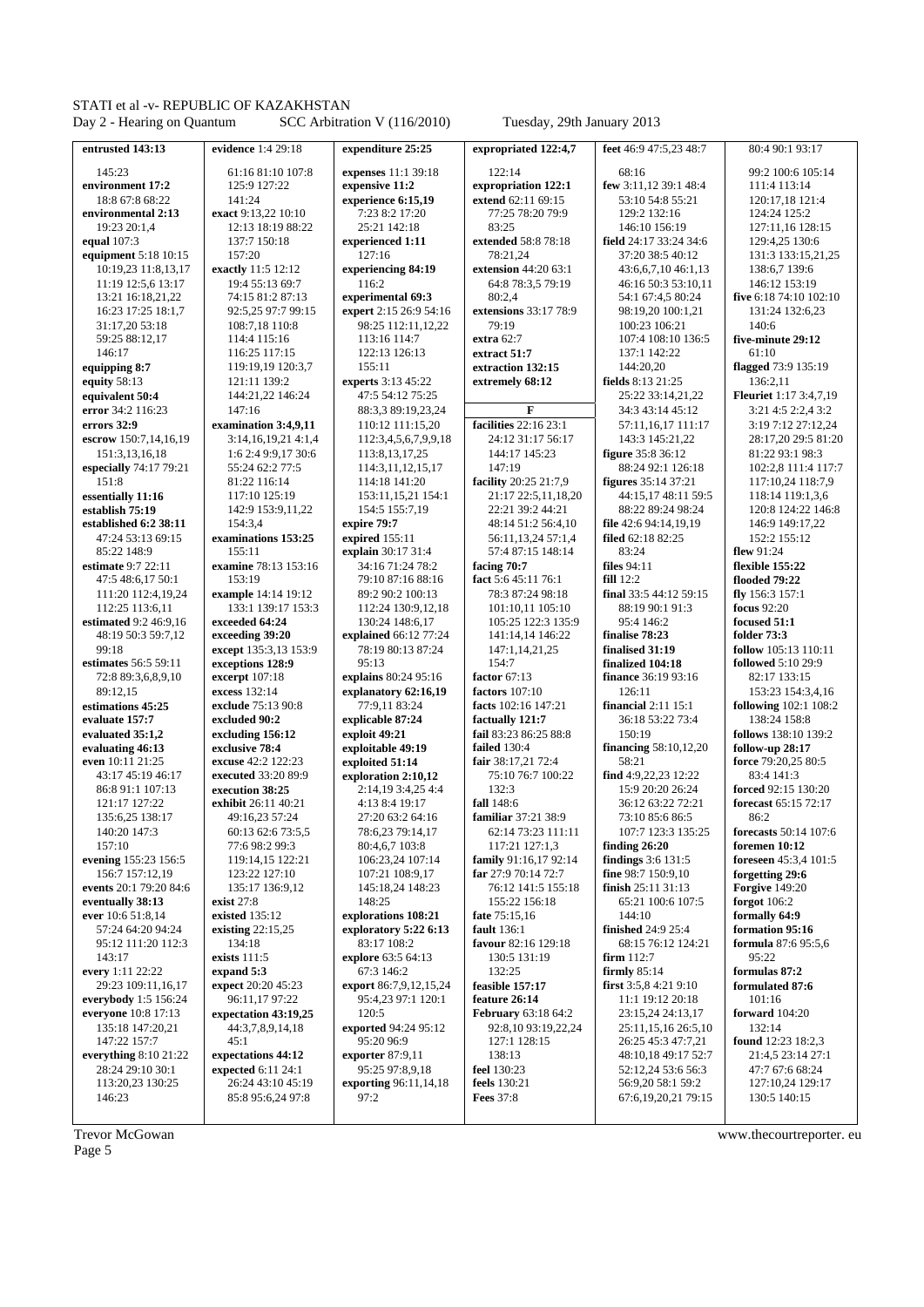**fountain** 90:21 **fountains** 68:5 84:23 **four** 6:18 74:10 79:16 134:15 155:17 **fourth** 73:11 **frankly** 92:12 114:4 115:11 116:11 **Frey** 1:18 3:9,11,14,16 4:2 30:4,6 32:6,16 32:18,22 34:7 40:23 41:3 47:12,17 55:15 55:21,24 60:2 61:3 62:2,10 65:23 77:2 77:5,20 128:23,25 129:1 130:8,10,12 130:16,23 131:17 133:9 134:19,24 135:22 136:2 140:1 **from** 3:6,17,22,24 4:6 1:7 2:1,15 6:1,15 7:21 8:11 9:16 10:11 15:10,19 16:9 23:7 24:10 25:5,15 25:16 27:19,23 28:3 28:22 29:20 32:3 33:24 34:25 35:9,12 37:7 38:12,15,23 41:21 42:17,18,25 43:14,17,20 44:4,15 44:24 45:6,9,10,23 45:24 46:10 47:6 51:7,9 52:9,20,21 52:22 54:17,18,24 55:4 57:10,15 59:21 61:3,7,18 62:22 66:7 70:5 74:1,12 74:25 77:8,23 79:1 80:2,9 81:3 82:1,9 83:4 84:8,13 86:9 87:17 88:3,3,6,8 90:2,8,22,23 91:18 92:9 93:8 95:4 96:2 96:3,4,22,23 97:6 98:1,4,19,20,24 99:12,14,15,18 100:14,16,19,23 101:13,21 102:13 103:4,20 104:13 105:6,9,10,13 107:18,19,19 108:8 109:12 113:13,25 114:9,11,13 120:15 121:2,12 122:22,24 123:5,9,9,10,13,23 124:8,10 132:14 133:7,7 134:22 135:9,11 137:25 139:3 140:4,18 141:6 142:20,23,24 144:19 150:4,14 151:18,19 152:3,5,8 152:24 153:14 154:8 156:19

157:4 157:5,6,21 **front** 1:12 30:8 41:6 41:19 50:6,7 52:4 73:6 102:9,24 104:8 108:23 121:2 123:20 124:11 125:21 136:12 142:10,12 **FTI** 8:19,22 54:12,17 54:17,19,24 55:8 60:18 76:8,14,20,21 154:4,13,13 **FTI-68** 73:5 **fulfilled** 98:18 **full** 70:1 86:15 108:5 **fully** 116:18 154:14 **function** 140:15 **funding** 58:13 **further** 3:12,23 2:17 7:12 27:22 34:7 37:6,12 47:24 50:20 53:3 55:19 57:2,2 60:2,6 61:2 65:23 76:22 77:18,20 117:5 120:8 122:18 124:5,16 128:20 140:1 143:18 146:5 152:2,4 154:8,17 158:2 **future** 21:8 24:5,20 43:13 85:9 90:6  $107.6,14$  **\_\_\_\_\_\_\_\_ G \_\_\_\_\_\_\_\_ GABRIEL** 1:12 **Gaffney** 153:24 **gained** 6:15,19 **GALONICO** 120:22 **GANI** 2:15 **gas** 2:16 3:22 4:10,15  $4.17,19,22,33$ 7:8,22 8:8,9 10:7 17:11 21:14 22:18 23:7,14,16 24:12 30:14,15,18 33:10 33:11,15 43:11,14 43:16,17 44:1 45:16 45:21 46:9 48:4,8 49:4,19 51:9,23 56:4,6,9,11,25 57:6 57:10 68:2,25 72:21 72:24 73:12 74:1,11 74:11,13 76:3,5 84:22  $85.486679$ 86:12,16,18,20,24 88:10 90:20 94:22 94:24 95:2,12,20 96:9,11,14,18,24 97:1,6,17,22 98:19 100:22 101:3,8 117:18 131:23 132:5,16 144:15 145:9,13 153:5 **gases** 21:10,10 22:6,21 23:2 57:3 90:23 **gasfield** 142:23 **gas-drying** 56:22 **gas-processing** 56:17 **gas-producing** 3:24

**gathered** 117:18 **gave** 34:3 35:17

44:11 54:20 55:3 60:19 63:5 70:21 85:4 90:21,24 91:1 100:15 112:11 115:12 **Gazexport** 86:18 **GazImpex** 97:10 **Gazprom** 51:25 86:11 86:11,13,14,18 87:13,14 97:3,5,5 **GCoS** 112:4 114:8 **general** 2:14 4:4,5  $10.3,4,18$  23:22 72:19 73:1 80:10 82:23 119:25 121:22 136:15 152:20,21 **generally** 148:2,3 **geographical** 63:13 **geologic** 67:7 68:23 **geological** 6:23  $27:263:78,22$ 106:17,18 111:11,16,21 112:20 **geologist** 9:15 89:16 **geologists** 9:23  $10 \cdot 1,1$ 90:14 **geology** 10:3,5 27:11 111:15 154:1 **Georgia** 15:4,10 28:9 28:13,14,22 66:9 84:12 **Georgian** 84:14 85:21 **gets** 146:19 **getting** 29:20 55:15 99:4 131:1 **give** 3:19 4:14 12:13 19:18 22:11,13 25:6 37:15 44:14 61:20 69:25 105:18 108:19 109:19 113:8 118:25 119:6 119:8 123:2 152:24 157:2,15,18 **given** 20:14 49:10 80:23 87:8 95:5 101:10,11 108:7,12 118:17 123:24 148:17 **gives** 97:1 **giving** 76:17 83:11 88:21 **go** 11:7 18:21 49:1 67:11,23 102:20 130:24 141:4 146:6 **goals** 70:11 **God** 72:16 **goes** 10:7 72:14,15 150:6 **going** 54:5 62:5 104:20 111:8 117:19 135:17 **good** 1:5 2:5,6 5:17 7:17,18 22:20 24:4 30:7 34:14 62:3,4 64:17 66:4,5 81:5 81:23,24 93:6,7 99:16 125:20 142:10,17 155:7 **government** 82:9 91:19 110:24 111:1 122:1,4,6 148:13 150:10,15 151:4

**Government's** 115:14 **graduated** 7:21 142:20 **Grand** 93:25,25 94:5 **grant** 95:24 **granted** 63:1 64:8 154:16 **great** 62:10 85:8 90:5 90:6,7 91:2 107:14 107:15 **greater** 6:22 10:22 **green** 135:20 **gross** 36:7,24  $37.37$ 37:15 59:9 **ground** 158:3 **grounds** 82:19 90:24 **Group** 1:13 2:5 123:8 **Group's** 123:11 **Gruzneft** 15:12 **guarantee** 156:13 **guaranteed** 96:19 **guards** 146:16 147:2 **guess** 12:21 55:13 147:14 151:9 154:6 **H Haigh** 1:9 28:4,8,16 61:5 120:12,16 121:4,9,12,21 122:19,23 124:9,15  $152.6913.23$ 153:2 153:6 157:17 158:4 **half** 48:23 **hand** 117:19 118:3 135:17 **handed** 57:24 77:7 102:2 118:3 119:15 **handing** 62:5 **handle** 82:13 154:6 155:7 **handled** 21:12 **handy** 21:7 **happened** 3:1 15:15 38:22 80:13,16 150:2 **happening** 80:18 **happens** 18:6 **happy** 64:17 118:3 130:19 **harassed** 108:22 **harasser** 115:19 **harassment** 82:18 84:19 103:10,14 115:19 **hard** 136:7 **Hardin** 54:22 **harm** 82:4 **having** 21:24 29:3 37:22 77:19 **head** 124:25 126:10 **headed** 123:6 **heading** 26:12 **hear** 1:7,20,22,23 100:8,10 122:10,12 126:20 130:15 155:21 **heard** 2:22 8:23 66:7 66:23 94:10 99:20 114:25 123:13 149:2 150:13,15 **hearing** 1:4,7 29:8

55:18 62:7 96:20 114:13 118:1 120:17 135:18,21 140:11,19 141:1 154:12,15,17,22 158:8 **heaviest** 11:14 **heavy** 65:6 67:20 84:12 **held** 87:21 126:12 **help** 41:17 101:23 157:7 **helpful** 47:12 118:5,6 118:16,22 155:24 **her** 91:14,22 100:6 **hermetise** 84:24 **HERVE** 1:17 **hesitant** 156:14 157:23 **hierarchy** 139:19 **high** 4:18,24 5:2,20 15:9 16:14 17:2,12 17:17 18:4 20:19,20 20:21 21:4,5,14 68:12 77:13 **higher** 22:7,24 23:5 33:16 45:19 50:20 73:13 **highly** 2:19 3:21 20:7 **high-capacity** 84:10 **him** 13:6 41:17 47:13 102:10 104:8,9 130:18 **historically** 64:22 65:11 71:19 74:6,8 **history** 60:23 **holding** 94:2 **HOLM** 2:22 **hope** 35:19 115:20 **Hopefully** 125:20 **hoping** 116:5 **horizons** 68:12 77:14 **horsepowers** 11:17 13:22,24 14:10,15 **hour** 157:22 158:2 **hours** 22:23 48:4 69:5 155:10,12,17 156:10,15,21,25 157:2,23 **huge** 4:6 85:7 90:20 **hydration** 44:20 56:13 **hydraulic** 11:23 **hydrocarbons** 85:7 90:22 101:19 143:3 **hydrogen** 53:17 **hypothesis** 20:23 **H2S** 16:15 17:2,12,17 17:19.21.23 18:4 20:5,7,11,20,20,24 21:4,13,16 22:24 **HELOISE** 1:17  **I ICC** 1:4 **idea** 8:22 57:14 155:22 **ideas** 24:18

**identical** 71:3,15 **identified** 26:15,22

63:15 64:11 **identify** 4:12 39:18 71:18 118:8 **identifying** 41:17 **illegally** 79:2 **illicit** 82:22 **image** 83:5,6,6 **immediately** 23:15 **76:15 impact 10:24 87:16 impairment 136:20 implemented 53:9 implementing 53:8 importance 118:17 important 19:18,18**  146:22 **imposed** 82:20 92:16 150:11 151:14 **impossible** 79:23 115:7 **impression** 106:19 **improve** 22:5,6,15 **improving** 139:15 **include** 40:18 57:17 60:9 63:8 64:3 103:11 104:19,23 105:3,11 129:20 130:4 137:22 **included** 64:5 145:1 **includes** 60:7 **including** 22:20 63:6 70:9 86:3,4 **income** 35:1 127:5 132:8,9,13 139:18 150:4,4 **incomplete** 60:24 **incorrect** 128:3 **increase** 64:19 67:9 79:3 **increased** 76:3 88:17 88:18,24,25 100:1,4 100:19 **increasing** 2:18 6:17 38:12 84:24 88:19 101:14 **indeed** 81:1 **independent** 112:4,5 112:10,12 **INDEX** 3 :1 **indicate** 28:11 **indicated** 134:22 **indicating** 4:10 98:11 **indication** 157:18,19 **indicative** 91:5 **indirectly** 55:12 **individual** 14:1 **industrial** 69:2 **industry** 88:10 **influence** 80:20 **inform** 109:11,16,17

**information** 19:19

Page 6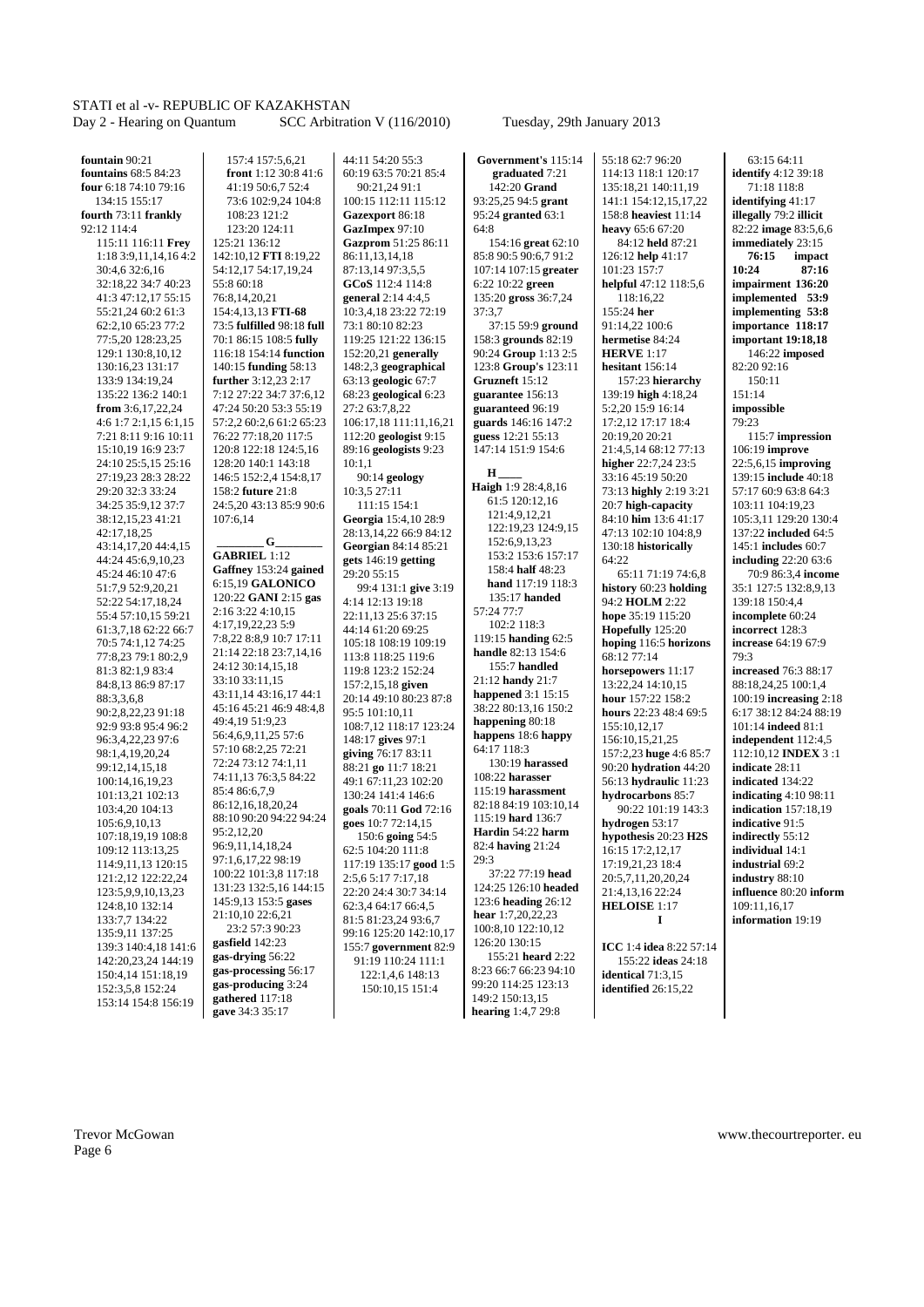# STATI et al -v- REPUBLIC OF KAZAKHSTAN

| Day 2 - Hearing on Quantum                                  |                                                           | SCC Arbitration V (116/2010)                                     | Tuesday, 29th January 2013                                   |                                             |                                                       |  |
|-------------------------------------------------------------|-----------------------------------------------------------|------------------------------------------------------------------|--------------------------------------------------------------|---------------------------------------------|-------------------------------------------------------|--|
| 39:1,25 40:1,16                                             | 9:1,3 13:16 16:8                                          | isolate 68:11                                                    | 32:22 56:2 62:25                                             | 144:17 145:16,17                            | 96:20 103:5 112:17                                    |  |
| 46:7 54:13,18,21,22<br>55:1,3,12 60:21<br>80:21 90:17 109:7 | 17:5, 10, 16 18:14<br>21:1 23:7 24:10<br>25:5 26:12 27:17 | <b>Isonovich 10:4</b><br>issue 32:19 73:18 89:8<br>106:20 126:24 | 63:22 64:7 74:18,21<br>75:8,1876:12,19<br>77:9 78:5,17 80:14 | 148:23,24 150:9,11<br>152:11<br>knew 156:24 | 114:15 118:1,13<br>131:24 132:5 141:6<br>141:14 145:2 |  |
| 113:18,19 114:9,10                                          | 57:18,21 60:8,9                                           | 129:18 130:6,17                                                  | 80:18,22 81:25 82:2                                          | know 5:3 9:16,24 10:6                       | 150:25                                                |  |
| 123:17,24 151:21                                            | 63:8,9,12,15,20,23                                        | 155:2 157:14                                                     | 82:7,9 83:16 84:16                                           | 14:17 15:11,20 18:5                         | lasted 91:7                                           |  |
| 151:24                                                      | 64:3,4 65:4,14                                            | <b>issued</b> 129:12 131:18                                      | 85:17 86:8,21 87:3                                           | 19:3,3 22:14 27:8,9                         | late 16:1 100:19 115:3                                |  |
| <b>informed</b> 12:20 35:14                                 | 66:19,21 69:9,18                                          | issues $19:23$ $20:1,4$                                          | 87:5,5 89:7 91:4,17                                          | 27:10 28:23 35:7                            | 153:11                                                |  |
| 45:18 144:12                                                | 70:18,24,25 71:1,3                                        | 27:13 40:11 73:2                                                 | 92:20 95:25 96:10                                            | 38:7 47:13 53:7                             | later 9:7,7 18:10 28:10                               |  |
| informs 49:25                                               | 71:4,8,10,14,16,18                                        | 138:24 151:10,11                                                 | 96:18 99:9,9,11,13                                           | 55:14 58:2,3 60:10                          | 44:18 99:25 139:19                                    |  |
| initial 88:2 90:2                                           | 71:20,22,22,24                                            | 151:22 154:2 155:8                                               | 99:19 103:7,18                                               | 61:18 62:6 65:17                            | latest 6:19 22:19                                     |  |
| 107:23                                                      | 77:10,15,17,17                                            | <b>Istanbul 92:4</b>                                             | 111:19 115:4,13,14                                           | 72:7 75:25 76:12                            | latter 120:23                                         |  |
| initially 44:15 45:20                                       | 83:18,19,21 85:19                                         | <b>item</b> 70:10 123:5,6,23                                     | 115:17,25 116:4                                              | 79:7 80:12,15 81:13                         | law 78:5 83:3 95:3                                    |  |
| 92:13                                                       | 111:10,14,21                                              | 136:14 153:13                                                    | 119:10 122:2,4,7,7                                           | 94:25 101:24                                | 121:19 129:22                                         |  |
| initiated 82:21                                             | interpretation 9:20                                       | <b>items</b> 41:23 42:13                                         | 122:14,15 124:1,12                                           | 110:20 111:17                               | 135:11 138:15                                         |  |
| input $14:11$                                               | 31:19 72:10 96:15                                         |                                                                  | 124:13,14 126:11                                             | 113:2,6,10,15,19                            | 139:10                                                |  |
| inserted 98:23                                              | interpreted 1:47:21                                       | $\mathbf J$                                                      | 129:22 131:18                                                | 114:4,4 115:1,10,18                         | lawyer 147:7 148:10                                   |  |
| insignificant 17:24                                         | 29:18 41:20 42:18                                         | January 1:6 1:1 103:3                                            | 132:22 136:20                                                | 117:2,4 119:2                               | lawyers 110:12,17                                     |  |
| insist 95:13,17 121:25                                      | 61:16 81:10 85:13                                         | 103:4,14 110:19                                                  | 138:16 151:9                                                 | 123:19,20 125:11                            | layer $26:23$                                         |  |
| 122:2                                                       | 93:12 104:10 122:8                                        | 127:6,13,21 128:17                                               | Kazakhstan's 2:8                                             | 129:14,19 131:20                            | leader 39:7                                           |  |
| insisted 105:23                                             | 125:9 141:24                                              | 134:4 135:1 137:9                                                | 130:16                                                       | 132:1,23 141:25                             | leading 28:25                                         |  |
| inspections 131:5                                           | interpreter 2:22,22                                       | 138:13                                                           | KazAzot 97:17,23                                             | 144:12 145:20                               | learn 149:4 156:3                                     |  |
| 134:14 138:2                                                | 1:22,22 11:5,5 42:2                                       | joint $153:14$                                                   | 101:5,11                                                     | 146:21,25 147:21                            | learnt 29:7                                           |  |
| instance 129:25                                             | 42:3,6,8,8 46:6                                           | <b>JOSEPH 1:21</b>                                               | Kazdeploy 59:20                                              | 148:1,10,15,15,20                           | least 24:18 31:15 76:7                                |  |
| 140:14                                                      | 62:21 69:25 89:21                                         | Judging 6:1                                                      | KazGold 91:21                                                | 148:20 149:25                               | 79:5 149:15 155:10                                    |  |
| <b>institute</b> 1:2 142:20                                 | 89:21 104:25                                              | judgment 22:13                                                   | KazMunaiGas 87:1                                             | 150:18,18,19,20,22                          | 157:19                                                |  |
| institutions 89:4,8,13<br>89:13,18 99:9,11                  | 112:15 116:22<br>122:11 126:17,20                         | <b>July</b> 84:12 115:3<br>June 86:17 131:17                     | 87:12,13 95:6,16,21<br>95:25 119:24 152:1                    | 151:7,15,18 153:2<br>153:12 154:19          | leave 118:13,15<br>leaves $69:11$                     |  |
| instructed 12:21                                            | 143:25 145:2                                              | just 1:7 5:2 8:25 12:10                                          | 152:11                                                       | 155:18 156:1,8                              | leaving 74:21 75:18                                   |  |
| 91:22 103:10                                                | 149:21                                                    | 15:5,17 22:2,13                                                  | <b>KazMunaiTeniz</b>                                         | knowing 96:4                                | Lebedev 1:9 29:9 61:6                                 |  |
| instruction $52:9,15,16$                                    | interpreters 2:21 1:7                                     | 24:6 25:1 26:8                                                   | 142:25 143:3                                                 | knowledge 57:17                             | 77:24 78:18 79:6                                      |  |
| 52:19,20,22,25 53:8                                         | 1:13,17 29:21,22                                          | 27:12,13 28:16                                                   | 152:18                                                       | 58:24 120:24 121:6                          | 80:9 121:22 122:8                                     |  |
| 53:9 82:13                                                  | 61:20 81:14 125:13                                        | 29:12 31:25 32:3,18                                              | Kazpolmunay 105:16                                           | 151:12                                      | 122:11                                                |  |
| instructions 53:11<br>105:18,20 110:11                      | 133:18 142:2<br>interrupt $12:827:15$                     | 37:10 40:23 44:11<br>47:18 50:8 52:18                            | KazRosGaz 86:18<br>87:9,11,14 95:1,7                         | known 3:21 10:8<br>15:21 21:22,24           | led 56:4 68:5 79:4<br>90:7                            |  |
| 152:24                                                      | 130:2 134:19                                              | 58:19,23 59:18                                                   | 97:3,4,9                                                     | 111:17 147:21,22                            | left 8:21 28:11 31:18                                 |  |
| integral 72:2,4                                             | interrupted 100:9                                         | 61:10 62:21 63:14                                                | KazTurkMunai                                                 | knows 72:16                                 | 53:10 54:5,8 74:17                                    |  |
| intend 16:13                                                | Interrupts 100:5                                          | 68:5,19 69:25 71:7                                               | 144:15 145:9                                                 | <b>Kola</b> 10:9                            | 75:1,6,6,8 80:14                                      |  |
| <b>intended</b> 27:18 65:3                                  | intersection 60:11                                        | 71:25 74:17 75:1,19                                              | KazTurk]Munai                                                | <b>KOTLYACHKOVA</b>                         | 98:14 148:12                                          |  |
| 66:12,16 84:7                                               | interval 90:18                                            | 77:2,10 80:20 88:1                                               | 33:22 34:5                                                   | 1:18                                        | legal 2:11,16 122:5,13                                |  |
| 108:20                                                      | <b>introduce</b> 30:3 114:22                              | 88:2 92:5 93:8                                                   | keep 36:21 98:13                                             | KPM 82:23 94:24                             | 146:25                                                |  |
| intending 145:18                                            | 118:13,15                                                 | 94:10 96:7 98:3                                                  | 157:16                                                       | 95:11,19 96:8 103:2                         | legally $148:1,15$                                    |  |
| intensely 87:21<br>intensive 3:25                           | introduced 138:12<br>139:15                               | 99:16 100:8 102:20<br>104:3 106:2 110:13                         | keeping 6:25 39:23<br>Kemikal 97:10                          | 126:13,25 127:5,14<br>128:14 129:18         | legislation 2:13,14<br>96:3 133:16 134:7              |  |
| intention 51:16 83:17                                       | introducing 58:9                                          | 111:6 112:15                                                     | <b>Ken</b> 146:9                                             | 130:6 131:19                                | 134:18 136:19                                         |  |
| intentions 2:10,12                                          | introduction 2:1                                          | 114:23,23 116:11                                                 | <b>KENNETH 1:17</b>                                          | 132:20 133:11,23                            | 138:2,19 139:21                                       |  |
| 16:7 64:18 83:20                                            | 30:11 61:24 81:18                                         | 116:24 117:1 119:6                                               | <b>kept</b> 146:23                                           | 134:11 135:1,5,6,15                         | length $6:14$ 20:15 91:8                              |  |
| 84:2 115:14                                                 | 125:16 142:6                                              | 119:8,16 121:5                                                   | <b>KEVIN</b> 1:17                                            | 137:10,11 138:9,17                          | lengthy $131:10$                                      |  |
| <b>InterCharbolServis</b>                                   | <b>invented</b> 72:1 99:16                                | 122:19 123:2 124:9                                               | key 12:5 74:7,8                                              | 150:4,11,16 151:14                          | Lents 89:2,4 99:5,6,17                                |  |
| 84:13                                                       | invest 32:24 96:10,18                                     | 126:17 127:9                                                     | <b>Khalelov</b> 4:3 140:14                                   | 151:15                                      | 99:19                                                 |  |
| <b>interest</b> 61:1 85:8 90:5                              | invested 78:25                                            | 128:13 130:2,4                                                   | 141:23,25 142:10                                             | KPMG 49:23 122:24                           | less 6:24 10:19 13:18                                 |  |
| 90:7,25 91:2 108:3                                          | investigation 4:11                                        | 132:9 133:19                                                     | 146:5.9 152:9 153:8                                          | <b>KPM's</b> 136:3 137:21                   | 13:19 14:21 81:2                                      |  |
| 120:22 121:10,20                                            | 82:17 126:12                                              | 137:23 140:12                                                    | kilometres 85:11                                             | 150:9                                       | lesson 29:7                                           |  |
| 140:23<br><b>interested</b> 2:15 15:1                       | investment 34:22,25<br>35:4,7,9,10,23 83:9                | 144:4,25 145:13<br>146:13 147:9 152:6                            | kilowatts 11:18<br><b>kind</b> $1:165:1810:19$               | <b>Kunnar</b> 142:23<br>Kurdistan 110:25    | let 18:15 86:6,22<br>87:15 100:6 145:8                |  |
| 80:18,19 91:15                                              | investments 37:19                                         | 152:23 154:11                                                    | 11:3,3,6 12:22                                               | 111:2                                       | <b>letter</b> 82:4,12 92:9                            |  |
| 107:8 112:1 113:14                                          | 40:3 64:15 82:2                                           | <b>Justice</b> 2:10,10,15                                        | 14:20 16:21 17:2                                             |                                             | 93:24 94:4 103:24                                     |  |
| interesting $4:1491:21$                                     | 108:6                                                     |                                                                  | 19:18 21:6 22:13                                             | L                                           | 103:25 104:4,6,8,22                                   |  |
| 92:18 108:11 133:5                                          | investor 64:18                                            | K                                                                | 23:3 26:2 27:8 55:1                                          | <b>LANGE 1:20</b>                           | 104:24 105:3,5,9,11                                   |  |
| interests 88:13 93:20                                       | invited 76:10 92:4                                        | Kabyldin<br>119:24                                               | 57:20 61:1 67:25                                             | language 1:15 58:22                         | 105:14,22                                             |  |
| 94:4 136:20                                                 | inviting 92:10                                            | <b>KARL-HEINZ 1:8</b>                                            | 78:16 89:14 111:22                                           | 106:25                                      | let's 36:21 71:8 77:16                                |  |
| interference 103:10                                         | involve 50:18                                             | $\mathrm{Ka}_{\mathrm{sco}}$ 123.9                               | 125:13 142:2                                                 | large $4:65:176:158:2$                      | 102:20 122:9 139:9                                    |  |
| 103:14                                                      | <b>involved</b> 13:1 53:8                                 | <b>KATHERINE 2:19</b>                                            | 146:25 151:21                                                | 19:11 24:24 83:8                            | 141:5 148:22                                          |  |
| intermediary 21:7                                           | 59:24 91:11 96:5                                          | Kazakh<br>89:4,8,13,17                                           | kinds 13:18 17:3                                             | 89:3 107:13 111:18                          | level 16:14 17:17 21:4                                |  |
| internally 152:19                                           | 110:24                                                    | 91:16,18<br>93:20<br>108.13                                      | <b>King</b> $1:182:4,4$                                      | larger 28:4                                 | 43:12 44:2 54:10                                      |  |
| international 2:11<br>83:6,6 120:24                         | Iraq $92:18$<br>irrelevant 111:5                          | 130.5<br>Kazakhstan 1:15 8:1                                     | <b>KKB</b> 58:14<br>Kleber 1:4                               | last 8:4 27:13 30:25<br>31:24 52:14 58:6    | 72:9 88:13 141:21<br><b>levels</b> 17:2 18:4 20:19    |  |
| <b>Interoil</b> 2:9,13 5:23                                 | Isimbayev 92:2,3                                          | 15:20 28:12,15,22                                                | KMT 142:25 143:4,9                                           | 74:20 75:17 81:3                            | 20:20,22 21:5,13,14                                   |  |
|                                                             |                                                           |                                                                  |                                                              |                                             |                                                       |  |

Page 7

Trevor McGowan News Alexander Communication of the Communication of the Communication of the Communication of the Communication of the Communication of the Communication of the Communication of the Communication of the Com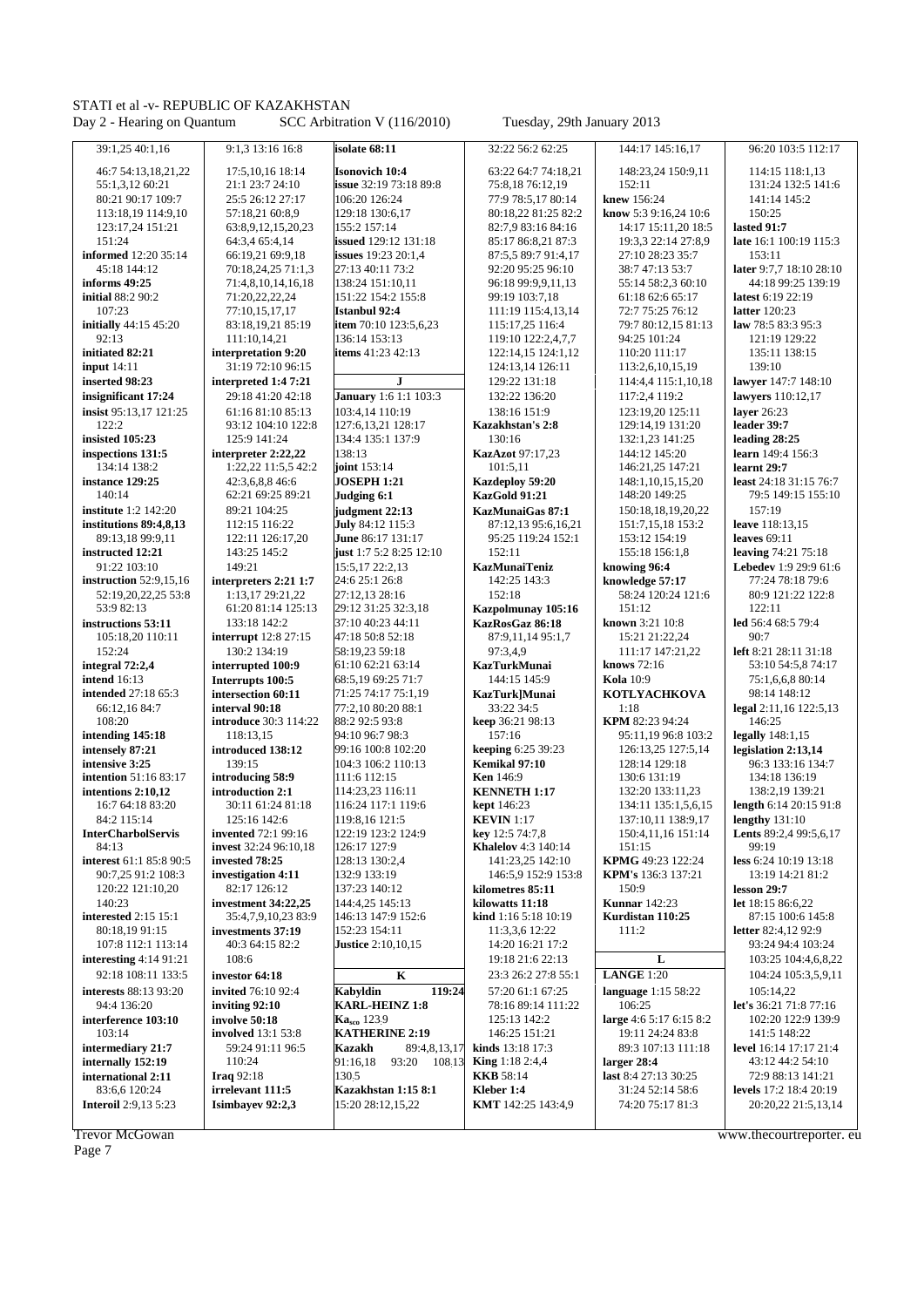**loans** 83:8 109:12,14 **location** 45:14 86:1 **machinery 88:11** 

**lot** 25:22 53:18 133:5 117:4 157:19 43:11,16,21 44:1,4 **manufacturers 14:22** 5:5 7:3 10:1 11:7 **misspell 114:21** 156:1 157:8 **madam 69:25** 

**lift** 14:3,5 **looking** 5:1,9 89:19 154:15 155:14 120:4 **Mineral 83:1**<br>**lifting** 11:10,12 14:2 134:20 136:7 **makes** 153:4 **meet** 55:9 64:22 81:3 **minimum** 64:14,15 136:16 138:22 89:25 101:4 149:10,24 150:5 **mention** 34:4 37:3<br>140:12 153:12 **I.PG** 30:19 31:2 32:23 151:25, 28:2 38:2 56:5 59:5 85:1 **line** 12:9 88:13 99:23 57:2 58:7 59:7,16 **MARAT** 2:10 80:12 85:16 90:4 71:6 112<br>100:17 101:25 59:25 60:22 23<br>**March** 31:2 52:9 53:6 99:17 102:20 **mixed** 99:4 **listen interes** 6:4,5,7,9,10,20 **load** 13:11,12 14:5 53:21 91:23 93:15 79:14 87:22 141:20 49:20 50:5 56:6,23 **money** 19:4 21:19,21 14:11 38:23 39:3 **microphone 17:8 monitors 145:16**  138:5 126:23 128:10 **McGowan 1:23** million 14:21 22:22<br>143:10 **mean** 10:16 11:9 10<br>32:24 33:5 18:34:18

22:7,24 23:6 119:21 136:16 107:8 108:19 36:16 111:7 145:21 150:9 151:4 **morning** 1:5 2:5,6 **liability** 109:13 134:8 153:13 153:13 111:20 112:3 113:6 **meant** 28:12 31:8 **million]capital 35:23** 7:17,18 30:7 34:14<br>**life** 41:10 80:23 10:23 10:0**ked** 27:20 80:8 115:23 23 125:12 11:20 22 11:12 68:22 11:12 16:3-10 20 **looked** 27:20 80:8 115:23,23 125:12 51:12 68:22 **mind** 6:25 27:19 65:12 141:7,16 153:10,20<br>90:16 140:20 153:2 **mechanism 13:10** 71:13 154:25 155:16 **lifetime** 42:25 43:2 90:16 140:20 153:2 **mechanism 13:10** 71:13 154:25 155:14 14:3,5 **lift** 14:3,5 **like** 1:15 2:20,21 3:11 | 137:11 | **MALTSEVA 2:8** | 92:10 | 83:25 | 106:5 110:20 114:5 4:6 13:11 14:9 26:9 **lose** 101:18 **managed 97:2 meeting** 55:10 64:20 **mining 7:23** 117:4,4 137:4 27:20 33:22 34:3 **losing** 103:18 **management 40:2 a** 84:5 106:4 109:21 **Minister 2:10 mostly** 51:22 **meetings** 35:13 45:18 **ministry** 2:10,15,16 **mounted 31:21 mounted 31:21** 40:23 63:14 66:20 **lost** 100:23 **lost** 100:23 **lost** 100:23 **lost** 100:23 **lost** 100:23 **lost** 53:13 58:7 106:3 **lost** 109:23 **lost** 100:25 **lost** 102:21 **lost** 102:21 **lost** 102:21 **lost** 102:21 **lost** 102:21 **lost** 102:2 102:21 118:1 126:3 **lots** 117:17 123:10,24 139:25 **memorandum 91:25** 80:1 83:1 86:15 **moving** 28:25 130:13,17,23 **louder** 144:1 143:13 145:12,22 94:12 96:13 115:11 **much** 1:9,25 2:15 7:9 131:21 133:19 **low** 54:11 107:12 146:14 147:5,10 **memory** 83:23 86:25 126:11 153:5 8:24 12:7 14:16<br>148:7.9.13.18 88:7 **minus** 69:11 87:5 15:1 19:4 20:13 134:13 135:8 **lower** 11:12,19 14:3,7 148:7,9,13,18 **lower** 11:12,19 14:3,7 148:7,9,13,18 **lower** 11:12,19 14:3,7 148:7,9,13,18 **minus** 69:11 87:5 15:1 19:4 20:13 136:16 138:22 19:25 101:4 149:10,24 150:5 **mention** 34:4 37: 140:12 153:12 **LPG** 30:19 31:2 32:23 151:25 38:2 56:5 59:5 85:1 **minutes** 70:14 140:7 33:2 61:24 69:8 155:9 157:15 33:12,15 34:17 **manager** 10:3,4 45:14 116:17 129:5,8 **misheard 126:17** 81:1,18 89:24,25 **likely** 25:14 69:23 38:12,15,18 39:8 150:12 152:1 140:12 140:12 **misinterpret 108:18** 124:18 140:5 142:7 166:5 110:20 114:5 113 42:16 124:18 140:5 142:7 106:5 110:20 114:5 41:3 42:16,21 43:4 **manner** 45:17 **mentioned** 3:13 4:1 **missed** 101:24 116:23 150:16,20 1:<br>117:4 157:19 156:1 157:8 **manufacturers** 14:22 5:5 7:3 10:1 11:7 **missell 114:21** 156:1 157:8 **limit** 157:3 **14:10 44:10 45:7 46:25 <b>many** 13:23 74:5,14 12:10 17:5,10 22:2 **mistake** 115:23 **Munaibay** 2:15 3:7 **limited** 1:13 64:10,13 47:11,25 48:3,12,23 94:17 107:10 34:1 47:4 56:2 **mistaken** 83:22 84:14 4:2,9,21 5:24 7:3 130:3 49:2 51:6,11 52:10 111:17 59:15 68:19 70:12 106:8 137:13 19:13 20:18 23:15 **limits 5:19 55:4 56:7,12,25 mapping 5:8 11:9 75:5 77:7 misunderstanding 12:9 88:13 99:23 <br><b>MARAT** 2:10 **MARAT** 2:10 **11:6 90:4 71:6 112:2 27:17 43:15 48:7 22** 100:17 101:25 59:25 60:22,23 **March** 31:2 52:9 53:6 99:17 102:20 **mixed** 99:4 57:12,21 60:7,9 105:14 87:15,17,18 88:23 53:7,15 54:11 62:23 116:14 152:24 **mmcm** 43:12 63:3,6,10,17,19,21 **lines** 102:1 100:24 101:10 100:24 101:10 62:23 80:3 106:4 **mentioning 93:21** modernisation 22:7 63:24,25 64:6 65:3<br>**linked** 109:6 121:14 124:11,13 **marked 63:9 met** 20:3 64:23 76:20 23:4 65:13 66:14,20 68:8 **linked** 109:6 121:14 124:11,13 **marked 63:9 met** 20:3 64:23 76:20 **met** 20:3 64:23 76:20 **met** 20:3 **marked 63:9 met** 20:3 65:13 **marked 63:9 market** 74:2.8 76:5.7 **marked 63:9 market** 74:2.8 76:5.7 **market** 74:2. **liquid** 11:24 12:1 **143:18 145:14 market** 74:2,8 76:5,7 **1 76:21 <b>modernise 22:6** 68:10,15,20 69:6,21 **list** 20:1,2,2 94:18 | 146:13 147:12,18 | 83:6 86:7 87:3 **meters** 43:12 **modified 44:15** 70:4,6,7,18,20,23 138:11 147:23 148:4,6,12 95:17,23 97:23 **methodology 4:4 38:7** modules 44:22 70:25 71:2,3,5,7,8<br>148:14 149:17 167:9 107:9 **metres** 6:4,5,7,9,10,20 **MOHR** 1:17 71:12,14,15,17,19 **listening 145:5 LPGs** 51:7 **MASON 2:4** 7:11 9:6 10:10,16 **Moldova** 80:14 86:18 71:21,23 72:2,5<br>**Little** 46:25 47:25 **Little** 46:25 47:25 **Little** 46:25 47:25 **Little** 46:95 47:21 83:2 **little** 46:25 47:25 **Ltd** 1:23 **material** 18:12 32:20 12:4 16:9 19:16 **moment** 31:6 63:7 78:13 79:21 83:22 55:16 70:1 141:2 **Lucent** 149:2 **materials** 11:3,3,4,6 22:22 26:7 27:6,10 90:10 91:19 92:19 84:3 90:14 106:11 145:7 156:21 **lunch** 81:5 **lunch** 81:5 16:18,20 88:11 **lunch** 81:5 **lungu** 35:16 37:24 123:19 135:22 146:10.21.22.23 47:1 149:10 134:7 135:13 **lungu** 35:16 37:24 123:19 135:22 146:10.21.22.23 47:1 149:7 135:13 **must** 10:23 **Lungu** 35:16 37:24 123:19 135:22 46:10,21,22,23 47:1 134:7 135:13 **must** 10:23 11:12,14<br>105:16,17 38:10 40:6.8.24 **matter** 1:1 23:17 47:2.6.24 48:1.8,13 144:21,22 147:6,19 11:18.20.23 12:1.3 105.10 40:6,8,24 **matter** 1:1 23:17 47:2,6,24 48:1,8,13 144:21,22 147:6,19 11:18,20,23 12:1,3<br>12:5 19:77:10 28:24 49:20 50:5 56:6 23 **money** 19:4 21:19 21 12:5 19:27:10 28:24 **loan** 83:11 93:21 99:20 100:14 147:1 66:13,16,18 67:1,12 33:2 95:8 147:17 50:10 75:17 116:22<br> **loans** 83:8 109:12,14 100:15.25 110:22 **matters** 40:7 140:12 67:24 68:17,18 69:4 150:14,16,21 151:3 126:17 131:15 109:15 110:23 **MAX** 1:20 69:12 70:9,10 72:9 151:13 151:23<br> **110:23 MAX** 1:20 **MAX** 1:20 69:12 70:9,10 72:9 15 15:13 15 151:23<br> **110:23 110:23 110:23 110:23 110:23 12:14 46:18 local** 21:6 89:7,12,13 **lying** 72:6 **maximum 20:15 dividend 20:15 maximum 20:15 maximum 20:14**,14 **maximum 20:14**,14 **maximum 20:14**,14 **maximum 20:19** 98:16 **monitoring 30:20,21 maximum 20:16** 110:16 89:23 91:15 110:24 **may** 1:7,20 3:14,14 84:21 90:19 98:16 **monitoring 30:20,21** 89:16 110:16 111:1 **M** | 11:17 13:20,21 | 116:15 117:12 | 30:22 | 113:16 148:10 **logistic 140:12 does not all madam 69:25 degree 1** 43:5 53:23 54:1,4 **midway** 136:9 **month** 20:16 **N logistics 140:19 made** 5:13 18:11 24:1 65:21 80:11,15 **mid-2008 16:2 monthly** 152:18 **Nacimiento 1:20 3:5 London** 92:10,11 29:1 50:1 85:3 87:4 102:18 107:19 **might** 34:1 47:12 **months** 6:18,21 7:2 3:10,12,15,20,23 **long** 1:15 6:12 7:8 104:19,23 105:4 120:19 124:9 70:22 75:13 84:14 18:21 20:9,12 31:6 7:14,16 12:9 17:9 8:21 20:12 54:10 106:18 121:17 132:22 153:2 153:2 106:19 107:1 31:11,12 41:23,24 27:16.22 28:10 65:10 85:18 102:13 126:25 127:25 155:17 157:8 166:10 85:18 102:13 126:25 127:25 155:17 157:8 123:16 124:2 136:3 128:2 **maybe** 15:18 31:20 137:19 145:4 **more** 3:10 6:19,19,23 42:5,7,10 47:15,19 **longer** 11:2 42:22 75:7 **MAEK** 73:14 74:7,8 77:24 132:1,11 **MIHAIL 2:5** 6:24 7:1,2 10:19 55:19 60:4,6 61:2 78:12 83:13 92:19 **main** 3:23 33:9,10,13 134:23 157:7 **Miller** 89:2,4 99:5,6 11:2,8,8 13:18,19 62:9 66:3 76:22 78:12 83:13 92:19 **main** 3:23 33:9,10,13 134:23 157:7 **Miller** 89:2,4 99:5,6 11:2,8,8 13:18,19 62:9 66:3 76:22<br>134:17 135:9 51:25 59:16,18.25 **ma'am** 112:15 99:17,19 14:7 17:23 18:21 93:5 98:7 99:6 134:17 135:9 51:25 59:16,18,25 **ma'am** 112:15 99:17,19 14:7 17:23 18:21 99:5 98:7 99:6 138:24 88:5 126:23 128:10 **McGowan 1:23** million 14:21 22:22 22:25 23:3 31:12,16 100:8,13 101:23 **long-lead** 41:23 42:13 143:10 **mean** 10:16 11:9,10 32:24 33:5,18 34:18 31:22 32:24 46:17 102:1,3,5,7,15,21 106k 3:9 4:3 34:15 **mainly** 143:8 13.7 31:47 34:24 35:2.2.6.7 **12:24** 35:2.2.6.7 **12:24** 35:2.2.6.7 **12:24** 35:2.2 **look** 3:9 4:3 34:15 **mainly** 143:8 **c** 13:7 31:4,7 34:24 35:2,2,4 35:2,2,6,7 56:16 57:3 111:9 117:5 118:8 41:9 47:20 51:3 **maintained 53:16** 36:10 60:24 63:21 35:25 36:7,10,13,15 65:17 67:5,9,11 118:12,24 119:5<br>57:8 58:5 69:13 **majeure** 79:20.25 80:5 76:15 88:10 94:14 36:16.24 38:13,13 76:7 81:2 89:22 120:10 122:18.23 **majeure** 79:20,25 80:5 76:15 88:10 94:14 36:16,24 38:13,13 76:7 81:2 89:22 120:10 122:18,23<br>141-3 94:19 100:11 43:12 44:2 22 24 91:1 92:20 94:12 122:25 123:5 124:5 73:10 74:3 75:21 141:3 94:19 100:11 43:12 44:2,22,24 91:1 92:20 94:12 122:25 123:5 124:5 93:17 94:3 97:25 **major** 79:4 **c** 109:17 112:17 **d** 45:5 46:11 47:1,2,5 101:13 132:9 124:25 141:9,11,14 98:6,8,13,16 102:23 **majority** 110:9 123:8 1 118:1 154:24 **1** 47:23 48:1 50:3 135:15 156:2 141:18 154:10.23 103:5,21 104:1,4,4 **make** 25:12 30:10 157:11,24 56:6 58:13 59:10,10 157:11,23 156:8,10<br>105:14 118:1 40:23 82:13 101:17 **means** 6:4 13:8 35:24 79:1 82:20,25 92:14 **Moreover** 62:14 86:13 **name** 8:23 14:1 15:13 **Moreover** 62:14 86:13

**linguish** 12:5:13 43:2 94:1

Page 8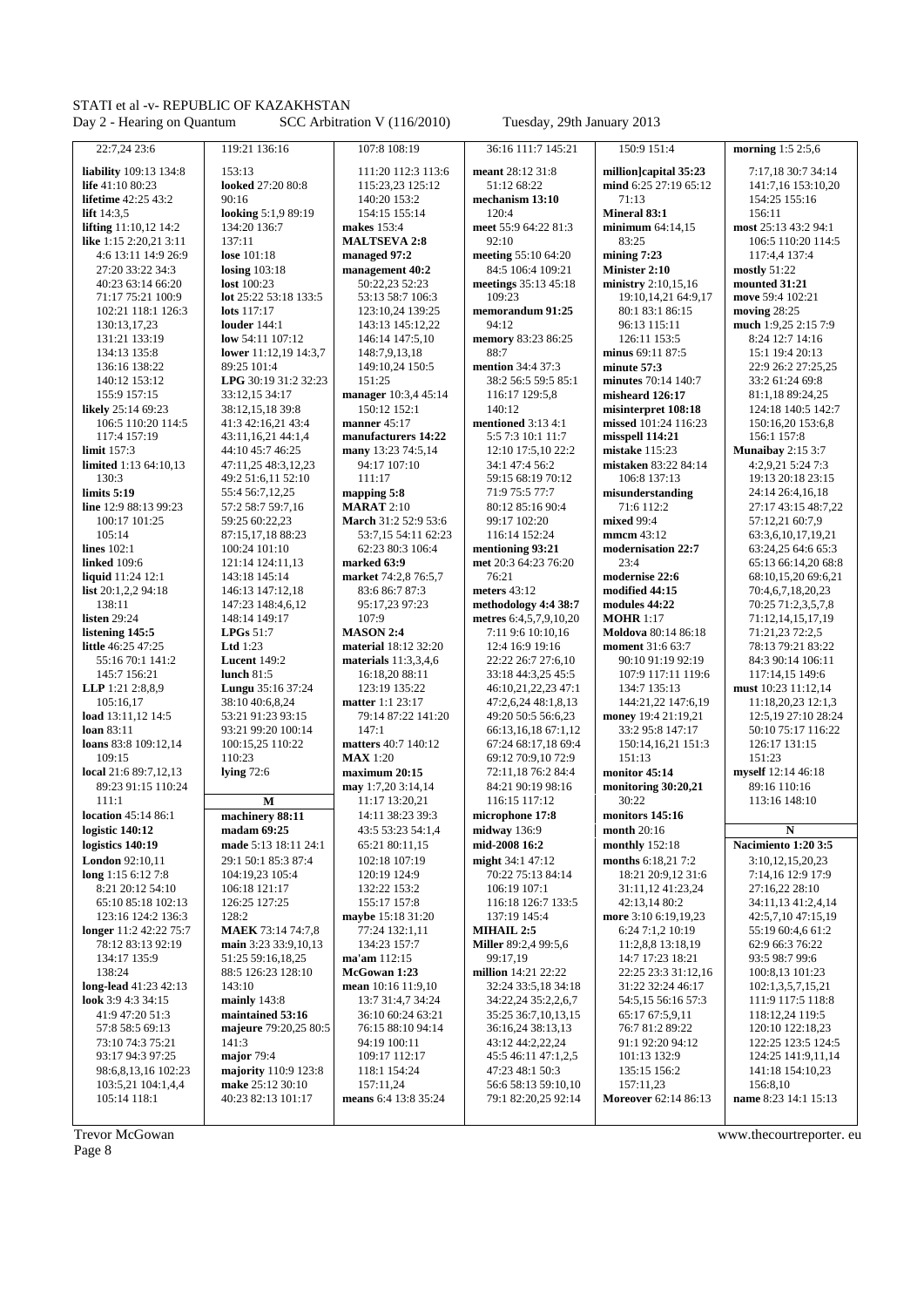34:3 59:21 63:23 71:10,19,25 73:19 75:24 84:14 91:16 94:13 112:7 118:25 129:1 146:9 **namely** 64:14,18 **names** 114:3,14,20,21 **NATALIA** 2:9 **NATALY** 2:22 **natural** 30:14 48:7 49:4 54:4 86:5 132:15 **naturally** 10:25 66:19 73:1 78:7 **Nazarbayev** 82:10,15 **Nazarbayev's** 82:3 **nearby** 90:22 145:21 146:20 **necessary** 11:22 18:7 19:23 20:10 21:18 23:5,25 65:1 67:1 73:15 77:25 78:1 113:20,22 **need** 5:3,17 10:14 11:4 12:20,20 13:12,13 16:16,24 18:8 19:15 20:12 21:5,9,20,21 22:17,25 23:2,3,10 24:19 32:24 65:6 67:17 69:25 81:13 109:20 112:15 130:21,23 133:18 156:6 **needed** 5:25 9:2 11:6 13:2,3,15 14:9 16:23 18:4 23:20,24 24:9,15,17 25:4,10 31:12 33:2,4 39:19 67:5,9,11,16,23,23 69:8 78:5 157:8 **needs** 11:7,8 14:6 19:7 37:12,17,25 38:2 62:8 **negative** 78:19,21 101:21 **negotiate** 51:8 108:24 **negotiated** 51:19 74:20 75:2,18 92:7 **negotiating** 75:20 **negotiation** 51:21 **negotiations** 75:12,13 75:17 91:6,8,11,12 91:22 92:11,23 93:10,12 94:7 97:13 98:1 **neighboring** 43:15 **neighbouring** 20:21 33:22 34:2 51:12 57:11 60:10 **neither** 17:22 94:23 95:11 96:8 **net** 34:21 35:6,23 36:16 59:10 **neutralise** 21:10 22:21 23:2 **neutralising 21:16 22:5 never** 18:5 45:13 46:18,18 50:14 51:18 55:8 60:14,17 60:19 64:13,22 65:10 71:9,11,20 85:21 97:2 98:18 103:8 109:13

127:16,17 150:15 **new** 19:6 22:16,17 29:21 32:8 66:23 67:2,7,22 68:11 73:12 77:13 85:20 110:15 135:2 **news** 24:4 **next** 3:2 29:2,2,13 61:9 140:7 155:5 **NIKIFOROVA** 2:9 **nobody** 5:1 147:11 **Nods** 124:25 **nominal** 47:2 **none** 61:3,7 **nonetheless** 69:1 **non-extension** 78:15 **noon** 60:5 **normal** 53:25 67:10 **normally** 25:8 76:4 **Norton** 1:20 2:8,8,9 **note** 27:12,14 62:17 62:19 76:24 77:9,12 83:24 101:22 111:6 **noteholders** 109:2,4,8 109:10 110:7,9 117:2 **nothing** 8:12 10:21 126:5 142:15 144:23 146:19 151:18 **notice** 158:2 **noticed** 32:9 **November** 82:18 86:25 91:23 97:16 98:4 103:25 104:11 105:12 106:7 118:10 119:12,17 120:6 125:25 129:9 142:11 **nowadays** 17:3 88:7 **number** 35:17,20 37:16 48:15,15 **numbered** 136:8 **numbers** 47:9,13,17  $48.2,2150.89$ **NURLAN** 3:25 125:8  **\_\_\_\_\_\_\_\_\_ O \_\_\_\_\_\_\_\_ object** 3:8 49:14 60:12 **objective** 51:14 **objects** 23:15 145:11 **obligation** 98:19 **obligations** 64:20 **obliged** 63:2 **obstacle** 86:12,13 **obtain** 4:16 20:10 24:7 76:7 83:8 91:18 **obtained** 7:22 44:23  $69.34$ **obvious** 4:24 5:2  $103 \cdot 17$ **obviously** 76:25 118:20 **occurred** 132:13 **October** 18:14 23:13 38:15 62:12 82:3,10 83:16,23,24 **offer** 91:5 94:9 107:22 **offered** 73:14 107:24 127:22 **office** 2:14 40:3 94:17 **official** 55:10 **officially** 144:12 **offshore** 58:8 **Oh** 62:10 102:5 141:10 **oil** 2:16 3:22 4:10,15 4:17,19,22,23 5:1,9 7:21,22 8:5,7,8 10:7 17:14 23:16 50:3

68:2,24 73:4 88:6 88:10,14 131:23

132:5,16 153:5 **oil-and-gas** 77:14 **oil-carrying** 3:7 **oil-producing** 3:23 8:13 **okay** 28:16 30:1,2 31:14 32:14 42:8 47:19 55:19,22 57:22 58:25 59:3,15 61:10 62:10 77:3,16 95:10 111:3 118:23 124:6 126:16 130:10,11,13,23 131:16 135:17,24 136:12 140:1 142:6 144:13 149:19 **Olcott** 141:12 153:19 154:25 **old** 89:18 **omission** 30:12 **OMV** 103:20,25 105:9 **once** 9:21 25:9 37:19 66:18 71:4,24 74:24 89:21 101:17 115:11 135:8 136:14 153:24 155:11 **one** 3:23 4:16 6:8 13:25,25 14:5,12,23 15:9,9,12 19:22 20:16,18 25:6,13 27:9,10 28:17 38:9 46:7 63:10,17 70:11 74:3 77:2 94:1,6 95:8,10 105:9 107:12 118:14 120:12 124:24 125:24 128:4 135:25 139:9 140:20 141:17 146:22 147:14 153:10 155:2 158:2 **ones** 22:16,17 40:11 112:6 **ongoing** 106:13 110:2 **only** 4:16,25 13:2 19:10 27:4 39:1,21 39:24 47:10 48:3,22 51:1 53:10,16 60:24 63:3 65:5 67:13,13 67:14 69:20 70:19 72:16 73:19 78:15 85:21 89:12 91:7 99:8,10 105:25 107:25 121:23 131:11 133:6 138:23 139:15 140:15 141:7 144:7 144:18,18 145:16  $147.1,2 150.3$ 151:16,17,21 **onshore** 10:7 **open** 36:21 70:3 73:9 98:13 135:25 151:20 **opening** 135:22 **operate** 43:11,16 44:1  $95.798.22$ **operating** 5:18 8:7,13 44:13 **operation** 29:1 101:20  $150:6$ **operational** 41:25  $42.15$ **operations** 6:18 8:6,18 53:16 54:4,9 63:3 70:15 78:24 111:19

### 37:25 **opinion** 2:22 3:15,20 6:12 13:5 42:24 69:1 89:16,17 90:6 95:14,18,19 98:21 112:11 133:10 134:25 137:8 138:15 139:11,21 149:8,22 **opportunity** 91:18 108:8,12 119:8 154:16,21 **optimal**  $43.11$ ,17  $44.2$ 104:18 **optimistic** 24:4 156:20 157:22 **order** 4:11 5:16,19 6:7 8:19 10:14 11:12,18 11:21 12:1 13:3 14:5 17:16 32:23 33:21 38:4 52:20 65:17 66:19 67:3,3 67:8 69:10,21 71:5 78:5 82:11,11,15,16 101:17 113:20 130:8 146:19 147:4 153:16 154:10 **ordered** 18:15 **organisation** 87:10 **other** 27:7 33:6,13,15 39:10 57:16 84:1 99:14 103:15 110:23 111:7 121:9 127:12 129:12 132:16 135:25 148:24,24 154:9 155:2 **others** 74:10 97:10 **otherwise** 8:23 15:20 **ourselves** 64:18 67:6 157:13 **out** 1:12,17 8:3 9:17 9:20 18:2,3,12 29:24 33:20,24 38:23 39:2,3,9 43:6 44:20 57:5 64:16 65:16 70:5 81:14 85:11 89:14 95:22 97:21 98:10 102:2 113:20,22 118:3,3 125:13 128:16 129:23 137:23 138:11 139:8 142:1 142:3 144:9 **outcome** 129:15 **output** 14:10,14 **outside** 148:6,12 **over** 2:13,13 7:24 11:11 37:22 46:25 48:1 49:2 54:6 69:4 82:8 131:23 132:5 132:23 134:15 148:18 155:5,8 **overstated** 50:12 **owed** 151:5 **own** 33:14,21 110:12 110:12 **owned** 87:11 93:20 147:23 148:7 **owner** 120:25 121:15 121:17 123:15 147:18 148:4 **owners** 79:13 123:12  **P \_\_\_\_ page** 3:2 26:11 30:25 41:5,6,12,13,14  $42.345647.722$ 48:9,19 49:16,17,17 49:24,25 58:4,5 69:24 73:9,11 96:22

99:22 101:24,25

**operator** 143:12 **opex**

## 136:8 **paid** 150:10,11,14 151:8,13,17,19 **Panchenko** 85:2 90:10 **paper** 123:3 **paragraph** 30:25 31:1 32:2 34:15 36:6,15 36:23 40:15  $41.2142.1120$ 43:8,20,24 44:7 45:1 51:3 52:7 55:25 56:1,14,21 57:8 58:5 59:4,5 60:20 73:11 77:11 93:18 102:23 103:2 104:13 107:20 120:19,19 121:4 127:24 129:4,8 133:22,25 134:4 136:14 138:7,7 143:16 **paragraphs** 102:11 **parameter** 19:25 **Paris** 1:5 106:1,4 **part** 8:18 21:15 28:6 52:17 63:12,16 69:19 71:2,4,18,22 72:2,4,5,20 78:16 91:4 96:21 97:19,19 97:20 99:25 103:17 104:20 120:19 121:5 145:11,21,23 146:13 148:8 149:9 149:23 **participate** 45:18 **participation** 8:11 **particular** 10:21 16:19,20 23:22 82:2 121:4 136:16 **parties** 119:23 120:1 123:11 153:15,18 153:24 157:6,19 **parts** 59:16 79:15 97:22 **party** 108:14 123:6 **passed** 57:16 78:7 **past** 32:11 64:21 132:23 134:15 **patience** 124:19 1:22,23 48:23 61:22 119:7 123:4 128:1

102:1 103:22,22 119:21 122:21 123:1,5 135:19 136:11 **pages** 41:17

**PATRICIA** 1:20 **Pause** 131:2,25 134:23 136:17 **pay** 14:16 21:21 92:15 95:2,4,7 113:1 134:6 137:14 151:3 153:3,4 **payment** 58:8 **peaks** 64:3,4 **penalties** 82:20  $92.15$  151:6678,14,15 151:19 **penalty** 92:17 153:4 **penetrate** 6:5,7,11

18:3 66:19 **penetrating** 6:9 70:9 **Peninsula** 10:9 **people** 54:8 94:15,16 94:18 106:12 110:17 112:8 114:13 151:22 155:15 **per** 43:12 44:3 47:1

48:1,20 56:6,23 69:4 76:2 88:8,9,22 155:10,12 **percentage** 31:14 **perform** 79:23 152:13 152:16 **performed** 106:11 **perhaps** 126:7 140:19 142:17 153:13 155:4 **period** 16:2 18:16,17 36:6 48:4 53:24 62:19,22 76:10,18 78:9 80:2,4,5,5,6 86:4 88:23 90:19 116:13 127:5,13,15 127:20 128:4,8,17 131:24 134:14 144:18,19 150:1 155:6 **periods** 58:9 128:6 **permanently** 30:20 **permission** 2:20 3:14 19:791:1895:17 105:7 **permissions** 24:7 **permit** 103:8 **permits** 19:5 20:10 **permitted** 156:1 **person** 40:4 129:23 140:18 **personal** 2:11 59:11 151:12 **personally**  $52.18$ 54:12,19 152:1,12 **personnel** 82:18 84:9 **persons** 94:7 152:23 **perspective** 86:10 107:6,15 **petroleum** 93:25,25 94:5 149:2 154:2 **phase** 43:20 44:4,9,13 107:23,24 **physically** 79:22 **pick** 154:21 **pipeline** 23:9,11,12 24:9,15,16,23 25:3 25:10,18 44:19 51:8 51:10,10,13,22 **pipelines** 23:16 25:21 33:20 51:13 **pipes** 67:18 **Pisica** 120:16 **Pisica's** 121:1 **place** 4:3,7,8,23 15:19 28:21 56:4,10,20 101:12 142:21 **plan** 22:15 40:18,20 40:25 41:1,6 42:1 42:16 49:16 50:12 62:19,22 64:11,14 64:19,25 65:2 69:20 70:3,10 84:1 87:24 88:2 100:20 **planned** 31:11 64:15 65:13,19,20,21 70:8 79:24 **planning** 20:19 43:20 44:4,9 84:4 **plans** 24:19 28:21,24 43:13 57:10 64:21 64:23 84:6 85:17 144:10 146:2 **plant**

Page 9

Trevor McGowan www.thecourtreporter. eu

21:14,14 22:4,12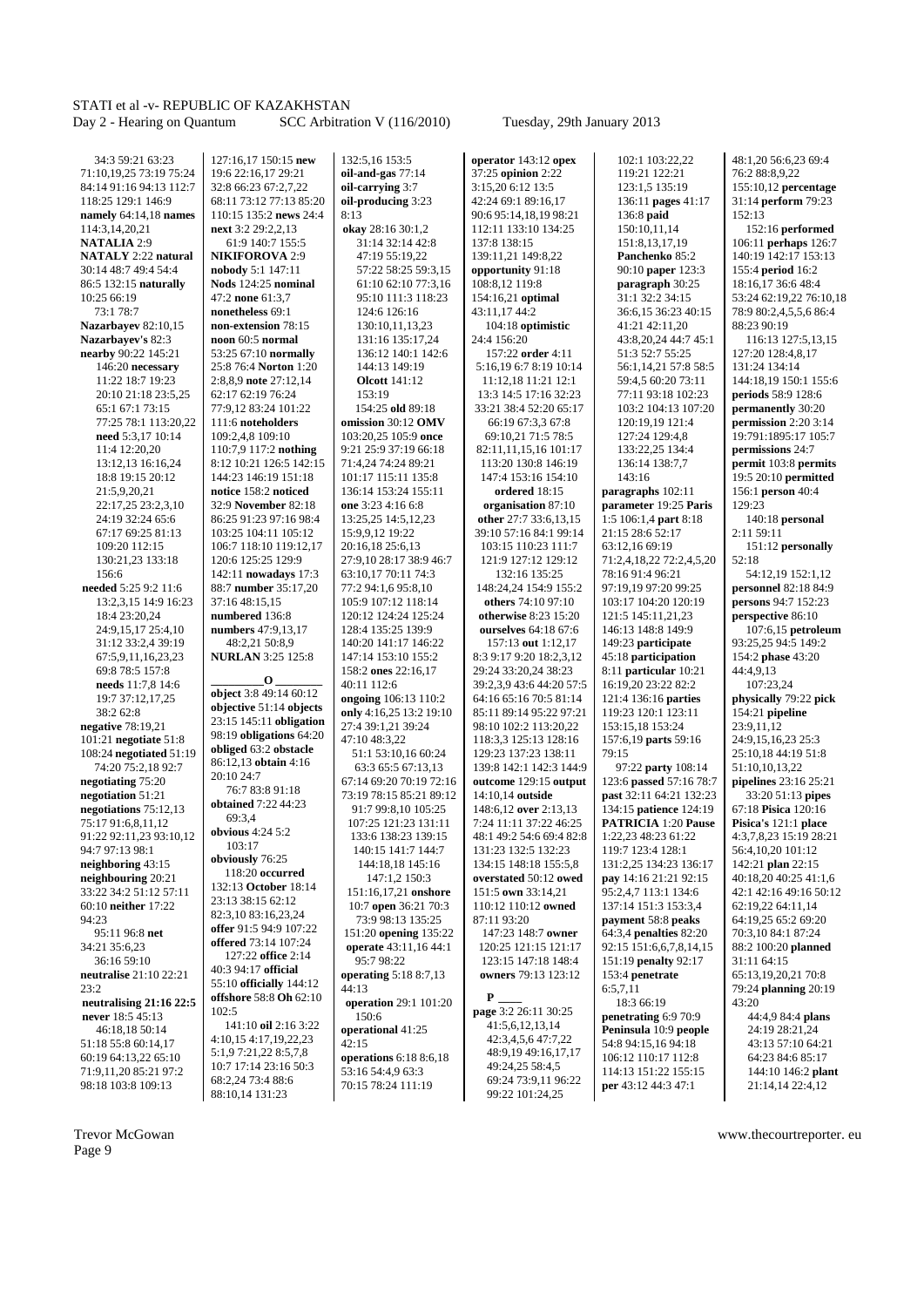22:18 30:14,19,19 31:2,3,22 32:23 33:3,4,10,12,15,19 34:17 38:12,15,18 38:20 39:8 41:3 42:17,21 43:4,11,16 43:21 44:1,4,10,13 44:24 45:4,7 46:14 46:25 47:25 48:3,13 48:20,23 49:3,6 50:16,17 51:6,11,12  $52:10$  55:4 56:7,12 56:25 57:2 59:7,16 60:1,22,23 87:18 88:15,18,18,25 100:24 101:1,10 121:14 124:11,14 143:18,18 144:8,21 145:10,11,14,14,15 146:13,23 147:12 147:12,18,24 148:4 148:6,12 149:17 **plea** 155:4 **please** 2:1 3:17,19 30:2 34:10 41:5 42:2,4 43:22 46:1 47:20 49:15,17,24 51:3 52:7 58:18 60:3 61:25 66:1 73:3,10 75:25 81:19 83:18 90:1 93:3 97:25 98:8,13 101:22,23 103:21 104:9,15,17 105:2 105:14 118:8 119:22 122:8,16 129:5 130:24 157:1 **plus** 11:22 79:16 **pm** 61:12,14 62:1 66:2 77:4,22 81:2,6,7,8 81:21 93:4 117:9 120:14 122:17 124:7 125:5,7,18 128:24 140:8,10 141:22 142:8 146:7 152:7 158:7 **point** 15:4,13,25 23:19 41:9 42:18 51:12 78:14 88:8 101:13 103:7 106:1 111:25 123:7,23 138:11  $141.21546$ **pointed** 58:20

 $129.23$ 

137:23 139:8 **points** 41:8 **poison** 20:8 **Police** 2:12 **policy** 153:2 **policy-type** 153:3 **polytechnical** 142:20 **POPOVICI** 2:5 **portion** 21:15 63:11 112:17 145:2 **position** 1:13 49:7 50:13 82:5 93:16 126:8 154:14 157:25 **possibility** 24:2 60:25  $64.13$ **possible** 1:8 16:6 45:12 155:18 **possibly** 72:18 154:16 **post-hearing** 154:20 **post-Soviet** 88:4 **potential** 35:3,3,45:19 51:14 105:10 **potentially** 20:5 **power** 11:23 13:8,20  $13.25$   $14.2$  7 **powerful** 13:4,7 91:16 **practical** 86:9 **practically** 38:24 53:9 54:2,5,9 85:20 88:4 89:6 96:25 **practice** 67:10 89:10 **preceded** 5:8 **precedent** 73:15 **precious** 101:18 **preciously** 155:6 **precise** 35:11 44:6 **45:16 predecessor 93:15 preemptive 83:2,3 115:12 prefer 130:16 preferable 102:12 preliminary 23:23 premises 146:17 preparation 54:13**  55:17 57:19 **prepare** 8:19 **prepared** 5:9 18:5,7 18:13 27:3 55:8 76:13 84:15,16 85:23 89:12 **preparing** 76:8,16 155:25 **presence** 3:22 4:9,10 4:14 **present** 2:21 3:14 34:18 54:1 75:7 114:13,19 122:5 131:11 **preservation** 53:16

54:3 **preserve** 53:18 **president** 12:19,24 27:24 37:22,23 39:15 50:25 82:3,10 93:1,16 114:6 117:7 119:24 125:17 **pressure** 68:13,14 84:24 115:18 116:3 116:7 **pressures** 68:3,3 **pretty** 102:8 158:3 **previous** 17:20 127:19 **previously** 7:5 133:1 **price** 10:25 14:24,25 86:20,23 87:4,4,5 87:16 88:6,13,16,19 88:23 91:25 92:17 95:5,16,23 96:1 107:3,4,10,15 108:1 108:11 **prices** 14:22 73:13 76:1,3,5,6,7 86:7 87:6,23,25 88:1,4 88:12 89:18 101:4,7 101:7,9 **pricing** 87:2 94:22 95:22 120:4 **Prikaspyburneft**  116:20 117:16 **primary** 73:19 74:3 74:15 75:22 **principle** 16:16 142:15 **prior** 7:5 18:14 23:13 24:9 25:4 70:6,21 84:20 92:5 105:12 **privatisation** 15:13 **privatised** 15:14 **privilege** 55:16,17 **probability** 4:17,24,25 5:2 77:13 **probable** 90:22 **probably** 6:24 13:12 14:23 15:11,18,25 26:25 48:4 50:22 72:23 75:25 80:17 94:1,12 112:2 117:4 127:18 137:4 141:25 155:21 **problem** 17:1 42:10 65:10 68:4 **problems** 40:10 64:20 64:22 65:11 68:23 79:4 82:8 96:25 97:3,5 **procedural** 155:2 **procedure** 110:10 **proceed** 4:13 84:6 99:18 153:15 156:17 **proceeded** 6:14 90:25 **proceeding** 5:11

**project** 5:9,10 31:18

117:14 **process** 11:6 21:3 22:8 23:4 33:16 46:14 102:22 104:20 107:23,25 129:21 131:9,11,12 145:1,9 **processed** 9:5 144:16 **processes** 57:2 **processing** 6:1 8:8 30:14,15,18 48:14 56:4,10,11,24,25 144:16 145:13 149:5 **procured** 123:8 **produce** 24:1 25:15 38:4 43:10 44:1 107:7 **produced** 1:23 8:8 23:8 46:9 47:6 49:11 99:12 100:22 101:4 **producers** 88:9,11,12 131:23 132:16 **producing** 8:7 43:14 57:10 101:18 106:7 106:15,21 107:4 **product** 55:16 **production** 8:4,5,17 8:18 15:12 18:10,11 19:14 21:1,824:10 24:12 25:5 43:17 44:22 45:5,6,9 57:15 74:11 96:24 99:21 100:1,3,12,18 101:14 106:23,25 107:11,12  $143.3$ 152:20 **production-sharing**  135:4,14 **productively** 42:22 **products** 25:16 87:17 **product's** 88:19 **professional** 113:12 **professionally** 101:15 **Professor** 1:8,9 29:9 61:6 77:24 78:18 79:6 80:9 121:22 122:8,11 141:12,12 153:19 154:25 **profiles** 6:2 **profit** 35:1 37:15 59:9 132:14 **profitability** 87:18 88:15,18,25 **profits** 36:7,24 37:3,7 **program** 107:21 **programme** 62:17  $69.16, 17, 20, 80.7$ 99:12,15 101:19 **progress** 107:21

32:25 33:17 38:5,24 38:25 39:17 40:17 41:10 42:25 43:4 44:5 45:7 55:4 56:16,19 58:7,21 83:9 88:1 90:3,8 91:2 107:23,25 112:1 **projected** 26:8 **projects** 43:2 92:18,21 **project's** 26:3 **Prokhorov** 91:20 **promise** 157:15 **promising** 2:19 3:22 **proof** 108:3 **propane** 57:3 **proper** 94:12 **properly** 78:12,13 126:21 **properties** 107:22,24 108:1,4 145:17 **property** 2:15 147:15 **proportion** 148:18 **proportions** 97:22 **proposal** 153:25 **prosecutions** 74:18 **Prosecutor** 2:12 **Prosecutor's** 2:14 **prospect** 16:14 20:5 20:11 85:7 **prospective** 6:3 90:11 111:14 **prospectives** 90:12 **prospects** 3:12 4:5 **protect** 146:16 **protected** 147:12 **Protection** 2:15 **protocol** 70:14,15 86:17,17,19 95:1 97:8 **prove** 79:2 108:5,9,21 **proven** 99:8,8 **provide** 40:1 43:15 54:12,22 60:18 109:7,20 112:19 123:22 **provided** 33:17 39:24 54:18 55:2 88:10 112:23 113:15,18 113:19 **provider** 59:25 **provides** 114:10 **providing** 121:13 **provision** 134:11,25 135:5,20 136:5,9,18 137:3,5,9,15,23 **provisions** 95:3 120:2  $120.6133.13,16$ 135:2,11,12 138:16 138:18 139:11,20

139:22 **proximity** 4:8,20 **public** 149:4 **pull** 11:21 **pump** 11:24 **pumps** 10:20 11:22 **purchase** 21:20 23:3 67:14 **purchased** 16:22,25 84:12 85:20 **purchasers** 72:21 **purchasing** 12:14 86:19 **purported** 139:10 **purpose** 4:1 64:16 **purposes** 70:11 **put** 14:12 17:22 18:10 35:20 40:25 67:16 67:17 71:4 85:22 106:6,14 108:16,23 109:9 146:21 147:20  $155.15$  **\_\_\_\_\_\_\_\_ Q \_\_\_\_\_\_\_\_**   $\overline{OC}$  1:9

**qualification** 130:22 **qualifications** 142:18 **qualified** 131:16 **qualify** 131:15 148:16 **quantities** 17:12 33:17 **quantity** 33:24 **Quantum** 1:7 **quarter** 38:15 41:25 42:15 **question** 3:2 13:22 22:9,10 23:16,23 25:1,2,3,6,7,23 27:2 28:18 35:5 37:16 39:4 43:22 44:3,6,8 45:15 47:11 54:16 54:19 58:18,19 59:15 66:6,14 74:3 77:2 87:20 91:3 93:8 95:10,10 96:8 99:7,24 100:22 101:3,16 102:8,10 104:25 105:2 106:14,20 111:4 112:2,21,23 113:12 113:18 115:24 116:2 121:22,25

Page 10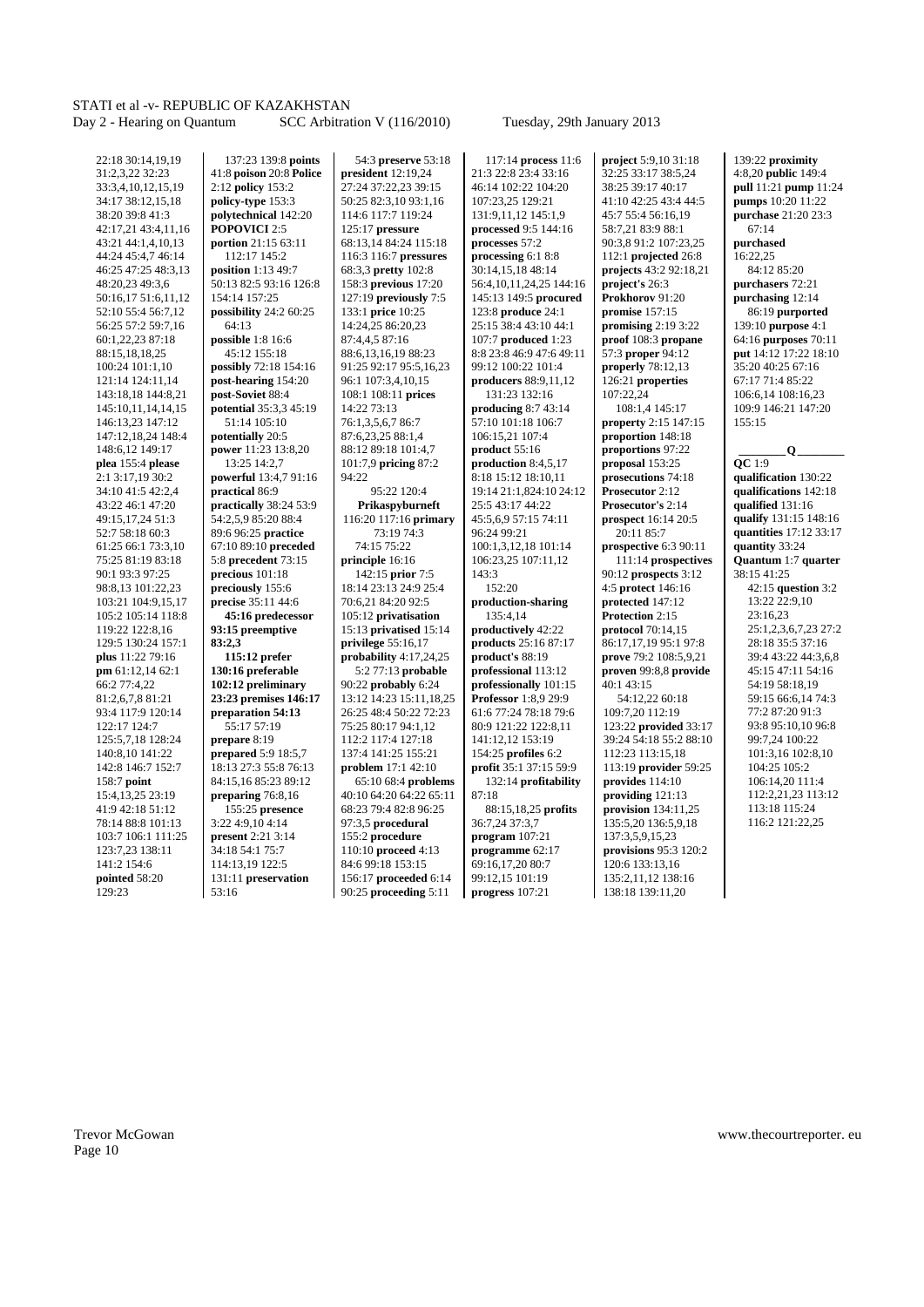136:22 137:10

138:20 139:16 17

132:1 11 133:4 7 9  $139.23144.234$ 145:5.8 146:2 148:16,21 149:11 149:15,21 153:15  $157.49$ questioned 46:18 102:18 118:20 questioning 12:9 77:8 questions  $3:6,17,22,24$  $4.62.257.128.25$  $10.527.2228.3$ 32:7 34:7 36:1 37:10 55:19,20,21 60:2 61:2 65:23 76:22 77:20.23 86:6 90:1 94:22 109:1.9 109:22,25 111:10 117:5 120:8,10,12 120:15 121:21  $124.5816128.20$ 129:2 140:1.2.4 146:5,11 152:2,3,4 152:5,8 156:13,19  $157.24$ quick 21:23.23 quicker 41:18 quickly 21:22,24 22:1  $115:21$ quite 3:24 4:18 14:19  $19.192522684$  $69.237598721$ 90:22 93:12,23 94:11,21 95:1,13  $97.71598.1123$  $103.16104.12$ 107:9 118:4.16 121:8 124:4,23 130:8 132:24 138:4  $154.18$ quote 100:13 102:13 102:13 103:23  $137:25$ quoted 121:5 123:23  $135.11$ quoting 82:15 96:22 103:6 104:13  $122.22123.5$  $\overline{\mathbf{R}}$ 

122:5,19,19 130:3

rather  $78.2592.20$ 121:22 156:18.20  $157.21$ rationale 40:17 60:22 reach 9:2.66:16.18  $69.1072.1685.24$ reaching 68:25 read 1:11,17,17 26:11 26:12 29:22,24  $40.1341.2142.10$  $42.1161.1973.8$ 81:14 96:12 104:2  $104.16107.19$ 125:13 142:1,3 reading  $19:170:5$ 96:2.3.16 100:13.15 100:17 121:2,3 reads 52:8 105:15  $123:7$ ready 124:24 145:10 realised 67:21 84:7.8 realize 108:5 really 9:21 14:24 15:9  $26:2.22.27:2.7.8$  $35.1137.20411$ 60:10 72:6 79:2 94:3 106:20 115:21 137:25 139:23  $146.21$   $147.1$  16  $154.21$   $156.20$  $157.924$ reason 2:16 20:7 42:21 45:15 65:1  $68.1591.4139.14$  $140.17$  156.5 reasonable 86:23 reasons 19:22 67:25 68:19 85:4 90:4  $91.195.8141.3$  $148.10$ reassess 128:9 recall 28:5,5 76:23 84:25 91:14 92:5  $112.1313.5$  $116.11$ receive 9:19 52:18 113:12 received 52:9.15.16.22 92:9 93:24 110:8 120:17 145:11 recognise  $62.12$ recollection 2:11 18:19 112:12 record 27:14 40:20  $47.748.918626$ 73:4 98:2 107:18 111:6 117:20 118:9 121:13 127:9,23 133:19 137:5  $155.16$ **reduce 92:17** reduced 87:7 139:16 reef 2:9.13 3:4 5:7.23  $6.1391341316$ 16:8 17:5,10,16 18:1421:1 23:7

24:10 25:5 26:13.14  $26:16.24.27:15.79$  $27.17.20.57.18.60.8$ 60:9 63:8.9.12.15 63:20,23,25 64:3,4 65:4,14 66:21 68:25 69.9.10.18.70.9.18  $70.2425711347$ 71:8,8,10,11,14,16 71:18,20,22,22,24 72:1,14 77:10,15,17 77.17 83.18 19 21  $85.151990.23$ 111:10,14,21 reefogeneous 27:8,20 66:11 72:8 reefs  $60:12$ reeving 14:6 refer 26:9 43:8,25 44:6 45:1 58:20 69:24 94:14 96:20 reference  $69.1777.10$ 77:15.16.17 94:9 121:12 139:6 referred 74:25 75:11  $106.314112.3$  $117.13134.21$  $152.15$ referring 27:16 34:5 43:24 56:10,18 58:6  $92.2497.1298.4$  $110.11$  18  $120.5$  18 122:20:25 152:13  $154:11$ refers 35:5 41:4 54:16 70:21 103:2 106:20  $110.3123.24$ reflect 59:6 reflects 32:11 regard 20:4 51:19  $66.1499.21109.24$  $152.17$   $154.12$ regarding  $2:10,12$  $8:25$  19:5 40:16 55:17 60:21 66:7  $94.2297.11109.1$  $126.24127.12$  $151 - 1$ regime 68:14 133:24 ,<br>135:7 **REGINALD 1:17** region 15:4 19:19 regional  $27.10$ regions 3:24 registered 39:21 regular 17:25 19:14  $19.1568.14151.17$ regularly 109:13 regulations 20:13 89:7 reiterate 25:2 108:20 reiterated 109:14 reioinder 2:8 related 48:15 115:24 122:19 123:6.11  $144.8$ relates  $44.1845.2$ relating 37:10 relation  $115:13$ 

 $152.14$ relatively 156:19 relevant 96:5 141:3 relied 45:6 rely 45:9 156:15 157:1 remained  $15.1749.7$  $59.9$ remember 9:13 10:10 54:24.25 55:1.10.13 56:7,8 59:19,20,20 59.21.23.68.3.70.14  $74.202275.9764$ 84:11 88:5 91:23,25 92:1.8 105:23 118:1 132:2 133:14 138:1 Renaissance 103:11 103:24 105:6.9.19 renew 83:13 155:4 rent  $132.15$ reorganise 61:10 renav  $109.15$ repeat 27:5 30:13 37:8 38:6 42:4 43:22 45:13,25 47:11  $50.2554.8104.25$  $105 \cdot 2122 \cdot 812$  $132.1$ repeated 47:17 146:13 repeating 47:16 rephrase 58:18 145:8 replaced 32:4 reply 25:1 74:2 99:7 101:15,16 105:8 report 8:20 26:10 47:8  $47.21$   $48.10$  19  $54.167691617$ 89:1.5 98:25 99:2 109:12,20 152:9,16 152:18,22 154:13 Reporter 1:23 reporting 30:22  $152:11$ **reports** 49:11,13 54:13 55:18 76:13  $152.18$ representatives 76:21 91:7 153:23,24 **Republic 1:15 126:11**  $136.19$ reputable 120:21 request 105:6 110:13  $154:15$  155:10  $156.5$ requested 118:13,15 require 19:16 23:8 required 14:8 24:7 25:24 66:24 134:6 requirement 51:15 requirements 20:3  $33:764:23$ research  $19:285:3.10$ 89:14 90:11 91:1  $106.12$ reserve 12:3 76:23  $89.3691215$ reserves 45:21 49:11 49:19 50:1.2 99:11

Tuesday, 29th January 2013

108:3.5

128:16 151:13

reservoir 17.17 reservoirs 59:22 resolution 82:11,12  $111 \cdot 1115 \cdot 12$ resolved 115:20 116:6 resource 111.15  $132.15$ resources 2:18 23:25 24:19 68:24 69:1,2 69:22 78:8 79:3,4  $83 \cdot 1$  21  $86 \cdot 4$  5  $98.21108.1021$ respect 3:22 5:13 83:20 131:19 134:13 136:4 137:1 139:25 149:17.18 respecting 39:20 respective 72:22  $137.15$ respectively 137:6 **respond**  $2.2542.19$ respondent 1:16,21 2:6 57:23 125:16 142:6 153:21 154:13 155:9 respondent's 32:1 119:13 124:24 141:6 152:3 response 77:8 responses 28:10 responsibilities 30:17 responsibility 8:14  $9:23.39:5.49:2$ 50:20 72:20 143:6 responsible 8:17 10:2 38.17.10.30.6.16.18 49:10 74:13 93:16 110:23 152:20 rest 96:15 112:16 restrict 133:3 restrictive  $131.14$ result 24:22 72:10 82:23 83:10 resulting 105:10  $136.20$ results  $6:116:512$ 19:2,3 24:14 27:20  $85.1390.1391.1$ 114:15.16 131:4 **resume** 140:11 retain 111:20 137:12 retained  $114.7$ return 109:15 revenue 59:8 review 131:22 132:4 reviewed 131:7 revised 52:4,14 154:13 re-ask 149:21 re-cross 60:3 120:9 re-direct 3:11 16 21 27:23 55:20.24 77:1  $77.5117.610$ 130:14.17 140:2 **Re-examination 3:7**  $28.20$ rig 5:14.17.20 10:20

11:10,11 12:10,18  $12:21$  22 13:2 4 4 7  $13.15$  16 19 23 14 1 14:8.19.20 16:6.13 16:14,16 17:1,3,15 28:4,9,11,22 29:3  $65.61666.78923$  $66.2467.122510$ 67:14,22 84:10,12 84:15 85:16.20 114:25 115:4 right 18:25 20:8 32:6  $32.161835.22369$ 37:1 42:3 48:16 60:16 63:5 76:23 78:4 79:18 86:9 92:25 93:12,23 94:8 94:11.21 95:24 97:1 97:15 99:17 104:5,8 104:12 108:7 112:19 121:8  $122.25$   $124.4$   $125.3$  $128.8129.2023$ 130:7 132:17 134:9 141:18 154:25  $155.17$ rights 2:15 7:6 83:2.4 86:15 115:12 136:4 rigs  $15:8$ rise 87:17 88:6,13,16 ricino  $88.23$  $right 90.20$ risked  $84.23$ risks 111:18 **ROEBUCK** 1:18 3:9  $3.11$  14 16 4.2 30.4  $30.632.6161822$ 34:7 40:23 41:3 47:12,17 55:15,21 55:24 60:2 61:3  $62.21065.2377.2$  $77.520128.2325$ 130:10,12,16,23 131:17 133:9 134:24 135:22  $136.2140.1$ Rolbin  $10.4$ Roman 10:4 Romania 88.3 Romanian 29:20 32:12.13.14 52:5 **Romanosov** 3:3 1:3.10  $2.573371719$ 10:6 27:16 28:1,4 29:12 66:7,10,11 roof 6:2.5 9:4 27:5  $66.1972.81213$ room 66:8 114:19 125:11 156:17 Rose  $1:21.2:8.8.9$ roughly  $12.3$ round  $90.3$ **rounds** 154:20 row  $157.4$ rule 128:7.10.10 Rules 1:1 **ruling** 157:20 run  $36:11.2542:1.16$ 

**Trevor McGowan** 

Page 11

 $\overline{\mathbf{R}1:9}$ 

 $RAF1:13$ 

 $137:8$ raise 11:13,18 109:22

 $155.2$ 

88:12

raises 11:16

 $100.11$ 

rate 133:1,12

Rahimgaliev 3:25

125:3,8,10,20

 $129.1133.20$ 

raised 23:15 58:13

ramping-up 99:21

rates 131:23 132:4.7

126:23 127:11.25

134:24 136:2,11,18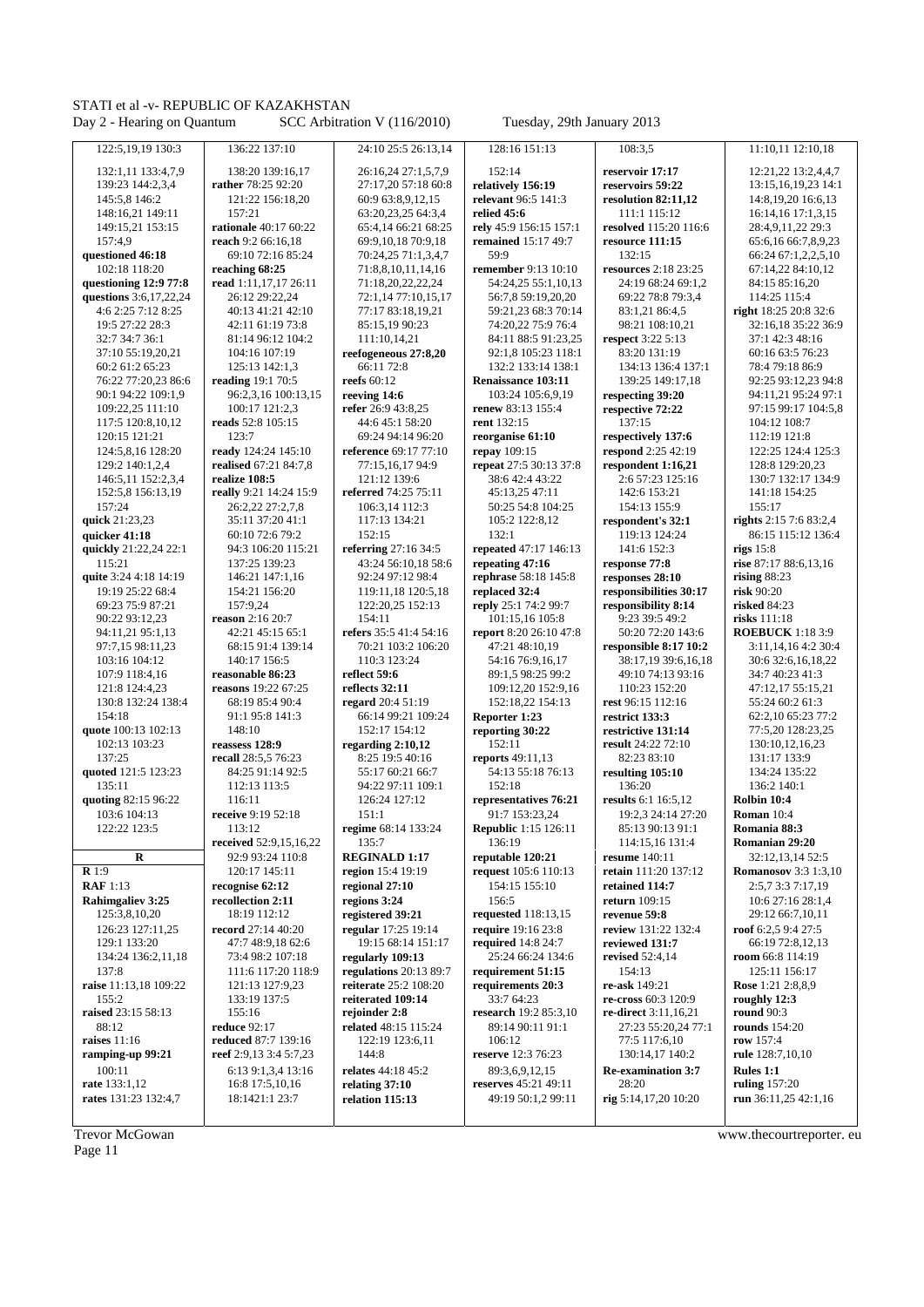$93:11$ 

Tuesday, 29th January 2013

65:22 85:12

| 56:7                                                                                                                                                                                                                                                     |
|----------------------------------------------------------------------------------------------------------------------------------------------------------------------------------------------------------------------------------------------------------|
| <b>running</b> 101:2,11<br>155:6<br><b>Russia</b> 8:1 51:23                                                                                                                                                                                              |
|                                                                                                                                                                                                                                                          |
|                                                                                                                                                                                                                                                          |
|                                                                                                                                                                                                                                                          |
| 2023<br>86:21<br>Russian 1:15 2:14<br>29:9 61:20 81:15<br>118:9,21 119:15<br>122:9 125:14<br>Russian-English 2:22                                                                                                                                        |
|                                                                                                                                                                                                                                                          |
|                                                                                                                                                                                                                                                          |
|                                                                                                                                                                                                                                                          |
|                                                                                                                                                                                                                                                          |
|                                                                                                                                                                                                                                                          |
|                                                                                                                                                                                                                                                          |
|                                                                                                                                                                                                                                                          |
|                                                                                                                                                                                                                                                          |
|                                                                                                                                                                                                                                                          |
|                                                                                                                                                                                                                                                          |
|                                                                                                                                                                                                                                                          |
|                                                                                                                                                                                                                                                          |
| <b>Russian-English 2:22</b><br>2:22<br>2:22<br><b>Ryder</b> 26:10 45:22<br>46:8 47:4,8,10,21<br>48:6,10,19 50:1<br>99:2 112:10,18<br>114:24 153:23<br><b>R-333</b> 40:19,21 41:14<br>42:7 49:16 57:24<br>60:13<br><b>R-37.6 73:5</b><br>$\mathbf{s}$     |
| S<br>SA 1:13 2:5 93:20<br>120:22,24<br>safe 158:3<br>safety 67:9,25<br>SAGATOV 2:12<br>Salagor 52:23 53:2<br>sale 92:17 103:12<br>103:12<br>103:12                                                                                                       |
|                                                                                                                                                                                                                                                          |
|                                                                                                                                                                                                                                                          |
|                                                                                                                                                                                                                                                          |
|                                                                                                                                                                                                                                                          |
|                                                                                                                                                                                                                                                          |
|                                                                                                                                                                                                                                                          |
|                                                                                                                                                                                                                                                          |
|                                                                                                                                                                                                                                                          |
|                                                                                                                                                                                                                                                          |
|                                                                                                                                                                                                                                                          |
| salago 22.23 35.2<br>sale 92:17 103:12<br>104:20,23 105:4<br>106:6,15 107:23,25<br>108:16<br>sales 72:24 83:13<br>102:21<br>salt 69:6 72:6,7<br>same 6:24,24 13:17,18<br>5:20 17:21,21<br>27:17 33:23,24 36:6<br>39:14:14 56:18<br>66:25 68:24 69:13<br> |
|                                                                                                                                                                                                                                                          |
|                                                                                                                                                                                                                                                          |
|                                                                                                                                                                                                                                                          |
|                                                                                                                                                                                                                                                          |
|                                                                                                                                                                                                                                                          |
|                                                                                                                                                                                                                                                          |
|                                                                                                                                                                                                                                                          |
|                                                                                                                                                                                                                                                          |
|                                                                                                                                                                                                                                                          |
|                                                                                                                                                                                                                                                          |
|                                                                                                                                                                                                                                                          |
|                                                                                                                                                                                                                                                          |
|                                                                                                                                                                                                                                                          |
|                                                                                                                                                                                                                                                          |
|                                                                                                                                                                                                                                                          |
| 14:2 26:13 36:15                                                                                                                                                                                                                                         |
|                                                                                                                                                                                                                                                          |
|                                                                                                                                                                                                                                                          |
|                                                                                                                                                                                                                                                          |
|                                                                                                                                                                                                                                                          |
|                                                                                                                                                                                                                                                          |
|                                                                                                                                                                                                                                                          |
|                                                                                                                                                                                                                                                          |
|                                                                                                                                                                                                                                                          |
| saw 27:4 52:3 71:10<br>saying 56:7 60:14<br>70:23 93:10 108:15<br>116:1,24 122:13<br>116:1,24 122:13<br>139:2<br>says 14:2 26:13 3<br>41:2,3 58:7,11<br>77:12 96:13 98:14<br>100:8 120:20 121:6<br>134:21 137:11<br>scheduled 31:5 53:13<br>scheduled    |
|                                                                                                                                                                                                                                                          |
| 48:19 50:1 99:2                                                                                                                                                                                                                                          |
| 112:10,18 114:24<br>112:10<br>153:23                                                                                                                                                                                                                     |
|                                                                                                                                                                                                                                                          |

**Scott's 48:6** Sea 79.22 search  $140.15$ searching 4:25 second 9:10 30:11 41:11.13.14.22  $42.1162.2169.25$  $78.379.15806$ 98:14 102:24 106:9 107:20,24 111:5 112:15 123:2,7,23  $125.24126.17$  $129.8131.21132.3$ 132:12,20,21  $133.11$   $134.3$  20 153:20 second-to-last 58:5 secretary 2:10,19 55:13 140:17  $155.14$ section 98:8 131:3  $136.15$ security 65:7 147:2,3 see  $4.12$  18.15  $24.5$  14  $26.2132.2336$ 41:15 47:22 48:11 49:18 50:8,9 57:13 57:14 58:1.15 59:2 63:24 70:5.10 73:7 73:25 74:15 79:5 98:11 104:3 105:8  $105.21$   $121.2$  $123.21$  129.9 10 134:21 136:12.23 136:24 139:9 141:2 141:5 155:18 seem  $53.20$ seemed  $28.10$ seems 58:22 153:7 seen 9:4 57:24 59:1 60:15,15,17 76:17 98:17 101:9 117:17  $147.25$ seismic 4:11,13 5:6,6 6:19:8,10,11,12 16:10 18:20 26:15  $27.1965168510$ 85:13 149:6 150:24 Seitinger 103:20  $141.18$ sell 97:17 103:2,15  $105.22108.21$ sellers 95:3 104:17 selling 91:20 108:4 Senior 2:12 sensible  $101:13$ sensitive 116:2 sent 104:24 105:5 140:20 sentence 41:22 42:12 52:8 103:5 107:20  $112.17$ sentences 58:6,19 separate 19:8 separates 57:2 separation 57:3 September 57:4,5 91:13 92:23,23

September/October  $65.22$ **SERGEI 1:9** serious 92:20 110:10 seriously 85:1 service 120.21 123.9 services  $2.16$  121.13 set 10:18 13:17 31:17 108:1 120:12 153:2 sets  $95.21$ setting 29:3 44:5  $98.10$ seven 73:25 several 14:13 18:21 20:9,12 43:13 88:24 shaping  $95:22$ share 58:12.21 87:9  $91.20$ shareholders 105:16 sharing 109:3.6 110:3 shooting 5:5 short 29:15 31:8,10,13  $61.13191083$  $125.6140.59155.6$ shorter 156:24 shortly 92:5 131:16 shot  $5:6.119:18$ shots  $5.8$ show 20:21 47:13 102:12 104:9 showed  $3.721.13$ shred  $127.22$ Shymkent 15:14 sic  $75.1$ side 2:1 15:1 54:18 81.4 133.7 8 134.22  $140.18$   $141.6$   $152.3$ 154:9 155:9,10,13 156:19,21 157:23 sides  $155.6$ sign 90:21 96:12 signature 62:15  $103.22.110.6$ 119:21 135:13 signed 62:15 64:9  $70.1682.1086.14$ 86:16 87:1 91:24 92:11 94:4 97:15 98:5.5 99:10 119:12 119:23 sionificance 69.2 significant 2:7 19:20  $20:11.25:21.25.26:1$  $68.484.2288.7$ significantly 64:25 73.13.99.25.101.4 signing 92:6 sions 4:9 SILVERMAN 2:4 simple 36:14 48:24  $133.9$  139.14  $140.22.22$ simply 22:13 37:16 133:9 146:18 **SIMPSON 2:19 157:4** since  $6.2214.2345.7$ 49:4 58:19 74:17

78:24 79:20 80:14 80.15.94.4.108.12  $108.221222$ 126:15,19 130:18 138:3,23 139:18 143:17,22 144:5,23  $145.25155.24$  $sinole$  19:10 63:21  $\sin 126.17140.3$ 143:25 145:3 149:11,21 152:4  $\operatorname{cit} 41.16$ site  $41.24$   $42.14$  54.8 sitting 61:18 situated 4:7 27:6  $70:25$ situation  $24.1267.7$ 79.25 80.20 24  $82.1683.1295.14$ 108:23 115:6  $139:15$  $\sin 7.179.17$ sixth  $41:9$  $size 24.18$ slower  $70:2$ slowly 73:8 103:23  $104.16$ small 13:12.12 15:5  $24.24$   $74.10$   $107.12$ smaller 74:9 101:8  $133:2$ **SMITH 1:17 153:17**  $155:124156:59$ 158:6 smoothly 156:18 snatchy 80:21 socio-economic 2:14 sold 97:22.23.98:15 101:4.8 120:22.23 121:10,19 123:16  $124.2$ sole 120:25 solicitation 110:4.5 solvable 17:4 some 3:24 8:25 12:6 16:17,18,19,20,22 19:4.5 21:6.13.20 21:21 24:17 27:7.12 32:9 41:8 45:24 53:16 54:3 59:18 65:1 67:8 69:11  $74.15$  18 82.20 88.8 89.25.94.22.95.1  $97.10109.1111.10$ 111:17.25 124:23 138:4 140:13.16.21  $145.6146.25147.2$ 151:10 154:6 155:4 somebody 152:17 somehow 17:7 someone 15:14 71:25  $91.1699.16113.17$ something 9:22 13:13 14:9 17:4 19:3 25:15 118:2 134:15 134:22 143:24  $146.20151.2022$ sometime 18:16,16

sometimes  $24.23.24$ somewhat 2:21 somewhere 14:20  $72:11$ soon 147:10 sorry 2:24 12:7 14:17 17:7.9 24:25.25 26:5 31:9,25 36:1 36:12,18 42:2,3,9 55:15 72:23 73:21  $74.2224753666$  $75.14$  21 95.17 98.5 99:4 100:11 102:5,7  $104.225105.24$ 106:2 116:22 124:9  $126.20130.215$ 131.1 133.3 134.19 143:24,25 144:25 145:3.5 149:13 sound  $73:23$ sounded 91:21 sour  $21:10$ source 51:6.99:15 sources 33:9 11 13 15 45:16 46:13,18,19  $123.8$ **Soviet 7:7 15:5.7**  $89.18$ so-called 110:4 145:16  $SPA 93.10$ **Spalding 1:18 2:4,4** speak  $10.18$   $13.25$   $25$ 14:25 20:16 24:16 27:4 69:20 70:1 71:6 76:8 87:23  $112.9116.1128.2$ 139.24.24.143.25 speaking 13:22 16:2,4 16:13 19:1 24:21  $63.2472.2489623$ 94:17 106:8 110:10 139:4 144:7 148:1.2 148:3,15 150:13 151:6,7 152:11,12 specialised 35:11 specialist  $35:13:36:2$ 36:18 37:8.19 38:5 specialists 35:15 98:23 specialty 40:12 specific  $4:5$  10:14  $13:20$   $14:8$   $16:20$   $24$ 18:12 19:25.25 20:14 23:1 24:19 25 55:3 65:12 66:23.24 75:22 79:6.8 87:25  $116.12$   $127.13$  $137.23$   $138.18$ 143:16 specifically 8:10 54:15  $65:2.8.1890:7$ specifications 13:10 specifics 68:6 specified 70:11 83:25 84:1 133:13 specify  $35:11\ 52:1$  $54.2357.1975.25$ speed 5:20 6:16

speeds  $6:17$ spelling 84:15 97:21 spend 156:1 spent 38:4 sphere 2:14 spheric 59:22 spoke 13:5 54:24 55:6  $114.15$ spoken  $117:1$ spot 29:4 springs 14:7 square  $85:11$ stabilisation 56:13,21 138:10,16 stabilised 133:12  $135:7$ stability 136:10,15 137:12.23 139:11 stabilized 133:24 stage 9:10,10 21:6 22:4 24:6 29:2 33:5 33.7 39.19 44.12.22 45:17 53:25 69:3 78:7 79:14.15.16 106:23.23.25.25 107:14 108:17  $138.1$ stages 9:9 38:25 79:17  $131.10$ standard 10:19 start 2:16 6:17 8:11  $18.621.823.14$  $24.1025.429.1$ 41:25 42:15 43:4 62:5 65:20 79:12 84:2 88:1 129:21 131:11 142:19  $153.12$   $154.25$ 156:13 started 8:13 16:8 21:1 23:12 24:7 38:24 39:2 43:5.5 65:19 82:17 84:19.24 85.11 91.12 92.23 93:10,13 96:24 142:21 149:25  $150-3$ starting  $4:45:10$ 38:23 99:22 100:19  $103.34104.14$ 107:20 135:9  $144.19$ starts  $72.14$ state 2:15 19:21 34:21 36:6.23 37:20 40:15 42:20 43:9 44:2  $51.682.141684.13$ 89.14.101.22 115:19 127:12 133:19 143:10,15  $146:12$  151:10 stated 16:8 30:12 35:6  $43.120508104.4$  $145:16$ statement 29:23 30:8  $30:10\ 31:1\ 32:2.25$  $33.134.1635.521$ 36:15 37:11 40:15

**Trevor McGowan** Page 12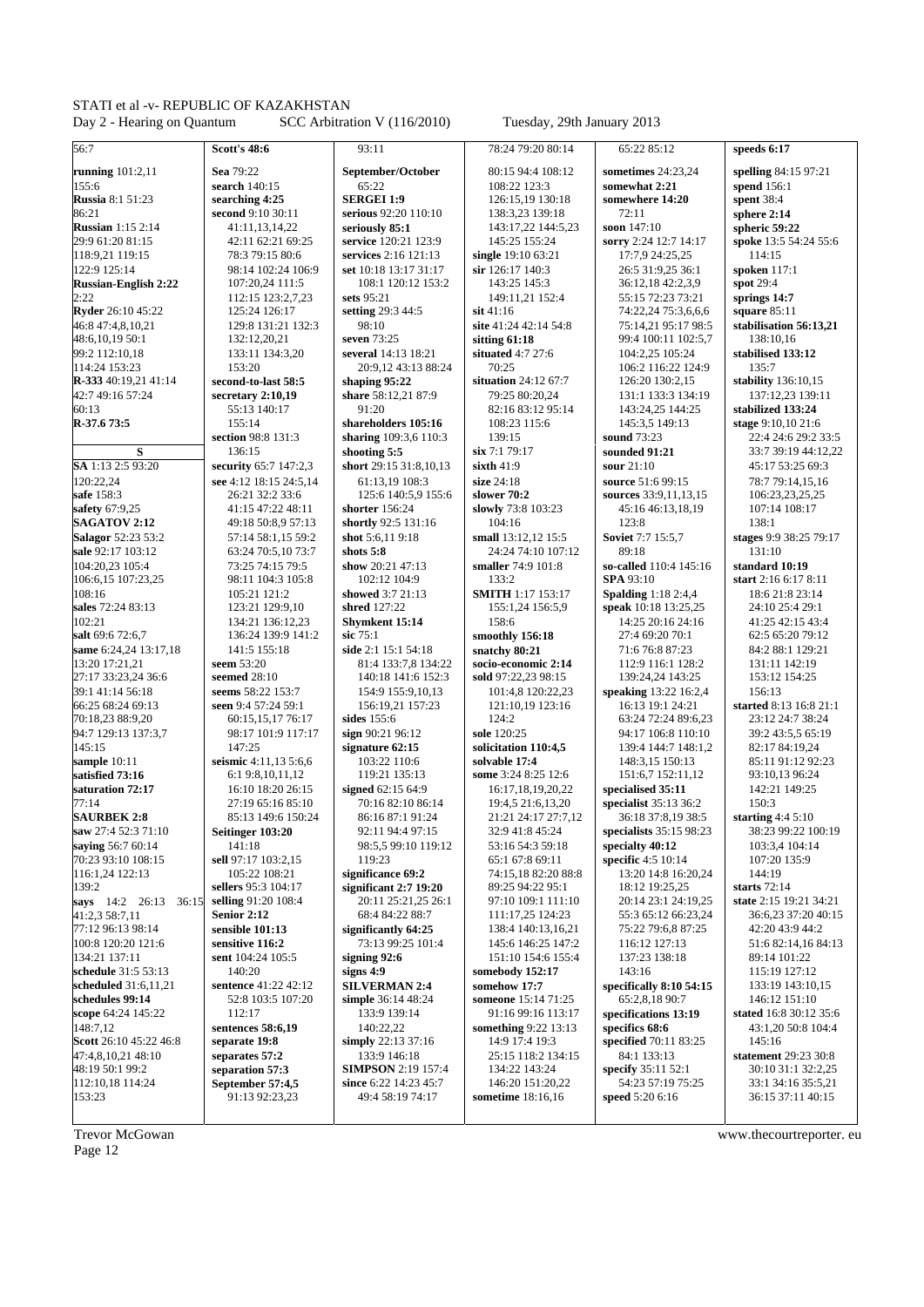Page 13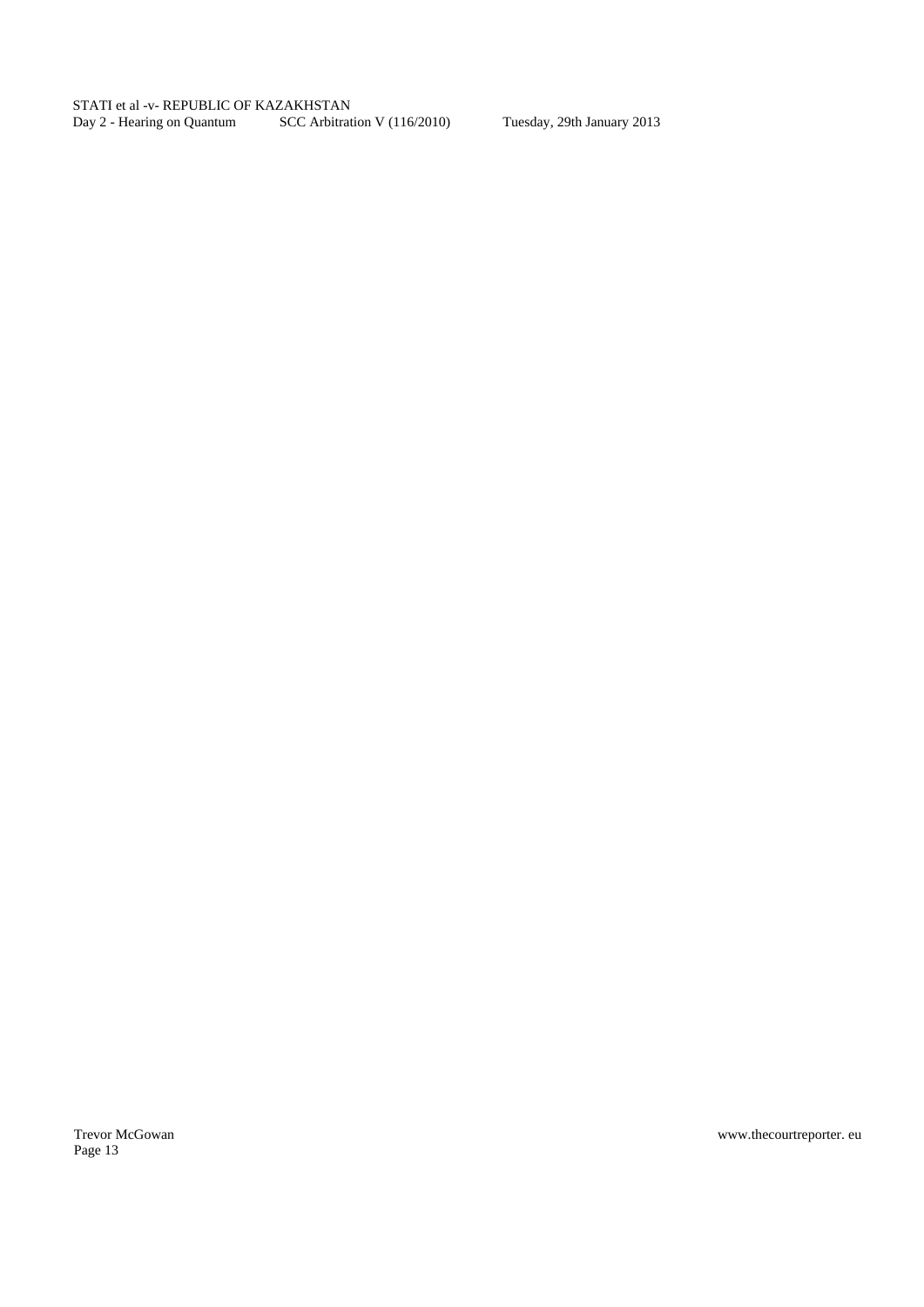Tuesday, 29th January 2013

| 63:9,12,14,17,19,24                      | supervision 2:13,13                                                                                                                                                                                                                                                                                                                                                                                                                                                                                                                                                                                  | 98:21.25 102:23                                                                                                                                                                                                                                                                                                                                                                                                                                                                                                                                                                    | 114:20 116:11                                                                                                                                                                                                                                                                                                                                                                                                                                                                                                                                                                                                               | 113:13 114:22                                                                                                                                                                                                                                                                                                                                                                                                                                                                                                                                                                                                      |
|------------------------------------------|------------------------------------------------------------------------------------------------------------------------------------------------------------------------------------------------------------------------------------------------------------------------------------------------------------------------------------------------------------------------------------------------------------------------------------------------------------------------------------------------------------------------------------------------------------------------------------------------------|------------------------------------------------------------------------------------------------------------------------------------------------------------------------------------------------------------------------------------------------------------------------------------------------------------------------------------------------------------------------------------------------------------------------------------------------------------------------------------------------------------------------------------------------------------------------------------|-----------------------------------------------------------------------------------------------------------------------------------------------------------------------------------------------------------------------------------------------------------------------------------------------------------------------------------------------------------------------------------------------------------------------------------------------------------------------------------------------------------------------------------------------------------------------------------------------------------------------------|--------------------------------------------------------------------------------------------------------------------------------------------------------------------------------------------------------------------------------------------------------------------------------------------------------------------------------------------------------------------------------------------------------------------------------------------------------------------------------------------------------------------------------------------------------------------------------------------------------------------|
| 63:25 64:5 65:7                          | 38:22                                                                                                                                                                                                                                                                                                                                                                                                                                                                                                                                                                                                |                                                                                                                                                                                                                                                                                                                                                                                                                                                                                                                                                                                    | 119:22 131:14                                                                                                                                                                                                                                                                                                                                                                                                                                                                                                                                                                                                               | thickness 6:6                                                                                                                                                                                                                                                                                                                                                                                                                                                                                                                                                                                                      |
|                                          |                                                                                                                                                                                                                                                                                                                                                                                                                                                                                                                                                                                                      |                                                                                                                                                                                                                                                                                                                                                                                                                                                                                                                                                                                    |                                                                                                                                                                                                                                                                                                                                                                                                                                                                                                                                                                                                                             | thin 98:24                                                                                                                                                                                                                                                                                                                                                                                                                                                                                                                                                                                                         |
|                                          |                                                                                                                                                                                                                                                                                                                                                                                                                                                                                                                                                                                                      |                                                                                                                                                                                                                                                                                                                                                                                                                                                                                                                                                                                    |                                                                                                                                                                                                                                                                                                                                                                                                                                                                                                                                                                                                                             | thing 14:19 56:18 65:5                                                                                                                                                                                                                                                                                                                                                                                                                                                                                                                                                                                             |
|                                          |                                                                                                                                                                                                                                                                                                                                                                                                                                                                                                                                                                                                      |                                                                                                                                                                                                                                                                                                                                                                                                                                                                                                                                                                                    |                                                                                                                                                                                                                                                                                                                                                                                                                                                                                                                                                                                                                             | 88:5 139:9 147:1.8                                                                                                                                                                                                                                                                                                                                                                                                                                                                                                                                                                                                 |
|                                          |                                                                                                                                                                                                                                                                                                                                                                                                                                                                                                                                                                                                      |                                                                                                                                                                                                                                                                                                                                                                                                                                                                                                                                                                                    |                                                                                                                                                                                                                                                                                                                                                                                                                                                                                                                                                                                                                             | 151:16                                                                                                                                                                                                                                                                                                                                                                                                                                                                                                                                                                                                             |
|                                          |                                                                                                                                                                                                                                                                                                                                                                                                                                                                                                                                                                                                      |                                                                                                                                                                                                                                                                                                                                                                                                                                                                                                                                                                                    |                                                                                                                                                                                                                                                                                                                                                                                                                                                                                                                                                                                                                             | things 2:25 21:24                                                                                                                                                                                                                                                                                                                                                                                                                                                                                                                                                                                                  |
|                                          |                                                                                                                                                                                                                                                                                                                                                                                                                                                                                                                                                                                                      |                                                                                                                                                                                                                                                                                                                                                                                                                                                                                                                                                                                    |                                                                                                                                                                                                                                                                                                                                                                                                                                                                                                                                                                                                                             | 26:21 61:10 84:1                                                                                                                                                                                                                                                                                                                                                                                                                                                                                                                                                                                                   |
|                                          |                                                                                                                                                                                                                                                                                                                                                                                                                                                                                                                                                                                                      |                                                                                                                                                                                                                                                                                                                                                                                                                                                                                                                                                                                    |                                                                                                                                                                                                                                                                                                                                                                                                                                                                                                                                                                                                                             | 133:5 140:21                                                                                                                                                                                                                                                                                                                                                                                                                                                                                                                                                                                                       |
|                                          |                                                                                                                                                                                                                                                                                                                                                                                                                                                                                                                                                                                                      |                                                                                                                                                                                                                                                                                                                                                                                                                                                                                                                                                                                    |                                                                                                                                                                                                                                                                                                                                                                                                                                                                                                                                                                                                                             | 154:21                                                                                                                                                                                                                                                                                                                                                                                                                                                                                                                                                                                                             |
|                                          |                                                                                                                                                                                                                                                                                                                                                                                                                                                                                                                                                                                                      |                                                                                                                                                                                                                                                                                                                                                                                                                                                                                                                                                                                    |                                                                                                                                                                                                                                                                                                                                                                                                                                                                                                                                                                                                                             | think 1:10 5:23 7:1                                                                                                                                                                                                                                                                                                                                                                                                                                                                                                                                                                                                |
|                                          |                                                                                                                                                                                                                                                                                                                                                                                                                                                                                                                                                                                                      |                                                                                                                                                                                                                                                                                                                                                                                                                                                                                                                                                                                    |                                                                                                                                                                                                                                                                                                                                                                                                                                                                                                                                                                                                                             | 9:21 12:19 13:2                                                                                                                                                                                                                                                                                                                                                                                                                                                                                                                                                                                                    |
|                                          |                                                                                                                                                                                                                                                                                                                                                                                                                                                                                                                                                                                                      |                                                                                                                                                                                                                                                                                                                                                                                                                                                                                                                                                                                    |                                                                                                                                                                                                                                                                                                                                                                                                                                                                                                                                                                                                                             | 14:19 15:8,11,14,18                                                                                                                                                                                                                                                                                                                                                                                                                                                                                                                                                                                                |
|                                          |                                                                                                                                                                                                                                                                                                                                                                                                                                                                                                                                                                                                      |                                                                                                                                                                                                                                                                                                                                                                                                                                                                                                                                                                                    |                                                                                                                                                                                                                                                                                                                                                                                                                                                                                                                                                                                                                             | 21:11,25 22:12                                                                                                                                                                                                                                                                                                                                                                                                                                                                                                                                                                                                     |
|                                          |                                                                                                                                                                                                                                                                                                                                                                                                                                                                                                                                                                                                      |                                                                                                                                                                                                                                                                                                                                                                                                                                                                                                                                                                                    |                                                                                                                                                                                                                                                                                                                                                                                                                                                                                                                                                                                                                             | 27:12 33:2 39:24                                                                                                                                                                                                                                                                                                                                                                                                                                                                                                                                                                                                   |
|                                          |                                                                                                                                                                                                                                                                                                                                                                                                                                                                                                                                                                                                      |                                                                                                                                                                                                                                                                                                                                                                                                                                                                                                                                                                                    |                                                                                                                                                                                                                                                                                                                                                                                                                                                                                                                                                                                                                             | 40:24 41:18 42:21                                                                                                                                                                                                                                                                                                                                                                                                                                                                                                                                                                                                  |
|                                          |                                                                                                                                                                                                                                                                                                                                                                                                                                                                                                                                                                                                      |                                                                                                                                                                                                                                                                                                                                                                                                                                                                                                                                                                                    |                                                                                                                                                                                                                                                                                                                                                                                                                                                                                                                                                                                                                             | 47:15,17 53:6 54:20                                                                                                                                                                                                                                                                                                                                                                                                                                                                                                                                                                                                |
|                                          |                                                                                                                                                                                                                                                                                                                                                                                                                                                                                                                                                                                                      |                                                                                                                                                                                                                                                                                                                                                                                                                                                                                                                                                                                    |                                                                                                                                                                                                                                                                                                                                                                                                                                                                                                                                                                                                                             | 55:15 61:19 78:15                                                                                                                                                                                                                                                                                                                                                                                                                                                                                                                                                                                                  |
|                                          |                                                                                                                                                                                                                                                                                                                                                                                                                                                                                                                                                                                                      |                                                                                                                                                                                                                                                                                                                                                                                                                                                                                                                                                                                    |                                                                                                                                                                                                                                                                                                                                                                                                                                                                                                                                                                                                                             | 94:5,15 95:8,13                                                                                                                                                                                                                                                                                                                                                                                                                                                                                                                                                                                                    |
|                                          |                                                                                                                                                                                                                                                                                                                                                                                                                                                                                                                                                                                                      |                                                                                                                                                                                                                                                                                                                                                                                                                                                                                                                                                                                    |                                                                                                                                                                                                                                                                                                                                                                                                                                                                                                                                                                                                                             | 97:16 102:8 106:22                                                                                                                                                                                                                                                                                                                                                                                                                                                                                                                                                                                                 |
|                                          |                                                                                                                                                                                                                                                                                                                                                                                                                                                                                                                                                                                                      |                                                                                                                                                                                                                                                                                                                                                                                                                                                                                                                                                                                    |                                                                                                                                                                                                                                                                                                                                                                                                                                                                                                                                                                                                                             | 111:8 118:4,6,15,21                                                                                                                                                                                                                                                                                                                                                                                                                                                                                                                                                                                                |
|                                          |                                                                                                                                                                                                                                                                                                                                                                                                                                                                                                                                                                                                      |                                                                                                                                                                                                                                                                                                                                                                                                                                                                                                                                                                                    |                                                                                                                                                                                                                                                                                                                                                                                                                                                                                                                                                                                                                             | 124:11,20 125:10                                                                                                                                                                                                                                                                                                                                                                                                                                                                                                                                                                                                   |
|                                          |                                                                                                                                                                                                                                                                                                                                                                                                                                                                                                                                                                                                      |                                                                                                                                                                                                                                                                                                                                                                                                                                                                                                                                                                                    |                                                                                                                                                                                                                                                                                                                                                                                                                                                                                                                                                                                                                             | 130:8,20 131:14                                                                                                                                                                                                                                                                                                                                                                                                                                                                                                                                                                                                    |
|                                          |                                                                                                                                                                                                                                                                                                                                                                                                                                                                                                                                                                                                      |                                                                                                                                                                                                                                                                                                                                                                                                                                                                                                                                                                                    |                                                                                                                                                                                                                                                                                                                                                                                                                                                                                                                                                                                                                             | 133:13,18 134:21                                                                                                                                                                                                                                                                                                                                                                                                                                                                                                                                                                                                   |
|                                          |                                                                                                                                                                                                                                                                                                                                                                                                                                                                                                                                                                                                      |                                                                                                                                                                                                                                                                                                                                                                                                                                                                                                                                                                                    |                                                                                                                                                                                                                                                                                                                                                                                                                                                                                                                                                                                                                             | 139:13 149:11                                                                                                                                                                                                                                                                                                                                                                                                                                                                                                                                                                                                      |
|                                          |                                                                                                                                                                                                                                                                                                                                                                                                                                                                                                                                                                                                      |                                                                                                                                                                                                                                                                                                                                                                                                                                                                                                                                                                                    |                                                                                                                                                                                                                                                                                                                                                                                                                                                                                                                                                                                                                             | 155:12 156:8,9,19                                                                                                                                                                                                                                                                                                                                                                                                                                                                                                                                                                                                  |
|                                          |                                                                                                                                                                                                                                                                                                                                                                                                                                                                                                                                                                                                      |                                                                                                                                                                                                                                                                                                                                                                                                                                                                                                                                                                                    |                                                                                                                                                                                                                                                                                                                                                                                                                                                                                                                                                                                                                             | 157:6 158:2                                                                                                                                                                                                                                                                                                                                                                                                                                                                                                                                                                                                        |
|                                          |                                                                                                                                                                                                                                                                                                                                                                                                                                                                                                                                                                                                      |                                                                                                                                                                                                                                                                                                                                                                                                                                                                                                                                                                                    |                                                                                                                                                                                                                                                                                                                                                                                                                                                                                                                                                                                                                             | thinking 2:17 6:25                                                                                                                                                                                                                                                                                                                                                                                                                                                                                                                                                                                                 |
|                                          |                                                                                                                                                                                                                                                                                                                                                                                                                                                                                                                                                                                                      |                                                                                                                                                                                                                                                                                                                                                                                                                                                                                                                                                                                    |                                                                                                                                                                                                                                                                                                                                                                                                                                                                                                                                                                                                                             | third 20:18 24:21                                                                                                                                                                                                                                                                                                                                                                                                                                                                                                                                                                                                  |
|                                          |                                                                                                                                                                                                                                                                                                                                                                                                                                                                                                                                                                                                      |                                                                                                                                                                                                                                                                                                                                                                                                                                                                                                                                                                                    |                                                                                                                                                                                                                                                                                                                                                                                                                                                                                                                                                                                                                             | 25:13 38:15 41:25                                                                                                                                                                                                                                                                                                                                                                                                                                                                                                                                                                                                  |
|                                          |                                                                                                                                                                                                                                                                                                                                                                                                                                                                                                                                                                                                      |                                                                                                                                                                                                                                                                                                                                                                                                                                                                                                                                                                                    |                                                                                                                                                                                                                                                                                                                                                                                                                                                                                                                                                                                                                             | 42:15 58:4 65:8                                                                                                                                                                                                                                                                                                                                                                                                                                                                                                                                                                                                    |
|                                          |                                                                                                                                                                                                                                                                                                                                                                                                                                                                                                                                                                                                      |                                                                                                                                                                                                                                                                                                                                                                                                                                                                                                                                                                                    |                                                                                                                                                                                                                                                                                                                                                                                                                                                                                                                                                                                                                             | 77:11 116:8 141:7                                                                                                                                                                                                                                                                                                                                                                                                                                                                                                                                                                                                  |
| subsalt 77:14                            | suspend 52:10,19 53:2                                                                                                                                                                                                                                                                                                                                                                                                                                                                                                                                                                                |                                                                                                                                                                                                                                                                                                                                                                                                                                                                                                                                                                                    | 134:11 135:5 140:5                                                                                                                                                                                                                                                                                                                                                                                                                                                                                                                                                                                                          | 141:17                                                                                                                                                                                                                                                                                                                                                                                                                                                                                                                                                                                                             |
| subsection 136:16                        | 53:3                                                                                                                                                                                                                                                                                                                                                                                                                                                                                                                                                                                                 | 128:5,14 129:18                                                                                                                                                                                                                                                                                                                                                                                                                                                                                                                                                                    | 140:6 141:21                                                                                                                                                                                                                                                                                                                                                                                                                                                                                                                                                                                                                | thoroughly 84:20                                                                                                                                                                                                                                                                                                                                                                                                                                                                                                                                                                                                   |
|                                          |                                                                                                                                                                                                                                                                                                                                                                                                                                                                                                                                                                                                      |                                                                                                                                                                                                                                                                                                                                                                                                                                                                                                                                                                                    |                                                                                                                                                                                                                                                                                                                                                                                                                                                                                                                                                                                                                             |                                                                                                                                                                                                                                                                                                                                                                                                                                                                                                                                                                                                                    |
| subsequent 75:15,15                      | suspended 53:12,15                                                                                                                                                                                                                                                                                                                                                                                                                                                                                                                                                                                   | 131:5,7,23 132:4,8                                                                                                                                                                                                                                                                                                                                                                                                                                                                                                                                                                 | 144:25 153:8                                                                                                                                                                                                                                                                                                                                                                                                                                                                                                                                                                                                                | 90:12 115:22                                                                                                                                                                                                                                                                                                                                                                                                                                                                                                                                                                                                       |
| 75:16                                    | 53:23                                                                                                                                                                                                                                                                                                                                                                                                                                                                                                                                                                                                | 132:10,13,14,15,15                                                                                                                                                                                                                                                                                                                                                                                                                                                                                                                                                                 | testing $21:6\,24:13$                                                                                                                                                                                                                                                                                                                                                                                                                                                                                                                                                                                                       | though 86:8 127:22                                                                                                                                                                                                                                                                                                                                                                                                                                                                                                                                                                                                 |
| subsequently 53:4                        | suspension $53:14,24$                                                                                                                                                                                                                                                                                                                                                                                                                                                                                                                                                                                | 132:21,22,25 133:1                                                                                                                                                                                                                                                                                                                                                                                                                                                                                                                                                                 | 25:11,11 86:3                                                                                                                                                                                                                                                                                                                                                                                                                                                                                                                                                                                                               | 135:6,25 138:17                                                                                                                                                                                                                                                                                                                                                                                                                                                                                                                                                                                                    |
| 120:23 137:16                            | 54:1                                                                                                                                                                                                                                                                                                                                                                                                                                                                                                                                                                                                 | 133:12,13,15,16,23                                                                                                                                                                                                                                                                                                                                                                                                                                                                                                                                                                 | text 32:1 102:9,13                                                                                                                                                                                                                                                                                                                                                                                                                                                                                                                                                                                                          | 140:20                                                                                                                                                                                                                                                                                                                                                                                                                                                                                                                                                                                                             |
| subsidiaries 94:1                        | <b>SVEN</b> 1:20                                                                                                                                                                                                                                                                                                                                                                                                                                                                                                                                                                                     | 134:7,7,18 135:2,7                                                                                                                                                                                                                                                                                                                                                                                                                                                                                                                                                                 | 105:21 139:3                                                                                                                                                                                                                                                                                                                                                                                                                                                                                                                                                                                                                | thought 28:9                                                                                                                                                                                                                                                                                                                                                                                                                                                                                                                                                                                                       |
| 97:10                                    | Svetlana 93:13,14,15                                                                                                                                                                                                                                                                                                                                                                                                                                                                                                                                                                                 | 136:9, 15, 21, 22                                                                                                                                                                                                                                                                                                                                                                                                                                                                                                                                                                  | thank 1:8,25 2:2 7:12                                                                                                                                                                                                                                                                                                                                                                                                                                                                                                                                                                                                       | thousand 76:2                                                                                                                                                                                                                                                                                                                                                                                                                                                                                                                                                                                                      |
| subsoil 19:7 134:5                       | system 11:25 14:6,6                                                                                                                                                                                                                                                                                                                                                                                                                                                                                                                                                                                  | 137:9,10,11,23                                                                                                                                                                                                                                                                                                                                                                                                                                                                                                                                                                     | 7:13,14 12:7 25:23                                                                                                                                                                                                                                                                                                                                                                                                                                                                                                                                                                                                          | three 6:20 14:13 31:12                                                                                                                                                                                                                                                                                                                                                                                                                                                                                                                                                                                             |
| 136:4,25 137:2,22                        | 132:21,22                                                                                                                                                                                                                                                                                                                                                                                                                                                                                                                                                                                            | 138:10,11,15,16,19                                                                                                                                                                                                                                                                                                                                                                                                                                                                                                                                                                 | 27:22,25,25 28:16                                                                                                                                                                                                                                                                                                                                                                                                                                                                                                                                                                                                           | 48:4 63:15 64:3,4                                                                                                                                                                                                                                                                                                                                                                                                                                                                                                                                                                                                  |
| 138:9,17,25                              | systems 14:7                                                                                                                                                                                                                                                                                                                                                                                                                                                                                                                                                                                         | 138:20 139:10,11                                                                                                                                                                                                                                                                                                                                                                                                                                                                                                                                                                   | 29:5,6 30:1,2,4,16                                                                                                                                                                                                                                                                                                                                                                                                                                                                                                                                                                                                          | 137:21                                                                                                                                                                                                                                                                                                                                                                                                                                                                                                                                                                                                             |
| substantial 20:23                        |                                                                                                                                                                                                                                                                                                                                                                                                                                                                                                                                                                                                      | 139:14,16,18,21                                                                                                                                                                                                                                                                                                                                                                                                                                                                                                                                                                    | 30:24 31:24 32:21                                                                                                                                                                                                                                                                                                                                                                                                                                                                                                                                                                                                           | through $6:5,8,10$                                                                                                                                                                                                                                                                                                                                                                                                                                                                                                                                                                                                 |
| 21:18.19                                 | T                                                                                                                                                                                                                                                                                                                                                                                                                                                                                                                                                                                                    | 153:4                                                                                                                                                                                                                                                                                                                                                                                                                                                                                                                                                                              | 33:8 34:7,9,11                                                                                                                                                                                                                                                                                                                                                                                                                                                                                                                                                                                                              | 11:24,24 18:21                                                                                                                                                                                                                                                                                                                                                                                                                                                                                                                                                                                                     |
| success 3:20 111:12                      | tab 40:19,21 42:7                                                                                                                                                                                                                                                                                                                                                                                                                                                                                                                                                                                    | taxation 95:3                                                                                                                                                                                                                                                                                                                                                                                                                                                                                                                                                                      | 55:20 57:7 61:2,5,7                                                                                                                                                                                                                                                                                                                                                                                                                                                                                                                                                                                                         | 44:21 55:12 58:12                                                                                                                                                                                                                                                                                                                                                                                                                                                                                                                                                                                                  |
| 111:16,21                                | 47:19,20,21 49:15                                                                                                                                                                                                                                                                                                                                                                                                                                                                                                                                                                                    | taxes 37:4,8 126:24                                                                                                                                                                                                                                                                                                                                                                                                                                                                                                                                                                | 61:11,24 62:24                                                                                                                                                                                                                                                                                                                                                                                                                                                                                                                                                                                                              | 58:14 59:17 93:24                                                                                                                                                                                                                                                                                                                                                                                                                                                                                                                                                                                                  |
| successful 8:13                          | 49:22 57:23 62:9                                                                                                                                                                                                                                                                                                                                                                                                                                                                                                                                                                                     | 127:5 132:8,16                                                                                                                                                                                                                                                                                                                                                                                                                                                                                                                                                                     | 65:23,25 77:20 81:1                                                                                                                                                                                                                                                                                                                                                                                                                                                                                                                                                                                                         | 97:8 121:15 127:15                                                                                                                                                                                                                                                                                                                                                                                                                                                                                                                                                                                                 |
| <b>Sudan</b> 124:2,3,12                  | 69:14 73:3 96:21                                                                                                                                                                                                                                                                                                                                                                                                                                                                                                                                                                                     | 134:6 137:14                                                                                                                                                                                                                                                                                                                                                                                                                                                                                                                                                                       | 81:5, 12, 18, 20 83: 15                                                                                                                                                                                                                                                                                                                                                                                                                                                                                                                                                                                                     | 136:9                                                                                                                                                                                                                                                                                                                                                                                                                                                                                                                                                                                                              |
| suffer 88:25                             | 97:25 99:1,5 103:19                                                                                                                                                                                                                                                                                                                                                                                                                                                                                                                                                                                  | 151:17                                                                                                                                                                                                                                                                                                                                                                                                                                                                                                                                                                             | 93:1 96:7 117:6                                                                                                                                                                                                                                                                                                                                                                                                                                                                                                                                                                                                             | throughout 7:25                                                                                                                                                                                                                                                                                                                                                                                                                                                                                                                                                                                                    |
| sufficient 11:12,18,20                   | 107:17 119:13                                                                                                                                                                                                                                                                                                                                                                                                                                                                                                                                                                                        | Taxpayers 126:14                                                                                                                                                                                                                                                                                                                                                                                                                                                                                                                                                                   | 118:7 121:21                                                                                                                                                                                                                                                                                                                                                                                                                                                                                                                                                                                                                | 85:15 101:20                                                                                                                                                                                                                                                                                                                                                                                                                                                                                                                                                                                                       |
| 11:23 12:1 13:10                         | table 40:19 41:15,19                                                                                                                                                                                                                                                                                                                                                                                                                                                                                                                                                                                 | <b>TCHEKHOV 2:22</b>                                                                                                                                                                                                                                                                                                                                                                                                                                                                                                                                                               | 124:15,17 125:17                                                                                                                                                                                                                                                                                                                                                                                                                                                                                                                                                                                                            | <b>Thursday</b> 141:7,16                                                                                                                                                                                                                                                                                                                                                                                                                                                                                                                                                                                           |
| 22:22 23:2 25:15                         | 42:11 49:17 98:10                                                                                                                                                                                                                                                                                                                                                                                                                                                                                                                                                                                    | team 90:15                                                                                                                                                                                                                                                                                                                                                                                                                                                                                                                                                                         | 126:6, 16, 22 128: 20                                                                                                                                                                                                                                                                                                                                                                                                                                                                                                                                                                                                       | 153:10 155:20,21                                                                                                                                                                                                                                                                                                                                                                                                                                                                                                                                                                                                   |
| 43:11,16 44:1 45:17                      | 98:11                                                                                                                                                                                                                                                                                                                                                                                                                                                                                                                                                                                                | technical 8:14,16                                                                                                                                                                                                                                                                                                                                                                                                                                                                                                                                                                  | 128:23 133:18                                                                                                                                                                                                                                                                                                                                                                                                                                                                                                                                                                                                               | 155:23 156:16,22                                                                                                                                                                                                                                                                                                                                                                                                                                                                                                                                                                                                   |
| suggest 58:16,22 71:6                    | Tabyl 43:15 45:9,23                                                                                                                                                                                                                                                                                                                                                                                                                                                                                                                                                                                  | 22:19 40:10 42:18                                                                                                                                                                                                                                                                                                                                                                                                                                                                                                                                                                  | 140:5 142:6,7,16                                                                                                                                                                                                                                                                                                                                                                                                                                                                                                                                                                                                            | 157:3,12                                                                                                                                                                                                                                                                                                                                                                                                                                                                                                                                                                                                           |
| suggestion 84:8                          | 46:5,5,10 47:6,10                                                                                                                                                                                                                                                                                                                                                                                                                                                                                                                                                                                    | 51:1 54:20 84:9                                                                                                                                                                                                                                                                                                                                                                                                                                                                                                                                                                    | 143:1,14 144:10,13                                                                                                                                                                                                                                                                                                                                                                                                                                                                                                                                                                                                          | till 80:11 155:23                                                                                                                                                                                                                                                                                                                                                                                                                                                                                                                                                                                                  |
| 153:14                                   | 48:3 57:11 78:6                                                                                                                                                                                                                                                                                                                                                                                                                                                                                                                                                                                      | 106:25                                                                                                                                                                                                                                                                                                                                                                                                                                                                                                                                                                             | 146:5 153:6,8                                                                                                                                                                                                                                                                                                                                                                                                                                                                                                                                                                                                               | time 3:16,24 6:17 7:1                                                                                                                                                                                                                                                                                                                                                                                                                                                                                                                                                                                              |
| suggestions 88:3                         | 79:21 103:9,11,15                                                                                                                                                                                                                                                                                                                                                                                                                                                                                                                                                                                    | technological 68:5                                                                                                                                                                                                                                                                                                                                                                                                                                                                                                                                                                 | their 8:20 43:2 55:18                                                                                                                                                                                                                                                                                                                                                                                                                                                                                                                                                                                                       | 7:7,9,9 8:3,22 9:15                                                                                                                                                                                                                                                                                                                                                                                                                                                                                                                                                                                                |
| <b>Suisse 83:10</b>                      | 104:19,23 105:4,11                                                                                                                                                                                                                                                                                                                                                                                                                                                                                                                                                                                   | 145:1                                                                                                                                                                                                                                                                                                                                                                                                                                                                                                                                                                              | 58:12,21 59:21 76:6                                                                                                                                                                                                                                                                                                                                                                                                                                                                                                                                                                                                         | 9:16 11:1 12:17                                                                                                                                                                                                                                                                                                                                                                                                                                                                                                                                                                                                    |
| sum 150:13                               | 105:23,24,25 106:1                                                                                                                                                                                                                                                                                                                                                                                                                                                                                                                                                                                   | technologies 21:11                                                                                                                                                                                                                                                                                                                                                                                                                                                                                                                                                                 | 76:8,16 82:2 88:12                                                                                                                                                                                                                                                                                                                                                                                                                                                                                                                                                                                                          | 15:2,5 20:12,14,16                                                                                                                                                                                                                                                                                                                                                                                                                                                                                                                                                                                                 |
| summarise 102:15                         | 106:6, 14, 16, 17                                                                                                                                                                                                                                                                                                                                                                                                                                                                                                                                                                                    | 68:9                                                                                                                                                                                                                                                                                                                                                                                                                                                                                                                                                                               | 89:18 91:20 94:4,6                                                                                                                                                                                                                                                                                                                                                                                                                                                                                                                                                                                                          | 21:19,20 23:20                                                                                                                                                                                                                                                                                                                                                                                                                                                                                                                                                                                                     |
| summary 13:25 14:14<br>102:18            | 107:3 108:16                                                                                                                                                                                                                                                                                                                                                                                                                                                                                                                                                                                         | technology 7:9 16:17<br>68:11                                                                                                                                                                                                                                                                                                                                                                                                                                                                                                                                                      | 104:18 107:21<br>108:5 110:11,11,12                                                                                                                                                                                                                                                                                                                                                                                                                                                                                                                                                                                         | 25:19,20 27:14 31:7                                                                                                                                                                                                                                                                                                                                                                                                                                                                                                                                                                                                |
| summer 84:11 85:12                       | take 7:1 15:22 17:16<br>18:11,20 21:9 25:19                                                                                                                                                                                                                                                                                                                                                                                                                                                                                                                                                          | telephone 109:20,23                                                                                                                                                                                                                                                                                                                                                                                                                                                                                                                                                                | 110:13 113:6                                                                                                                                                                                                                                                                                                                                                                                                                                                                                                                                                                                                                | 31:9,13,15,18,21<br>34:8 36:11,25 38:25                                                                                                                                                                                                                                                                                                                                                                                                                                                                                                                                                                            |
| 90:3.9                                   | 27:14 31:20 37:18                                                                                                                                                                                                                                                                                                                                                                                                                                                                                                                                                                                    | tell 9:1 22:10 25:8                                                                                                                                                                                                                                                                                                                                                                                                                                                                                                                                                                | 114:14,20,21 150:6                                                                                                                                                                                                                                                                                                                                                                                                                                                                                                                                                                                                          | 39:1 41:23 42:13                                                                                                                                                                                                                                                                                                                                                                                                                                                                                                                                                                                                   |
| superior 152:21                          | 41:23 42:13 51:3                                                                                                                                                                                                                                                                                                                                                                                                                                                                                                                                                                                     | 26:1 28:13 29:25                                                                                                                                                                                                                                                                                                                                                                                                                                                                                                                                                                   | 155:11                                                                                                                                                                                                                                                                                                                                                                                                                                                                                                                                                                                                                      | 54:10 58:1 59:2,7,8                                                                                                                                                                                                                                                                                                                                                                                                                                                                                                                                                                                                |
| supervising 8:6 9:14<br>39:17 50:13 73:1 | 57:5 65:9 76:24<br>85:24 93:17 98:16                                                                                                                                                                                                                                                                                                                                                                                                                                                                                                                                                                 | 36:22 58:24 59:18<br>60:11 81:15 114:14                                                                                                                                                                                                                                                                                                                                                                                                                                                                                                                                            | themselves 95:11,20<br>95:21 96:8,9,16                                                                                                                                                                                                                                                                                                                                                                                                                                                                                                                                                                                      | 59:12 65:10,24<br>66:25 68:24 75:7                                                                                                                                                                                                                                                                                                                                                                                                                                                                                                                                                                                 |
|                                          | 66:10,11,20 68:25<br>70:25 71:1,2,5,12<br>71:12,14,17,19,23<br>71:25 72:1,3 83:21<br>83:22 85:14,15<br>90:23 94:3 104:18<br>structures 4:12,12,14<br>27:8 85:6<br>struggle 140:25<br>struggled 144:1<br>studied 84:20 85:2<br>90:13 116:20,24<br>study 18:13 24:17<br>studying 90:11<br>subcontractors 39:10<br>59:17,19<br>subject 3:15 36:20<br>37:4 122:1<br>subjected 127:17<br>128:5<br>subjects 152:15<br>subject-matter 24:3<br>submission 31:24<br>submissions 62:25<br>submitted 26:10 32:8<br>32:10 52:13.14<br>54:16 62:16 94:15<br>117:3 143:23 144:5<br>145:25<br><b>SUBOCHEVA 1:18</b> | supervisory 101:21<br>super-deep 10:9<br>supplements 138:11<br>supplied 48:23 102:19<br>suppliers 95:4<br>supplies 43:16 123:9<br>supply 47:10 48:3<br>49:1 100:24<br>support 2:11 76:8<br>127:23<br>supported 86:14<br>supporting 75:23<br>95:15 135:22<br>suppose $153:12$<br>157:18<br>supposed 2:24 46:25<br>47:25 95:7 98:12<br>sure 9:21 15:20 18:18<br>28:12 31:9 34:2<br>53:7 60:8 66:22<br>82:14 94:2 106:5<br>115:23 122:9<br>128:11,12 138:25<br>140:20<br>surely $45:12$<br>surface 12:3<br>surprise 46:8 52:12<br>53:20 149:4<br>surprised 149:7<br>surveillance 51:1 | 109:11,16,17 115:8<br>115:22,24 116:4<br>117:6 121:9 125:1<br>140:6 153:13 158:4<br>taken 6:12 13:6 20:9<br>21:18 25:20 35:12<br>37:12,17,25 38:2<br>60:13 79:1 82:12<br>85:18 87:7 89:10<br>98:24 99:12,14<br>105:22 108:8<br>119:12 139:2<br>153:14 157:14<br>158:6<br>taking 3:3 31:5 66:6<br>89:24 93:8 99:8<br>talk 46:1 56:13,21<br>114:5<br>talked 40:10<br>talking 37:1 46:3<br>47:14 56:19 70:19<br>70:19 72:2 75:16,16<br>106:16 118:23<br>119:2 123:19,21<br>141:13 145:13<br>147:17<br>TARAS 4:3 141:23<br>target $87:25$<br>task 9:24,24 143:10<br>tax 82:19 95:4 126:8<br>126:14,15,18,25<br>127:4,9,11,19,20 | 133:6 142:3 152:9<br>156:14<br>telling 131:4<br>tells 144:14<br>ten 36:11,25 82:8<br>tender 121:18<br>tenders 121:18 149:5<br><b>Tengiz</b> 4:7 17:11,11<br><b>Tengizchevroil 76:5</b><br>tenth 3:6 4:2,9 17:22<br>term 45:3 71:7 72:1<br>79:19 83:25 101:20<br>terms $84:17$<br><b>TERRA</b> 1:13<br>terrigenous 26:23<br>territory 78:25 79:21<br>tested 21:2<br>testified 40:24<br>testify 37:15<br>testifying 38:11<br>134:13,17<br>testimony 28:6 29:11<br>51:18 56:3 60:14,16<br>61:8 70:1771:15<br>76:18 77:8 80:25<br>93:9 96:23 97:4<br>99:20 100:14,15<br>103:13 105:19<br>108:15 124:17<br>132:19 133:4 |

Trevor McGowan<br>Page 14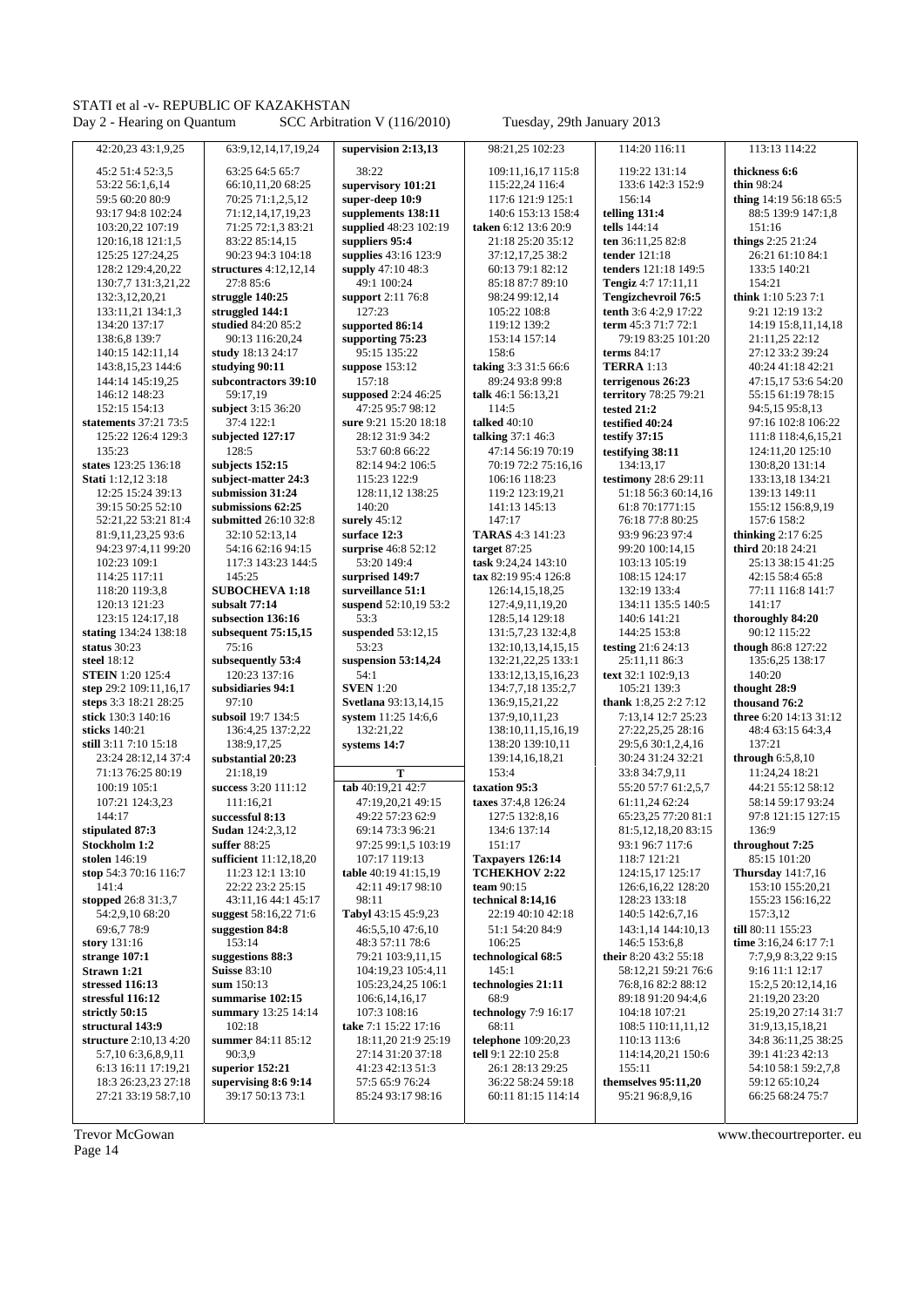Page 15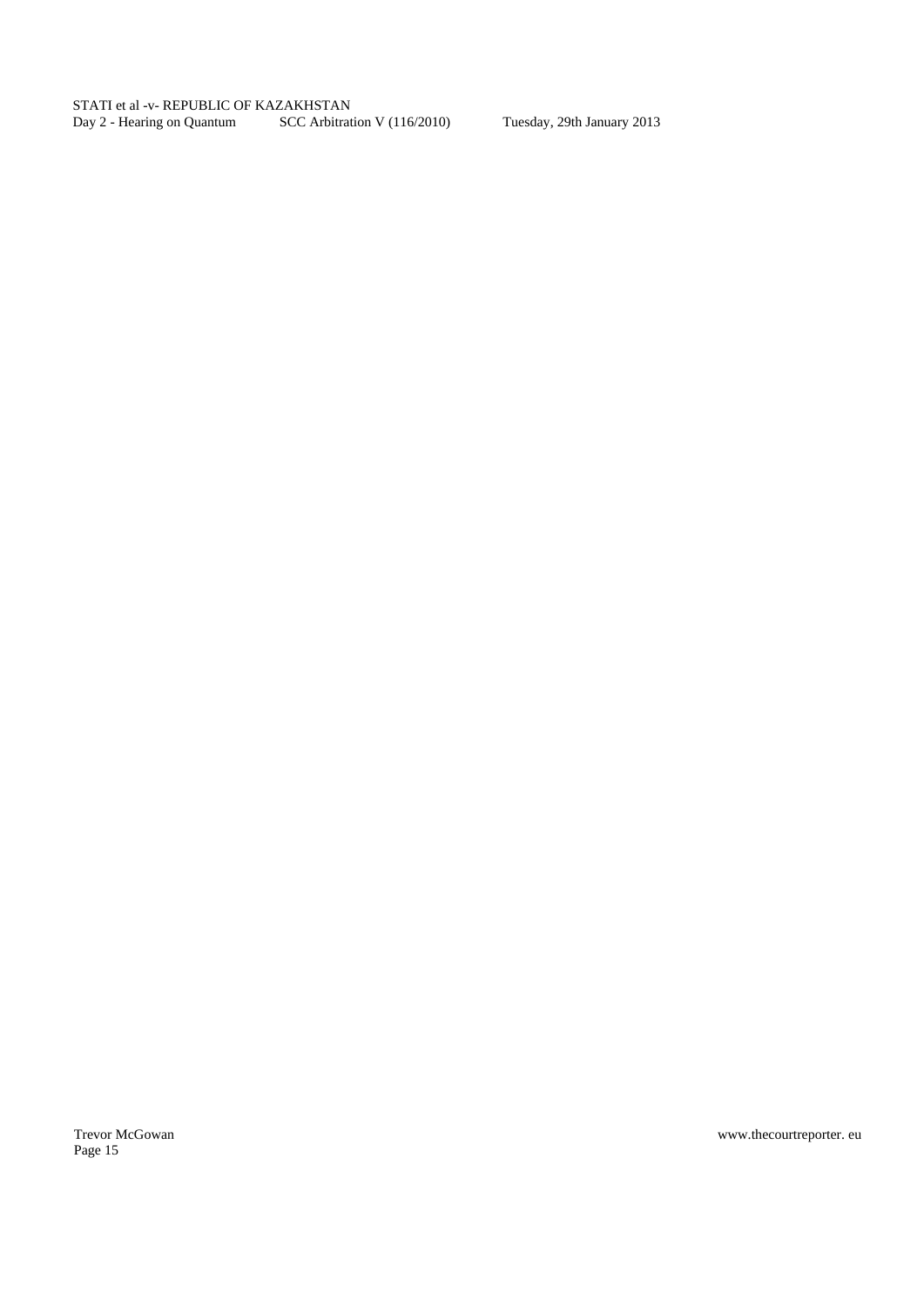Tuesday, 29th January 2013

| 76:3,6,13,22 79:1                        | 104:21 105:17                               | 140:17 152:8                           | understand 3:2 11:5                     | 36:10 38:8 82:1                       | 156:22 157:25                            |
|------------------------------------------|---------------------------------------------|----------------------------------------|-----------------------------------------|---------------------------------------|------------------------------------------|
| 79:13 80:15 83:7                         | 119:25                                      | 153:19 155:14                          | 12:731:9 32:15                          | 91:5 108:5,10                         | wanted 25:7 28:16                        |
| 84:19,20 85:3 88:9                       | tomorrow 154:25                             | 157:11                                 | 43:19,23 46:12                          | values 35:12,12                       | 35:7 66:9 69:21                          |
| 88:20 95:1 101:18                        | 155:16,21 156:11                            | Tribunal's 157:5                       | 60:13 61:23 70:17                       | various 123:14 131:22                 | 76:6 78:20 79:9                          |
| 103:16 111:19,25                         | tonnes 5:21 14:3,5                          | tripartite 97:11,14                    | 71:13 72:23 80:9,11                     | 132:4 140:21                          | 92:19 108:8,9 119:8                      |
| 115:22 116:8                             | 69:3                                        | 101:6 118:10,17                        | 80:13,15 87:20 93:9                     | VAT 134:16 138:23                     | 130:4 148:14                             |
| 121:12,12 124:23                         | top 41:8 69:4,22 83:11                      | 119:11,17,19                           | 106:22 107:5                            | 139:17                                | wants 19:7                               |
| 126:12 127:13,16                         | 85:10 104:5                                 | Tristan 53:21 73:4                     | 108:15 112:14                           | vendor 49:23,25                       | warehouses 53:19                         |
| 130:2,18 138:4                           | topic 151:20                                | 109:4                                  | 113:17 116:1                            | 122:20 123:17                         | washing 11:24 12:1                       |
| 144:19,23 152:24                         | total 26:17,18 82:17                        | truck 13:12,14                         | 118:23 123:10                           | verified 39:21                        | wasn't 15:23 28:12                       |
| 152:24 155:5,7,10                        | 98:14 105:23,25                             | true 52:11 72:6 76:3                   | 132:11 133:4 141:5                      | verify 69:21                          | 40:7 55:10 74:23                         |
| 155:11 156:1 157:3                       | 106:3 108:25                                | 80:1791:5,8 121:19                     | 145:4 153:10                            | version 32:10,12,13                   | 75:2                                     |
| 157:6,6,8,10,11,14                       | 111:24 112:6,8                              | 150:4                                  | 154:19,22 156:4                         | 52:5 118:10,21                        | water 57:6                               |
| 158:1                                    | 157:10                                      | trust 84:14 114:21                     | understanding 59:6                      | 119:15 123:4                          | way 63:25 71:4 78:14                     |
| timeframe 65:12                          | <b>Total's 112:9</b>                        | 143:13 145:11,22                       | 59:12 96:2 122:6,6                      | versus $58:20$                        | 84:7 121:15 135:24                       |
| 150:2                                    | touch 76:14                                 | 146:14 147:5,9                         | 122:14 153:17                           | very 1:9,25 2:15,16                   | week 32:7,11 52:14                       |
| timeframes 65:15<br>times 80:22 88:24    | touches 146:23<br>toward 3:3                | 148:7,9,12,18 149:9<br>149:24 150:5,11 | understood 22:10<br>23:19 46:6 59:8     | 3:18,19 4:7,22,24<br>5:2 8:11,22 12:7 | 53:6 74:17 75:1,3,3<br>75:4,5,10 118:13  |
| <b>TIRADO</b> 1:21 4:1,4                 | toxic $20:7$                                | 151:24 152:1,14                        | 60:8 66:22 70:22                        | 14:25 15:5 19:18                      | weight 14:4                              |
| 125:17,19 128:20                         | tracked $32:3,9$                            | trusted 92:3                           | 115:14 130:22                           | 21:22 22:1,20 24:25                   | welcome 1:10 29:19                       |
| 140:3 142:7,9 144:4                      | Tractebel 59:23                             | try $45:1271:24$                       | 145:24                                  | 27:1,25,25 31:3,4,8                   | 29:20 61:17 81:11                        |
| 145:7 146:5 149:11                       | <b>TRAIDING 1:13</b>                        | 114:23,23                              | unfinished 143:17                       | 31:8, 10, 10, 12 32:5                 | 125:10 141:25                            |
| 149:14,20 152:4                          | <b>TRANS</b> 1:13                           | trying 31:25 32:18                     | unfortunately 8:21                      | 35:10 36:1 44:6                       | well 3:6,7 4:1,2 5:16                    |
| TNG 3:3 18:13 23:12                      | transaction 83:3,7                          | 108:18,19 123:2                        | 15:11 82:9,12 136:8                     | 53:10 54:8,11,11                      | 5:22 6:13 7:4,4,7                        |
| 38:7 40:2 43:4,10                        | 91:3,19 96:1 104:19                         | <b>Tuesday</b> 1:6 1:1                 | unilaterally 17:18                      | 60:4 61:24 74:10                      | 8:16 10:7,8,9,11,13                      |
| 43:13,25 45:6,9                          | transactions 121:17                         | TULEGEN 2:16                           | 139:22                                  | 80:20 81:1,18 83:5                    | 10:22,25 11:11,24                        |
| 50:22 51:8,16,18                         | 123:6                                       | Turkmen 51:23                          | <b>Union 15:7</b>                       | 83:12 85:1 87:3                       | 12:2,6,20 13:3,11                        |
| 52:9,15,17,23 56:16                      | transcript 1:23 96:21                       | Turkmenistan 8:1                       | unit 21:15 143:11                       | 90:4 91:15,21 92:1                    | 14:24 16:25 17:22                        |
| 57:10 58:14 59:6,12                      | 96:22 99:22 100:16                          | turn 29:13 30:25 41:5                  | University 7:22                         | 92:5,18 94:3 95:22                    | 18:13,15,18,22,24                        |
| 64:20 65:12 66:8.9                       | 101:24 102:14                               | 41:11 49:15,17,22                      | unjustified 82:24                       | 108:11 110:1,10                       | 19:6,8,10,10,12,24                       |
| 72:20 73:12 80:10                        | transfer 33:24                              | 52:7 55:25 56:14                       | unless 137:15 158:1                     | 112:1 115:13,15                       | 20:10 21:2,3,20                          |
| 83:16 86:23 94:23                        | TransGas 95:23                              | 57:23 58:4 73:3                        | until 25:13 31:18 36:7                  | 116:2,4,12,12,13,22                   | 24:12,21 25:9,11,16                      |
| 95:11,19 96:8 97:17<br>98:18 99:25 103:2 | translate 1:14 103:24<br>104:6 112:15 144:1 | 77:6 103:19 107:17<br>129:5 131:15,21  | 36:23 39:3 41:23,24                     | 117:7 124:18<br>129:12 133:9 136:3    | 25:17 26:4,5,16,18                       |
| 119:25 126:13                            | translated 116:18                           | 134:3 136:5 137:7                      | 42:13,14 49:7,9<br>54:1 62:23 76:11     | 140:5 142:7 147:13                    | 26:19,21,22,25 27:1<br>27:10,18 44:15    |
| 127:1,5,14 128:14                        | translates 47:23 48:8                       | 138:6 148:22                           | 81:7 86:21 88:6,6                       | 153:6,8 155:24                        | 55:18 60:23 65:3,8                       |
| 129:18 130:6                             | 50:4                                        | 153:11                                 | 99:25 108:4 125:1                       | 156:9                                 | 65:13,18 66:15,17                        |
| 132:20 133:11,23                         | translation 1:8,20                          | TUYAKBAYEV 2:11                        | 157:12 158:8                            | vice 93:16 114:6                      | 67:3,6,15,17,19,20                       |
| 134:12 135:1,6,6,16                      | 27:13 29:20,24 32:8                         | twice 7:1 149:15                       | up-time 48:20                           | 152:20                                | 67:21 68:7,21 69:11                      |
| 137:10,11,13 138:9                       | 32:9,12 34:1 52:2,4                         | two 6:20 8:13 9:9 11:1                 | <b>USB</b> 140:16,21                    | vicinity 26:15                        | 71:25 73:25 74:6                         |
| 147:18,23 148:3,7                        | 52:13,14 61:20 70:1                         | 21:24 38:24 58:6                       | use 16:19 22:25 23:3                    | <b>VICKI 2:4</b>                      | 75:9 78:11,13 80:24                      |
| 149:9,23 150:4,17                        | 100:9 106:19                                | 63:15 78:9 79:14,15                    | 31:11 33:10 45:12                       | <b>VICTOR 3:3 1:3</b>                 | 83:20 84:21,24                           |
| 151:14,15                                | 117:25 118:2,4,14                           | 79:17,18,19 80:1                       | 136:4,25 137:2,22                       | view 42:19 85:17                      | 85:20 86:13 90:13                        |
| TNG's 2:11 34:16                         | 118:22 131:1 142:3                          | 90:1 102:16 104:13                     | 138:9,17,25                             | 101:13 104:18                         | 92:1 95:13 96:15                         |
| 44:7 49:3 62:11                          | translator 103:23                           | 119:22 120:1                           | used 11:15 14:23                        | Vilescu 114:5                         | 97:21 107:5 110:1                        |
| 72:21 83:20 131:19                       | 104:5 116:23                                | 125:21 126:12                          | 16:18 17:25 18:1                        | visible 16:11                         | 110:16 111:17                            |
| 136:25 137:2,21                          | translators 104:16                          | 129:3,11,12 130:5                      | 31:8,10 33:11 42:22                     | <b>Vitol 40:25</b>                    | 112:5,21 113:7                           |
| 138:17 148:18                            | translator's 116:23                         | 145:21 150:25<br>154:20 155:10,12      | 51:17 58:9 71:11,20<br>85:21 88:4 98:12 | void 73:17                            | 114:4 115:11,18                          |
| today 57:25 66:7 79:5<br>114:25 123:14   | transmit 55:5,6<br>transport $13:12,13$     | 156:10,15,20 157:2                     | 151:3                                   | Volga 7:8<br>volume 12:2,3 78:23      | 116:14,15,19,21,24<br>117:11,13,22 124:1 |
| 126:10 129:3                             | 15:22,25 16:1 28:22                         | 157:23                                 | user 19:7                               | 79:23 96:14 98:15                     | 126:23 130:19                            |
| 134:24 137:7 139:8                       | 84:17 85:17,23,25                           | two-day 155:5                          | <b>users</b> 134:5                      | <b>volumes</b> 12:4 15:6              | 135:18 136:21                            |
| 141:4.6                                  | transportation 12:17                        | two-dimension 4:11                     | user-friendly 140:21                    | 23:25 24:22 64:19                     | 137:2 138:19                             |
| together 40:25 50:22                     | 13:11 65:19 84:16                           | two-year 38:21                         | using 3:16 23:5 32:1                    | 64:24 75:24 84:23                     | 142:19 145:20                            |
| 62:18 86:17 87:13                        | 85:23 87:8                                  | type $36:4$                            | 33:15 76:4                              | 86:16,19,20 98:10                     | 147:14 148:17                            |
| 87:14 88:16,17                           | transported 15:16,17                        | types $13:21$                          | US\$20 58:13                            | 98:12 99:10,12,16                     | 152:21 156:23                            |
| 103:15                                   | 15:19 28:14 84:18                           |                                        | <b>Uzen</b> 142:21                      | 107:13                                | 157:9,14                                 |
| told 15:15 40:11 46:8                    | transporting 51:23                          | U                                      |                                         | Voronin's 82:11                       | wells 6:16,19 8:4,4,7                    |
| 46:14 52:12 53:1,20                      | 95:24                                       | undated 98:1                           | $\mathbf{V}$                            |                                       | 10:20 13:18 17:3,20                      |
| 75:1 131:13 147:5,9                      | treat $22:6,22,24$                          | under 1:1 26:12 38:22                  | v 1:3,14                                | W                                     | 19:15, 15, 17, 24 20:3                   |
| 155:19                                   | treatment 8:8 20:25                         | 39:4,23 50:11 51:9                     | vague 8:22                              | wait 25:12 101:13                     | 20:15,17,21 68:6                         |
| Tolkyn 8:10 21:13                        | 21:7 22:18                                  | 64:19 72:6.7.8                         | <b>VALERYA 1:18</b>                     | waiting 25:14                         | 77:18 106:11                             |
| 33:13,25 34:6 43:10                      | Trevor 1:23                                 | 75:11 78:4,6 79:11                     | validity 79:12                          | waived 109:13                         | went 80:14 92:10                         |
| 43:17 45:7 46:1                          | <b>Tribunal</b> 2:18,19 3:6                 | 79:18 83:21 87:1                       | valuable 147:13,15,15                   | want 19:12 27:12 28:8                 | 102:10                                   |
| 49:1,12,18 50:2                          | 3:17,22,24 4:6 28:3                         | 94:25 95:2,6 97:17                     | 147:16                                  | 75:19 94:18 108:19                    | were 2:15,173:13                         |
| 57:15 98:19,20                           | 77:23 83:19 117:25                          | 98:15 115:18                           | valuation 38:7 54:12                    | 111:6 116:1 124:9                     | 4:25 6:23,24 9:9                         |
| 100:1,20,23 137:1                        | 118:5,16 119:9                              | 123:11,25 124:3                        | 154:5                                   | 130:3,12,18 133:5                     | 10:1 12:16 13:1,22                       |
| Tolkynneftegaz 73:25                     | 120:15 124:8 126:7                          | 129:22 150:5                           | value 34:17,18 35:3,24                  | 142:19 143:24                         | 15:7,8 17:23,24                          |

Trevor McGowan<br>Page 16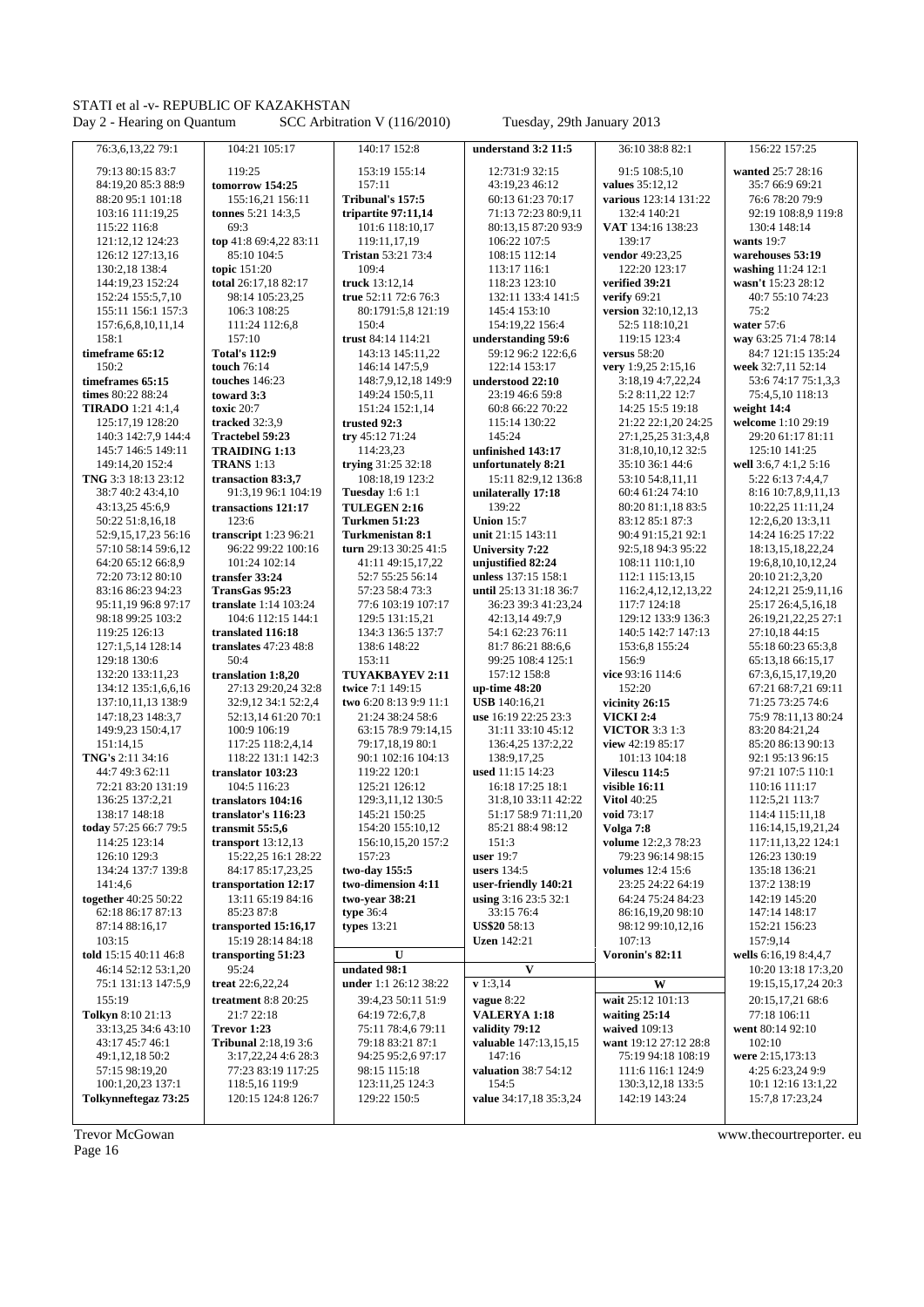#### 23:7 24:1,6,21 27:12,16 28:4,21 29:1 31:1732:19 33:5,10,10,11,13 35:1,1,15 37:3,6 38:10,17,23 39:16 44:15 45:24 49:11 49:13 50:12 52:2 53:8,10,11,16 54:1 54:8,9 55:11 56:1 56:19 59:19,25 60:7 60:10,13 63:16,16 64:4,13 65:11 66:8 66:15,25 67:4,22 68:2,19 69:2 73:16 74:10,18 75:19 76:2 76:4,6,13,14 78:22  $78.22 79.13 80.25$ 80:10,10,23 82:20 82:25 83:7 84:7 85:13 87:2,7,21,25 87:25 88:2 91:19,20 92:15,24 93:13,19 94:6,16 95:6 97:3,5 98:12,22,24 99:8,10 99:12,14,19 101:5,8 101:18 105:7,25 106:1,10,12 108:7  $108.12,22.23$ 109:23,25 111:8,17 111:22,25,25 112:6 112:6,7 116:2,5,13 117:11 119:3,10,11 119:12,18 120:1,4,5 121:15,17,17 127:17 129:11,12 131:4 134:5 135:3 137:18,22 138:1,2 138:12 139:7,15,17 144:8,15,20 149:4 151:14 156:25 **western** 89:19,24 **we'll** 61:9 81:2 119:6 140:6 141:2 157:13 **we're** 156:9 **we've** 67:7 101:9 106:9 **while** 57:4 83:3 89:19 89:23 **winch**  $11.16,20.21$ 14:11 **winches** 10:20 **Winston** 1:21 **wish** 71:18 142:13 **witness** 1:11,19,24 2:24 29:13,23 30:1 30:3,8 31:1 32:2 34:16 35:5,21 36:14 37:10 40:15,21 42:20 43:1,8,24 45:2 51:4 52:3 56:1 56:5,14 59:4 60:20 61:9,23 62:9 69:14 70:1 76:10,23,25 80:9 81:3,12,17 93:17 94:8 102:3,9 102:19,24 103:20 103:21 104:8 113:7 120:16,18 121:1,4 **3.58** 125:7

20:18 21:23,23,24

121:23 122:11,22 123:22 125:2,11,15 125:21 129:3,4,22 130:6,9,20 131:3,14 131:21,22 132:3,12 132:20,21 133:3,11 133:21,25 134:3,20 137:17 138:6,7 139:7 140:7,15 141:6,7,15 142:5,11 143:15,23,25 144:6 144:14,18 145:25 146:12 148:22 152:15 154:7 155:20 **witnesses** 1:6  $123 \cdot 14$ 124:21,22,24 141:13,14 153:9 155:25 **witness-conferenc ing** 157:5 **wonder** 157:17 **wondered** 119:16 **wondering** 32:3 59:18 **wording** 137:7 **words** 3:11,12 121:9 **work** 3:9 7:23 8:19 9:14 18:8 31:22 39:9 50:14 51:2 53:2,3,15,24 54:3,5 55:1662:17 64:11 64:21 65:2 68:22 76:12,18 78:11,14 79:23 83:17 84:1  $106.13108.213$ 124:10 142:18 143:11 144:9 151:22 **worked** 7:25 8:3,7 9:22 10:13 21:25 54:11,19 59:17 76:11 80:22 82:7 112:8 142:22,23 150:1 **workers** 53:10 **working** 8:2,5 17:13 62:19,22 64:14,19 64:23,25 68:13 69:16,17,20,20 70:3 70:10 71:25 82:7 106:12 116:6 124:13 126:15,18 134:15,17 135:9 138:3,23  $142.21$ ,  $24$ ,  $144.21$ 147:19 150:1,3 151:2 **works** 30:22,23 33:7 38:23 39:11 43:6 53:12,14 54:2 111:22 144:7,8 **worse** 7:10 **wouldn't** 6:22 17:1 25:14 65:5 **writing** 37:15 132:7 **written** 35:18 70:6 105:21

## 143:8 154:15 **wrong** 1:21 15:19 35:19 40:3 70:22 82:1 123:17 134:22 135:24 **www.thecourtrepor...**  1:24  **\_\_\_\_\_\_\_\_ Y \_\_\_\_\_\_\_\_ year** 45:2 48:20,23 74:16 79:17 **years** 7:24 8:2,5 36:11 36:25 42:17,22 43:3 43:3,13 79:15,16,19 80:1,23 82:8 131:24 132:6,23 134:15 150:25 **YERLAN** 2:11 **yesterday** 1:11 2:23 3:1 8:23 38:10 40:24 87:21 89:1 99:20,22 100:14,15  **\_\_\_\_\_\_\_\_ Z \_\_\_\_\_\_\_ Zenith** 90:3,8 102:21  $107.23.25$ **ZHANIBEK** 2:8 **Zhenat** 92:2,3 **ZHENNIA** 2:4 **Zolaty** 59:20  **\_\_\_\_\_\_\_\_ \$ \_\_\_\_\_\_\_\_ \$1** 35:1 37:1 59:9 94:9 **\$1.15** 92:1,13 **\$10-15** 14:21 **\$100** 32:24 **\$107** 38:13 **\$124** 88:9 **\$145** 82:25 150:9 **\$160** 86:20 **\$20-24 33:5 \$24.30 88:8 \$270** 38:13 **\$281** 34:22 35:6,23 36:16 59:10 **\$30-40** 88:22 **\$450** 34:18,24  $35.27$ 36:15 **\$500** 35:2 36:7,24 59:10 **\$60** 79:1 **\$62** 82:20 151:4 **\$65** 76:6 **\$70** 76:2 **\$731** 35:25 36:10,13 **\$978** 92:14  **\_\_\_\_\_\_\_\_ 0 0.8** 46:9 47:5,22

 **\_\_\_\_\_\_\_\_ 1 \_\_\_\_\_\_\_\_** 

**1** 3:3 26:4,16,18,22 49:16,17 66:14 68:15,20 69:6 70:4 70:6,7 78:11,13 84:3 106:11 **1st** 127:6,13,21 128:17 133:14,24 134:4 135:1 137:9 **1,000** 6:7,9 72:18 **1,300** 69:12 **1.00** 81:2 **1.02** 81:6 **1.2** 12:4 48:8 **I. 48** 68:3 **10** 7:3 22:22 44:22 46:15 47:19,20,21 84:21 117:14,15 **10th** 82:18 83:23 92:8 93:24 125:24 127:1  $129.15$ **10.34** 28:2 **10.35** 28:19 **10.36** 29:14 **10.44** 29:16 **10.46** 30:5 **10.55** 34:12 **100%** 86:15 96:19 97:1 **100,000** 69:4 **11** 73:3 103:19 **II. 48 55:23 112 1:4 116/2010 1:3 117 3:21 12th 75:8,10 12% 139:18 12,000 10:16 12,000-some thing**  10:10 **12.00** 60:5 **12.03** 61:12 **12.14.7** 137:5 **12.16** 61:14 **12.17** 62:1 **12.26** 66:2 **12.52** 77:4 **12.54** 77:22 **120** 3:22 **122** 3:23 **124** 3:24 **125** 3:25 4:1 **128** 4:2 **13** 8:5 91:7 **13/14** 139:17 **14** 34:15 36:15 59:4,5 99:23 102:1 **14th** 23:13 62:12 82:3 82:10 83:24 **14.68** 50:4 **141** 4:3 **142** 4:4 **146** 4:5 **15** 41:23 42:13,17 96:21 **15th** 82:21 **152** 4:6 **157** 127:24 **17** 43:8,24 44:7  $45.155.25578$ 

73:9,11 100:17 101:25

**17th** 86:25 97:16 118:10 119:12,17 120:6,19 **17.14** 136:5,9,15 139:13 **17.14.7** 136:16 139:12 **18** 107:17 **18th** 83:1 91:23 115:11 **19** 102:23 **19.25** 98:15 **1978** 142:21 **1994** 126:19 **1998** 79:12,16 137:14 **1999** 133:14,17,24 135:7 138:2  **2 \_\_\_\_\_ 2** 1:6 3:4 40:15 42:5,6 49:22 60:20 68:8 69:21 70:10 96:22 123:5,23 **2C** 48:6 **2D** 5:8,11 9:10 16:5,10 16:12 26:15 85:10 106:11 **2P** 50:2 **2,000-2,500** 56:22 **2.00** 81:3,7 **2.02** 81:8 **2.3** 81:21 **2.28** 93:4 **2.4** 48:13,17 **20** 42:22 43:3,3 51:3 51:12 110:5 **20th** 91:24 103:25 104:11 105:12 142:11 **20%** 87:8,9 96:1 120:5 139:18 **2002** 120:22 121:10,19 **2003** 83:3 96:24 **2003/2004** 128:6 **2004** 79:17,20 83:4 88:6 136:5 137:12 137:19,21 138:13  $142.23$ **2005** 63:18 64:2<br>87:17 88:21,22  $88.21,22$ 127:6,13 127:15,21 128:17 134:14 **2006** 38:23 43:5,21 44:4,10,10,15 49:4 50:2 86:17 **2007** 38:15 41:25 42:15,17 44:16,23  $44.2345.23549.3$ 49:5 50:10 56:3,16 56:20 57:5 99:24 100:19 121:14 127:6,14,15,21 128:17 134:14 **2008** 9:13,18 12:16 15:15 18:14 23:13 28:5 44:16,18 62:12 66:9,15 70:16 78:10 82:3,10 83:16 86:22 86:22 88:6 90:3,9 97:12,16 98:1 99:25 100:23 101:4,8 103:25

104:11 105:12 106:7 107:24 115:1,1 119:12,17 121:14 122:24 123:13 132:14 142:23,24 **2008/early** 65:17 **2009** 9:20 16:4 28:21 31:2 38:16 39:3 49:7 52:9 53:15,23 59:7 62:23 65:17,21 65:22 73:12 74:5,6 74:14,16,25 76:11 80:3,11,15 85:12 86:3 87:17 91:23 92:24,25 93:11  $103.3,5,14,105.22$ 106:4 107:25 115:9 115:10 121:15 126:15 127:1 128:15 129:6 134:4 135:1,9,11 137:9 138:15,23 139:10 139:15 **2010** 93:19,22 129:9 131:17 144:19,23 150:3 151:23 **2011** 62:23 107:19 120:19 149:5 **2012** 125:24,25 142:11  $149.5$ **2013** 1:6 1:1 74:16 **2016** 86:21 **2019** 36:7,23 **2022**  $41 \cdot 1042 \cdot 17$ **21** 85:24 **210** 137:1 **22** 42:20 73:12 **22nd** 74:25 75:5 **220** 99:22  $102.1$ **23** 46:11 47:5,23 **23rd** 125:25 **230** 84:25 **24** 22:23 69:5 **25th** 129:6 **26** 45:25 46:17,20 **27** 8:2 52:7 **28** 3:6,7 30:25 32:2 **28th** 104:7 **281** 35:10 36:17 **29** 3:8 **29th** 1:6 1:1 122:24  **\_\_\_\_\_\_\_\_ 3 \_\_\_\_\_\_\_\_ 3** 5:24 25:13 27:18 62:9 65:3,13 68:10 69:14 133:13 138:1 **3D** 4:13 5:5,6,11 9:4,5 9:8,11,12,17 16:4,6 65:16 85:11 90:25 91:1 106:12 149:6 150:24

Page 17

Trevor McGowan www.thecourtreporter. eu

**3rd** 129:9 **3.1** 98:8 **3.20** 117:9 **3.27** 120:14 **3.33** 122:17 **3.37** 124:7 **3.39** 125:5 **3.55** 125:1